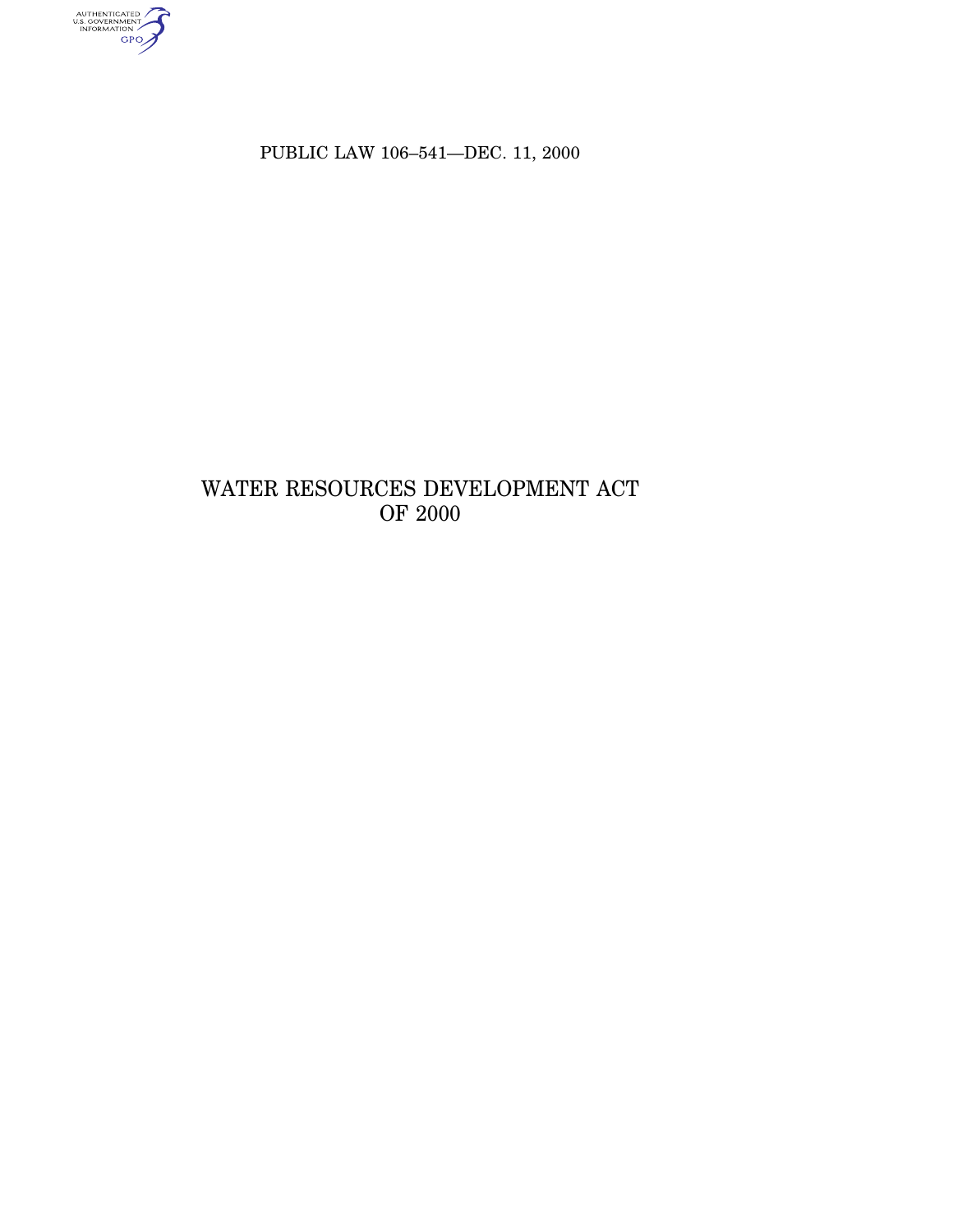# Public Law 106–541 106th Congress

# An Act

Dec. 11, 2000 [S. 2796]

Water Resources Development Act of 2000. Intergovernmental relations.

33 USC 2201 note.

To provide for the conservation and development of water and related resources, to authorize the Secretary of the Army to construct various projects for improvements to rivers and harbors of the United States, and for other purposes.

*Be it enacted by the Senate and House of Representatives of the United States of America in Congress assembled,*

**SECTION 1. SHORT TITLE; TABLE OF CONTENTS.**

(a) SHORT TITLE.—This Act may be cited as the ''Water Resources Development Act of 2000''.

(b) TABLE OF CONTENTS.—

- Sec. 1. Short title; table of contents.
- Sec. 2. Definition of Secretary.

#### TITLE I—WATER RESOURCES PROJECTS

- Sec. 101. Project authorizations.
- Sec. 102. Small projects for flood damage reduction.
- Sec. 103. Small projects for emergency streambank protection.
- Sec. 104. Small projects for navigation.
- Sec. 105. Small projects for improvement of the quality of the environment.
- Sec. 106. Small projects for aquatic ecosystem restoration.
- Sec. 107. Small projects for shoreline protection.
- Sec. 108. Small projects for snagging and sediment removal.
- Sec. 109. Small project for mitigation of shore damage. Sec. 110. Beneficial uses of dredged material.
- 
- Sec. 111. Disposal of dredged material on beaches. Sec. 112. Petaluma River, Petaluma, California.
- 

#### TITLE II—GENERAL PROVISIONS

- Sec. 201. Cooperation agreements with counties. Sec. 202. Watershed and river basin assessments.
- 
- 
- 
- 
- Sec. 203. Tribal partnership program. Sec. 204. Ability to pay. Sec. 205. Property protection program. Sec. 206. National recreation reservation service.
- Sec. 207. Interagency and international support authority. Sec. 208. Reburial and conveyance authority.
- 
- Sec. 209. Floodplain management requirements.
- Sec. 210. Nonprofit entities.
- Sec. 211. Performance of specialized or technical services. Sec. 212. Hydroelectric power project funding.
	-
- Sec. 213. Assistance programs.
- Sec. 214. Funding to process permits.
- Sec. 215. Dredged material marketing and recycling.
- Sec. 216. National academy of sciences study.
- Sec. 217. Rehabilitation of Federal flood control levees.
- Sec. 218. Maximum program expenditures for small flood control projects.
- Sec. 219. Engineering consulting services.
- Sec. 220. Beach recreation.
- Sec. 221. Design-build contracting.
- Sec. 222. Enhanced public participation.
- Sec. 223. Monitoring.
- Sec. 224. Fish and wildlife mitigation.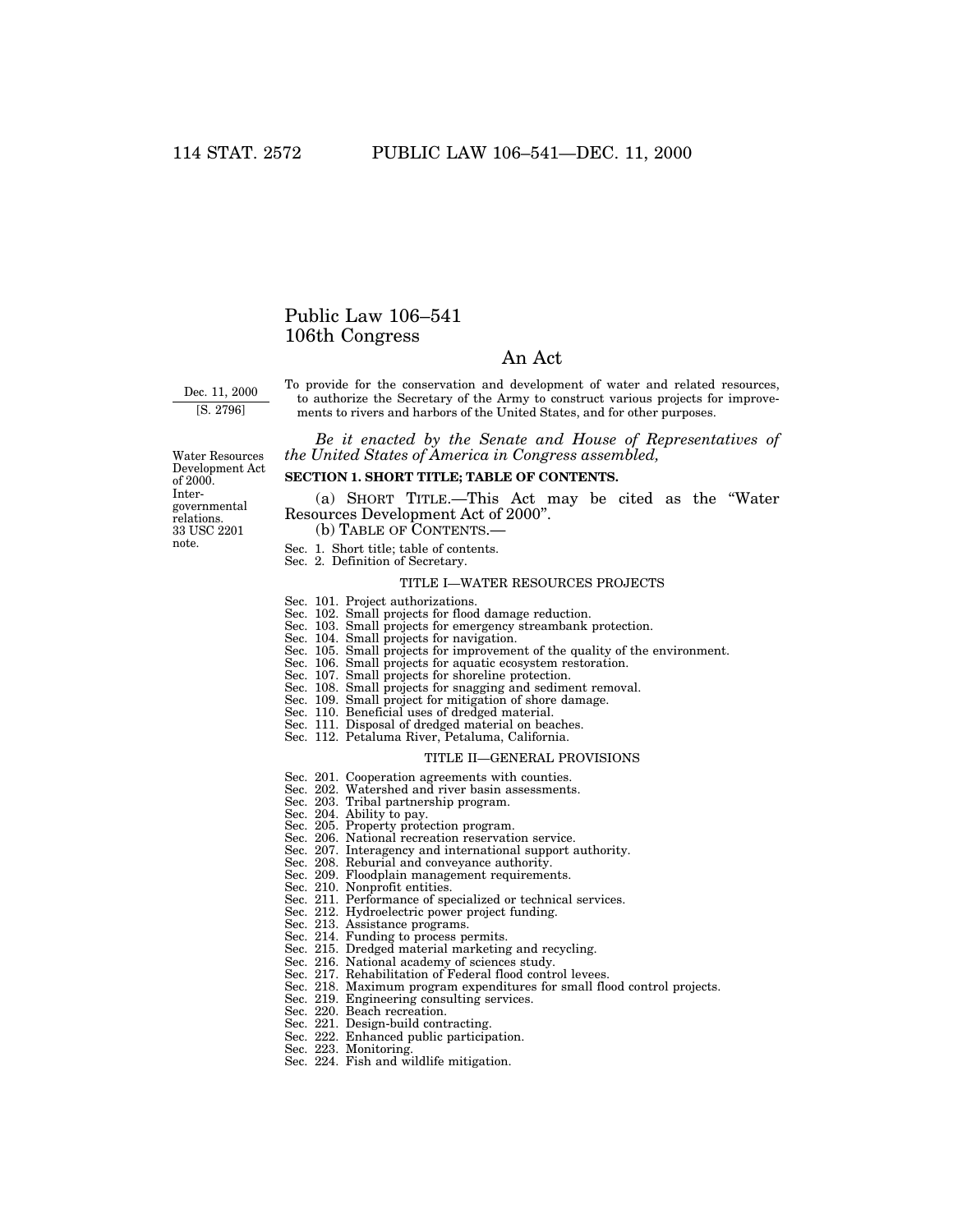- Sec. 225. Feasibility studies and planning, engineering, and design.
- Sec. 226. Administrative costs of land conveyances.
- Sec. 227. Flood mitigation and riverine restoration.

#### TITLE III—PROJECT-RELATED PROVISIONS

#### Sec. 301. Tennessee-Tombigbee Waterway Wildlife Mitigation Project, Alabama and

- Mississippi. Sec. 302. Nogales Wash and tributaries, Nogales, Arizona.
- Sec. 303. Boydsville, Arkansas.
- 
- 
- Sec. 304. White River Basin, Arkansas and Missouri. Sec. 305. Sacramento Deep Water Ship Channel, California. Sec. 306. Delaware River Mainstem and Channel Deepening, Delaware, New Jersey, and Pennsylvania. Sec. 307. Rehoboth Beach and Dewey Beach, Delaware.
- 
- 
- Sec. 308. Fernandina Harbor, Florida. Sec. 309. Gasparilla and Estero Islands, Florida.
- Sec. 310. East Saint Louis and vicinity, Illinois. Sec. 311. Kaskaskia River, Kaskaskia, Illinois.
- 
- 
- Sec. 312. Waukegan Harbor, Illinois. Sec. 313. Upper Des Plaines River and tributaries, Illinois.
- Sec. 314. Cumberland, Kentucky. Sec. 315. Atchafalaya Basin, Louisiana.
- 
- 
- Sec. 316. Red River Waterway, Louisiana. Sec. 317. Thomaston Harbor, Georges River, Maine.
- Sec. 318. Poplar Island, Maryland.
- Sec. 319. William Jennings Randolph Lake, Maryland.
- Sec. 320. Breckenridge, Minnesota.
- Sec. 321. Duluth Harbor, Minnesota.
- Sec. 322. Little Falls, Minnesota.
- Sec. 323. New Madrid County, Missouri.
- Sec. 324. Pemiscot County Harbor, Missouri.
- Sec. 325. Fort Peck fish hatchery, Montana.
- Sec. 326. Sagamore Creek, New Hampshire.
- Sec. 327. Passaic River basin flood management, New Jersey.
- Sec. 328. Times Beach Nature Preserve, Buffalo, New York. Sec. 329. Rockaway Inlet to Norton Point, New York.
- Sec. 330. Garrison Dam, North Dakota.
- 
- Sec. 331. Duck Creek, Ohio.
- Sec. 332. John Day Pool, Oregon and Washington.
- Sec. 333. Fox Point hurricane barrier, Providence, Rhode Island.
- Sec. 334. Nonconnah Creek, Tennessee and Mississippi.
- Sec. 335. San Antonio Channel, San Antonio, Texas.
- Sec. 336. Buchanan and Dickenson Counties, Virginia.
- Sec. 337. Buchanan, Dickenson, and Russell Counties, Virginia.
- Sec. 338. Sandbridge Beach, Virginia Beach, Virginia.
- Sec. 339. Mount St. Helens, Washington.
- Sec. 340. Lower Mud River, Milton, West Virginia.
- Sec. 341. Fox River System, Wisconsin.
- Sec. 342. Chesapeake Bay oyster restoration.
- Sec. 343. Great Lakes dredging levels adjustment.
- Sec. 344. Great Lakes remedial action plans and sediment remediation.
- Sec. 345. Treatment of dredged material from Long Island Sound.
- Sec. 346. Declaration of nonnavigability for Lake Erie, New York.
- Sec. 347. Project deauthorizations.
- Sec. 348. Land conveyances.
- Sec. 349. Project reauthorizations.
- Sec. 350. Continuation of project authorizations.
- Sec. 351. Water quality projects.

## TITLE IV—STUDIES

- Sec. 401. Studies of completed projects.
- Sec. 402. Lower Mississippi River resource assessment.
- Sec. 403. Upper Mississippi River basin sediment and nutrient study.
- Sec. 404. Upper Mississippi River comprehensive plan.
- Sec. 405. Ohio River system.
- Sec. 406. Baldwin County, Alabama.
- Sec. 407. Bridgeport, Alabama.
- Sec. 408. Arkansas River navigation system.
- Sec. 409. Cache Creek basin, California.
- Sec. 410. Estudillo Canal, San Leandro, California.
- Sec. 411. Laguna Creek, Fremont, California.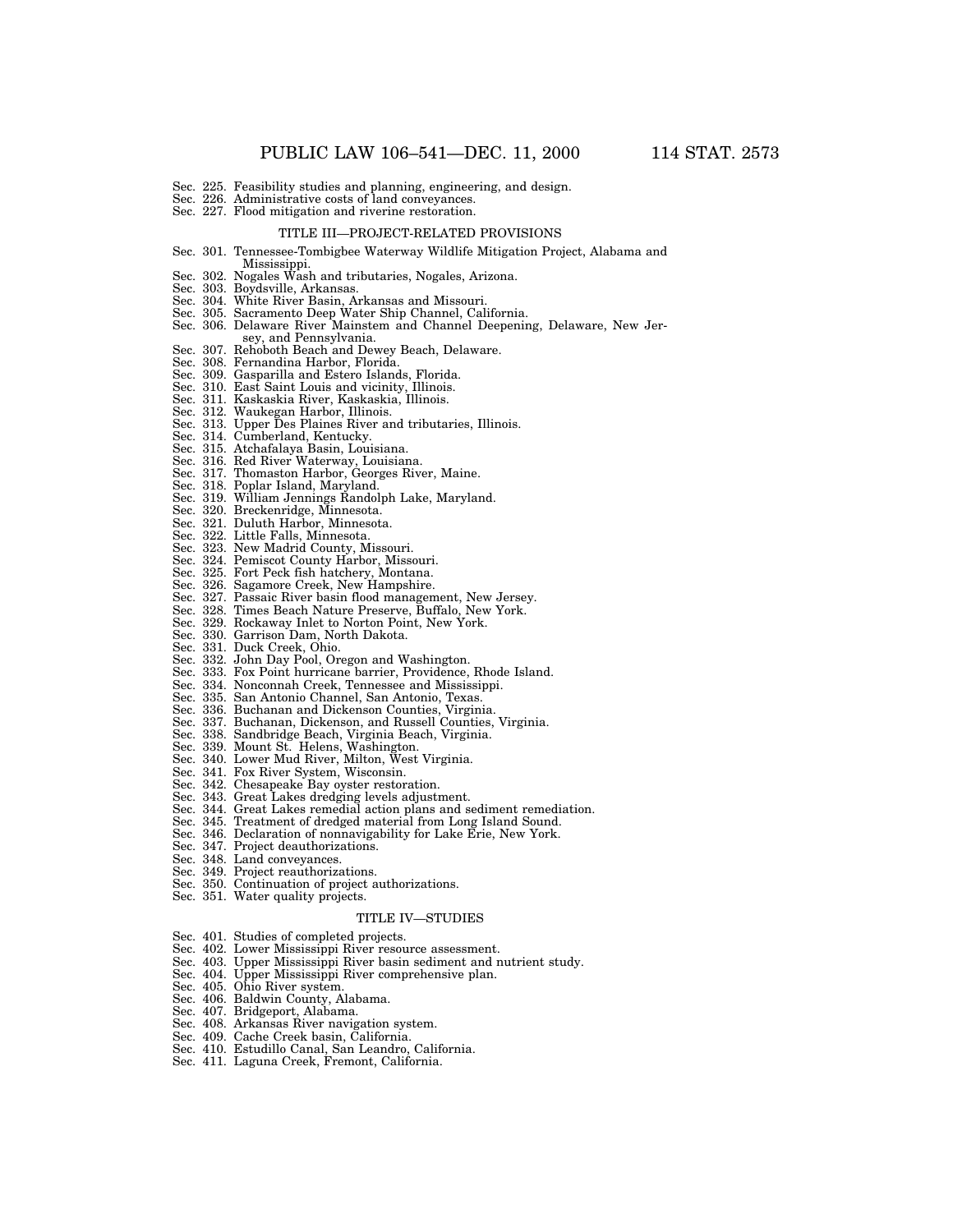- Sec. 412. Lake Merritt, Oakland, California.
- Sec. 413. Lancaster, California.
- Sec. 414. Oceanside, California. Sec. 415. San Jacinto watershed, California.
- Sec. 416. Suisun Marsh, California.
- Sec. 417. Delaware River watershed.
- Sec. 418. Brevard County, Florida.
- Sec. 419. Choctawhatchee River, Florida.
- Sec. 420. Egmont Key, Florida.
- Sec. 421. Upper Ocklawaha River and Apopka/Palatlakaha River basins, Florida.
	- Lake Allatoona watershed, Georgia.
	- Sec. 423. Boise River, Idaho.<br>Sec. 424. Wood River, Idaho.
	- Sec. 424. Wood River, Idaho.<br>Sec. 425. Chicago, Illinois.
	- Chicago, Illinois.
	- Sec. 426. Chicago sanitary and ship canal system, Chicago, Illinois.
	- Sec. 427. Long Lake, Indiana.
	- Sec. 428. Brush and Rock Creeks, Mission Hills and Fairway, Kansas.
	- Sec. 429. Atchafalaya River, Bayous Chene, Boeuf, and Black, Louisiana.
	- Sec. 430. Boeuf and Black, Louisiana.
	- Sec. 431. Iberia Port, Louisiana.
	- Sec. 432. Lake Pontchartrain Seawall, Louisiana. Sec. 433. Lower Atchafalaya basin, Louisiana.
	- Sec. 434. St. John the Baptist Parish, Louisiana.
	- Sec. 435. South Louisiana.
	-
	- Sec. 436. Portsmouth Harbor and Piscataqua River, Maine and New Hampshire.
	- Sec. 437. Merrimack River basin, Massachusetts and New Hampshire.
	- Sec. 438. Wild Rice River, Minnesota.
	- Sec. 439. Port of Gulfport, Mississippi.
	- Sec. 440. Las Vegas Valley, Nevada.
	- Sec. 441. Upland disposal sites in New Hampshire.
	- Sec. 442. Southwest Valley, Albuquerque, New Mexico.
	- Sec. 443. Buffalo Harbor, Buffalo, New York.
	- Sec. 444. Jamesville Reservoir, Onondaga County, New York.
	- Sec. 445. Bogue Banks, Carteret County, North Carolina.
	- Sec. 446. Duck Creek watershed, Ohio.
	- Sec. 447. Fremont, Ohio.
	- Sec. 448. Steubenville, Ohio.
	- Sec. 449. Grand Lake, Oklahoma.
	- Sec. 450. Columbia Slough, Oregon.
	- Sec. 451. Cliff Walk in Newport, Rhode Island.
	- Sec. 452. Quonset Point channel, Rhode Island.
	- Sec. 453. Dredged material disposal site, Rhode Island.
	- Sec. 454. Reedy River, Greenville, South Carolina.
	- Sec. 455. Chickamauga Lock and Dam, Tennessee.
	- Sec. 456. Germantown, Tennessee.
	- Sec. 457. Milwaukee, Wisconsin.

#### TITLE V—MISCELLANEOUS PROVISIONS

- Sec. 501. Lakes program.
- Sec. 502. Restoration projects.
- Sec. 503. Support of Army civil works program.
- Sec. 504. Export of water from Great Lakes.
- Sec. 505. Great Lakes tributary model.
- Sec. 506. Great Lakes fishery and ecosystem restoration.
- Sec. 507. New England water resources and ecosystem restoration.
- Sec. 508. Visitors centers.
- Sec. 509. CALFED Bay-Delta program assistance, California.
- Sec. 510. Seward, Alaska.
- Sec. 511. Clear Lake basin, California.
- Sec. 512. Contra Costa Canal, Oakley and Knightsen, California.
- Sec. 513. Huntington Beach, California.
- Sec. 514. Mallard Slough, Pittsburg, California.
- Sec. 515. Port Everglades, Florida.
- Sec. 516. Lake Sidney Lanier, Georgia, home preservation.
- Sec. 517. Ballard's Island, La Salle County, Illinois.
- Sec. 518. Lake Michigan diversion, Illinois.
- Sec. 519. Illinois River basin restoration.
- Sec. 520. Koontz Lake, Indiana.
- Sec. 521. West View Shores, Cecil County, Maryland.
- 
- Sec. 522. Muddy River, Brookline and Boston, Massachusetts.
- Sec. 523. Soo Locks, Sault Ste. Marie, Michigan.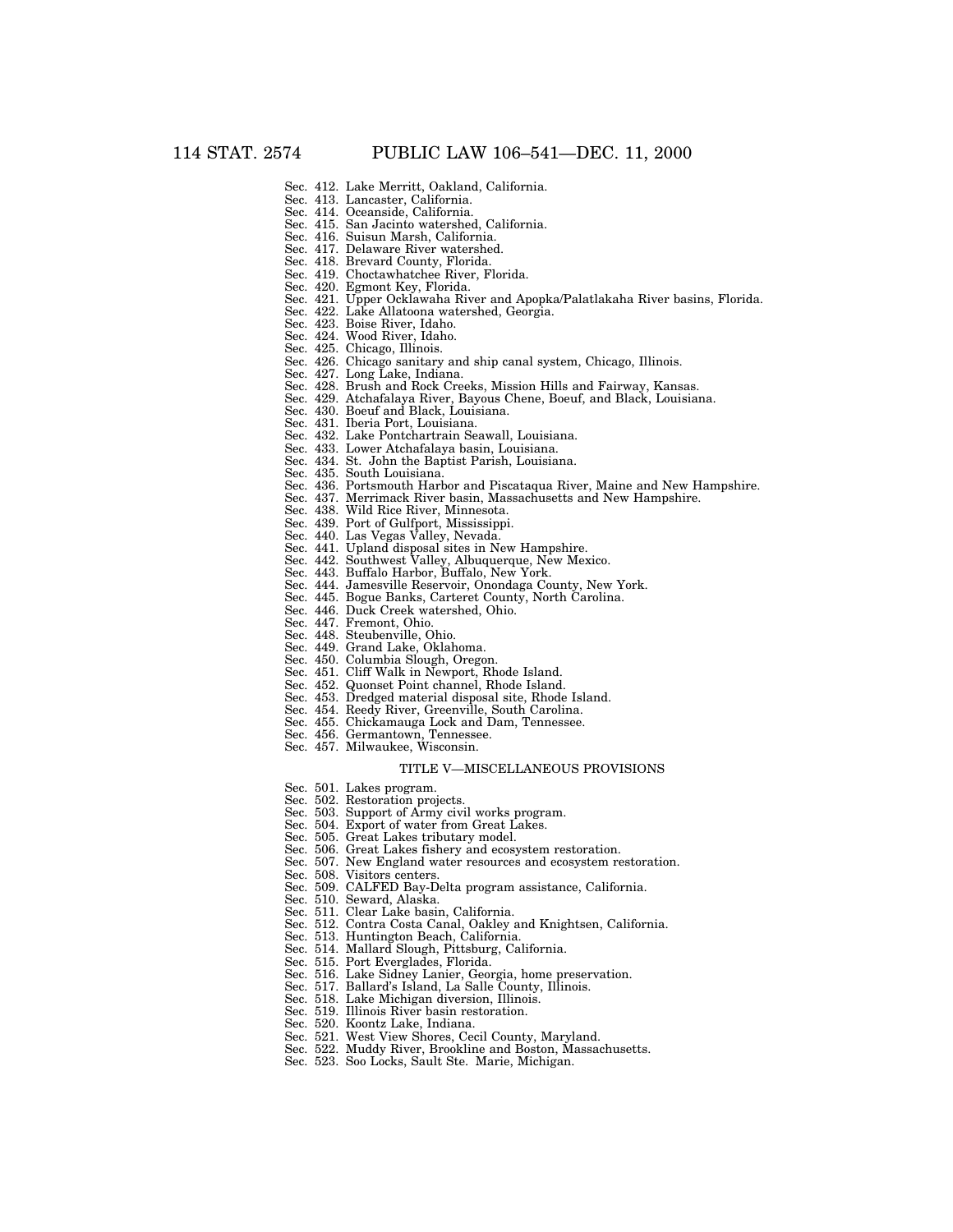- 
- Sec. 524. Minnesota dam safety. Sec. 525. Bruce F. Vento Unit of the Boundary Waters Canoe Area Wilderness,
- Minnesota. Sec. 526. Duluth, Minnesota, alternative technology project. Sec. 527. Minneapolis, Minnesota.
- 
- Sec. 528. Coastal Mississippi wetlands restoration projects.
- 
- 
- 
- 
- 
- 
- Sec. 529. Las Vegas, Nevada.<br>Sec. 530. Urbanized peak flood management research, New Jersey.<br>Sec. 531. Nepperhan River, Yonkers, New York.<br>Sec. 532. Upper Mohawk River basin, New York.<br>Sec. 533. Flood damage reduction.<br>Sec and Washington.<br>Sec. 537. Access improvements, Raystown Lake, Pennsylvania.<br>Sec. 538. Upper Susquehanna River basin, Pennsylvania and New York.<br>Sec. 539. Charleston Harbor, South Carolina.<br>Sec. 540. Cheyenne River Sioux Tr
- 
- 
- 
- terrestrial wildlife habitat restoration. Sec. 541. Horn Lake Creek and tributaries, Tennessee and Mississippi. Sec. 542. Lake Champlain watershed, Vermont and New York. Sec. 543. Vermont dams remediation.
- 
- 
- 
- Sec. 544. Puget Sound and adjacent waters restoration, Washington.<br>Sec. 545. Willapa Bay, Washington.<br>Sec. 546. Wynoochee Lake, Wynoochee River, Washington.<br>Sec. 547. Bluestone, West Virginia.<br>Sec. 548. Lesage/Greenbottom
- 
- 
- 
- 
- 
- 
- 
- Sec. 553. Maintenance of navigation channels.
- 
- Sec. 554. Hydrographic survey. Sec. 555. Columbia River treaty fishing access. Sec. 556. Release of use restriction.
- 

#### TITLE VI—COMPREHENSIVE EVERGLADES RESTORATION

- Sec. 601. Comprehensive Everglades restoration plan.
- Sec. 602. Sense of Congress concerning Homestead Air Force Base.

#### TITLE VII—MISSOURI RIVER RESTORATION, NORTH DAKOTA

- Sec. 701. Short title.
- Sec. 702. Findings and purposes. Sec. 703. Definitions.
- 
- Sec. 704. Missouri River Trust. Sec. 705. Missouri River Task Force. Sec. 706. Administration.
- 
- Sec. 707. Authorization of appropriations.

# TITLE VIII—WILDLIFE REFUGE ENHANCEMENT

- Sec. 801. Short title.
- Sec. 802. Purpose.
- Sec. 803. Definitions.
- 
- Sec. 804. Conveyance of cabin sites. Sec. 805. Rights of nonparticipating lessees.
- Sec. 806. Conveyance to third parties. Sec. 807. Use of proceeds. Sec. 808. Administrative costs.
- 
- 
- Sec. 809. Revocation of withdrawals.
- Sec. 810. Authorization of appropriations.

#### TITLE IX—MISSOURI RIVER RESTORATION, SOUTH DAKOTA

- Sec. 901. Short title.
- Sec. 902. Findings and purposes.
- Sec. 903. Definitions.
- Sec. 904. Missouri River Trust.
- Sec. 905. Missouri River Task Force. Sec. 906. Administration. Sec. 907. Authorization of appropriations.
- 

# **SEC. 2. DEFINITION OF SECRETARY.**

In this Act, the term ''Secretary'' means the Secretary of the Army.

33 USC 2201

note.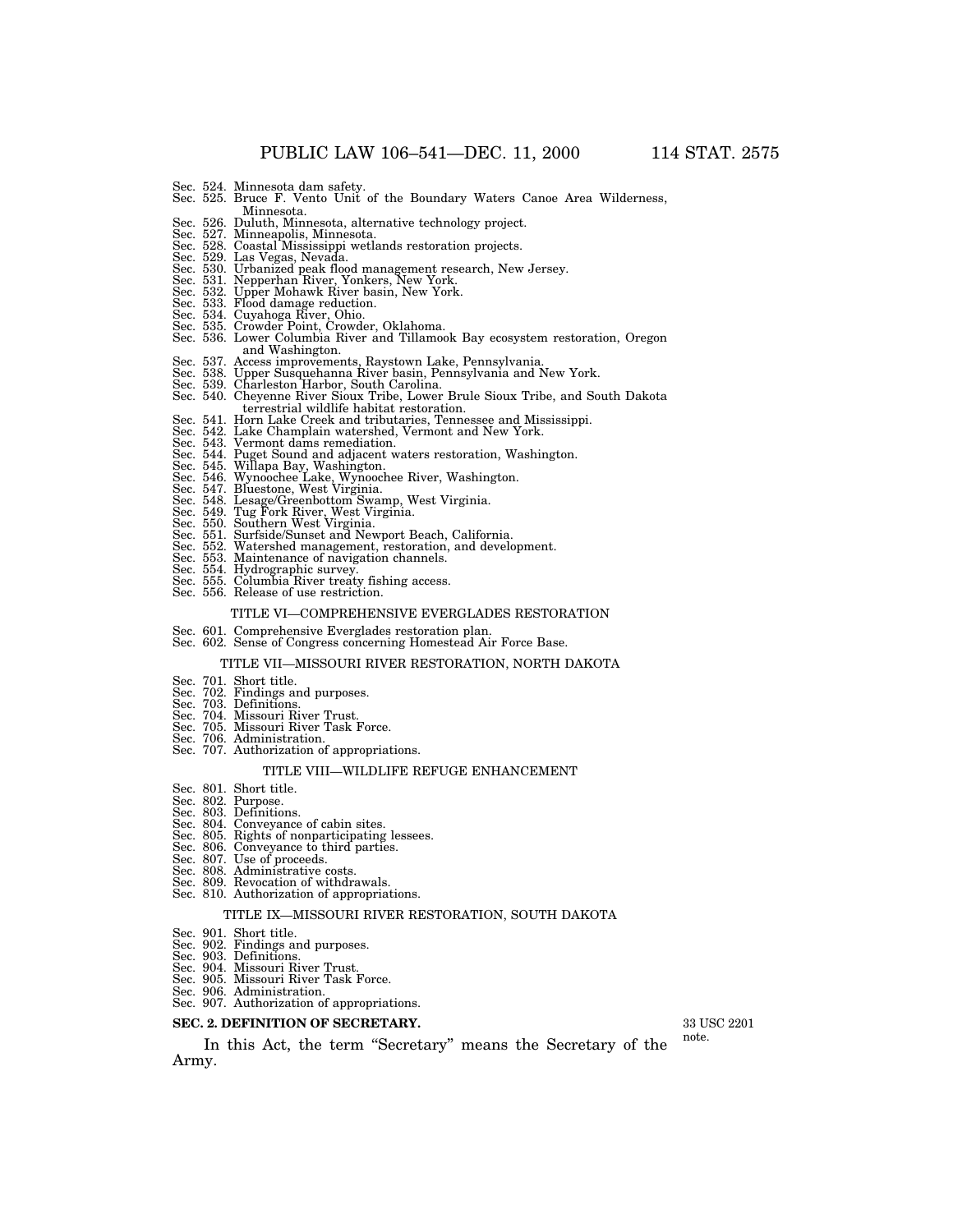# **TITLE I—WATER RESOURCES PROJECTS**

# **SEC. 101. PROJECT AUTHORIZATIONS.**

(a) PROJECTS WITH CHIEF'S REPORTS.—The following projects for water resources development and conservation and other purposes are authorized to be carried out by the Secretary substantially in accordance with the plans, and subject to the conditions, described in the respective reports designated in this subsection:<br>(1) BARNEGAT INLET TO LITTLE EGG INLET, NEW JERSEY.—

The project for hurricane and storm damage reduction, Barnegat Inlet to Little Egg Inlet, New Jersey: Report of the Chief of Engineers dated July 26, 2000, at a total cost of \$51,203,000, with an estimated Federal cost of \$33,282,000 and an estimated non-Federal cost of \$17,921,000, and at an estimated average annual cost of \$1,751,000 for periodic nourishment over the 50-year life of the project, with an estimated annual Federal cost of \$1,138,000 and an estimated annual non-Federal cost of \$613,000.

(2) PORT OF NEW YORK AND NEW JERSEY, NEW YORK AND NEW JERSEY.  $\!\!-\!\!$ 

(A) IN GENERAL.—The project for navigation, Port of New York and New Jersey, New York and New Jersey: Report of the Chief of Engineers dated May 2, 2000, at a total cost of \$1,781,234,000, with an estimated Federal cost of \$743,954,000 and an estimated non-Federal cost of \$1,037,280,000.<br>(B) NON-FEDERAL SHARE.—

 $(i)$  In GENERAL.—The non-Federal share of the costs of the project may be provided in cash or in the form of in-kind services or materials.

(ii) CREDIT.—The Secretary shall credit toward the non-Federal share of the cost of the project the cost of design and construction work carried out by the non-Federal interest before the date of execution of a cooperation agreement for the project if the Secretary determines that the work is integral to the project.

(b) PROJECTS SUBJECT TO FINAL REPORT.—The following projects for water resources development and conservation and other purposes are authorized to be carried out by the Secretary substantially in accordance with the plans, and subject to the conditions, recommended in a final report of the Chief of Engineers if a favorable report of the Chief is completed not later than December 31, 2000:<br>(1) FALSE PASS HARBOR, ALASKA.—The project for naviga-

tion, False Pass Harbor, Alaska, at a total cost of \$15,552,000, with an estimated Federal cost of \$9,374,000 and an estimated non-Federal cost of \$6,178,000.<br>(2) UNALASKA HARBOR, ALASKA.—The project for navigation,

Unalaska Harbor, Alaska, at a total cost of  $$20,000,000$ , with an estimated Federal cost of \$12,000,000 and an estimated non-Federal cost of \$8,000,000, except that the date for completion of the favorable report of the Chief of Engineers shall be December 31, 2001, instead of December 31, 2000.

(3) RIO DE FLAG, FLAGSTAFF, ARIZONA.—The project for flood damage reduction, Rio de Flag, Flagstaff, Arizona, at a total

Deadline.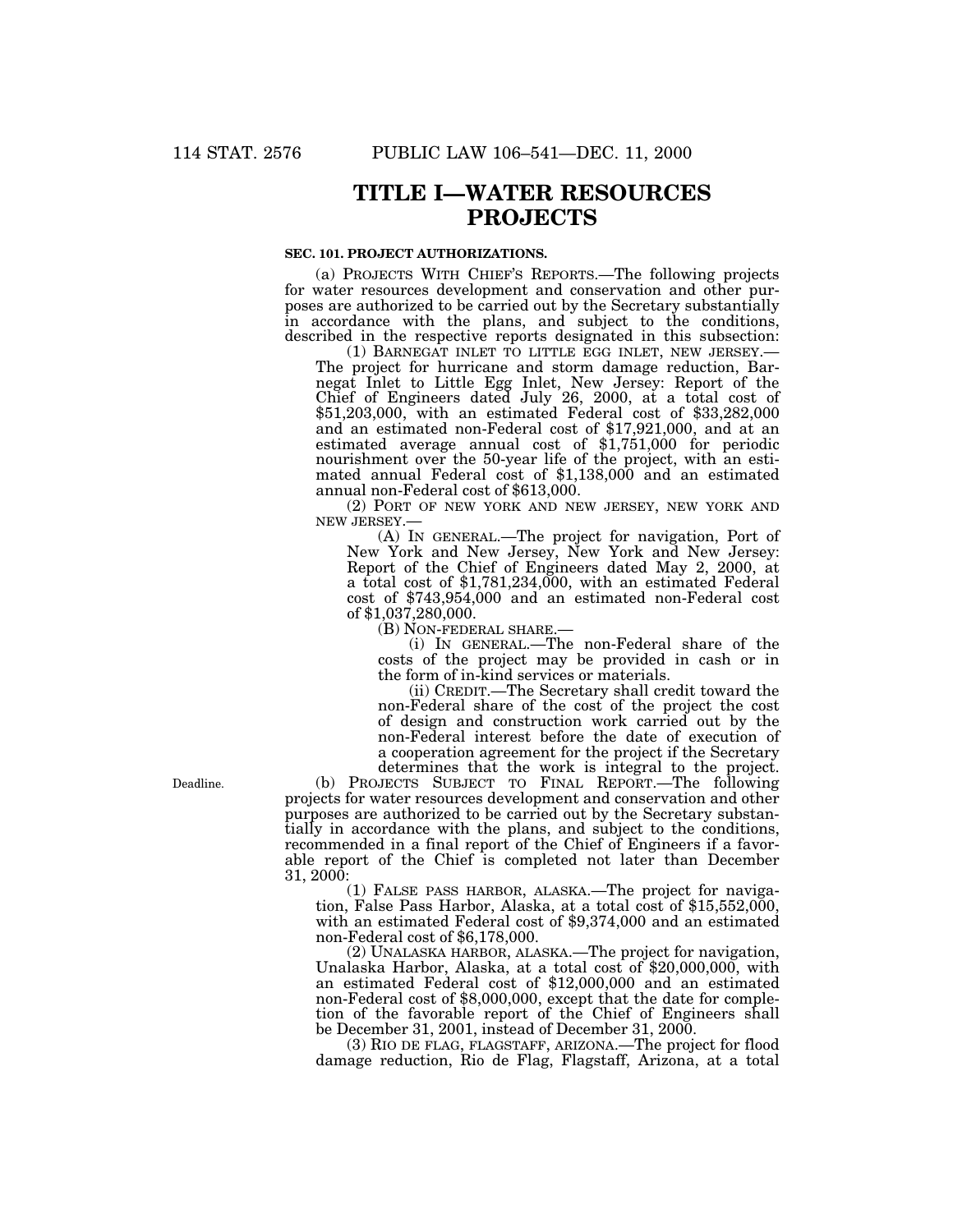cost of \$24,072,000, with an estimated Federal cost of \$15,576,000 and an estimated non-Federal cost of \$8,496,000. (4) TRES RIOS, ARIZONA.—The project for ecosystem restora-

tion, Tres Rios, Arizona, at a total cost of \$99,320,000, with an estimated Federal cost of \$62,755,000 and an estimated non-Federal cost of \$36,565,000.

(5) LOS ANGELES HARBOR, CALIFORNIA.—The project for navigation, Los Angeles Harbor, California, at a total cost of \$153,313,000, with an estimated Federal cost of \$43,735,000 and an estimated non-Federal cost of \$109,578,000.

(6) MURRIETA CREEK, CALIFORNIA.—The project for flood damage reduction and ecosystem restoration, Murrieta Creek, California, described as alternative 6, based on the District Engineer's Murrieta Creek feasibility report and environmental impact statement dated October 2000, at a total cost of \$89,846,000, with an estimated Federal cost of \$25,556,000 and an estimated non-Federal cost of \$64,290,000.

(7) PINE FLAT DAM, CALIFORNIA.—The project for ecosystem restoration, Pine Flat Dam, California, at a total cost of \$34,000,000, with an estimated Federal cost of \$22,000,000 and an estimated non-Federal cost of \$12,000,000.

(8) SANTA BARBARA STREAMS, LOWER MISSION CREEK, CALI-FORNIA.—The project for flood damage reduction, Santa Barbara streams, Lower Mission Creek, California, at a total cost of \$18,300,000, with an estimated Federal cost of \$9,200,000 and an estimated non-Federal cost of \$9,100,000.

(9) UPPER NEWPORT BAY, CALIFORNIA.—The project for ecosystem restoration, Upper Newport Bay, California, at a total cost of \$32,475,000, with an estimated Federal cost of \$21,109,000 and an estimated non-Federal cost of \$11,366,000.

(10) WHITEWATER RIVER BASIN, CALIFORNIA.—The project for flood damage reduction, Whitewater River basin, California, at a total cost of \$28,900,000, with an estimated Federal cost of \$18,800,000 and an estimated non-Federal cost of \$10,100,000.

(11) DELAWARE COAST FROM CAPE HENLOPEN TO FENWICK ISLAND.—The project for hurricane and storm damage reduction, Delaware Coast from Cape Henlopen to Fenwick Island, at a total cost of \$5,633,000, with an estimated Federal cost of \$3,661,000 and an estimated non-Federal cost of \$1,972,000, and at an estimated average annual cost of \$920,000 for periodic nourishment over the 50-year life of the project, with an estimated annual Federal cost of \$460,000 and an estimated annual non-Federal cost of \$460,000.

(12) PORT SUTTON, FLORIDA.—The project for navigation, Port Sutton, Florida, at a total cost of \$7,600,000, with an estimated Federal cost of \$4,900,000 and an estimated non-Federal cost of \$2,700,000.

(13) BARBERS POINT HARBOR, HAWAII.—The project for navigation, Barbers Point Harbor, Hawaii, at a total cost of \$30,003,000, with an estimated Federal cost of \$18,524,000 and an estimated non-Federal cost of \$11,479,000.

(14) JOHN MYERS LOCK AND DAM, INDIANA AND KENTUCKY.— The project for navigation, John Myers Lock and Dam, Indiana and Kentucky, at a total cost of \$181,700,000. The costs of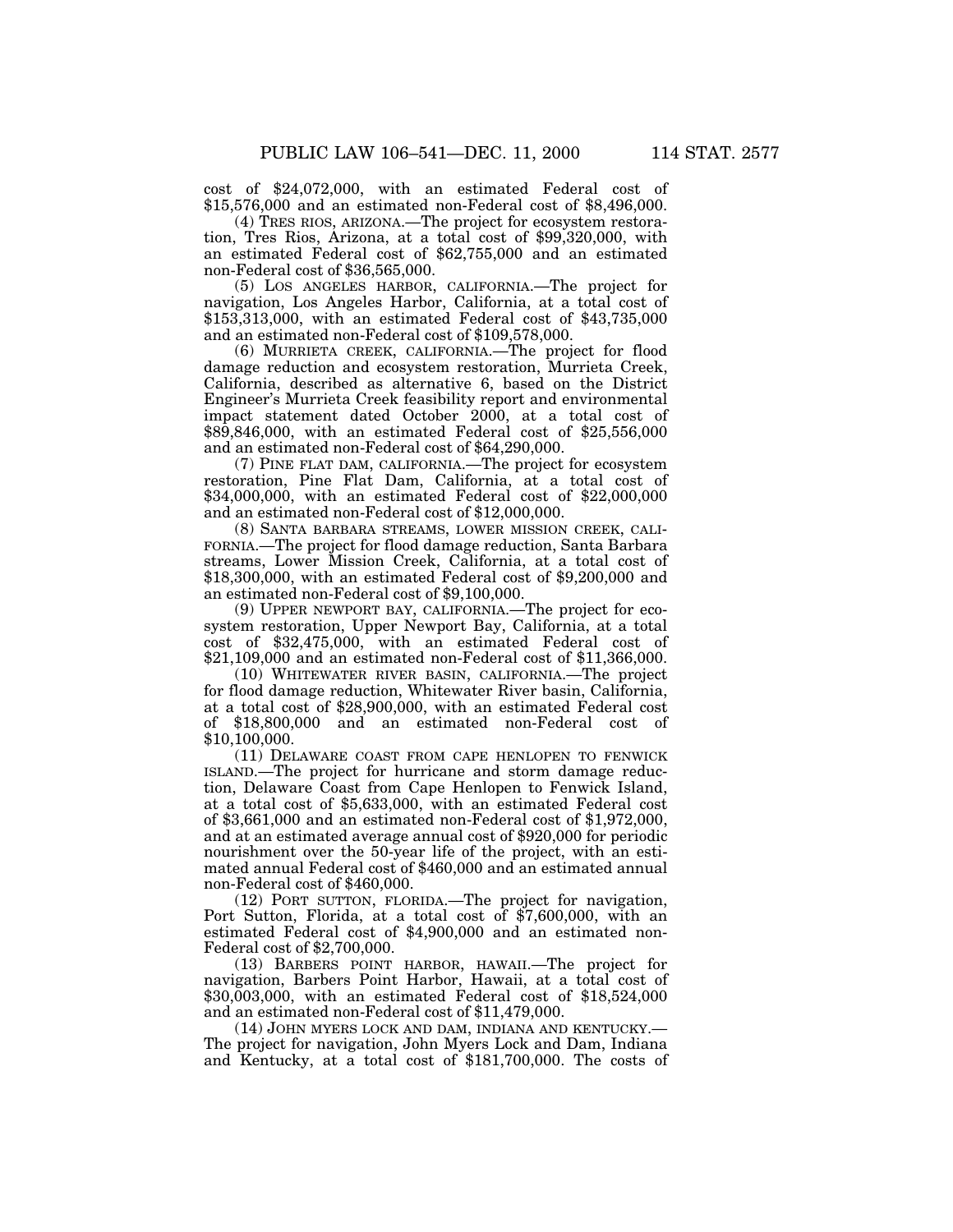construction of the project shall be paid  $\frac{1}{2}$  from amounts appropriated from the general fund of the Treasury and  $\frac{1}{2}$  from amounts appropriated from the Inland Waterways Trust Fund.

(15) GREENUP LOCK AND DAM, KENTUCKY AND OHIO.—The project for navigation, Greenup Lock and Dam, Kentucky and Ohio, at a total cost of \$175,500,000. The costs of construction of the project shall be paid  $\frac{1}{2}$  from amounts appropriated from the general fund of the Treasury and  $\frac{1}{2}$  from amounts appropriated from the Inland Waterways Trust Fund.

(16) OHIO RIVER, KENTUCKY, ILLINOIS, INDIANA, OHIO, PENNSYLVANIA, AND WEST VIRGINIA.—

(A) IN GENERAL.—Projects for ecosystem restoration, Ohio River Mainstem, Kentucky, Illinois, Indiana, Ohio, Pennsylvania, and West Virginia, at a total cost of \$307,700,000, with an estimated Federal cost of \$200,000,000 and an estimated non-Federal cost of \$107,700,000.

(B) NON-FEDERAL SHARE.—

(i) IN GENERAL.—The non-Federal share of the costs of any project under this paragraph may be provided in cash or in the form of in-kind services or materials.

(ii) CREDIT.—The Secretary shall credit toward the non-Federal share of the cost of a project under this paragraph the cost of design and construction work carried out by the non-Federal interest before the date of execution of a cooperation agreement for the project if the Secretary determines that the work is integral to the project.

(17) MORGANZA, LOUISIANA, TO GULF OF MEXICO.—

(A) IN GENERAL.—The project for hurricane and storm damage reduction, Morganza, Louisiana, to the Gulf of Mexico, at a total cost of \$550,000,000, with an estimated Federal cost of \$358,000,000 and an estimated non-Federal cost of \$192,000,000.

(B) CREDIT.—The Secretary shall credit toward the non-Federal share of the cost of the project the cost of work carried out by the non-Federal interest for interim flood protection after March 31, 1989, if the Secretary determines that the work is integral to the project.

(18) MONARCH-CHESTERFIELD, MISSOURI.—The project for flood damage reduction, Monarch-Chesterfield, Missouri, at a total cost of \$58,090,000, with an estimated Federal cost of \$37,758,500 and an estimated non-Federal cost of \$20,331,500.

(19) ANTELOPE CREEK, LINCOLN, NEBRASKA.—The project for flood damage reduction, Antelope Creek, Lincoln, Nebraska, at a total cost of \$46,310,000, with an estimated Federal cost of \$23,155,000 and an estimated non-Federal cost of \$23,155,000.

(20) SAND CREEK WATERSHED, WAHOO, NEBRASKA.—The project for ecosystem restoration and flood damage reduction, Sand Creek watershed, Wahoo, Nebraska, at a total cost of \$29,840,000, with an estimated Federal cost of \$16,870,000 and an estimated non-Federal cost of \$12,970,000.

(21) WESTERN SARPY AND CLEAR CREEK, NEBRASKA.—The project for flood damage reduction, Western Sarpy and Clear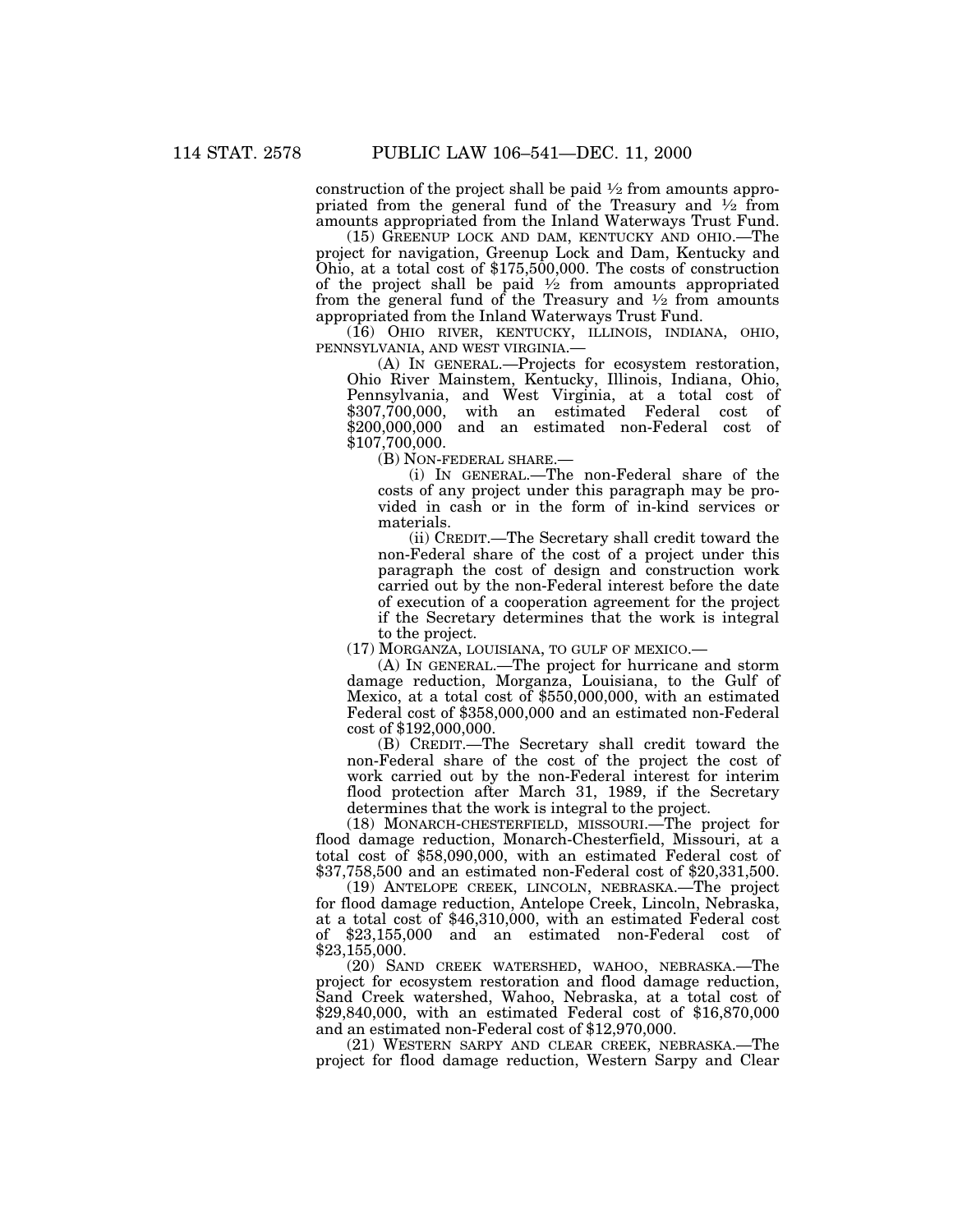Creek, Nebraska, at a total cost of \$15,643,000, with an estimated Federal cost of \$9,518,000 and an estimated non-Federal cost of \$6,125,000.

(22) RARITAN BAY AND SANDY HOOK BAY, CLIFFWOOD BEACH, NEW JERSEY.—The project for hurricane and storm damage reduction, Raritan Bay and Sandy Hook Bay, Cliffwood Beach, New Jersey, at a total cost of \$5,219,000, with an estimated Federal cost of \$3,392,000 and an estimated non-Federal cost of \$1,827,000, and at an estimated average annual cost of \$110,000 for periodic nourishment over the 50-year life of the project, with an estimated annual Federal cost of \$55,000 and an estimated annual non-Federal cost of \$55,000.

(23) RARITAN BAY AND SANDY HOOK BAY, PORT MONMOUTH, NEW JERSEY.—The project for hurricane and storm damage reduction, Raritan Bay and Sandy Hook Bay, Port Monmouth, New Jersey, at a total cost of \$32,064,000, with an estimated Federal cost of \$20,842,000 and an estimated non-Federal cost of \$11,222,000, and at an estimated average annual cost of \$173,000 for periodic nourishment over the 50-year life of the project, with an estimated annual Federal cost of \$86,500 and an estimated annual non-Federal cost of \$86,500.

(24) DARE COUNTY BEACHES, NORTH CAROLINA.—The project for hurricane and storm damage reduction, Dare County beaches, North Carolina, at a total cost of \$71,674,000, with an estimated Federal cost of \$46,588,000 and an estimated non-Federal cost of \$25,086,000, and at an estimated average annual cost of \$34,990,000 for periodic nourishment over the 50-year life of the project, with an estimated annual Federal cost of \$17,495,000 and an estimated annual non-Federal cost of \$17,495,000.

(25) WOLF RIVER, MEMPHIS, TENNESSEE.—The project for ecosystem restoration, Wolf River, Memphis, Tennessee, at a total cost of \$9,118,000, with an estimated Federal cost of \$5,849,000 and an estimated non-Federal cost of \$3,269,000.

(26) DUWAMISH/GREEN, WASHINGTON.—The project for ecosystem restoration, Duwamish/Green, Washington, at a total cost of \$112,860,000, with an estimated Federal cost of \$73,360,000 and an estimated non-Federal cost of \$39,500,000.

(27) STILLAGUMAISH RIVER BASIN, WASHINGTON.—The project for ecosystem restoration, Stillagumaish River basin, Washington, at a total cost of \$23,590,000, with an estimated Federal cost of \$15,680,000 and an estimated non-Federal cost of \$7,910,000.

(28) JACKSON HOLE, WYOMING.—

(A) IN GENERAL.—The project for ecosystem restoration, Jackson Hole, Wyoming, at a total cost of \$52,242,000, with an estimated Federal cost of \$33,957,000 and an estimated non-Federal cost of \$18,285,000.

(B) NON-FEDERAL SHARE.

(i) IN GENERAL.—The non-Federal share of the costs of the project may be provided in cash or in the form of in-kind services or materials.

(ii) CREDIT.—The Secretary shall credit toward the non-Federal share of the cost of the project the cost of design and construction work carried out by the non-Federal interest before the date of execution of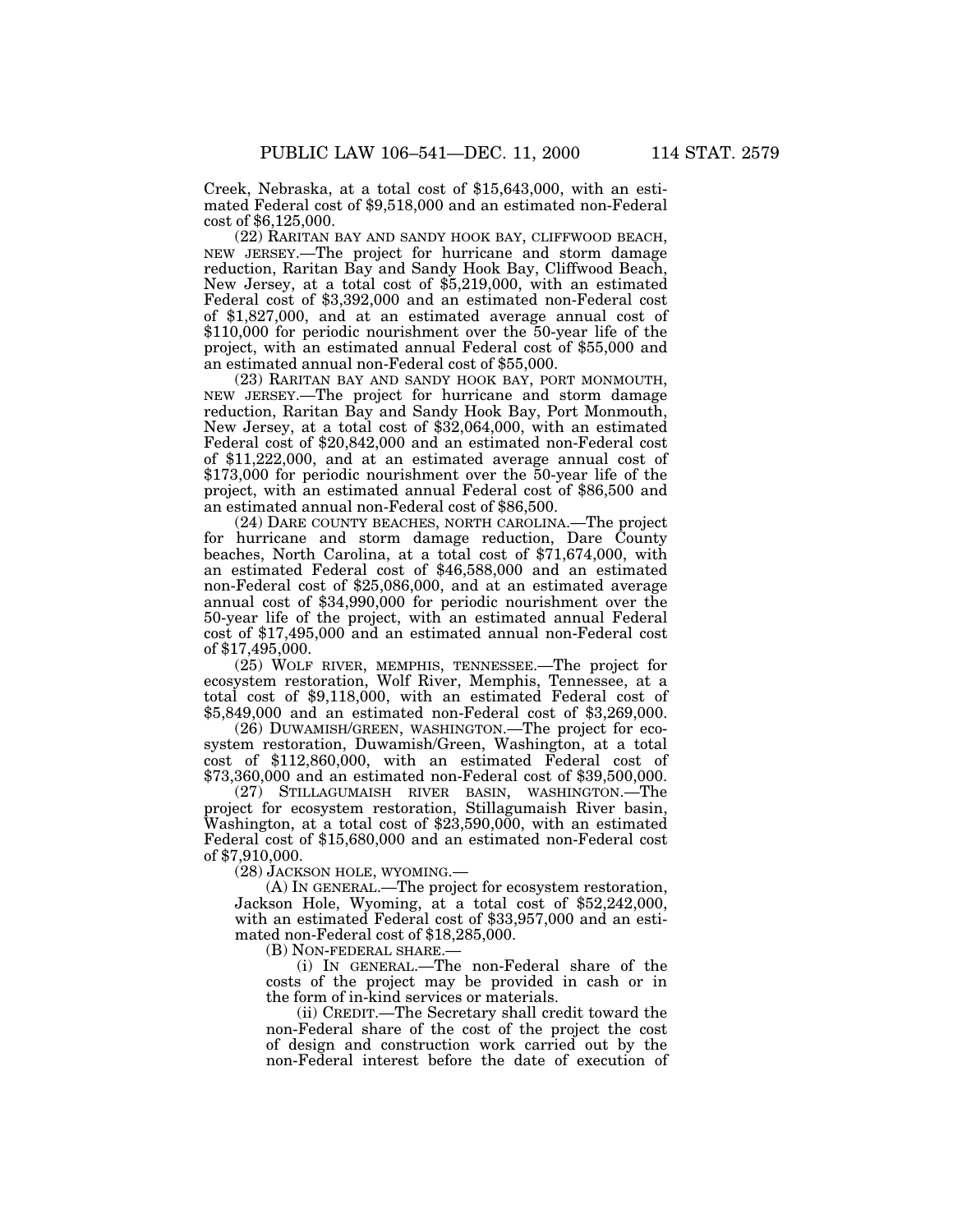a cooperation agreement for the project if the Secretary determines that the work is integral to the project.

#### **SEC. 102. SMALL PROJECTS FOR FLOOD DAMAGE REDUCTION.**

(a) IN GENERAL.—The Secretary shall conduct a study for each of the following projects and, if the Secretary determines that a project is feasible, may carry out the project under section 205 of the Flood Control Act of 1948 (33 U.S.C. 701s):

(1) BUFFALO ISLAND, ARKANSAS.—Project for flood damage reduction, Buffalo Island, Arkansas.

(2) ANAVERDE CREEK, PALMDALE, CALIFORNIA.—Project for flood damage reduction, Anaverde Creek, Palmdale, California.

(3) CASTAIC CREEK, OLD ROAD BRIDGE, SANTA CLARITA, CALI-FORNIA.—Project for flood damage reduction, Castaic Creek, Old Road bridge, Santa Clarita, California.

(4) SANTA CLARA RIVER, OLD ROAD BRIDGE, SANTA CLARITA, CALIFORNIA.—Project for flood damage reduction, Santa Clara River, Old Road bridge, Santa Clarita, California.

(5) WEISER RIVER, IDAHO.—Project for flood damage reduction, Weiser River, Idaho.

(6) COLUMBIA LEVEE, COLUMBIA, ILLINOIS.—Project for flood damage reduction, Columbia Levee, Columbia, Illinois.

(7) EAST-WEST CREEK, RIVERTON, ILLINOIS.—Project for flood damage reduction, East-West Creek, Riverton, Illinois.

(8) PRAIRIE DU PONT, ILLINOIS.—Project for flood damage reduction, Prairie Du Pont, Illinois.

(9) MONROE COUNTY, ILLINOIS.—Project for flood damage reduction, Monroe County, Illinois.

(10) WILLOW CREEK, MEREDOSIA, ILLINOIS.—Project for flood damage reduction, Willow Creek, Meredosia, Illinois.

(11) DYKES BRANCH CHANNEL, LEAWOOD, KANSAS.—Project for flood damage reduction, Dykes Branch channel improvements, Leawood, Kansas.

(12) DYKES BRANCH TRIBUTARIES, LEAWOOD, KANSAS.— Project for flood damage reduction, Dykes Branch tributary improvements, Leawood, Kansas.

(13) KENTUCKY RIVER, FRANKFORT, KENTUCKY.—Project for flood damage reduction, Kentucky River, Frankfort, Kentucky.

(14) BAYOU TETE L'OURS, LOUISIANA.—Project for flood damage reduction, Bayou Tete L'Ours, Louisiana.

(15) BOSSIER CITY, LOUISIANA.—Project for flood damage reduction, Red Chute Bayou levee, Bossier City, Louisiana.

(16) BOSSIER PARISH, LOUISIANA.—Project for flood damage reduction, Cane Bend Subdivision, Bossier Parish, Louisiana.

(17) BRAITHWAITE PARK, LOUISIANA.—Project for flood damage reduction, Braithwaite Park, Louisiana.

(18) CROWN POINT, LOUISIANA.—Project for flood damage reduction, Crown Point, Louisiana.

(19) DONALDSONVILLE CANALS, LOUISIANA.—Project for flood damage reduction, Donaldsonville Canals, Louisiana.

(20) GOOSE BAYOU, LOUISIANA.—Project for flood damage reduction, Goose Bayou, Louisiana.

(21) GUMBY DAM, LOUISIANA.—Project for flood damage reduction, Gumby Dam, Richland Parish, Louisiana.

(22) HOPE CANAL, LOUISIANA.—Project for flood damage reduction, Hope Canal, Louisiana.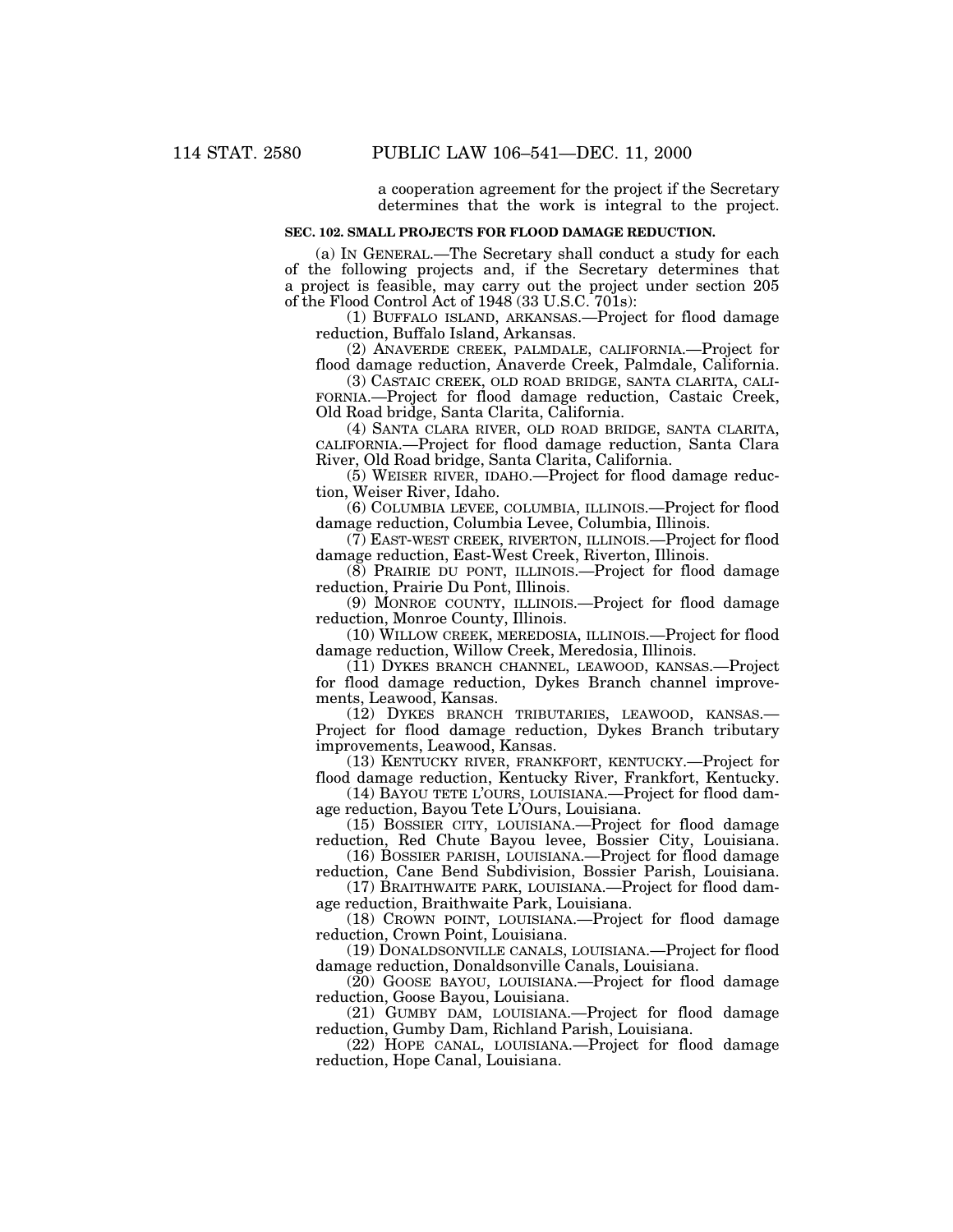(23) JEAN LAFITTE, LOUISIANA.—Project for flood damage reduction, Jean Lafitte, Louisiana.

(24) LAKES MAUREPAS AND PONTCHARTRAIN CANALS, ST. JOHN THE BAPTIST PARISH, LOUISIANA.—Project for flood damage reduction, Lakes Maurepas and Pontchartrain Canals, St. John the Baptist Parish, Louisiana.

(25) LOCKPORT TO LAROSE, LOUISIANA.—Project for flood damage reduction, Lockport to Larose, Louisiana.

(26) LOWER LAFITTE BASIN, LOUISIANA.—Project for flood damage reduction, Lower Lafitte basin, Louisiana.

(27) OAKVILLE TO LAREUSSITE, LOUISIANA.—Project for flood damage reduction, Oakville to LaReussite, Louisiana.

(28) PAILET BASIN, LOUISIANA.—Project for flood damage reduction, Pailet basin, Louisiana.

(29) POCHITOLAWA CREEK, LOUISIANA.—Project for flood damage reduction, Pochitolawa Creek, Louisiana.

(30) ROSETHORN BASIN, LOUISIANA.—Project for flood damage reduction, Rosethorn basin, Louisiana.

(31) SHREVEPORT, LOUISIANA.—Project for flood damage reduction, Twelve Mile Bayou, Shreveport, Louisiana.

(32) STEPHENSVILLE, LOUISIANA.—Project for flood damage reduction, Stephensville, Louisiana.

(33) ST. JOHN THE BAPTIST PARISH, LOUISIANA.—Project for flood damage reduction, St. John the Baptist Parish, Louisiana.

(34) MAGBY CREEK AND VERNON BRANCH, MISSISSIPPI.— Project for flood damage reduction, Magby Creek and Vernon Branch, Lowndes County, Mississippi.

(35) PENNSVILLE TOWNSHIP, SALEM COUNTY, NEW JERSEY.— Project for flood damage reduction, Pennsville Township, Salem County, New Jersey.

(36) HEMPSTEAD, NEW YORK.—Project for flood damage reduction, Hempstead, New York.

(37) HIGHLAND BROOK, HIGHLAND FALLS, NEW YORK.— Project for flood damage reduction, Highland Brook, Highland Falls, New York.

(38) LAFAYETTE TOWNSHIP, OHIO.—Project for flood damage reduction, Lafayette Township, Ohio.

(39) WEST LAFAYETTE, OHIO.—Project for flood damage reduction, West Lafayette, Ohio.

(40) BEAR CREEK AND TRIBUTARIES, MEDFORD, OREGON.— Project for flood damage reduction, Bear Creek and tributaries, Medford, Oregon.

(41) DELAWARE CANAL AND BROCK CREEK, YARDLEY BOR-OUGH, PENNSYLVANIA.—Project for flood damage reduction, Delaware Canal and Brock Creek, Yardley Borough, Pennsylvania.

(42) FRITZ LANDING, TENNESSEE.—Project for flood damage reduction, Fritz Landing, Tennessee.

(43) FIRST CREEK, FOUNTAIN CITY, KNOXVILLE, TENNESSEE.— Project for flood damage reduction, First Creek, Fountain City, Knoxville, Tennessee.

(44) MISSISSIPPI RIVER, RIDGELY, TENNESSEE.—Project for flood damage reduction, Mississippi River, Ridgely, Tennessee.

(b) MAGPIE CREEK, SACRAMENTO COUNTY, CALIFORNIA.—In formulating the project for Magpie Creek, California, authorized by section  $102(a)$ <sup>(4)</sup> of the Water Resources Development Act of 1999 (113 Stat. 281) to be carried out under section 205 of the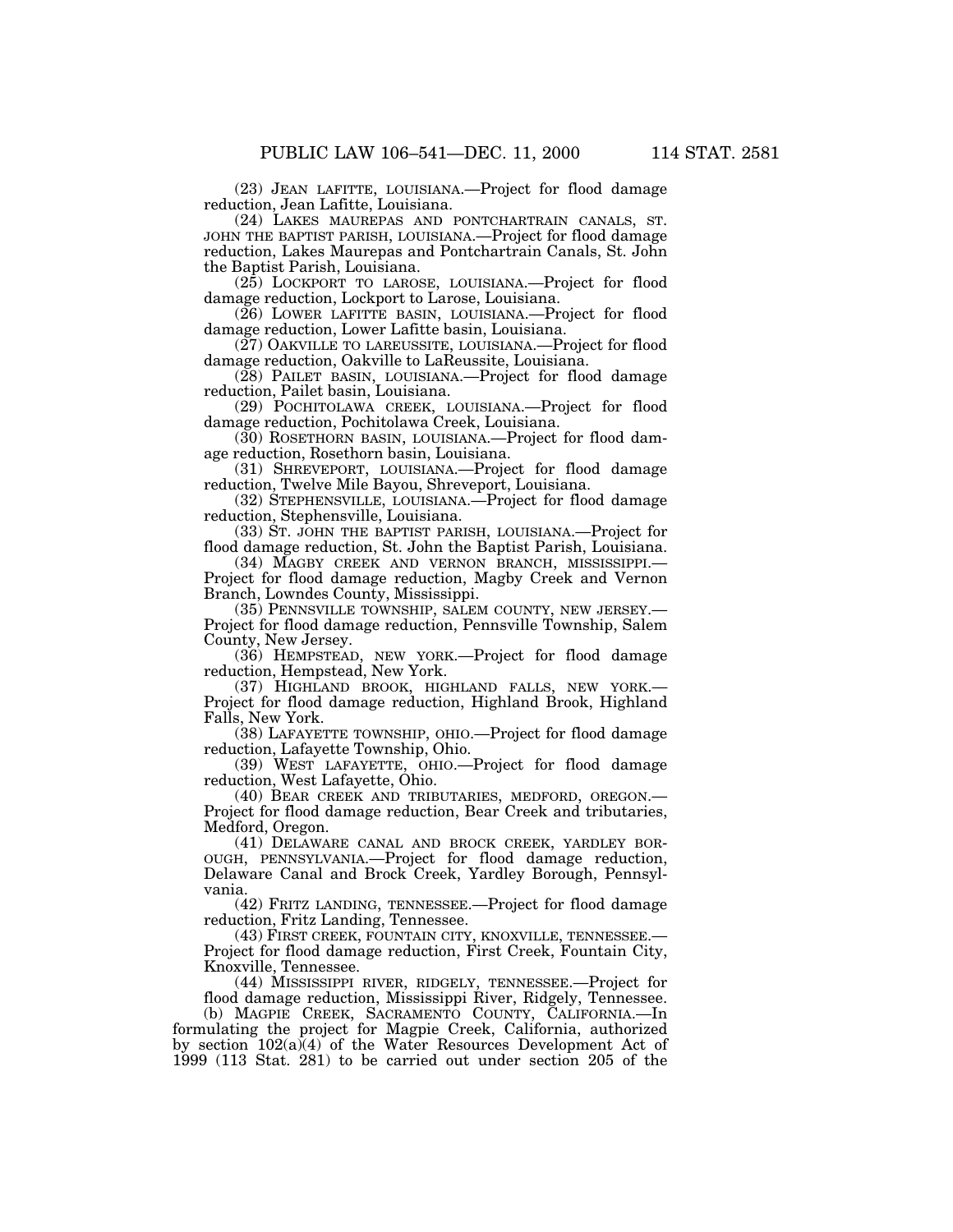Flood Control Act of 1948 (33 U.S.C. 701s), the Secretary may consider benefits from the full utilization of existing improvements at McClellan Air Force Base that would result from the project after conversion of the base to civilian use.

## **SEC. 103. SMALL PROJECTS FOR EMERGENCY STREAMBANK PROTEC-TION.**

The Secretary shall conduct a study for each of the following projects and, if the Secretary determines that a project is feasible, may carry out the project under section 14 of the Flood Control Act of 1946 (33 U.S.C. 701r):

(1) MAUMEE RIVER, FORT WAYNE, INDIANA.—Project for emergency streambank protection, Maumee River, Fort Wayne, Indiana.

(2) BAYOU DES GLAISES, LOUISIANA.—Project for emergency streambank protection, Bayou des Glaises (Lee Chatelain Road), Avoyelles Parish, Louisiana.

(3) BAYOU PLAQUEMINE, LOUISIANA.—Project for emergency streambank protection, Highway 77, Bayou Plaquemine, Iberville Parish, Louisiana.

(4) BAYOU SORRELL, IBERVILLE PARISH, LOUISIANA.—Project for emergency streambank protection, Bayou Sorrell, Iberville Parish, Louisiana.<br>(5) HAMMOND,

LOUISIANA.—Project for emergency streambank protection, Fagan Drive Bridge, Hammond, Louisiana.

(6) IBERVILLE PARISH, LOUISIANA.—Project for emergency streambank protection, Iberville Parish, Louisiana.

(7) LAKE ARTHUR, LOUISIANA.—Project for emergency streambank protection, Parish Road 120 at Lake Arthur, Louisiana.

(8) LAKE CHARLES, LOUISIANA.—Project for emergency streambank protection, Pithon Coulee, Lake Charles, Calcasieu Parish, Louisiana.

(9) LOGGY BAYOU, LOUISIANA.—Project for emergency streambank protection, Loggy Bayou, Bienville Parish, Louisiana.

(10) SCOTLANDVILLE BLUFF, LOUISIANA.—Project for emergency streambank protection, Scotlandville Bluff, East Baton Rouge Parish, Louisiana.

#### **SEC. 104. SMALL PROJECTS FOR NAVIGATION.**

The Secretary shall conduct a study for each of the following projects and, if the Secretary determines that a project is feasible, may carry out the project under section 107 of the River and Harbor Act of 1960 (33 U.S.C. 577):

(1) WHITTIER, ALASKA.—Project for navigation, Whittier, Alaska.

(2) CAPE CORAL SOUTH SPREADER WATERWAY, FLORIDA.— Project for navigation, Cape Coral South Spreader Waterway, Lee County, Florida.

(3) HOUMA NAVIGATION CANAL, LOUISIANA.—Project for navigation, Houma Navigation Canal, Terrebonne Parish, Louisiana.

(4) VIDALIA PORT, LOUISIANA.—Project for navigation, Vidalia Port, Louisiana.

(5) EAST TWO RIVERS, TOWER, MINNESOTA.—Project for navigation, East Two Rivers, Tower, Minnesota.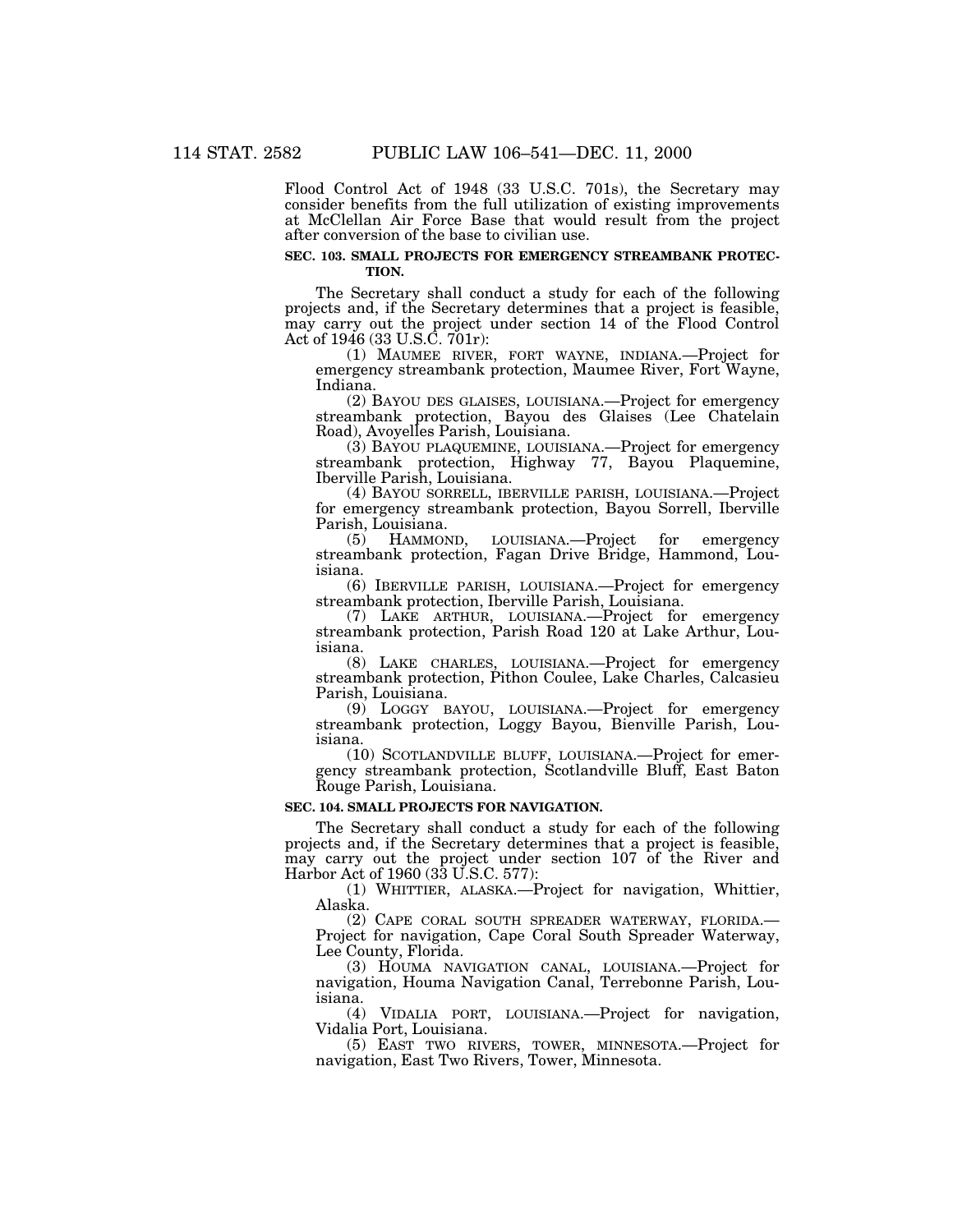(6) ERIE BASIN MARINA, BUFFALO, NEW YORK.—Project for navigation, Erie Basin marina, Buffalo, New York.

WISCONSIN.-Project for navigation, Lake Michigan, Lakeshore State Park, Milwaukee, Wisconsin.

(8) SAXON HARBOR, FRANCIS, WISCONSIN.—Project for navigation, Saxon Harbor, Francis, Wisconsin.

# **SEC. 105. SMALL PROJECTS FOR IMPROVEMENT OF THE QUALITY OF THE ENVIRONMENT.**

The Secretary shall conduct a study for each of the following projects and, if the Secretary determines that a project is appropriate, may carry out the project under section 1135(a) of the Water Resources Development Act of 1986 (33 U.S.C. 2309a(a)):

(1) NAHANT MARSH, DAVENPORT, IOWA.—Project for improvement of the quality of the environment, Nahant Marsh, Davenport, Iowa.<br>(2) BAYOU SAUVAGE NATIONAL WILDLIFE REFUGE, LOU-

ISIANA.—Project for improvement of the quality of the environment, Bayou Sauvage National Wildlife Refuge, Orleans Parish, Louisiana.<br>
(3) GULF INTRACOASTAL WATERWAY, BAYOU PLAQUEMINE,

LOUISIANA.—Project for improvement of the quality of the environment, Gulf Intracoastal Waterway, Bayou Plaquemine, Iberville Parish, Louisiana.

(4) GULF INTRACOASTAL WATERWAY, MILES 220 TO 222.5, LOU- ISIANA.—Project for improvement of the quality of the environment, Gulf Intracoastal Waterway, miles 220 to 222.5, Vermilion Parish, Louisiana.

ISIANA.—Project for improvement of the quality of the environment, Gulf Intracoastal Waterway, Weeks Bay, Iberia Parish, Louisiana.

(6) LAKE FAUSSE POINT, LOUISIANA.—Project for improvement of the quality of the environment, Lake Fausse Point, Louisiana.

(7) LAKE PROVIDENCE, LOUISIANA.—Project for improvement of the quality of the environment, Old River, Lake Providence, Louisiana.

(8) NEW RIVER, LOUISIANA.—Project for improvement of the quality of the environment, New River, Ascension Parish, Louisiana.

(9) ERIE COUNTY, OHIO.—Project for improvement of the quality of the environment, Sheldon's Marsh State Nature Preserve, Erie County, Ohio.

(10) MUSKINGUM COUNTY, OHIO.—Project for improvement of the quality of the environment, Dillon Reservoir watershed, Licking River, Muskingum County, Ohio.

#### **SEC. 106. SMALL PROJECTS FOR AQUATIC ECOSYSTEM RESTORATION.**

(a) IN GENERAL.—The Secretary shall conduct a study for each of the following projects and, if the Secretary determines that a project is appropriate, may carry out the project under section 206 of the Water Resources Development Act of 1996 (33 U.S.C. 2330):

(1) ARKANSAS RIVER, PUEBLO, COLORADO.—Project for aquatic ecosystem restoration, Arkansas River, Pueblo, Colorado.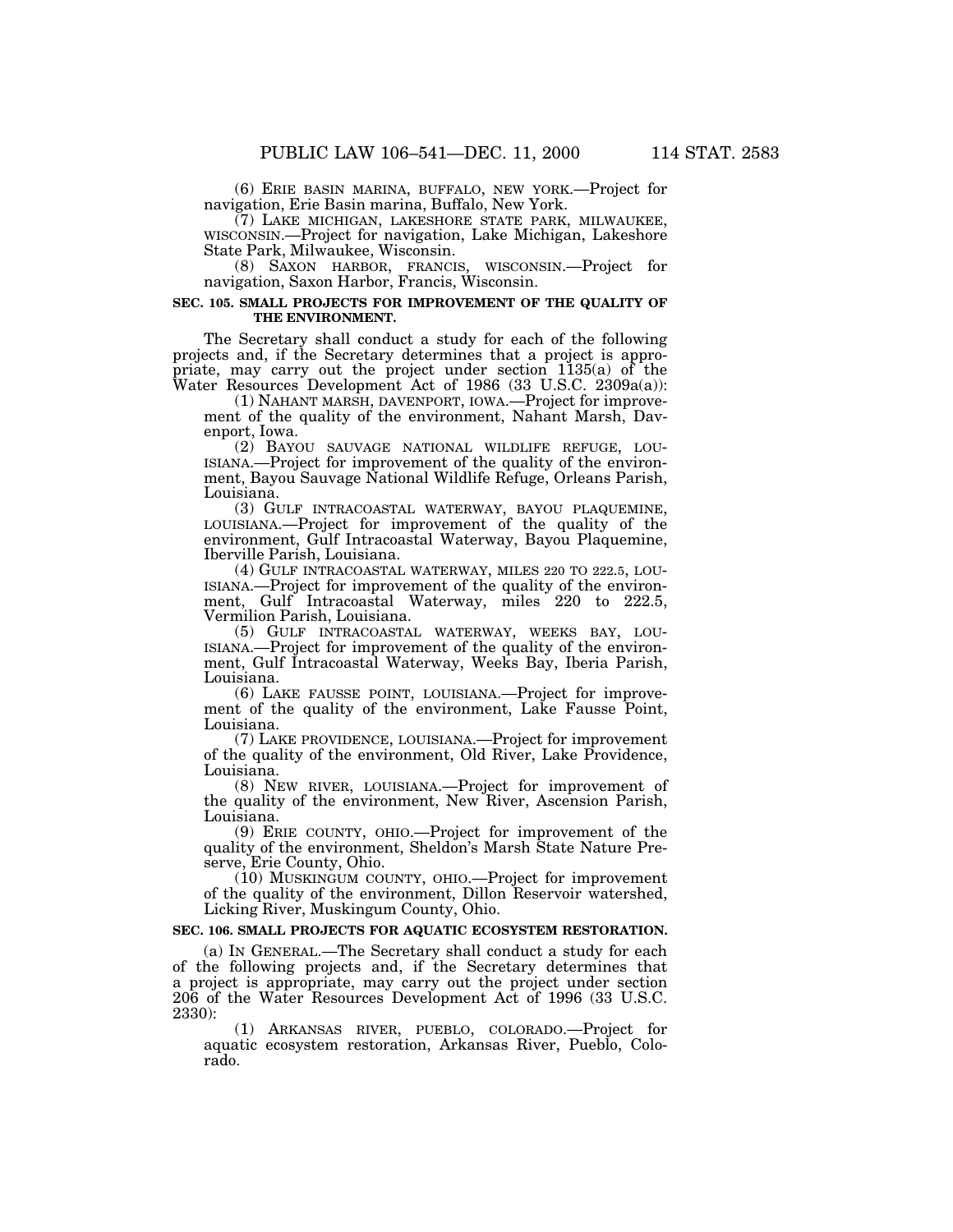(2) HAYDEN DIVERSION PROJECT, YAMPA RIVER, COLORADO.— Project for aquatic ecosystem restoration, Hayden Diversion Project, Yampa River, Colorado.

(3) LITTLE ECONLOCKHATCHEE RIVER BASIN, FLORIDA.— Project for aquatic ecosystem restoration, Little Econlockhatchee River basin, Florida.

Project for aquatic ecosystem restoration, Loxahatchee Slough, Palm Beach County, Florida.

(5) STEVENSON CREEK ESTUARY, FLORIDA.—Project for aquatic ecosystem restoration, Stevenson Creek estuary, Florida.

(6) CHOUTEAU ISLAND, MADISON COUNTY, ILLINOIS.—Project for aquatic ecosystem restoration, Chouteau Island, Madison County, Illinois.

(7) BRAUD BAYOU, LOUISIANA.—Project for aquatic ecosystem restoration, Braud Bayou, Spanish Lake, Ascension Parish, Louisiana.

(8) BURAS MARINA, LOUISIANA.—Project for aquatic ecosystem restoration, Buras Marina, Buras, Plaquemines Parish, Louisiana.

(9) COMITE RIVER, LOUISIANA.—Project for aquatic ecosystem restoration, Comite River at Hooper Road, Louisiana.

(10) DEPARTMENT OF ENERGY 21-INCH PIPELINE CANAL, LOU-ISIANA.—Project for aquatic ecosystem restoration, Department of Energy 21-inch Pipeline Canal, St. Martin Parish, Louisiana.

(11) LAKE BORGNE, LOUISIANA.—Project for aquatic ecosystem restoration, southern shores of Lake Borgne, Louisiana.

(12) LAKE MARTIN, LOUISIANA.—Project for aquatic ecosystem restoration, Lake Martin, Louisiana.

(13) LULING, LOUISIANA.—Project for aquatic ecosystem restoration, Luling Oxidation Pond, St. Charles Parish, Louisiana.

(14) MANDEVILLE, LOUISIANA.—Project for aquatic ecosystem restoration, Mandeville, St. Tammany Parish, Louisiana.

(15) ST. JAMES, LOUISIANA.—Project for aquatic ecosystem restoration, St. James, Louisiana.

(16) SAGINAW BAY, BAY CITY, MICHIGAN.—Project for aquatic ecosystem restoration, Saginaw Bay, Bay City, Michigan.

(17) RAINWATER BASIN, NEBRASKA.—Project for aquatic ecosystem restoration, Rainwater Basin, Nebraska.

(18) MINES FALLS PARK, NEW HAMPSHIRE.—Project for aquatic ecosystem restoration, Mines Falls Park, New Hampshire.

(19) NORTH HAMPTON, NEW HAMPSHIRE.—Project for aquatic ecosystem restoration, Little River Salt Marsh, North Hampton, New Hampshire.

(20) CAZENOVIA LAKE, MADISON COUNTY, NEW YORK.— Project for aquatic ecosystem restoration, Cazenovia Lake, Madison County, New York, including efforts to address aquatic invasive plant species.

(21) CHENANGO LAKE, CHENANGO COUNTY, NEW YORK.— Project for aquatic ecosystem restoration, Chenango Lake, Chenango County, New York, including efforts to address aquatic invasive plant species.

(22) EAGLE LAKE, NEW YORK.—Project for aquatic ecosystem restoration, Eagle Lake, Ticonderoga, New York.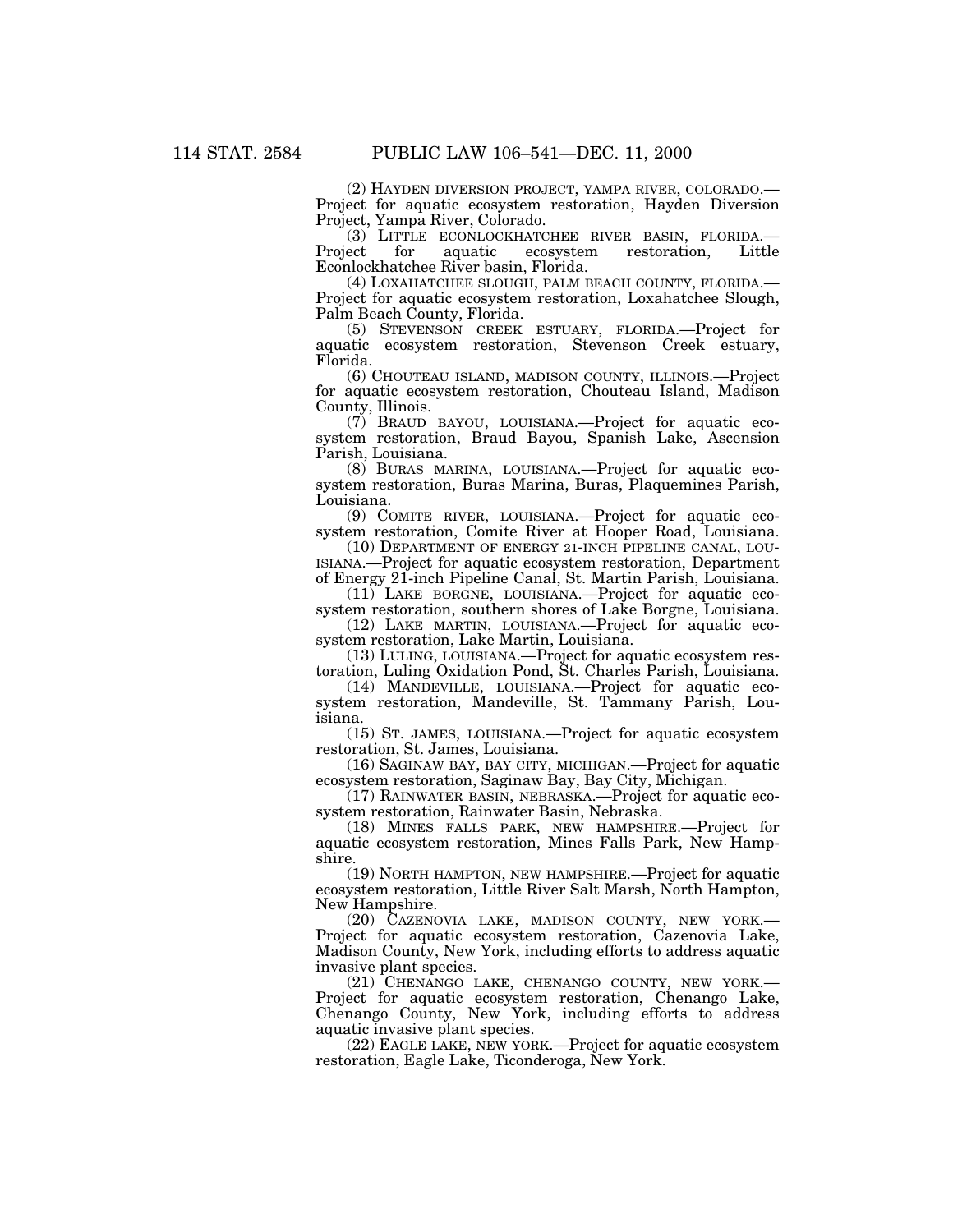(23) OSSINING, NEW YORK.—Project for aquatic ecosystem restoration, Ossining, New York.

(24) SARATOGA LAKE, NEW YORK.—Project for aquatic ecosystem restoration, Saratoga Lake, New York.

(25) SCHROON LAKE, NEW YORK.—Project for aquatic ecosystem restoration, Schroon Lake, New York.

(26) HIGHLAND COUNTY, OHIO.—Project for aquatic ecosystem restoration, Rocky Fork Lake, Clear Creek floodplain, Highland County, Ohio.

(27) HOCKING COUNTY, OHIO.—Project for aquatic ecosystem restoration, Long Hollow Mine, Hocking County, Ohio.

(28) MIDDLE CUYAHOGA RIVER, KENT, OHIO.—Project for aquatic ecosystem restoration, Middle Cuyahoga River, Kent, Ohio.

(29) TUSCARAWAS COUNTY, OHIO.—Project for aquatic ecosystem restoration, Huff Run, Tuscarawas County, Ohio.

(30) DELTA PONDS, OREGON.—Project for aquatic ecosystem restoration, Delta Ponds, Oregon.

(31) CENTRAL AMAZON CREEK, EUGENE, OREGON.—Project for aquatic ecosystem restoration, Central Amazon Creek, Eugene, Oregon.

(32) EUGENE MILLRACE, EUGENE, OREGON.—Project for aquatic ecosystem restoration, Eugene Millrace, Eugene, Oregon.

(33) BEAR CREEK WATERSHED, MEDFORD, OREGON.—Project for aquatic ecosystem restoration, Bear Creek watershed, Medford, Oregon.

(34) LONE PINE AND LAZY CREEKS, MEDFORD, OREGON.— Project for aquatic ecosystem restoration, Lone Pine and Lazy Creeks, Medford, Oregon.

(35) ROSLYN LAKE, OREGON.—Project for aquatic ecosystem restoration, Roslyn Lake, Oregon.

(36) TULLYTOWN BOROUGH, PENNSYLVANIA.—Project for aquatic ecosystem restoration, Tullytown Borough, Pennsylvania.

(b) SALMON RIVER, IDAHO.—The Secretary may credit toward the non-Federal share of the cost of the project for aquatic ecosystem restoration, Salmon River, Idaho, to be carried out under section 206 of the Water Resources Development Act of 1996 (33 U.S.C. 2330) the cost of work (consisting of surveys, studies, and development of technical data) carried out by the non-Federal interest if the Secretary determines that the work is integral to the project.

#### **SEC. 107. SMALL PROJECTS FOR SHORELINE PROTECTION.**

The Secretary shall conduct a study for each of the following projects and, if the Secretary determines that a project is feasible, may carry out the project under section 3 of the Act entitled ''An Act authorizing Federal participation in the cost of protecting the shores of publicly owned property'', approved August 13, 1946 (33 U.S.C. 426g):

(1) LAKE PALOURDE, LOUISIANA.—Project for beach restoration and protection, Highway 70, Lake Palourde, St. Mary and St. Martin Parishes, Louisiana.

(2) ST. BERNARD, LOUISIANA.—Project for beach restoration and protection, Bayou Road, St. Bernard, Louisiana.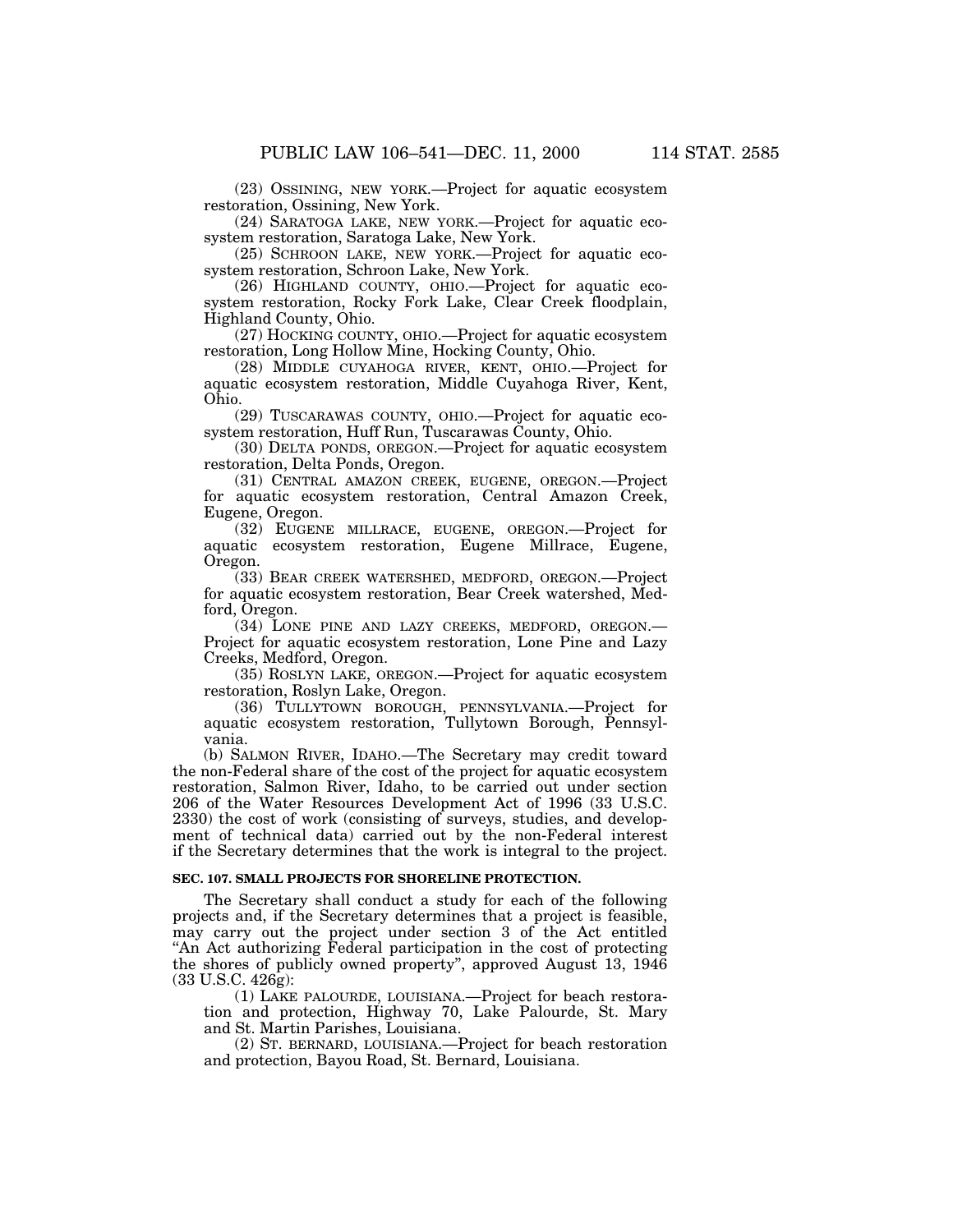(3) HUDSON RIVER, DUTCHESS COUNTY, NEW YORK.—Project for beach restoration and protection, Hudson River, Dutchess County, New York.

#### **SEC. 108. SMALL PROJECTS FOR SNAGGING AND SEDIMENT REMOVAL.**

The Secretary shall conduct a study for each of the following projects and, if the Secretary determines that a project is feasible, the Secretary may carry out the project under section 2 of the Flood Control Act of August 28, 1937 (33 U.S.C. 701g):

(1) SANGAMON RIVER AND TRIBUTARIES, RIVERTON, ILLINOIS.—Project for removal of snags and clearing and straightening of channels for flood control, Sangamon River and tributaries, Riverton, Illinois.

(2) BAYOU MANCHAC, LOUISIANA.—Project for removal of snags and clearing and straightening of channels for flood control, Bayou Manchac, Ascension Parish, Louisiana.

(3) BLACK BAYOU AND HIPPOLYTE COULEE, LOUISIANA.— Project for removal of snags and clearing and straightening of channels for flood control, Black Bayou and Hippolyte Coulee, Calcasieu Parish, Louisiana.

# **SEC. 109. SMALL PROJECT FOR MITIGATION OF SHORE DAMAGE.**

The Secretary shall conduct a study of shore damage at Puget Island, Columbia River, Washington, to determine if the damage is the result of the project for navigation, Columbia River, Washington, authorized by the first section of the Rivers and Harbors Appropriations Act of June 13, 1902 (32 Stat. 369), and, if the Secretary determines that the damage is the result of the project for navigation and that a project to mitigate the damage is appropriate, the Secretary may carry out the project to mitigate the damage under section 111 of the River and Harbor Act of 1968 (33 U.S.C. 426i).

# **SEC. 110. BENEFICIAL USES OF DREDGED MATERIAL.**

The Secretary may carry out the following projects under section 204 of the Water Resources Development Act of 1992 (33 U.S.C. 2326):

(1) HOUMA NAVIGATION CANAL, LOUISIANA.—Project to make beneficial use of dredged material from a Federal navigation project that includes barrier island restoration at the Houma Navigation Canal, Terrebonne Parish, Louisiana.

(2) MISSISSIPPI RIVER GULF OUTLET, MILE  $-3$  TO MILE  $-9$ , LOUISIANA.—Project to make beneficial use of dredged material from a Federal navigation project that includes dredging of<br>the Mississippi River Gulf Outlet, mile –3 to mile –9, St. Bernard Parish, Louisiana.

(3) MISSISSIPPI RIVER GULF OUTLET, MILE 11 TO MILE 4, LOUISIANA.—Project to make beneficial use of dredged material from a Federal navigation project that includes dredging of the Mississippi River Gulf Outlet, mile 11 to mile 4, St. Bernard Parish, Louisiana.

(4) PLAQUEMINES PARISH, LOUISIANA.—Project to make beneficial use of dredged material from a Federal navigation project that includes marsh creation at the contained submarine maintenance dredge sediment trap, Plaquemines Parish, Louisiana.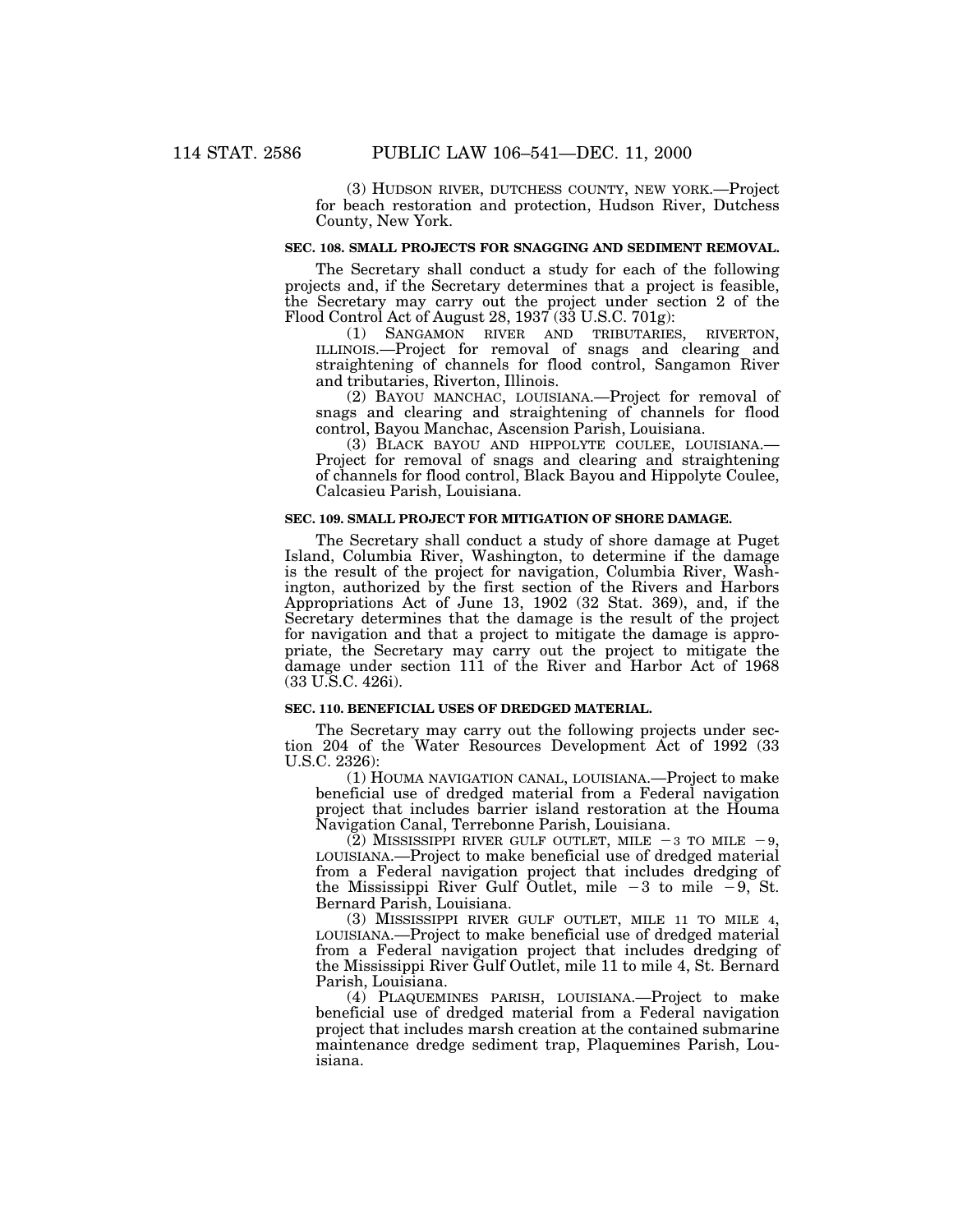(5) ST. LOUIS COUNTY, MINNESOTA.—Project to make beneficial use of dredged material from a Federal navigation project in St. Louis County, Minnesota.

(6) OTTAWA COUNTY, OHIO.—Project to make beneficial use of dredged material from a Federal navigation project to protect, restore, and create aquatic and related habitat, East Harbor State Park, Ottawa County, Ohio.

#### **SEC. 111. DISPOSAL OF DREDGED MATERIAL ON BEACHES.**

Section 217 of the Water Resources Development Act of 1999 (113 Stat. 294) is amended by adding at the end the following:

''(f) FORT CANBY STATE PARK, BENSON BEACH, WASHINGTON.— The Secretary may design and construct a shore protection project at Fort Canby State Park, Benson Beach, Washington, including beneficial use of dredged material from a Federal navigation project under section 145 of the Water Resources Development Act of 1976 (33 U.S.C. 426j) or section 204 of the Water Resources Development Act of 1992 (33 U.S.C. 2326)."

#### **SEC. 112. PETALUMA RIVER, PETALUMA, CALIFORNIA.**

(a) IN GENERAL.—The Secretary shall carry out the Petaluma River project, at the city of Petaluma, Sonoma County, California, to provide a 100-year level of flood protection to the city in accordance with the detailed project report of the San Francisco District Engineer, dated March 1995, at a total cost of \$32,227,000.

(b) REIMBURSEMENT.—The Secretary shall reimburse the non-Federal interest for any project costs that the non-Federal interest has incurred in excess of the non-Federal share of project costs, regardless of the date on which the costs were incurred.

(c) COST SHARING.—For purposes of reimbursement under subsection (b), cost sharing for work performed on the project before the date of enactment of this Act shall be determined in accordance with section 103(a) of the Water Resources Development Act of 1986 (33 U.S.C. 2213(a)).

# **TITLE II—GENERAL PROVISIONS**

#### **SEC. 201. COOPERATION AGREEMENTS WITH COUNTIES.**

Section 221(a) of the Flood Control Act of 1970 (42 U.S.C.  $1962d-5b(a)$  is amended in the second sentence-

(1) by striking ''State legislative'';

(2) by striking ''State constitutional'' and inserting ''constitutional''; and

(3) by inserting before the period at the end the following: "of the State or a political subdivision of the State".

#### **SEC. 202. WATERSHED AND RIVER BASIN ASSESSMENTS.**

Section 729 of the Water Resources Development Act of 1986 (100 Stat. 4164) is amended to read as follows:

# **''SEC. 729. WATERSHED AND RIVER BASIN ASSESSMENTS.**

''(a) IN GENERAL.—The Secretary may assess the water resources needs of river basins and watersheds of the United States, including needs relating to—

''(1) ecosystem protection and restoration;

''(2) flood damage reduction;

''(3) navigation and ports;

33 USC 2267a.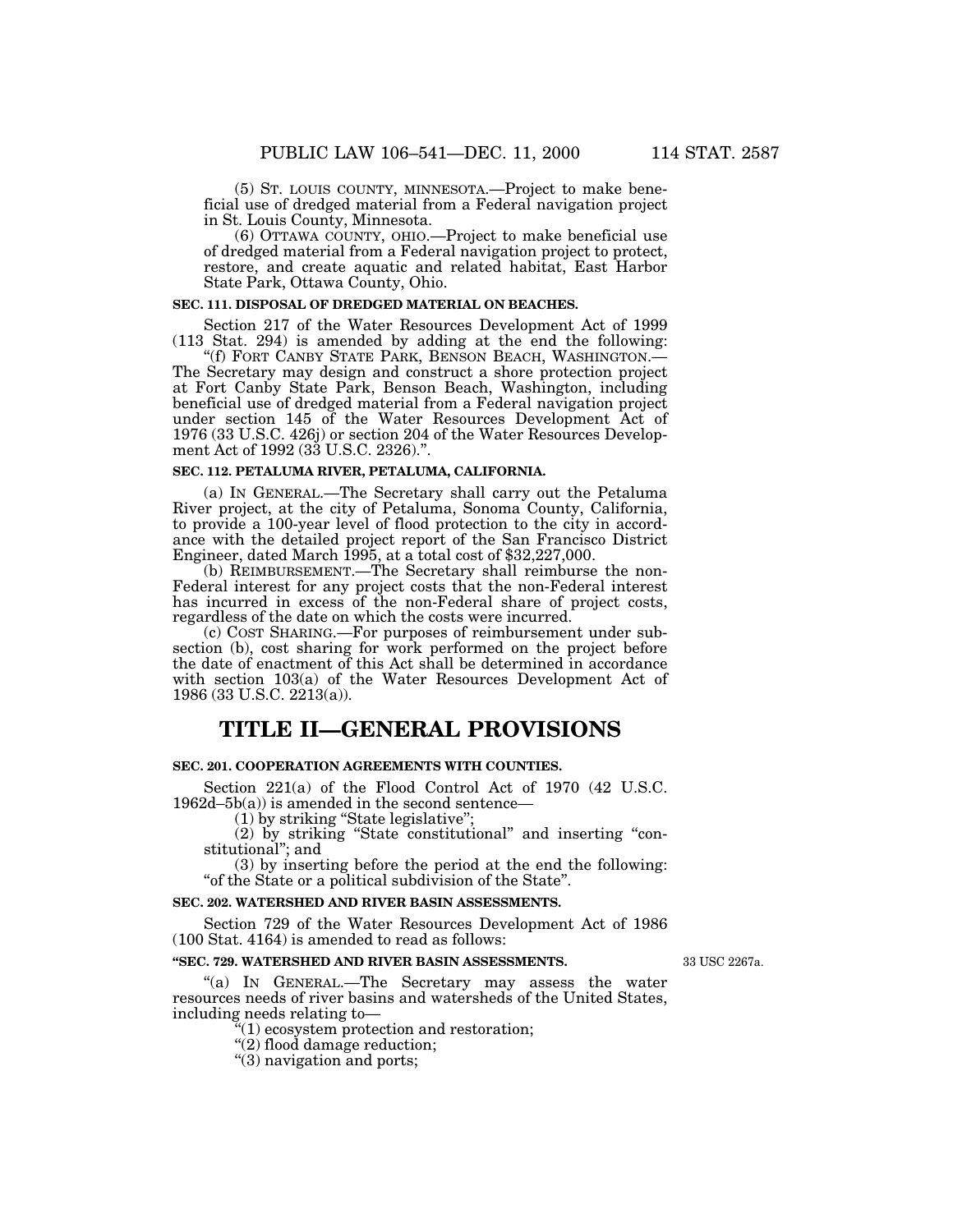''(4) watershed protection;

"(5) water supply; and

''(6) drought preparedness.

''(b) COOPERATION.—An assessment under subsection (a) shall be carried out in cooperation and coordination with—

''(1) the Secretary of the Interior;

"(2) the Secretary of Agriculture;

''(3) the Secretary of Commerce;

"(4) the Administrator of the Environmental Protection Agency; and

 $\cdot$ (5) the heads of other appropriate agencies.

''(c) CONSULTATION.—In carrying out an assessment under subsection (a), the Secretary shall consult with Federal, tribal, State, interstate, and local governmental entities.

''(d) PRIORITY RIVER BASINS AND WATERSHEDS.—In selecting river basins and watersheds for assessment under this section, the Secretary shall give priority to—

''(1) the Delaware River basin;

"(2) the Kentucky River basin;

"(3) the Potomac River basin;

"(4) the Susquehanna River basin; and

''(5) the Willamette River basin.

''(e) ACCEPTANCE OF CONTRIBUTIONS.—In carrying out an assessment under subsection (a), the Secretary may accept contributions, in cash or in kind, from Federal, tribal, State, interstate, and local governmental entities to the extent that the Secretary determines that the contributions will facilitate completion of the assessment.

''(f) COST-SHARING REQUIREMENTS.—

''(1) NON-FEDERAL SHARE.—The non-Federal share of the costs of an assessment carried out under this section shall be 50 percent.

''(2) CREDIT.—

''(A) IN GENERAL.—Subject to subparagraph (B), the Secretary may credit toward the non-Federal share of an assessment under this section the cost of services, materials, supplies, or other in-kind contributions provided by the non-Federal interests for the assessment.

''(B) MAXIMUM AMOUNT OF CREDIT.—The credit under subparagraph (A) may not exceed an amount equal to 25 percent of the costs of the assessment.

"(g) AUTHORIZATION OF APPROPRIATIONS.—There is authorized to be appropriated to carry out this section \$15,000,000.''.

33 USC 2269.

#### **SEC. 203. TRIBAL PARTNERSHIP PROGRAM.**

(a) DEFINITION OF INDIAN TRIBE.—In this section, the term "Indian tribe" has the meaning given the term in section 4 of the Indian Self-Determination and Education Assistance Act (25 U.S.C. 450b).

(b) PROGRAM.—

(1) IN GENERAL.—In cooperation with Indian tribes and the heads of other Federal agencies, the Secretary may study and determine the feasibility of carrying out water resources development projects that—

(A) will substantially benefit Indian tribes; and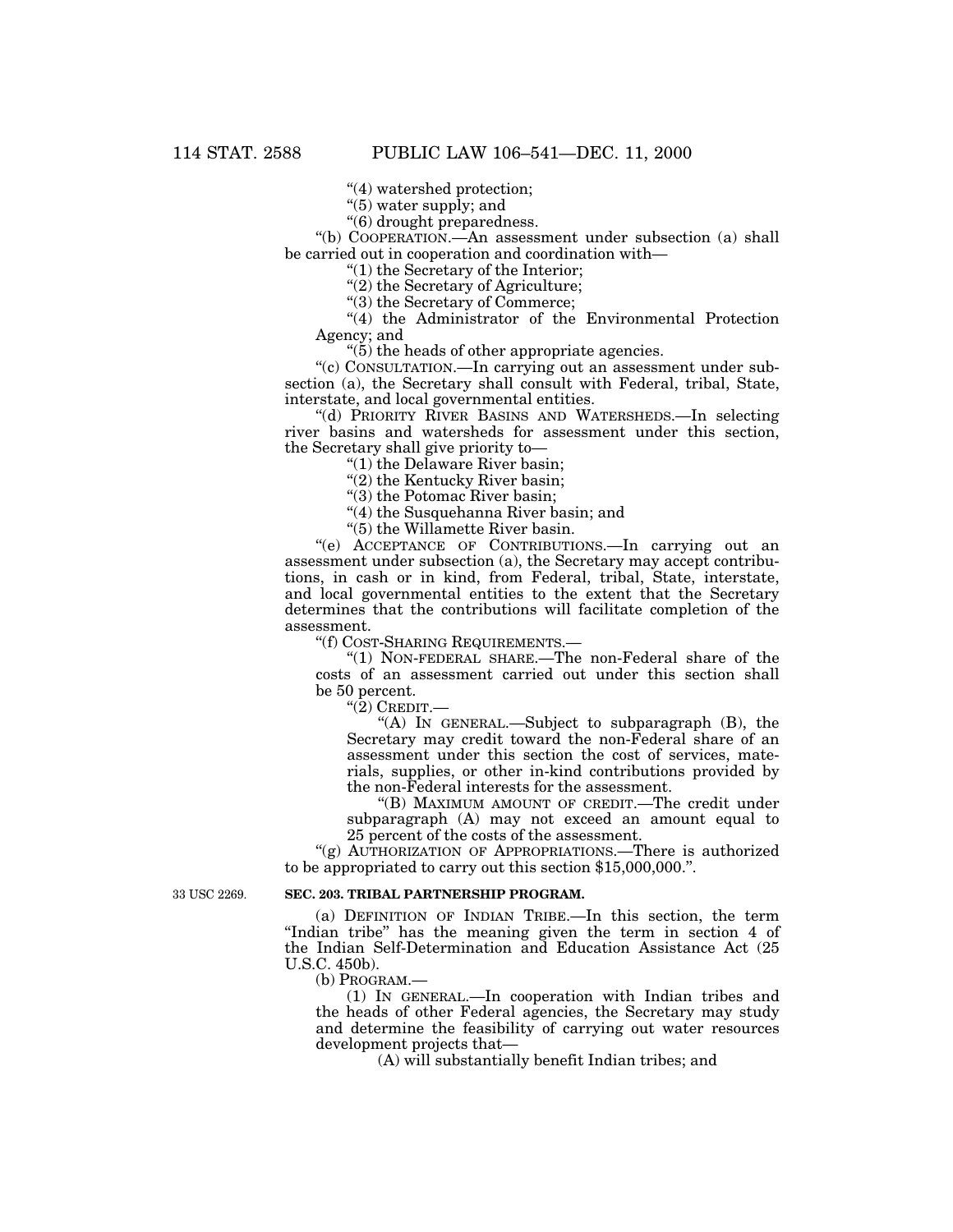(B) are located primarily within Indian country (as defined in section 1151 of title 18, United States Code) or in proximity to Alaska Native villages.

(2) MATTERS TO BE STUDIED.—A study conducted under paragraph (1) may address—

(A) projects for flood damage reduction, environmental restoration and protection, and preservation of cultural and natural resources; and

(B) such other projects as the Secretary, in cooperation with Indian tribes and the heads of other Federal agencies, determines to be appropriate.

(c) CONSULTATION AND COORDINATION WITH SECRETARY OF THE INTERIOR.

(1) IN GENERAL.—In recognition of the unique role of the Secretary of the Interior concerning trust responsibilities with Indian tribes and in recognition of mutual trust responsibilities, the Secretary shall consult with the Secretary of the Interior concerning studies conducted under subsection (b).

(2) INTEGRATION OF ACTIVITIES.—The Secretary shall—

(A) integrate civil works activities of the Department of the Army with activities of the Department of the Interior to avoid conflicts, duplications of effort, or unanticipated adverse effects on Indian tribes; and

(B) consider the authorities and programs of the Department of the Interior and other Federal agencies in any recommendations concerning carrying out projects studied under subsection (b).

(d) COST SHARING.—

(1) ABILITY TO PAY.—

(A) IN GENERAL.—Any cost-sharing agreement for a study under subsection (b) shall be subject to the ability of the non-Federal interest to pay.

(B) USE OF PROCEDURES.—The ability of a non-Federal interest to pay shall be determined by the Secretary in accordance with procedures established by the Secretary.

(2) CREDIT.—The Secretary may credit toward the non-Federal share of the costs of a study under subsection (b) the cost of services, studies, supplies, or other in-kind contributions provided by the non-Federal interest if the Secretary determines that the services, studies, supplies, and other inkind contributions will facilitate completion of the study.

(e) AUTHORIZATION OF APPROPRIATIONS.—There is authorized to be appropriated to carry out subsection (b) \$5,000,000 for each of fiscal years 2002 through 2006, of which not more than \$1,000,000 may be used with respect to any 1 Indian tribe.

# **SEC. 204. ABILITY TO PAY.**

Section 103(m) of the Water Resources Development Act of 1986 (33 U.S.C. 2213(m)) is amended—

(1) by striking paragraphs (1) and (2) and inserting the following:

"(1) IN GENERAL.—Any cost-sharing agreement under this section for a feasibility study, or for construction of an environmental protection and restoration project, a flood control project, a project for navigation, storm damage protection, shoreline erosion, hurricane protection, or recreation, or an agricultural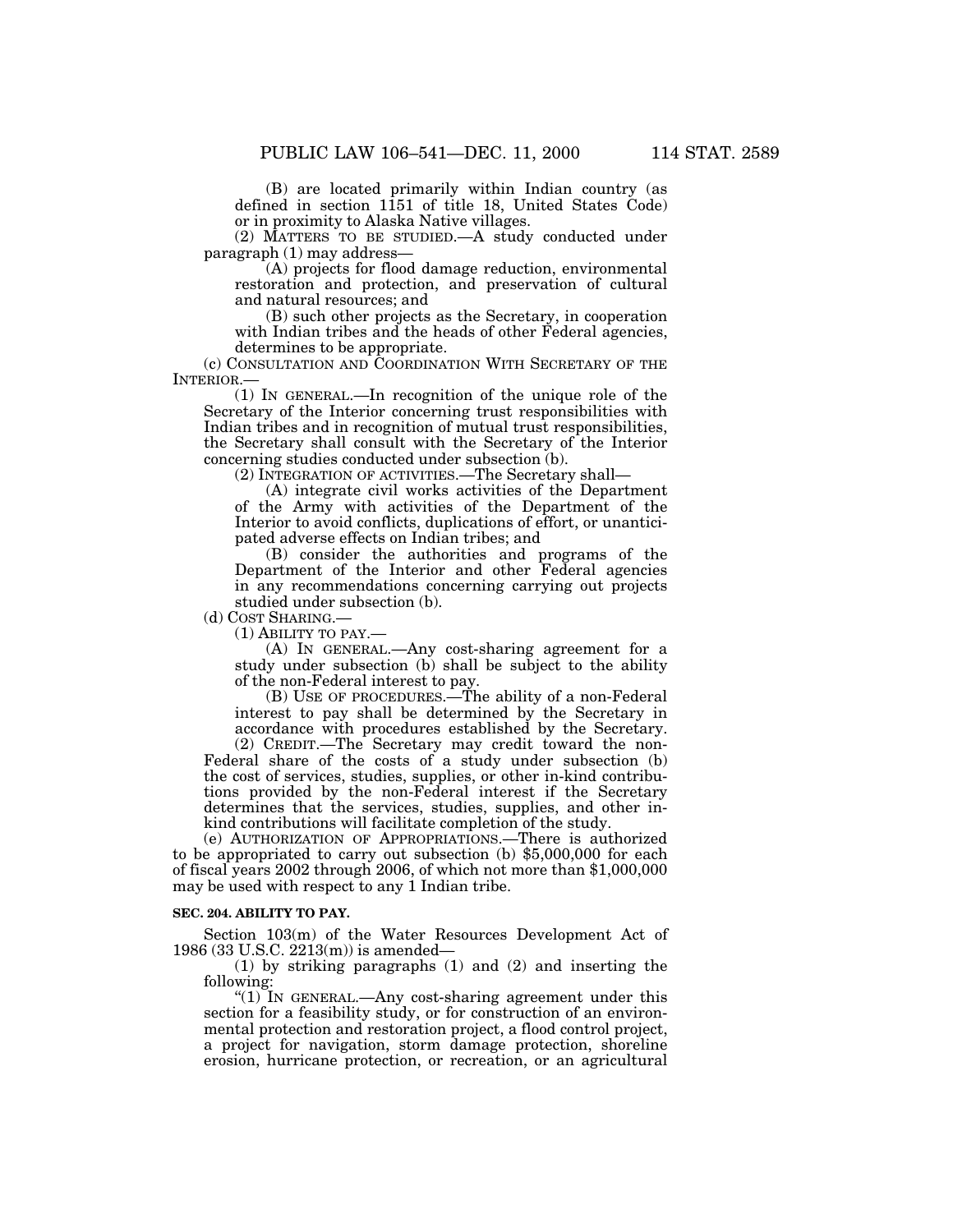water supply project, shall be subject to the ability of the non-Federal interest to pay.

"(2) CRITERIA AND PROCEDURES.—The ability of a non-Federal interest to pay shall be determined by the Secretary in accordance with criteria and procedures in effect under paragraph (3) on the day before the date of enactment of the Water Resources Development Act of 2000; except that such criteria and procedures shall be revised, and new criteria and procedures shall be developed, not later than 180 days after such date of enactment to reflect the requirements of such paragraph (3).''; and

(2) in paragraph (3)— $(A)$  by inserting "and" after the semicolon at the end of subparagraph (A)(ii);

 $(\overline{B})$  by striking subparagraph  $(B)$ ; and

(C) by redesignating subparagraph (C) as subparagraph (B).

33 USC 2337.

#### **SEC. 205. PROPERTY PROTECTION PROGRAM.**

(a) IN GENERAL.—The Secretary may carry out a program to reduce vandalism and destruction of property at water resources development projects under the jurisdiction of the Department of the Army.

(b) PROVISION OF REWARDS.—In carrying out the program, the Secretary may provide rewards (including cash rewards) to individuals who provide information or evidence leading to the arrest and prosecution of individuals causing damage to Federal property.

(c) AUTHORIZATION OF APPROPRIATIONS.—There is authorized to be appropriated to carry out this section \$500,000 for fiscal year 2001 and each fiscal year thereafter.

33 USC 2323a note.

### **SEC. 206. NATIONAL RECREATION RESERVATION SERVICE.**

Notwithstanding section 611 of the Treasury and General Government Appropriations Act, 1999 (112 Stat. 2681–515), the Secretary may— (1) participate in the National Recreation Reservation

Service on an interagency basis; and

(2) pay the Department of the Army's share of the activities required to implement, operate, and maintain the Service.

# **SEC. 207. INTERAGENCY AND INTERNATIONAL SUPPORT AUTHORITY.**

Section 234(d) of the Water Resources Development Act of 1996 (33 U.S.C. 2323a(d)) is amended—

(1) by striking the first sentence and inserting the following: "There is authorized to be appropriated to carry out this section \$250,000 for fiscal year 2001 and each fiscal year thereafter.''; and

 $(2)$  in the second sentence by inserting "out" after "carry".

# **SEC. 208. REBURIAL AND CONVEYANCE AUTHORITY.**

(a) DEFINITION OF INDIAN TRIBE.—In this section, the term "Indian tribe" has the meaning given the term in section 4 of the Indian Self-Determination and Education Assistance Act (25 U.S.C. 450b).

(b) REBURIAL.— (1) REBURIAL AREAS.—In consultation with affected Indian tribes, the Secretary may identify and set aside areas at civil

Appropriation authorization.

33 USC 2338.

Deadline.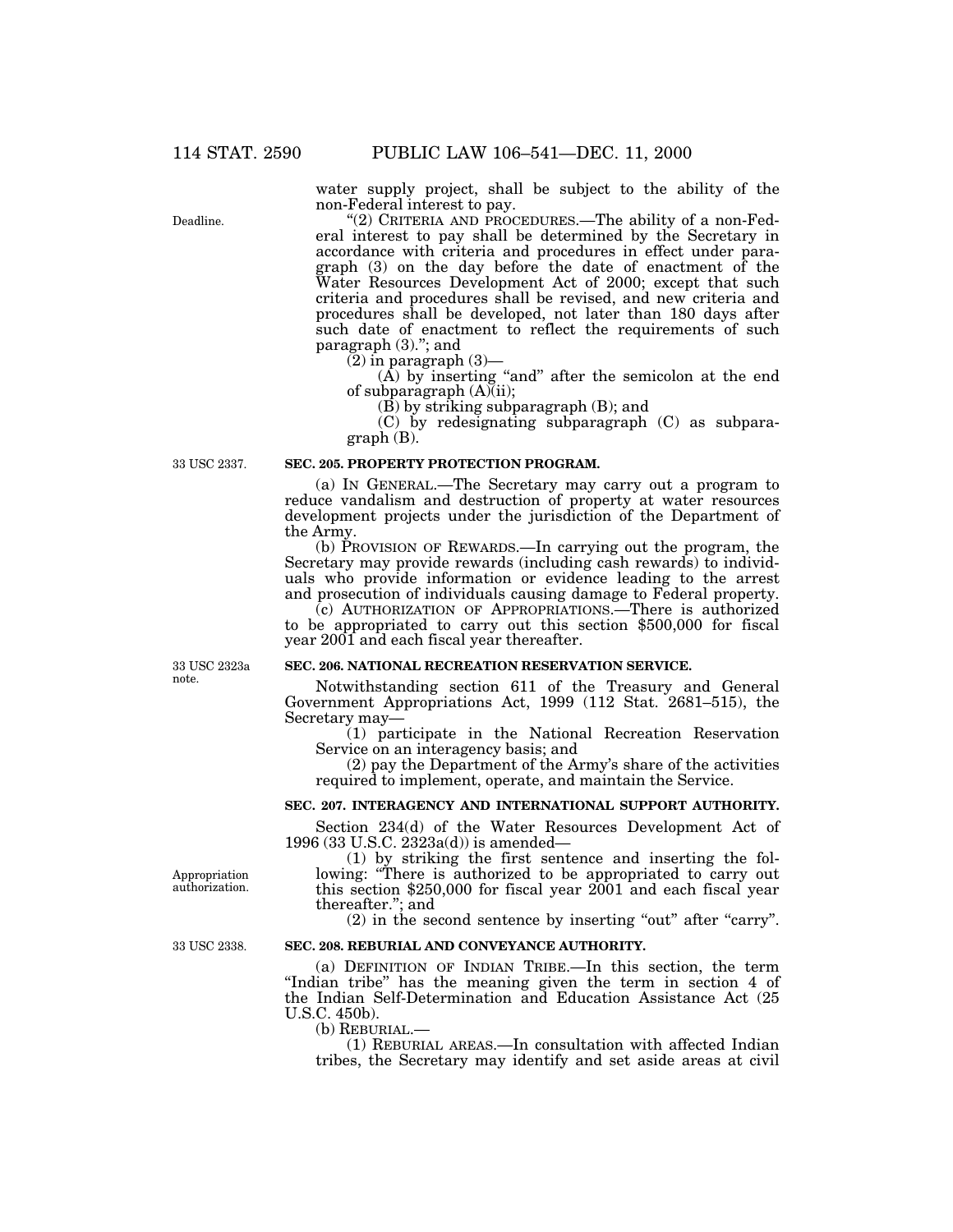works projects of the Department of the Army that may be used to rebury Native American remains that—

(A) have been discovered on project land; and

(B) have been rightfully claimed by a lineal descendant

or Indian tribe in accordance with applicable Federal law.

(2) REBURIAL.—In consultation with and with the consent of the lineal descendant or the affected Indian tribe, the Secretary may recover and rebury, at Federal expense, the remains at the areas identified and set aside under subsection (b)(1). (c) CONVEYANCE AUTHORITY.—

(1) IN GENERAL.—Subject to paragraph (2), notwithstanding any other provision of law, the Secretary may convey to an Indian tribe for use as a cemetery an area at a civil works project that is identified and set aside by the Secretary under subsection  $(b)(1)$ .

(2) RETENTION OF NECESSARY PROPERTY INTERESTS.—In carrying out paragraph (1), the Secretary shall retain any necessary right-of-way, easement, or other property interest that the Secretary determines to be necessary to carry out the authorized purposes of the project.

# **SEC. 209. FLOODPLAIN MANAGEMENT REQUIREMENTS.**

(a) IN GENERAL.—Section 402(c) of the Water Resources Development Act of 1986 (33 U.S.C. 701b–12(c)) is amended—

(1) in the first sentence of paragraph (1) by striking ''Within 6 months after the date of the enactment of this subsection, the'' and inserting ''The'';

 $(2)$  by redesignating paragraph  $(2)$  as paragraph  $(3)$ ;

(3) by striking ''Such guidelines shall address'' and inserting the following:

"(2) REQUIRED ELEMENTS.—The guidelines developed under paragraph (1) shall—

''(A) address''; and

(4) in paragraph (2) (as designated by paragraph (3) of this subsection)—

(A) by inserting ''to be undertaken by non-Federal interests to" after "policies";

(B) by striking the period at the end and inserting ''; and''; and

(C) by adding at the end the following:

''(B) address those measures to be undertaken by non-Federal interests to preserve the level of flood protection provided by a project to which subsection (a) applies.''.

33 USC 701b–12 note.

(b) APPLICABILITY.—The amendments made by subsection (a) shall apply to any project or separable element of a project with respect to which the Secretary and the non-Federal interest have not entered a project cooperation agreement on or before the date of enactment of this Act.

(c) TECHNICAL AMENDMENTS.—Section 402(b) of the Water Resources Development Act of 1986 (33 U.S.C. 701b–12(b)) is amended—

(1) in the subsection heading by striking ''FLOOD PLAIN'' and inserting ''FLOODPLAIN''; and

(2) in the first sentence by striking ''flood plain'' and inserting "floodplain".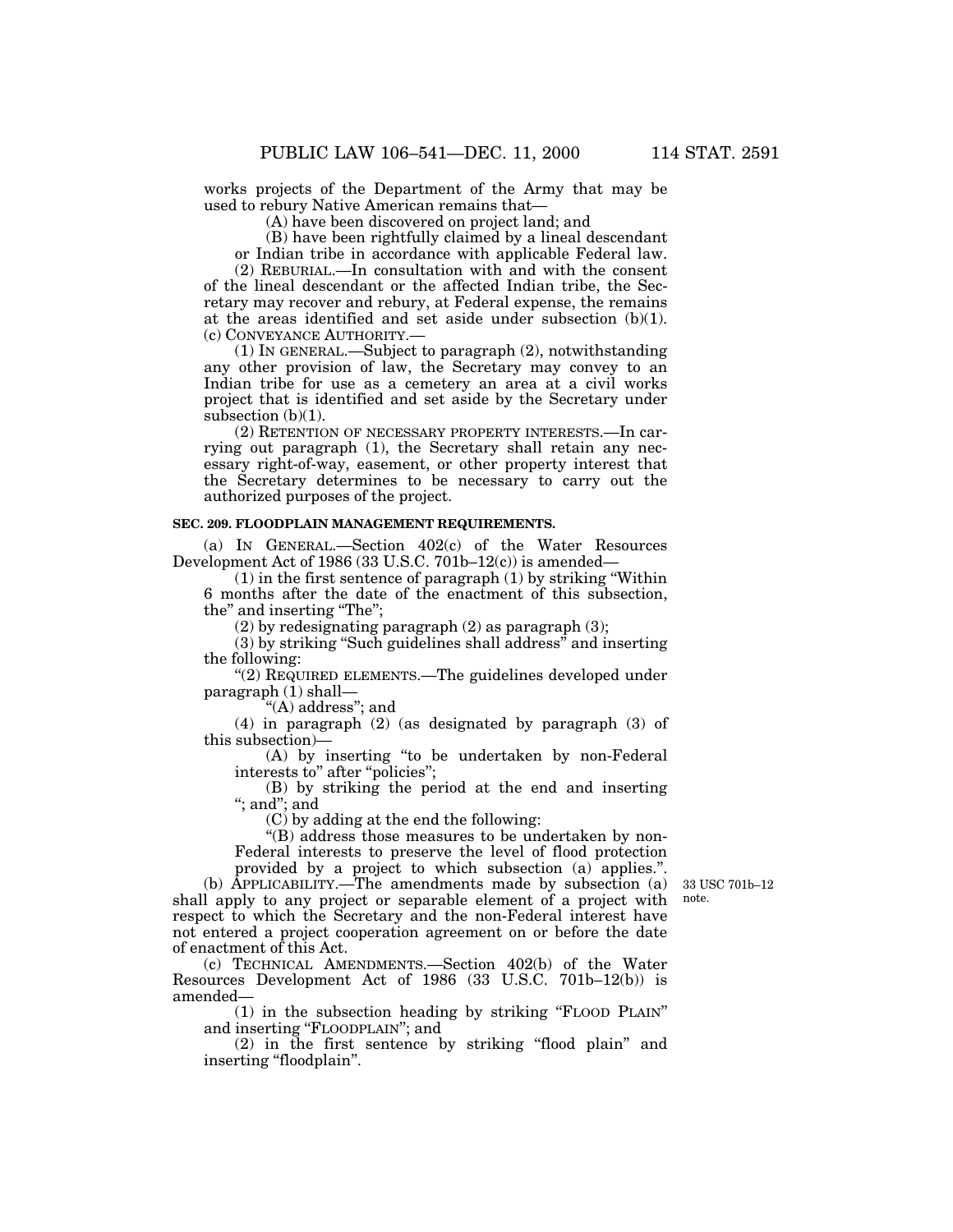# **SEC. 210. NONPROFIT ENTITIES.**

(a) ENVIRONMENTAL DREDGING.—Section 312 of the Water Resources Development Act of 1990 (33 U.S.C. 1272) is amended by adding at the end the following:

"(g) NONPROFIT ENTITIES.—Notwithstanding section  $221$  of the Flood Control Act of 1970 (42 U.S.C. 1962d–5b), for any project carried out under this section, a non-Federal sponsor may include a nonprofit entity, with the consent of the affected local government.

(b) LAKES PROGRAM.—Section 602 of the Water Resources Development Act of 1986 (100 Stat. 4148–4149) is amended by redesignating subsection (d) as subsection (e) and by inserting after subsection  $(c)$  the following:

''(d) NONPROFIT ENTITIES.—Notwithstanding section 221 of the Flood Control Act of 1970 (42 U.S.C. 1962d–5b), for any project carried out under this section, a non-Federal interest may include a nonprofit entity with the consent of the affected local government."

(c) PROJECT MODIFICATIONS FOR IMPROVEMENT OF ENVIRON-MENT.—Section 1135 of the Water Resources Development Act of 1986 (33 U.S.C. 2309a) is amended by redesignating subsections (g) and (h) as subsections (h) and (i), respectively, and by inserting after subsection (f) the following:

''(g) NONPROFIT ENTITIES.—Notwithstanding section 221 of the Flood Control Act of 1970 (42 U.S.C. 1962d–5b), a non-Federal sponsor for any project carried out under this section may include a nonprofit entity, with the consent of the affected local government.".

31 USC 6505 note.

# **SEC. 211. PERFORMANCE OF SPECIALIZED OR TECHNICAL SERVICES.**

(a) DEFINITION OF STATE.—In this section, the term ''State'' has the meaning given the term in section 6501 of title 31, United States Code.

(b) AUTHORITY.—The Corps of Engineers may provide specialized or technical services to a Federal agency (other than an agency of the Department of Defense) or a State or local government under section 6505 of title 31, United States Code, only if the chief executive of the requesting entity submits to the Secretary—

(1) a written request describing the scope of the services to be performed and agreeing to reimburse the Corps for all costs associated with the performance of the services; and

(2) a certification that includes adequate facts to establish that the services requested are not reasonably and quickly available through ordinary business channels.

(c) CORPS AGREEMENT TO PERFORM SERVICES.—The Secretary, after receiving a request described in subsection (b) to provide specialized or technical services, shall, before entering into an agreement to perform the services—

 $(1)$  ensure that the requirements of subsection  $(b)$  are met with regard to the request for services; and

(2) execute a certification that includes adequate facts to establish that the Corps is uniquely equipped to perform such services.

(d) ANNUAL REPORT TO CONGRESS.—

(1) IN GENERAL.—Not later than the last day of each calendar year, the Secretary shall provide to the Committee on

Deadline.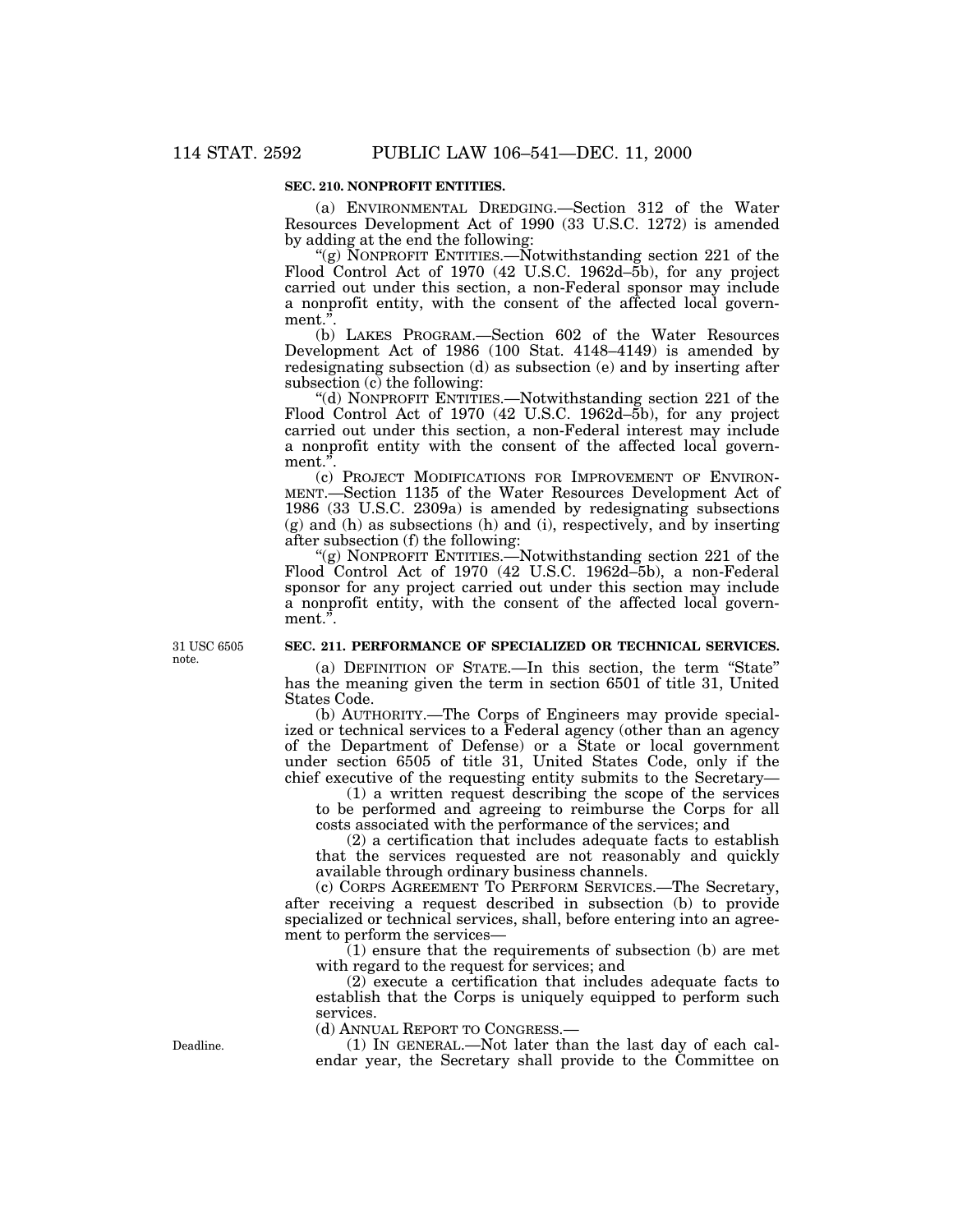Transportation and Infrastructure of the House of Representatives and the Committee on Environment and Public Works of the Senate a report identifying any request submitted by a Federal agency (other than an agency of the Department of Defense) or a State or local government to the Corps to provide specialized or technical services.

(2) CONTENTS OF REPORT.—The report shall include, with respect to each request described in paragraph  $(1)$ —

 $r(A)$  a description of the scope of services requested; (B) the certifications required under subsection (b) and

 $(c)$ ;

(C) the status of the request;

(D) the estimated and final cost of the services;

(E) the status of reimbursement;

(F) a description of the scope of services performed; and

(G) copies of all certifications in support of the request. **SEC. 212. HYDROELECTRIC POWER PROJECT FUNDING.**

Section 216 of the Water Resources Development Act of 1996 (33 U.S.C. 2321a) is amended—

(33 U.S.C. 2321a) is amended— (1) in subsection (a) by striking ''In carrying out'' and all that follows through ''(1) is'' and inserting the following: ''In carrying out the operation, maintenance, rehabilitation, and modernization of a hydroelectric power generating facility at a water resources project under the jurisdiction of the Department of the Army, the Secretary may, to the extent funds are made available in appropriations Acts or in accordance with subsection (c), take such actions as are necessary to optimize the efficiency of energy production or increase the capacity of the facility, or both, if, after consulting with the heads of other appropriate Federal and State agencies, the Secretary determines that such actions— $(1)$  are";

(2) in the first sentence of subsection (b) by striking ''the proposed uprating" and inserting "any proposed uprating";

(3) by redesignating subsection (c) as subsection (e); and (4) by inserting after subsection (b) the following:

"(c) USE OF FUNDS PROVIDED BY PREFERENCE CUSTOMERS.— In carrying out this section, the Secretary may accept and expend funds provided by preference customers under Federal law relating

"(d) APPLICATION.—This section does not apply to any facility of the Department of the Army that is authorized to be funded under section 2406 of the Energy Policy Act of 1992 (16 U.S.C.  $839d-1$ .".

# **SEC. 213. ASSISTANCE PROGRAMS.**

33 USC 2339.

(a) CONSERVATION AND RECREATION MANAGEMENT.—To further training and educational opportunities at water resources development projects under the jurisdiction of the Secretary, the Secretary may enter into cooperative agreements with non-Federal public and nonprofit entities for services relating to natural resources conservation or recreation management.

(b) RURAL COMMUNITY ASSISTANCE.—In carrying out studies and projects under the jurisdiction of the Secretary, the Secretary may enter into cooperative agreements with multistate regional private nonprofit rural community assistance entities for services,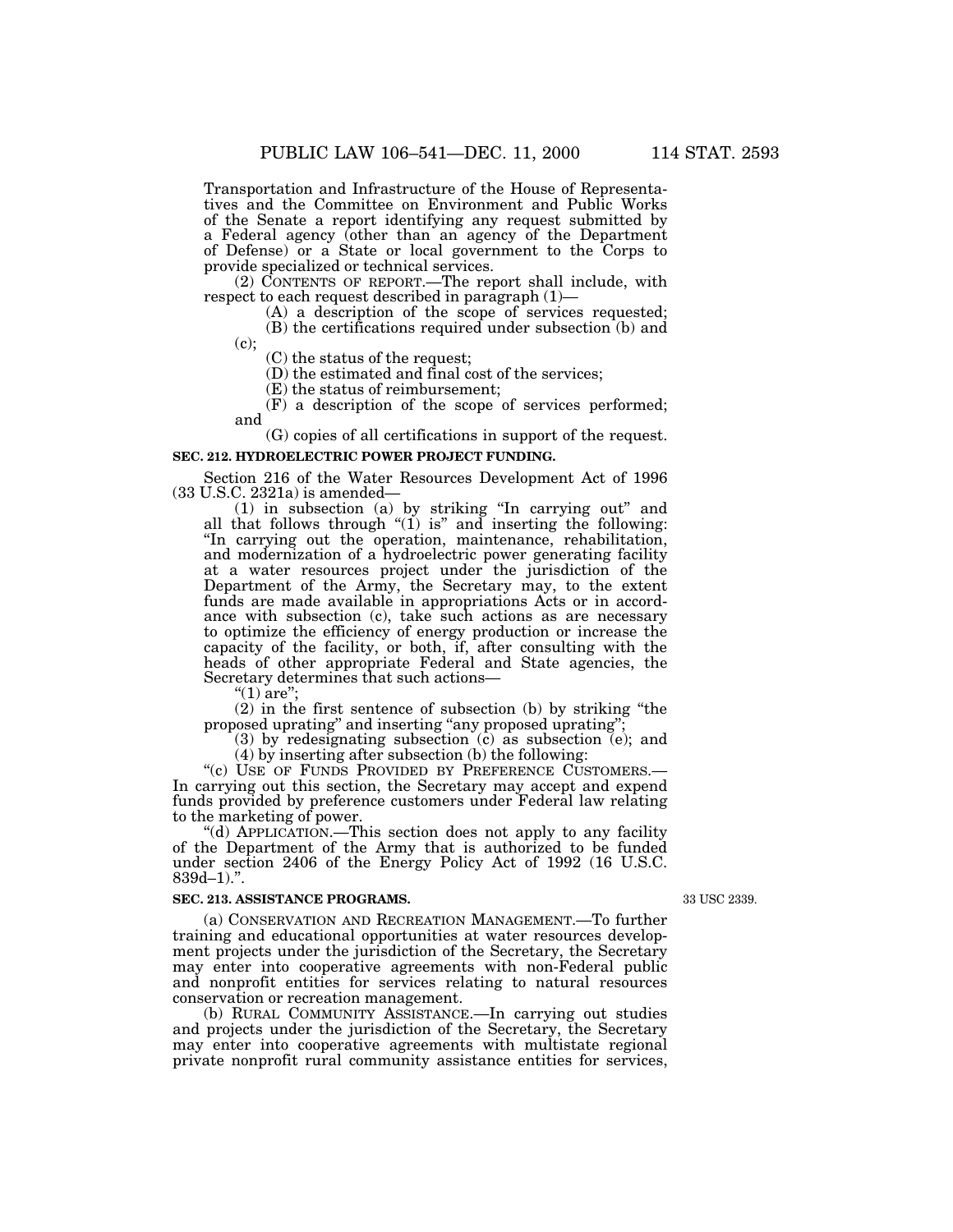including water resource assessment, community participation, planning, development, and management activities.

(c) COOPERATIVE AGREEMENTS.—A cooperative agreement entered into under this section shall not be considered to be, or treated as being, a cooperative agreement to which chapter 63 of title 31, United States Code, applies.

33 USC 2201 note.

# **SEC. 214. FUNDING TO PROCESS PERMITS.**

(a) IN GENERAL.—In fiscal years 2001 through 2003, the Secretary, after public notice, may accept and expend funds contributed by non-Federal public entities to expedite the evaluation of permits under the jurisdiction of the Department of the Army.

(b) EFFECT ON PERMITTING.—In carrying out this section, the Secretary shall ensure that the use of funds accepted under subsection (a) will not impact impartial decisionmaking with respect to permits, either substantively or procedurally.

## 33 USC 2326c.

Deadline.

Deadline.

Deadline.

(a) DREDGED MATERIAL MARKETING.—

**SEC. 215. DREDGED MATERIAL MARKETING AND RECYCLING.**

(1) IN GENERAL.—Not later than 180 days after the date of enactment of this Act, the Secretary shall establish a program to allow the direct marketing of dredged material to public agencies and private entities.

(2) LIMITATIONS.—The Secretary shall not establish the program under paragraph (1) unless the Secretary determines that the program is in the interest of the United States and is economically justified, equitable, and environmentally acceptable.

(3) REGIONAL RESPONSIBILITY.—The program described in paragraph (1) may authorize each of the 8 division offices of the Corps of Engineers to market to public agencies and private entities any dredged material from projects under the jurisdiction of the regional office. Any revenues generated from any sale of dredged material to such entities shall be deposited in the United States Treasury.

(4) REPORTS.—Not later than 180 days after the date of enactment of this Act, and annually thereafter for a period of 4 years, the Secretary shall transmit to Congress a report on the program established under paragraph (1).

(5) AUTHORIZATION OF APPROPRIATIONS.—There is authorized to be appropriated to carry out this subsection \$2,000,000 for each fiscal year.

(b) DREDGED MATERIAL RECYCLING.—

(1) PILOT PROGRAM.—The Secretary shall conduct a pilot program to provide incentives for the removal of dredged material from confined disposal facilities associated with Corps of Engineer navigation projects for the purpose of recycling the dredged material and extending the life of the confined disposal facilities.

(2) REPORT.—Not later than 90 days after the date of completion of the pilot program, the Secretary shall transmit to Congress a report on the results of the program.

(3) AUTHORIZATION OF APPROPRIATIONS.—There is authorized to be appropriated to carry out this subsection \$2,000,000, except that not to exceed \$1,000,000 may be expended with respect to any project.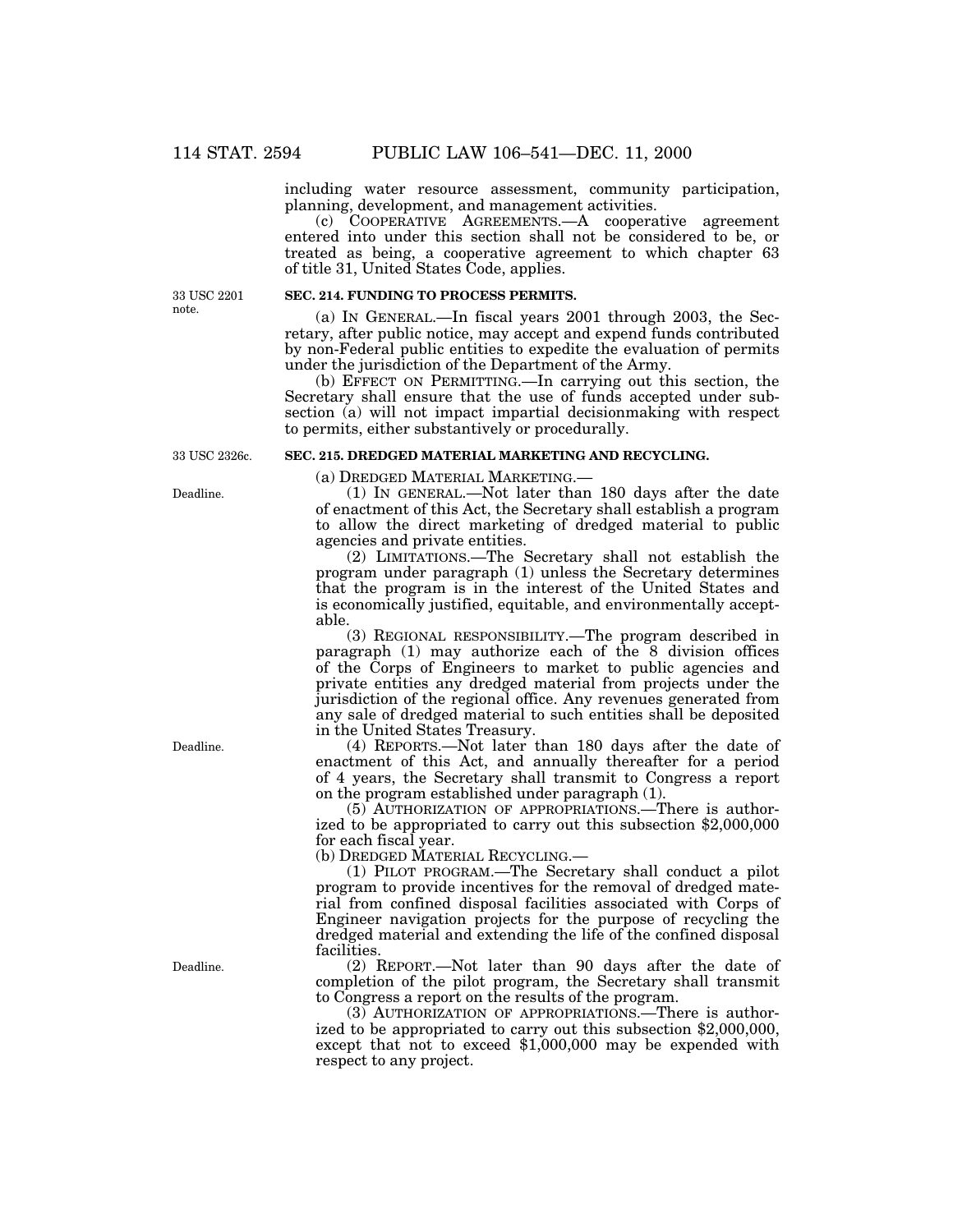# **SEC. 216. NATIONAL ACADEMY OF SCIENCES STUDY.**

(a) DEFINITIONS.—In this section, the following definitions apply:

(1) ACADEMY.—The term ''Academy'' means the National Academy of Sciences.

(2) METHOD.—The term ''method'' means a method, model, assumption, or other pertinent planning tool used in conducting an economic or environmental analysis of a water resources project, including the formulation of a feasibility report.

(3) FEASIBILITY REPORT.—The term ''feasibility report'' means each feasibility report, and each associated environmental impact statement and mitigation plan, prepared by the Corps of Engineers for a water resources project.

(4) WATER RESOURCES PROJECT.—The term ''water resources project'' means a project for navigation, a project for flood control, a project for hurricane and storm damage reduction, a project for emergency streambank and shore protection, a project for ecosystem restoration and protection, and a water resources project of any other type carried out by the Corps of Engineers.

(b) INDEPENDENT PEER REVIEW OF PROJECTS.—

(1) IN GENERAL.—Not later than 90 days after the date of enactment of this Act, the Secretary shall contract with the Academy to study, and make recommendations relating to, the independent peer review of feasibility reports.

(2) STUDY ELEMENTS.—In carrying out a contract under paragraph (1), the Academy shall study the practicality and efficacy of the independent peer review of the feasibility reports, including—

(A) the cost, time requirements, and other considerations relating to the implementation of independent peer review; and

(B) objective criteria that may be used to determine the most effective application of independent peer review to feasibility reports for each type of water resources project.

(3) ACADEMY REPORT.—Not later than 1 year after the Deadline. date of a contract under paragraph (1), the Academy shall submit to the Secretary, the Committee on Transportation and Infrastructure of the House of Representatives, and the Committee on Environment and Public Works of the Senate a report that includes—

(A) the results of the study conducted under paragraphs  $(1)$  and  $(2)$ ; and

(B) in light of the results of the study, specific recommendations, if any, on a program for implementing independent peer review of feasibility reports.

(4) AUTHORIZATION OF APPROPRIATIONS.—There is authorized to be appropriated to carry out this subsection \$1,000,000, to remain available until expended.

(c) INDEPENDENT PEER REVIEW OF METHODS FOR PROJECT ANALYSIS.—

(1) IN GENERAL.—Not later than 90 days after the date Deadline. of enactment of this Act, the Secretary shall contract with Contracts. the Academy to conduct a study that includes—

(A) a review of state-of-the-art methods;

Deadline. Contracts.

33 USC 2282 note.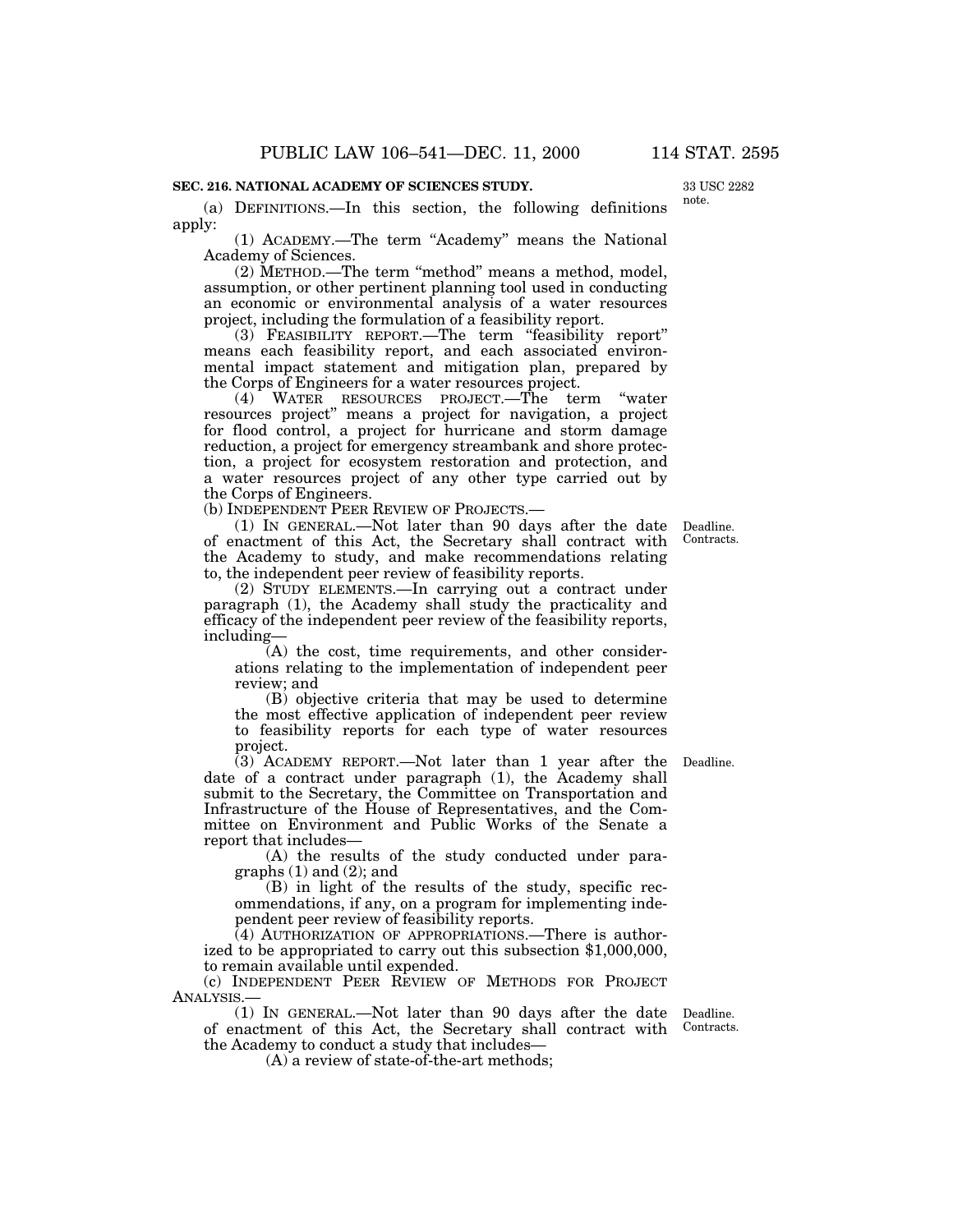(B) a review of the methods currently used by the Secretary;

(C) a review of a sample of instances in which the Secretary has applied the methods identified under subparagraph  $(B)$  in the analysis of each type of water resources project; and

(D) a comparative evaluation of the basis and validity of state-of-the-art methods identified under subparagraph (A) and the methods identified under subparagraphs (B) and  $(C)$ .

(2) ACADEMY REPORT.—Not later than 1 year after the date of a contract under paragraph (1), the Academy shall transmit to the Secretary, the Committee on Transportation and Infrastructure of the House of Representatives, and the Committee on Environment and Public Works of the Senate a report that includes— (A) the results of the study conducted under paragraph

(1); and

(B) in light of the results of the study, specific recommendations for modifying any of the methods currently used by the Secretary for conducting economic and environmental analyses of water resources projects.

(3) AUTHORIZATION OF APPROPRIATIONS.—There is authorized to be appropriated to carry out this subsection \$2,000,000. Such sums shall remain available until expended.

#### **SEC. 217. REHABILITATION OF FEDERAL FLOOD CONTROL LEVEES.**

Section 110(e) of the Water Resources Development Act of 1990 (104 Stat.  $4622$ ) is amended by striking "1992," and all that follows through "1996" and inserting "2001 through 2005".

# **SEC. 218. MAXIMUM PROGRAM EXPENDITURES FOR SMALL FLOOD CONTROL PROJECTS.**

Section 205 of the Flood Control Act of 1948 (33 U.S.C. 701s) is amended in the first sentence by striking ''\$40,000,000'' and inserting ''\$50,000,000''.

#### **SEC. 219. ENGINEERING CONSULTING SERVICES.**

In conducting a feasibility study for a water resources project, the Secretary, to the maximum extent practicable, should not employ a person for engineering and consulting services if the same person is also employed by the non-Federal interest for such services unless there is only 1 qualified and responsive bidder for such services.

#### **SEC. 220. BEACH RECREATION.**

Not later than 1 year after the date of enactment of this Act, the Secretary shall develop and implement procedures to ensure that all of the benefits of a beach restoration project, including those benefits attributable to recreation, hurricane and storm damage reduction, and environmental protection and restoration, are displayed in reports for such projects.

# **SEC. 221. DESIGN-BUILD CONTRACTING.**

(a) PILOT PROGRAM.—The Secretary may conduct a pilot program consisting of not more than 5 authorized projects to test the design-build method of project delivery on various authorized civil works projects of the Corps of Engineers, including levees,

33 USC 2282 note.

33 USC 2314 note.

Deadline. 33 USC 426e note.

Deadline.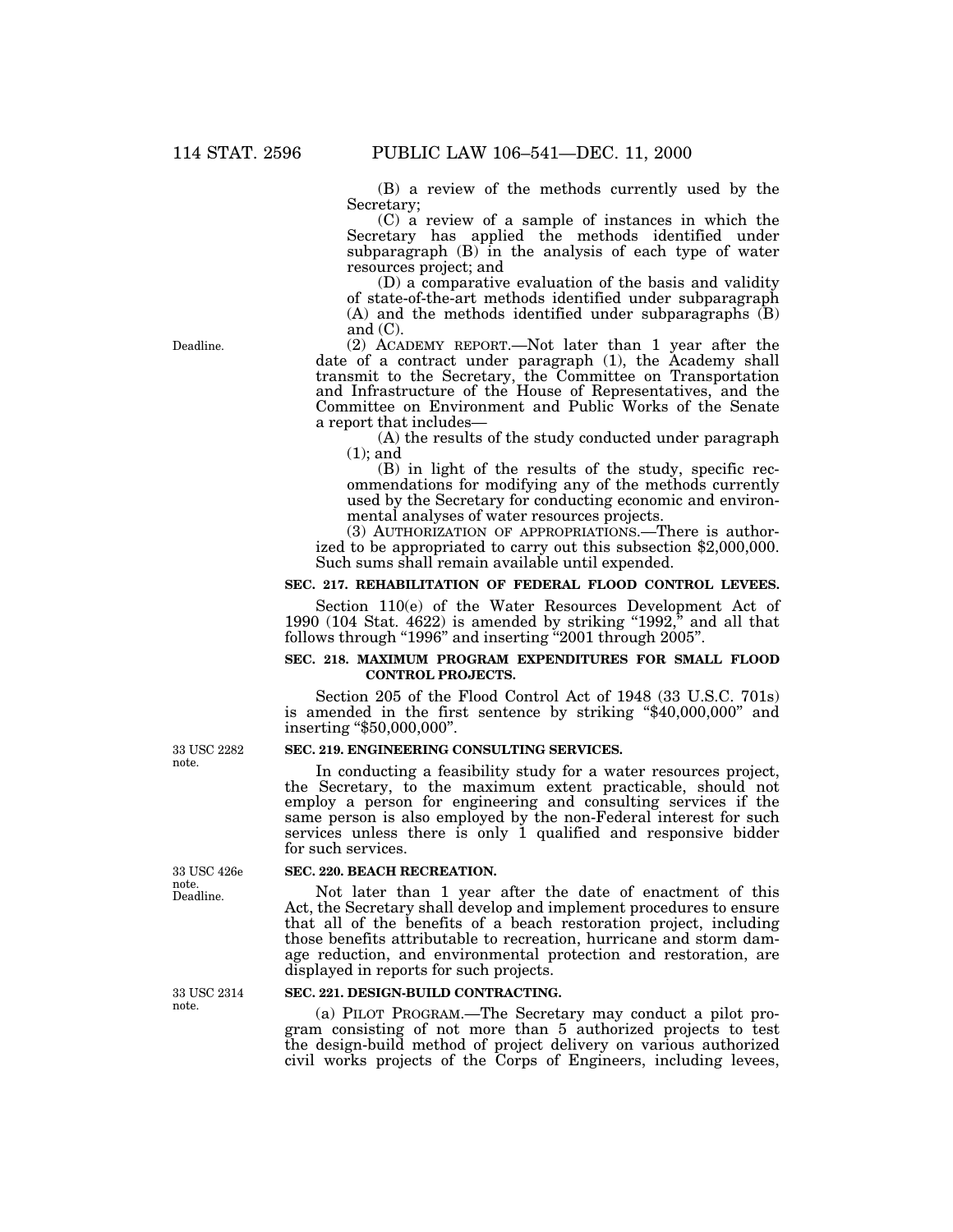pumping plants, revetments, dikes, dredging, weirs, dams, retaining walls, generation facilities, mattress laying, recreation facilities, and other water resources facilities.

(b) DESIGN-BUILD DEFINED.—In this section, the term ''designbuild'' means an agreement between the Federal Government and a contractor that provides for both the design and construction of a project by a single contract.

(c) REPORT.—Not later than 4 years after the date of enactment Deadline. of this Act, the Secretary shall transmit to Congress a report on the results of the pilot program.

# **SEC. 222. ENHANCED PUBLIC PARTICIPATION.**

(a) IN GENERAL.—Section 905 of the Water Resources Development Act of 1986 (33 U.S.C. 2282) is amended by adding at the end the following: ''(e) ENHANCED PUBLIC PARTICIPATION.— ''(1) IN GENERAL.—The Secretary shall establish procedures Procedures.

to enhance public participation in the development of each feasibility study under subsection (a), including, if appropriate, establishment of a stakeholder advisory group to assist the Secretary with the development of the study.

"(2) MEMBERSHIP.—If the Secretary provides for the establishment of a stakeholder advisory group under this subsection, the membership of the advisory group shall include balanced representation of social, economic, and environmental interest groups, and such members shall serve on a voluntary, uncompensated basis.

" $(3)$  LIMITATION.—Procedures established under this subsection shall not delay development of any feasibility study under subsection (a).''.

#### **SEC. 223. MONITORING.**

(a) IN GENERAL.—The Secretary shall conduct a monitoring program of the economic and environmental results of up to 5 eligible projects selected by the Secretary.

(b) DURATION.—The monitoring of a project selected by the Secretary under this section shall be for a period of not less than 12 years beginning on the date of its selection.

(c) REPORTS.—The Secretary shall transmit to Congress every 3 years a report on the performance of each project selected under this section.<br>(d) ELIGIBLE PROJECT DEFINED.—In this section, the term

"eligible project" means a water resources project, or separable element thereof-

 $(1)$  for which a contract for physical construction has not been awarded before the date of enactment of this Act;

(2) that has a total cost of more than \$25,000,000; and  $(3)(A)$  that has as a benefit-to-cost ratio of less than 1.5 to 1; or

(B) that has significant environmental benefits or significant environmental mitigation components.

(e) COSTS.—The cost of conducting monitoring under this section shall be a Federal expense.

# **SEC. 224. FISH AND WILDLIFE MITIGATION.**

(a) DESIGN OF MITIGATION PROJECTS.—Section 906(d) of the Water Resources Development Act of 1986 (33 U.S.C. 2283(d)) is amended—

note.

Deadline.

33 USC 2201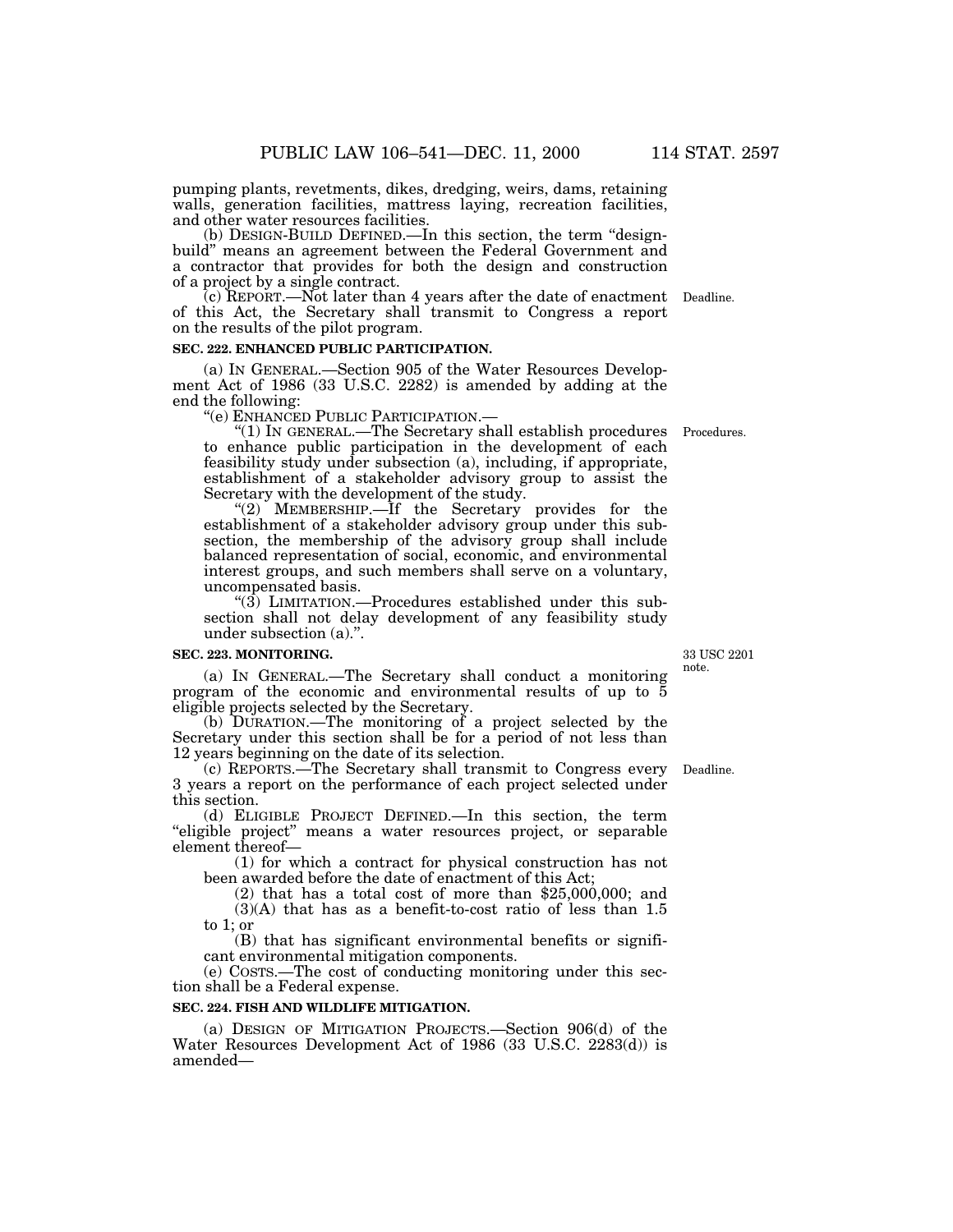(1) by striking " $(1)$ " and inserting " $(A)$ ";

(2) by striking " $(2)$ " and inserting " $(B)$ ";

(3) by striking ''(d) After the date of enactment of this Act,'' and inserting the following:

''(d) MITIGATION PLANS AS PART OF PROJECT PROPOSALS.— ''(1) IN GENERAL.—After November 17, 1986,'';

(4) by adding at the end the following:

"(2) DESIGN OF MITIGATION PROJECTS.—The Secretary shall design mitigation projects to reflect contemporary understanding of the science of mitigating the adverse environmental impacts of water resources projects.''; and

(5) by aligning the remainder of the text of paragraph (1) (as designated by paragraph (3) of this subsection) with paragraph  $(2)$  (as added by paragraph  $(4)$  of this subsection).<br>(b) CONCURRENT MITIGATION.—

(1) INVESTIGATION.—<br>(A) IN GENERAL.—The Comptroller General shall conduct an investigation of the effectiveness of the concurrent mitigation requirements of section 906 of the Water Resources Development Act of 1986 (33 U.S.C. 2283). In carrying out the investigation, the Comptroller General shall determine—

(i) whether or not there are instances in which less than 50 percent of required mitigation is completed before initiation of project construction and the number of such instances; and

(ii) the extent to which mitigation projects restore natural hydrologic conditions, restore native vegetation, and otherwise support native fish and wildlife species.

(B) SPECIAL RULE.—In carrying out subparagraph (A)(ii), the Comptroller General shall—

(i) establish a panel of independent scientists, comprised of individuals with expertise and experience in applicable scientific disciplines, to assist the Comptroller General; and

(ii) assess methods used by the Corps of Engineers to monitor and evaluate mitigation projects, and compare Corps of Engineers mitigation project design, construction, monitoring, and evaluation practices with those used in other publicly and privately financed mitigation projects.

(2) REPORT.—Not later than 1 year after the date of enactment of this Act, the Comptroller General shall transmit to Congress a report on the results of the investigation.

#### **SEC. 225. FEASIBILITY STUDIES AND PLANNING, ENGINEERING, AND DESIGN.**

Section  $105(a)(1)(E)$  of the Water Resources Development Act of 1986 (33 U.S.C.  $2215(a)(1)(E)$ ) is amended by striking "Not more than  $\frac{1}{2}$  of the" and inserting "The".

10 USC 2695 note.

#### **SEC. 226. ADMINISTRATIVE COSTS OF LAND CONVEYANCES.**

Notwithstanding any other provision of law, the administrative costs associated with the conveyance of property by the Secretary to a non-Federal governmental or nonprofit entity shall be limited to the extent that the Secretary determines that such limitation

33 USC 2283 note.

Establishment.

Deadline.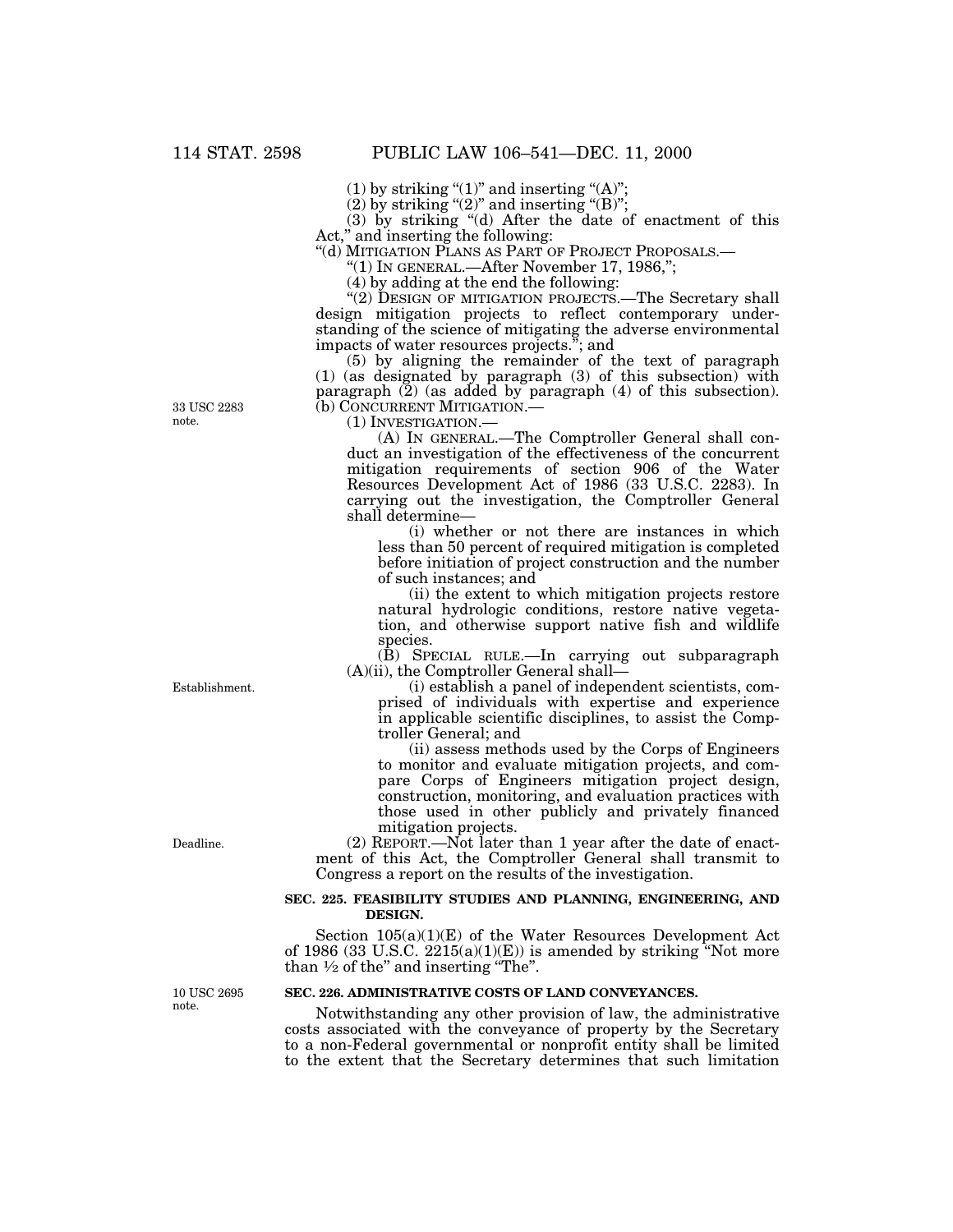is necessary to complete the conveyance based on the entity's ability to pay.

#### **SEC. 227. FLOOD MITIGATION AND RIVERINE RESTORATION.**

Section 212(e) of the Water Resources Development Act of 1999 (33 U.S.C. 2332(e)) is amended—

 $(1)$  by striking "and" at the end of paragraph  $(22)$ ;

(2) by striking the period at the end of paragraph (23) and inserting ''; and''; and

(3) by adding at the end the following:

''(24) Perry Creek, Iowa;

''(25) Lester, St. Louis, East Savanna, and Floodwood

 $\frac{m(26)}{26}$  Lower Hudson River and tributaries, New York;

"(27) Susquehanna River watershed, Bradford County, Pennsylvania; and '''(28) Clear Creek, Harris, Galveston, and Brazoria Coun-

ties, Texas.''.

# **TITLE III—PROJECT-RELATED PROVISIONS**

## **SEC. 301. TENNESSEE-TOMBIGBEE WATERWAY WILDLIFE MITIGATION PROJECT, ALABAMA AND MISSISSIPPI.**

(a) IN GENERAL.—The Tennessee-Tombigbee Waterway Wildlife Mitigation Project, Alabama and Mississippi, authorized by section 601(a) of Public Law 99–662 (100 Stat. 4138) is modified to authorize the Secretary to—

(1) remove the wildlife mitigation purpose designation from up to 3,000 acres of land as necessary over the life of the project from lands originally acquired for water resource development projects included in the Mitigation Project in accordance with the Report of the Chief of Engineers dated August 31, 1985;

(2) sell or exchange such lands in accordance with subsection  $(c)(1)$  and under such conditions as the Secretary determines to be necessary to protect the interests of the United States, utilize such lands as the Secretary determines to be appropriate in connection with development, operation, maintenance, or modification of the water resource development projects, or grant such other interests as the Secretary may determine to be reasonable in the public interest; and

(3) acquire, in accordance with subsections (c) and (d), lands from willing sellers to offset the removal of any lands from the Mitigation Project for the purposes listed in subsection (a)(2) of this section.

(b) REMOVAL PROCESS.—Beginning on the date of enactment Effective date. of this Act, the locations of these lands to be removed will be determined at appropriate time intervals at the discretion of the Secretary, in consultation with appropriate Federal and State fish and wildlife agencies, to facilitate the operation of the water resource development projects and to respond to regional needs related to the project. Removals under this subsection shall be restricted to Project Lands designated for mitigation and shall not include lands purchased exclusively for mitigation purposes (known as Separable Mitigation Lands). Parcel identification,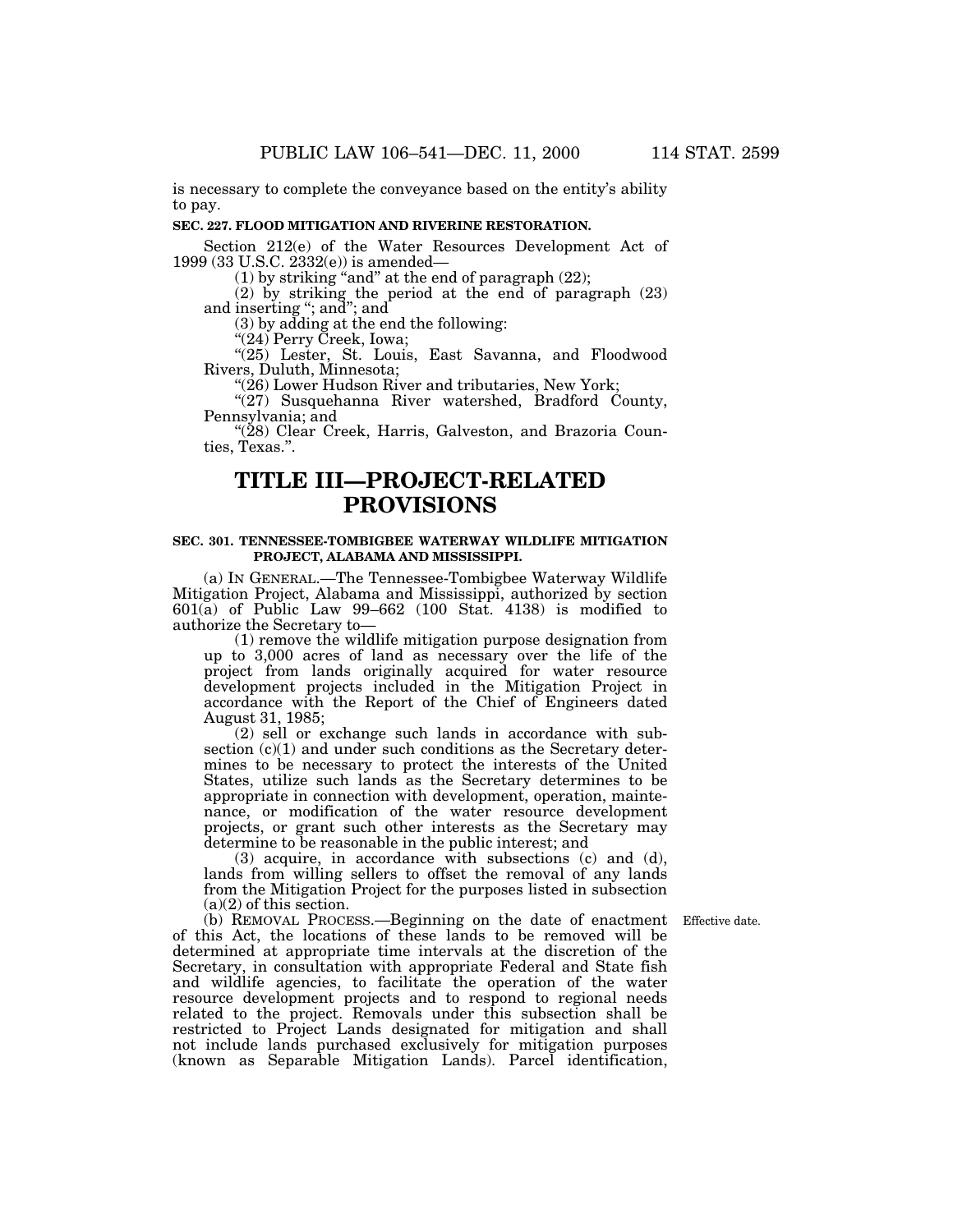removal, and sale may occur assuming acreage acquisitions pursuant to subsection (d) are at least equal to the total acreage of the lands removed.

(c) LANDS TO BE SOLD.—(1) Lands to be sold or exchanged pursuant to subsection (a)(2) shall be made available for related uses consistent with other uses of the water resource development project lands (including port, industry, transportation, recreation, and other regional needs for the project).

(2) Any valuation of land sold or exchanged pursuant to this section shall be at fair market value as determined by the Secretary.

(3) The Secretary is authorized to accept monetary consideration and to use such funds without further appropriation to carry out subsection (a)(3). All monetary considerations made available to the Secretary under subsection (a)(2) from the sale of lands shall be used for and in support of acquisitions pursuant to subsection (d). The Secretary is further authorized for purposes of this section to purchase up to 1,000 acres from funds otherwise available.

(d) CRITERIA FOR LAND TO BE ACQUIRED.—The Secretary shall consult with the appropriate Federal and State fish and wildlife agencies in selecting the lands to be acquired pursuant to subsection  $(a)(3)$ . In selecting the lands to be acquired, bottomland hardwood and associated habitats will receive primary consideration. The lands shall be adjacent to lands already in the Mitigation Project unless otherwise agreed to by the Secretary and the fish and wildlife agencies.

(e) DREDGED MATERIAL DISPOSAL SITES.—The Secretary shall utilize dredged material disposal areas in such a manner as to maximize their reuse by disposal and removal of dredged materials, in order to conserve undisturbed disposal areas for wildlife habitat to the maximum extent practicable. Where the habitat value loss due to reuse of disposal areas cannot be offset by the reduced need for other unused disposal sites, the Secretary shall determine, in consultation with Federal and State fish and wildlife agencies, and ensure full mitigation for any habitat value lost as a result of such reuse.

(f) OTHER MITIGATION LANDS.—The Secretary is also authorized to transfer by lease, easement, license, or permit lands acquired for the Wildlife Mitigation Project pursuant to section  $601(a)$  of Public Law 99–662, in consultation with Federal and State fish and wildlife agencies, when such transfers are necessary to address transportation, utility, and related activities. The Secretary shall ensure full mitigation for any wildlife habitat value lost as a result of such sale or transfer. Habitat value replacement requirements shall be determined by the Secretary in consultation with the appropriate fish and wildlife agencies.

(g) REPEAL.—Section 102 of the Water Resources Development Act of 1992 (106 Stat. 4804) is amended by striking subsection (a).

# **SEC. 302. NOGALES WASH AND TRIBUTARIES, NOGALES, ARIZONA.**

The project for flood control, Nogales Wash and tributaries, Nogales, Arizona, authorized by section 101(a)(4) of the Water Resources Development Act of 1990 (104 Stat. 4606), and modified by section 303 of the Water Resources Development Act of 1996 (110 Stat. 3711), is further modified to provide that the Federal share of the costs associated with addressing flood control problems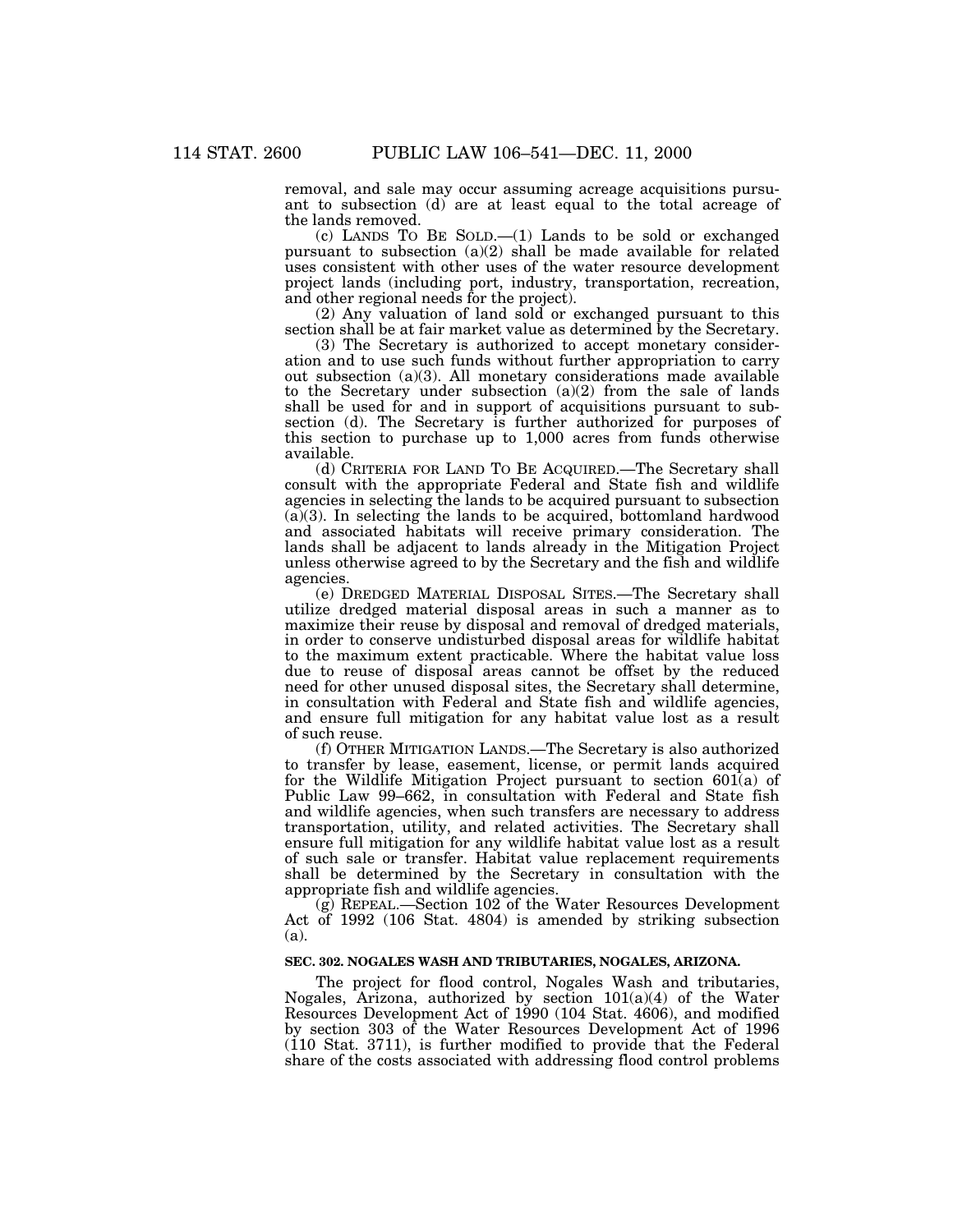in Nogales, Arizona, arising from floodwater flows originating in Mexico shall be 100 percent.

# **SEC. 303. BOYDSVILLE, ARKANSAS.**

The Secretary shall credit toward the non-Federal share of the cost of the study to determine the feasibility of the reservoir and associated improvements in the vicinity of Boydsville, Arkansas, authorized by section 402 of the Water Resources Development Act of 1999 (113 Stat. 322), not more than \$250,000 of the costs of the planning and engineering investigations carried out by State and local agencies if the Secretary determines that the investigations are integral to the study.

#### **SEC. 304. WHITE RIVER BASIN, ARKANSAS AND MISSOURI.**

(a) IN GENERAL.—Subject to subsection (b), the project for flood control, power generation, and other purposes at the White River Basin, Arkansas and Missouri, authorized by section 4 of the Rivers and Harbors Act of June 28, 1938 (52 Stat. 1218), and modified by House Document 917, 76th Congress, 3d Session, and House Document 290, 77th Congress, 1st Session, approved August 18, 1941, and House Document 499, 83d Congress, 2d Session, approved September 3, 1954, and by section 304 of the Water Resources Development Act of 1996 (110 Stat. 3711), is further modified to authorize the Secretary to provide minimum flows necessary to sustain tail water trout fisheries by reallocating the following recommended amounts of project storage:

(1) Beaver Lake, 1.5 feet.

(2) Table Rock, 2 feet.

(3) Bull Shoals Lake, 5 feet.

(4) Norfolk Lake, 3.5 feet.

(5) Greers Ferry Lake, 3 feet.

(b) REPORT.—

(1) IN GENERAL.—No funds may be obligated to carry out work on the modification under subsection (a) until the Chief of Engineers, through completion of a final report, determines that the work is technically sound, environmentally acceptable, and economically justified.

(2) TIMING.—Not later than January 1, 2002, the Secretary Deadline.

shall transmit to Congress the final report. (3) CONTENTS.—The final report shall include determina-

tions concerning whether— (A) the modification under subsection (a) adversely

affects other authorized project purposes; and

(B) Federal costs will be incurred in connection with the modification.

# **SEC. 305. SACRAMENTO DEEP WATER SHIP CHANNEL, CALIFORNIA.**

The project for navigation, Sacramento Deep Water Ship Channel, California, authorized by section 202(a) of the Water Resources Development Act of 1986 (100 Stat. 4092), is modified to authorize the Secretary to credit toward the non-Federal share of the cost of the project the value of dredged material from the project that is purchased by public agencies or nonprofit entities for environmental restoration or other beneficial uses if the Secretary determines that the use of such dredged material is technically sound, environmentally acceptable, and economically justified.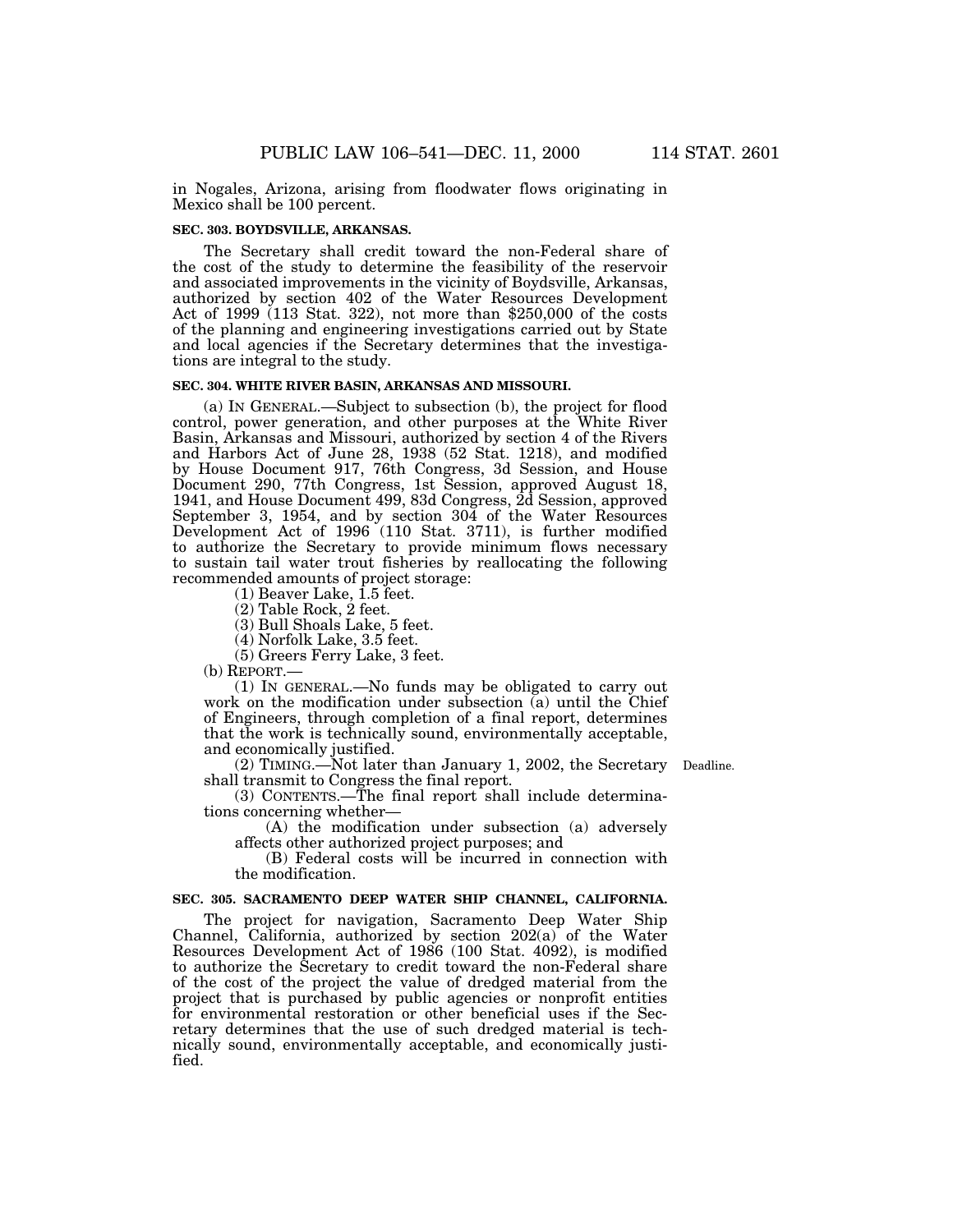#### **SEC. 306. DELAWARE RIVER MAINSTEM AND CHANNEL DEEPENING, DELAWARE, NEW JERSEY, AND PENNSYLVANIA.**

The project for navigation, Delaware River Mainstem and Channel Deepening, Delaware, New Jersey, and Pennsylvania, authorized by section 101(6) of the Water Resources Development Act of 1992 (106 Stat. 4802) and modified by section 308 of the Water Resources Development Act of 1999 (113 Stat. 300), is further modified to authorize the Secretary to credit toward the non-Federal share of the cost of the project under section  $101(a)(2)$  of the Water Resources Development Act of 1986 (33 U.S.C. 2211(a)(2)) the costs incurred by the non-Federal interests in providing additional capacity at dredged material disposal areas, providing community access to the project (including such disposal areas), and meeting applicable beautification requirements.

# **SEC. 307. REHOBOTH BEACH AND DEWEY BEACH, DELAWARE.**

The project for storm damage reduction and shoreline protection, Rehoboth Beach and Dewey Beach, Delaware, authorized by section 101(b)(6) of the Water Resources Development Act of 1996 (110 Stat. 3667), is modified to authorize the project to be carried out at a total cost of \$13,997,000, with an estimated Federal cost of \$9,098,000 and an estimated non-Federal cost of \$4,899,000, and an estimated average annual cost of \$1,320,000 for periodic nourishment over the 50-year life of the project, with an estimated annual Federal cost of \$858,000 and an estimated annual non-Federal cost of \$462,000.

# **SEC. 308. FERNANDINA HARBOR, FLORIDA.**

The project for navigation, Fernandina Harbor, Florida, authorized by the first section of the Act entitled ''An Act making appropriations for the construction, repair, completion, and preservation of certain works on rivers and harbors, and for other purposes'', approved June 14, 1880 (21 Stat. 186), is modified to authorize the Secretary to realign the access channel in the vicinity of the Fernandina Beach Municipal Marina 100 feet to the west. The cost of the realignment, including acquisition of lands, easements, rights-of-way, and dredged material disposal areas and relocations, shall be a non-Federal expense.

#### **SEC. 309. GASPARILLA AND ESTERO ISLANDS, FLORIDA.**

The project for shore protection, Gasparilla and Estero Island segments, Lee County, Florida, authorized under section 201 of the Flood Control Act of 1965 (79 Stat. 1073) by Senate Resolution dated December 17, 1970, and by House Resolution dated December 15, 1970, is modified to authorize the Secretary to enter into an agreement with the non-Federal interest to carry out the project in accordance with section 206 of the Water Resources Development Act of 1992 (33 U.S.C. 426i–1) if the Secretary determines that the project is technically sound, environmentally acceptable, and economically justified.

#### **SEC. 310. EAST SAINT LOUIS AND VICINITY, ILLINOIS.**

The project for flood protection, East Saint Louis and vicinity, Illinois (East Side levee and sanitary district), authorized by section 204 of the Flood Control Act of 1965 (79 Stat. 1082), is modified to include ecosystem restoration as a project purpose.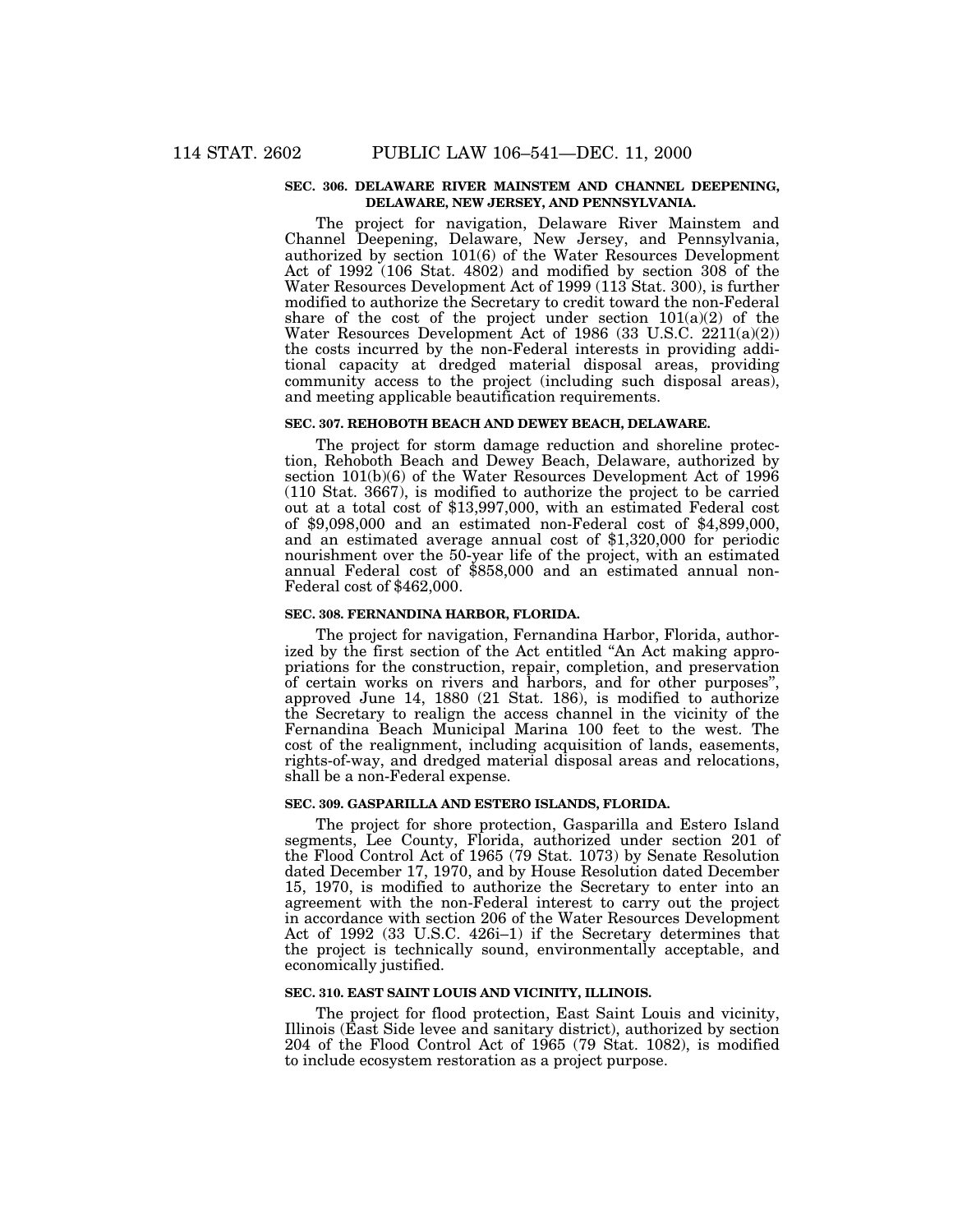# **SEC. 311. KASKASKIA RIVER, KASKASKIA, ILLINOIS.**

The project for navigation, Kaskaskia River, Kaskaskia, Illinois, authorized by section 101 of the River and Harbor Act of 1962 (76 Stat. 1175), is modified to include recreation as a project purpose.

# **SEC. 312. WAUKEGAN HARBOR, ILLINOIS.**

The project for navigation, Waukegan Harbor, Illinois, authorized by the first section of the Act entitled ''An Act making appropriations for the construction, repair, completion, and preservation of certain works on rivers and harbors, and for other purposes'', approved June 14, 1880 (21 Stat. 192), is modified to authorize the Secretary to extend the upstream limit of the project 275 feet to the north at a width of 375 feet if the Secretary determines that the extension is feasible.

# **SEC. 313. UPPER DES PLAINES RIVER AND TRIBUTARIES, ILLINOIS.**

The Secretary shall credit toward the non-Federal share of the cost of the study to determine the feasibility of improvements to the upper Des Plaines River and tributaries, phase 2, Illinois and Wisconsin, authorized by section 419 of the Water Resources Development Act of 1999 (113 Stat. 324), the cost of work carried out by the non-Federal interests before the date of execution of the study cost-sharing agreement if—

(1) the Secretary and the non-Federal interests enter into a cost-sharing agreement for the study; and

(2) the Secretary determines that the work is integral to the study.

#### **SEC. 314. CUMBERLAND, KENTUCKY.**

The Secretary shall initiate construction, using continuing contracts, of the city of Cumberland, Kentucky, flood control project, authorized by section 202(a) of the Energy and Water Development Appropriation Act, 1981 (94 Stat. 1339), in accordance with option 4 in the detailed project report, dated September 1998, as modified, to prevent losses from a flood equal in magnitude to the April 1977 level by providing protection from the 100-year frequency event and to share all costs in accordance with section 103 of Public Law 99–662, as amended.

#### **SEC. 315. ATCHAFALAYA BASIN, LOUISIANA.**

(a) IN GENERAL.—Notwithstanding the report of the Chief of Engineers, dated February 28, 1983, for the project for flood control, Atchafalaya Basin Floodway System, Louisiana, authorized by section 601(a) of the Water Resources Development Act of 1986 (100 Stat. 4142), which report refers to recreational development in the Lower Atchafalaya Basin Floodway, the Secretary—

(1) shall initiate, in collaboration with the State of Louisiana, construction of the visitors center, authorized as part of the project, at or near Lake End Park in Morgan City, Louisiana; and

(2) shall construct other recreational features, authorized as part of the project, within, and in the vicinity of, the Lower Atchafalaya Basin protection levees.

(b) AUTHORITIES.—The Secretary shall carry out subsection (a) in accordance with—

(1) the feasibility study for the Atchafalaya Basin Floodway System, Louisiana, dated January 1982; and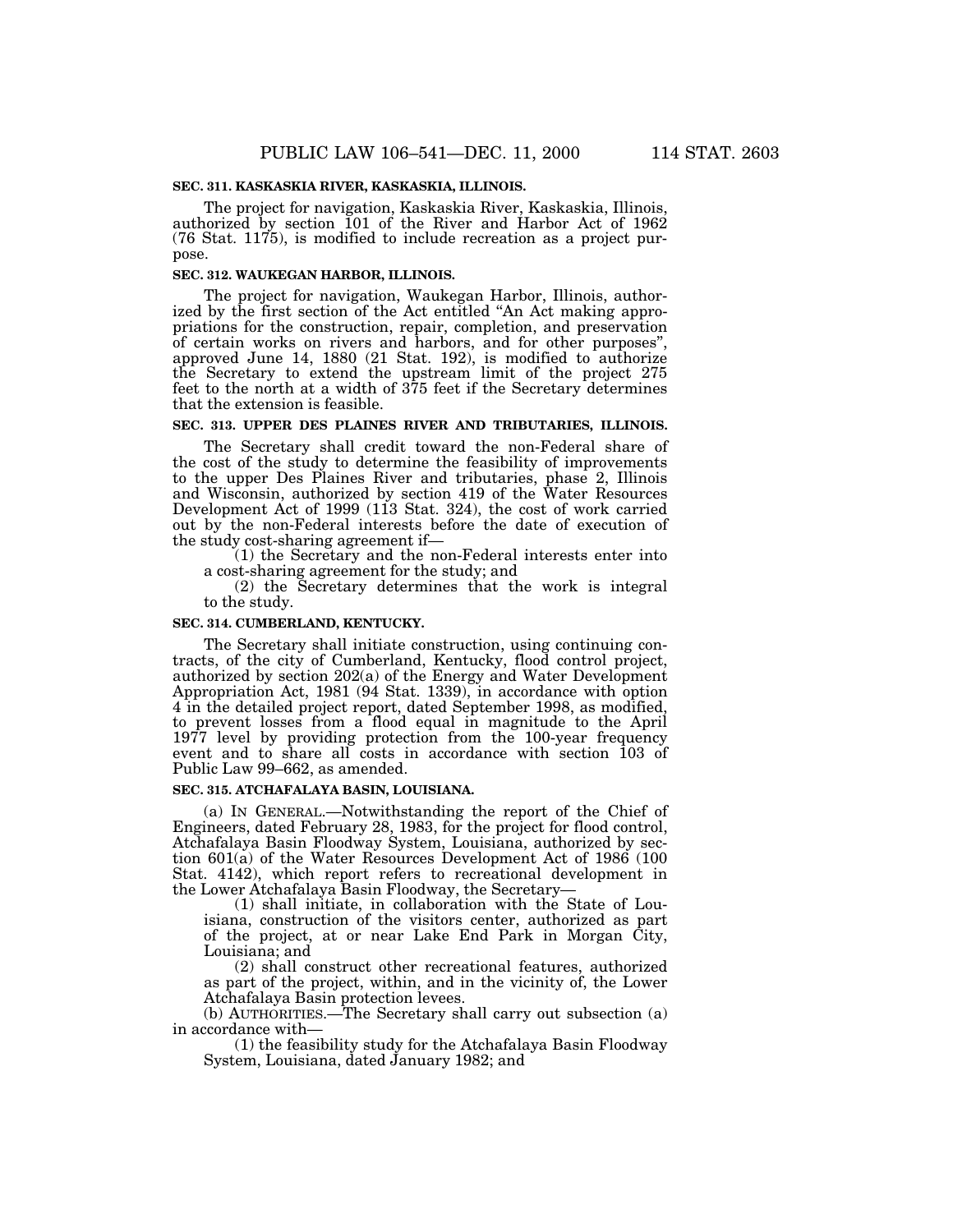(2) the recreation cost-sharing requirements of section 103(c) of the Water Resources Development Act of 1986 (33 U.S.C. 2213(c)).

# **SEC. 316. RED RIVER WATERWAY, LOUISIANA.**

The project for mitigation of fish and wildlife losses, Red River Waterway, Louisiana, authorized by section 601(a) of the Water Resources Development Act of 1986 (100 Stat. 4142) and modified by section 4(h) of the Water Resources Development Act of 1988 (102 Stat. 4016), section 102(p) of the Water Resources Development Act of 1990 (104 Stat. 4613), and section  $301(b)(7)$  of the Water Resources Development Act of 1996 (110 Stat. 3710), is further modified to authorize the purchase of mitigation land from willing sellers in any of the parishes that comprise the Red River Waterway District, consisting of Avoyelles, Bossier, Caddo, Grant, Natchitoches, Rapides, and Red River Parishes.

# **SEC. 317. THOMASTON HARBOR, GEORGES RIVER, MAINE.**

The project for navigation, Georges River, Maine (Thomaston Harbor), authorized by the first section of the Act entitled ''An Act making appropriations for the construction, repair, and preservation of certain public works on rivers and harbors, and for other purposes'', approved June 3, 1896 (29 Stat. 215), is modified to redesignate the following portion of the project as an anchorage area: The portion lying northwesterly of a line commencing at point N86,946.770, E321,303.830 thence running northeasterly about 203.67 feet to a point N86,994.750, E321,501.770.

#### **SEC. 318. POPLAR ISLAND, MARYLAND.**

(a) IN GENERAL.—The project for the beneficial use of dredged material at Poplar Island, Maryland, authorized by section 537 of the Water Resources Development Act of 1996 (110 Stat. 3776), is modified—

(1) to provide that the non-Federal share of the cost of the project may be provided in cash or in the form of inkind services or materials; and

(2) to direct the Secretary to credit toward the non-Federal share of the cost of a project the cost of design and construction work carried out by the non-Federal interest before the date of execution of a cooperation agreement for the project if the Secretary determines that the work is integral to the project.

(b) REDUCTION.—The private sector performance goals for engineering work of the Baltimore District of the Corps of Engineers shall be reduced by the amount of the credit under subsection  $(a)(2)$ .

#### **SEC. 319. WILLIAM JENNINGS RANDOLPH LAKE, MARYLAND.**

(a) IN GENERAL.—The Secretary may provide design and construction assistance for recreational facilities in the State of Maryland at the William Jennings Randolph Lake (Bloomington Dam), Maryland and West Virginia, project authorized by section 203 of the Flood Control Act of 1962 (76 Stat. 1182).

(b) NON-FEDERAL SHARE.—The Secretary shall require the non-Federal interest to provide 50 percent of the costs of designing and constructing the recreational facilities under subsection (a).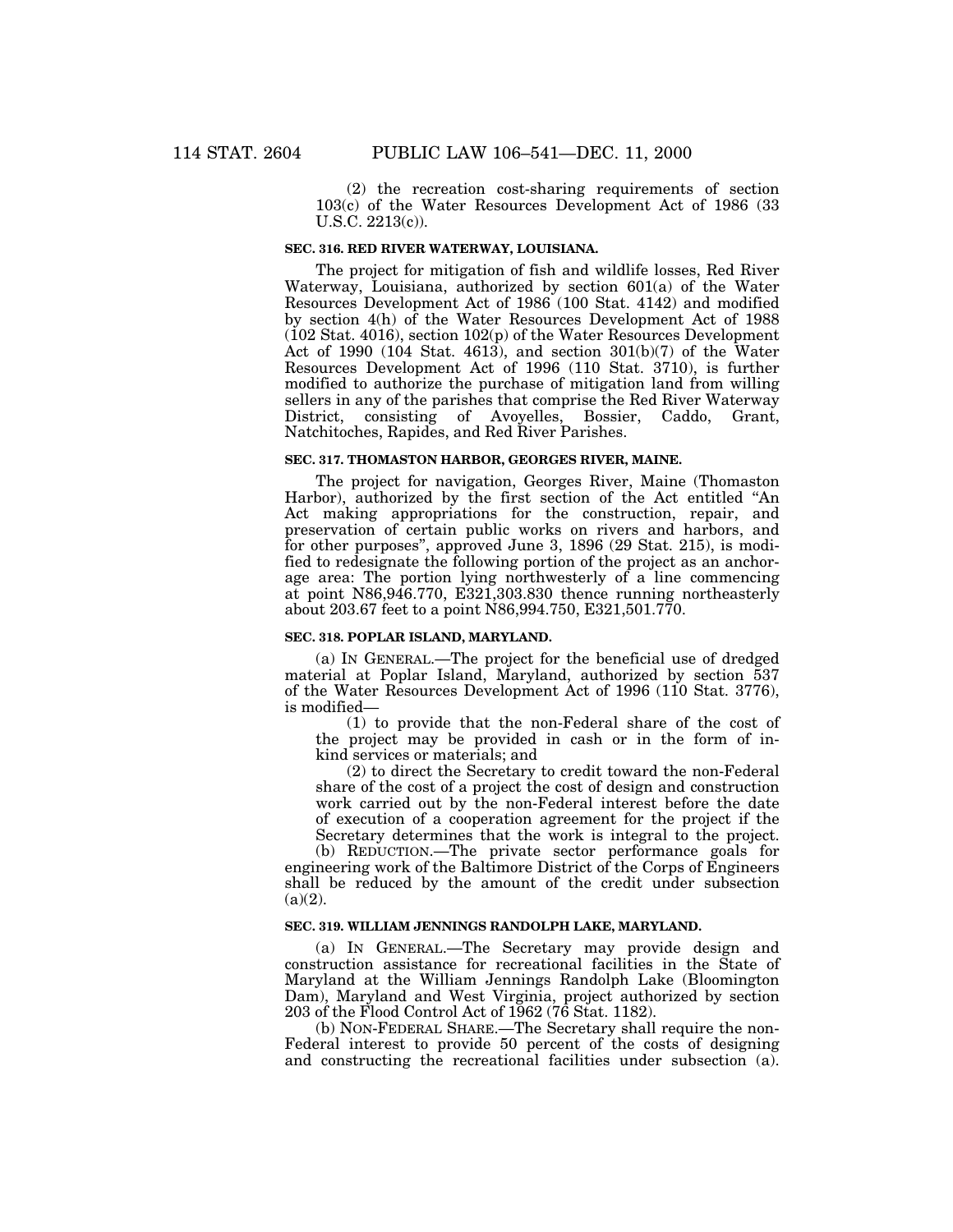(a) IN GENERAL.—The Secretary may complete the project for flood damage reduction, Breckenridge, Minnesota, substantially in accordance with the detailed project report dated September 2000, at a total cost of \$21,000,000, with an estimated Federal cost of \$13,650,000 and an estimated non-Federal cost of \$7,350,000.

(b) IN-KIND SERVICES.—The non-Federal interest may provide its share of project costs in cash or in the form of in-kind services or materials.

(c) CREDIT.—The Secretary shall credit toward the non-Federal share of the cost of the project the cost of design and construction work carried out on the project by the non-Federal interest before the date of the cooperation agreement for the modified project or execution of a new cooperation agreement for the project if the Secretary determines that the work is integral to the project.

### **SEC. 321. DULUTH HARBOR, MINNESOTA.**

The project for navigation, Duluth Harbor, Minnesota, carried out under section 107 of the River and Harbor Act of 1960 (33 U.S.C. 577), is modified to include the relocation of Scenic Highway 61, including any required bridge construction.

#### **SEC. 322. LITTLE FALLS, MINNESOTA.**

The project for clearing, snagging, and sediment removal, East Bank of the Mississippi River, Little Falls, Minnesota, authorized under section 3 of the Act entitled ''An Act authorizing the construction, repair, and preservation of certain public works on rivers and harbors, and for other purposes'', approved March 2, 1945 (33 U.S.C. 603a), is modified to direct the Secretary to construct the project substantially in accordance with the plans contained in the feasibility report of the District Engineer, dated June 2000.

# **SEC. 323. NEW MADRID COUNTY, MISSOURI.**

(a) IN GENERAL.—The project for navigation, New Madrid County Harbor, New Madrid County, Missouri, carried out under section 107 of the River and Harbor Act of 1960 (33 U.S.C. 577), is authorized as described in the feasibility report for the project, including both phase 1 and phase 2 of the project.

(b) CREDIT.—The Secretary shall credit toward the non-Federal share of the cost of the project the costs of construction work for phase 1 of the project carried out by the non-Federal interest if the Secretary determines that the construction work is integral to the project.

#### **SEC. 324. PEMISCOT COUNTY HARBOR, MISSOURI.**

The Secretary shall credit toward the non-Federal share of the cost of the project for navigation, Pemiscot County Harbor, Missouri, carried out under section 107 of the River and Harbor Act of 1960 (33 U.S.C. 577), the cost of construction work carried out for the project after December 31, 1997, by the non-Federal interest if the Secretary determines that the work is integral to the project.

#### **SEC. 325. FORT PECK FISH HATCHERY, MONTANA.**

(a) FINDINGS.—Congress finds that—

(1) Fort Peck Lake, Montana, is in need of a multispecies fish hatchery;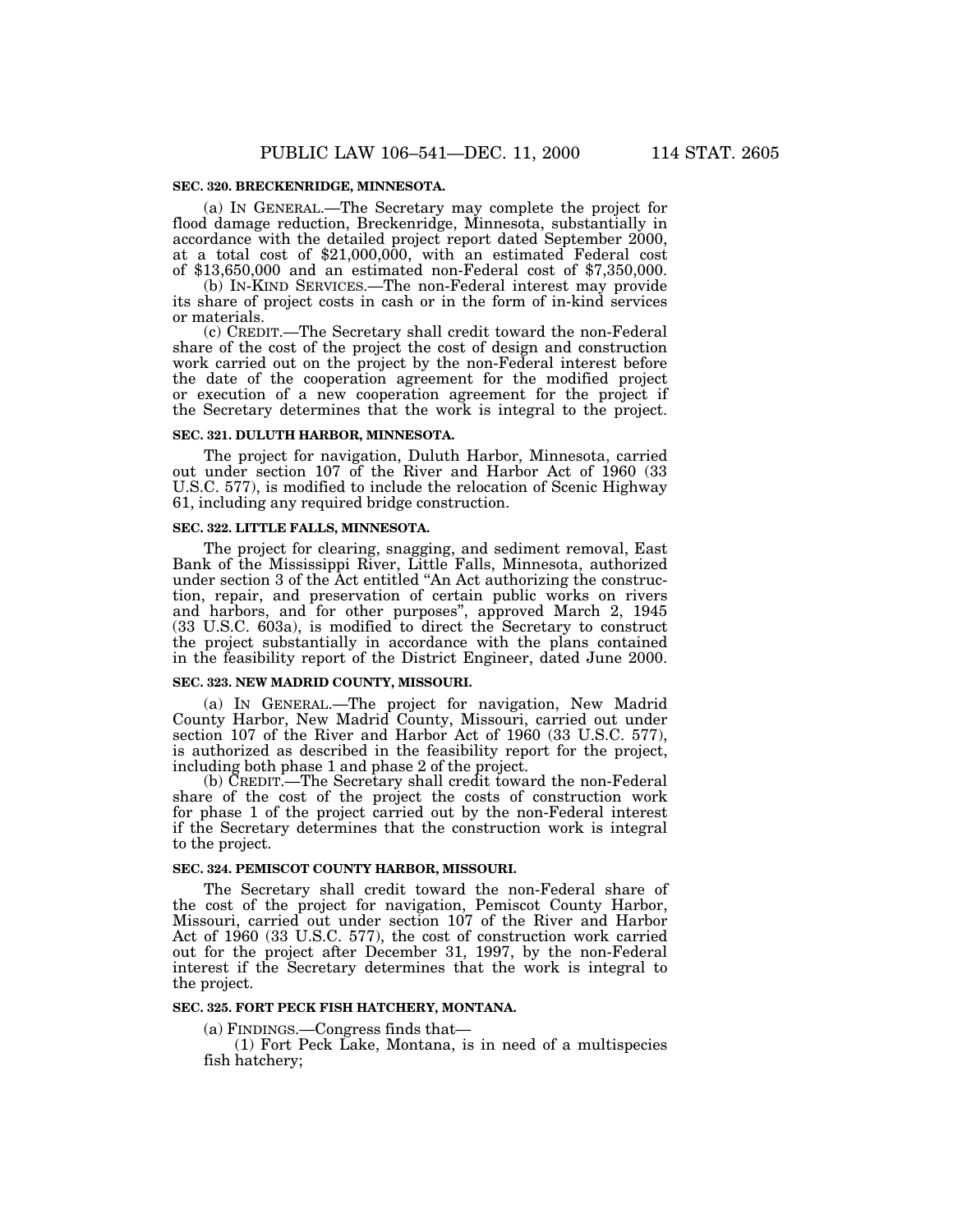(2) the burden of carrying out efforts to raise and stock fish species in Fort Peck Lake has been disproportionately borne by the State of Montana despite the existence of a Federal project at Fort Peck Lake;

(3)(A) as of the date of enactment of this Act, eastern Montana has only 1 warm water fish hatchery, which is inadequate to meet the demands of the region; and

(B) a disease or infrastructure failure at that hatchery could imperil fish populations throughout the region;

(4) although the multipurpose project at Fort Peck, Montana, authorized by the first section of the Act of August 30, 1935 (49 Stat. 1034, chapter 831), was intended to include irrigation projects and other activities designed to promote economic growth, many of those projects were never completed, to the detriment of the local communities flooded by the Fort Peck Dam;

(5) the process of developing an environmental impact statement for the update of the Corps of Engineers Master Manual for the operation of the Missouri River recognized the need for greater support of recreation activities and other authorized purposes of the Fort Peck project;

 $(6)(A)$  although fish stocking is included among the authorized purposes of the Fort Peck project, the State of Montana has funded the stocking of Fort Peck Lake since 1947; and

(B) the obligation to fund the stocking constitutes an undue burden on the State; and

(7) a viable multispecies fishery would spur economic development in the region.

(b) PURPOSES.—The purposes of this section are—

(1) to authorize and provide funding for the design and construction of a multispecies fish hatchery at Fort Peck Lake, Montana; and

(2) to ensure stable operation and maintenance of the fish hatchery.

(c) DEFINITIONS.—In this section, the following definitions apply:

(1) FORT PECK LAKE.—The term ''Fort Peck Lake'' means the reservoir created by the damming of the upper Missouri River in northeastern Montana.

(2) HATCHERY PROJECT.—The term ''hatchery project'' means the project authorized by subsection (d).

(d) AUTHORIZATION.—The Secretary shall carry out a project at Fort Peck Lake, Montana, for the design and construction of a fish hatchery and such associated facilities as are necessary to sustain a multispecies fishery.

(e) COST SHARING.—

(1) DESIGN AND CONSTRUCTION.—

(A) FEDERAL SHARE.—The Federal share of the costs of design and construction of the hatchery project shall be 75 percent.

(B) FORM OF NON-FEDERAL SHARE.—The non-Federal share of the costs of the hatchery project may be provided in the form of cash or in the form of land, easements, rights-of-way, services, roads, or any other form of in-kind contribution determined by the Secretary to be appropriate.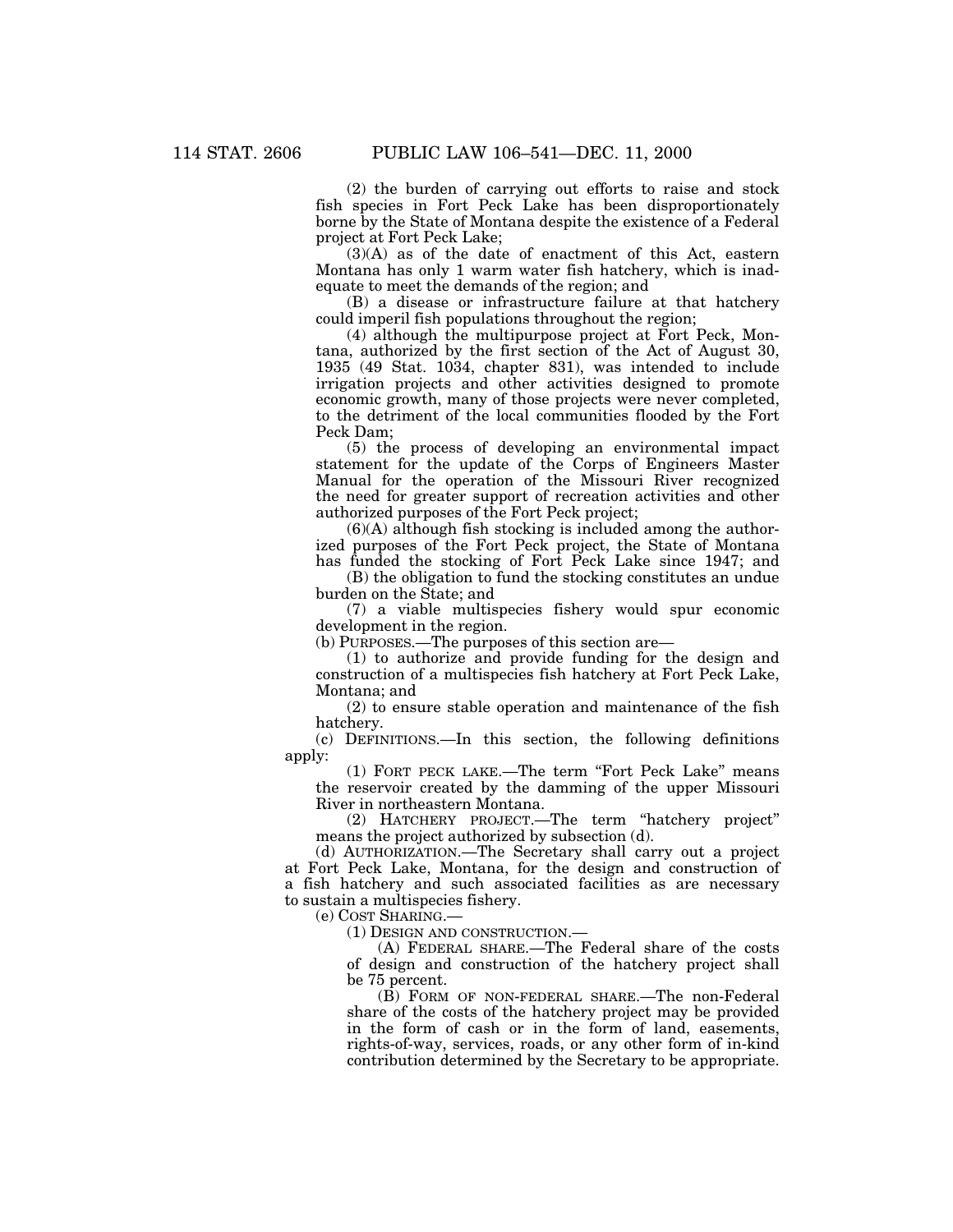(C) REQUIRED CREDITING.—The Secretary shall credit toward the non-Federal share of the costs of the hatchery project—

(i) the costs to the State of Montana of stocking Fort Peck Lake during the period beginning January 1, 1947; and

(ii) the costs to the State of Montana and the counties having jurisdiction over land surrounding Fort Peck Lake of construction of local access roads to the lake.<br>(2) OPERATION, MAINTENANCE, REPAIR, AND REPLACE-

 $MENT.$  (A) In GENERAL.—Except as provided in subparagraph

(B), the operation, maintenance, repair, and replacement of the hatchery project shall be a non-Federal responsibility.<br>(B) COSTS ASSOCIATED WITH THREATENED AND ENDAN-

GERED SPECIES.—The costs of operation and maintenance associated with raising threatened or endangered species shall be a Federal responsibility.<br>(f) AUTHORIZATION OF APPROPRIATIONS.

(1) IN GENERAL.—There are authorized to be appropriated— (A)  $$20,000,000$  to carry out this section (other than

subsection  $(e)(2)(B)$ ; and

(B) such sums as are necessary to carry out subsection  $(e)(2)(B).$ 

(2) AVAILABILITY OF FUNDS.—Sums made available to carry out this section shall remain available until expended.

#### **SEC. 326. SAGAMORE CREEK, NEW HAMPSHIRE.**

The Secretary shall carry out maintenance dredging of the Sagamore Creek Channel, New Hampshire.

### **SEC. 327. PASSAIC RIVER BASIN FLOOD MANAGEMENT, NEW JERSEY.**

(a) IN GENERAL.—The project for flood control, Passaic River, New Jersey and New York, authorized by section 101(a)(18) of the Water Resources Development Act of 1990 (104 Stat. 4607), is modified to direct the Secretary to give priority to nonstructural approaches for flood control as alternatives to the construction of the Passaic River tunnel element, while maintaining the integrity of other separable mainstream project elements, wetland banks, and other independent projects that were authorized to be carried out in the Passaic River basin before the date of enactment of this Act.

(b) REEVALUATION OF FLOODWAY STUDY.—The Secretary shall review the Passaic River floodway buyout study, dated October 1995, to calculate the benefits of a buyout and environmental restoration using the method used to calculate the benefits of structural projects under section 308(b) of the Water Resources Development Act of 1990 (33 U.S.C. 2318(b)).

(c) REEVALUATION OF 10-YEAR FLOODPLAIN STUDY.—The Secretary shall review the Passaic River buyout study of the 10 year floodplain beyond the floodway of the central Passaic River basin, dated September 1995, to calculate the benefits of a buyout and environmental restoration using the method used to calculate the benefits of structural projects under section 308(b) of the Water Resources Development Act of 1990 (33 U.S.C. 2318(b)).

(d) PRESERVATION OF NATURAL STORAGE AREAS.—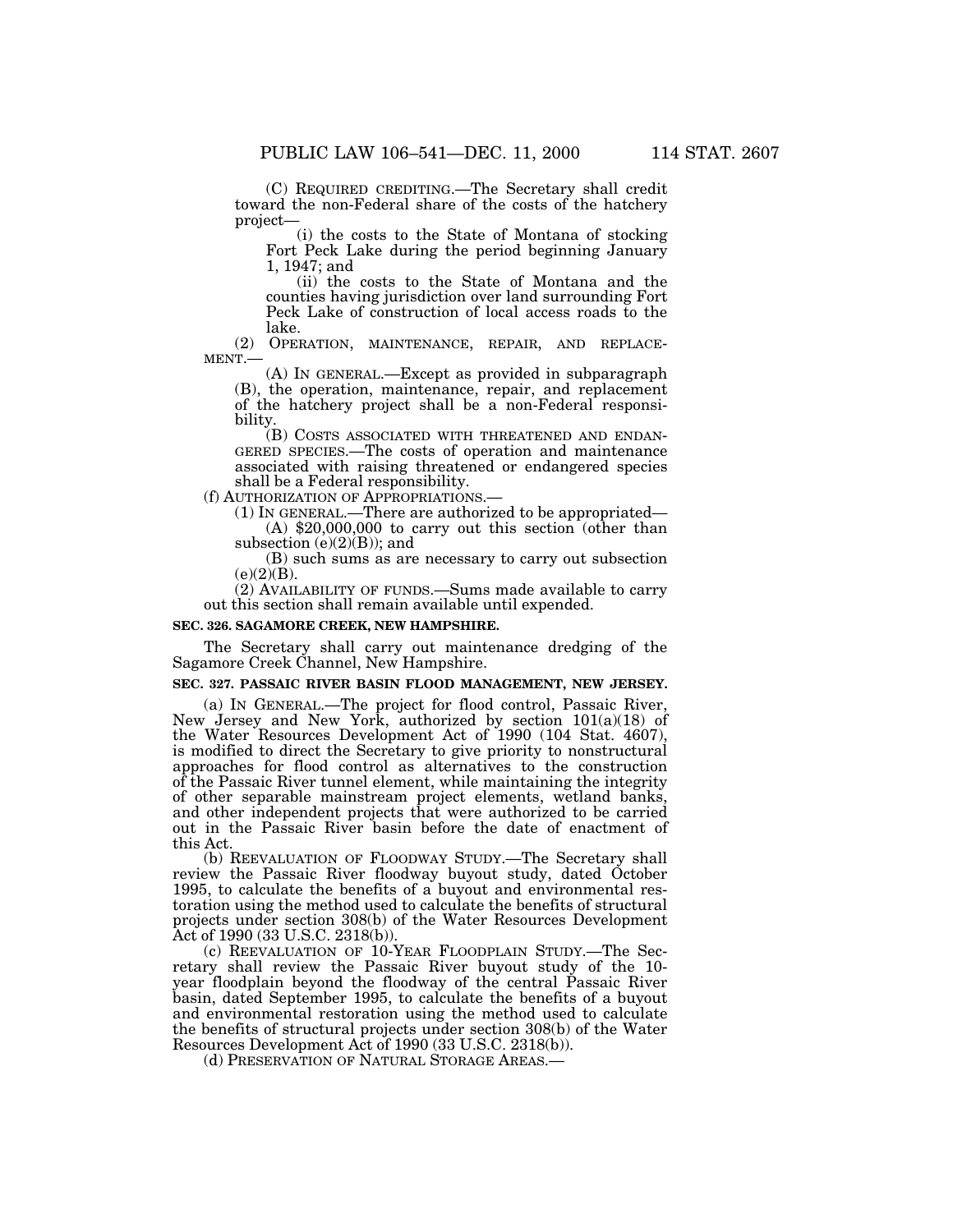(1) IN GENERAL.—The Secretary shall reevaluate the acquisition, from willing sellers, for flood protection purposes, of wetlands in the central Passaic River basin to supplement the wetland acquisition authorized by section  $101(a)(18)(C)(vi)$ of the Water Resources Development Act of 1990 (104 Stat. 4609).

(2) PURCHASE.—If the Secretary determines that the acquisition of wetlands evaluated under paragraph (1) is economically justified, the Secretary shall purchase the wetlands, with the goal of purchasing not more than 8,200 acres.

(e) STREAMBANK EROSION CONTROL STUDY.—The Secretary shall review relevant reports and conduct a study to determine the feasibility of carrying out a project for environmental restoration, erosion control, and streambank restoration along the Passaic River, from Dundee Dam to Kearny Point, New Jersey.

(1) ESTABLISHMENT.—The Secretary, in cooperation with the non-Federal interest, shall establish a task force, to be known as the ''Passaic River Flood Management Task Force'', to provide advice to the Secretary concerning all aspects of the Passaic River flood management project.

(2) MEMBERSHIP.—The task force shall be composed of 22 members, appointed as follows:

(A) APPOINTMENT BY SECRETARY.—The Secretary shall appoint 1 member to represent the Corps of Engineers and to provide technical advice to the task force.

(B) APPOINTMENTS BY GOVERNOR OF NEW JERSEY.— The Governor of New Jersey shall appoint 20 members to the task force, as follows:

(i) 2 representatives of the New Jersey legislature who are members of different political parties.

(ii) 3 representatives of the State of New Jersey.

(iii) 1 representative of each of Bergen, Essex, Morris, and Passaic Counties, New Jersey.

(iv) 6 representatives of governments of municipalities affected by flooding within the Passaic River basin.

(v) 1 representative of the Palisades Interstate Park Commission.

(vi) 1 representative of the North Jersey District Water Supply Commission.

(vii) 1 representative of each of the Association of New Jersey Environmental Commissions, the Passaic River Coalition, and the Sierra Club.

(C) APPOINTMENT BY GOVERNOR OF NEW YORK.—The Governor of New York shall appoint 1 representative of the State of New York to the task force.

(3) MEETINGS.—

(A) REGULAR MEETINGS.—The task force shall hold regular meetings.

(B) OPEN MEETINGS.—The meetings of the task force shall be open to the public.

(4) ANNUAL REPORT.—The task force shall transmit annually to the Secretary and to the non-Federal interest a report describing the achievements of the Passaic River flood management project in preventing flooding and any impediments to completion of the project.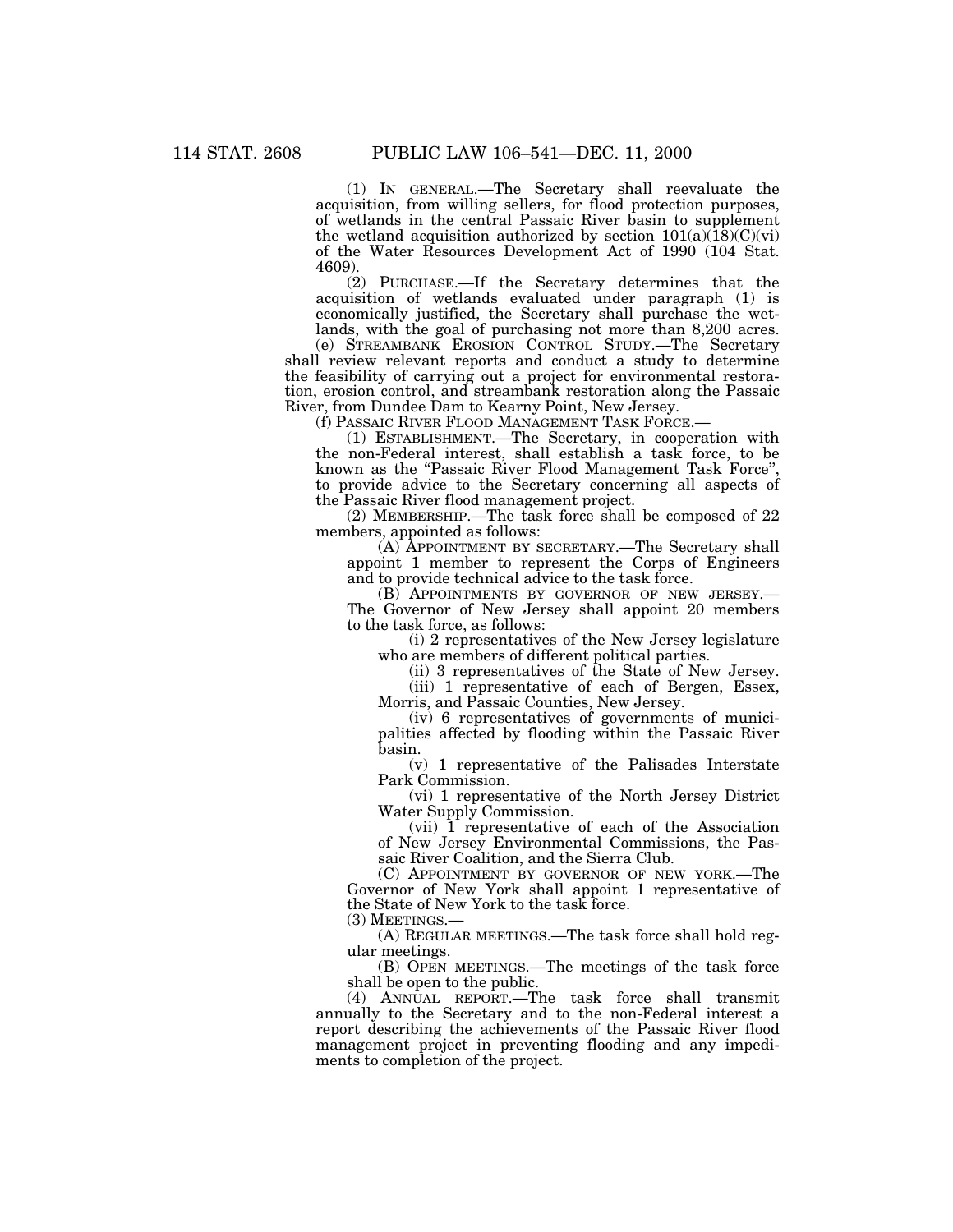(5) EXPENDITURE OF FUNDS.—The Secretary may use funds made available to carry out the Passaic River basin flood management project to pay the administrative expenses of the task force.

(6) TERMINATION.—The task force shall terminate on the date on which the Passaic River flood management project is completed.

(g) ACQUISITION OF LANDS IN THE FLOODWAY.—Section 1148 of the Water Resources Development Act of 1986 (100 Stat. 4254;

"(e) CONSISTENCY WITH NEW JERSEY BLUE ACRES PROGRAM.—<br>The Secretary shall carry out this section in a manner that is consistent with the Blue Acres Program of the State of New Jersey.".

(h) STUDY OF HIGHLANDS LAND CONSERVATION.—The Secretary, in cooperation with the Secretary of Agriculture and the State of New Jersey, may study the feasibility of conserving land in the Highlands region of New Jersey and New York to provide additional flood protection for residents of the Passaic River basin in accordance with section 212 of the Water Resources Development Act of 1999 (33 U.S.C. 2332).

(i) RESTRICTION ON USE OF FUNDS.—The Secretary shall not obligate any funds to carry out design or construction of the tunnel element of the Passaic River flood control project, as authorized by section 101(a)(18)(A) of the Water Resources Development Act of 1990 (104 Stat. 4607).

### **SEC. 328. TIMES BEACH NATURE PRESERVE, BUFFALO, NEW YORK.**

The project for improving the quality of the environment, Times Beach Nature Preserve, Buffalo, New York, carried out under section 1135 of the Water Resources Development Act of 1986 (33 U.S.C. 2309a), is modified to include recreation as a project purpose.

#### **SEC. 329. ROCKAWAY INLET TO NORTON POINT, NEW YORK.**

(a) IN GENERAL.—The project for shoreline protection, Atlantic Coast of New York City from Rockaway Inlet to Norton Point (Coney Island Area), New York, authorized by section 501(a) of the Water Resources Development Act of 1986 (100 Stat. 4135), is modified to authorize the Secretary to construct T-groins to improve sand retention down drift of the West 37th Street groin, in the Sea Gate area of Coney Island, New York, as identified in the March 1998 report prepared for the Corps of Engineers, entitled "Field Data Gathering Project Performance Analysis and Design Alternative Solutions to Improve Sandfill Retention'', at a total cost of \$9,000,000, with an estimated Federal cost of \$5,850,000 and an estimated non-Federal cost of \$3,150,000.

(b) COST SHARING.—The non-Federal share of the costs of constructing the T-groins under subsection (a) shall be 35 percent.

(c) CONFORMING AMENDMENT.—Section 541 of the Water Resources Development Act of 1999 (113 Stat. 350) is repealed.

### **SEC. 330. GARRISON DAM, NORTH DAKOTA.**

The Secretary shall conduct a study of the Garrison Dam, North Dakota, feature of the project for flood control, Missouri River Basin, authorized by section 9(a) of the Flood Control Act of December 22, 1944 (58 Stat. 891), to determine if the damage to the water transmission line for Williston, North Dakota, is the result of a design deficiency and, if the Secretary determines that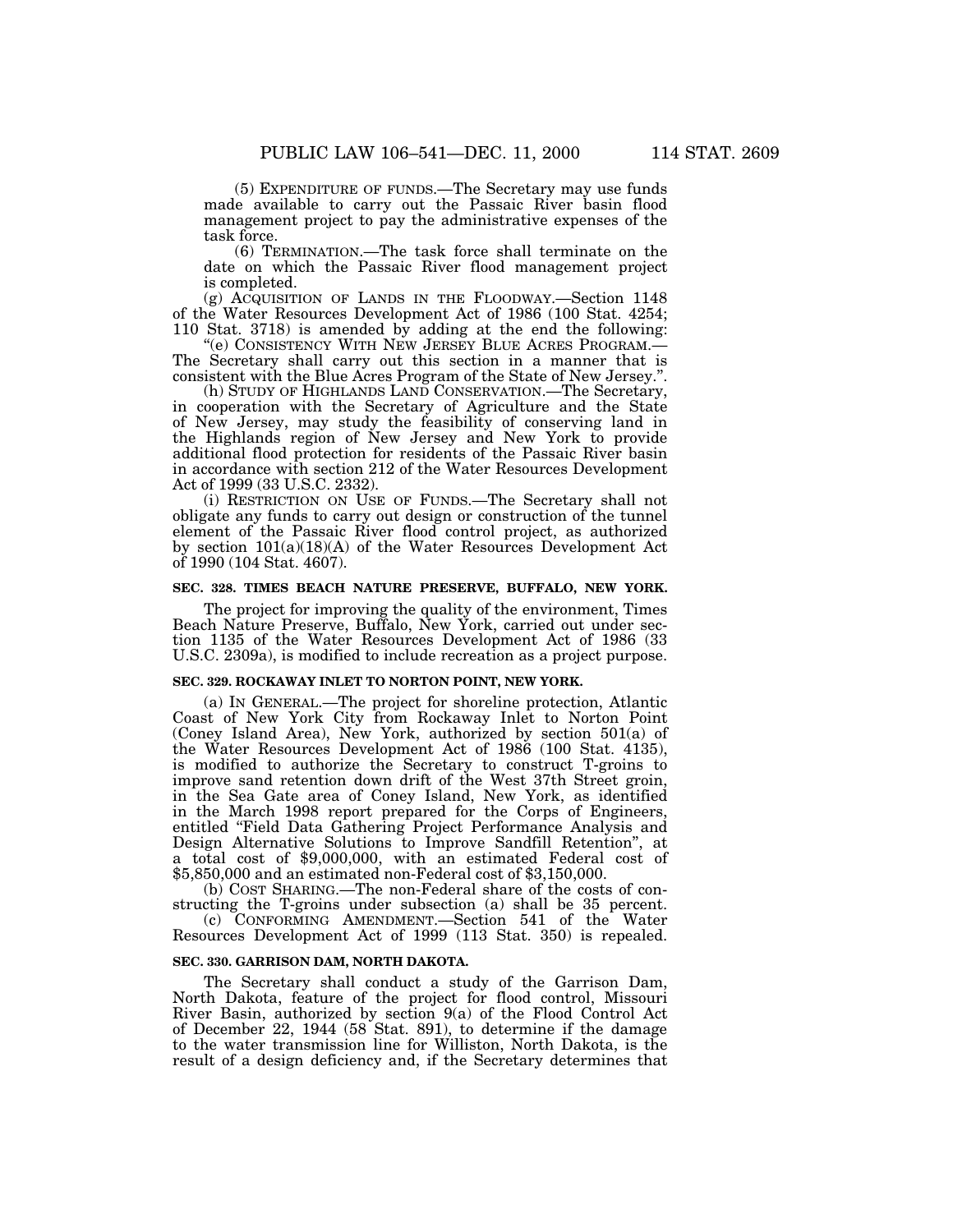the damage is the result of a design deficiency, shall correct the deficiency.

# **SEC. 331. DUCK CREEK, OHIO.**

(a) IN GENERAL.—The project for flood control, Duck Creek, Ohio, authorized by section  $101(a)(24)$  of the Water Resources Development Act of 1996 (110 Stat. 3665), is modified to authorize the Secretary to carry out the project at a total cost of \$36,323,000.

(b) NON-FEDERAL SHARE.—Notwithstanding section 103 of the Water Resources Development Act of 1986 (33 U.S.C. 2213), the non-Federal share of the cost of the project shall not exceed \$4,200,000.

### **SEC. 332. JOHN DAY POOL, OREGON AND WASHINGTON.**

(a) EXTINGUISHMENT OF REVERSIONARY INTERESTS AND USE RESTRICTIONS.—With respect to the land described in each deed specified in subsection (b)—<br>(1) the reversionary interests and the use restrictions

relating to port or industrial purposes are extinguished;

(2) the human habitation or other building structure use restriction is extinguished in each area where the elevation is above the standard project flood elevation; and

(3) the use of fill material to raise low areas above the standard project flood elevation is authorized, except in any low area constituting wetland for which a permit under section 404 of the Federal Water Pollution Control Act (33 U.S.C. 1344) would be required.

(b) AFFECTED DEEDS.—Subsection (a) applies to deeds with the following county auditors' numbers:

(1) Auditor's Microfilm Numbers 229 and 16226 of Morrow County, Oregon, executed by the United States.

(2) The portion of the land conveyed in a deed executed by the United States and bearing Benton County, Washington, Auditor's File Number 601766, described as a tract of land lying in sec. 7, T. 5 N., R. 28 E., Willamette meridian, Benton County, Washington, being more particularly described by the following boundaries:

(A) Commencing at the point of intersection of the centerlines of Plymouth Street and Third Avenue in the First Addition to the Town of Plymouth (according to the duly recorded plat thereof).

(B) Thence west along the centerline of Third Avenue, a distance of 565 feet.

(C) Thence south 54° 10′ west, to a point on the west line of Tract 18 of that Addition and the true point of beginning.

(D) Thence north, parallel with the west line of that sec. 7, to a point on the north line of that sec. 7.

(E) Thence west along the north line thereof to the northwest corner of that sec. 7.

(F) Thence south along the west line of that sec. 7 to a point on the ordinary high water line of the Columbia River.

(G) Thence northeast along that high water line to a point on the north and south coordinate line of the Oregon Coordinate System, North Zone, that coordinate line being east 2,291,000 feet.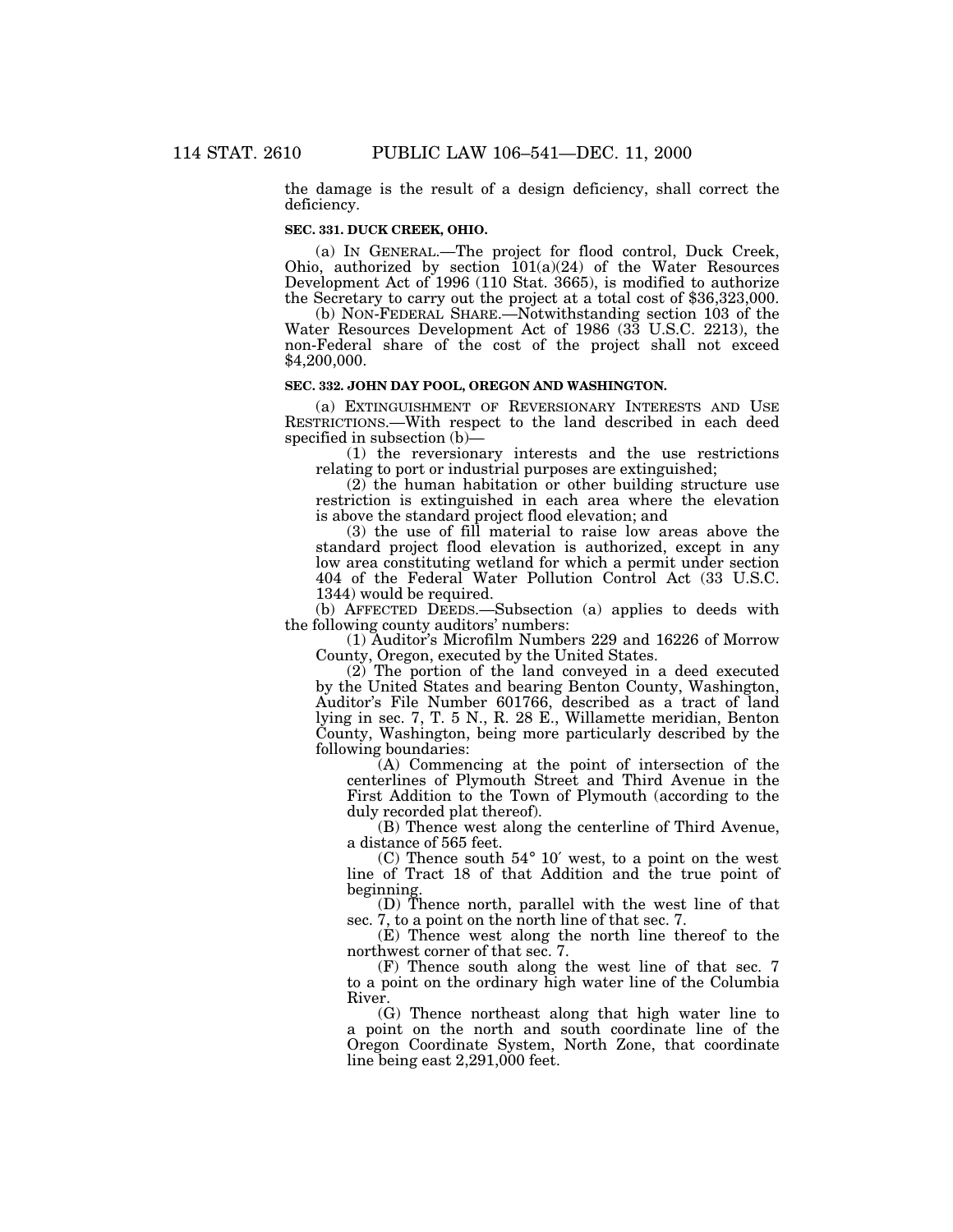(H) Thence north along that line to a point on the south line of First Avenue of that Addition.

(I) Thence west along First Avenue to a point on the southerly extension of the west line of T. 18.

(J) Thence north along that west line of T. 18 to the point of beginning.

### **SEC. 333. FOX POINT HURRICANE BARRIER, PROVIDENCE, RHODE ISLAND.**

Section 352 of the Water Resources Development Act of 1999 (113 Stat. 310) is amended—

(1) by inserting "(a) IN GENERAL.—" before "The"; and (2) by adding at the end the following:

"(b) CREDIT TOWARD NON-FEDERAL SHARE.—The Secretary shall credit toward the non-Federal share of the cost of the project, or reimburse the non-Federal interest, for the Federal share of the costs of repairs authorized under subsection (a) that are incurred by the non-Federal interest before the date of execution of the project cooperation agreement.''.

### **SEC. 334. NONCONNAH CREEK, TENNESSEE AND MISSISSIPPI.**

The project for flood control, Nonconnah Creek, Tennessee and Mississippi, authorized by section 401(a) of the Water Resources Development Act of 1986 (100 Stat. 4124), is modified to authorize the Secretary—

(1) to extend the area protected by the flood control element of the project upstream approximately 5 miles to Reynolds Road; and

(2) to extend the hiking and biking trails of the recreational element of the project from 8.8 to 27 miles;

if the Secretary determines that it is technically sound, environmentally acceptable, and economically justified.

#### **SEC. 335. SAN ANTONIO CHANNEL, SAN ANTONIO, TEXAS.**

The project for flood control, San Antonio channel, Texas, authorized by section 203 of the Flood Control Act of 1954 (68 Stat. 1259) as part of the comprehensive plan for flood protection on the Guadalupe and San Antonio Rivers in Texas, and modified by section 103 of the Water Resources Development Act of 1976  $(90$  Stat. 2921), is further modified to include environmental restoration and recreation as project purposes.

#### **SEC. 336. BUCHANAN AND DICKENSON COUNTIES, VIRGINIA.**

The project for flood control, Levisa and Tug Forks of the Big Sandy River and Upper Cumberland River, authorized by section 202 of the Energy and Water Development Appropriation Act, 1981 (94 Stat. 1339), and modified by section 352 of the Water Resources Development Act of 1996 (110 Stat. 3724–3725), is further modified to direct the Secretary to determine the ability of Buchanan and Dickenson Counties, Virginia, to pay the non-Federal share of the cost of the project based solely on the criterion specified in section 103(m)(3)(A)(i) of the Water Resources Development Act of 1986 (33 U.S.C. 2213(m)(3)(A)(i)).

### **SEC. 337. BUCHANAN, DICKENSON, AND RUSSELL COUNTIES, VIRGINIA.**

(a) IN GENERAL.—Subject to subsection (b), at the request of the John Flannagan Water Authority, Dickenson County, Virginia, the Secretary may reallocate, under section 322 of the Water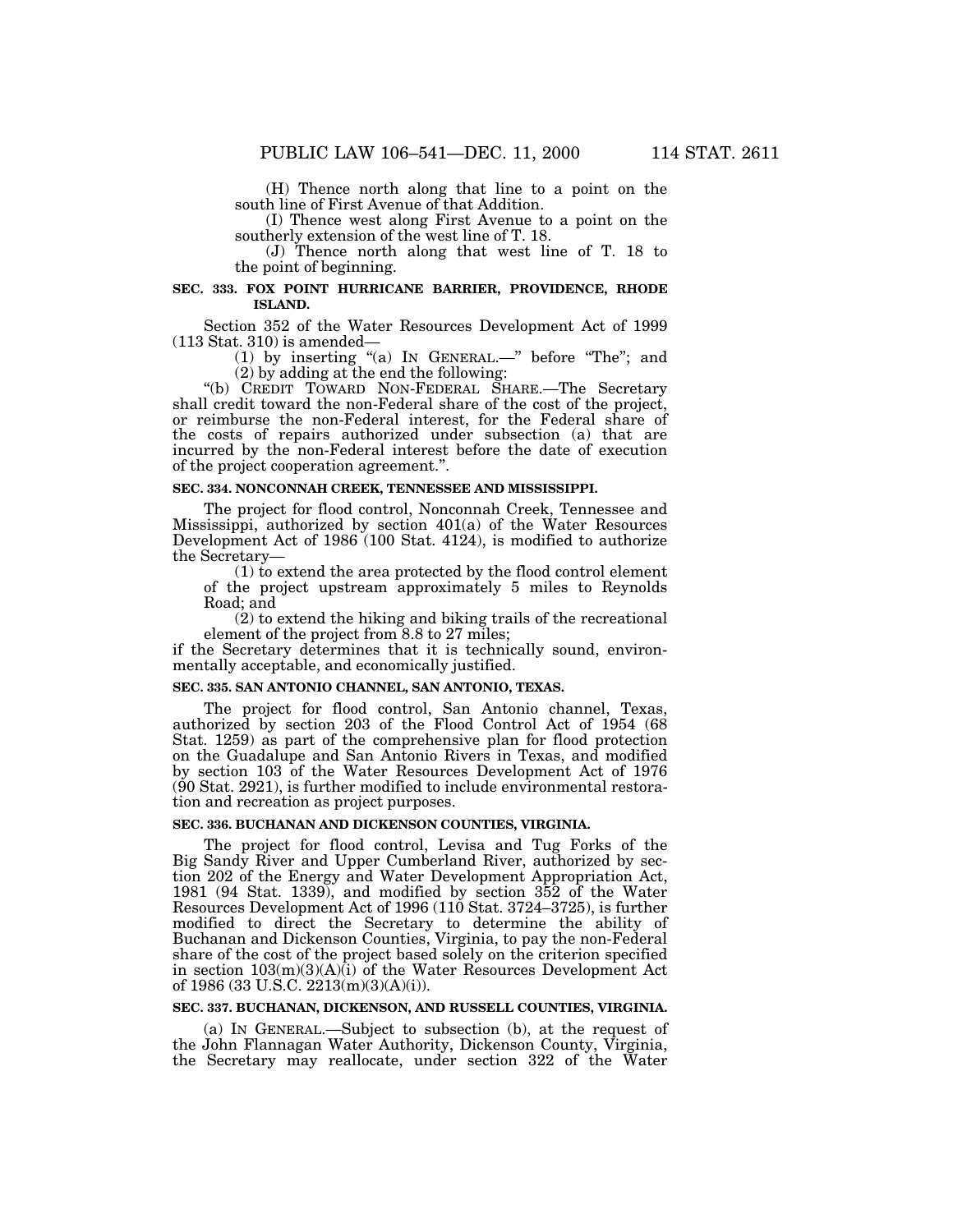Resources Development Act of 1990 (33 U.S.C. 2324), water supply storage space in the John Flannagan Reservoir, Dickenson County, Virginia, sufficient to yield water withdrawals in amounts not to exceed 3,000,000 gallons per day in order to provide water for the communities in Buchanan, Dickenson, and Russell Counties, Virginia, notwithstanding the limitation in section 322(b) of such Act.

(b) LIMITATION.—The Secretary may only make the reallocation under subsection (a) to the extent the Secretary determines that such reallocation will not have an adverse impact on other project purposes of the John Flannagan Reservoir.

### **SEC. 338. SANDBRIDGE BEACH, VIRGINIA BEACH, VIRGINIA.**

The project for beach erosion control and hurricane protection, Sandbridge Beach, Virginia Beach, Virginia, authorized by section 101(22) of the Water Resources Development Act of 1992 (106 Stat. 4804), is modified to direct the Secretary to provide 50 years of periodic beach nourishment beginning on the date on which construction of the project was initiated in 1998.

### **SEC. 339. MOUNT ST. HELENS, WASHINGTON.**

The project for sediment control, Mount St. Helens, Washington, authorized by chapter IV of title I of the Supplemental Appropriations Act, 1985 (99 Stat. 318), is modified to authorize the Secretary to maintain, for Longview, Kelso, Lexington, and Castle Rock on the Cowlitz River, Washington, the flood protection levels specified in the October 1985 report of the Chief of Engineers entitled ''Mount St. Helens, Washington, Decision Document (Toutle, Cowlitz, and Columbia Rivers)'', published as House Document No. 135, 99th Congress.

#### **SEC. 340. LOWER MUD RIVER, MILTON, WEST VIRGINIA.**

The project for flood damage reduction, Lower Mud River, Milton, West Virginia, authorized by section 580 of the Water Resources Development Act of 1996 (110 Stat. 3790), is modified to direct the Secretary to carry out the project.

### **SEC. 341. FOX RIVER SYSTEM, WISCONSIN.**

Section 332(a) of the Water Resources Development Act of 1992 (106 Stat. 4852) is amended—

(1) by striking ''The Secretary'' and inserting the following:

''(1) IN GENERAL.—The Secretary''; and

(2) by adding at the end the following:

''(2) PAYMENTS TO STATE.—The terms and conditions of the transfer may include 1 or more payments to the State of Wisconsin to assist the State in paying the costs of repair and rehabilitation of the transferred locks and appurtenant features.''.

#### **SEC. 342. CHESAPEAKE BAY OYSTER RESTORATION.**

Section 704(b) of the Water Resources Development Act of 1986 (33 U.S.C. 2263(b)) is amended—

(1) in the second sentence by striking " $$7,000,000$ " and inserting "\$20,000,000";

(2) by striking paragraph (4) and inserting the following:  $(4)$  the construction of reefs and related clean shell substrate for fish habitat, including manmade 3-dimensional oyster

reefs, in the Chesapeake Bay and its tributaries in Maryland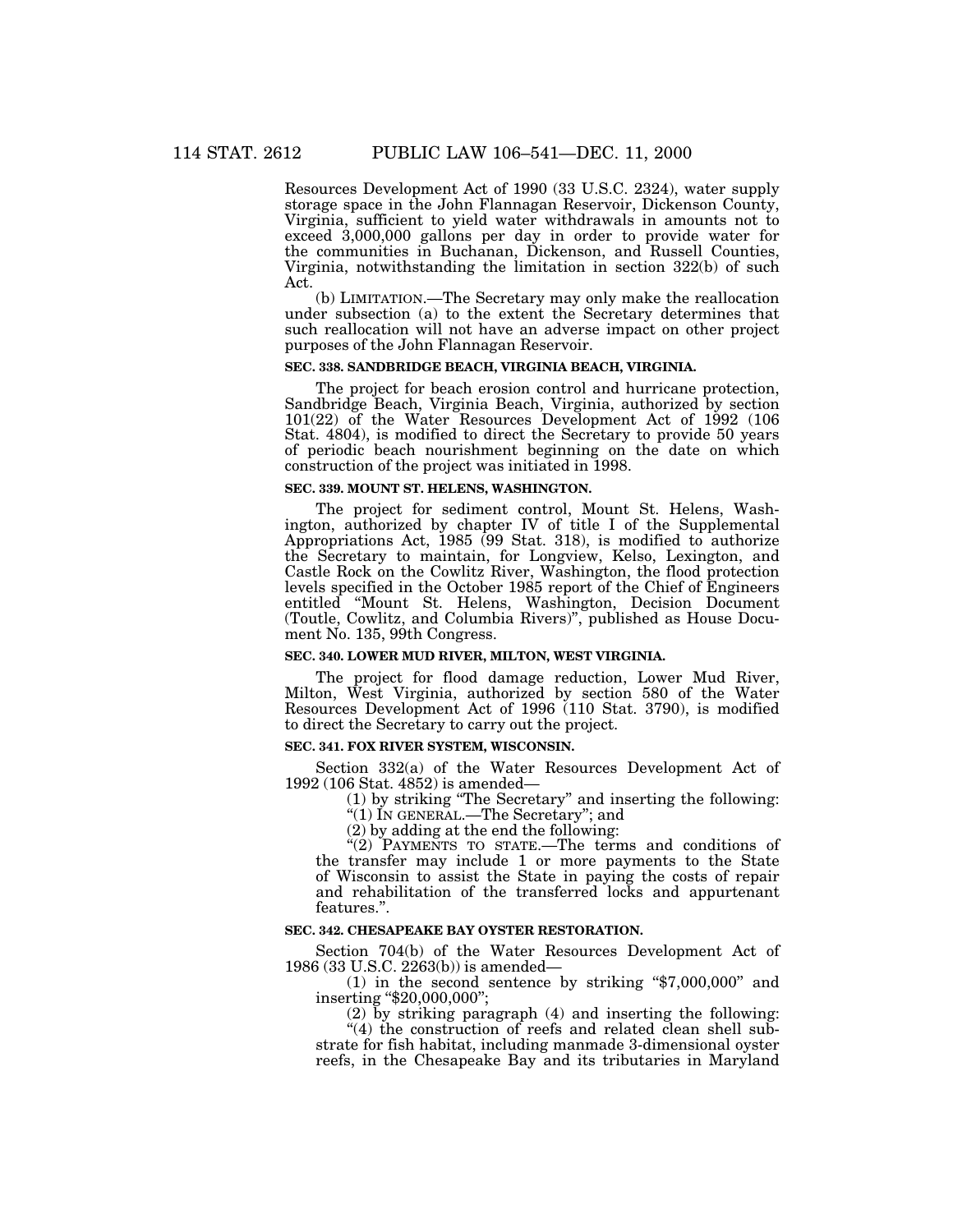and Virginia if the reefs are preserved as permanent sanctuaries by the non-Federal interests, consistent with the recommendations of the scientific consensus document on Chesapeake Bay oyster restoration dated June 1999.''; and

 $(3)$  by inserting after "25 percent." the following: "In carrying out paragraph (4), the Chief of Engineers may solicit participation by and the services of commercial watermen in the construction of the reefs.''.

### **SEC. 343. GREAT LAKES DREDGING LEVELS ADJUSTMENT.**

(a) DEFINITION OF GREAT LAKE.—In this section, the term ''Great Lake'' means Lake Superior, Lake Michigan, Lake Huron (including Lake St. Clair), Lake Erie, and Lake Ontario (including the St. Lawrence River to the 45th parallel of latitude).

(b) DREDGING LEVELS.—In operating and maintaining Federal channels and harbors of, and the connecting channels between, the Great Lakes, the Secretary shall conduct such dredging as is necessary to ensure minimal operation depths consistent with the original authorized depths of the channels and harbors when water levels in the Great Lakes are, or are forecast to be, below the International Great Lakes Datum of 1985.

#### **SEC. 344. GREAT LAKES REMEDIAL ACTION PLANS AND SEDIMENT REMEDIATION.**

Section 401 of the Water Resources Development Act of 1990 (33 U.S.C. 1268 note; 104 Stat. 4644; 110 Stat. 3763; 113 Stat. 338) is amended—

(1) in subsection  $(a)(2)(A)$  by striking "50 percent" and inserting "35 percent"

 $(2)$  in subsection  $(b)$ —

(A) by striking paragraph (3);

(B) in the first sentence of paragraph (4) by striking ''50 percent'' and inserting ''35 percent''; and

 $(C)$  by redesignating paragraph  $(4)$  as paragraph  $(3)$ ; and

 $(3)$  in subsection  $(c)$  by striking "\$5,000,000 for each of fiscal years 1998 through 2000." and inserting "\$10,000,000 for each of fiscal years 2001 through 2006.''.

### **SEC. 345. TREATMENT OF DREDGED MATERIAL FROM LONG ISLAND SOUND.**

(a) IN GENERAL.—Not later than December 31, 2002, the Sec-Deadline. retary shall carry out a demonstration program for the use of innovative sediment treatment technologies for the treatment of dredged material from Long Island Sound.

(b) PROJECT CONSIDERATIONS.—In carrying out subsection (a), the Secretary shall, to the maximum extent practicable—

(1) encourage partnerships between the public and private sectors;

(2) build on treatment technologies that have been used successfully in demonstration or full-scale projects (including projects carried out in the States of New York, New Jersey, and Illinois), such as technologies described in—

(A) section 405 of the Water Resources Development

Act of 1992 (33 U.S.C. 2239 note; 106 Stat. 4863); and (B) section 503 of the Water Resources Development Act of 1999 (33 U.S.C. 2314 note; 113 Stat. 337);

33 USC 426*o*–1.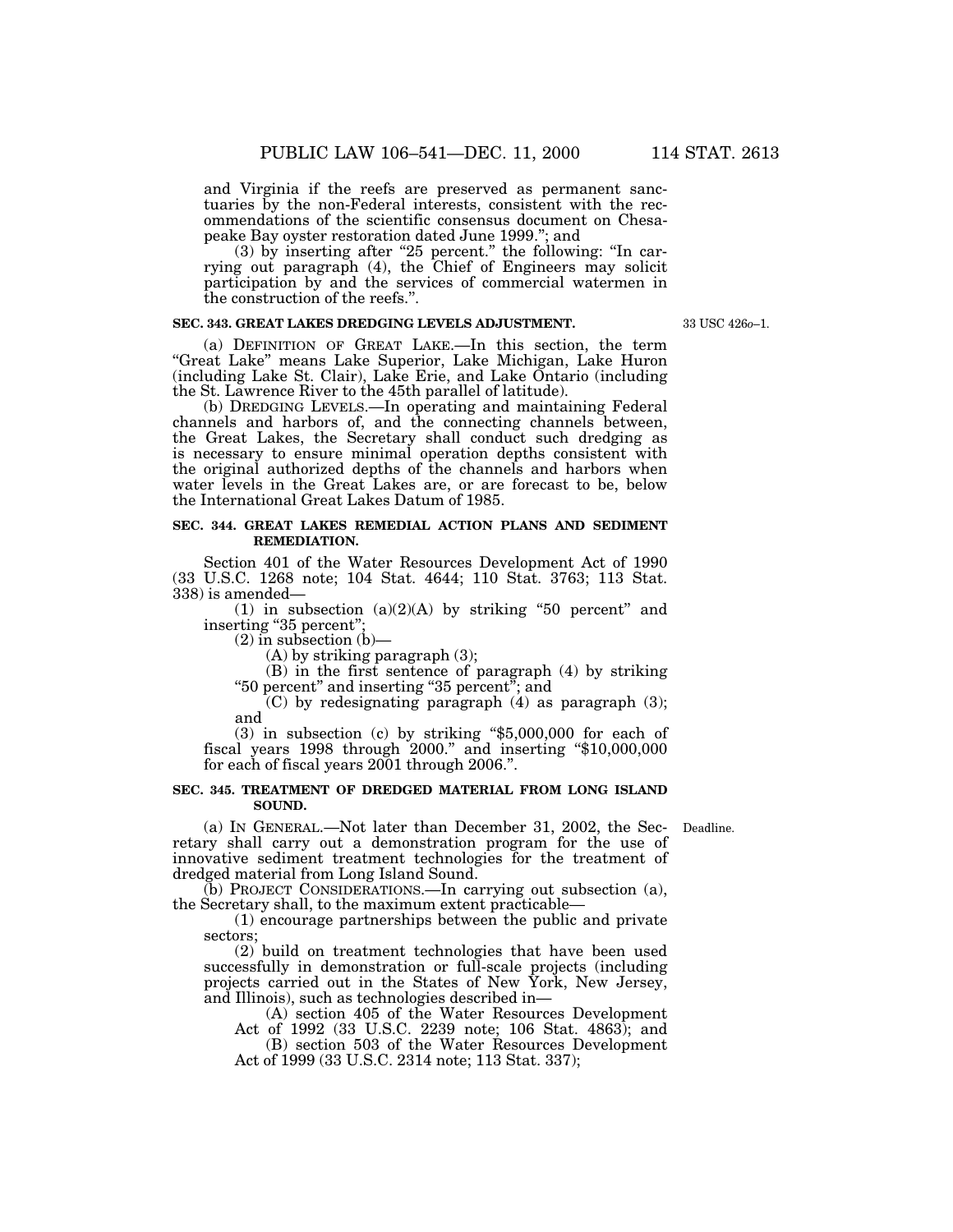(3) ensure that dredged material from Long Island Sound that is treated under the demonstration project is disposed of by beneficial reuse, by open water disposal, or at a licensed waste facility, as appropriate; and

(4) ensure that the demonstration project is consistent with the findings and requirements of any draft environmental impact statement on the designation of 1 or more dredged material disposal sites in Long Island Sound that is scheduled for completion in 2001.

(c) NON-FEDERAL SHARE.—The non-Federal share of the cost of each project carried out under the demonstration program authorized by this section shall be 35 percent.

(d) AUTHORIZATION OF APPROPRIATIONS.—There is authorized to be appropriated to carry out this section \$20,000,000.

33 USC 59bb–1.

### **SEC. 346. DECLARATION OF NONNAVIGABILITY FOR LAKE ERIE, NEW YORK.**

(a) AREA TO BE DECLARED NONNAVIGABLE; PUBLIC INTEREST.— Unless the Secretary finds, after consultation with local and regional public officials (including local and regional public planning organizations), that the proposed projects to be undertaken within the boundaries in the portion of Erie County, New York, described in subsection (b), are not in the public interest then, subject to subsection (c), those portions of such county that were once part of Lake Erie and are now filled are declared to be nonnavigable waters of the United States.

(b) BOUNDARIES.—The portion of Erie County, New York, referred to in subsection (a) is all that tract or parcel of land, situated in the town of Hamburg and the city of Lackawanna, Erie County, New York, being part of Lots 12, 13, 14, 15, 16, 17, 18, 19, 20, 21, 22, 23, 24, and 25 of the Ogden Gore Tract and part of Lots 23, 24, and 36 of the Buffalo Creek Reservation, Township 10, Range 8 of the Holland Land Company's Survey and more particularly bounded and described as follows:

Beginning at a point on the westerly highway boundary of Hamburg Turnpike (66.0 feet wide), said point being 547.89 feet South 19°36′46′′ East from the intersection of the westerly highway boundary of Hamburg Turnpike (66.0 feet wide) and the northerly line of the City of Lackawanna (also being the southerly line of the City of Buffalo); thence South 19°36′46′′ East along the westerly highway boundary of Hamburg Turnpike (66.0 feet wide) a distance of 628.41 feet; thence along the westerly highway boundary of Hamburg Turnpike as appropriated by the New York State Department of Public Works as shown on Map No. 40–R2, Parcel No. 44 the following 20 courses and distances:

(1) South  $10^{\circ}00'07''$  East a distance of 164.30 feet; (2) South 18°40′45′′ East a distance of 355.00 feet;

(3) South 71°23′35′′ West a distance of 2.00 feet;

(4) South 18°40′45′′ East a distance of 223.00 feet;

(5) South 22°29′36′′ East a distance of 150.35 feet;  $(6)$  South 18°40'45" East a distance of 512.00 feet;

(7) South 16°49′53′′ East a distance of 260.12 feet;

(8) South 18°34′20′′ East a distance of 793.00 feet;

(9) South 71°23′35′′ West a distance of 4.00 feet;

(10) South  $18^{\circ}13'24''$  East a distance of  $132.00$  feet;

 $(11)$  North 71°23'35" East a distance of 4.67 feet;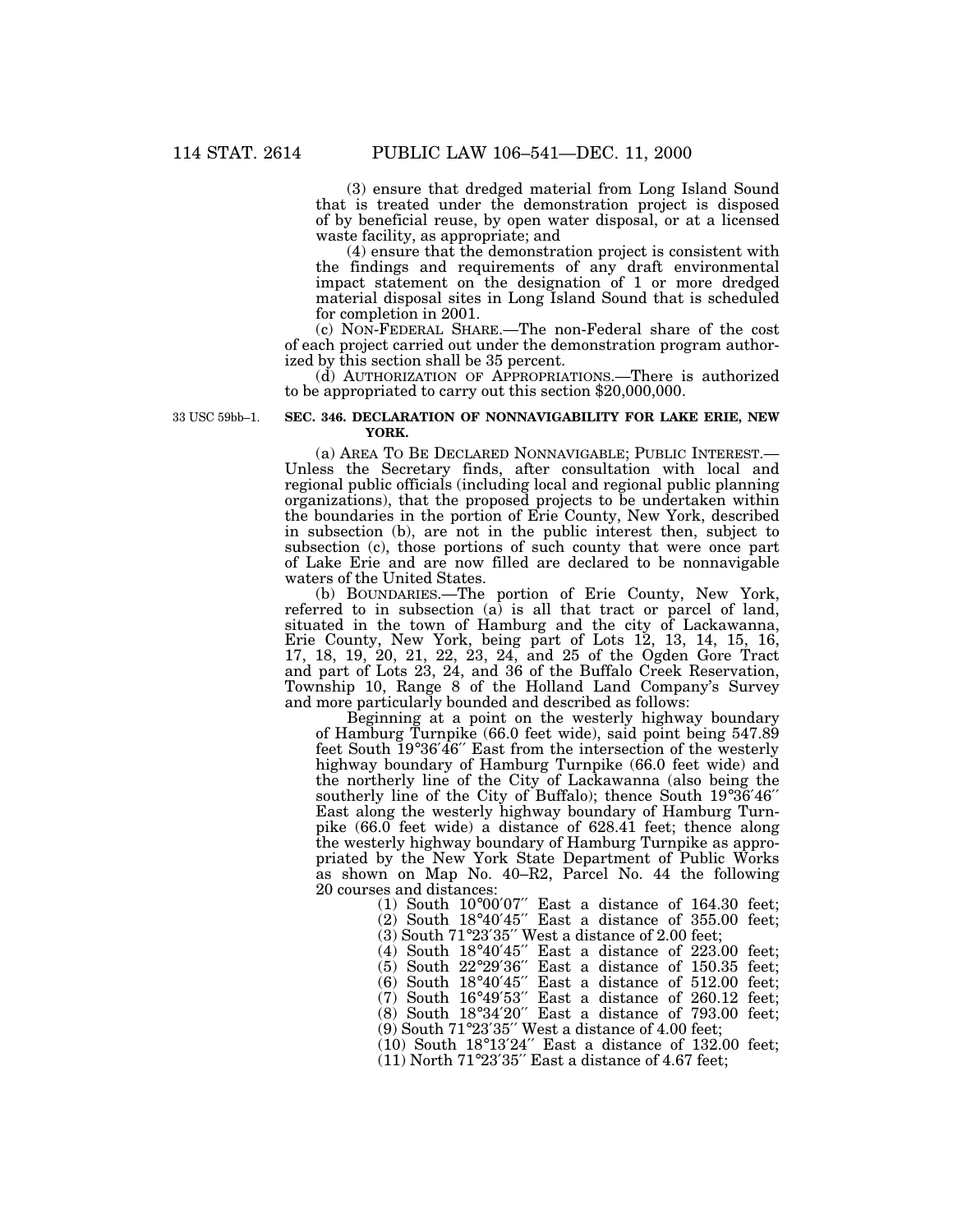(12) South 18°30′00′′ East a distance of 38.00 feet;

(13) South 71°23′35′′ West a distance of 4.86 feet;

(14) South 18°13′24′′ East a distance of 160.00 feet;

(15) South 71°23′35′′ East a distance of 9.80 feet;

(16) South 18°36′25′′ East a distance of 159.00 feet;  $(17)$  South  $71^{\circ}23'35''$  West a distance of 3.89 feet;

 $(18)$  South  $18°34'20''$  East a distance of  $180.00$  feet;  $(19)$  South 20°56'05" East a distance of 138.11 feet;

(20) South 22°53′55′′ East a distance of 272.45 feet

to a point on the westerly highway boundary of Hamburg Turnpike.

Thence southerly along the westerly highway boundary of Hamburg Turnpike, South 18°36'25" East, a distance of 2228.31 feet; thence along the westerly highway boundary of Hamburg Turnpike as appropriated by the New York State Department of Public Works as shown on Map No. 27 Parcel No. 31 the following 2 courses and distances:

 $(1)$  South 16°17'25" East a distance of 74.93 feet;

(2) along a curve to the right having a radius of 1004.74 feet; a chord distance of 228.48 feet along a chord bearing of South 08°12′16′′ East, a distance of 228.97 feet to a point on the westerly highway boundary of Hamburg Turnpike.

Thence southerly along the westerly highway boundary of Hamburg Turnpike, South 4°35'35" West a distance of 940.87 feet; thence along the westerly highway boundary of Hamburg Turnpike as appropriated by the New York State Department of Public Works as shown on Map No. 1 Parcel No. 1 and Map No. 5 Parcel No. 7 the following 18 courses and distances:

(1) North 85°24′25′′ West a distance of 1.00 feet;

(2) South 7°01′17′′ West a distance of 170.15 feet;

(3) South  $5^{\circ}02'54''$  West a distance of 180.00 feet; (4) North  $85^{\circ}24'25''$  West a distance of 3.00 feet;

 $(5)$  South 5°02′54″ West a distance of 260.00 feet;  $(6)$  South  $5^{\circ}09'11''$  West a distance of 110.00 feet;

(7) South  $0°34'35''$  West a distance of 110.27 feet;

(8) South 4°50′37′′ West a distance of 220.00 feet;

(9) South 4°50′37″ West a distance of 365.00 feet;

(10) South 85°24′25′′ East a distance of 5.00 feet;

 $(11)$  South 4°06′20″ West a distance of 67.00 feet;

(12) South 6°04′35′′ West a distance of 248.08 feet;

 $(13)$  South  $3^{\circ}18'27''$  West a distance of 52.01 feet;

 $(14)$  South 4°55'58" West a distance of 133.00 feet;

 $(15)$  North  $85^{\circ}24'25''$  West a distance of 1.00 feet:

(16) South 4°55′58′′ West a distance of 45.00 feet;

 $(17)$  North 85°24'25" West a distance of 7.00 feet; (18) South 4°56′12′′ West a distance of 90.00 feet.

Thence continuing along the westerly highway boundary of Lake Shore Road as appropriated by the New York State Department of Public Works as shown on Map No. 7, Parcel No. 7 the following 2 courses and distances:

 $(1)$  South 4°55′58″ West a distance of 127.00 feet;

(2) South 2°29′25′′ East a distance of 151.15 feet to a point on the westerly former highway boundary of Lake Shore Road.

Thence southerly along the westerly formerly highway boundary of Lake Shore Road, South 4°35′35′′ West a distance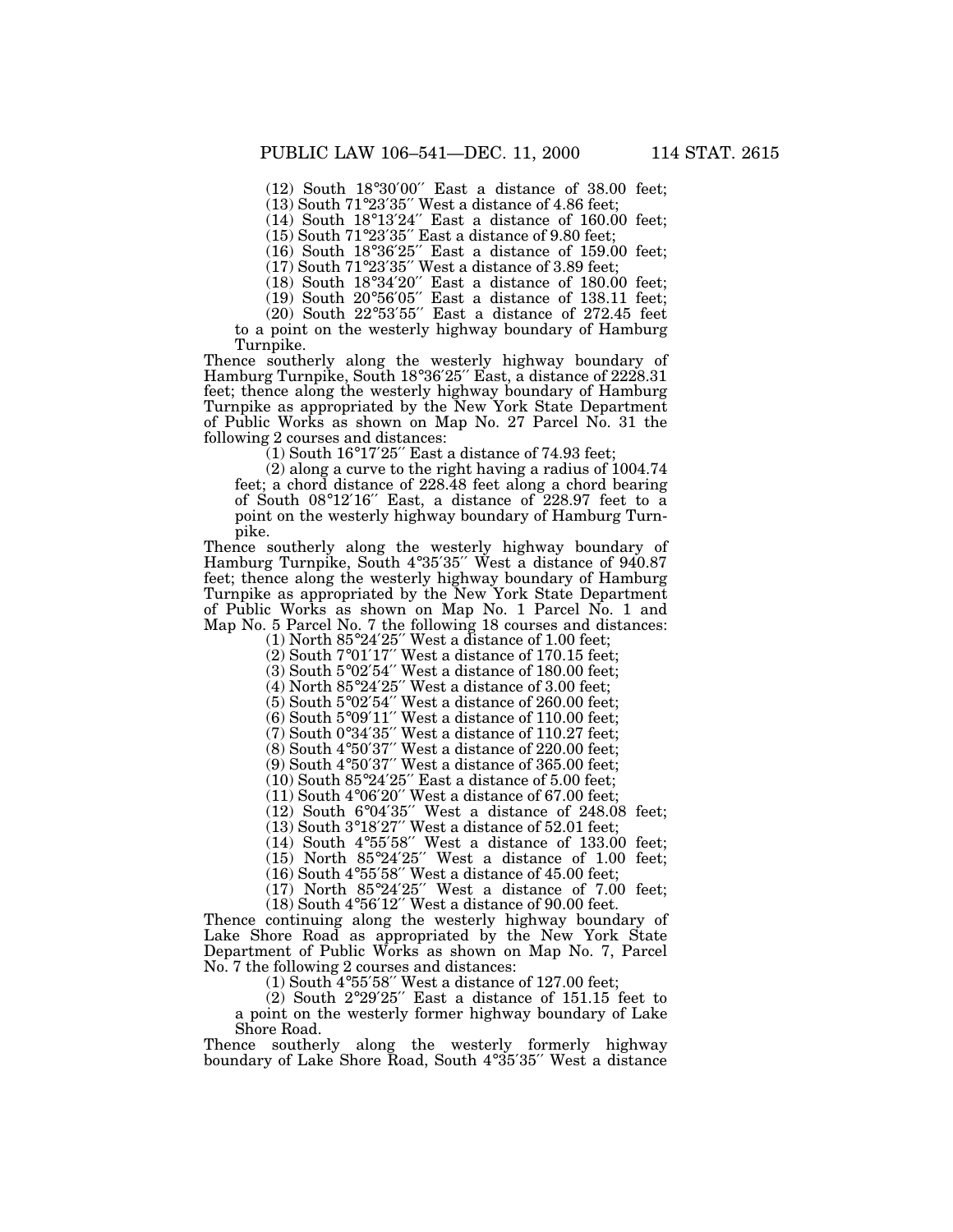of 148.90 feet; thence along the westerly highway boundary of Lake Shore Road as appropriated by the New York State Department of Public Works as shown on Map No. 7, Parcel No. 8 the following 3 courses and distances:

(1) South  $55^{\circ}34'35''$  West a distance of 12.55 feet;

(2) South  $4^{\circ}35'35''$  West a distance of 118.50 feet;

(3) South 3°04′00′′ West a distance of 62.95 feet to a point on the south line of the lands of South Buffalo Railway Company.

Thence southerly and easterly along the lands of South Buffalo Railway Company the following 5 courses and distances:

(1) North 89°25′14′′ West a distance of 697.64 feet;

(2) along a curve to the left having a radius of 645.0 feet; a chord distance of 214.38 feet along a chord bearing of South 40°16′48′′ West, a distance of 215.38 feet;

(3) South 30°42′49′′ West a distance of 76.96 feet;

(4) South 22°06′03′′ West a distance of 689.43 feet;

(5) South 36°09′23′′ West a distance of 30.93 feet to the northerly line of the lands of Buffalo Crushed Stone, Inc.

Thence North 87°13′38′′ West a distance of 2452.08 feet to the shore line of Lake Erie; thence northerly along the shore of Lake Erie the following 43 courses and distances:

| $16^{\circ}29'53''$ West<br>distance of 267.84<br>(1)<br>North<br>feet;<br>a                                                            |
|-----------------------------------------------------------------------------------------------------------------------------------------|
| 24°25'00"<br>West<br>(2)<br>of 195.01<br>feet;<br>North<br>distance<br>a                                                                |
| 26°45'00"<br><b>(3)</b><br>West<br>of 250.00<br>North<br>distance<br>feet:<br>a                                                         |
| $31^{\circ}15'00''$<br>West<br>a distance of 205.00<br>North<br>feet:<br>(4)                                                            |
| 21°35'00"<br>West<br>a distance of<br>110.00<br>(5)<br>feet;<br>North                                                                   |
| 44°00'53"<br>West<br>26.38<br>(6)<br>of<br>North<br>distance<br>feet;<br>a                                                              |
| 33°49'18"<br>West<br>74.86<br>(7)<br>distance<br>of<br>feet;<br>North<br>a                                                              |
| $34^{\circ}26'26''$<br>West<br>12.00<br>(8)<br>North<br>distance<br>of<br>feet;<br>a                                                    |
| 31°06'16" West<br>72.06<br>of<br>(9)<br>North<br>distance<br>feet;<br>$\mathbf{a}$                                                      |
| (10) North 22°35'00" West a<br>distance of 150.00<br>feet;                                                                              |
| North 16°35'00" West a<br>of 420.00<br>distance<br>feet;<br>(11)                                                                        |
| $21^{\circ}10'00''$ West a<br>(12)<br>distance<br>of 440.00<br>feet;<br>North                                                           |
| $17^{\circ}55'00''$ West a distance of 340.00<br>(13)<br>North<br>feet;                                                                 |
| North 28°05'00" West a distance of 375.00<br>feet:<br>(14)                                                                              |
| $(15)$ North $16^{\circ}25'00''$ West a distance of $585.00$<br>feet;                                                                   |
| North 22°10'00" West a<br>distance of 160.00<br>feet;<br>(16)                                                                           |
| $2^{\circ}46'36''$ West<br>(17)<br>North<br>distance<br>of 65.54<br>feet;<br>a                                                          |
| 16°01'08" West a distance of 70.04<br>(18)<br>North<br>feet:                                                                            |
| 49°07'00" West a distance of 79.00<br>feet;<br>(19)<br>North                                                                            |
| North 19°16'00" West a distance of 425.00<br>(20)<br>feet:                                                                              |
| North 16°37'00" West a distance of 285.00<br>(21)<br>feet;                                                                              |
| $25^{\circ}20'00''$ West a<br>of 360.00<br>distance<br>feet;<br>(22)<br>North                                                           |
| North 33°00'00" West a distance of 230.00<br>(23)<br>feet;                                                                              |
| North 32°40'00" West a distance of 310.00<br>feet;<br>(24)                                                                              |
| (25) North 27°10'00" West a distance of 130.00<br>feet;                                                                                 |
| North 23°20'00" West a distance of 315.00<br>(26)<br>feet;                                                                              |
| 18°20'04" West a<br>of 302.92<br>(27)<br>North<br>distance<br>feet;                                                                     |
| $20^{\circ}15'48''$ West a distance of 387.18<br>(28)<br>North<br>feet:                                                                 |
| $14^{\circ}20'00''$ West a distance of 530.00<br>(29)<br>North<br>feet;                                                                 |
| North 16°40'00" West a distance of 260.00<br>(30)<br>feet;                                                                              |
| North 28°35'00" West a<br>distance<br>of 195.00<br>feet;<br>(31)                                                                        |
| $18°30'00''$ West<br>of 170.00<br>(32)<br>a<br>distance<br>feet;<br>North                                                               |
|                                                                                                                                         |
| $26^{\circ}30'00''$ West a distance of $340.00$<br>(33)<br>feet;<br>North<br>North 32°07'52" West a distance of 232.38<br>(34)<br>feet: |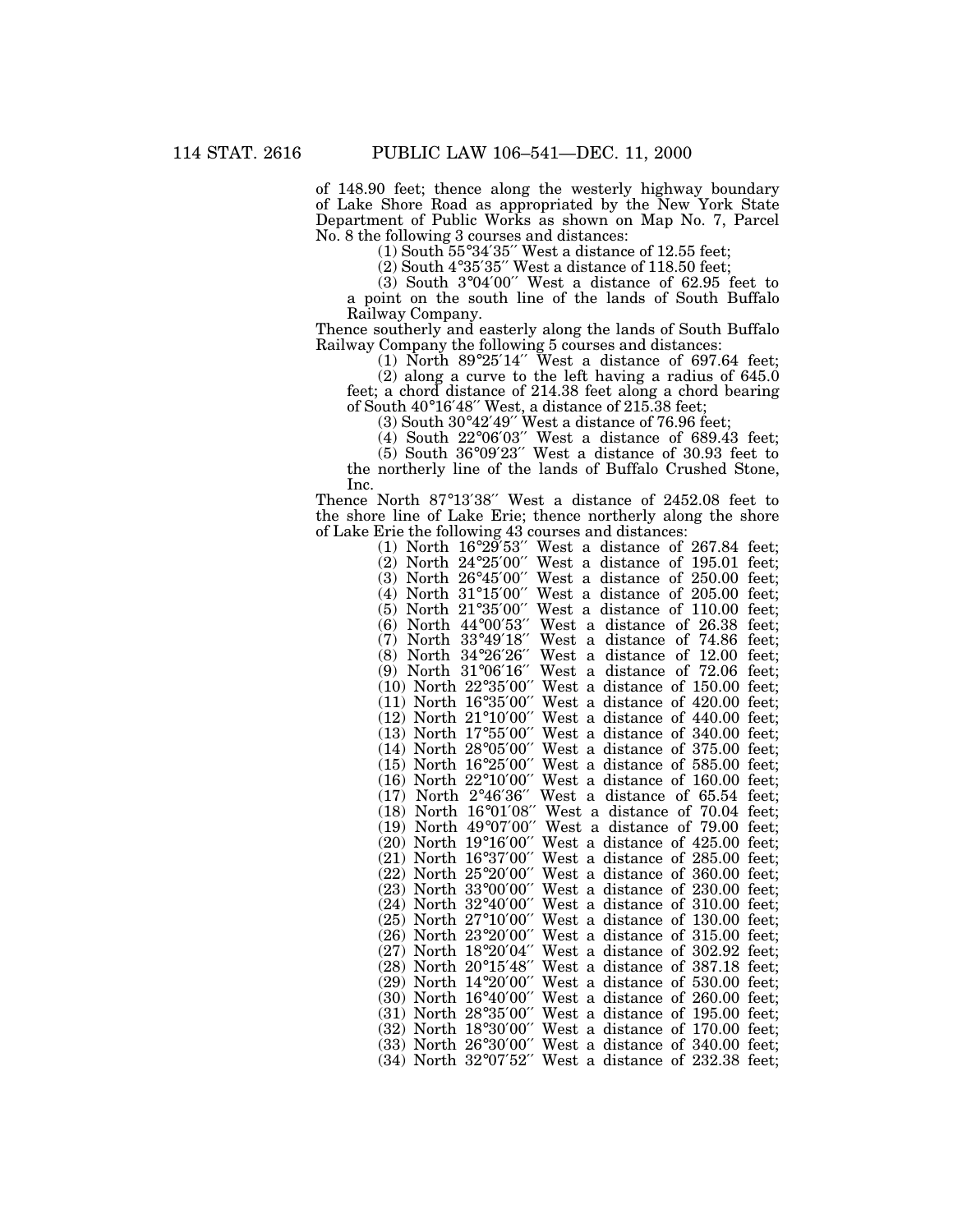(35) North 30°04′26′′ West a distance of 17.96 feet; (36) North 23°19′13′′ West a distance of 111.23 feet; (37) North 7°07′58′′ West a distance of 63.90 feet; (38) North 8°11′02′′ West a distance of 378.90 feet; (39) North 15°01′02′′ West a distance of 190.64 feet;

(40) North 2°55′00′′ West a distance of 170.00 feet;

(41) North 6°45′00′′ West a distance of 240.00 feet;

(42) North 0°10′00′′ East a distance of 465.00 feet;

(43) North 2°00′38′′ West a distance of 378.58 feet to the northerly line of Letters Patent dated February

21, 1968 and recorded in the Erie County Clerk's Office under Liber 7453 of Deeds at Page 45.

Thence North 71°23′35″ East along the north line of the aforementioned Letters Patent a distance of 154.95 feet to the shore line; thence along the shore line the following 6 courses and distances:

(1) South 80°14′01′′ East a distance of 119.30 feet;

(2) North 46°15′13′′ East a distance of 47.83 feet;

(3) North 59°53′02′′ East a distance of 53.32 feet;

(4) North 38°20′43′′ East a distance of 27.31 feet;

 $(5)$  North  $68^{\circ}12'46''$  East a distance of  $48.67$  feet;

(6) North 26°11′47′′ East a distance of 11.48 feet to the northerly line of the aforementioned Letters Patent. Thence along the northerly line of said Letters Patent, North 71°23′35′′ East a distance of 1755.19 feet; thence South 35°27′25′′ East a distance of 35.83 feet to a point on the U.S. Harbor Line; thence, North 54°02'35" East along the U.S. Harbor Line a distance of 200.00 feet; thence continuing along the U.S. Harbor Line, North 50°01′45′′ East a distance of 379.54 feet to the westerly line of the lands of Gateway Trade Center, Inc.; thence along the lands of Gateway Trade Center, Inc. the following 27 courses and distances:

 $(1)$  South  $18^{\circ}44'53''$  East a distance of 623.56 feet; (2) South 34°33′00′′ East a distance of 200.00 feet; (3) South  $26^{\circ}18'55''$  East a distance of  $500.00$  feet; (4) South 19°06′40′′ East a distance of 1074.29 feet; (5) South 28°03′18′′ East a distance of 242.44 feet; (6) South 18°38′50′′ East a distance of 1010.95 feet; (7) North  $71^{\circ}20'51''$  East a distance of  $90.42$  feet; (8) South 18°49′20′′ East a distance of 158.61 feet; (9) South 80°55′10′′ East a distance of 45.14 feet; (10) South 18°04′45′′ East a distance of 52.13 feet;  $(11)$  North  $71^{\circ}07'23''$  East a distance of  $102.59$  feet;  $(12)$  South  $18^{\circ}41'40''$  East a distance of 63.00 feet: (13) South 71°07′23′′ West a distance of 240.62 feet; (14) South 18°38′50′′ East a distance of 668.13 feet; (15) North 71°28′46′′ East a distance of 958.68 feet; (16) North 18°42′31′′ West a distance of 1001.28 feet; (17) South 71°17′29′′ West a distance of 168.48 feet; (18) North 18°42′31′′ West a distance of 642.00 feet; (19) North  $71^{\circ}17'37''$  East a distance of 17.30 feet; (20) North 18°42′31′′ West a distance of 574.67 feet;  $(21)$  North  $71^{\circ}17'29''$  East a distance of 151.18 feet;  $(22)$  North  $18^{\circ}42'31''$  West a distance of 1156.43 feet; (23) North 71°29′21′′ East a distance of 569.24 feet; (24) North 18°30′39′′ West a distance of 314.71 feet; (25) North 70°59′36′′ East a distance of 386.47 feet;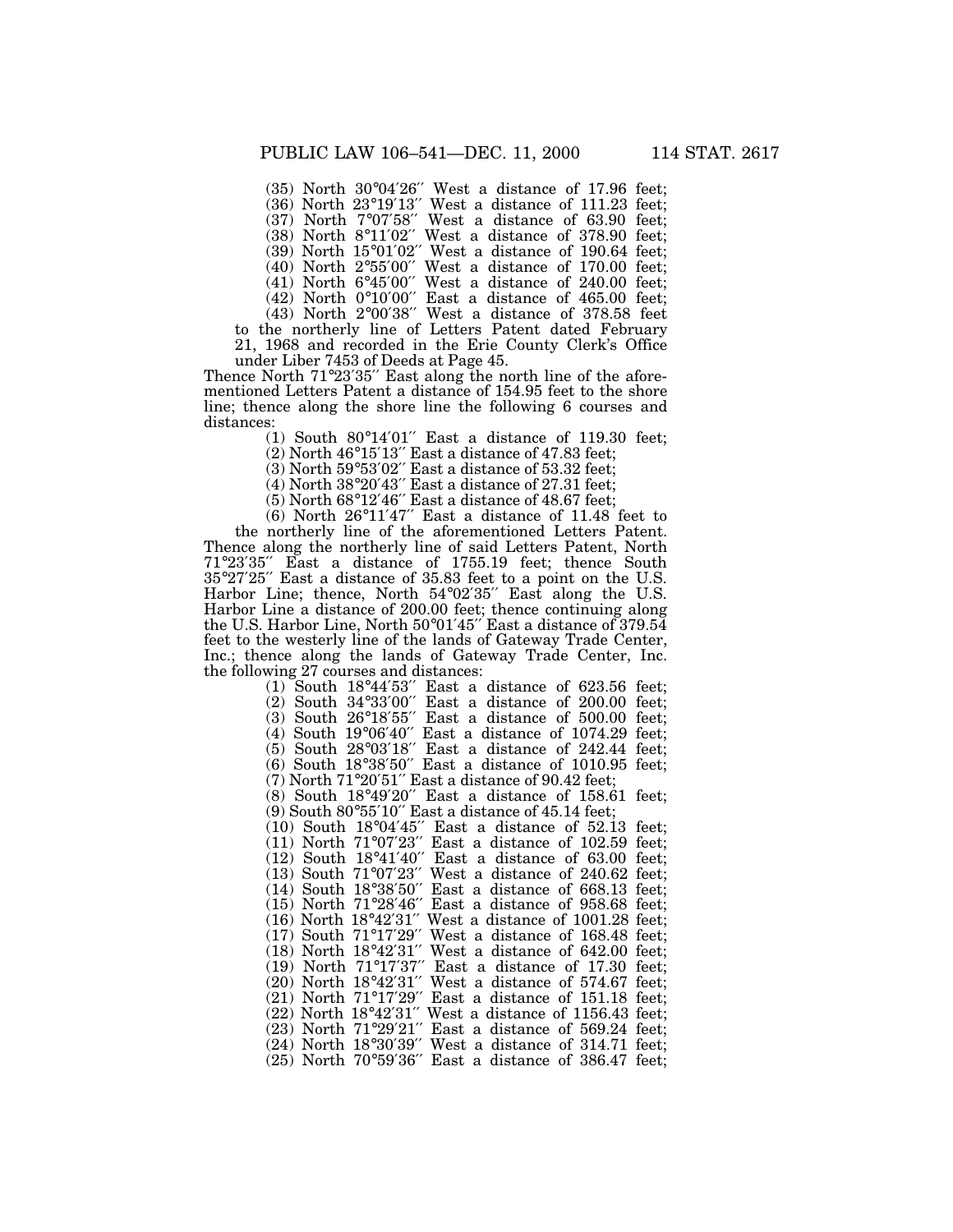(26) North 18°30′39′′ West a distance of 70.00 feet; (27) North 70°59′36′′ East a distance of 400.00 feet to the place or point of beginning.

Containing 1,142.958 acres.<br>(c) LIMITS ON APPLICABILITY; REGULATORY REQUIREMENTS.— The declaration under subsection (a) shall apply to those parts. of the areas described in subsection (b) that are filled portions of Lake Erie. Any work on these filled portions shall be subject to all applicable Federal statutes and regulations, including sections 9 and 10 of the Act of March 3, 1899 (33 U.S.C. 401 and 403), section 404 of the Federal Water Pollution Control Act (33 U.S.C. 1344), and the National Environmental Policy Act of 1969 (42 U.S.C. 4321 et seq.).

(d) EXPIRATION DATE.—If, 20 years from the date of enactment of this Act, any area or part thereof described in subsection (a) is not occupied by permanent structures in accordance with the requirements set out in subsection (c), or if work in connection with any activity permitted in subsection (c) is not commenced within 5 years after issuance of such permits, then the declaration of nonnavigability for such area or part thereof shall expire.

33 USC 59ee–1.

#### **SEC. 347. PROJECT DEAUTHORIZATIONS.**

(a) IN GENERAL.—The following projects or portions of projects are not authorized after the date of enactment of this Act:

(1) BLACK WARRIOR AND TOMBIGBEE RIVERS, JACKSON, ALA-BAMA.—The project for navigation, Black Warrior and Tombigbee Rivers, vicinity of Jackson, Alabama, authorized by section 106 of the Energy and Water Development Appropriations Act, 1987 (100 Stat. 3341–199).

(2) SACRAMENTO DEEP WATER SHIP CHANNEL, CALIFORNIA.— The portion of the project for navigation, Sacramento Deep Water Ship Channel, California, authorized by section 202(a) of the Water Resources Development Act of 1986 (100 Stat. 4092), beginning from the confluence of the Sacramento River and the Barge Canal to a point 3,300 feet west of the William G. Stone Lock western gate (including the William G. Stone Lock and the Bascule Bridge and Barge Canal). All waters within such portion of the project are declared to be nonnavigable waters of the United States solely for the purposes of the General Bridge Act of 1946 (33 U.S.C. 525 et seq.) and section 9 of the Act of March 3, 1899 (33 U.S.C. 401).

(3) BAY ISLAND CHANNEL, QUINCY, ILLINOIS.—The access channel across Bay Island into Quincy Bay at Quincy, Illinois, constructed under section 107 of the River and Harbor Act of 1960 (33 U.S.C. 577).

(4) WARSAW BOAT HARBOR, ILLINOIS.—The portion of the project for navigation, Illinois Waterway, Illinois and Indiana, authorized by section 101 of the River and Harbor Act of 1962 (76 Stat. 1175), known as the ''Warsaw Boat Harbor,

Illinois".<br>
(5) KENNEBUNK RIVER, KENNEBUNK AND KENNEBUNKPORT, MAINE.—The following portion of the project for navigation, Kennebunk River, Maine, authorized by section 101 of the River and Harbor Act of 1962 (76 Stat. 1173): The portion of the northernmost 6-foot deep anchorage the boundaries of which begin at a point with coordinates N1904693.6500, E418084.2700, thence running south 01 degree 04 minutes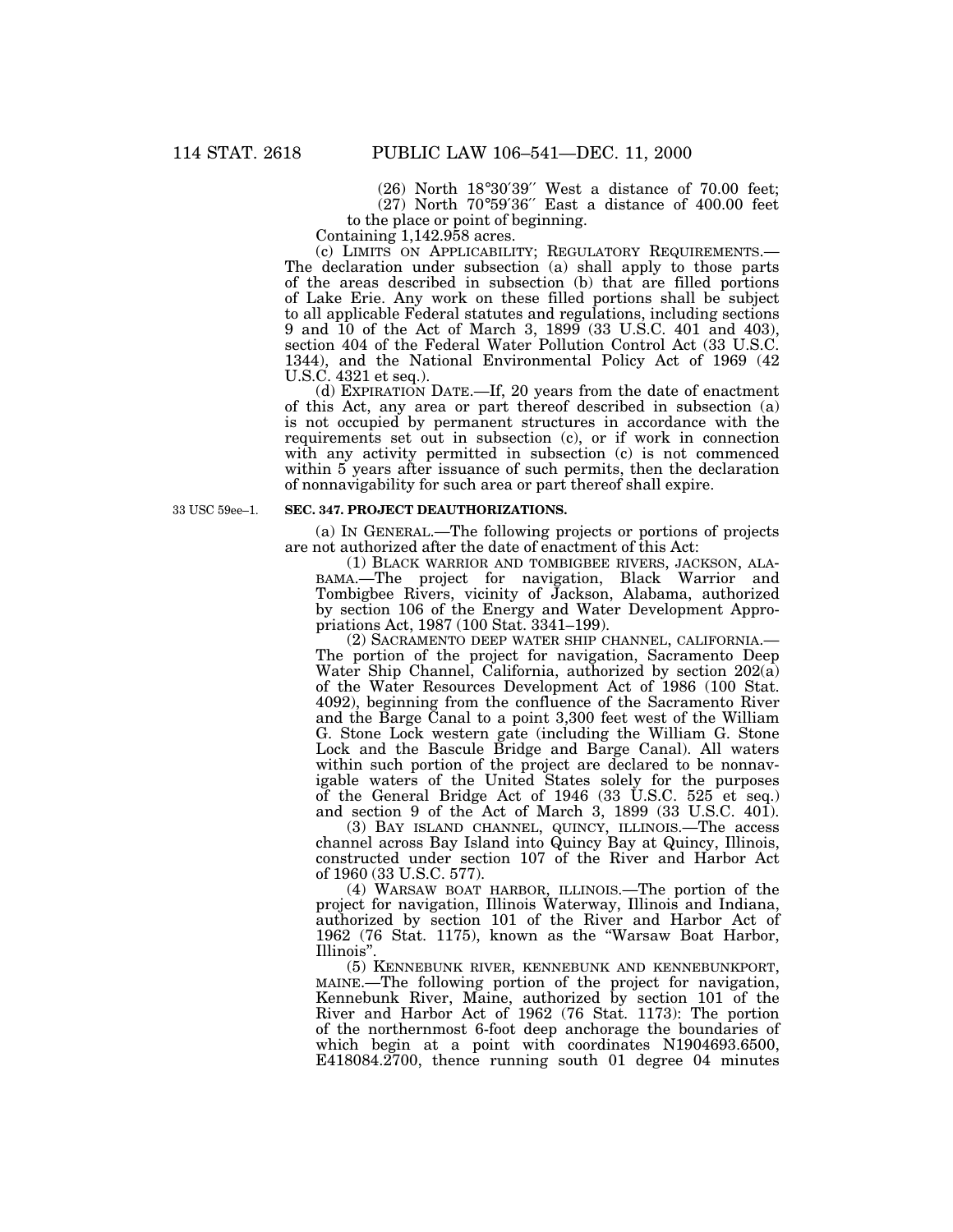50.3 seconds 35 feet to a point with coordinates N190434.6562, E418084.9301, thence running south 15 degrees 53 minutes 45.5 seconds 416.962 feet to a point with coordinates N190033.6386, E418199.1325, thence running north 03 degrees 11 minutes 30.4 seconds 70 feet to a point with coordinates N190103.5300, E418203.0300, thence running north 17 degrees 58 minutes 18.3 seconds west 384.900 feet to the point of origin.

(6) ROCKPORT HARBOR, MASSACHUSETTS.—The following portions of the project for navigation, Rockport Harbor, Massachusetts, carried out under section 107 of the River and Harbor Act of 1960 (33 U.S.C. 577):

(A) The portion of the 10-foot harbor channel the boundaries of which begin at a point with coordinates N605,741.948, E838,031.378, thence running north 36 degrees 04 minutes 40.9 seconds east 123.386 feet to a point N605,642.226, E838,104.039, thence running south 05 degrees 08 minutes 35.1 seconds east 24.223 feet to a point N605,618.100, E838,106.210, thence running north 41 degrees 05 minutes 10.9 seconds west 141.830 feet to a point N605,725.000, E838,013.000, thence running north 47 degrees 19 minutes 04.1 seconds east 25.000 feet to the point of origin.

(B) The portion of the 8-foot north basin entrance channel the boundaries of which begin at a point with coordinates N605,742.699, E837,977.129, thence running south 89 degrees 12 minutes 27.1 seconds east 54.255 feet to a point N605,741.948, E838,031.378, thence running south 47 degrees 19 minutes 04.1 seconds west 25.000 feet to a point N605,725.000, E838,013.000, thence running north 63 degrees 44 minutes 19.0 seconds west 40.000 feet to the point of origin.

(C) The portion of the 8-foot south basin anchorage the boundaries of which begin at a point with coordinates N605,563.770, E838,111.100, thence running south 05 degrees 08 minutes 35.1 seconds east 53.460 feet to a point N605,510.525, E838,115.892, thence running south 52 degrees 10 minutes 55.5 seconds west 145.000 feet to a point N605,421.618, E838,001.348, thence running north 37 degrees 49 minutes 04.5 seconds west 75.121 feet to a point N605,480.960, E837,955.287, thence running south 64 degrees 52 minutes 33.9 seconds east 33.823 feet to a point N605,466.600, E837,985.910, thence running north 52 degrees 10 minutes 55.5 seconds east 158.476 feet to the point of origin.

(7) SCITUATE HARBOR, MASSACHUSETTS.—The portion of the project for navigation, Scituate Harbor, Massachusetts, authorized by section 101 of the River and Harbor Act of 1954 (68 Stat. 1249), consisting of an 8-foot anchorage basin and described as follows: Beginning at a point with coordinates N438,739.53, E810,354.75, thence running northwesterly about 200.00 feet to coordinates N438,874.02, E810,206.72, thence running northeasterly about 400.00 feet to coordinates N439,170.07, E810,475.70, thence running southwesterly about

447.21 feet to the point of origin.<br>(8) DULUTH-SUPERIOR HARBOR, MINNESOTA AND WIS-CONSIN.—The portion of the project for navigation, Duluth-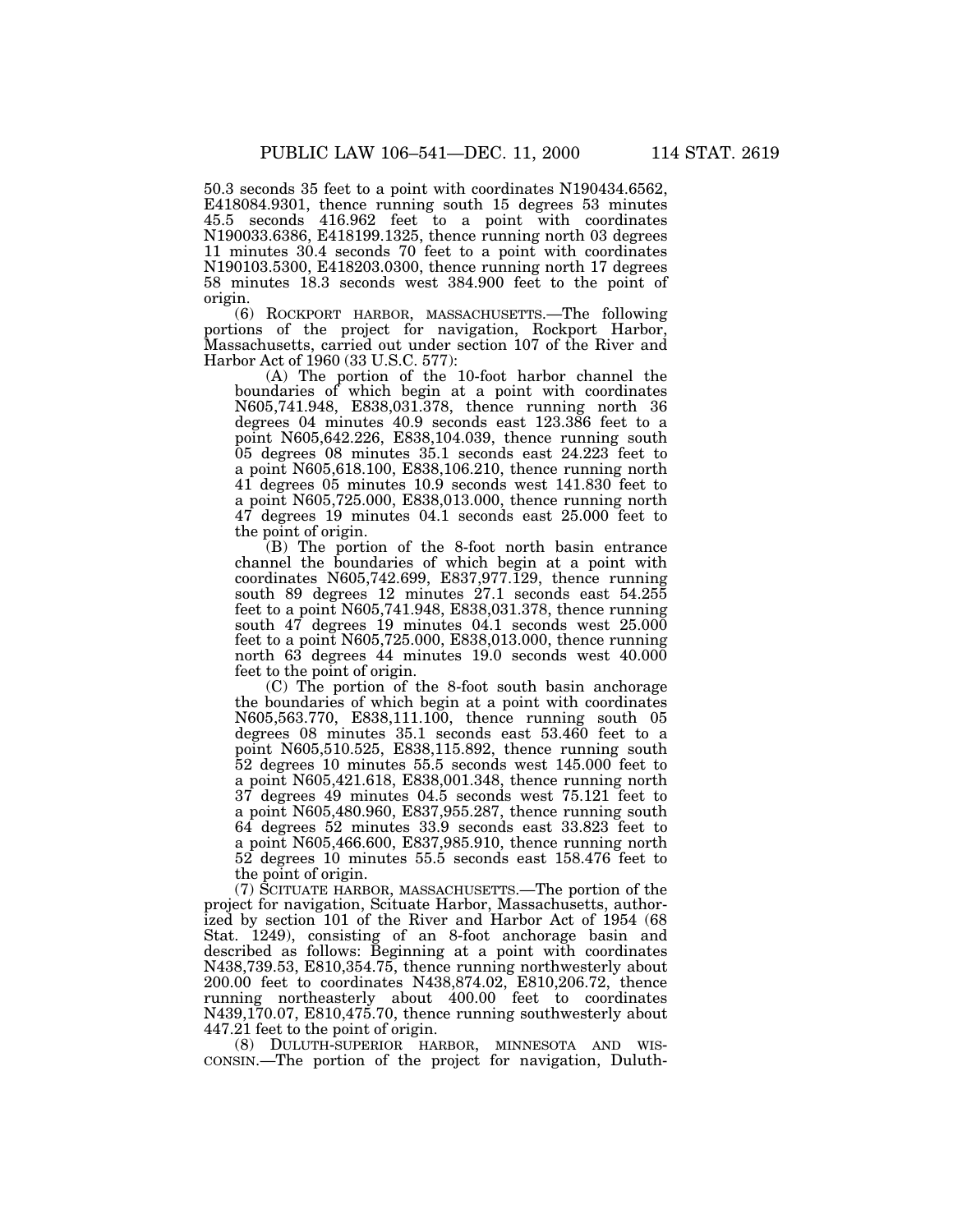Superior Harbor, Minnesota and Wisconsin, authorized by the first section of the Act entitled ''An Act making appropriations for the construction, repair, and preservation of certain public works on rivers and harbors, and for other purposes'', approved June 3, 1896 (29 Stat. 212), known as the 21st Avenue West Channel, beginning at the most southeasterly point of the channel N423074.09, E2871635.43 thence running north-northwest about 1854.83 feet along the easterly limit of the project to a point N424706.69, E2870755.48, thence running northwesterly about 111.07 feet to a point on the northerly limit of the project N424777.27, E2870669.46, thence west-southwest 157.88 feet along the north limit of the project to a point N424703.04, E2870530.38, thence south-southeast 1978.27 feet to the most southwesterly point N422961.45, E2871469.07, thence northeasterly 201.00 feet along the southern limit of the project to the point of origin.

(9) TREMLEY POINT, NEW JERSEY.—The portion of the Federal navigation channel, New York and New Jersey Channels, New York and New Jersey, authorized by the first section of the Act entitled ''An Act authorizing the construction, repair, and preservation of certain public works on rivers and harbors, and for other purposes'', approved August 30, 1935 (49 Stat. 1030), and modified by section 101 of the River and Harbor Act of 1950 (64 Stat. 164), that consists of a 35-foot deep channel beginning at a point along the western limit of the authorized project, N644100.411, E129256.91, thence running southeasterly about 38.25 feet to a point N644068.885, E129278.565, thence running southerly about 1,163.86 feet to a point N642912.127, E129150.209, thence running southwesterly about 56.89 feet to a point N642864.09, E2129119.725, thence running northerly along the existing western limit of the existing project to the point of origin.

(10) ANGOLA, NEW YORK.—The project for erosion protection, Angola Water Treatment Plant, Angola, New York, constructed under section 14 of the Flood Control Act of 1946 (33 U.S.C. 701r).

(11) WALLABOUT CHANNEL, BROOKLYN, NEW YORK.—

(A) IN GENERAL.—The northeastern portion of the project for navigation, Wallabout Channel, Brooklyn, New York, authorized by the Rivers and Harbors Appropriations Act of March 3, 1899 (30 Stat. 1124), beginning at a point N682,307.40, E638,918.10, thence running along the courses and distances described in subparagraph (B).

(B) COURSES AND DISTANCES.—The courses and distances referred to in subparagraph (A) are the following:

(i) South 85 degrees, 44 minutes, 13 seconds East 87.94 feet (coordinate: N682,300.86, E639,005.80).

(ii) North 74 degrees, 41 minutes, 30 seconds East 271.54 feet (coordinate: N682,372.55, E639,267.71).

(iii) South 4 degrees, 46 minutes, 02 seconds West 170.95 feet (coordinate: N682,202.20, E639,253.50).

(iv) South 4 degrees, 46 minutes, 02 seconds West 239.97 feet (coordinate: N681,963.06, E639,233.56).

(v) North 50 degrees, 48 minutes, 26 seconds West 305.48 feet (coordinate: N682,156.10, E638,996.80).

(vi) North 3 degrees, 33 minutes, 25 seconds East

145.04 feet (coordinate: N682,300.86, E639,005.80).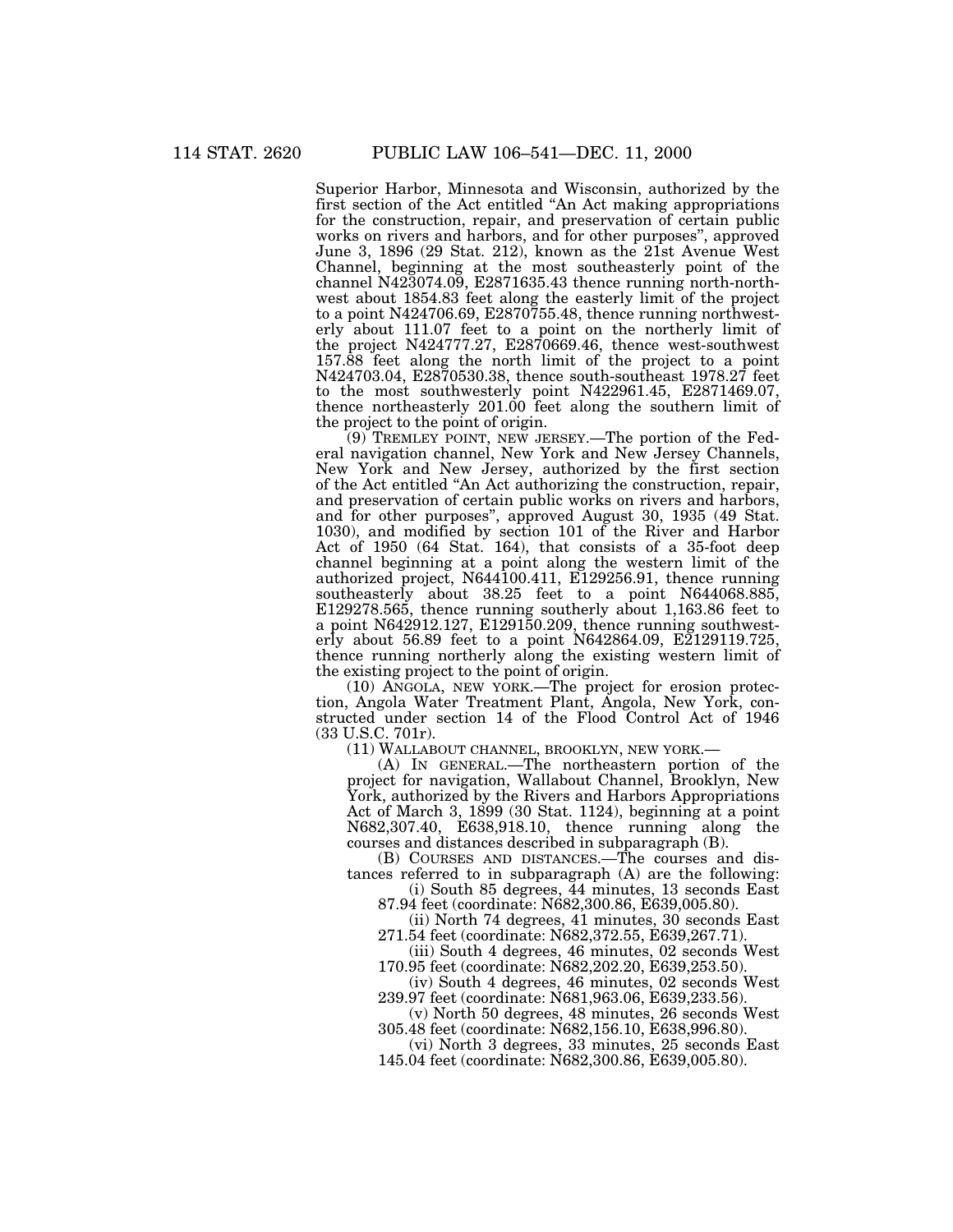(12) NEW YORK AND NEW JERSEY CHANNELS, NEW YORK AND NEW JERSEY.—The portion of the project for navigation, New York and New Jersey Channels, New York and New Jersey, authorized by the first section of the Act of August 30, 1935 (49 Stat. 1030, chapter 831), and modified by section 101 of the River and Harbor Act of 1950 (64 Stat. 164), consisting of a 35-foot-deep channel beginning at a point along the western limit of the authorized project, N644100.411, E2129256.91, thence running southeast about 38.25 feet to a point N644068.885, E2129278.565, thence running south about 1163.86 feet to a point N642912.127, E2129150.209, thence running southwest about 56.9 feet to a point N642864.09, E2129119.725, thence running north along the western limit of the project to the point of origin.

(13) WARWICK COVE, RHODE ISLAND.—The portion of the project for navigation, Warwick Cove, Rhode Island, carried out under section 107 of the River and Harbor Act of 1960 (33 U.S.C. 577), that is located within the 5-acre, 6-foot anchorage area west of the channel: beginning at a point with coordinates N221,150.027, E528,960.028, thence running southerly about 257.39 feet to a point with coordinates N220,892.638, E528,960.028, thence running northwesterly about 346.41 feet to a point with coordinates N221,025.270, E528,885.780, thence running northeasterly about 145.18 feet to the point of origin.

(b) ROCKPORT HARBOR, MASSACHUSETTS.—The project for navigation, Rockport Harbor, Massachusetts, carried out under section 107 of the River and Harbor Act of 1960 (33 U.S.C. 577), is modified—

(1) to redesignate a portion of the 8-foot north outer anchorage as part of the 8-foot approach channel to the north inner basin described as follows: The perimeter of the area starts at a point with coordinates N605,792.110, E838,020.009, thence running south 89 degrees 12 minutes 27.1 seconds east 64.794 feet to a point N605,791.214, E838,084.797, thence running south 47 degrees 18 minutes 54.0 seconds west 40.495 feet to a point N605,763.760, E838,055.030, thence running north 68 degrees 26 minutes 49.0 seconds west 43.533 feet to a point N605,779.750, E838,014.540, thence running north 23 degrees 52 minutes 08.4 seconds east 13.514 feet to the point of origin; and

(2) to realign a portion of the 8-foot north inner basin approach channel by adding an area described as follows: the perimeter of the area starts at a point with coordinates N605,792.637, E837,981.920, thence running south 89 degrees 12 minutes 27.1 seconds east 38.093 feet to a point N605,792.110, E838,020.009, thence running south 23 degrees 52 minutes 08.4 seconds west 13.514 feet to a point N605,779.752, E838,014.541, thence running north 68 degrees 26 minutes 49.0 seconds west 35.074 feet to the point of origin.

#### **SEC. 348. LAND CONVEYANCES.**

(a) THOMPSON, CONNECTICUT.—

(1) IN GENERAL.—The Secretary shall convey by quitclaim deed without consideration to the town of Thompson, Connecticut, all right, title, and interest of the United States in and to the approximately 1.36-acre parcel of land described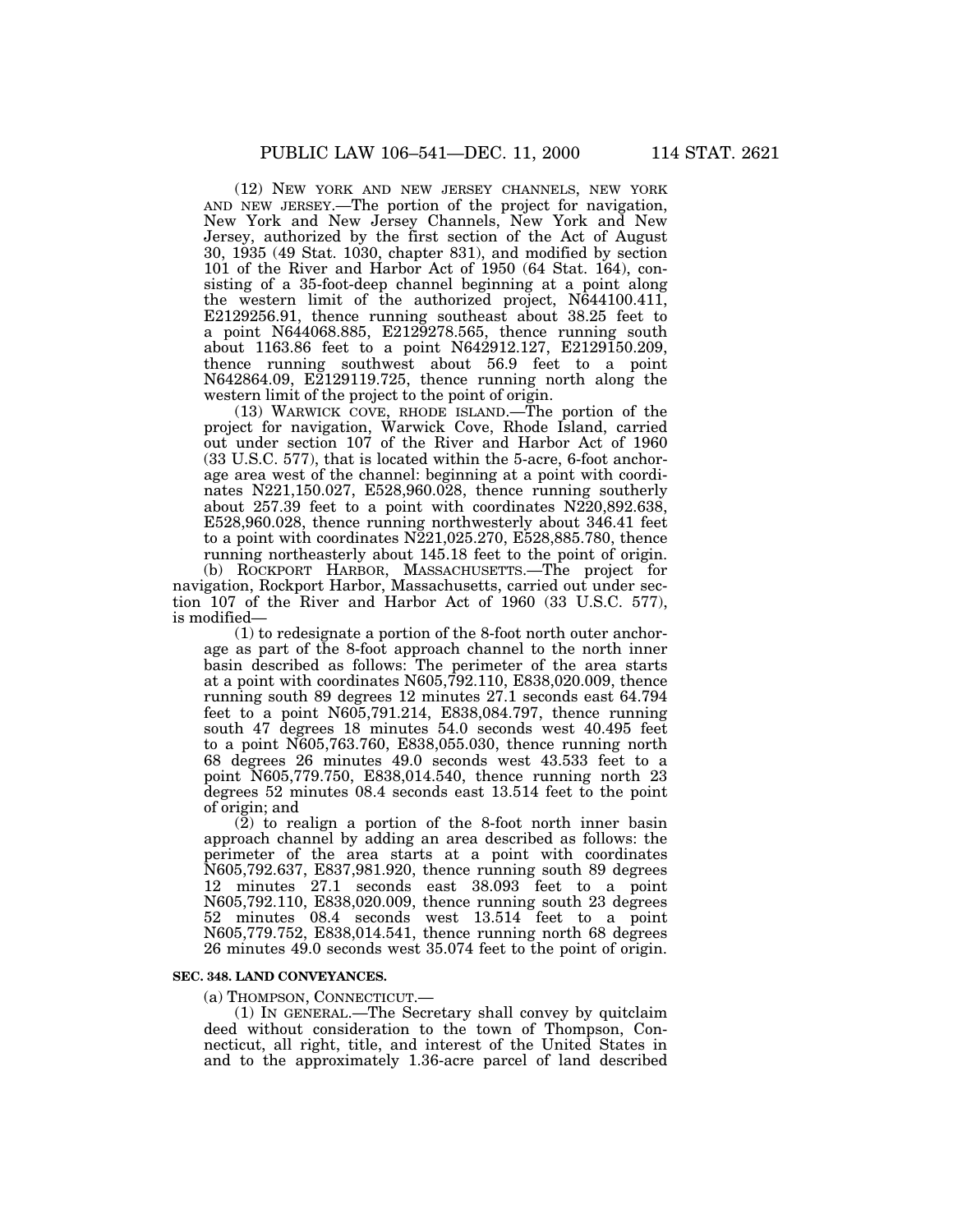in paragraph (2) for public ownership and use by the town for firefighting and related emergency services purposes.

(2) LAND DESCRIPTION.—The parcel of land referred to in paragraph (1) is located in the town of Thompson, county of Windham, State of Connecticut, on the northerly side of West Thompson Road owned by the United States and shown as Parcel A on a plan by Provost, Rovero, Fitzback entitled ''Property Survey Prepared for West Thompson Independent Firemen Association #1'' dated August 24, 1998, bounded and described as follows:

Beginning at a bound labeled WT–276 on the northerly side line of West Thompson Road, so called, at the most south corner of the Parcel herein described and at land now or formerly of West Thompson Independent Firemen Association No. 1;

Thence in a generally westerly direction by said northerly side line of West Thompson Road, by a curve to the left, having a radius of 640.00 feet a distance of 169.30 feet to a point;

Thence North 13 degrees, 08 minutes, 37 seconds East by the side line of said West Thompson Road a distance of 10.00 feet to a point;

Thence in a generally westerly direction by the northerly side line of said West Thompson Road, by a curve to the left having a radius of 650.00 feet a distance of 109.88 feet to a bound labeled WT–123, at land now or formerly of the United States of America;

Thence North 44 degrees, 43 minutes, 07 seconds East by said land now or formerly of the United States of America a distance of 185.00 feet to a point;

Thence North 67 degrees, 34 minutes, 13 seconds East by said land now or formerly of the United States of America a distance of 200.19 feet to a point in a stonewall;

Thence South 20 degrees, 49 minutes, 17 seconds East by a stonewall and by said land now or formerly of the United States of America a distance of 253.10 feet to a point at land now or formerly of West Thompson Independent Firemen Association No. 1;

Thence North 57 degrees, 45 minutes, 25 seconds West by land now or formerly of said West Thompson Independent Firemen Association No. 1 a distance of 89.04 feet to a bound labeled WT–277;

Thence South 32 degrees, 14 minutes, 35 seconds West by land now or formerly of said West Thompson Independent Firemen Association No. 1 a distance of 123.06 feet to the point of beginning.

(3) REVERSION.—If the Secretary determines that the parcel described in paragraph (2) ceases to be held in public ownership or used for firefighting and related emergency services, all right, title, and interest in and to the parcel shall revert to the United States, at the option of the United States.

(b) WASHINGTON, DISTRICT OF COLUMBIA.—

(1) IN GENERAL.—The Secretary shall convey to the Lucy Webb Hayes National Training School for Deaconesses and Missionaries Conducting Sibley Memorial Hospital (in this subsection referred to as the "Hospital") by quitclaim deed under the terms of a negotiated sale, all right, title, and interest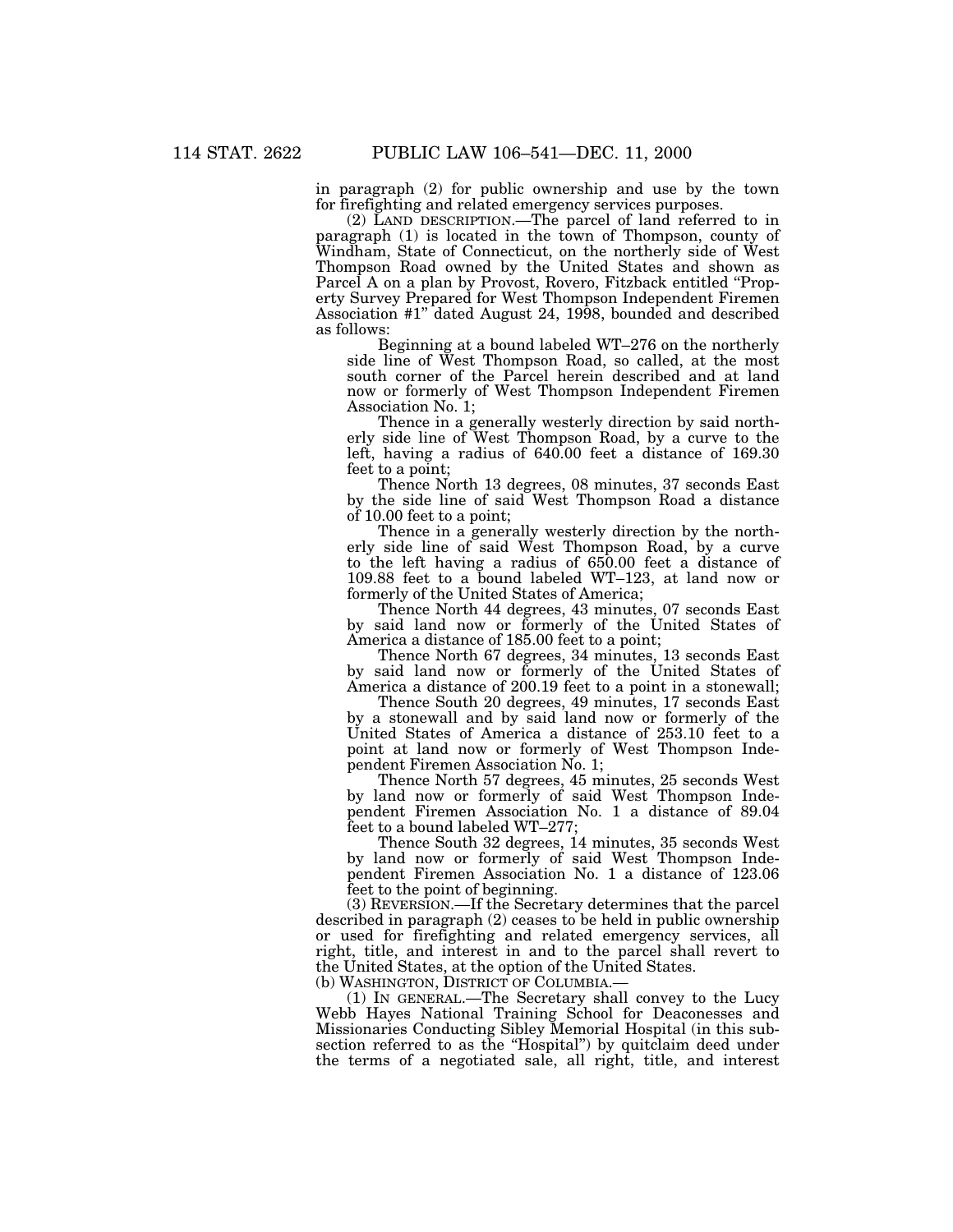of the United States in and to the 8.864-acre parcel of land described in paragraph (2) for medical care and parking purposes. The consideration paid under such negotiated sale shall reflect the value of the parcel, taking into consideration the terms and conditions of the conveyance imposed under this subsection.

(2) LAND DESCRIPTION.—The parcel of land referred to in paragraph (1) is the parcel described as follows: Beginning at a point on the westerly right-of-way line of Dalecarlia Parkway, said point also being on the southerly division line of part of Square N1448, A&T Lot 801 as recorded in A&T 2387 and part of the property of the United States Government, thence with said southerly division line now described:

(A) North  $35^{\circ}$   $05'$   $40''$  West-436.31 feet to a point, thence

(B) South  $89^{\circ}$   $59'$   $30''$  West—550 feet to a point, thence  $(C)$  South 53° 48′ 00″ West-361.08 feet to a point,

thence

(D) South 89° 59′ 30′′ West—466.76 feet to a point at the southwesterly corner of the aforesaid A&T Lot 801, said point also being on the easterly right-of-way line of MacArthur Boulevard, thence with a portion of the westerly division line of said A&T Lot 801 and the easterly rightof-way line of MacArthur Boulevard, as now described

(E) 78.62 feet along the arc of a curve to the right having a radius of 650.98 feet, chord bearing and distance of North 06° 17′ 20′′ West—78.57 feet to a point, thence crossing to include a portion of aforesaid A&T Lot 801 and a portion of the aforesaid Dalecarlia Reservoir Grounds, as now described

(F) North 87° 18′ 21′′ East—258.85 feet to a point, thence

(G) North  $02^{\circ}$  49' 16" West-214.18 feet to a point, thence

(H) South 87° 09′ 00′′ West—238.95 feet to a point on the aforesaid easterly right-of-way line of MacArthur Boulevard, thence with said easterly right-of-way line, as now described

(I) North  $08^{\circ}$  41' 30" East—30.62 feet to a point, thence crossing to include a portion of aforesaid A&T Lot 801 and a portion of the aforesaid Dalecarlia Reservoir Grounds, as now described

(J) North 87° 09′ 00′′ East—373.96 feet to a point, thence

(K) North 88° 42′ 48′′ East—374.92 feet to a point, thence

(L) North  $56^{\circ}$   $53'$   $40''$  East- $53.16$  feet to a point, thence

(M) North 86° 00′ 15′′ East—26.17 feet to a point, thence

(N) South 87° 24′ 50′′ East—464.01 feet to a point, thence

(O) North 83° 34′ 31′′ East—212.62 feet to a point, thence

(P) South 30° 16′ 12′′ East—108.97 feet to a point, thence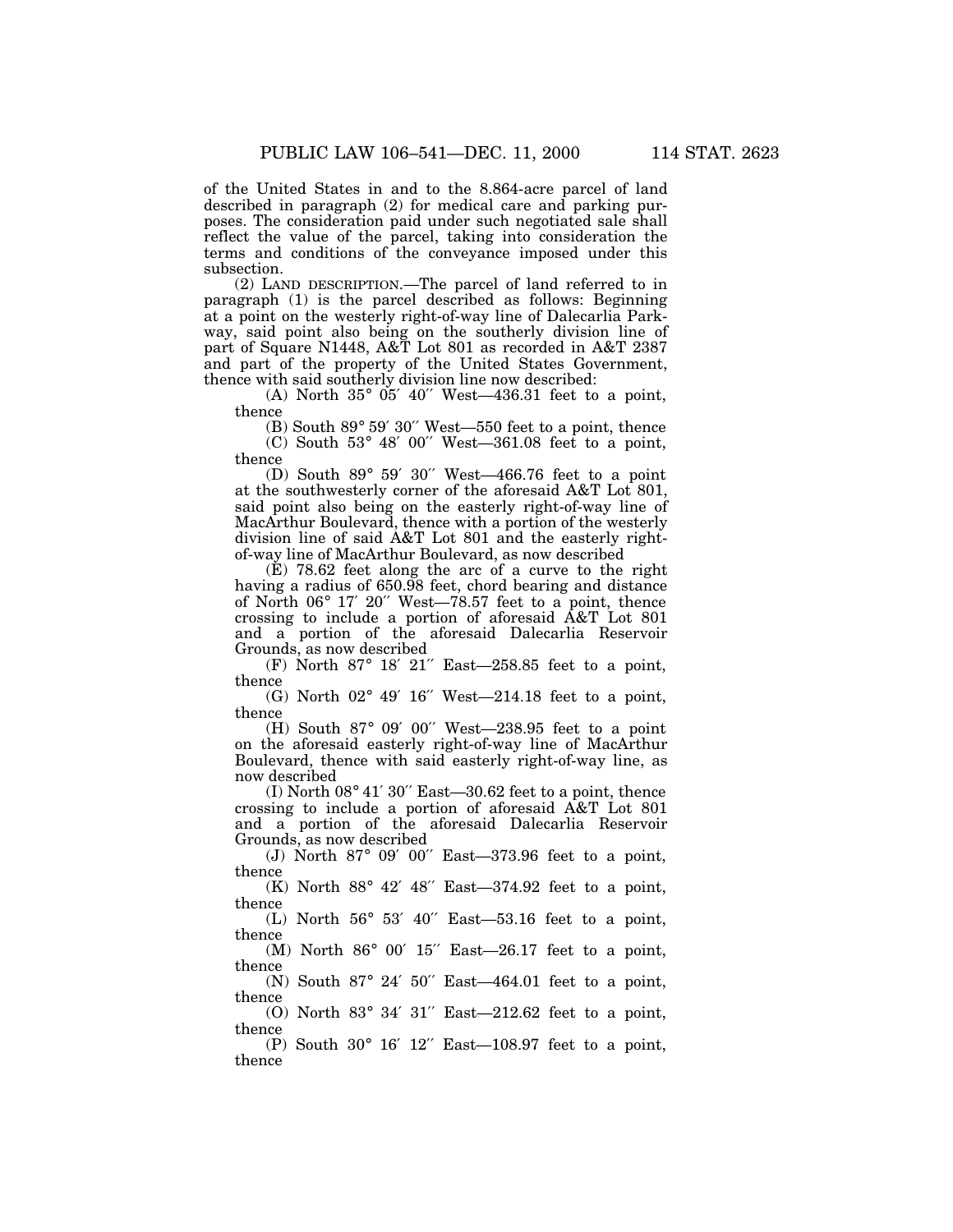(Q) South 38° 30′ 23′′ East—287.46 feet to a point, thence

(R) South 09° 03′ 38′′ West—92.74 feet to the point on the aforesaid westerly right-of-way line of Dalecarlia Parkway, thence with said westerly right-of-way line, as now described

(S) 197.74 feet along the arc of a curve to the right having a radius of 916.00 feet, chord bearing and distance of South 53° 54′ 43′′ West—197.35 feet to the place of beginning.

(3) TERMS AND CONDITIONS.—The conveyance under this subsection shall be subject to the following terms and conditions:

(A) LIMITATION ON THE USE OF CERTAIN PORTIONS OF THE PARCEL.—The Secretary shall include in any deed conveying the parcel under this section a restriction to prevent the Hospital, and its successors and assigns, from constructing any structure, other than a structure used exclusively for the parking of motor vehicles, on the portion of the parcel that lies between the Washington Aqueduct and Little Falls Road.

(B) LIMITATION ON CERTAIN LEGAL CHALLENGES.—The Secretary shall require the Hospital, and its successors and assigns, to refrain from raising any legal challenge to the operations of the Washington Aqueduct arising from any impact such operations may have on the activities conducted by the Hospital on the parcel.

(C) EASEMENT.—The Secretary shall require that the conveyance be subject to the retention of an easement permitting the United States, and its successors and assigns, to use and maintain the portion of the parcel described as follows: Beginning at a point on the easterly or South 35° 05′ 40′′ East—436.31 foot plat line of Lot 25 as shown on a subdivision plat recorded in book 175 page 102 among the records of the Office of the Surveyor of the District of Columbia, said point also being on the northerly right-of-way line of Dalecarlia Parkway, thence running with said easterly line of Lot 25 and crossing to include a portion of the aforesaid Dalecarlia Reservoir Grounds as now described:

(i) North  $35^{\circ}$  05' 40" West-495.13 feet to a point, thence

(ii) North  $87^\circ$  24' 50" West-414.43 feet to a point, thence

(iii) South  $81^\circ$  08' 00" West—69.56 feet to a point, thence

(iv) South 88° 42′ 48′′ West—367.50 feet to a point, thence

(v) South 87° 09′ 00′′ West—379.68 feet to a point on the easterly right-of-way line of MacArthur Boulevard, thence with said easterly right-of-way line, as now described

(vi) North  $08^{\circ}$  41' 30" East—30.62 feet to a point, thence crossing to include a portion of the aforesaid Dalecarlia Reservoir Grounds, as now described

(vii) North 87° 09′ 00′′ East—373.96 feet to a point, thence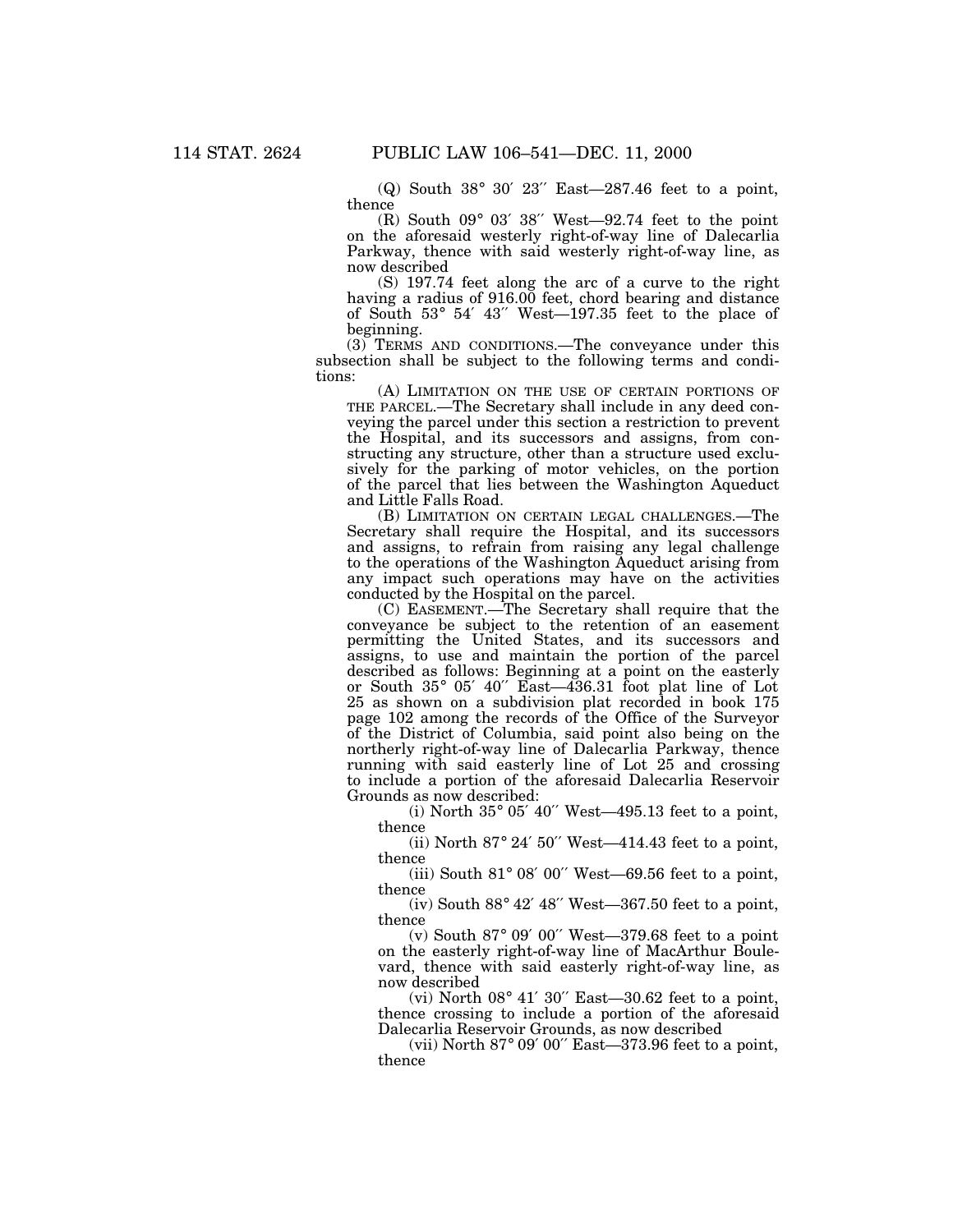(viii) North 88° 42′ 48′′ East—374.92 feet to a point, thence

 $(ix)$  North 56 $^{\circ}$  53' 40" East-53.16 feet to a point, thence

 $(x)$  North 86 $\degree$  00' 15" East—26.17 feet to a point, thence

 $(xi)$  South 87° 24′ 50″ East—464.01 feet to a point, thence

(xii) North  $83^\circ$  34' 31" East-50.62 feet to a point, thence

 $(xiii)$  South  $02^{\circ}$  35' 10" West—46.46 feet to a point, thence

(xiv) South 13° 38′ 12′′ East—107.83 feet to a point, thence

 $(xv)$  South 35° 05′ 40″ East—347.97 feet to a point on the aforesaid northerly right-of-way line of Dalecarlia Parkway, thence with said right-of-way line, as now described

(xvi) 44.12 feet along the arc of a curve to the right having a radius of 855.00 feet, chord bearing and distance of South 58° 59′ 22′′ West—44.11 feet to the place of beginning containing 1.7157 acres of land more or less as now described by Maddox Engineers and Surveyors, Inc., June 2000, Job #00015.

(4) APPRAISAL.—Before conveying any right, title, or interest under this subsection, the Secretary shall obtain an appraisal of the fair market value of the parcel.

(c) JOLIET, ILLINOIS.—

(1) IN GENERAL.—Subject to the provisions of this subsection, the Secretary shall convey by quitclaim deed without consideration to the Joliet Park District in Joliet, Illinois, all right, title, and interest of the United States in and to the parcel of real property located at 622 Railroad Street in the city of Joliet, consisting of approximately 2 acres, together with any improvements thereon, for public ownership and use as the site of the headquarters of the park district.

(2) SURVEY TO OBTAIN LEGAL DESCRIPTION.—The exact acreage and the legal description of the real property described in paragraph  $(1)$  shall be determined by a survey that is satisfactory to the Secretary.

(3) REVERSION.—If the Secretary determines that the property conveyed under paragraph (1) ceases to be held in public ownership or to be used as headquarters of the park district or for related purposes, all right, title, and interest in and to the property shall revert to the United States, at the option of the United States.

(d) OTTAWA, ILLINOIS.—

(1) CONVEYANCE OF PROPERTY.—Subject to the terms, conditions, and reservations of paragraph (2), the Secretary shall convey by quitclaim deed to the Young Men's Christian Association of Ottawa, Illinois (in this subsection referred to as the ''YMCA''), all right, title, and interest of the United States in and to a portion of the easements acquired for the improvement of the Illinois Waterway project over a parcel of real property owned by the YMCA, known as the "Ottawa, Illinois, YMCA Site'', and located at 201 E. Jackson Street, Ottawa, La Salle County, Illinois (portion of NE<sup>1/4</sup>, S11, T33N, R3E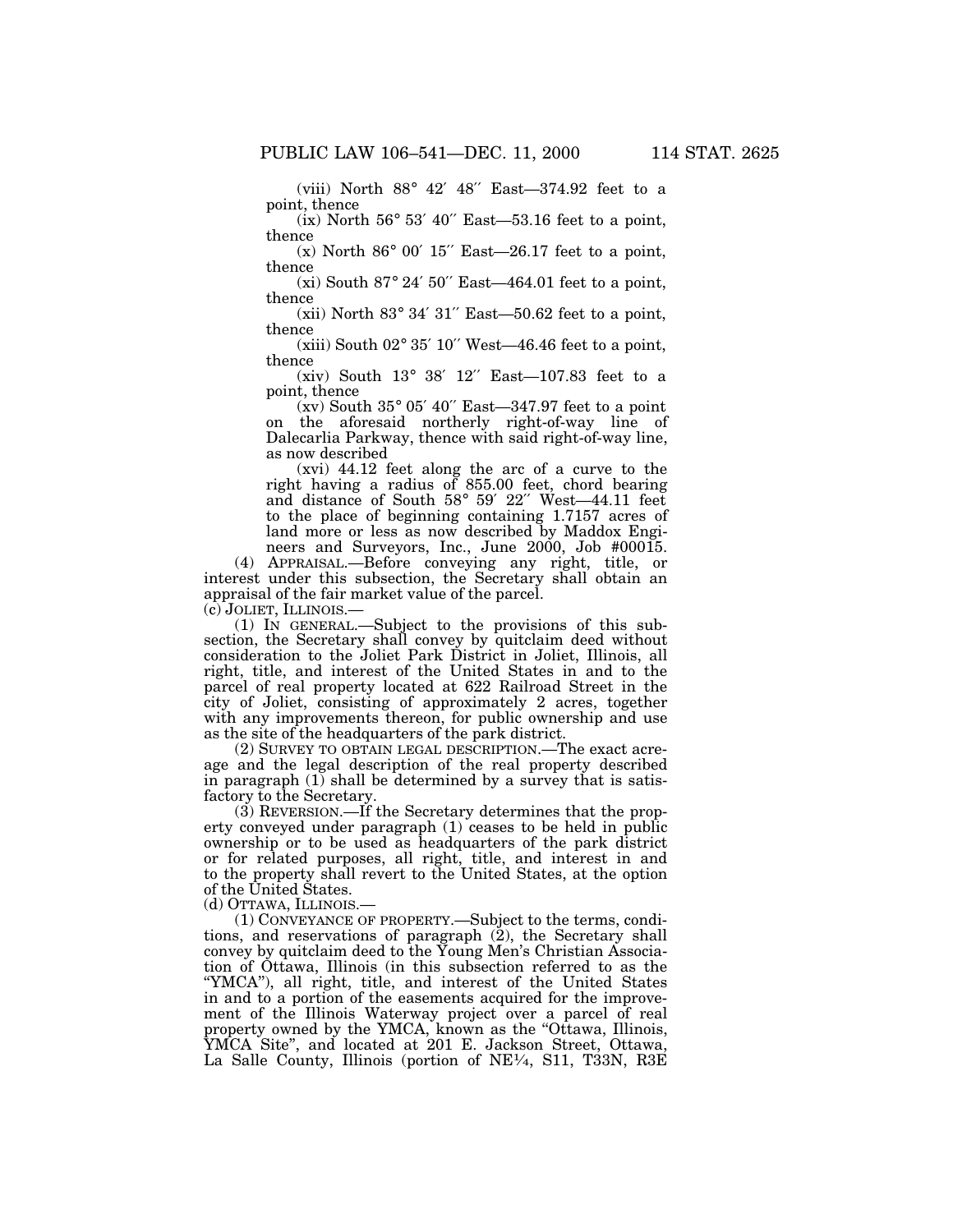3PM), except that portion lying below the elevation of 461 feet National Geodetic Vertical Datum.

(2) CONDITIONS.—The following conditions apply to the conveyance under paragraph (1):

(A) The exact acreage and the legal description of the real property described in paragraph  $(1)$  shall be determined by a survey that is satisfactory to the Secretary.

(B) The YMCA shall agree to hold and save the United States harmless from liability associated with the operation and maintenance of the Illinois Waterway project on the property described in paragraph (1).

(C) If the Secretary determines that any portion of the property that is the subject of the easement conveyed under paragraph (1) ceases to be used for the purposes for which the YMCA was established, all right, title, and interest in and to such easement shall revert to the United States, at the option of the United States.

(e) BAYOU TECHE, LOUISIANA.—

(1) IN GENERAL.—After renovations of the Keystone Lock facility have been completed, the Secretary may convey by quitclaim deed without consideration to St. Martin Parish, Louisiana, all rights, title, and interests of the United States in the approximately 12.03 acres of land under the administrative jurisdiction of the Secretary in Bayou Teche, Louisiana, together with improvements thereon. The dam and the authority to retain upstream pool elevations shall remain under the jurisdiction of the Secretary. The Secretary shall relinquish all operations and maintenance of the lock to St. Martin Parish.

(2) CONDITIONS.—The following conditions apply to the transfer under paragraph (1):

(A) St. Martin Parish shall operate, maintain, repair, replace, and rehabilitate the lock in accordance with regulations prescribed by the Secretary that are consistent with the project's authorized purposes.

(B) The Parish shall provide the Secretary access to the dam whenever the Secretary notifies the Parish of a need for access to the dam.

(C) If the Parish fails to comply with subparagraph (A), the Secretary shall notify the Parish of such failure. If the Parish does not correct such failure during the 1 year period beginning on the date of such notification, the Secretary shall have a right of reverter to reclaim possession and title to the land and improvements conveyed under this section or, in the case of a failure to make necessary repairs, the Secretary may effect the repairs and require payment from the Parish for the repairs made by the Secretary.

(f) ONTONAGON, MICHIGAN.—

(1) IN GENERAL.—The Secretary may convey to the Ontonagon County Historical Society, at Federal expense—

(A) the lighthouse at Ontonagon, Michigan; and

(B) the land underlying and adjacent to the lighthouse (including any improvements on the land) that is under the jurisdiction of the Secretary.

(2) MAP.—The Secretary shall— (A) determine the extent of the land conveyance under this subsection;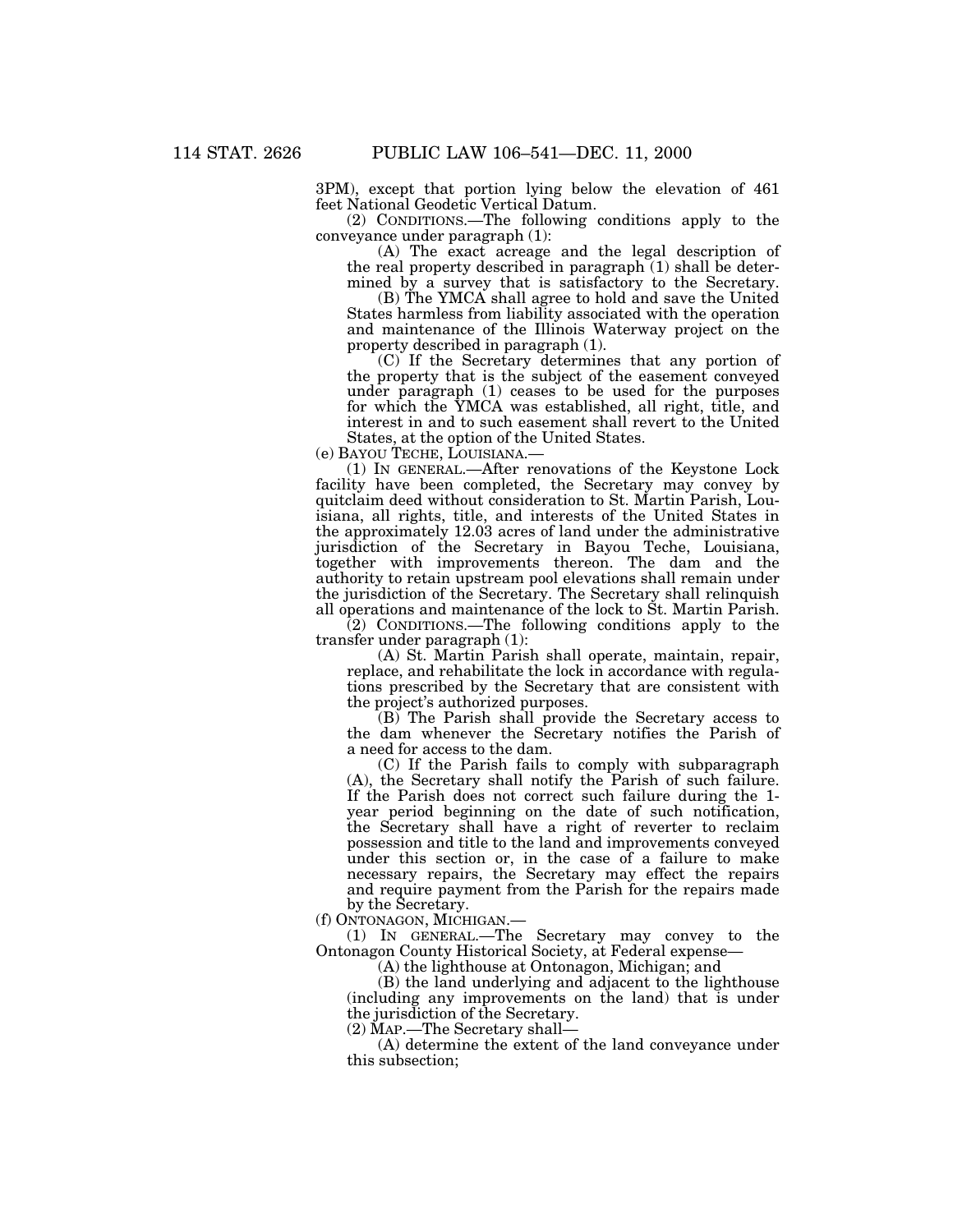(B) determine the exact acreage and legal description of the land to be conveyed under this subsection; and

(C) prepare a map that clearly identifies any land to be conveyed.

(3) ENVIRONMENTAL RESPONSE.—To the extent required under any applicable law, the Secretary shall be responsible for any necessary environmental response required as a result of the prior Federal use or ownership of the land and improvements conveyed under this subsection.

(4) RESPONSIBILITIES AFTER CONVEYANCE.—After the conveyance of land under this subsection, the Ontonagon County Historical Society shall be responsible for any additional operation, maintenance, repair, rehabilitation, or replacement costs associated with the lighthouse or the conveyed land and improvements.

(5) APPLICABILITY OF ENVIRONMENTAL LAW.—Nothing in this section affects the potential liability of any person under any applicable environmental law.

 $(6)$  REVERSION.—If the Secretary determines that the property conveyed under paragraph (1) ceases to be owned by the Ontonagon County Historical Society or to be used for public purposes, all right, title, and interest in and to such property shall revert to the United States, at the option of the United States.

(g) PIKE COUNTY, MISSOURI.—

(1) IN GENERAL.—Subject to paragraphs (3) and (4), at such time as S.S.S., Inc. conveys all right, title, and interest in and to the parcel of land described in paragraph (2)(A) to the United States, the Secretary shall convey all right, title, and interest of the United States in and to the parcel of land described in paragraph (2)(B) to S.S.S., Inc.

(2) LAND DESCRIPTION.—The parcels of land referred to in paragraph (1) are the following:

(A) NON-FEDERAL LAND.—8.99 acres with existing flowage easements, located in Pike County, Missouri, adjacent to land being acquired from Holnam, Inc. by the Corps of Engineers.

(B) FEDERAL LAND.—8.99 acres located in Pike County, Missouri, known as ''Government Tract Numbers FM–46 and FM–47'', administered by the Corps of Engineers.

(3) CONDITIONS.—The land exchange under paragraph (1) shall be subject to the following conditions:

(A) DEEDS.—

(i) NON-FEDERAL LAND.—The conveyance of the parcel of land described in paragraph (2)(A) to the Secretary shall be by a warranty deed acceptable to the Secretary.

(ii) FEDERAL LAND.—The instrument of conveyance used to convey the parcel of land described in paragraph (2)(B) to S.S.S., Inc., shall contain such reservations, terms, and conditions as the Secretary considers necessary to allow the United States to operate and maintain the Mississippi River 9-Foot Navigation Project.

(B) REMOVAL OF IMPROVEMENTS.—<br>(i) IN GENERAL.—S.S.S., Inc. may remove, and the Secretary may require S.S.S., Inc. to remove, any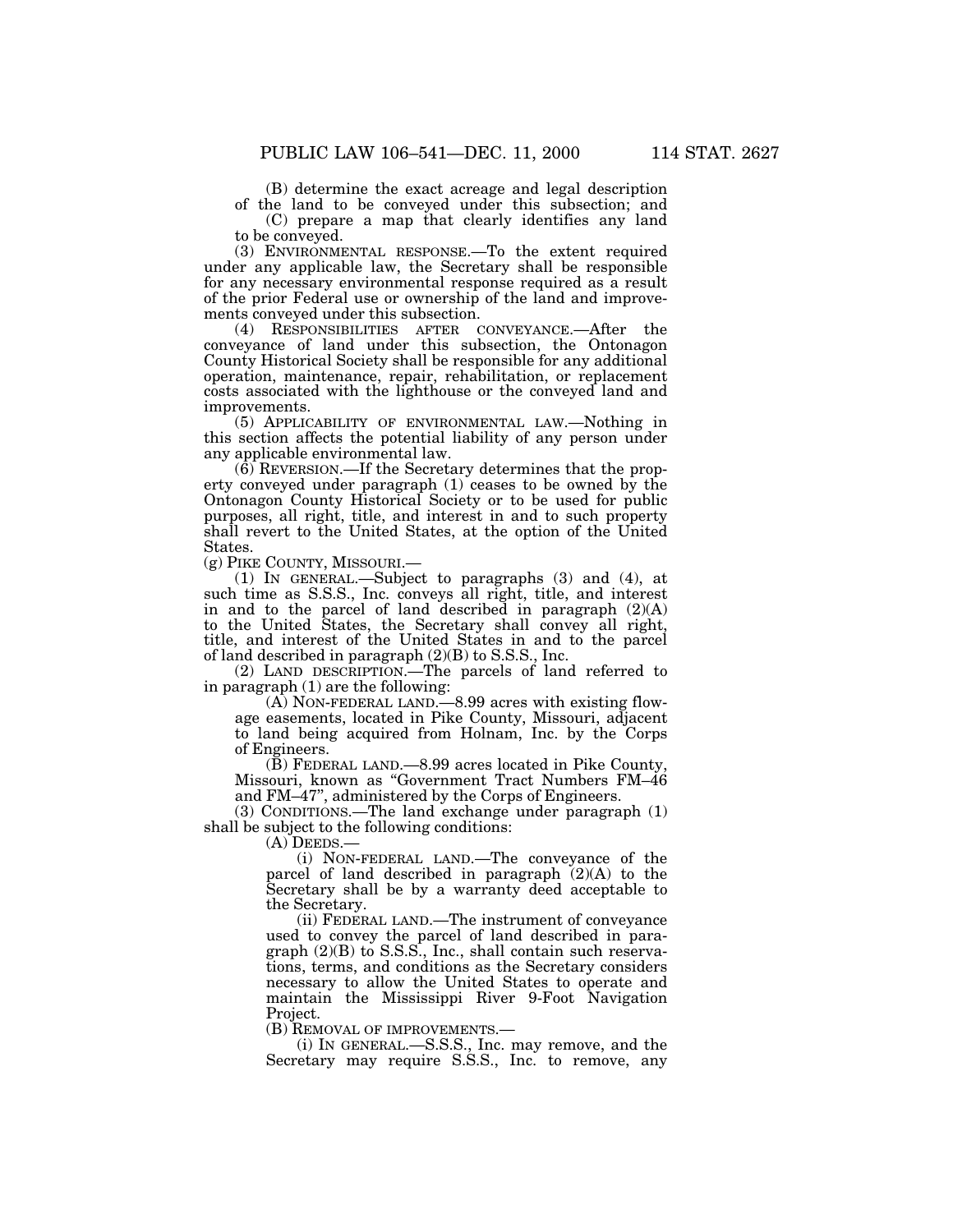improvements on the parcel of land described in para $graph (2)(A).$ 

(ii) NO LIABILITY.—If S.S.S., Inc., voluntarily or under direction from the Secretary, removes an improvement on the parcel of land described in para $graph (2)(A)$ —<br>(I) S.S.S., Inc., shall have no claim against

the United States for liability; and

(II) the United States shall not incur or be liable for any cost associated with the removal or relocation of the improvement.

(C) TIME LIMIT FOR LAND EXCHANGE.—Not later than 2 years after the date of enactment of this Act, the land exchange under paragraph (1) shall be completed.

(D) LEGAL DESCRIPTION.—The Secretary shall provide legal descriptions of the parcels of land described in paragraph (2), which shall be used in the instruments of conveyance of the parcels.

(4) VALUE OF PROPERTIES.—If the appraised fair market value, as determined by the Secretary, of the parcel of land conveyed to S.S.S., Inc., by the Secretary under paragraph (1) exceeds the appraised fair market value, as determined by the Secretary, of the parcel of land conveyed to the United States by S.S.S., Inc., under paragraph (1), S.S.S., Inc., shall pay to the United States, in cash or a cash equivalent, an amount equal to the difference between the 2 values.

(h) ST. CLAIR AND BENTON COUNTIES, MISSOURI.—

(1) IN GENERAL.—The Secretary shall convey to the Iconium Fire Protection District, St. Clair and Benton counties, Missouri, by quitclaim deed and without consideration, all right, title, and interest of the United States in and to the parcel of land described in paragraph (2).

(2) LAND DESCRIPTION.—The parcel of land to be conveyed under paragraph (1) is the tract of land located in the Southeast 1⁄4 of Section 13, Township 39 North, Range 25 West, of the Fifth Principal Meridian, St. Clair County, Missouri, more particularly described as follows: Commencing at the Southwest corner of Section 18, as designated by Corps survey marker AP 18–1, thence northerly 11.22 feet to the southeast corner of Section 13, thence 657.22 feet north along the east line of Section 13 to Corps monument 18 1–C lying within the right-of-way of State Highway C, being the point of beginning of the tract of land herein described; thence westerly approximately 210 feet, thence northerly 150 feet, thence easterly approximately 210 feet to the east line of Section 13, thence southerly along said east line, 150 feet to the point of beginning, containing 0.723 acres, more or less.

(3) REVERSION.—If the Secretary determines that the property conveyed under paragraph (1) ceases to be held in public ownership or to be used as a site for a fire station, all right, title, and interest in and to the property shall revert to the United States, at the option of the United States.

(i) CANDY LAKE PROJECT, OSAGE COUNTY, OKLAHOMA.—Section  $563(c)(1)(B)$  of the Water Resources Development Act of 1999 (113) Stat. 357) is amended by striking "a deceased individual" and inserting "an individual".

(j) MANOR TOWNSHIP, PENNSYLVANIA.—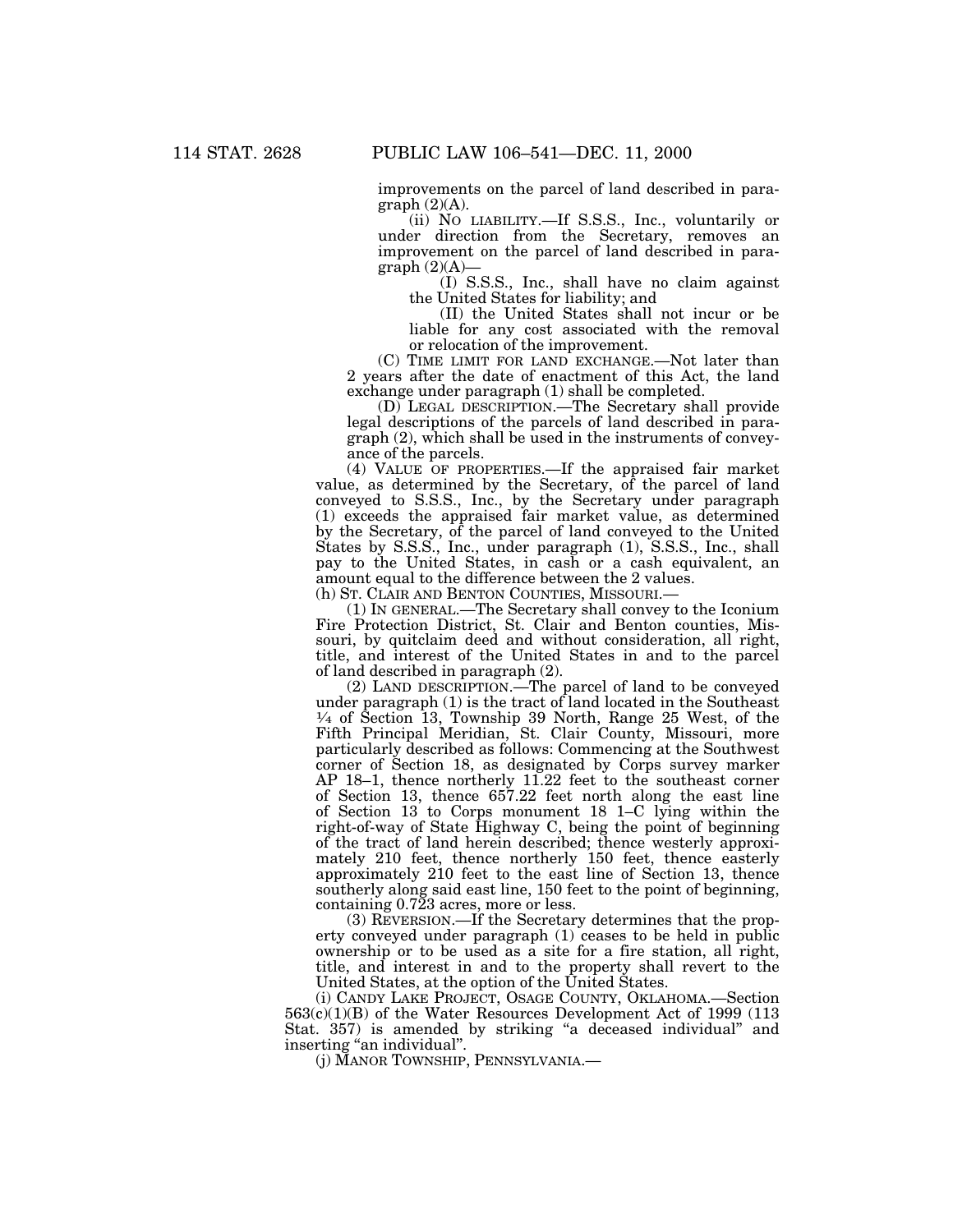(1) IN GENERAL.—In accordance with this subsection, the Secretary shall convey by quitclaim deed to the township of Manor, Pennsylvania, all right, title, and interest of the United States in and to the approximately 113 acres of real property located at Crooked Creek Lake, together with any improvements on the land.

(2) SURVEY TO OBTAIN LEGAL DESCRIPTION.—The exact acreage and the legal description of the real property described in paragraph  $(1)$  shall be determined by a survey that is satisfactory to the Secretary.

(3) CONSIDERATION.—The Secretary may convey under this subsection without consideration any portion of the real property described in paragraph (1) if the portion is to be retained in public ownership and be used for public park and recreation or other public purposes.

(4) REVERSION.—If the Secretary determines that any portion of the property conveyed under paragraph (3) ceases to be held in public ownership or to be used for public park and recreation or other public purposes, all right, title, and interest in and to such portion of property shall revert to the United States, at the option of the United States.

(k) RICHARD B. RUSSELL DAM AND LAKE, SOUTH CAROLINA.— Section 563(i) of the Water Resources Development Act of 1999 (113 Stat. 360–361) is amended to read as follows:

''(i) RICHARD B. RUSSELL DAM AND LAKE, SOUTH CAROLINA.—

''(1) IN GENERAL.—The Secretary shall convey to the State of South Carolina all right, title, and interest of the United States in and to the parcels of land described in paragraph (2)(A) that are being managed, as of August 17, 1999, by the South Carolina Department of Natural Resources for fish and wildlife mitigation purposes for the Richard B. Russell Dam and Lake, South Carolina, project authorized by section 203 of the Flood Control Act of 1966 (80 Stat. 1420).

''(2) LAND DESCRIPTION.—

''(A) IN GENERAL.—The parcels of land to be conveyed are described in Exhibits A, F, and H of Army Lease No. DACW21–1–93–0910 and associated supplemental agreements.

''(B) SURVEY.—The exact acreage and legal description of the land shall be determined by a survey satisfactory to the Secretary, with the cost of the survey borne by the State.

''(3) COSTS OF CONVEYANCE.—The State shall be responsible for all costs, including real estate transaction and environmental compliance costs, associated with the conveyance.

''(4) PERPETUAL STATUS.—

''(A) IN GENERAL.—All land conveyed under this subsection shall be retained in public ownership and shall be managed in perpetuity for fish and wildlife mitigation purposes in accordance with a plan approved by the Secretary.<br>"(B) REVERSION.—If any parcel of land is not managed

for fish and wildlife mitigation purposes in accordance with the plan, title to the parcel shall revert to the United States, at the option of the United States.

''(5) ADDITIONAL TERMS AND CONDITIONS.—The Secretary may require such additional terms and conditions in connection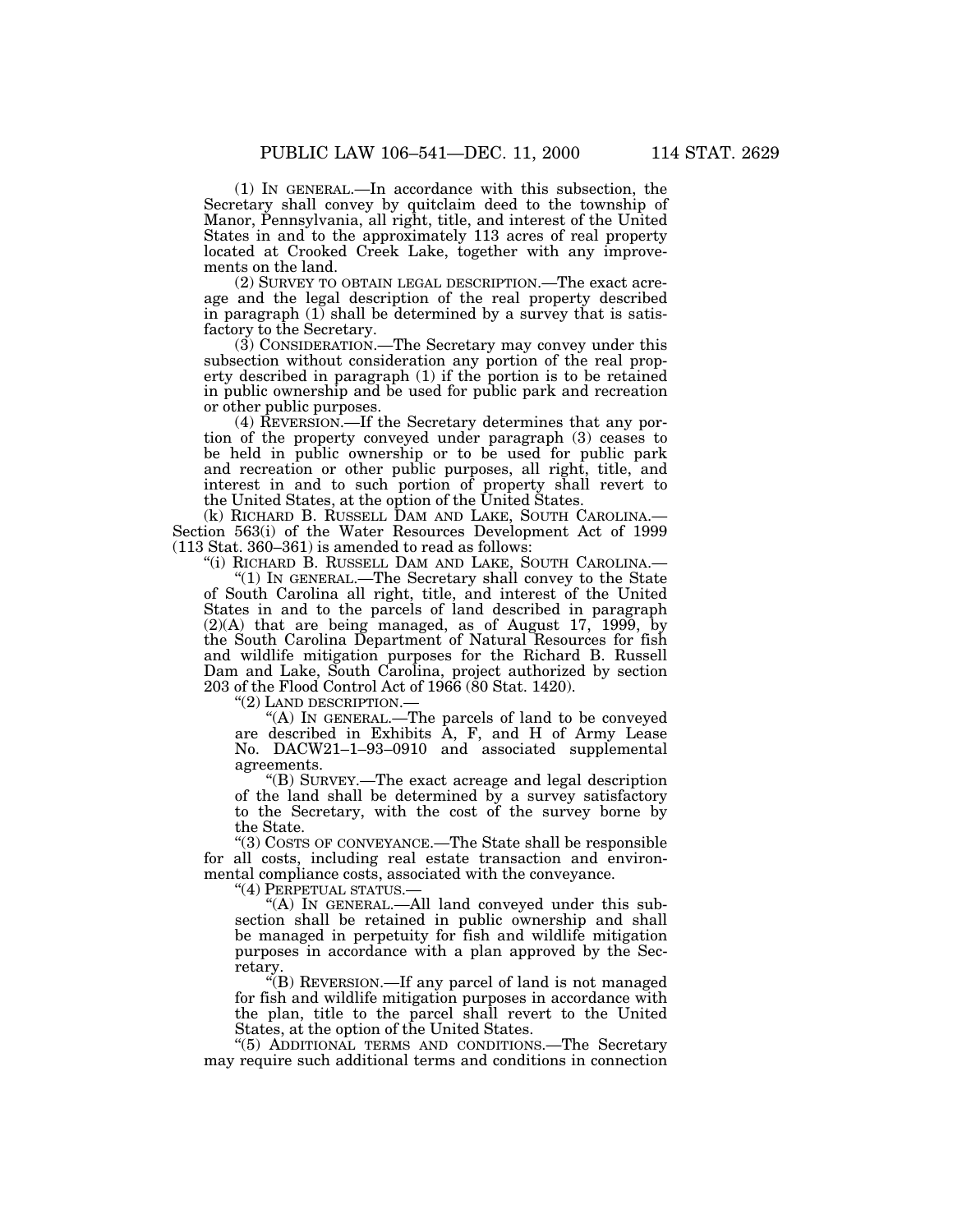with the conveyance under this subsection as the Secretary considers appropriate to protect the interests of the United

States. ''(6) FISH AND WILDLIFE MITIGATION AGREEMENT.— ''(A) IN GENERAL.—The Secretary shall pay the State of South Carolina \$4,850,000, subject to the Secretary and the State entering into a contract for the State to manage for fish and wildlife mitigation purposes in perpetuity the

"(B) FAILURE OF PERFORMANCE.—The agreement shall specify the terms and conditions under which payment will be made and the rights of, and remedies available to, the Federal Government to recover all or a portion of the payment if the State fails to manage any parcel in a manner satisfactory to the Secretary.".

(I) SAVANNAH RIVER, SOUTH CAROLINA.—<br>(1) DEFINITION OF NEW SAVANNAH BLUFF LOCK AND DAM.— In this subsection, the term ''New Savannah Bluff Lock and Dam'' means—

(A) the lock and dam at New Savannah Bluff, Savannah River, Georgia and South Carolina; and

(B) the appurtenant features to the lock and dam, including—

(i) the adjacent approximately 50-acre park and recreation area with improvements made under the project for navigation, Savannah River below Augusta, Georgia, authorized by the first section of the Act of July 3, 1930 (46 Stat. 924) and the first section of the Act of August 30, 1935 (49 Stat. 1032); and

(ii) other land that is part of the project and that the Secretary determines to be appropriate for conveyance under this subsection.

(2) REPAIR AND CONVEYANCE.—After execution of an agreement between the Secretary and the city of North Augusta

(A) shall repair and rehabilitate the New Savannah Bluff Lock and Dam, at Federal expense of an estimated \$5,300,000; and

(B) after repair and rehabilitation, may convey the New Savannah Bluff Lock and Dam, without consideration, to the city of North Augusta and Aiken County, South Carolina.

(3) TREATMENT OF NEW SAVANNAH BLUFF LOCK AND DAM.— The New Savannah Bluff Lock and Dam shall not be considered to be part of any Federal project after the conveyance under paragraph (2).

(4) OPERATION AND MAINTENANCE.—

(A) BEFORE CONVEYANCE.—Before the conveyance under paragraph (2), the Secretary shall continue to operate and maintain the New Savannah Bluff Lock and Dam.

(B) AFTER CONVEYANCE.—After the conveyance under paragraph (2), operation and maintenance of all features of the project for navigation, Savannah River below Augusta, Georgia, described in paragraph (1)(B)(i), other than the New Savannah Bluff Lock and Dam, shall continue to be a Federal responsibility.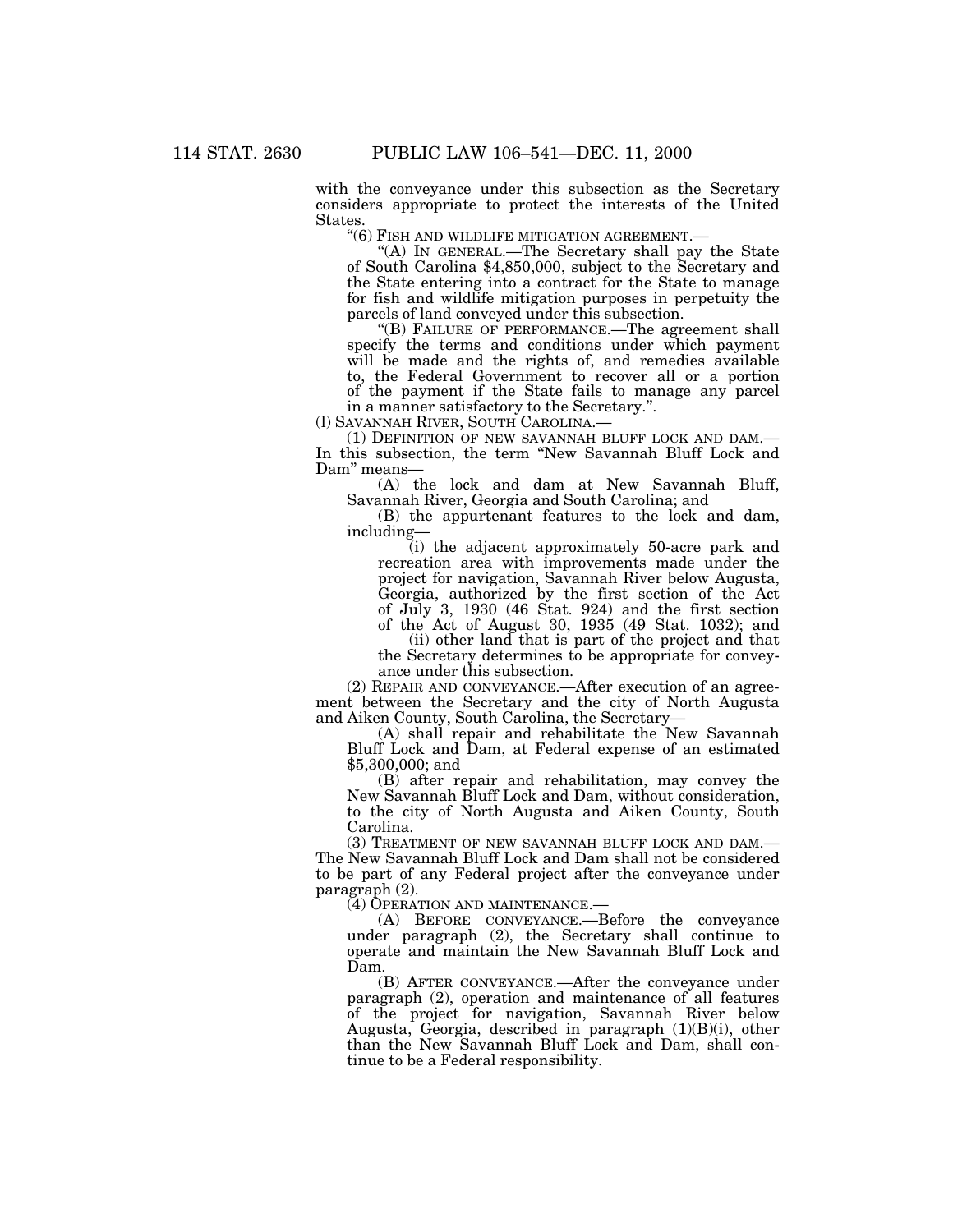(m) TRI-CITIES AREA, WASHINGTON.—Section 501(i) of the Water Resources Development Act of 1996 (110 Stat. 3752–3753) is amended—

(1) by inserting before the period at the end of paragraph (1) the following: ''; except that any of such local governments, with the agreement of the appropriate district engineer, may exempt from the conveyance to the local government all or any part of the property to be conveyed to the local government''; and

(2) by inserting before the period at the end of paragraph  $(2)(C)$  the following: "; except that approximately 7.4 acres in Columbia Park, Kennewick, Washington, consisting of the historic site located in the Park and known and referred to as the ''Kennewick Man Site'' and such adjacent wooded areas as the Secretary determines are necessary to protect the historic site, shall remain in Federal ownership''.

(n) GENERALLY APPLICABLE PROVISIONS.—

(1) APPLICABILITY OF PROPERTY SCREENING PROVISIONS.— Section 2696 of title 10, United States Code, shall not apply to any conveyance under this section.

(2) ADDITIONAL TERMS AND CONDITIONS.—The Secretary may require that any conveyance under this section be subject to such additional terms and conditions as the Secretary considers appropriate and necessary to protect the interests of the United States.

(3) COSTS OF CONVEYANCE.—An entity to which a conveyance is made under this section shall be responsible for all reasonable and necessary costs, including real estate transaction and environmental compliance costs, associated with the conveyance.

(4) LIABILITY.—An entity to which a conveyance is made under this section shall hold the United States harmless from any liability with respect to activities carried out, on or after the date of the conveyance, on the real property conveyed. The United States shall remain responsible for any liability with respect to activities carried out, before such date, on the real property conveyed.

### **SEC. 349. PROJECT REAUTHORIZATIONS.**

(a) IN GENERAL.—Each of the following projects may be carried out by the Secretary, and no construction on any such project may be initiated until the Secretary determines that the project is technically sound, environmentally acceptable, and economically justified, as appropriate:

(1) NARRAGUAGUS RIVER, MILBRIDGE, MAINE.—Only for the purpose of maintenance as anchorage, those portions of the project for navigation, Narraguagus River, Milbridge, Maine, authorized by section 2 of the Act entitled ''An Act making appropriations for the construction, repair, completion, and preservation of certain works on rivers and harbors, and for other purposes'', approved June 14, 1880 (21 Stat. 195), and deauthorized under section 101 of the River and Harbor Act of 1962 (75 Stat. 1173), lying adjacent to and outside the limits of the 11-foot and 9-foot channel authorized as part of the project for navigation, authorized by such section 101, as follows: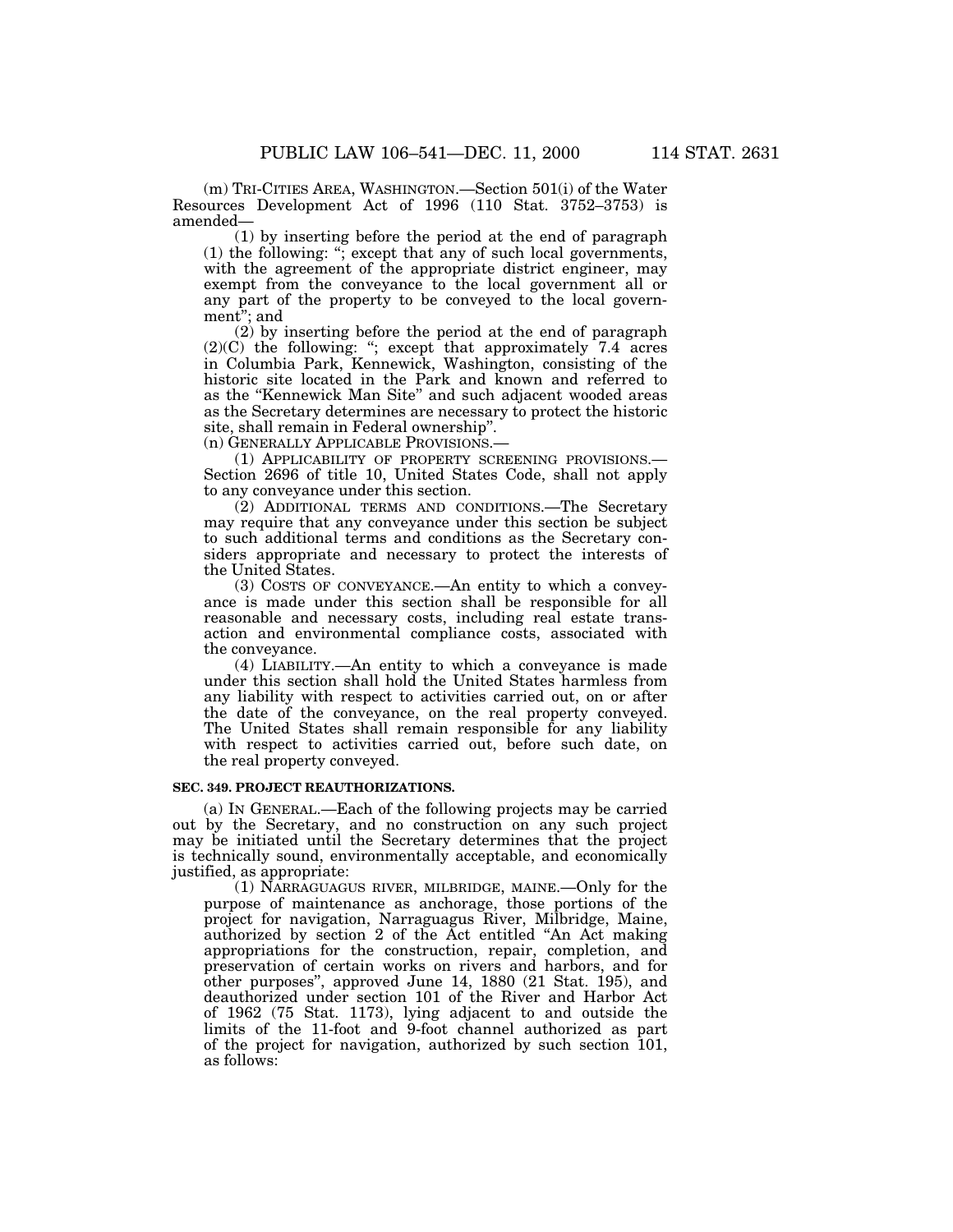(A) An area located east of the 11-foot channel starting at a point with coordinates N248,060.52, E668,236.56, thence running south 36 degrees 20 minutes 52.3 seconds east 1567.242 feet to a point N246,798.21, E669,165.44, thence running north 51 degrees 30 minutes 06.2 seconds west 839.855 feet to a point N247,321.01, E668,508.15, thence running north 20 degrees 09 minutes 58.1 seconds west 787.801 feet to the point of origin.

(B) An area located west of the 9-foot channel starting at a point with coordinates N249,673.29, E667,537.73, thence running south 20 degrees 09 minutes 57.8 seconds east 1341.616 feet to a point N248,413.92, E668,000.24, thence running south 01 degrees 04 minutes 26.8 seconds east 371.688 feet to a point N248,042.30, E668,007.21, thence running north 22 degrees 21 minutes 20.8 seconds west 474.096 feet to a point N248,480.76, E667,826.88, thence running north 79 degrees 09 minutes 31.6 seconds east 100.872 feet to a point N248,499.73, E667,925.95, thence running north 13 degrees 47 minutes 27.6 seconds west 95.126 feet to a point N248,592.12, E667,903.28, thence running south 79 degrees 09 minutes 31.6 seconds west 115.330 feet to a point N248,570.42, E667,790.01, thence running north 22 degrees 21 minutes 20.8 seconds west 816.885 feet to a point N249,325.91, E667,479.30, thence running north 07 degrees 03 minutes 00.3 seconds west 305.680 feet to a point N249,629.28, E667,441.78, thence running north 65 degrees 21 minutes 33.8 seconds east 105.561 feet to the point of origin.

(2) CEDAR BAYOU, TEXAS.—The project for navigation, Cedar Bayou, Texas, authorized by the first section of the Act entitled "An Act making appropriations for the construction, repair, and preservation of certain public works on rivers and harbors, and for other purposes'', approved September 19, 1890 (26 Stat. 444), and modified by the first section of the Act entitled ''An Act authorizing the construction, repair, and preservation of certain public works on rivers and harbors, and for other purposes'', approved July 3, 1930 (46 Stat. 926), and deauthorized by section 1002 of the Water Resources Development Act of 1986 (100 Stat. 4219), except that the project is authorized only for construction of a navigation channel 12 feet deep by 125 feet wide from mile  $-2.5$  (at the junction with the Houston Ship Channel) to mile 11.0 on Cedar Bayou.

(b) REDESIGNATION.—The following portion of the 11-foot channel of the project for navigation, Narraguagus River, Milbridge, Maine, referred to in subsection  $(a)(1)$  is redesignated as anchorage: Starting at a point with coordinates N248,413.92, E668,000.24, thence running south 20 degrees 09 minutes 57.8 seconds east 1325.205 feet to a point N247,169.95, E668,457.09, thence running north 51 degrees 30 minutes 05.7 seconds west 562.33 feet to a point N247,520.00, E668,017.00, thence running north 01 degrees 04 minutes 26.8 seconds west 894.077 feet to the point of origin.

#### **SEC. 350. CONTINUATION OF PROJECT AUTHORIZATIONS.**

(a) IN GENERAL.—Notwithstanding section  $1001(b)(2)$  of the Water Resources Development Act of 1986 (33 U.S.C. 579a(b)(2)), the following projects shall remain authorized to be carried out by the Secretary: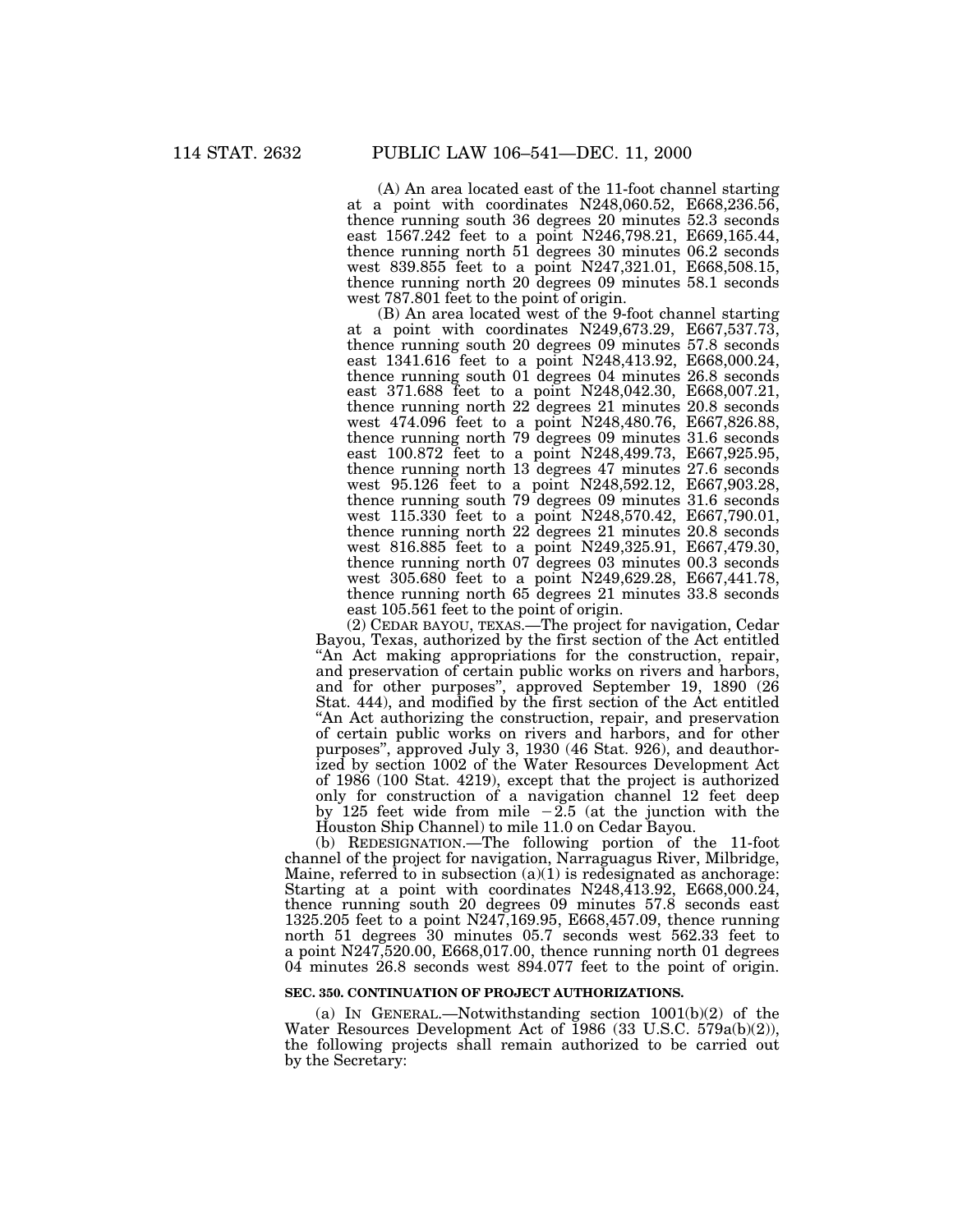(1) The projects for flood control, Sacramento River, California, modified by section 10 of the Flood Control Act of December 22, 1944 (58 Stat. 900–901).

(2) The project for flood protection, Sacramento River from Chico Landing to Red Bluff, California, authorized by section 203 of the Flood Control Act of 1958 (72 Stat. 314).

(b) LIMITATION.—A project described in subsection (a) shall not be authorized for construction after the last day of the 7 year period beginning on the date of enactment of this Act, unless, during such period, funds have been obligated for the construction (including planning and design) of the project.

#### **SEC. 351. WATER QUALITY PROJECTS.**

Section 307(a) of the Water Resources Development Act of 1992 (106 Stat. 4841) is amended by striking ''Jefferson and Orleans Parishes" and inserting "Jefferson, Orleans, and St. Tammany Parishes''.

# **TITLE IV—STUDIES**

### **SEC. 401. STUDIES OF COMPLETED PROJECTS.**

The Secretary shall conduct a study under section 216 of the Flood Control Act of 1970 (84 Stat. 1830) of each of the following completed projects:

 $(1)$  ESCAMBIA BAY AND RIVER, FLORIDA.—Project for navigation, Escambia Bay and River, Florida.

(2) ILLINOIS RIVER, HAVANA, ILLINOIS.—Project for flood control, Illinois River, Havana, Illinois, authorized by section 5 of the Flood Control Act of June 22, 1936 (49 Stat. 1583).

(3) SPRING LAKE, ILLINOIS.—Project for flood control, Spring Lake, Illinois, authorized by section 5 of the Flood Control Act of June 22, 1936 (49 Stat. 1584).

(4) PORT ORFORD, OREGON.—Project for navigation, Port Orford, Oregon, authorized by section 301 of the River and Harbor Act of 1965 (79 Stat. 1092).

### **SEC. 402. LOWER MISSISSIPPI RIVER RESOURCE ASSESSMENT.**

(a) ASSESSMENTS.—The Secretary, in cooperation with the Secretary of the Interior and the States of Arkansas, Illinois, Kentucky, Louisiana, Mississippi, Missouri, and Tennessee, shall undertake for the Lower Mississippi River system—

(1) an assessment of information needed for river-related management;

(2) an assessment of natural resource habitat needs; and (3) an assessment of the need for river-related recreation and access.

(b) PERIOD.—Each assessment referred to in subsection (a) shall be carried out for 2 years.

(c) REPORTS.—Before the last day of the second year of an assessment under subsection (a), the Secretary, in cooperation with the Secretary of the Interior and the States of Arkansas, Illinois, Kentucky, Louisiana, Mississippi, Missouri, and Tennessee, shall transmit to Congress a report on the results of the assessment to Congress. The report shall contain recommendations for—

(1) the collection, availability, and use of information needed for river-related management;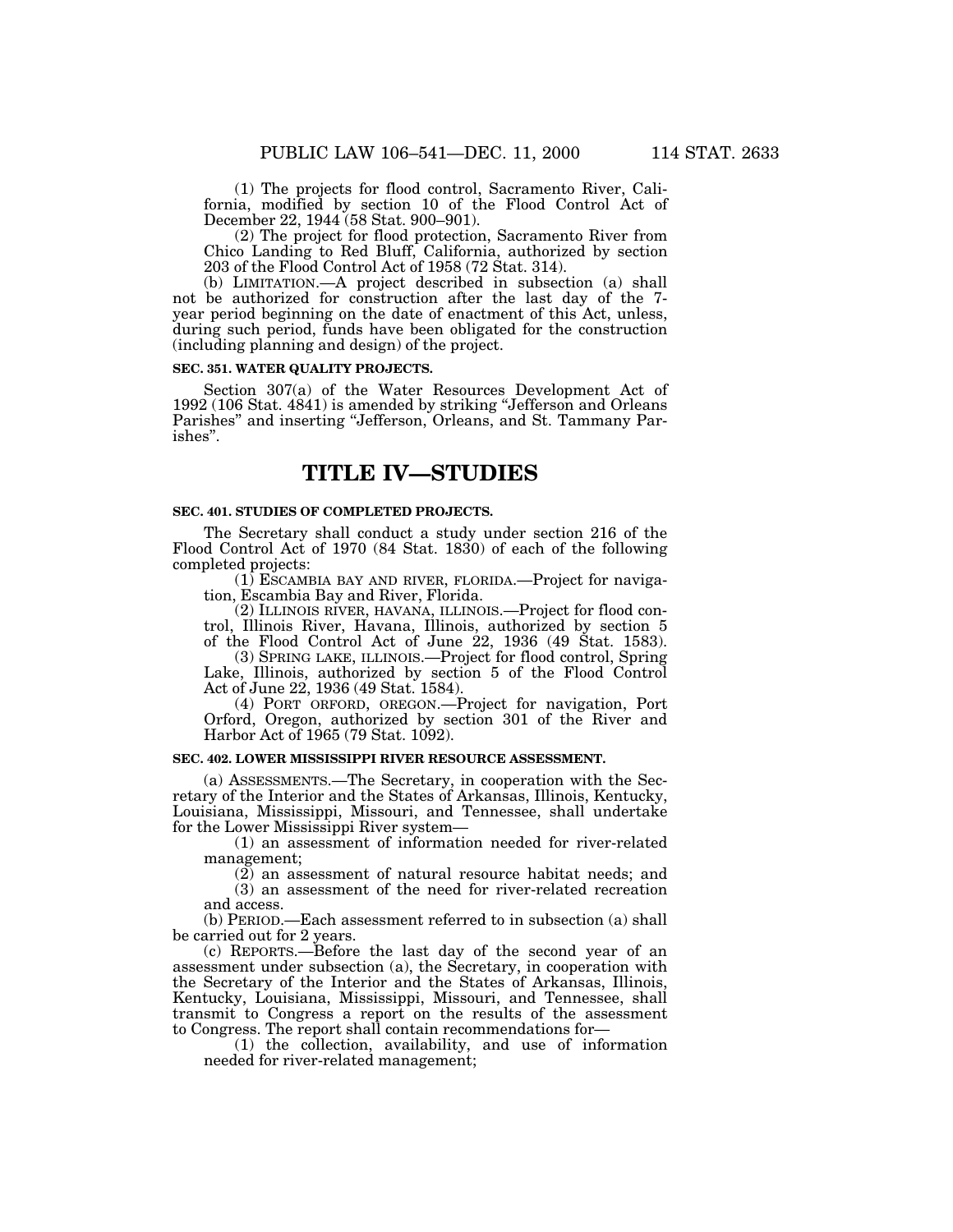(2) the planning, construction, and evaluation of potential restoration, protection, and enhancement measures to meet identified habitat needs; and

(3) potential projects to meet identified river access and recreation needs.

(d) LOWER MISSISSIPPI RIVER SYSTEM DEFINED.—In this section, the term "Lower Mississippi River system" means those river reaches and adjacent floodplains within the Lower Mississippi River alluvial valley having commercial navigation channels on the Mississippi mainstem and tributaries south of Cairo, Illinois, and the Atchafalaya basin floodway system.

(e) AUTHORIZATION OF APPROPRIATIONS.—There is authorized to be appropriated \$1,750,000 to carry out this section.

33 USC 652 note.

### **SEC. 403. UPPER MISSISSIPPI RIVER BASIN SEDIMENT AND NUTRIENT STUDY.**

(a) IN GENERAL.—In conjunction with the Secretary of Agriculture and the Secretary of the Interior, the Secretary shall conduct a study to—

(1) identify and evaluate significant sources of sediment and nutrients in the upper Mississippi River basin;

(2) quantify the processes affecting mobilization, transport, and fate of those sediments and nutrients on land and in water; and

(3) quantify the transport of those sediments and nutrients to the upper Mississippi River and the tributaries of the upper Mississippi River.

(b) STUDY COMPONENTS.—

(1) COMPUTER MODELING.—In carrying out the study under this section, the Secretary shall develop computer models of the upper Mississippi River basin, at the subwatershed and basin scales, to—

(A) identify and quantify sources of sediment and nutrients; and

(B) examine the effectiveness of alternative management measures.

(2) RESEARCH.—In carrying out the study under this section, the Secretary shall conduct research to improve the understanding of—

(A) fate processes and processes affecting sediment and nutrient transport, with emphasis on nitrogen and phosphorus cycling and dynamics;

(B) the influences on sediment and nutrient losses of soil type, slope, climate, vegetation cover, and modifications to the stream drainage network; and

(C) river hydrodynamics, in relation to sediment and nutrient transformations, retention, and transport.

(c) USE OF INFORMATION.—On request of a Federal agency, the Secretary may provide information for use in applying sediment and nutrient reduction programs associated with land-use improvements and land management practices.

(d) REPORTS.—

(1) PRELIMINARY REPORT.—Not later than 2 years after the date of enactment of this Act, the Secretary shall transmit to Congress a preliminary report that outlines work being conducted on the study components described in subsection (b).

Deadlines.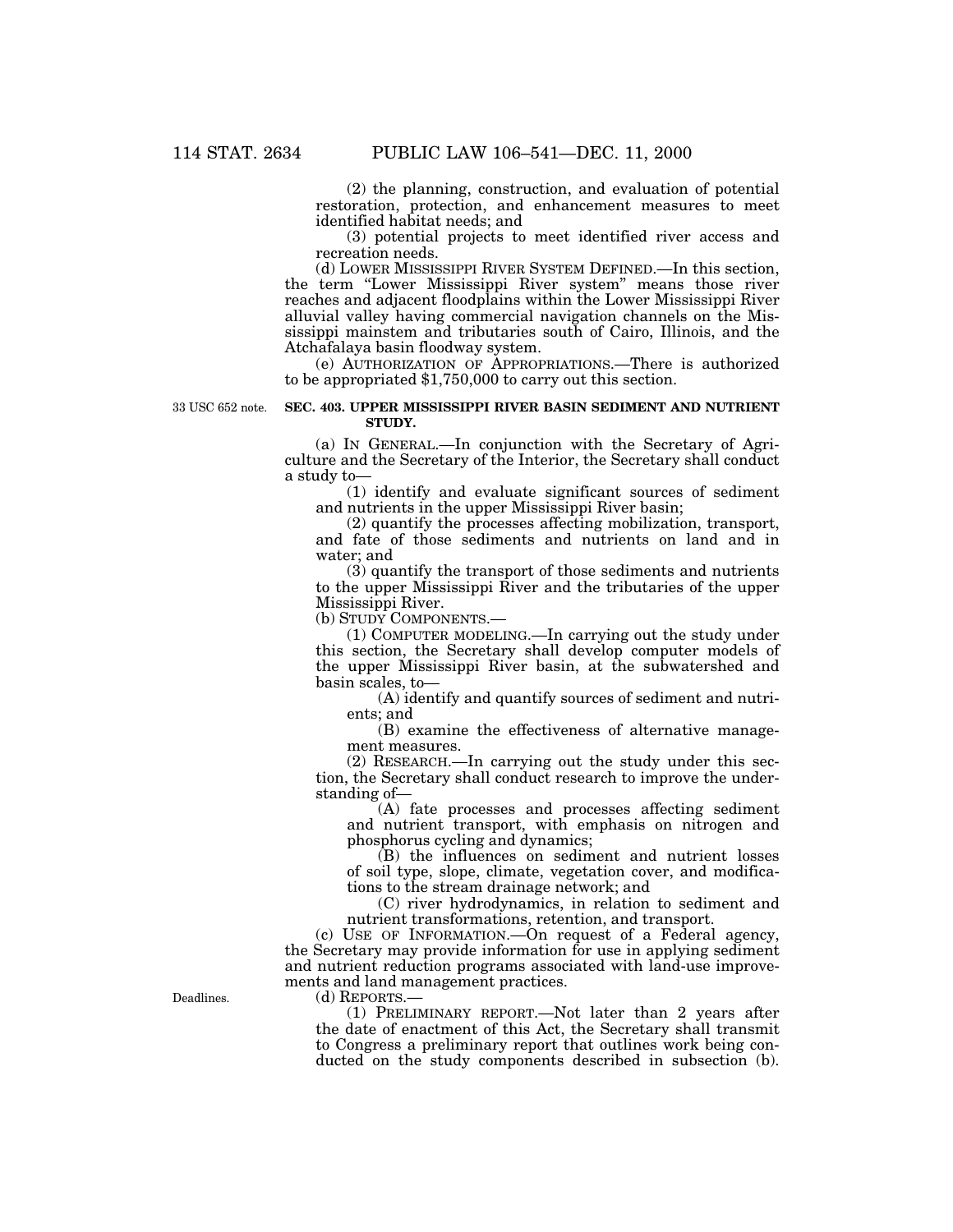(2) FINAL REPORT.—Not later than 5 years after the date of enactment of this Act, the Secretary shall transmit to Congress a report describing the results of the study under this section, including any findings and recommendations of the study.<br>(e) FUNDING.—

 $(1)$  AUTHORIZATION OF APPROPRIATIONS.—There is authorized to be appropriated to carry out this section \$4,000,000 for each of fiscal years 2001 through 2005.

(2) FEDERAL SHARE.—The Federal share of the cost of carrying out this section shall be 50 percent.

### **SEC. 404. UPPER MISSISSIPPI RIVER COMPREHENSIVE PLAN.**

33 USC 652 note.

Section 459(e) of the Water Resources Development Act of 1999 (113 Stat. 333) is amended by striking "date of enactment of this Act'' and inserting ''first date on which funds are appropriated to carry out this section''.

#### **SEC. 405. OHIO RIVER SYSTEM.**

The Secretary may conduct a study of commodity flows on the Ohio River system. The study shall include an analysis of the commodities transported on the Ohio River system, including information on the origins and destinations of these commodities and market trends, both national and international.

### **SEC. 406. BALDWIN COUNTY, ALABAMA.**

The Secretary shall conduct a study to determine the feasibility of carrying out beach erosion control, storm damage reduction, and other measures along the shores of Baldwin County, Alabama.

# **SEC. 407. BRIDGEPORT, ALABAMA.**

The Secretary shall review the construction of a channel performed by the non-Federal interest at the project for navigation, Tennessee River, Bridgeport, Alabama, to determine the Federal navigation interest in such work.

#### **SEC. 408. ARKANSAS RIVER NAVIGATION SYSTEM.**

The Secretary shall expedite completion of the Arkansas River navigation study, including the feasibility of increasing the authorized channel from 9 feet to 12 feet.

### **SEC. 409. CACHE CREEK BASIN, CALIFORNIA.**

(a) IN GENERAL.—The Secretary shall conduct a study to determine the feasibility of modifying the project for flood control, Cache Creek Basin, California, authorized by section 401(a) of the Water Resources Development Act of 1986 (100 Stat. 4112), to authorize construction of features to mitigate impacts of the project on the storm drainage system of the city of Woodland, California, that have been caused by construction of a new south levee of the Cache Creek Settling Basin.

(b) REQUIRED ELEMENTS.—The study shall include consideration of—

(1) an outlet works through the Yolo Bypass capable of receiving up to 1,600 cubic feet per second of storm drainage from the city of Woodland and Yolo County;

(2) a low-flow cross-channel across the Yolo Bypass, including all appurtenant features, that is sufficient to route storm flows of 1,600 cubic feet per second between the old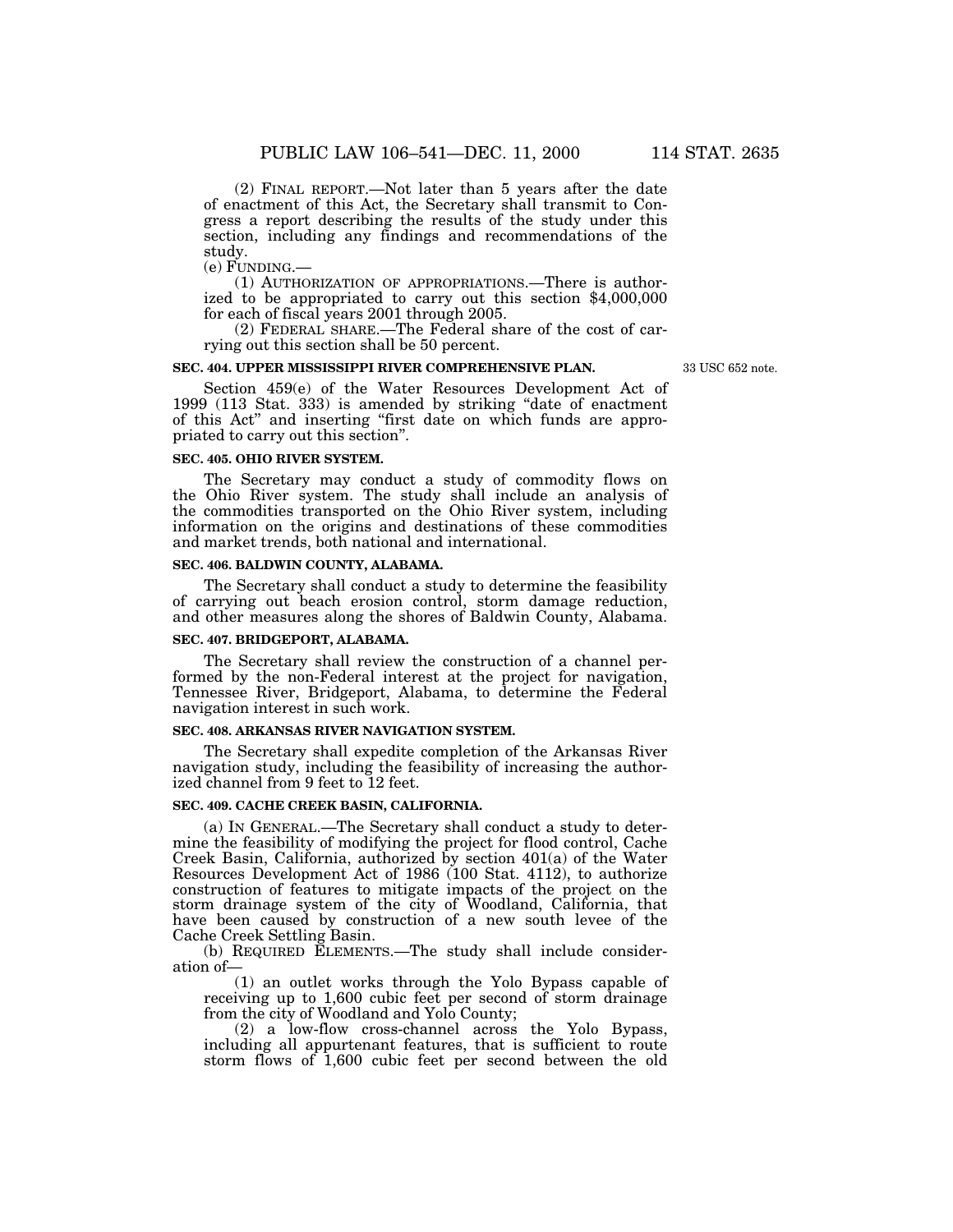and new south levees of the Cache Creek Settling Basin, across the Yolo Bypass, and into the Tule Canal; and

(3) such other features as the Secretary determines to be appropriate.

### **SEC. 410. ESTUDILLO CANAL, SAN LEANDRO, CALIFORNIA.**

The Secretary shall conduct a study to determine the feasibility of carrying out a project for flood damage reduction along the Estudillo Canal, San Leandro, California.

### **SEC. 411. LAGUNA CREEK, FREMONT, CALIFORNIA.**

The Secretary shall conduct a study to determine the feasibility of carrying out a project for flood damage reduction in the Laguna Creek watershed, Fremont, California.

# **SEC. 412. LAKE MERRITT, OAKLAND, CALIFORNIA.**

The Secretary shall conduct a study to determine the feasibility of carrying out a project for ecosystem restoration, flood damage reduction, and recreation at Lake Merritt, Oakland, California.

#### **SEC. 413. LANCASTER, CALIFORNIA.**

(a) IN GENERAL.—The Secretary shall evaluate the report of the city of Lancaster, California, entitled ''Master Plan of Drainage'', to determine whether the plans contained in the report are feasible and in the Federal interest, including plans relating to drainage corridors located at 52nd Street West, 35th Street West, North Armargosa, and 20th Street East.

(b) REPORT.—Not later than September 30, 2001, the Secretary shall transmit to Congress a report on the results of the evaluation.

### **SEC. 414. OCEANSIDE, CALIFORNIA.**

Not later than 32 months after the date of enactment of this Act, the Secretary shall conduct a study, at Federal expense, of plans—

(1) to mitigate for the erosion and other impacts resulting from the construction of Camp Pendleton Harbor, Oceanside, California, as a wartime measure; and

(2) to restore beach conditions along the affected public and private shores to the conditions that existed before the construction of Camp Pendleton Harbor.

#### **SEC. 415. SAN JACINTO WATERSHED, CALIFORNIA.**

(a) IN GENERAL.—The Secretary shall conduct a watershed study for the San Jacinto watershed, California.

(b) AUTHORIZATION OF APPROPRIATIONS.—There is authorized to be appropriated to carry out this section \$250,000.

#### **SEC. 416. SUISUN MARSH, CALIFORNIA.**

The investigation for Suisun Marsh, California, authorized under the Energy and Water Development Appropriations Act, 2000 (Public Law 106–60), shall be limited to evaluating the feasibility of the levee enhancement and managed wetlands protection program for Suisun Marsh, California.

#### **SEC. 417. DELAWARE RIVER WATERSHED.**

(a) STUDY.—The Secretary shall conduct studies and assessments to analyze the sources and impacts of sediment contamination in the Delaware River watershed.

Deadline.

Deadline.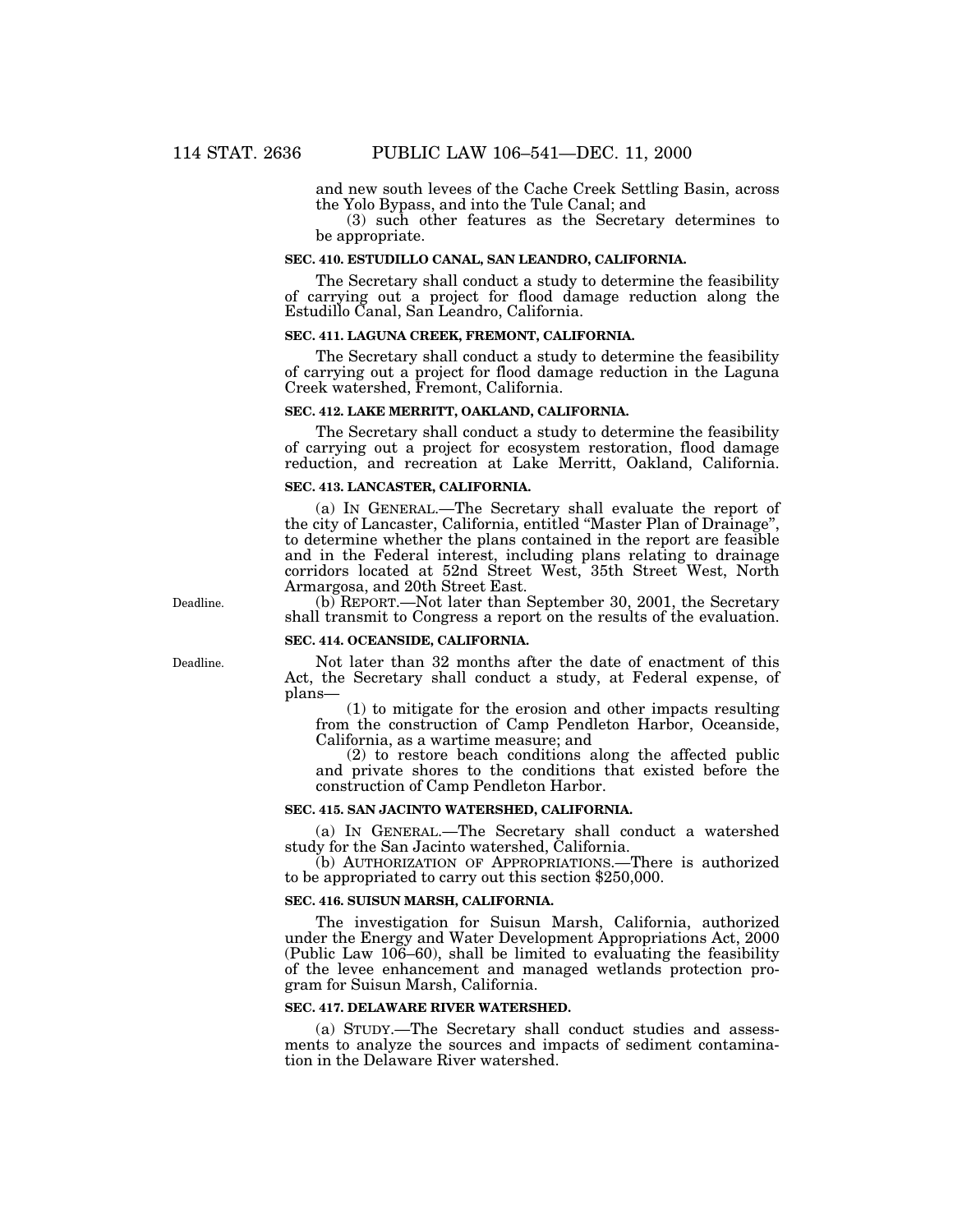(b) ACTIVITIES.—Activities authorized under this section may be conducted by a university with expertise in research in contaminated sediment sciences.

(c) AUTHORIZATION OF APPROPRIATIONS.— (1) AUTHORIZATION OF APPROPRIATIONS.—There is authorized to be appropriated to the Secretary to carry out this section \$5,000,000. Such sums shall remain available until expended.

(2) CORPS OF ENGINEERS EXPENSES.—10 percent of the amounts appropriated to carry out this section may be used by the Corps of Engineers district offices to administer and implement studies and assessments under this section.

### **SEC. 418. BREVARD COUNTY, FLORIDA.**

The Secretary shall prepare a general reevaluation report on Reports. the project for shoreline protection, Brevard County, Florida, authorized by section 101(b)(7) of the Water Resources Development Act of 1996 (110 Stat. 3667), to determine, if the project were modified to direct the Secretary to incorporate in the project any or all of the 7.1-mile reach of the project that was deleted from the south reach of the project, as described in paragraph (5) of the Report of the Chief of Engineers, dated December 23, 1996, whether the project as modified would be technically sound, environmentally acceptable, and economically justified.

### **SEC. 419. CHOCTAWHATCHEE RIVER, FLORIDA.**

The Secretary shall conduct a study to determine the Federal interest in dredging the mouth of the Choctawhatchee River, Florida, to remove the sand plug.

#### **SEC. 420. EGMONT KEY, FLORIDA.**

The Secretary shall conduct a study to determine the feasibility of stabilizing the historic fortifications and beach areas of Egmont Key, Florida, that are threatened by erosion.

# **SEC. 421. UPPER OCKLAWAHA RIVER AND APOPKA/PALATLAKAHA RIVER BASINS, FLORIDA.**

(a) IN GENERAL.—The Secretary shall conduct a restudy of flooding and water quality issues in—

(1) the upper Ocklawaha River basin, south of the Silver River; and

(2) the Apopka River and Palatlakaha River basins.

(b) REQUIRED ELEMENTS.—In carrying out subsection (a), the Secretary shall review the report of the Chief of Engineers on the Four River Basins, Florida, project, published as House Document No. 585, 87th Congress, and other pertinent reports to determine the feasibility of measures relating to comprehensive watershed planning for water conservation, flood control, environmental restoration and protection, and other issues relating to water resources in the river basins described in subsection (a).

#### **SEC. 422. LAKE ALLATOONA WATERSHED, GEORGIA.**

Section 413 of the Water Resources Development Act of 1999 (113 Stat. 324) is amended to read as follows:

### **''SEC. 413. LAKE ALLATOONA WATERSHED, GEORGIA.**

''(a) IN GENERAL.—The Secretary shall conduct a comprehensive study of the Lake Allatoona watershed, Georgia, to determine the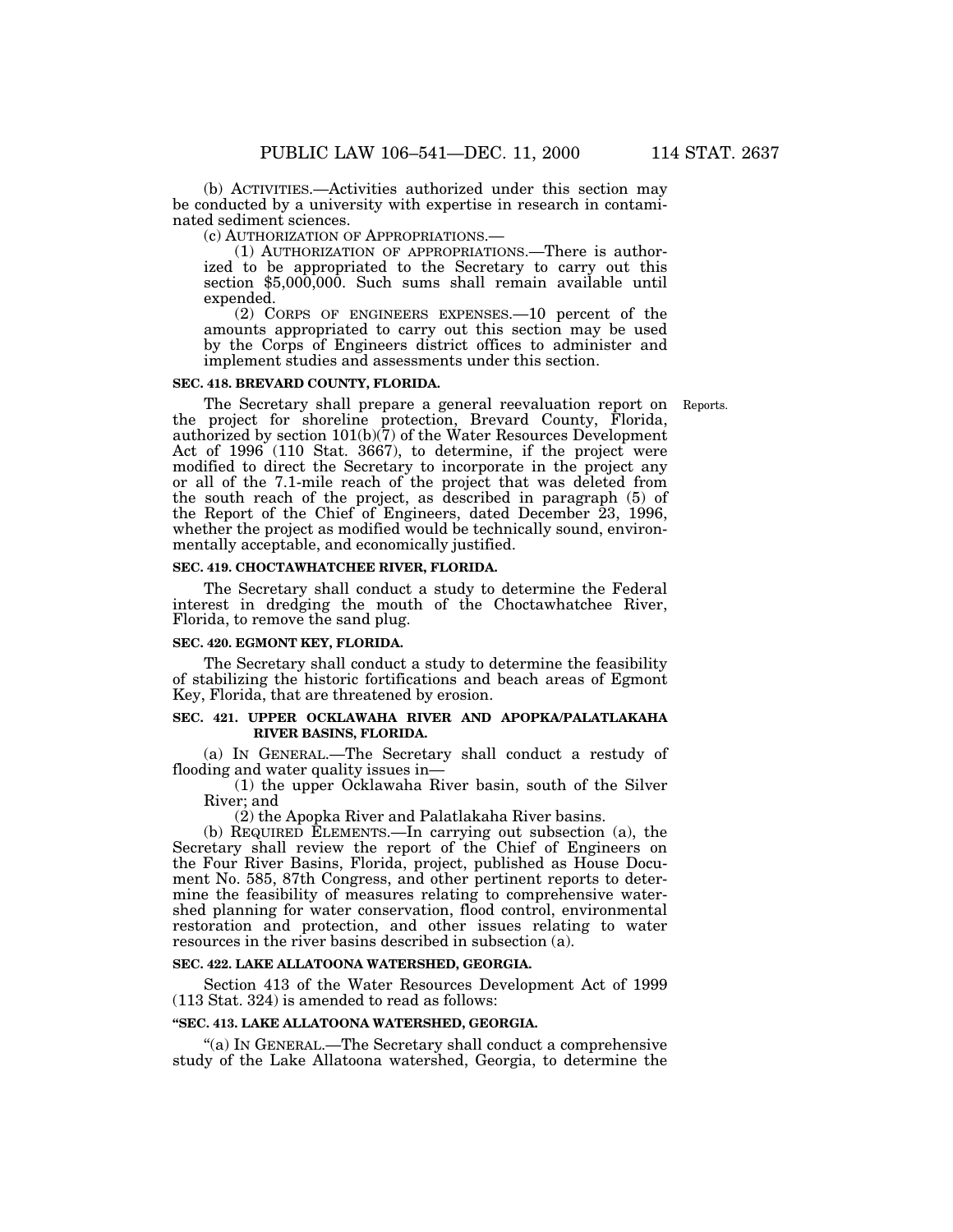feasibility of undertaking ecosystem restoration and resource protec-

tion measures. ''(b) MATTERS TO BE ADDRESSED.—The study shall address streambank and shoreline erosion, sedimentation, water quality, fish and wildlife habitat degradation, and other problems relating to ecosystem restoration and resource protection in the Lake Allatoona watershed.''.

### **SEC. 423. BOISE RIVER, IDAHO.**

The Secretary shall conduct a study to determine the feasibility of carrying out a project for flood damage reduction along the Boise River, Idaho.

### **SEC. 424. WOOD RIVER, IDAHO.**

The Secretary shall conduct a study to determine the feasibility of carrying out a project for flood damage reduction along the Wood River in Blaine County, Idaho.

#### **SEC. 425. CHICAGO, ILLINOIS.**

(a) IN GENERAL.—The Secretary shall conduct a study to determine the feasibility of carrying out a project for shoreline protection along the Chicago River, Chicago, Illinois.

(b) SITES.—Under subsection (a), the Secretary shall study—

- (1) the USX/Southworks site;
- (2) Calumet Lake and River;
- (3) the Canal Origins Heritage Corridor; and
- (4) Ping Tom Park.

(c) USE OF INFORMATION; CONSULTATION.—In carrying out this section, the Secretary shall use available information from, and consult with, appropriate Federal, State, and local agencies.

### **SEC. 426. CHICAGO SANITARY AND SHIP CANAL SYSTEM, CHICAGO, ILLINOIS.**

The Secretary shall conduct a study to determine the feasibility of reducing the use of the waters of Lake Michigan to support navigation in the Chicago sanitary and ship canal system, Chicago, Illinois.

#### **SEC. 427. LONG LAKE, INDIANA.**

The Secretary shall conduct a study to determine the feasibility of carrying out a project for ecosystem restoration, Long Lake, Indiana.

### **SEC. 428. BRUSH AND ROCK CREEKS, MISSION HILLS AND FAIRWAY, KANSAS.**

The Secretary shall evaluate the preliminary engineering report for the project for flood control, Mission Hills and Fairway, Kansas, entitled ''Preliminary Engineering Report: Brush Creek/Rock Creek Drainage Improvements, 66th Street to State Line Road'', to determine whether the plans contained in the report are feasible and in the Federal interest.

### **SEC. 429. ATCHAFALAYA RIVER, BAYOUS CHENE, BOEUF, AND BLACK, LOUISIANA.**

The Secretary shall investigate the problems associated with the mixture of freshwater, saltwater, and fine river silt in the channel of the project for navigation, Atchafalaya River and Bayous Chene, Boeuf, and Black, Louisiana, authorized by section 101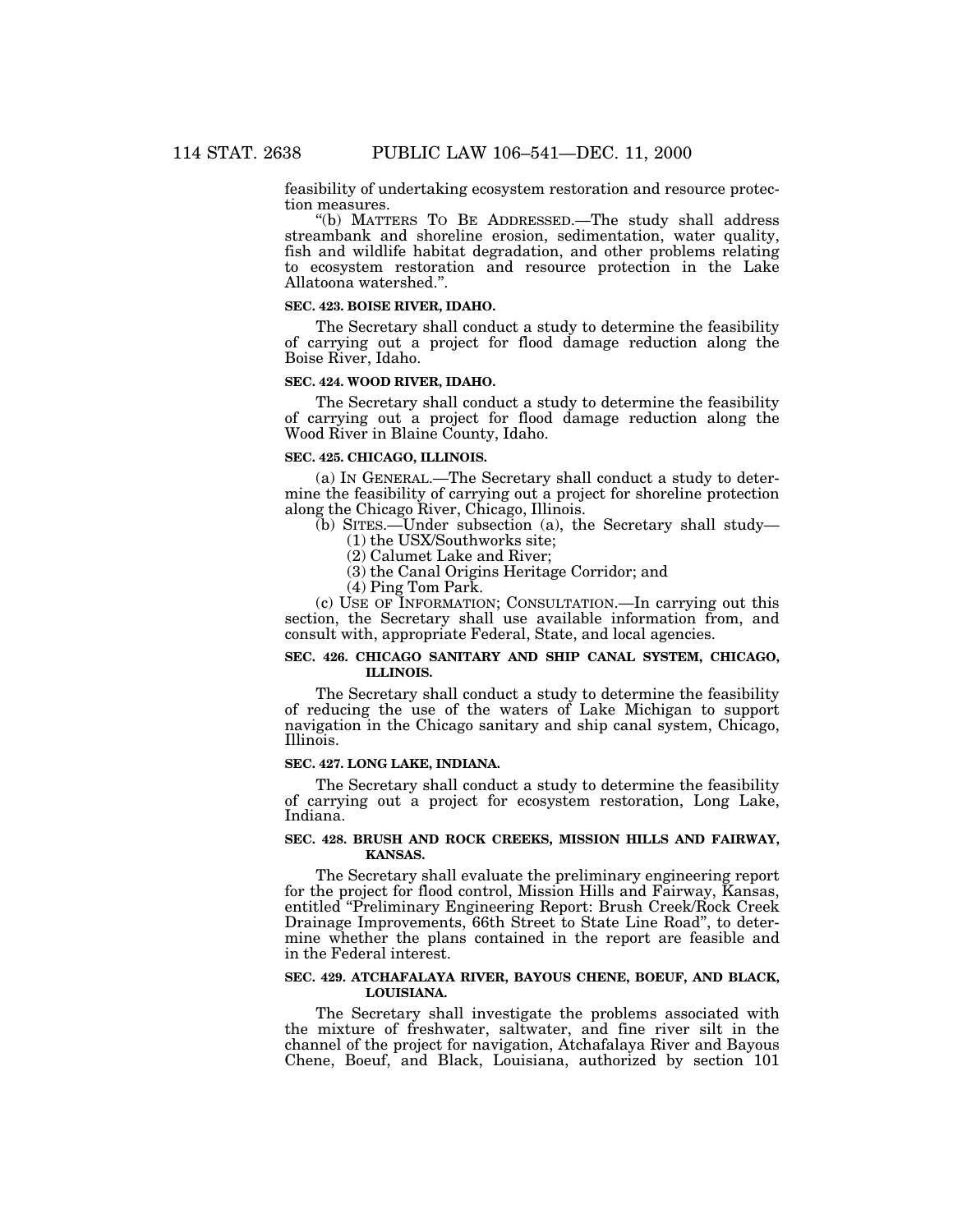of the River and Harbor Act of 1968 (82 Stat. 731), and recommend a solution to the problems.

### **SEC. 430. BOEUF AND BLACK, LOUISIANA.**

The Secretary shall conduct a study to determine the feasibility of deepening the navigation channel of the Atchafalaya River and Bayous Chene, Boeuf and Black, Louisiana, from 20 feet to 35 feet.

### **SEC. 431. IBERIA PORT, LOUISIANA.**

The Secretary shall conduct a study to determine the feasibility of carrying out a project for navigation, Iberia Port, Louisiana.

### **SEC. 432. LAKE PONTCHARTRAIN SEAWALL, LOUISIANA.**

Not later than 180 days after the date of enactment of this Act, the Secretary shall complete a post-authorization change report on the project for hurricane-flood protection, Lake Pontchartrain, Louisiana, authorized by section 204 of the Flood Control Act of 1965 (79 Stat. 1077), to include structural modifications to the seawall providing protection along the south shore of Lake Pontchartrain from the New Basin Canal on the west to the Inner Harbor Navigation Canal on the east.

#### **SEC. 433. LOWER ATCHAFALAYA BASIN, LOUISIANA.**

As part of the Lower Atchafalaya basin reevaluation study, the Secretary shall determine the feasibility of carrying out a project for flood damage reduction, Stephensville, Louisiana.

#### **SEC. 434. ST. JOHN THE BAPTIST PARISH, LOUISIANA.**

The Secretary shall conduct a study to determine the feasibility of carrying out a project for flood damage reduction on the east bank of the Mississippi River in St. John the Baptist Parish, Louisiana.

#### **SEC. 435. SOUTH LOUISIANA.**

The Secretary shall conduct a study to determine the feasibility of carrying out projects for hurricane protection in the coastal area of the State of Louisiana between Morgan City and the Pearl River.

### **SEC. 436. PORTSMOUTH HARBOR AND PISCATAQUA RIVER, MAINE AND NEW HAMPSHIRE.**

The Secretary shall conduct a study to determine the feasibility of modifying the project for navigation, Portsmouth Harbor and Piscataqua River, Maine and New Hampshire, authorized by section 101 of the River and Harbor Act of 1962 (76 Stat. 1173) and modified by section 202(a) of the Water Resources Development Act of 1986 (100 Stat. 4095), to increase the authorized width of turning basins in the Piscataqua River to 1,000 feet.

### **SEC. 437. MERRIMACK RIVER BASIN, MASSACHUSETTS AND NEW HAMP-SHIRE.**

(a) IN GENERAL.—The Secretary shall conduct a comprehensive study of the water resources needs of the Merrimack River basin, Massachusetts and New Hampshire, in the manner described in section 729 of the Water Resources Development Act of 1986 (100 Stat. 4164).

Deadline. Reports.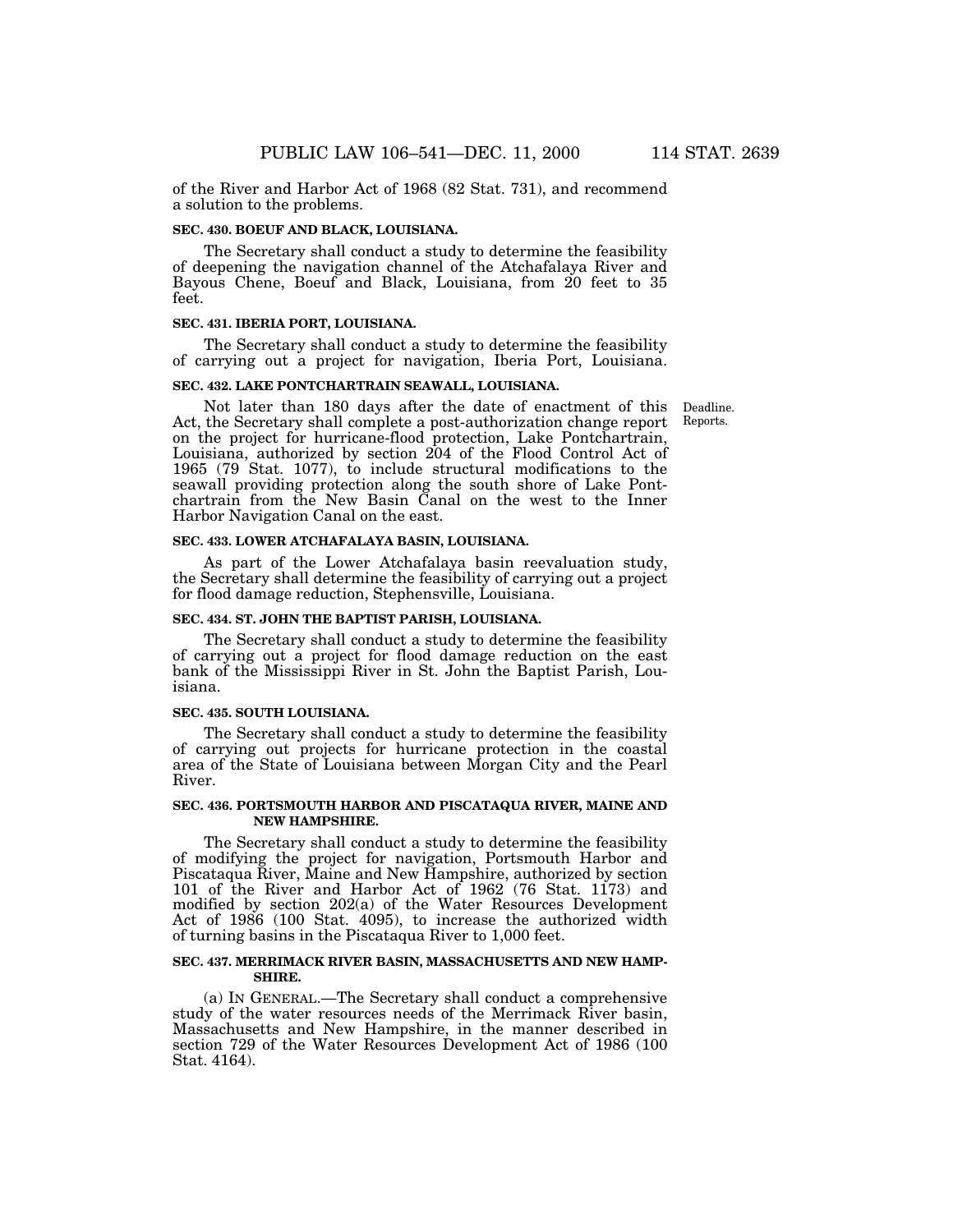(b) CONSIDERATION OF OTHER STUDIES.—In carrying out this section, the Secretary may take into consideration any studies conducted by the University of New Hampshire on environmental restoration of the Merrimack River System.

#### **SEC. 438. WILD RICE RIVER, MINNESOTA.**

The Secretary shall prepare a general reevaluation report on the project for flood control, Wild Rice River, Minnesota, authorized by section 201 of the Flood Control Act of 1970 (84 Stat. 1825). In carrying out the reevaluation, the Secretary shall include river dredging as a component of the study.

#### **SEC. 439. PORT OF GULFPORT, MISSISSIPPI.**

The Secretary shall conduct a study to determine the feasibility of modifying the project for navigation, Gulfport Harbor, Mississippi, authorized by section 202(a) of the Water Resources Development Act of 1986 (100 Stat. 4094) and modified by section  $4(n)$  of the Water Resources Development Act of 1988 (102 Stat. 4017).

#### **SEC. 440. LAS VEGAS VALLEY, NEVADA.**

Section 432(b) of the Water Resources Development Act of 1999 (113 Stat. 327) is amended by inserting ''recreation,'' after ''runoff),''.

### **SEC. 441. UPLAND DISPOSAL SITES IN NEW HAMPSHIRE.**

In conjunction with the State of New Hampshire, the Secretary shall conduct a study to identify and evaluate potential upland disposal sites for dredged material originating from harbor areas located within the State.

# **SEC. 442. SOUTHWEST VALLEY, ALBUQUERQUE, NEW MEXICO.**

Section 433 of the Water Resources Development Act of 1999 (113 Stat. 327) is amended—

(1) by inserting ''(a) IN GENERAL.—'' before ''The''; and

(2) by adding at the end the following:

''(b) EVALUATION OF FLOOD DAMAGE REDUCTION MEASURES.— In conducting the study, the Secretary shall evaluate flood damage reduction measures that would otherwise be excluded from the feasibility analysis based on policies of the Corps of Engineers concerning the frequency of flooding, the drainage area, and the amount of runoff.''.

### **SEC. 443. BUFFALO HARBOR, BUFFALO, NEW YORK.**

(a) IN GENERAL.—The Secretary shall conduct a study to determine the advisability and potential impacts of declaring as nonnavigable a portion of the channel at Control Point Draw, Buffalo Harbor, Buffalo New York.

(b) CONTENTS.—The study conducted under this section shall include an examination of other options to meet intermodal transportation needs in the area.

#### **SEC. 444. JAMESVILLE RESERVOIR, ONONDAGA COUNTY, NEW YORK.**

The Secretary shall conduct a study to determine the feasibility of carrying out a project for aquatic ecosystem restoration, flood damage reduction, and water quality, Jamesville Reservoir, Onondaga County, New York.

Reports.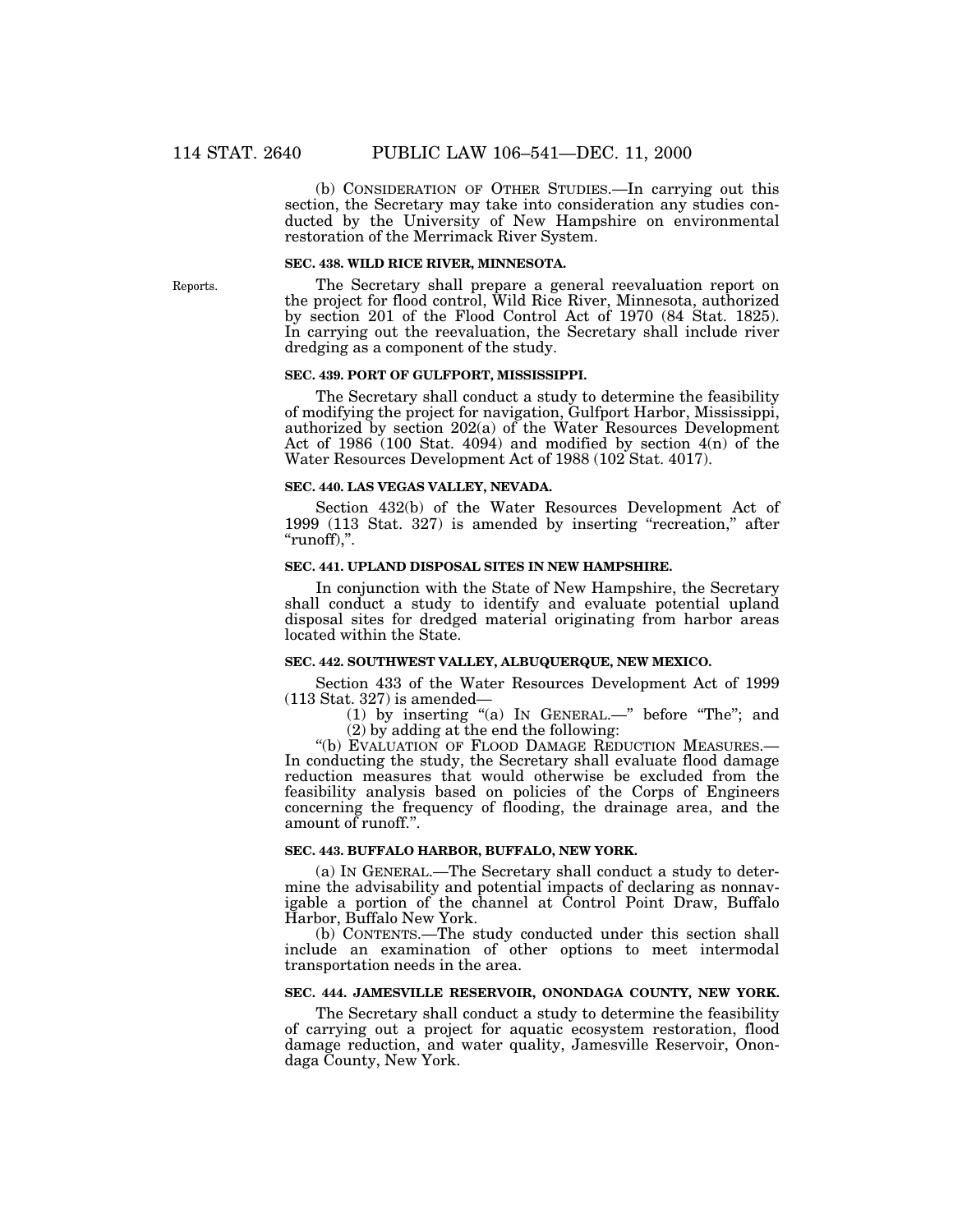### **SEC. 445. BOGUE BANKS, CARTERET COUNTY, NORTH CAROLINA.**

The Secretary shall expedite completion of a study under section 145 of the Water Resources Development Act of 1976 (33 U.S.C. 426j) on the expedited renourishment, through sharing of the costs of deposition of sand and other material used for beach renourishment, of the beaches of Bogue Banks in Carteret County, North Carolina, including Atlantic Beach, Pine Knoll Shores Beach, Salter Path Beach, Indian Beach, and Emerald Isle Beach.

### **SEC. 446. DUCK CREEK WATERSHED, OHIO.**

The Secretary shall conduct a study to determine the feasibility of carrying out flood control, environmental restoration, and aquatic ecosystem restoration measures in the Duck Creek watershed, Ohio.

#### **SEC. 447. FREMONT, OHIO.**

In consultation with appropriate Federal, State, and local agencies, the Secretary shall conduct a study to determine the feasibility of carrying out projects for water supply and environmental restoration at the Ballville Dam on the Sandusky River at Fremont, Ohio.

#### **SEC. 448. STEUBENVILLE, OHIO.**

The Secretary shall conduct a study to determine the feasibility of developing a public port along the Ohio River in the vicinity of Steubenville, Ohio.

#### **SEC. 449. GRAND LAKE, OKLAHOMA.**

(a) EVALUATION.—The Secretary shall—

(1) evaluate the backwater effects specifically due to flood control operations on land around Grand Lake, Oklahoma; and

(2) transmit, not later than 180 days after the date of enactment of this Act, to Congress a report on whether Federal actions have been a significant cause of the backwater effects. (b) FEASIBILITY STUDY.—

(1) IN GENERAL.—The Secretary shall conduct a study to determine the feasibility of—

(A) addressing the backwater effects of the operation of the Pensacola Dam, Grand/Neosho River basin, Oklahoma; and

(B) purchasing easements for any land that has been adversely affected by backwater flooding in the Grand/ Neosho River basin.

(2) COST SHARING.—If the Secretary determines under subsection (a)(2) that Federal actions have been a significant cause of the backwater effects, the Federal share of the costs of the feasibility study under paragraph (1) shall be 100 percent.

#### **SEC. 450. COLUMBIA SLOUGH, OREGON.**

Not later than 180 days after the date of enactment of this Act, the Secretary shall complete under section 1135 of the Water Resources Development Act of 1986 (33 U.S.C. 2309a) a feasibility study for the ecosystem restoration project at Columbia Slough, Oregon. If the Secretary determines that the project is appropriate, the Secretary may carry out the project on an expedited basis under such section.

Deadline. Reports.

Deadline.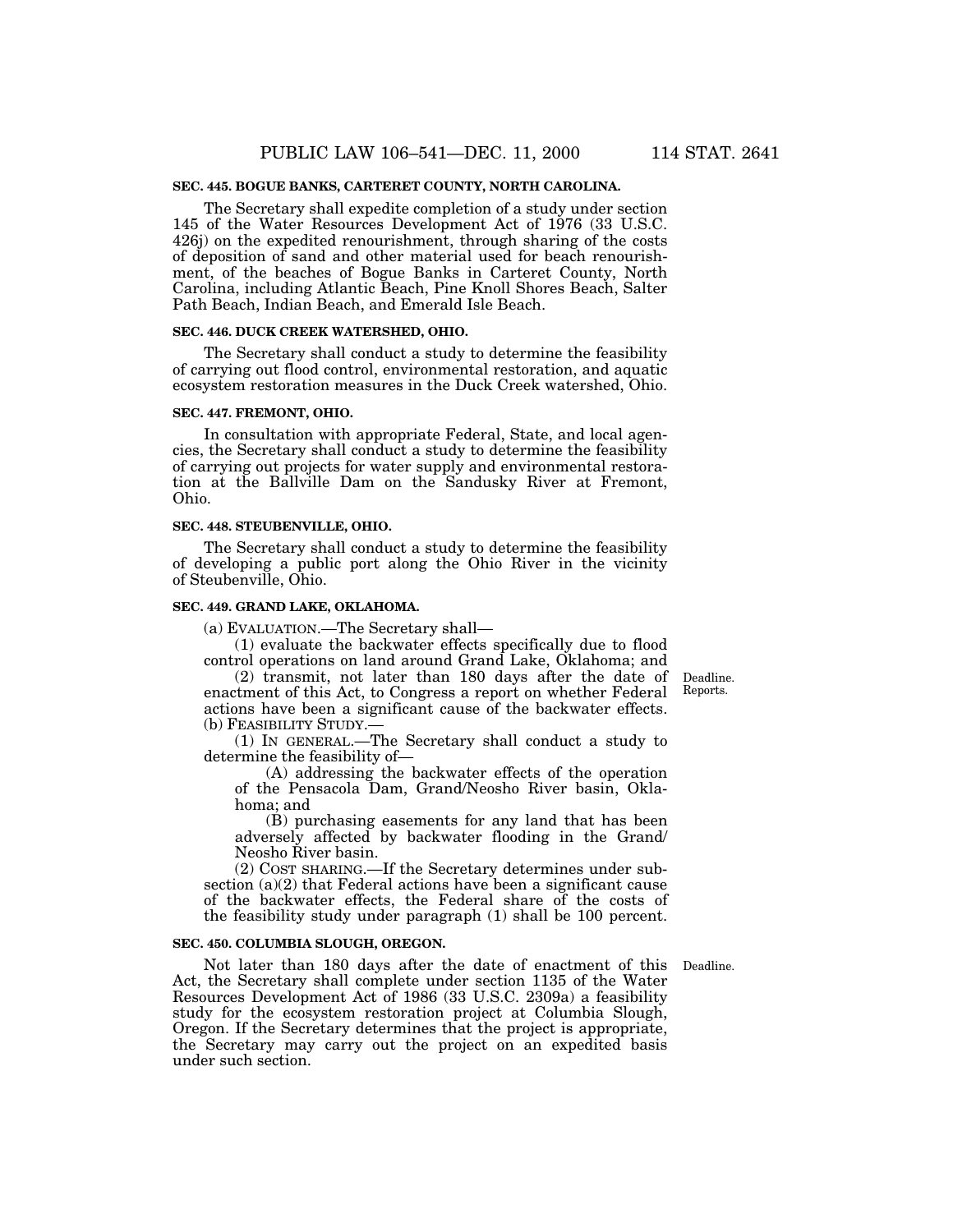### **SEC. 451. CLIFF WALK IN NEWPORT, RHODE ISLAND.**

The Secretary shall conduct a study to determine the project deficiencies and identify the necessary measures to restore the project for Cliff Walk in Newport, Rhode Island, to meet its authorized purpose.

### **SEC. 452. QUONSET POINT CHANNEL, RHODE ISLAND.**

The Secretary shall conduct a study to determine the Federal interest in dredging the Quonset Point navigation channel in Narragansett Bay, Rhode Island.

#### **SEC. 453. DREDGED MATERIAL DISPOSAL SITE, RHODE ISLAND.**

In consultation with the Administrator of the Environmental Protection Agency, the Secretary shall conduct a study to determine the feasibility of designating a permanent site in the State of Rhode Island for the disposal of dredged material.

### **SEC. 454. REEDY RIVER, GREENVILLE, SOUTH CAROLINA.**

The Secretary shall conduct a study to determine the feasibility of carrying out a project for aquatic ecosystem restoration, flood damage reduction, and streambank stabilization on the Reedy River, Cleveland Park West, Greenville, South Carolina.

### **SEC. 455. CHICKAMAUGA LOCK AND DAM, TENNESSEE.**

(a) IN GENERAL.—The Secretary shall use \$200,000, from funds transferred from the Tennessee Valley Authority, to prepare a report of the Chief of Engineers for a replacement lock at Chickamauga Lock and Dam, Tennessee.

(b) FUNDING.—As soon as practicable after the date of enactment of this Act, the Tennessee Valley Authority shall transfer to the Secretary the funds necessary to carry out subsection (a).

### **SEC. 456. GERMANTOWN, TENNESSEE.**

(a) IN GENERAL.—The Secretary shall conduct a study to determine the feasibility of carrying out a project for flood control and related purposes along Miller Farms Ditch, Howard Road Drainage, and Wolf River Lateral D, Germantown, Tennessee.

(b) JUSTIFICATION ANALYSIS.—The Secretary shall include environmental and water quality benefits in the justification analysis for the project.

(c) CREDIT.—The Secretary—

(1) shall credit toward the non-Federal share of the cost of the feasibility study the value of the in-kind services provided by the non-Federal interests relating to the planning, engineering, and design of the project, whether carried out before, on, or after the date of execution of the feasibility study cost-sharing agreement; and

 $(2)$  shall consider, for the purposes of paragraph  $(1)$ , the feasibility study to be conducted as part of the Memphis Metro Tennessee and Mississippi study authorized by resolution of the Committee on Transportation and Infrastructure of the House of Representatives, dated March 7, 1996.

(d) LIMITATION.—The Secretary may not reject the project under the feasibility study based solely on a minimum amount of stream runoff.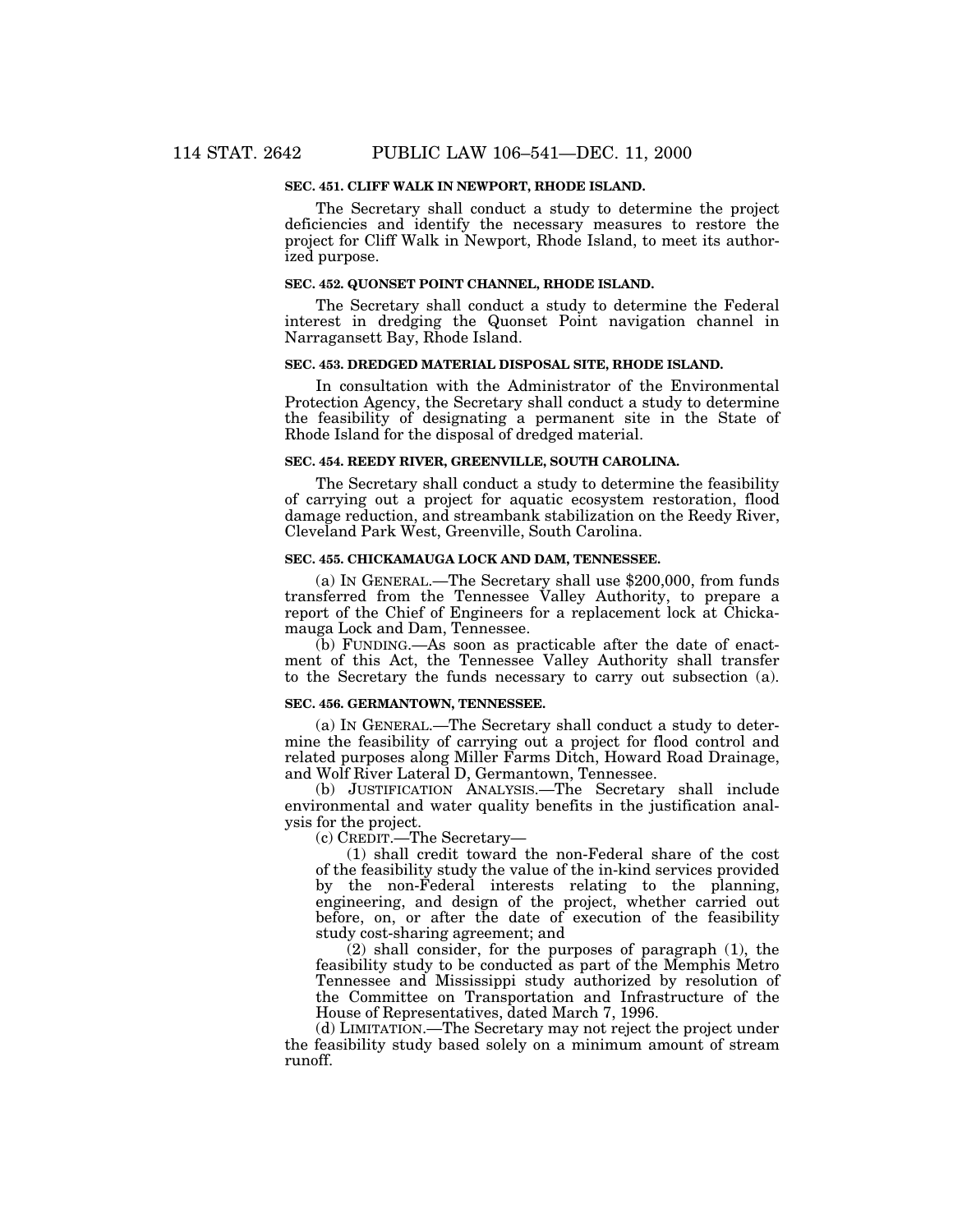### **SEC. 457. MILWAUKEE, WISCONSIN.**

(a) IN GENERAL.—The Secretary shall evaluate the report for the project for flood damage reduction and environmental restoration, Milwaukee, Wisconsin, entitled ''Interim Executive Summary: Menominee River Flood Management Plan'', dated September 1999, to determine whether the plans contained in the report are costeffective, technically sound, environmentally acceptable, and in the Federal interest.

(b) REPORT.—Not later than September 30, 2001, the Secretary Deadline. shall transmit to Congress a report on the results of the evaluation.

# **TITLE V—MISCELLANEOUS PROVISIONS**

#### **SEC. 501. LAKES PROGRAM.**

Section 602 of the Water Resources Development Act of 1986 (100 Stat. 4148–4149), as amended in section 210(b) of this Act,

is further amended—<br>
(1) in subsection (b) by inserting "and activity" after "project";

 $(2)$  in subsection  $(c)$  by inserting "and activities under subsection (f)" before the comma; and<br>(3) by adding at the end the following:

"(f) CENTER FOR LAKE EDUCATION AND RESEARCH, OTSEGO LAKE, NEW YORK.—

''(1) IN GENERAL.—The Secretary shall construct an environmental education and research facility at Otsego Lake, New York. The purpose of the Center shall be to—

"(A) conduct nationwide research on the impacts of water quality and water quantity on lake hydrology and the hydrologic cycle;

''(B) develop technologies and strategies for monitoring and improving water quality in the Nation's lakes; and

''(C) provide public education regarding the biological, economic, recreational, and aesthetic value of the Nation's lakes.

"(2) USE OF RESEARCH.-The results of research and education activities carried out at the Center shall be applied to the program under subsection (a) and to other Federal programs, projects, and activities that are intended to improve

"(3) BIOLOGICAL MONITORING STATION.—A central function of the Center shall be to research, develop, test, and evaluate biological monitoring technologies and techniques for potential use at lakes listed in subsection (a) and throughout the Nation.

"(4) CREDIT.—The non-Federal sponsor shall receive credit for lands, easements, rights-of-way, and relocations toward its share of project costs.

''(5) AUTHORIZATION OF APPROPRIATIONS.—In addition to sums authorized by subsection (d), there is authorized to be appropriated to carry out this subsection \$3,000,000. Such sums shall remain available until expended.''.

### **SEC. 502. RESTORATION PROJECTS.**

(a) IN GENERAL.—Section 539 of the Water Resources Development Act of 1996 (110 Stat. 3776–3777) is amended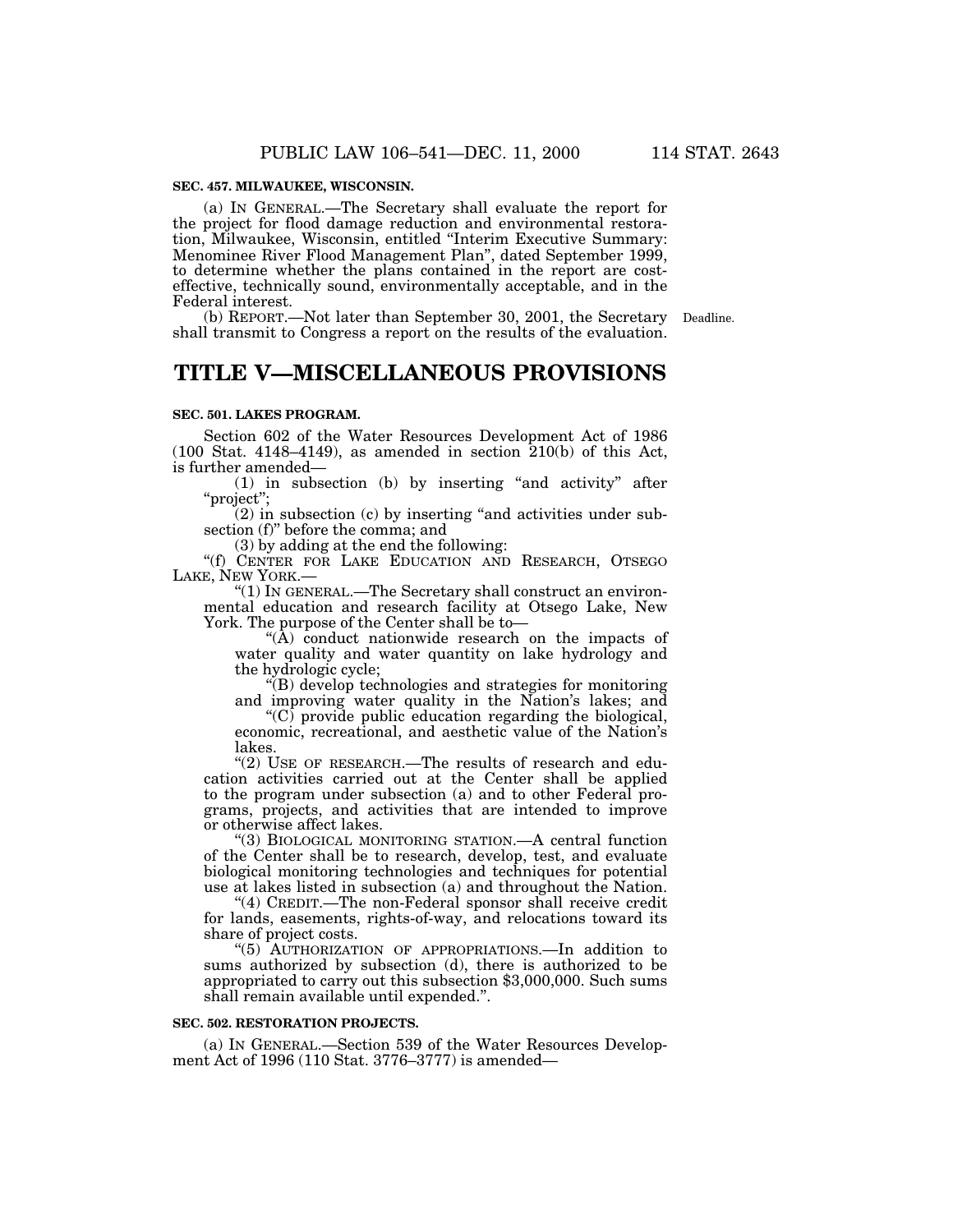(1) in the section heading by striking ''**MARYLAND, PENNSYLVANIA, AND WEST VIRGINIA**'';

(2) by striking "and" at the end of subsection  $(a)(1)(A);$ (3) by striking the period at the end of subsection  $(a)(1)(B)$ and inserting a semicolon; and

(4) by adding at the end of subsection (a)(1) the following: "(C) the Lackawanna River, Pennsylvania;

''(D) the Soda Butte Creek, Silver Creek, and Elkhorn

"(E) the Pemigewasset River watershed, New Hampshire;

"(F) the Hocking River, Ohio; and

''(G) the Clinch River watershed and Powell River

watershed, Virginia.".<br>
(b) AUTHORIZATION OF APPROPRIATIONS.—Section 539(d) of such<br>
Act (110 Stat. 3776–3777) is amended—

(1) by striking  $\lq(2)(1)(A)$  and" and inserting  $\lq(2)(1)(A),\lq$ ; and

(2) by inserting ",  $$5,000,000$  for projects undertaken under subsection (a)(1)(C),  $$5,000,000$  for projects undertaken under subsection  $(a)(1)(D)$ , \$1,500,000 for projects undertaken under subsection (a)(1)(E), \$2,500,000 for projects undertaken under subsection (a)(1)(F), and \$5,000,000 for projects undertaken under subsection  $(a)(1)(G)$ " before the period at the end.

# **SEC. 503. SUPPORT OF ARMY CIVIL WORKS PROGRAM.**

The requirements of section 2361 of title 10, United States Code, shall not apply to any contract, cooperative research and development agreement, cooperative agreement, or grant entered into under section 229 of the Water Resources Development Act of 1996 (33 U.S.C. 2313b) between the Secretary and Marshall University or entered into under section 350 of the Water Resources Development Act of 1999 (113 Stat. 310) between the Secretary and Juniata College, Pennsylvania.

# **SEC. 504. EXPORT OF WATER FROM GREAT LAKES.**

(a) ADDITIONAL FINDING.—Section 1109(b) of the Water Resources Development Act of 1986 (42 U.S.C. 1962d–20(b)) is amended—

(1) by redesignating paragraphs (2) and (3) as paragraphs  $(3)$  and  $(4)$ ; and

(2) by inserting after paragraph (1) the following:

''(2) to encourage the Great Lakes States, in consultation with the Provinces of Ontario and Quebec, to develop and implement a mechanism that provides a common conservation standard embodying the principles of water conservation and resource improvement for making decisions concerning the withdrawal and use of water from the Great Lakes Basin;".

(b) APPROVAL OF GOVERNORS FOR EXPORT OF WATER.—Section 1109(d) of the Water Resources Development Act of 1986 (42 U.S.C.  $1962d-20(d)$  is amended by-

(1) inserting "or exported" after "diverted"; and

(2) inserting ''or export'' after ''diversion''.

(c) SENSE OF CONGRESS.—It is the sense of Congress that the Secretary of State should work with the Canadian Government to encourage and support the Provinces in the development and implementation of a mechanism and standard concerning the withdrawal and use of water from the Great Lakes Basin consistent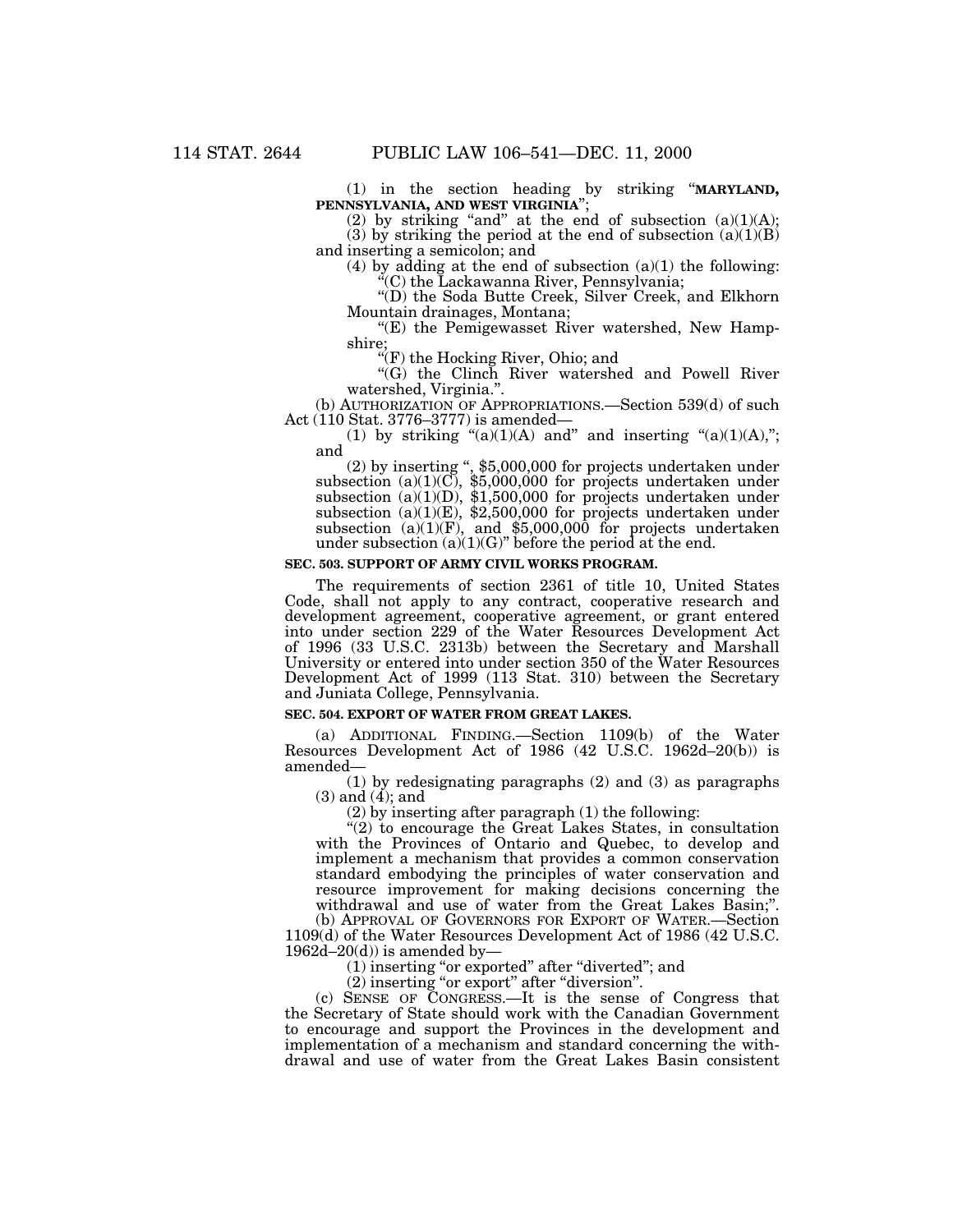with those mechanisms and standards developed by the Great Lakes States.

#### **SEC. 505. GREAT LAKES TRIBUTARY MODEL.**

Section 516 of the Water Resources Development Act of 1996<br>(33 U.S.C. 2326b) is amended—

(1) by adding at the end of subsection (e) the following:

"(3) REPORT.—Not later than December 31, 2003, the Secretary shall transmit to Congress a report on the Secretary's activities under this subsection."; and (2) in subsection (g)— Deadline.

 $(A)$  by striking "There is authorized" and inserting the following:

"(1) IN GENERAL.—There is authorized";<br>(B) by adding at the end the following:

"(2) GREAT LAKES TRIBUTARY MODEL.—In addition to amounts made available under paragraph (1), there is authorized to be appropriated to carry out subsection (e) \$5,000,000 for each of fiscal years 2002 through 2006.''; and

(C) by aligning the remainder of the text of paragraph

(1) (as designated by subparagraph (A) of this paragraph) with paragraph  $(2)$  (as added by subparagraph  $(B)$  of this paragraph).

# **SEC. 506. GREAT LAKES FISHERY AND ECOSYSTEM RESTORATION.**

(a) FINDINGS.—Congress finds that— (1) the Great Lakes comprise a nationally and internationally significant fishery and ecosystem;

(2) the Great Lakes fishery and ecosystem should be developed and enhanced in a coordinated manner; and

(3) the Great Lakes fishery and ecosystem provides a diversity of opportunities, experiences, and beneficial uses.

(b) DEFINITIONS.—In this section, the following definitions apply:

(1) GREAT LAKE.— (A) IN GENERAL.—The term ''Great Lake'' means Lake Superior, Lake Michigan, Lake Huron (including Lake St. Clair), Lake Erie, and Lake Ontario (including the St. Lawrence River to the 45th parallel of latitude).

(B) INCLUSIONS.—The term ''Great Lake'' includes any connecting channel, historically connected tributary, and basin of a lake specified in subparagraph (A).

(2) GREAT LAKES COMMISSION.—The term ''Great Lakes Commission'' means the Great Lakes Commission established by the Great Lakes Basin Compact (82 Stat. 414).

(3) GREAT LAKES FISHERY COMMISSION.—The term "Great Lakes Fishery Commission" has the meaning given the term "Commission" in section 2 of the Great Lakes Fishery Act of 1956 (16 U.S.C. 931).

(4) GREAT LAKES STATE.—The term ''Great Lakes State'' means each of the States of Illinois, Indiana, Michigan, Minnesota, Ohio, Pennsylvania, New York, and Wisconsin.

(c) GREAT LAKES FISHERY AND ECOSYSTEM RESTORATION.—

(1) SUPPORT PLAN.—

(A) IN GENERAL.—Not later than 1 year after the date Deadline. of enactment of this Act, the Secretary shall develop a plan for activities of the Corps of Engineers that support the management of Great Lakes fisheries.

42 USC 1962d– 22.

Appropriation authorization.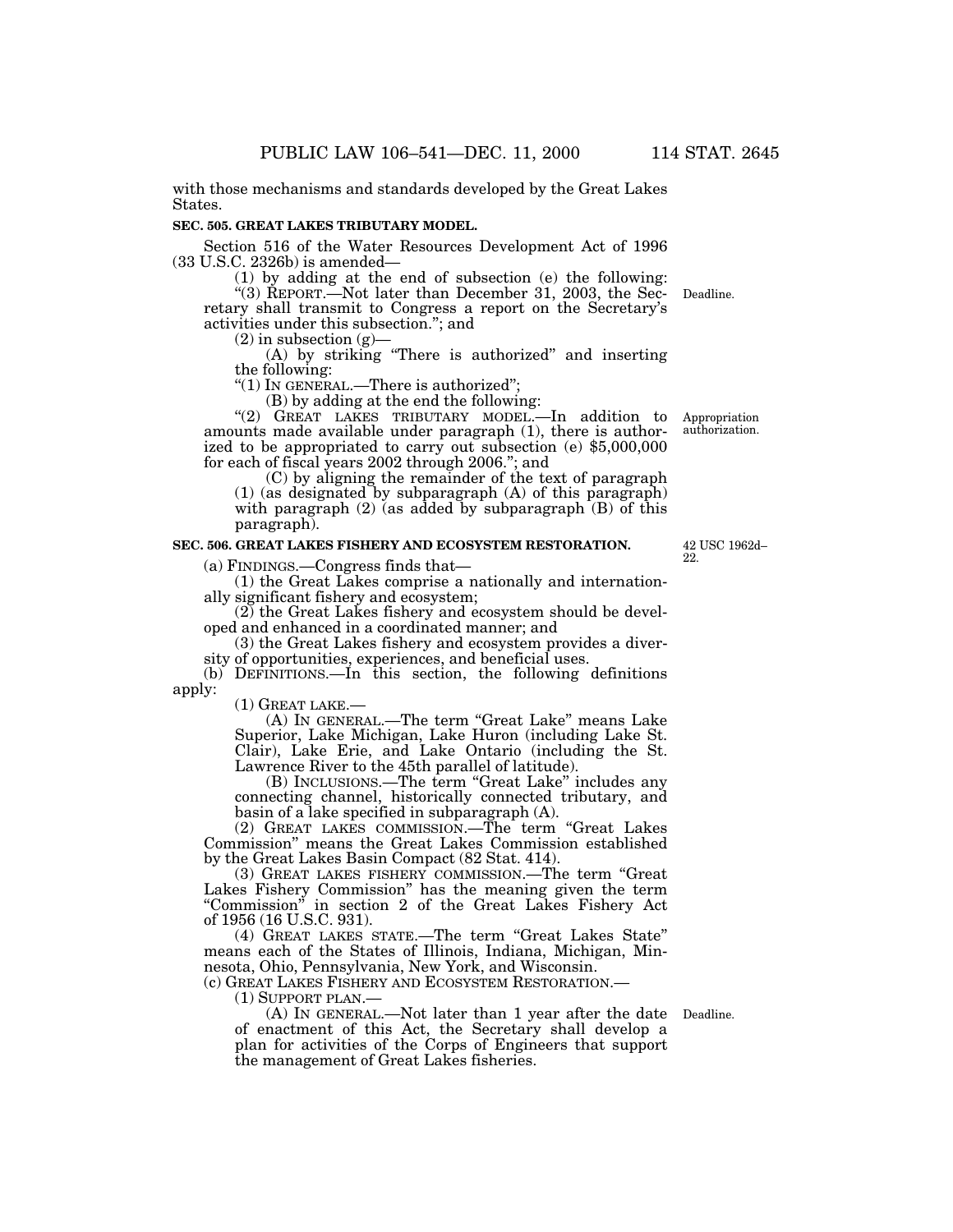(B) USE OF EXISTING DOCUMENTS.—To the maximum extent practicable, the plan shall make use of and incorporate documents that relate to the Great Lakes and are in existence on the date of enactment of this Act, such as lakewide management plans and remedial action plans.

(C) COOPERATION.—The Secretary shall develop the plan in cooperation with—

(i) the signatories to the Joint Strategic Plan for Management of the Great Lakes Fisheries; and

(ii) other affected interests.

(2) PROJECTS.—The Secretary shall plan, design, and construct projects to support the restoration of the fishery, ecosystem, and beneficial uses of the Great Lakes.

(3) EVALUATION PROGRAM.—

(A) IN GENERAL.—The Secretary shall develop a program to evaluate the success of the projects carried out under paragraph (2) in meeting fishery and ecosystem restoration goals.

(B) STUDIES.—Evaluations under subparagraph (A) shall be conducted in consultation with the Great Lakes Fishery Commission and appropriate Federal, State, and local agencies.

(d) COOPERATIVE AGREEMENTS.—In carrying out this section, the Secretary may enter into a cooperative agreement with the Great Lakes Commission or any other agency established to facilitate active State participation in management of the Great Lakes.

(e) RELATIONSHIP TO OTHER GREAT LAKES ACTIVITIES.—No activity under this section shall affect the date of completion of any other activity relating to the Great Lakes that is authorized under other law.

(f) COST SHARING.—

(1) DEVELOPMENT OF PLAN.—The Federal share of the cost of development of the plan under subsection  $(c)(1)$  shall be 65 percent.

(2) PROJECT PLANNING, DESIGN, CONSTRUCTION, AND EVALUATION.—The Federal share of the cost of planning, design, construction, and evaluation of a project under paragraph (2) or (3) of subsection (c) shall be 65 percent.

(3) NON-FEDERAL SHARE.—

(A) CREDIT FOR LAND, EASEMENTS, AND RIGHTS-OF-WAY.—The Secretary shall credit the non-Federal interest for the value of any land, easement, right-of-way, dredged material disposal area, or relocation provided for carrying out a project under subsection (c)(2).

(B) FORM.—The non-Federal interest may provide up to 50 percent of the non-Federal share required under paragraphs (1) and (2) in the form of services, materials, supplies, or other in-kind contributions.

(4) OPERATION AND MAINTENANCE.—The operation, maintenance, repair, rehabilitation, and replacement of projects carried out under this section shall be a non-Federal responsibility.

(5) NON-FEDERAL INTERESTS.—Notwithstanding section 221 of the Flood Control Act of 1970 (42 U.S.C. 1962d–5b), for any project carried out under this section, a non-Federal interest may include a private interest and a nonprofit entity. (g) AUTHORIZATION OF APPROPRIATIONS.—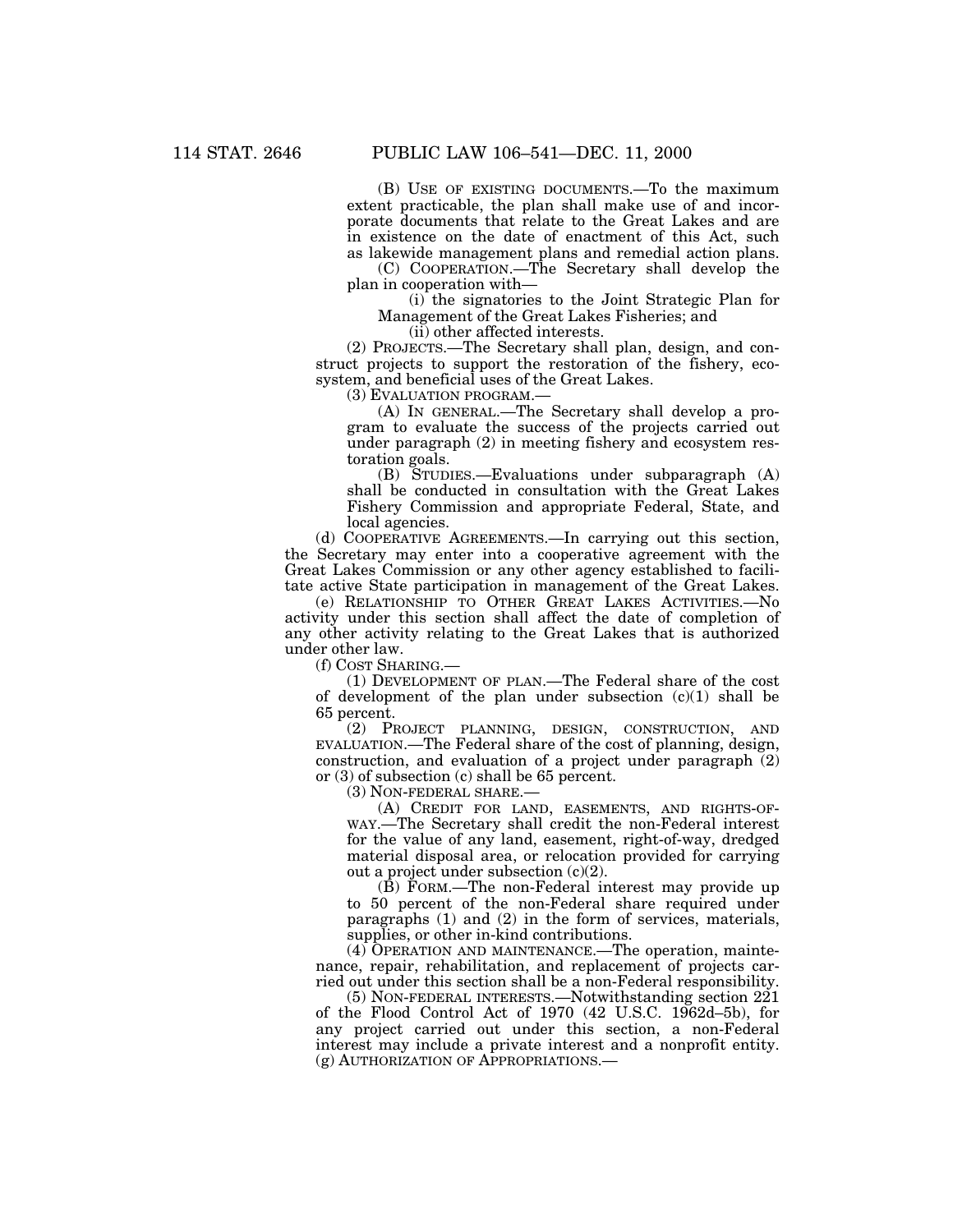(1) DEVELOPMENT OF PLAN.—There is authorized to be appropriated for development of the plan under subsection  $(c)(1)$ \$300,000.

(2) OTHER ACTIVITIES.—There is authorized to be appropriated to carry out paragraphs (2) and (3) of subsection (c) \$100,000,000.

### **SEC. 507. NEW ENGLAND WATER RESOURCES AND ECOSYSTEM RES-TORATION.**

(a) DEFINITIONS.—In this section, the following definitions apply:

(1) CRITICAL RESTORATION PROJECT.—The term ''critical restoration project'' means a project that will produce, consistent with Federal programs, projects, and activities, immediate and substantial ecosystem restoration, preservation, and protection benefits.

(2) NEW ENGLAND.—The term ''New England'' means all watersheds, estuaries, and related coastal areas in the States of Connecticut, Maine, Massachusetts, New Hampshire, Rhode Island, and Vermont.

(b) ASSESSMENT.—

(1) IN GENERAL.—The Secretary, in coordination with appropriate Federal, State, tribal, regional, and local agencies, shall perform an assessment of the condition of water resources and related ecosystems in New England to identify problems and needs for restoring, preserving, and protecting water resources, ecosystems, wildlife, and fisheries.

(2) MATTERS TO BE ADDRESSED.—The assessment shall include—

(A) development of criteria for identifying and prioritizing the most critical problems and needs; and

(B) a framework for development of watershed or regional restoration plans.

(3) USE OF EXISTING INFORMATION.—In performing the assessment, the Secretary shall, to the maximum extent practicable, use—

(A) information that is available on the date of enactment of this Act; and

(B) ongoing efforts of all participating agencies.

(4) CRITERIA; FRAMEWORK.—

(A) IN GENERAL.—Not later than 1 year after the date of enactment of this Act, the Secretary shall develop and make available for public review and comment—

Deadline. Public information.

(i) criteria for identifying and prioritizing critical problems and needs; and

(ii) a framework for development of watershed or regional restoration plans.

(B) USE OF RESOURCES.—In developing the criteria and framework, the Secretary shall make full use of all available Federal, State, tribal, regional, and local resources.

(5) REPORT.—Not later than October 1, 2002, the Secretary Deadline. shall transmit to Congress a report on the assessment. (c) RESTORATION PLANS.—

(1) IN GENERAL.—After the report is transmitted under subsection (b)(5), the Secretary, in coordination with appropriate Federal, State, tribal, regional, and local agencies, shall—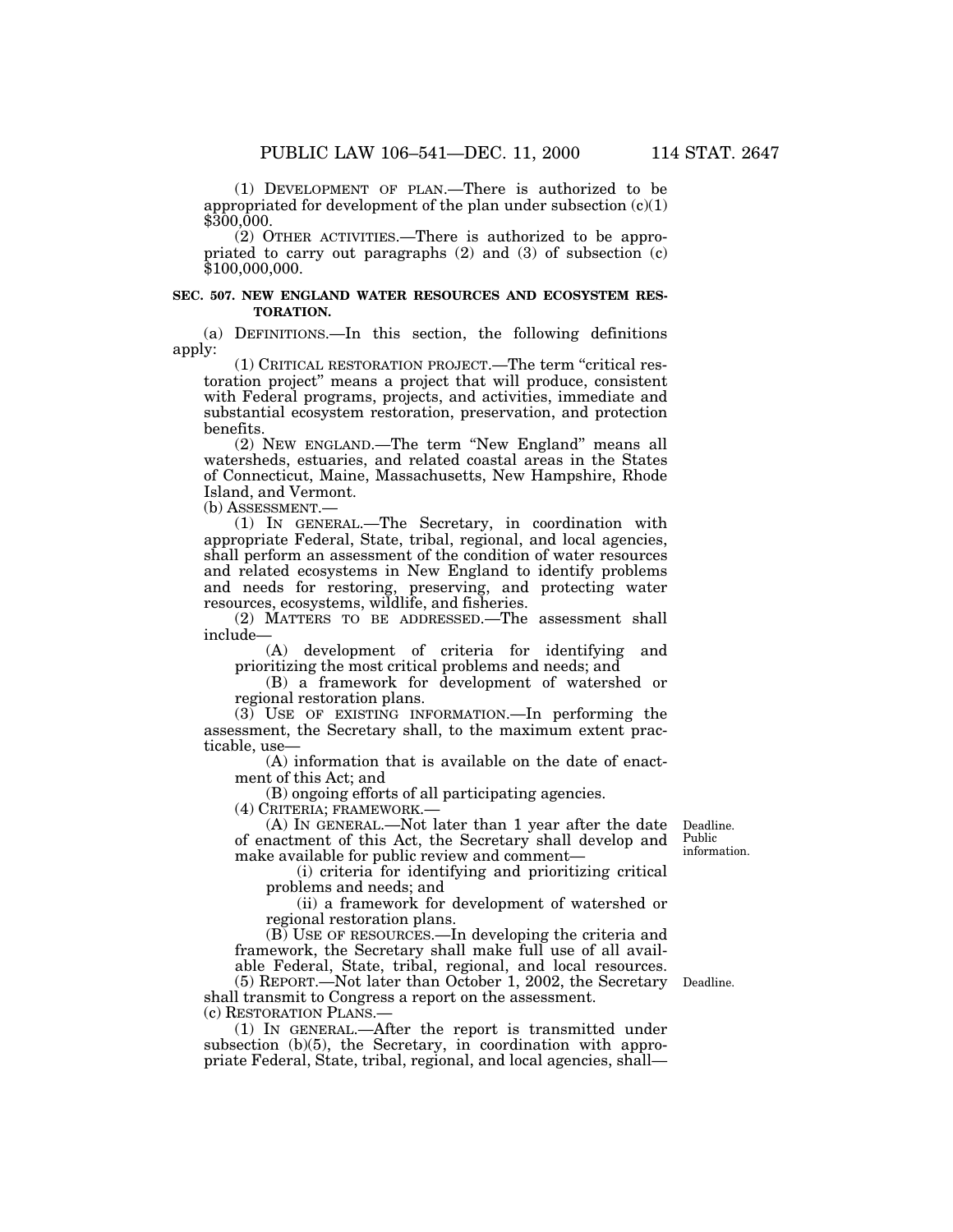(A) develop a comprehensive plan for restoring, preserving, and protecting the water resources and ecosystem in each watershed and region in New England; and

(B) transmit the plan to Congress.

(2) CONTENTS.—Each restoration plan shall include— (A) a feasibility report; and

(B) a programmatic environmental impact statement covering the proposed Federal action.

(d) CRITICAL RESTORATION PROJECTS.— (1) IN GENERAL.—After the restoration plans are transmitted under subsection (c)(1)(B), the Secretary, in coordination with appropriate Federal, State, tribal, regional, and local agencies, shall identify critical restoration projects that will produce independent, immediate, and substantial restoration, preservation, and protection benefits.

(2) AGREEMENTS.—The Secretary may carry out a critical restoration project after entering into an agreement with an appropriate non-Federal interest in accordance with section 221 of the Flood Control Act of 1970 (42 U.S.C. 1962d–5b) and this section.

(3) PROJECT JUSTIFICATION.—Notwithstanding section 209 of the Flood Control Act of 1970 (42 U.S.C. 1962–2) or any other provision of law, in carrying out a project under this subsection, the Secretary may determine that the project—

(A) is justified by the environmental benefits derived from the ecosystem; and

(B) shall not need further economic justification if the Secretary determines that the project is cost effective.

(4) TIME LIMITATION.—No critical restoration project may be initiated under this subsection after September 30, 2005.

(5) COST LIMITATION.—Not more than \$5,000,000 in Federal funds may be used to carry out a project under this subsection. (e) COST SHARING.—

(1) ASSESSMENT.—

(A) IN GENERAL.—The non-Federal share of the cost of the assessment under subsection (b) shall be 25 percent.

(B) IN-KIND CONTRIBUTIONS.—The non-Federal share may be provided in the form of services, materials, or other in-kind contributions.

(2) RESTORATION PLANS.—

(A) IN GENERAL.—The non-Federal share of the cost of developing the restoration plans under subsection (c) shall be 35 percent.

(B) IN-KIND CONTRIBUTIONS.—Up to 50 percent of the non-Federal share may be provided in the form of services, materials, or other in-kind contributions.

(3) CRITICAL RESTORATION PROJECTS.—

(A) IN GENERAL.—The non-Federal share of the cost of carrying out a project under subsection (d) shall be 35 percent.

(B) IN-KIND CONTRIBUTIONS.—Up to 50 percent of the non-Federal share may be provided in the form of services, materials, or other in-kind contributions.

(C) REQUIRED NON-FEDERAL CONTRIBUTION.—For any critical restoration project, the non-Federal interest shall—

(i) provide all land, easements, rights-of-way, dredged material disposal areas, and relocations;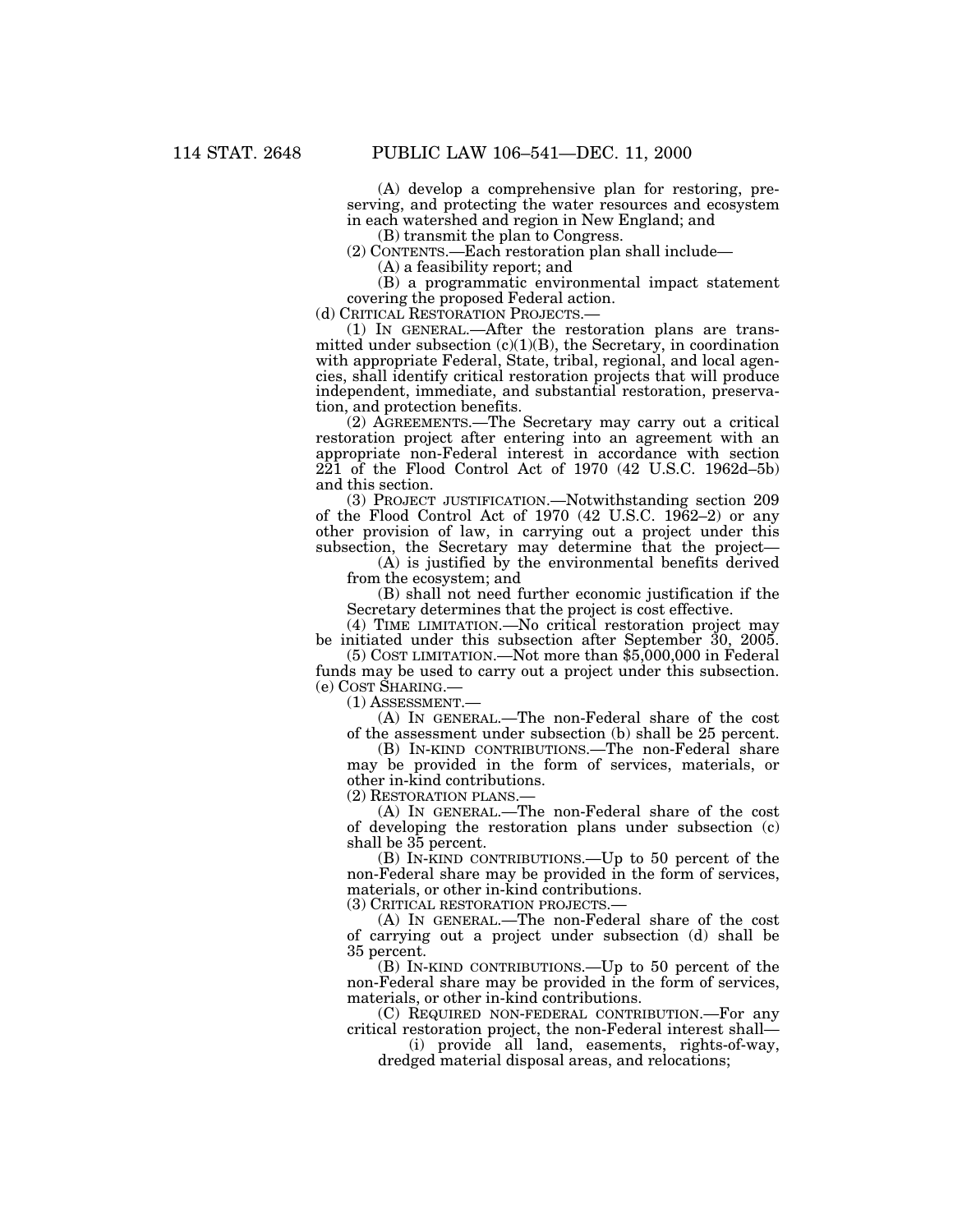(ii) pay all operation, maintenance, replacement, repair, and rehabilitation costs; and

(iii) hold the United States harmless from all claims arising from the construction, operation, and maintenance of the project.

(D) CREDIT.—The Secretary shall credit the non-Federal interest for the value of the land, easements, rightsof-way, dredged material disposal areas, and relocations

provided under subparagraph (C).<br>(f) AUTHORIZATION OF APPROPRIATIONS.

 $(1)$  ASSESSMENT AND RESTORATION PLANS.—There is authorized to be appropriated to carry out subsections (b) and (c) \$4,000,000 for each of fiscal years 2001 through 2005.

(2) CRITICAL RESTORATION PROJECTS.—There is authorized to be appropriated to carry out subsection (d) \$55,000,000.

#### **SEC. 508. VISITORS CENTERS.**

(a) JOHN PAUL HAMMERSCHMIDT VISITORS CENTER, ARKANSAS.—Section 103(e) of the Water Resources Development Act of 1992 (106 Stat. 4813) is amended by striking ''Arkansas River, Arkansas.'' and inserting ''Fort Smith, Arkansas, on land provided by the city of Fort Smith.''.

(b) LOWER MISSISSIPPI RIVER MUSEUM AND RIVERFRONT INTERPRETIVE SITE, MISSISSIPPI.—Section 103(c)(2) of the Water Resources Development Act of 1992 (106 Stat. 4811) is amended in the first sentence by striking ''in the vicinity of the Mississippi River Bridge in Vicksburg, Mississippi.'' and inserting ''between the Mississippi River Bridge and the waterfront in downtown Vicksburg, Mississippi.''.

### **SEC. 509. CALFED BAY-DELTA PROGRAM ASSISTANCE, CALIFORNIA.**

(a) IN GENERAL.—The Secretary—

(1) may participate with the appropriate Federal and State agencies in the planning and management activities associated with the CALFED Bay-Delta Program referred to in the California Bay-Delta Environmental Enhancement and Water Security Act (division E of Public Law 104–208; 110 Stat. 3009– 748); and

(2) shall integrate, to the maximum extent practicable and in accordance with applicable law, the activities of the Corps of Engineers in the San Joaquin and Sacramento River basins with the long-term goals of the CALFED Bay-Delta Program. (b) COOPERATIVE ACTIVITIES.—In participating in the CALFED Bay-Delta Program under subsection (a), the Secretary may—

(1) accept and expend funds from other Federal agencies and from non-Federal public, private, and nonprofit entities to carry out ecosystem restoration projects and activities associated with the CALFED Bay-Delta Program; and

(2) in carrying out the projects and activities, enter into contracts, cooperative research and development agreements, and cooperative agreements with Federal and non-Federal private, public, and nonprofit entities.

(c) AREA COVERED BY PROGRAM.—For the purposes of this section, the area covered by the CALFED Bay-Delta Program shall be the San Francisco Bay/Sacramento-San Joaquin Delta Estuary and its watershed (known as the "Bay-Delta Estuary"), as identified in the Framework Agreement Between the Governor's Water Policy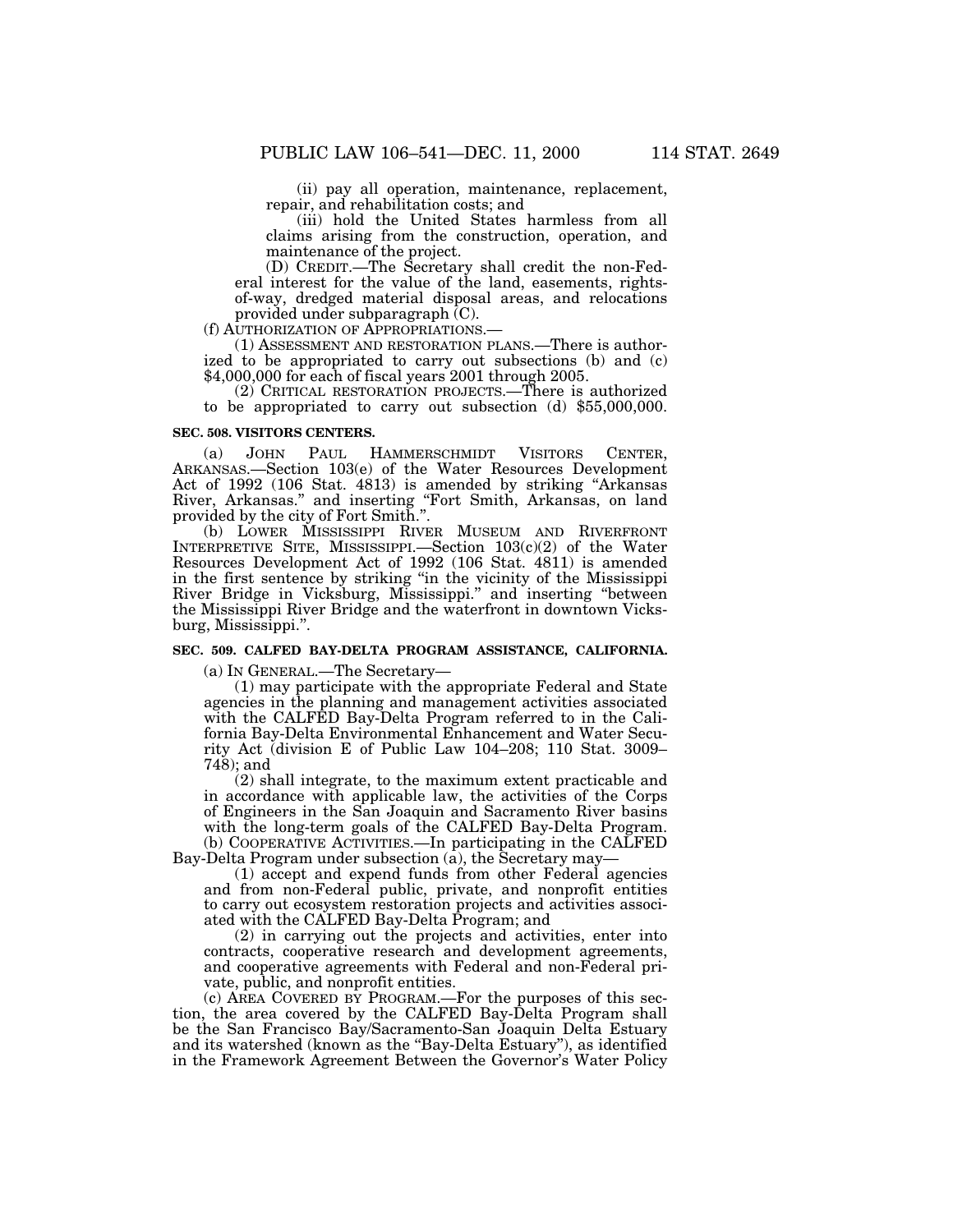Council of the State of California and the Federal Ecosystem Directorate.

(d) AUTHORIZATION OF APPROPRIATIONS.—There is authorized to be appropriated to carry out this section \$5,000,000 for fiscal years 2002 through 2005.

# **SEC. 510. SEWARD, ALASKA.**

The Secretary shall carry out, on an emergency one-time basis, necessary repairs of the Lowell Creek Tunnel in Seward, Alaska, at Federal expense and a total cost of \$3,000,000.

### **SEC. 511. CLEAR LAKE BASIN, CALIFORNIA.**

Amounts made available to the Secretary by the Energy and Water Development Appropriations Act, 2000 (113 Stat. 483 et seq.) for the project for aquatic ecosystem restoration, Clear Lake basin, California, to be carried out under section 206 of the Water Resources Development Act of 1996 (33 U.S.C. 2330), may be used only for the wetlands restoration and creation elements of the project.

# **SEC. 512. CONTRA COSTA CANAL, OAKLEY AND KNIGHTSEN, CALI-FORNIA.**

The Secretary shall carry out a project for flood damage reduction under section 205 of the Flood Control Act of 1948 (33 U.S.C. 701s) at the Contra Costa Canal, Oakley and Knightsen, California, if the Secretary determines that the project is technically sound, environmentally acceptable, and economically justified.

# **SEC. 513. HUNTINGTON BEACH, CALIFORNIA.**

The Secretary shall carry out under section 205 of the Flood Control Act of 1948 (33 U.S.C. 701s) a project for flood damage reduction in Huntington Beach, California, if the Secretary determines that the project is technically sound, environmentally acceptable, and economically justified.

### **SEC. 514. MALLARD SLOUGH, PITTSBURG, CALIFORNIA.**

The Secretary shall carry out under section 205 of the Flood Control Act of 1948 (33 U.S.C. 701s) a project for flood damage reduction in Mallard Slough, Pittsburg, California, if the Secretary determines that the project is technically sound, environmentally acceptable, and economically justified.

# **SEC. 515. PORT EVERGLADES, FLORIDA.**

Notwithstanding the absence of a project cooperation agreement, the Secretary shall reimburse the non-Federal interest for the project for navigation, Port Everglades Harbor, Florida, \$15,003,000 for the Federal share of costs incurred by the non-Federal interest in carrying out the project and determined by the Secretary to be eligible for reimbursement under the limited reevaluation report of the Corps of Engineers, dated April 1998.

# **SEC. 516. LAKE SIDNEY LANIER, GEORGIA, HOME PRESERVATION.**

(a) DEFINITIONS.—In this section, the following definitions apply:

(1) EASEMENT PROHIBITION.—The term ''easement prohibition'' means the rights acquired by the United States in the flowage easements to prohibit structures for human habitation.

 $(2)$  ELIGIBLE PROPERTY OWNER.—The term "eligible property owner'' means a person that owns a structure for human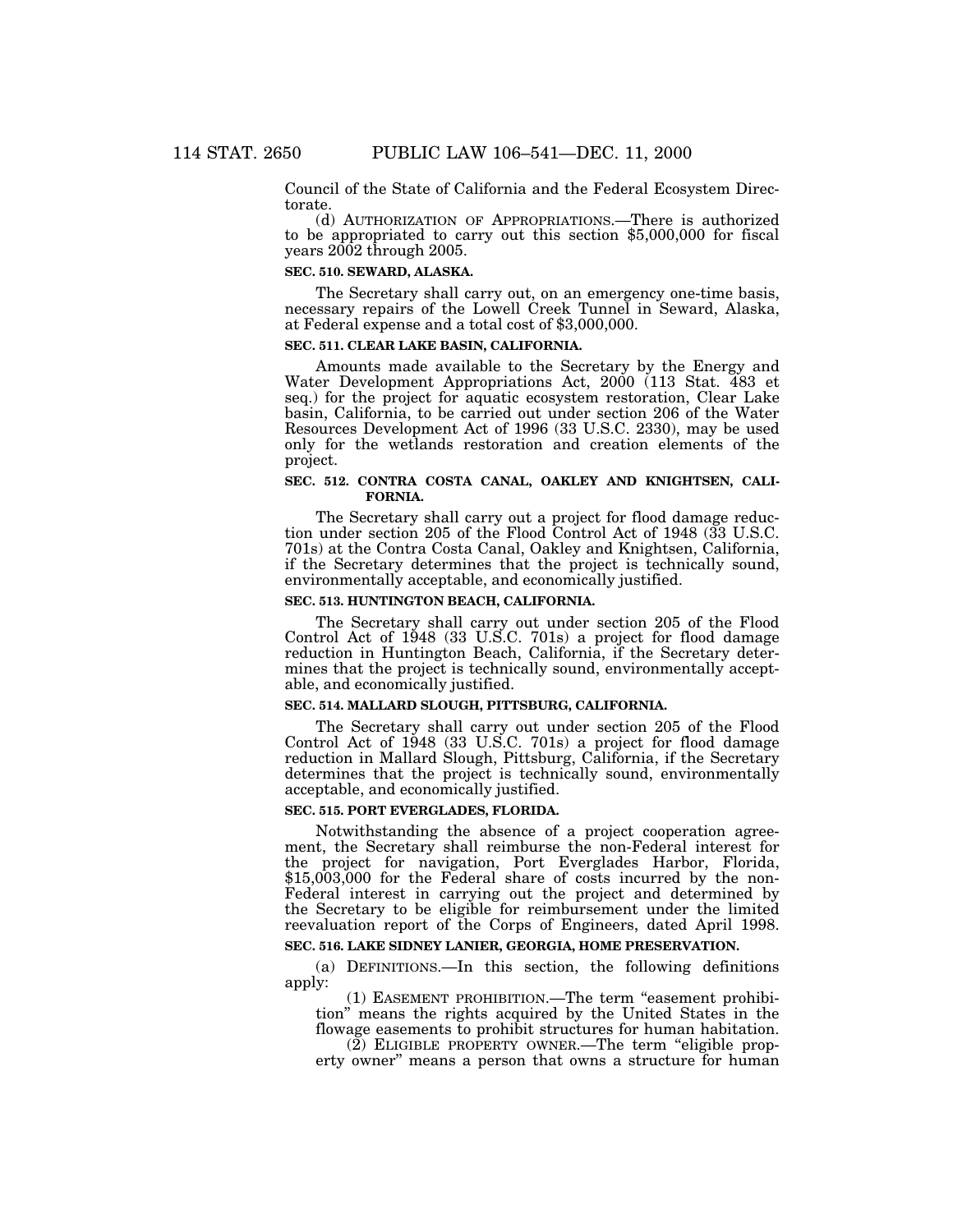habitation that was constructed before January 1, 2000, and is located on fee land or in violation of the flowage easement.

(3) FEE LAND.—The term "fee land" means the land acquired in fee title by the United States for the Lake.

(4) FLOWAGE EASEMENT.—The term ''flowage easement'' means an interest in land that the United States acquired that provides the right to flood, to the elevation of 1,085 feet above mean sea level (among other rights), land surrounding the Lake.

(5) LAKE.—The term ''Lake'' means the Lake Sidney Lanier, Georgia, project of the Corps of Engineers authorized by the first section of the Rivers and Harbors Act of July 24, 1946 (60 Stat. 635).

(b) ESTABLISHMENT OF PROGRAM.—Not later than 120 days after the date of enactment of this Act, the Secretary shall establish, and provide public notice of, a program—

Deadline. Public notice.

(1) to convey to eligible property owners the right to maintain existing structures for human habitation on fee land; or

(2) to release eligible property owners from the easement prohibition as it applies to existing structures for human habitation on the flowage easements (if the floor elevation of the human habitation area is above the elevation of 1,085 feet above mean sea level).

(c) REGULATIONS.—To carry out subsection (b), the Secretary shall issue regulations that—

(1) require the Corps of Engineers to suspend any activities to require eligible property owners to remove structures for human habitation that encroach on fee land or flowage easements;

(2) provide that a person that owns a structure for human habitation on land adjacent to the Lake shall have a period of 1 year after the date of enactment of this Act—

(A) to request that the Corps of Engineers resurvey the property of the person to determine if the person is an eligible property owner under this section; and

 $(\overline{B})$  to pay the costs of the resurvey to the Secretary for deposit in the Corps of Engineers account in accordance with section 2695 of title 10, United States Code;

(3) provide that when a determination is made, through a private survey or through a boundary line maintenance survey conducted by the Federal Government, that a structure for human habitation is located on the fee land or a flowage easement-

(A) the Corps of Engineers shall immediately notify the property owner by certified mail; and

(B) the property owner shall have a period of 90 days from receipt of the notice in which to establish that the structure was constructed before January 1, 2000, and that the property owner is an eligible property owner under this section;

(4) provide that any private survey shall be subject to review and approval by the Corps of Engineers to ensure that the private survey conforms to the boundary line established by the Federal Government;

(5) require the Corps of Engineers to offer to an eligible property owner a conveyance or release that—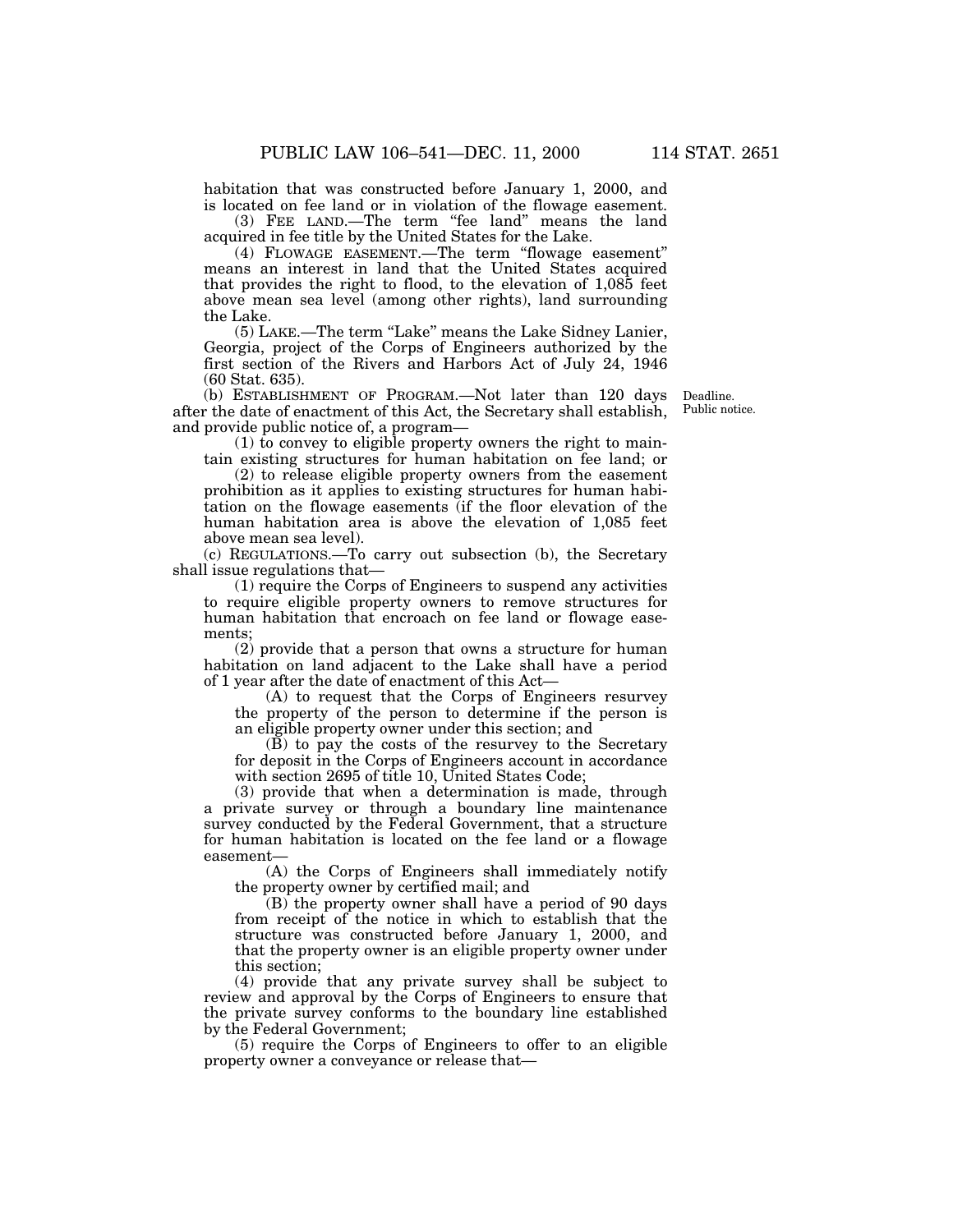(A) on fee land, conveys by quitclaim deed the minimum land required to maintain the human habitation structure, reserving the right to flood to the elevation of 1,085 feet above mean sea level, if applicable;

(B) in a flowage easement, releases by quitclaim deed the easement prohibition;

(C) provides that—

(i) the existing structure shall not be extended further onto fee land or into the flowage easement; and

(ii) additional structures for human habitation shall not be placed on fee land or in a flowage easement; and

(D) provides that—

(i)(I) the United States shall not be liable or responsible for damage to property or injury to persons caused by operation of the Lake; and

(II) no claim to compensation shall accrue from the exercise of the flowage easement rights; and

(ii) the waiver described in clause (i) of any and all claims against the United States shall be a covenant running with the land and shall be binding on heirs, successors, assigns, and purchasers of the property subject to the waiver; and

(6) provide that the eligible property owner shall—

(A) agree to an offer under paragraph (5) not later than 90 days after the offer is made by the Corps of Engineers; or

(B) comply with the real property rights of the United States and remove the structure for human habitation and any other unauthorized real or personal property.

(d) OPTION TO PURCHASE INSURANCE.—Nothing in this section precludes a property owner from purchasing flood insurance to which the property owner may be eligible.

(e) PRIOR ENCROACHMENT RESOLUTIONS.—Nothing in this section affects any resolution, before the date of enactment of this Act, of an encroachment at the Lake, whether the resolution was effected through sale, exchange, voluntary removal, or alteration or removal through litigation.

(f) PRIOR REAL PROPERTY RIGHTS.—Nothing in this section—

(1) takes away, diminishes, or eliminates any other real property rights acquired by the United States at the Lake; or

(2) affects the ability of the United States to require the removal of any and all encroachments that are constructed or placed on United States real property or flowage easements at the Lake after December 31, 1999.

#### **SEC. 517. BALLARD'S ISLAND, LA SALLE COUNTY, ILLINOIS.**

The Secretary may provide the non-Federal interest for the project for the improvement of the quality of the environment, Ballard's Island, La Salle County, Illinois, carried out under section 1135 of the Water Resources Development Act of 1986 (33 U.S.C. 2309a), credit toward the non-Federal share of the cost of the project for work performed by the non-Federal interest after July 1, 1999, if the Secretary determines that the work is integral to the project.

Deadline.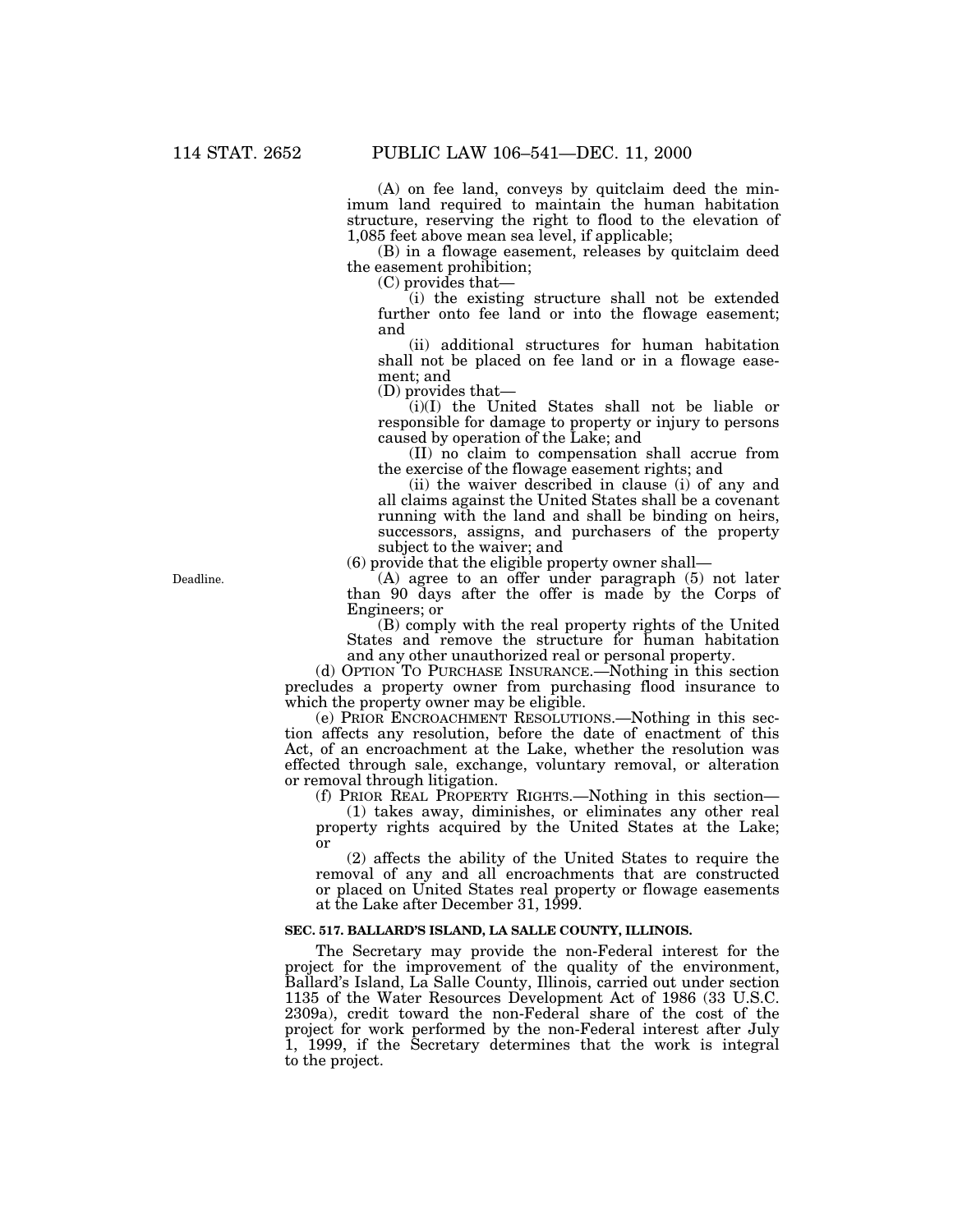# **SEC. 518. LAKE MICHIGAN DIVERSION, ILLINOIS.**

Section 1142(b) of the Water Resources Development Act of 1986 (42 U.S.C. 1962d–20 note; 100 Stat. 4253; 113 Stat. 339) is amended by inserting after "2003" the following: "and \$800,000 for each fiscal year beginning after September 30, 2003,''.

# **SEC. 519. ILLINOIS RIVER BASIN RESTORATION.**

(a) ILLINOIS RIVER BASIN DEFINED.—In this section, the term "Illinois River basin" means the Illinois River, Illinois, its backwaters, its side channels, and all tributaries, including their watersheds, draining into the Illinois River.

(b) COMPREHENSIVE PLAN.— (1) DEVELOPMENT.—The Secretary shall develop, as expeditiously as practicable, a proposed comprehensive plan for the purpose of restoring, preserving, and protecting the Illinois River basin.

(2) TECHNOLOGIES AND INNOVATIVE APPROACHES.—The comprehensive plan shall provide for the development of new technologies and innovative approaches—

(A) to enhance the Illinois River as a vital transportation corridor;

(B) to improve water quality within the entire Illinois River basin;

(C) to restore, enhance, and preserve habitat for plants and wildlife; and

(D) to increase economic opportunity for agriculture and business communities.

(3) SPECIFIC COMPONENTS.—The comprehensive plan shall include such features as are necessary to provide for—

(A) the development and implementation of a program for sediment removal technology, sediment characterization, sediment transport, and beneficial uses of sediment;

(B) the development and implementation of a program for the planning, conservation, evaluation, and construction of measures for fish and wildlife habitat conservation and rehabilitation, and stabilization and enhancement of land and water resources in the basin;

(C) the development and implementation of a longterm resource monitoring program; and

(D) the development and implementation of a computerized inventory and analysis system.

(4) CONSULTATION.—The comprehensive plan shall be developed by the Secretary in consultation with appropriate Federal agencies, the State of Illinois, and the Illinois River Coordinating Council.

(5) REPORT TO CONGRESS.—Not later than 2 years after Deadline. the date of enactment of this Act, the Secretary shall transmit to Congress a report containing the comprehensive plan.

(6) ADDITIONAL STUDIES AND ANALYSES.—After transmission of a report under paragraph (5), the Secretary shall continue to conduct such studies and analyses related to the comprehensive plan as are necessary, consistent with this subsection.

(c) CRITICAL RESTORATION PROJECTS.—

(1) IN GENERAL.—If the Secretary, in cooperation with appropriate Federal agencies and the State of Illinois, determines that a restoration project for the Illinois River basin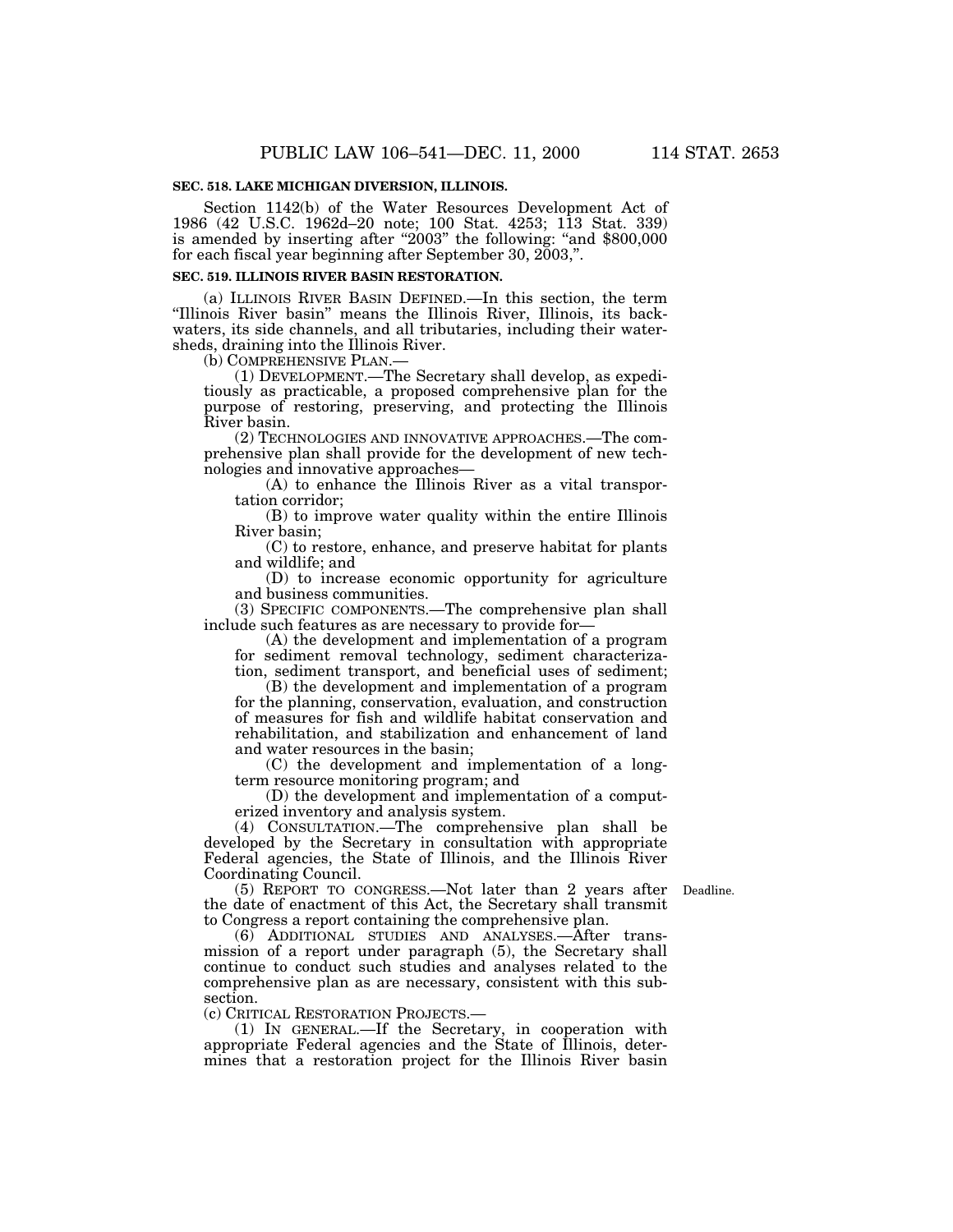will produce independent, immediate, and substantial restoration, preservation, and protection benefits, the Secretary shall proceed expeditiously with the implementation of the project.

(2) AUTHORIZATION OF APPROPRIATIONS.—There is authorized to be appropriated to carry out projects under this subsection \$100,000,000 for fiscal years 2001 through 2004.

(3) FEDERAL SHARE.—The Federal share of the cost of carrying out any project under this subsection shall not exceed \$5,000,000.<br>(d) GENERAL PROVISIONS.

(d) GENERAL PROVISIONS.— (1) WATER QUALITY.—In carrying out projects and activities under this section, the Secretary shall take into account the protection of water quality by considering applicable State water quality standards.

(2) PUBLIC PARTICIPATION.—In developing the comprehensive plan under subsection (b) and carrying out projects under subsection (c), the Secretary shall implement procedures to facilitate public participation, including providing advance notice of meetings, providing adequate opportunity for public input and comment, maintaining appropriate records, and making a record of the proceedings of meetings available for public inspection.

(e) COORDINATION.—The Secretary shall integrate and coordinate projects and activities carried out under this section with ongoing Federal and State programs, projects, and activities, including the following:

(1) Upper Mississippi River System-Environmental Management Program authorized under section 1103 of the Water Resources Development Act of 1986 (33 U.S.C. 652).

(2) Upper Mississippi River Illinois Waterway System Study.

(3) Kankakee River Basin General Investigation.

(4) Peoria Riverfront Development General Investigation.

(5) Illinois River Ecosystem Restoration General Investigation.

(6) Conservation Reserve Program (and other farm programs of the Department of Agriculture).

(7) Conservation Reserve Enhancement Program (State) and Conservation 2000 Ecosystem Program of the Illinois Department of Natural Resources.

(8) Conservation 2000 Conservation Practices Program and the Livestock Management Facilities Act administered by the Illinois Department of Agriculture.

(9) National Buffer Initiative of the Natural Resources Conservation Service.

(10) Nonpoint source grant program administered by the Illinois Environmental Protection Agency.

(f) JUSTIFICATION.—

(1) IN GENERAL.—Notwithstanding section 209 of the Flood Control Act of 1970 (42 U.S.C. 1962–2) or any other provision of law, in carrying out activities to restore, preserve, and protect the Illinois River basin under this section, the Secretary may determine that the activities—

(A) are justified by the environmental benefits derived by the Illinois River basin; and

(B) shall not need further economic justification if the Secretary determines that the activities are cost-effective.

Procedures.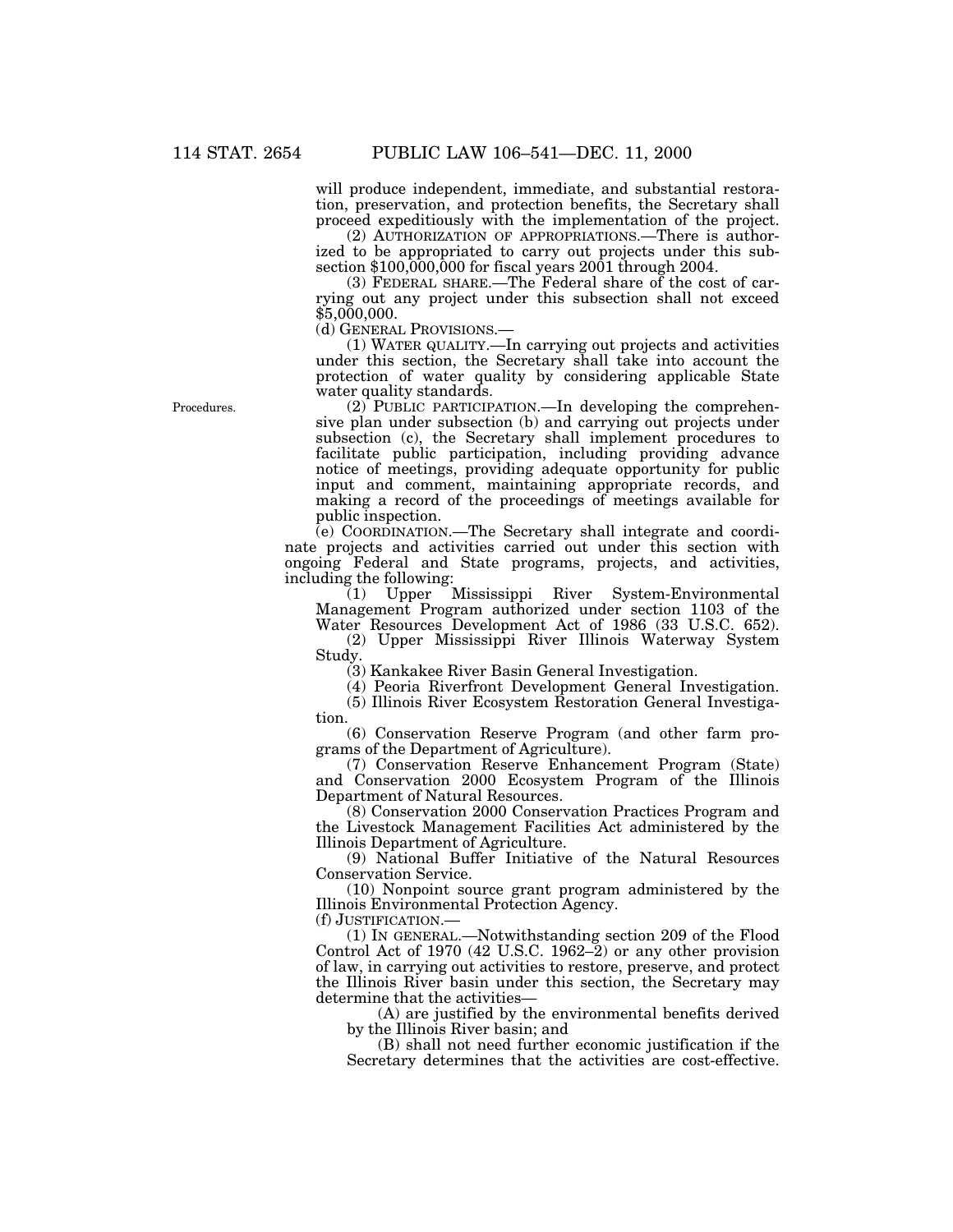(2) APPLICABILITY.—Paragraph (1) shall not apply to any separable element intended to produce benefits that are predominantly unrelated to the restoration, preservation, and protection of the Illinois River basin.<br>(g) COST SHARING.—

 $(1)$  In GENERAL.—The non-Federal share of the cost of projects and activities carried out under this section shall be 35 percent.

(2) OPERATION, MAINTENANCE, REHABILITATION, AND REPLACEMENT.—The operation, maintenance, rehabilitation, and replacement of projects carried out under this section shall be a non-Federal responsibility.

(3) IN-KIND SERVICES.—The Secretary may credit the value of in-kind services provided by the non-Federal interest for a project or activity carried out under this section toward not more than 80 percent of the non-Federal share of the cost of the project or activity. In-kind services shall include all State funds expended on programs and projects that accomplish the goals of this section, as determined by the Secretary. The programs and projects may include the Illinois River Conservation Reserve Program, the Illinois Conservation 2000 Program, the Open Lands Trust Fund, and other appropriate programs carried out in the Illinois River basin.

(4) CREDIT.— (A) VALUE OF LANDS.—If the Secretary determines that lands or interests in land acquired by a non-Federal interest, regardless of the date of acquisition, are integral to a project or activity carried out under this section, the Secretary may credit the value of the lands or interests in land toward the non-Federal share of the cost of the project or activity. Such value shall be determined by the Secretary.

(B) WORK.—If the Secretary determines that any work completed by a non-Federal interest, regardless of the date of completion, is integral to a project or activity carried out under this section, the Secretary may credit the value of the work toward the non-Federal share of the cost of the project or activity. Such value shall be determined by the Secretary.

#### **SEC. 520. KOONTZ LAKE, INDIANA.**

The Secretary shall provide the non-Federal interest for the project for aquatic ecosystem restoration, Koontz Lake, Indiana, carried out under section 206 of the Water Resources Development Act of 1996 (33 U.S.C. 2330), credit toward the non-Federal share of the cost of the project for the value of work performed by the non-Federal interest before the date of execution of the project cooperation agreement if the Secretary determines that the work is integral to the project.

# **SEC. 521. WEST VIEW SHORES, CECIL COUNTY, MARYLAND.**

Not later than 1 year after the date of enactment of this Deadline. Act, the Secretary shall carry out an investigation of the contamination of the well system in West View Shores, Cecil County, Maryland. If the Secretary determines that a disposal site for a Federal navigation project has contributed to the contamination of the well system, the Secretary may provide alternative water supplies, including replacement of wells.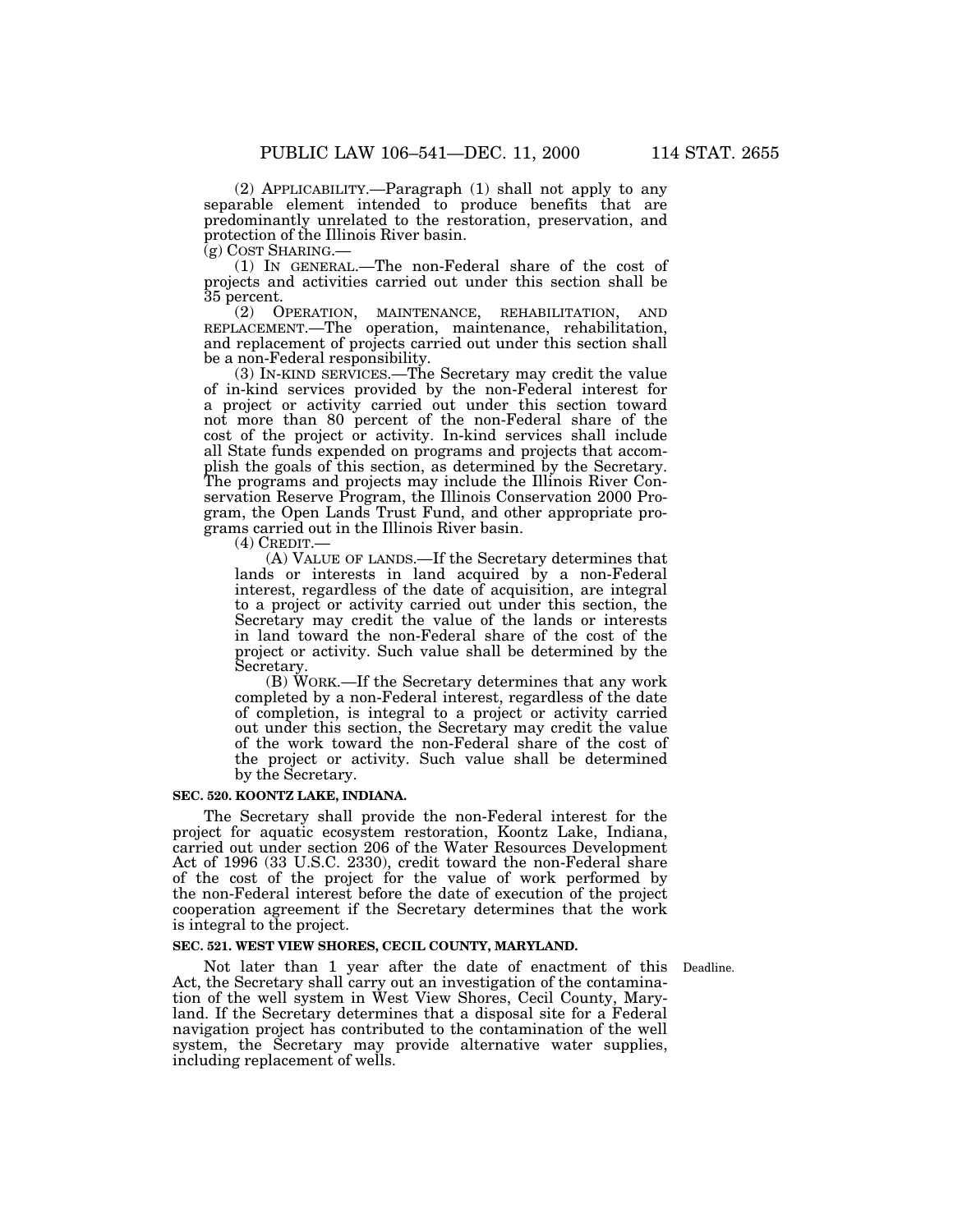# **SEC. 522. MUDDY RIVER, BROOKLINE AND BOSTON, MASSACHUSETTS.**

The Secretary shall carry out the project for flood damage reduction and environmental restoration, Muddy River, Brookline and Boston, Massachusetts, substantially in accordance with the plans, and subject to the conditions, described in the draft evaluation report of the New England District Engineer entitled ''Phase I Muddy River Master Plan'', dated June 2000.

#### **SEC. 523. SOO LOCKS, SAULT STE. MARIE, MICHIGAN.**

The Secretary may not require a cargo vessel equipped with bow thrusters and friction winches that is transiting the Soo Locks in Sault Ste. Marie, Michigan, to provide more than  $\tilde{2}$  crew members to serve as line handlers on the pier of a lock, except in adverse weather conditions or if there is a mechanical failure on the vessel.

#### **SEC. 524. MINNESOTA DAM SAFETY.**

(a) INVENTORY AND ASSESSMENT OF OTHER DAMS.—

(1) INVENTORY.—The Secretary shall establish an inventory of dams constructed in the State of Minnesota by and using funds made available through the Works Progress Administration, the Works Projects Administration, and the Civilian Conservation Corps.

(2) ASSESSMENT OF REHABILITATION NEEDS.—In establishing the inventory required under paragraph (1), the Secretary shall assess the condition of the dams on the inventory and the need for rehabilitation or modification of the dams. (b) REPORT TO CONGRESS.—Not later than 2 years after the date of enactment of this Act, the Secretary shall transmit to Congress a report containing the inventory and assessment required by this section.

(c) INTERIM ACTIONS.—

(1) IN GENERAL.—If the Secretary determines that a dam referred to in subsection (a) presents an imminent and substantial risk to public safety, the Secretary may carry out measures to prevent or mitigate against that risk.

(2) FEDERAL SHARE.—The Federal share of the cost of assistance provided under this subsection shall be 65 percent.

(d) COORDINATION.—In carrying out this section, the Secretary shall coordinate with the appropriate State dam safety officials and the Director of the Federal Emergency Management Agency.

(e) AUTHORIZATION OF APPROPRIATIONS.—There is authorized to be appropriated to carry out this section \$7,000,000.

### **SEC. 525. BRUCE F. VENTO UNIT OF THE BOUNDARY WATERS CANOE AREA WILDERNESS, MINNESOTA.**

(a) DESIGNATION.—The portion of the Boundary Waters Canoe Area Wilderness, Minnesota, that is situated north and east of the Gunflint Corridor and bounded by the United States border with Canada to the north shall be known and designated as the ''Bruce F. Vento Unit of the Boundary Waters Canoe Area Wilderness''.

(b) LEGAL REFERENCE.—Any reference in a law, map, regulation, document, paper, or other record of the United States to the area referred to in subsection (a) shall be deemed to be a reference to the ''Bruce F. Vento Unit of the Boundary Waters Canoe Area Wilderness''.

Deadline.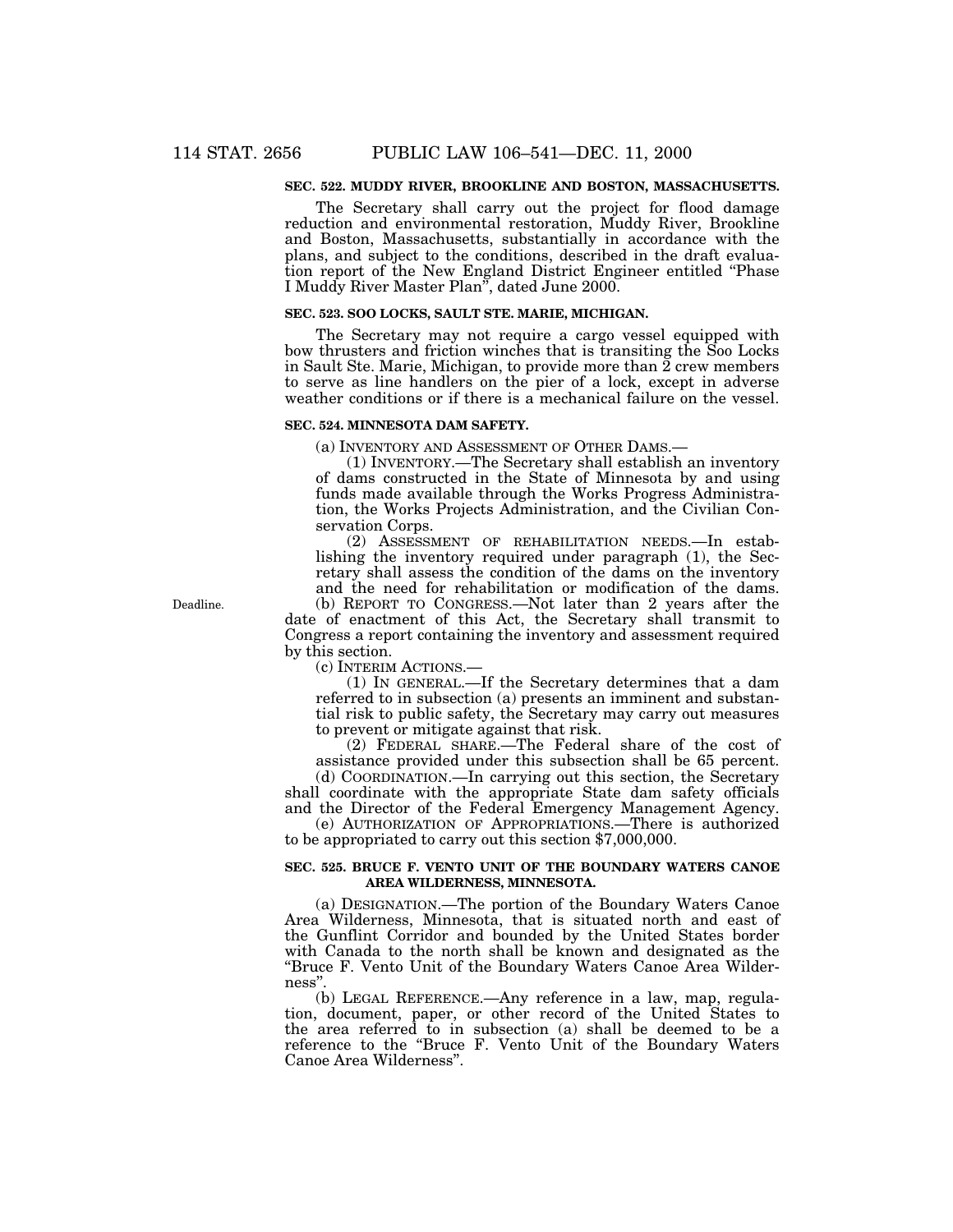### **SEC. 526. DULUTH, MINNESOTA, ALTERNATIVE TECHNOLOGY PROJECT.**

(a) PROJECT AUTHORIZATION.—Section 541(a) of the Water Resources Development Act of 1996 (110 Stat. 3777) is amended—

(1) by striking ''implement'' and inserting ''conduct full scale demonstrations of''; and

(2) by inserting before the period the following: '', including technologies evaluated for the New York/New Jersey Harbor under section 405 of the Water Resources Development Act of 1992 (33 U.S.C. 2239 note; 106 Stat. 4863)''.

(b) AUTHORIZATION OF APPROPRIATIONS.—Section 541(b) of such Act is amended by striking "\$1,000,000" and inserting "\$3,000,000".

# **SEC. 527. MINNEAPOLIS, MINNESOTA.**

(a) IN GENERAL.—The Secretary, in cooperation with the State of Minnesota, shall design and construct the project for environmental restoration and recreation, Minneapolis, Minnesota, substantially in accordance with the plans described in the report entitled "Feasibility Study for Mississippi Whitewater Park, Minneapolis, Minnesota'', prepared for the State of Minnesota Department of Natural Resources, dated June 30, 1999.

(b) COST SHARING.— (1) IN GENERAL.—The non-Federal share of the cost of the project shall be 35 percent.

(2) LANDS, EASEMENTS, AND RIGHTS-OF-WAY.—The non-Federal interest shall provide all lands, easements, rights-of-way, relocations, and dredged material disposal areas necessary for construction of the project and shall receive credit for the cost of providing such lands, easements, rights-of-way, relocations, and dredged material disposal areas toward the non-Federal share of the cost of the project.

(3) OPERATION, MAINTENANCE, REPAIR, REHABILITATION, AND REPLACEMENT.—The operation, maintenance, repair, rehabilitation, and replacement of the project shall be a non-Federal responsibility.

(4) CREDIT FOR NON-FEDERAL WORK.—The non-Federal interest shall receive credit toward the non-Federal share of the cost of the project for work performed by the non-Federal interest before the date of execution of the project cooperation agreement if the Secretary determines that the work is integral to the project.

(c) AUTHORIZATION OF APPROPRIATIONS.—There is authorized to be appropriated \$10,000,000 to carry out this section.

#### **SEC. 528. COASTAL MISSISSIPPI WETLANDS RESTORATION PROJECTS.**

(a) IN GENERAL.—In order to further the purposes of section 204 of the Water Resources Development Act of 1992 (33 U.S.C. 2326) and section 206 of the Water Resources Development Act of 1996 (33 U.S.C. 2330), the Secretary shall participate in restoration projects for critical coastal wetlands and coastal barrier islands in the State of Mississippi that will produce, consistent with existing Federal programs, projects, and activities, immediate and substantial restoration, preservation, and ecosystem protection benefits, including the beneficial use of dredged material if such use is a cost-effective means of disposal of such material.

(b) PROJECT SELECTION.—The Secretary, in coordination with other Federal, tribal, State, and local agencies, may identify and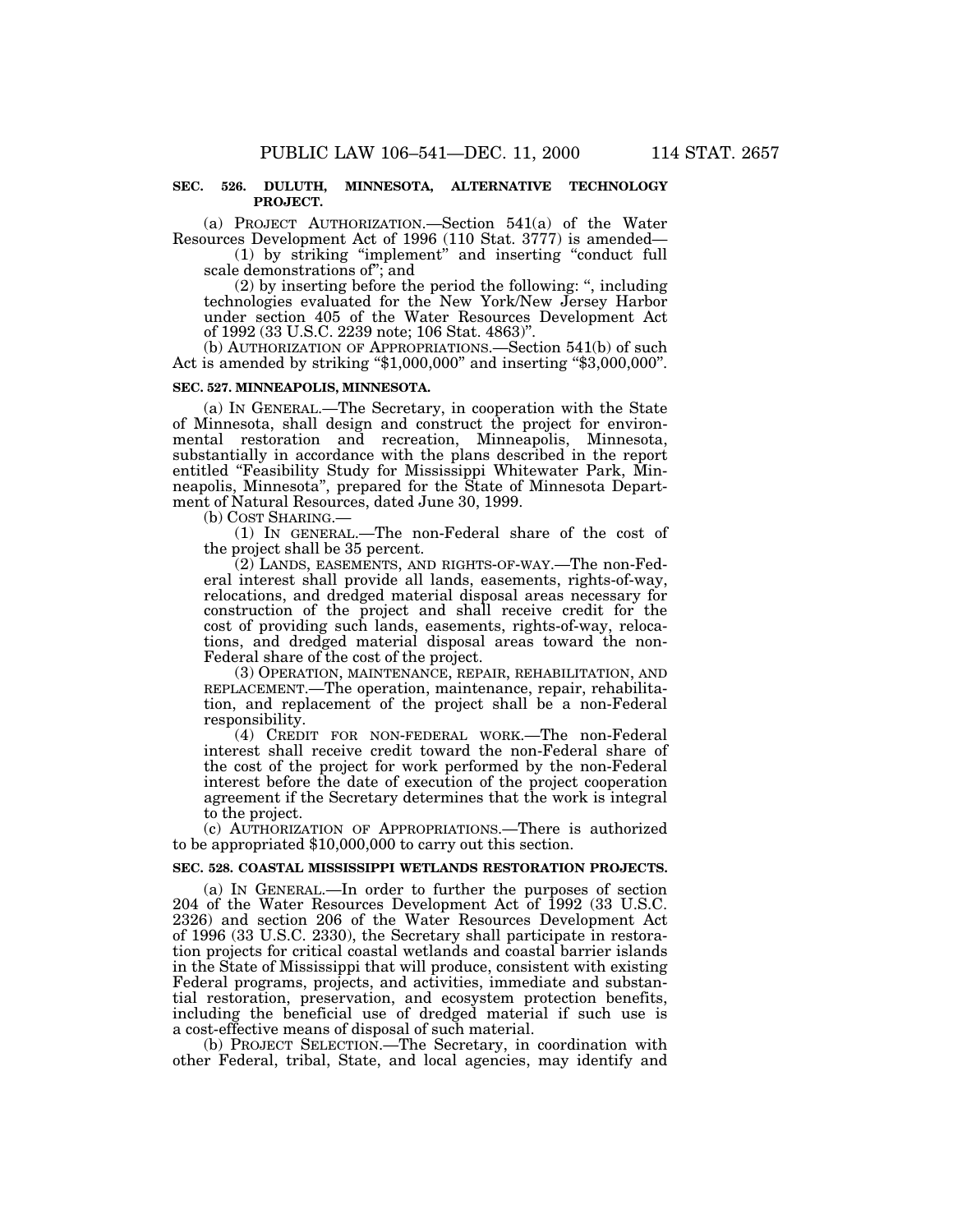implement projects described in subsection (a) after entering into an agreement with an appropriate non-Federal interest in accordance with this section.

(c) COST SHARING.—Before implementing any project under this section, the Secretary shall enter into a binding agreement with the non-Federal interests. The agreement shall provide that the non-Federal responsibility for the project shall be as follows:

(1) To acquire any lands, easements, rights-of-way, relocations, and dredged material disposal areas necessary for implementation of the project.

(2) To hold and save harmless the United States free from claims or damages due to implementation of the project, except for the negligence of the Federal Government or its contractors.

(3) To pay 35 percent of project costs.

(d) NONPROFIT ENTITY.—For any project undertaken under this section, a non-Federal interest may include a nonprofit entity with the consent of the affected local government.

(e) AUTHORIZATION OF APPROPRIATIONS.—There is authorized to be appropriated to carry out this section \$10,000,000.

#### **SEC. 529. LAS VEGAS, NEVADA.**

(a) DEFINITIONS.—In this section, the following definitions apply:

(1) COMMITTEE.—The term ''Committee'' means the Las Vegas Wash Coordinating Committee.

(2) PLAN.—The term ''Plan'' means the Las Vegas Wash comprehensive adaptive management plan, developed by the Committee and dated January 20, 2000.

(3) PROJECT.—The term ''Project'' means the Las Vegas Wash wetlands restoration and Lake Mead improvement project and includes the programs, features, components, projects, and activities identified in the Plan.

(b) PARTICIPATION IN PROJECT.—

(1) IN GENERAL.—The Secretary, in conjunction with the Administrator of the Environmental Protection Agency, the Secretary of Agriculture, and the Secretary of the Interior and in partnership with the Committee, shall participate in the implementation of the Project at Las Vegas Wash and Lake Mead in accordance with the Plan.

(2) COST SHARING REQUIREMENTS.—

(A) IN GENERAL.—The non-Federal interests shall pay 35 percent of the cost of any project carried out under this section.

(B) OPERATION AND MAINTENANCE.—The non-Federal interests shall be responsible for all costs associated with operating, maintaining, replacing, repairing, and rehabilitating all projects carried out under this section.

(C) FEDERAL LANDS.—Notwithstanding any other provision of this subsection, the Federal share of the cost of a project carried out under this section on Federal lands shall be 100 percent, including the costs of operation and maintenance.

(3) AUTHORIZATION OF APPROPRIATIONS.—There is authorized to be appropriated \$10,000,000 to carry out this section.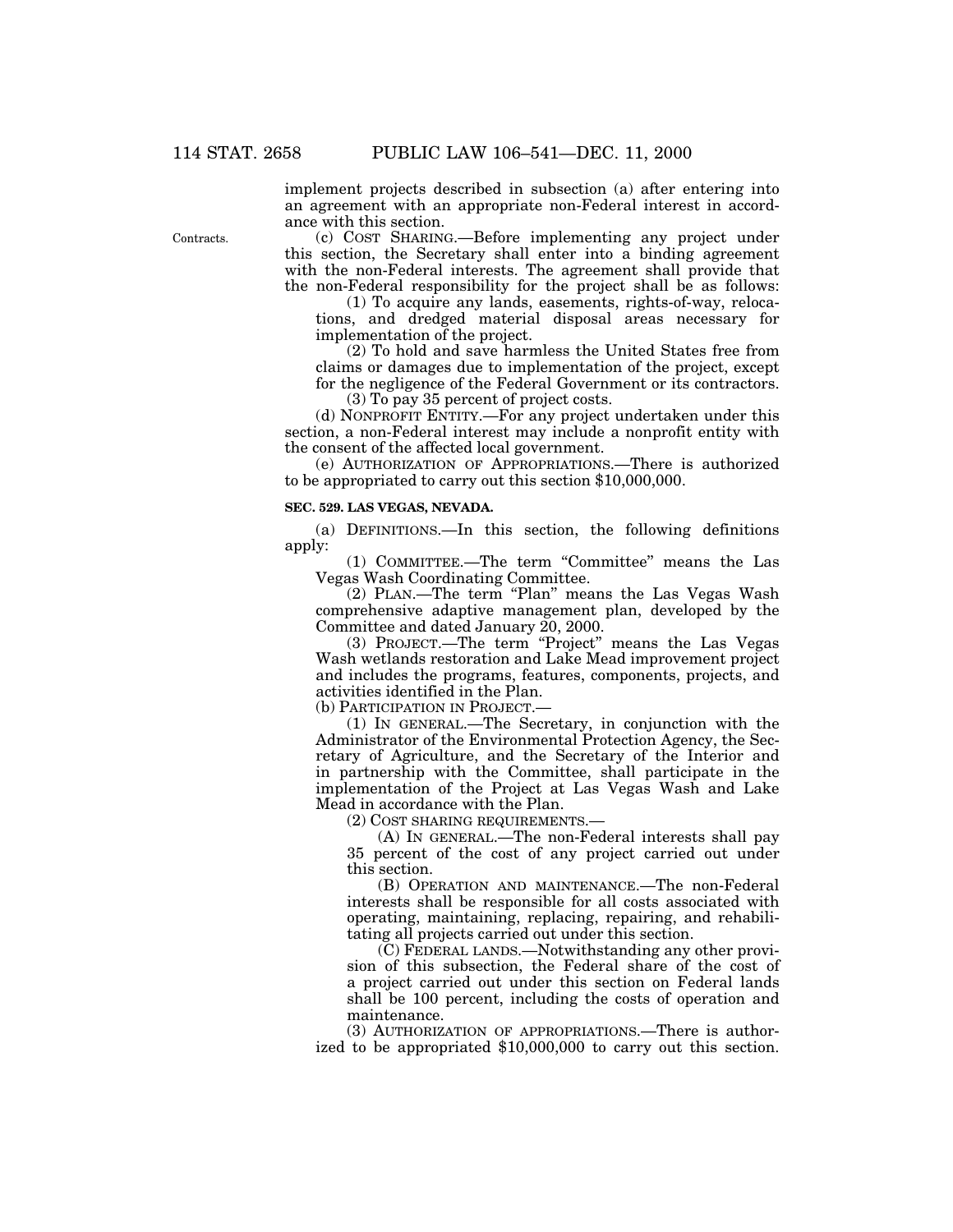### **SEC. 530. URBANIZED PEAK FLOOD MANAGEMENT RESEARCH, NEW JERSEY.**

(a) IN GENERAL.—The Secretary shall develop and implement a research program to evaluate opportunities to manage peak flood flows in urbanized watersheds located in the State of New Jersey.

(b) SCOPE OF RESEARCH.—The research program authorized by subsection (a) shall be accomplished through the New York District of the Corps of Engineers. The research shall include the following:

(1) Identification of key factors in the development of an urbanized watershed that affect peak flows in the watershed and downstream.

(2) Development of peak flow management models for 4 to 6 watersheds in urbanized areas with widely differing geology, shapes, and soil types that can be used to determine optimal flow reduction factors for individual watersheds.

(c) REPORT TO CONGRESS.—The Secretary shall evaluate policy Deadline. changes in the planning process for flood damage reduction projects based on the results of the research under this section and transmit to Congress a report on such results not later than 3 years after the date of enactment of this Act.

(d) AUTHORIZATION OF APPROPRIATIONS.—There is authorized to be appropriated to carry out this section \$3,000,000.

#### **SEC. 531. NEPPERHAN RIVER, YONKERS, NEW YORK.**

The Secretary shall provide technical assistance to the city of Yonkers, New York, in support of activities relating to the dredging of the Nepperhan River outlet, New York.

### **SEC. 532. UPPER MOHAWK RIVER BASIN, NEW YORK.**

(a) IN GENERAL.—The Secretary, in cooperation with the Secretary of Agriculture and the State of New York, shall conduct a study, develop a strategy, and implement a project to reduce flood damages and create wildlife habitat through wetlands restoration, soil and water conservation practices, nonstructural measures, and other appropriate means in the Upper Mohawk River Basin, at an estimated Federal cost of \$10,000,000.

(b) IMPLEMENTATION OF STRATEGY.—The Secretary shall implement the strategy under this section in cooperation with local landowners and local government. Projects to implement the strategy shall be designed to take advantage of ongoing or planned actions by other agencies, local municipalities, or nonprofit, nongovernmental organizations with expertise in wetlands restoration that would increase the effectiveness or decrease the overall cost of implementing recommended projects and may include the acquisition of wetlands, from willing sellers, that contribute to the Upper Mohawk River basin ecosystem.

(c) COOPERATION AGREEMENTS.—In carrying out activities under this section, the Secretary shall enter into cooperation agreements to provide financial assistance to appropriate Federal, State, and local government agencies and appropriate nonprofit, nongovernmental organizations with expertise in wetland restoration, with the consent of the affected local government. Financial assistance provided may include activities for the implementation of wetlands restoration projects and soil and water conservation measures.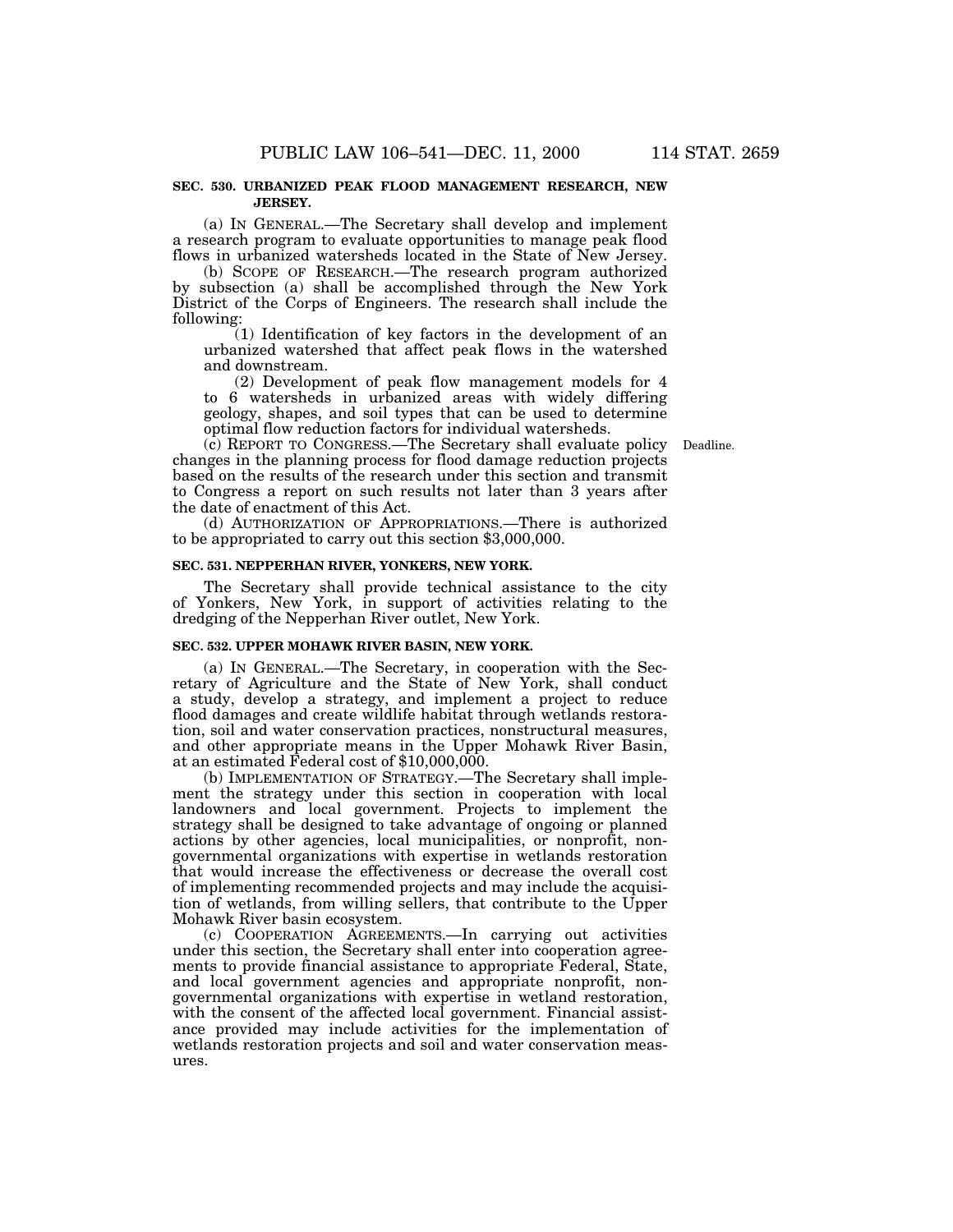(d) NON-FEDERAL SHARE.—The non-Federal share of the cost of activities carried out under this section shall be 35 percent and may be provided through in-kind services and materials.

(e) UPPER MOHAWK RIVER BASIN DEFINED.—In this section, the term ''Upper Mohawk River basin'' means the Mohawk River, its tributaries, and associated lands upstream of the confluence of the Mohawk River and Canajoharie Creek, and including Canajoharie Creek, New York.

North Carolina. Ohio.

#### **SEC. 533. FLOOD DAMAGE REDUCTION.**

(a) IN GENERAL.—In order to assist the States of North Carolina and Ohio and local governments in mitigating damages resulting from a major disaster, the Secretary shall carry out flood damage reduction projects by protecting, clearing, and restoring channel dimensions (including removing accumulated snags and other debris)—

(1) in eastern North Carolina, in— (A) New River and tributaries;

(B) White Oak River and tributaries;

(C) Neuse River and tributaries; and

(D) Pamlico River and tributaries; and

 $(2)$  in Ohio, in-

(A) Symmes Creek;

(B) Duck Creek; and

(C) Brush Creek.

(b) COST SHARE.—The non-Federal interest for a project under this section shall—

(1) pay 35 percent of the cost of the project; and

(2) provide any lands, easements, rights-of-way, relocations, and material disposal areas necessary for implementation of the project.

(c) CONDITIONS.—The Secretary may not reject a project based solely on a minimum amount of stream runoff.

(d) MAJOR DISASTER DEFINED.—In this section, the term ''major disaster'' means a major disaster declared under title IV of the Robert T. Stafford Disaster Relief and Emergency Assistance Act (42 U.S.C. 5170 et seq.) before the date of enactment of this Act.

(e) AUTHORIZATION OF APPROPRIATIONS.—There is authorized to be appropriated to carry out this section \$6,000,000 for fiscal years 2001 through 2003.

# **SEC. 534. CUYAHOGA RIVER, OHIO.**

(a) IN GENERAL.—The Secretary shall provide technical assistance to non-Federal interests for an evaluation of the structural integrity of the bulkhead system located along the Cuyahoga River in the vicinity of Cleveland, Ohio, at a total cost of \$500,000.

(b) EVALUATION.—The evaluation described in subsection (a) shall include design analysis, plans and specifications, and cost estimates for repair or replacement of the bulkhead system.

# **SEC. 535. CROWDER POINT, CROWDER, OKLAHOMA.**

At the request of the city of Crowder, Oklahoma, the Secretary shall enter into a long-term lease, not to exceed 99 years, with the city under which the city may develop, operate, and maintain as a public park all or a portion of approximately 260 acres of land known as Crowder Point on Lake Eufaula, Oklahoma. The lease shall include such terms and conditions as the Secretary determines are necessary to protect the interest of the United

Contracts.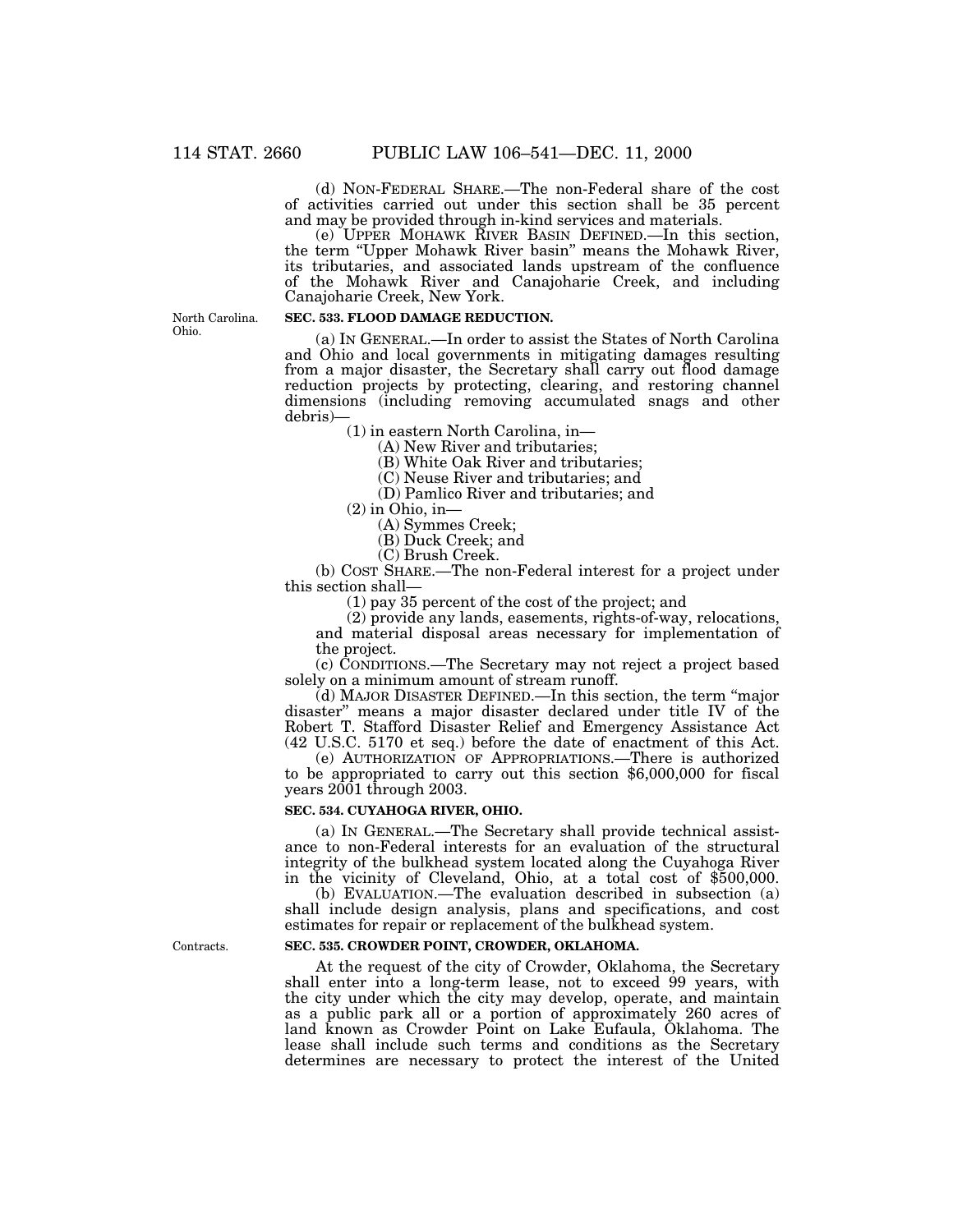States and project purposes and shall be made without consideration to the United States.

# **SEC. 536. LOWER COLUMBIA RIVER AND TILLAMOOK BAY ECOSYSTEM RESTORATION, OREGON AND WASHINGTON.**

(a) IN GENERAL.—The Secretary shall conduct studies and ecosystem restoration projects for the lower Columbia River and Tillamook Bay estuaries, Oregon and Washington.

(b) USE OF MANAGEMENT PLANS.—

(1) LOWER COLUMBIA RIVER ESTUARY.—

(A) IN GENERAL.—In carrying out ecosystem restoration projects under this section, the Secretary shall use as a guide the Lower Columbia River estuary program's comprehensive conservation and management plan developed under section 320 of the Federal Water Pollution Control Act (33 U.S.C. 1330).

(B) CONSULTATION.—The Secretary shall carry out ecosystem restoration projects under this section for the lower Columbia River estuary in consultation with the Governors of the States of Oregon and Washington and the heads of appropriate Indian tribes, the Environmental Protection Agency, the United States Fish and Wildlife Service, the National Marine Fisheries Service, and the Forest Service. (2) TILLAMOOK BAY ESTUARY.—

(A) IN GENERAL.—In carrying out ecosystem restoration projects under this section, the Secretary shall use as a guide the Tillamook Bay national estuary project's comprehensive conservation and management plan developed under section 320 of the Federal Water Pollution Control Act (33 U.S.C. 1330).

(B) CONSULTATION.—The Secretary shall carry out ecosystem restoration projects under this section for the Tillamook Bay estuary in consultation with the Governor of the State of Oregon and the heads of appropriate Indian tribes, the Environmental Protection Agency, the United States Fish and Wildlife Service, the National Marine Fisheries Service, and the Forest Service.

(c) AUTHORIZED ACTIVITIES.—

(1) IN GENERAL.—In carrying out ecosystem restoration projects under this section, the Secretary shall undertake activities necessary to protect, monitor, and restore fish and wildlife habitat.

(2) LIMITATIONS.—The Secretary may not carry out any activity under this section that adversely affects—

(A) the water-related needs of the lower Columbia River estuary or the Tillamook Bay estuary, including navigation, recreation, and water supply needs; or

(B) private property rights.

(d) PRIORITY.—In determining the priority of projects to be carried out under this section, the Secretary shall consult with the Implementation Committee of the Lower Columbia River Estuary Program and the Performance Partnership Council of the Tillamook Bay National Estuary Project, and shall consider the recommendations of such entities.

(e) COST-SHARING REQUIREMENTS.—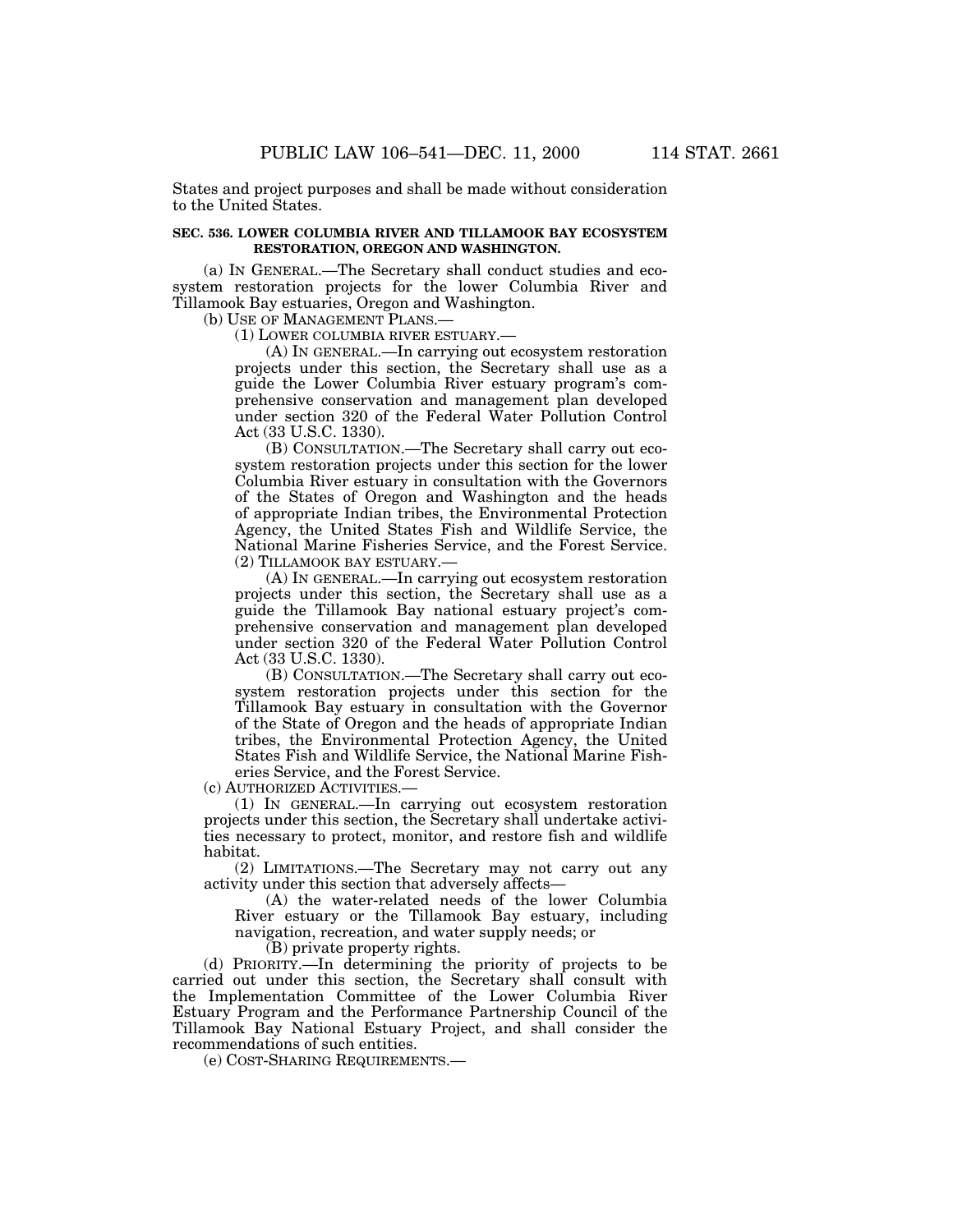(1) STUDIES.—Studies conducted under this section shall be subject to cost sharing in accordance with section 105 of the Water Resources Development Act of 1986 (33 U.S.C. 2215).

(2) ECOSYSTEM RESTORATION PROJECTS.— (A) IN GENERAL.—Non-Federal interests shall pay 35 percent of the cost of any ecosystem restoration project carried out under this section.

(B) ITEMS PROVIDED BY NON-FEDERAL INTERESTS.—Non-Federal interests shall provide all land, easements, rightsof-way, dredged material disposal areas, and relocations necessary for ecosystem restoration projects to be carried out under this section. The value of such land, easements, rights-of-way, dredged material disposal areas, and relocations shall be credited toward the payment required under this paragraph.

(C) IN-KIND CONTRIBUTIONS.—Not more than 50 percent of the non-Federal share required under this subsection may be satisfied by the provision of in-kind services.

(3) OPERATION AND MAINTENANCE.—Non-Federal interests shall be responsible for all costs associated with operating, maintaining, replacing, repairing, and rehabilitating all projects carried out under this section.

(4) FEDERAL LANDS.—Notwithstanding any other provision of this subsection, the Federal share of the cost of a project carried out under this section on Federal lands shall be 100 percent, including costs of operation and maintenance.

(f) DEFINITIONS.—In this section, the following definitions apply: (1) LOWER COLUMBIA RIVER ESTUARY.—The term ''lower Columbia River estuary'' means those river reaches having navigation channels on the mainstem of the Columbia River in Oregon and Washington west of Bonneville Dam, and the tributaries of such reaches to the extent such tributaries are tidally influenced.

(2) TILLAMOOK BAY ESTUARY.—The term ''Tillamook Bay estuary'' means those waters of Tillamook Bay in Oregon and its tributaries that are tidally influenced.

(g) AUTHORIZATION OF APPROPRIATIONS.—There is authorized to be appropriated to carry out this section \$30,000,000.

# **SEC. 537. ACCESS IMPROVEMENTS, RAYSTOWN LAKE, PENNSYLVANIA.**

The Commonwealth of Pennsylvania may transfer any unobligated funds made available to the Commonwealth for item number 1278 of the table contained in section 1602 of Public Law 105– 178 (112 Stat. 305) to the Secretary for access improvements at the Raystown Lake project, Pennsylvania.

### **SEC. 538. UPPER SUSQUEHANNA RIVER BASIN, PENNSYLVANIA AND NEW YORK.**

Section 567 of the Water Resources Development Act of 1996 (110 Stat. 3787–3788) is amended—

(1) by striking subsection (a)(2) and inserting the following:

"(2) The Susquehanna River watershed upstream of the Chemung River, New York, at an estimated Federal cost of \$10,000,000.''; and

(2) by striking subsections (c) and (d) and inserting the following:

''(c) COOPERATION AGREEMENTS.—In conducting the study and developing the strategy under this section, the Secretary shall enter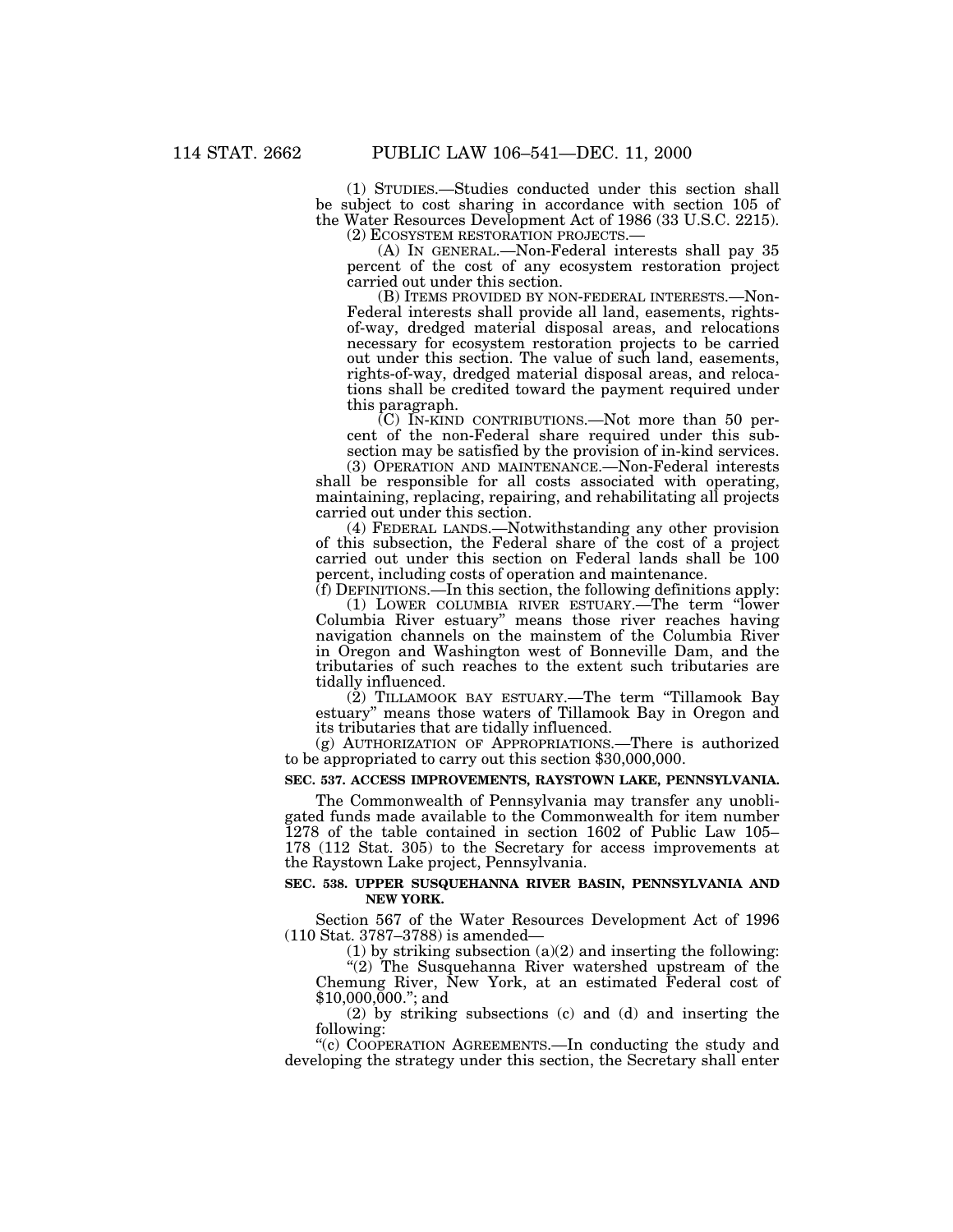into cooperation agreements to provide financial assistance to appropriate Federal, State, and local government agencies and appropriate nonprofit, nongovernmental organizations with expertise in wetland restoration, with the consent of the affected local government. Financial assistance provided may include activities for the implementation of wetlands restoration projects and soil and water

conservation measures. ''(d) IMPLEMENTATION OF STRATEGY.—The Secretary shall undertake development and implementation of the strategy under this section in cooperation with local landowners and local government officials. Projects to implement the strategy shall be designed to take advantage of ongoing or planned actions by other agencies, local municipalities, or nonprofit, nongovernmental organizations with expertise in wetlands restoration that would increase the effectiveness or decrease the overall cost of implementing recommended projects and may include the acquisition of wetlands, from willing sellers, that contribute to the Upper Susquehanna River basin ecosystem.''.

# **SEC. 539. CHARLESTON HARBOR, SOUTH CAROLINA.**

(a) ESTUARY RESTORATION.—

(1) SUPPORT PLAN.—

(A) IN GENERAL.—Not later than 1 year after the date Deadline. of enactment of this Act, the Secretary shall develop a plan for activities of the Corps of Engineers to support the restoration of the ecosystem of the Charleston Harbor estuary, South Carolina.

(B) COOPERATION.—The Secretary shall develop the plan in cooperation with—

(i) the State of South Carolina; and

(ii) other affected Federal and non-Federal interests.

(2) PROJECTS.—The Secretary shall plan, design, and construct projects to support the restoration of the ecosystem of the Charleston Harbor estuary.

(3) EVALUATION PROGRAM.—

(A) IN GENERAL.—The Secretary shall develop a program to evaluate the success of the projects carried out under paragraph (2) in meeting ecosystem restoration goals.

(B) STUDIES.—Evaluations under subparagraph (A) shall be conducted in consultation with the appropriate Federal, State, and local agencies.

(b) COST SHARING.—

(1) DEVELOPMENT OF PLAN.—The Federal share of the cost of development of the plan under subsection (a)(1) shall be 65 percent.

(2) PROJECT PLANNING, DESIGN, CONSTRUCTION, AND EVALUATION.—The Federal share of the cost of planning, design, construction, and evaluation of a project under paragraphs  $(2)$  and  $(3)$  of subsection  $(a)$  shall be 65 percent.

(3) NON-FEDERAL SHARE.—

(A) CREDIT FOR LAND, EASEMENTS, AND RIGHTS-OF-WAY.—The Secretary shall credit the non-Federal interest for the value of any land, easement, right-of-way, dredged material disposal area, or relocation provided for carrying out a project under subsection (a)(2).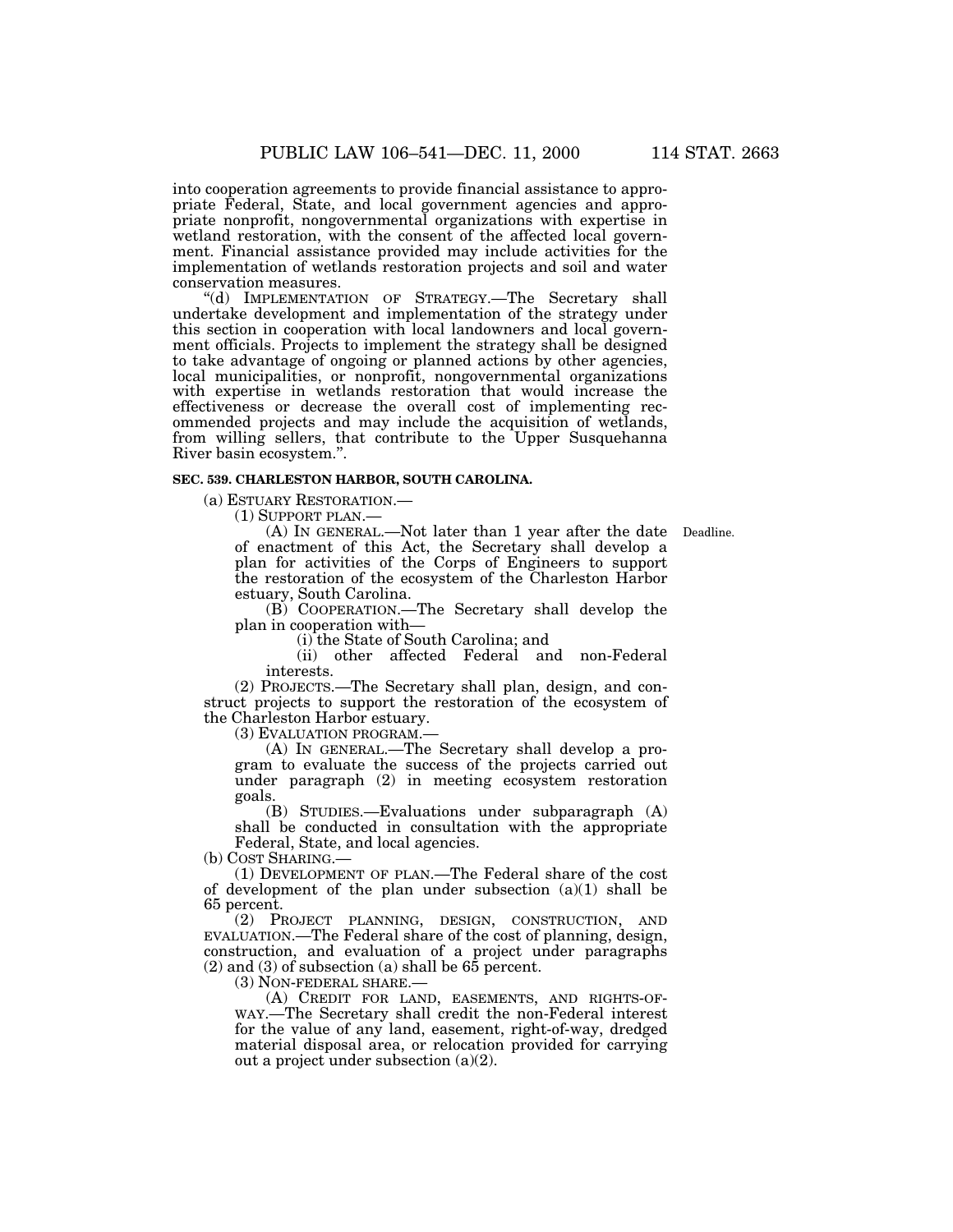(B) FORM.—The non-Federal interest may provide up to 50 percent of the non-Federal share in the form of services, materials, supplies, or other in-kind contributions.

(4) OPERATION AND MAINTENANCE.—The operation, maintenance, repair, rehabilitation, and replacement of projects carried out under this section shall be a non-Federal responsibility.

(5) NON-FEDERAL INTERESTS.—Notwithstanding section 221 of the Flood Control Act of 1970 (42 U.S.C. 1962d–5b), for any project carried out under this section, a non-Federal interest may include a private interest and a nonprofit entity.

(1) DEVELOPMENT OF PLAN.—There is authorized to be appropriated to carry out subsection (a)(1) \$300,000.

(2) OTHER ACTIVITIES.—There is authorized to be appropriated to carry out paragraphs (2) and (3) of subsection (a) \$5,000,000 for each of fiscal years 2001 through 2004.

# **SEC. 540. CHEYENNE RIVER SIOUX TRIBE, LOWER BRULE SIOUX TRIBE, AND SOUTH DAKOTA TERRESTRIAL WILDLIFE HABITAT RESTORATION.**

(a) TERRESTRIAL WILDLIFE HABITAT RESTORATION.—Section 602 of the Water Resources Development Act of 1999 (113 Stat. 385– 388) is amended—

(1) in subsection  $(a)(4)(C)(i)$  by striking subclause (I) and inserting the following:

> ''(I) fund, from funds made available for operation and maintenance under the Pick-Sloan Missouri River Basin program and through grants to the State of South Dakota, the Cheyenne River Sioux Tribe, and the Lower Brule Sioux Tribe—

''(aa) the terrestrial wildlife habitat restoration programs being carried out as of August 17, 1999, on Oahe and Big Bend project land at a level that does not exceed the greatest amount of funding that was provided for the programs during a previous fiscal year; and

''(bb) the carrying out of plans developed under this section; and"; and<br>subsection  $(b)(4)(B)$  by striking

(2) in subsection  $(b)(4)(B)$  by striking "section  $604(d)(3)(A)(iii)$ " and inserting "section  $604(d)(3)(A)$ ".

(b) SOUTH DAKOTA TERRESTRIAL WILDLIFE HABITAT RESTORA-TION TRUST FUND.—Section 603 of the Water Resources Development Act of 1999 (113 Stat. 388–389) is amended—

(1) in subsection  $(c)(2)$  by striking "The" and inserting ''In consultation with the State of South Dakota, the''; and  $(2)$  in subsection  $(d)$ 

(A) in paragraph (2) by inserting ''Department of Game, Fish and Parks of the'' before ''State of''; and

(B) in paragraph (3)(A)(ii)—

(i) in subclause (I) by striking ''transferred'' and inserting "transferred or to be transferred"; and

(ii) by striking subclause (II) and inserting the following:

''(II) fund all costs associated with the lease, ownership, management, operation, administration, maintenance, or development of recreation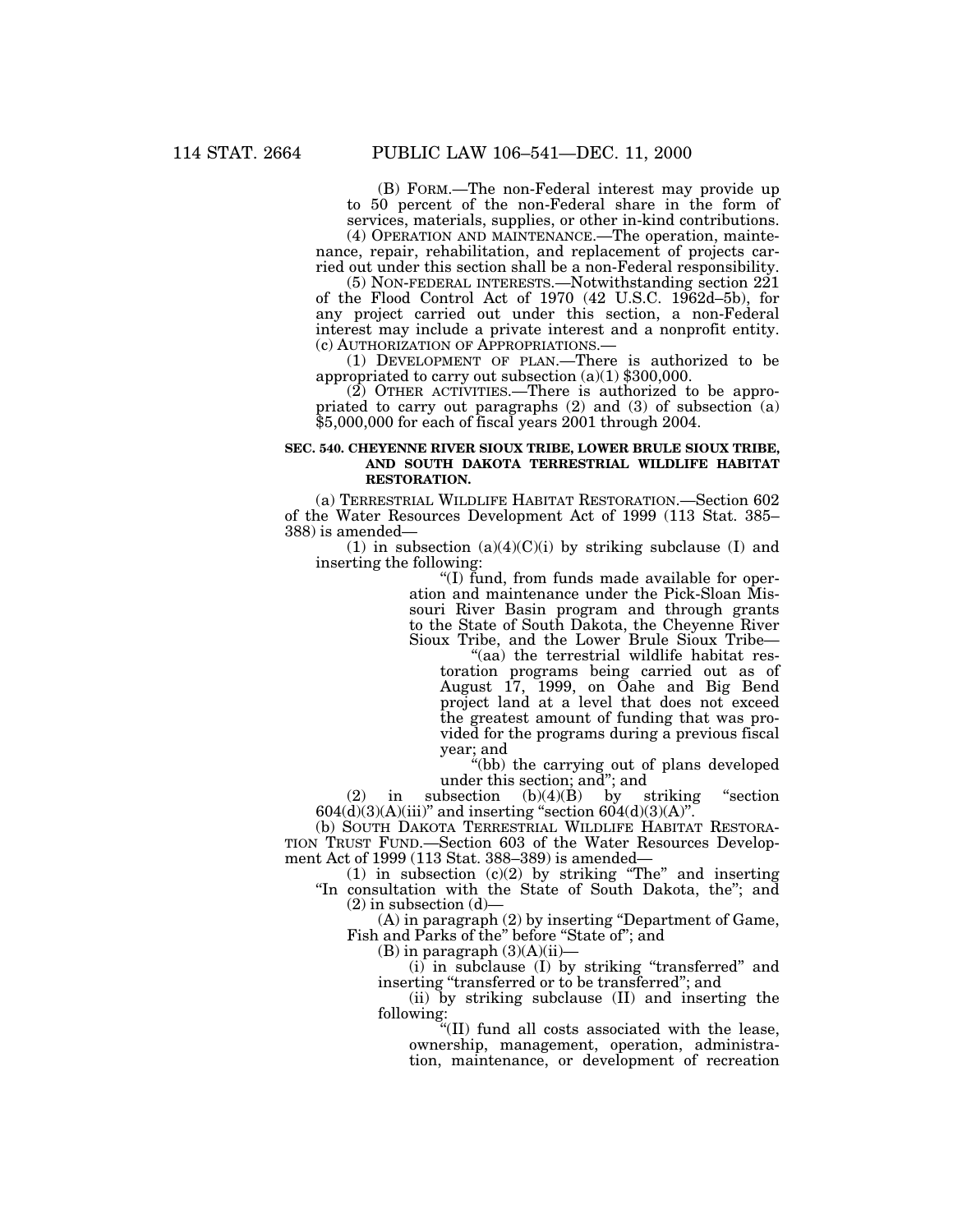areas and other land that are transferred or to be transferred to the State of South Dakota by

the Secretary;".<br>(c) CHEYENNE RIVER SIOUX TRIBE AND LOWER BRULE SIOUX TRIBE TERRESTRIAL WILDLIFE HABITAT RESTORATION TRUST FUNDS.—Section 604 of the Water Resources Development Act of

(1) in subsection  $(c)(2)$  by striking "The" and inserting "In consultation with the Cheyenne River Sioux Tribe and Lower Brule Sioux Tribe, the"; and<br>(2) in subsection (d)—

(A) in paragraph (2) by inserting "as tribal funds" after "for use"; and (B) in paragraph  $(3)(A)(ii)$ —

 $(i)$  in subclause  $(I)$  by striking "transferred" and inserting ''transferred or to be transferred''; and

(ii) by striking subclause (II) and inserting the

 $f''(II)$  fund all costs associated with the lease, ownership, management, operation, administration, maintenance, or development of recreation areas and other land that are transferred or to be transferred to the respective affected Indian Tribe by the Secretary;".

(d) TRANSFER OF FEDERAL LAND TO STATE OF SOUTH DAKOTA. Section 605 of the Water Resources Development Act of 1999 (113 Stat. 390–393) is amended—

 $(1)$  in subsection  $(a)(1)$ —

(A) in subparagraph (B) by striking ''in perpetuity'' and inserting ''for the life of the Mni Wiconi project'';

(B) by redesignating subparagraph (B) as subparagraph (C); and

(C) by inserting after subparagraph (A) the following: "(B) DEADLINE FOR TRANSFER OF RECREATION AREAS.-

Under subparagraph (A), the Secretary shall transfer recreation areas not later than January 1, 2002.'';

 $(2)$  in subsection  $(c)$ —

(A) by redesignating paragraph  $(1)$  as paragraph  $(1)(A)$ ;

(B) by redesignating paragraphs (2) through (4) as subparagraphs (B) through (D), respectively, of paragraph  $(1);$ 

 $(C)$  in paragraph  $(1)$ —

(i) in subparagraph (C) (as redesignated by subparagraph  $(\bar{B})$  of this paragraph) by inserting "and" after the semicolon; and

(ii) in subparagraph (D) (as redesignated by subparagraph  $(B)$  of this paragraph) by striking "and" and inserting "or"; and

(D) by redesignating paragraph (5) as paragraph (2); (3) in subsection (d) by striking paragraph  $(2)$  and inserting the following:

''(2) STRUCTURES.—

''(A) IN GENERAL.—The map shall identify all land and structures to be retained as necessary for continuation of the operation, maintenance, repair, replacement, rehabilitation, and structural integrity of the dams and related flood control and hydropower structures.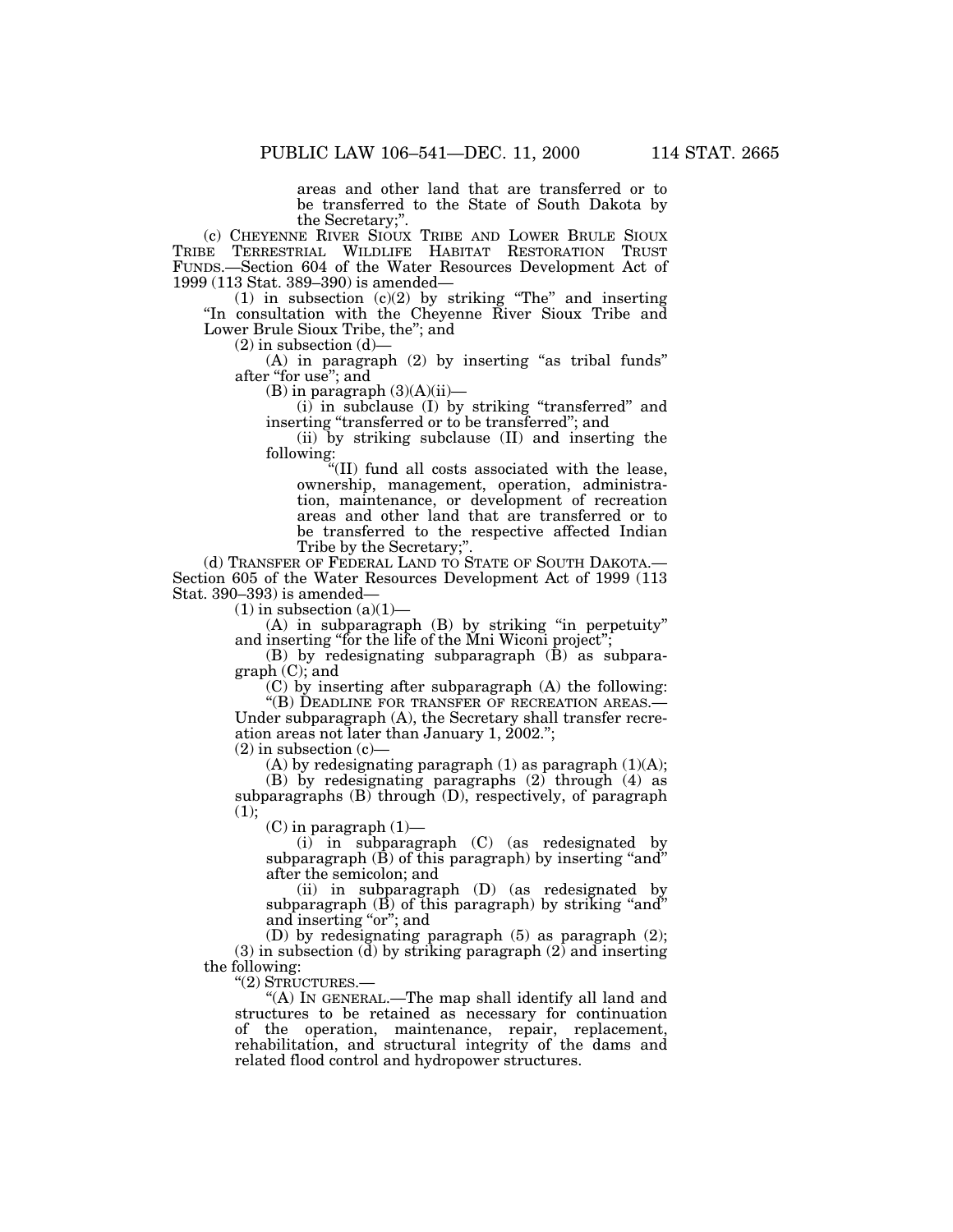''(B) LEASE OF RECREATION AREAS.— ''(i) IN GENERAL.—The Secretary shall lease to the State of South Dakota in perpetuity all or part of the following recreation areas, within the boundaries determined under clause (ii), that are adjacent to land received by the State of South Dakota under this title:<br>"(I) OAHE DAM AND LAKE.—

"(aa) Downstream Recreation Area.

''(bb) West Shore Recreation Area.

''(cc) East Shore Recreation Area.

"(II) FORT RANDALL DAM AND LAKE FRANCIS

CASE.— ''(aa) Randall Creek Recreation Area.

"(bb) South Shore Recreation Area.<br>"(cc) Spillway Recreation Area.

"(III) GAVINS POINT DAM AND LEWIS AND CLARK LAKE.—Pierson Ranch Recreation Area.

''(ii) LEASE BOUNDARIES.—The Secretary shall determine the boundaries of the recreation areas in consultation with the State of South Dakota.'';

(4) in subsection (f)(1) by striking ''Federal law'' and inserting "a Federal law specified in section 607(a)(6) or any other Federal law'';

(5) in subsection (g) by striking paragraph (3) and inserting the following:

''(3) EASEMENTS AND ACCESS.—

''(A) IN GENERAL.—Not later than 180 days after a request by the State of South Dakota, the Secretary shall provide to the State of South Dakota easements and access on land and water below the level of the exclusive flood pool outside Indian reservations in the State of South Dakota for recreational and other purposes (including for boat docks, boat ramps, and related structures).

''(B) NO EFFECT ON MISSION.—The easements and access referred to in subparagraph (A) shall not prevent the Corps from carrying out its mission under the Act entitled 'An Act authorizing the construction of certain public works on rivers and harbors for flood control, and for other purposes', approved December 22, 1944 (58 Stat.  $887$ .

(6) in subsection (h) by striking ''of this Act'' and inserting ''of law''; and

(7) by adding at the end the following:

''(j) CLEANUP OF LAND AND RECREATION AREAS.—

"(1) In GENERAL.—Not later than 10 years after the date of enactment of this subsection, the Secretary shall clean up each open dump and hazardous waste site identified by the Secretary and located on the land and recreation areas described in subsections (b) and (c).

''(2) FUNDING.—Cleanup activities under paragraph (1) shall be funded solely from funds made available for operation and maintenance under the Pick-Sloan Missouri River Basin program.<br>"(k) CULTURAL RESOURCES ADVISORY COMMISSION.—

"(1) IN GENERAL.—The State of South Dakota, the Cheyenne River Sioux Tribe, and the Lower Brule Sioux Tribe

Deadline.

Deadline.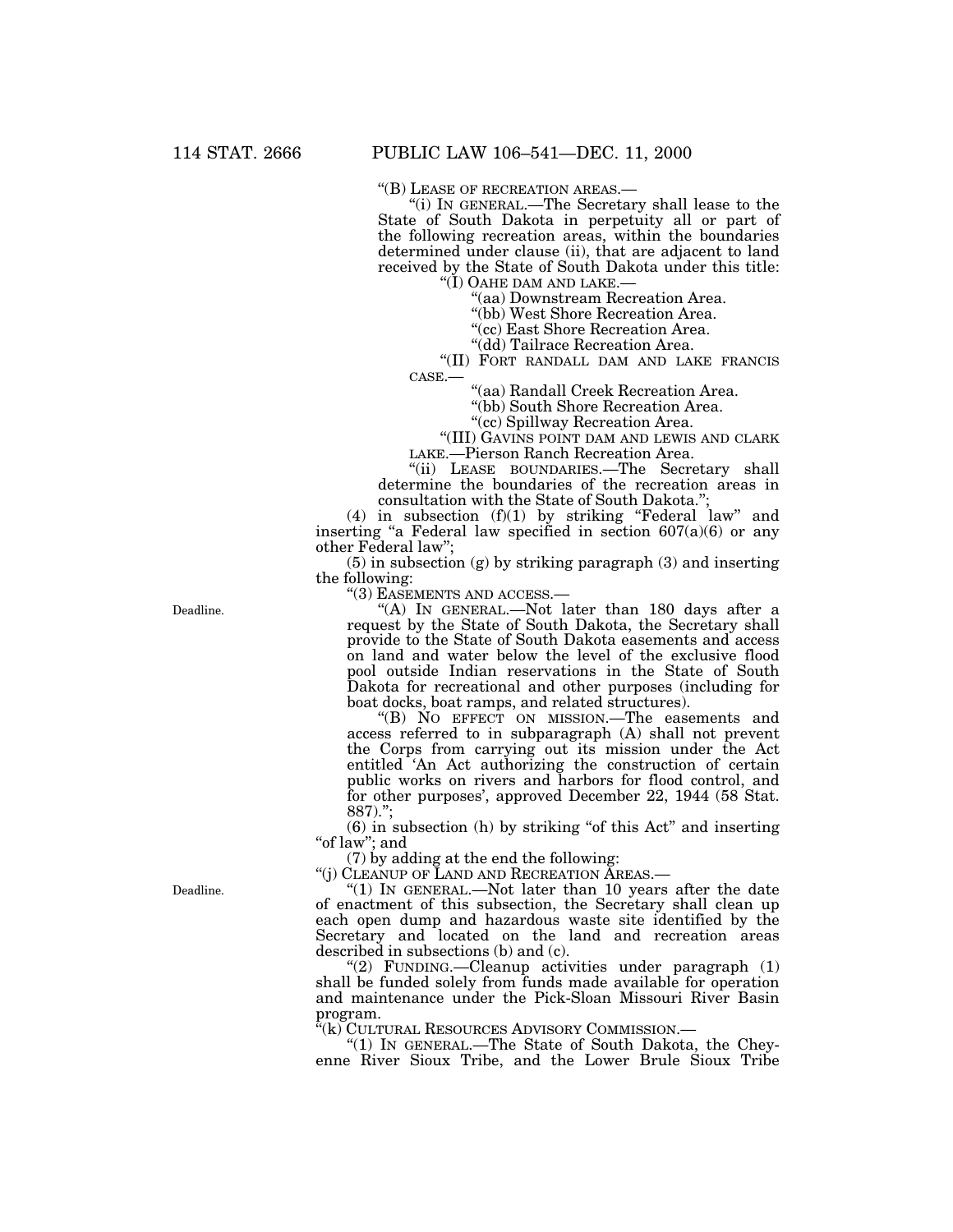may establish an advisory commission to be known as the 'Cultural Resources Advisory Commission' (referred to in this subsection as the 'Commission').

"(2) MEMBERSHIP.—The Commission shall be composed of—

''(A) 1 member representing the State of South Dakota; ''(B) 1 member representing the Cheyenne River Sioux Tribe;

 $C$ (C) 1 member representing the Lower Brule Sioux Tribe; and

''(D) upon unanimous vote of the members of the Commission described in subparagraphs (A) through (C), a member representing a federally recognized Indian Tribe located in the State of North Dakota or South Dakota that is historically or traditionally affiliated with the Missouri River basin in South Dakota.

''(3) DUTY.—The duty of the Commission shall be to provide advice on the identification, protection, and preservation of cultural resources on the land and recreation areas described in subsections (b) and (c) of this section and subsections (b) and (c) of section 606.

Deadline.

''(4) RESPONSIBILITIES, POWERS, AND ADMINISTRATION.—The Governor of the State of South Dakota, the Chairman of the Cheyenne River Sioux Tribe, and the Chairman of the Lower Brule Sioux Tribe are encouraged to unanimously enter into a formal written agreement, not later than 1 year after the date of enactment of this subsection, to establish the role, responsibilities, powers, and administration of the Commission. ''(l) INVENTORY AND STABILIZATION OF CULTURAL AND HISTORIC SITES.—

"(1) IN GENERAL.—Not later than 10 years after the date of enactment of this subsection, the Secretary, through contracts entered into with the State of South Dakota, the affected Indian Tribes, and other Indian Tribes in the States of North Dakota and South Dakota, shall inventory and stabilize each cultural site and historic site located on the land and recreation

''(2) FUNDING.—Inventory and stabilization activities under paragraph (1) shall be funded solely from funds made available for operation and maintenance under the Pick-Sloan Missouri Deadline. Contracts.

River Basin program.''. (e) TRANSFER OF CORPS OF ENGINEERS LAND FOR AFFECTED INDIAN TRIBES.—Section 606 of the Water Resources Development Act of 1999 (113 Stat. 393–395) is amended—

(1) in subsection (a)(1) by striking ''The Secretary'' and inserting ''Not later than January 1, 2002, the Secretary'';

 $(2)$  in subsection  $(b)(1)$  by striking "Big Bend and Oahe" and inserting ''Oahe, Big Bend, and Fort Randall'';

(3) in subsection (d) by striking paragraph (2) and inserting the following:

''(2) STRUCTURES.—

areas described in subsections (b) and (c).

''(A) IN GENERAL.—The map shall identify all land and structures to be retained as necessary for continuation of the operation, maintenance, repair, replacement, rehabilitation, and structural integrity of the dams and related flood control and hydropower structures.

''(B) LEASE OF RECREATION AREAS.—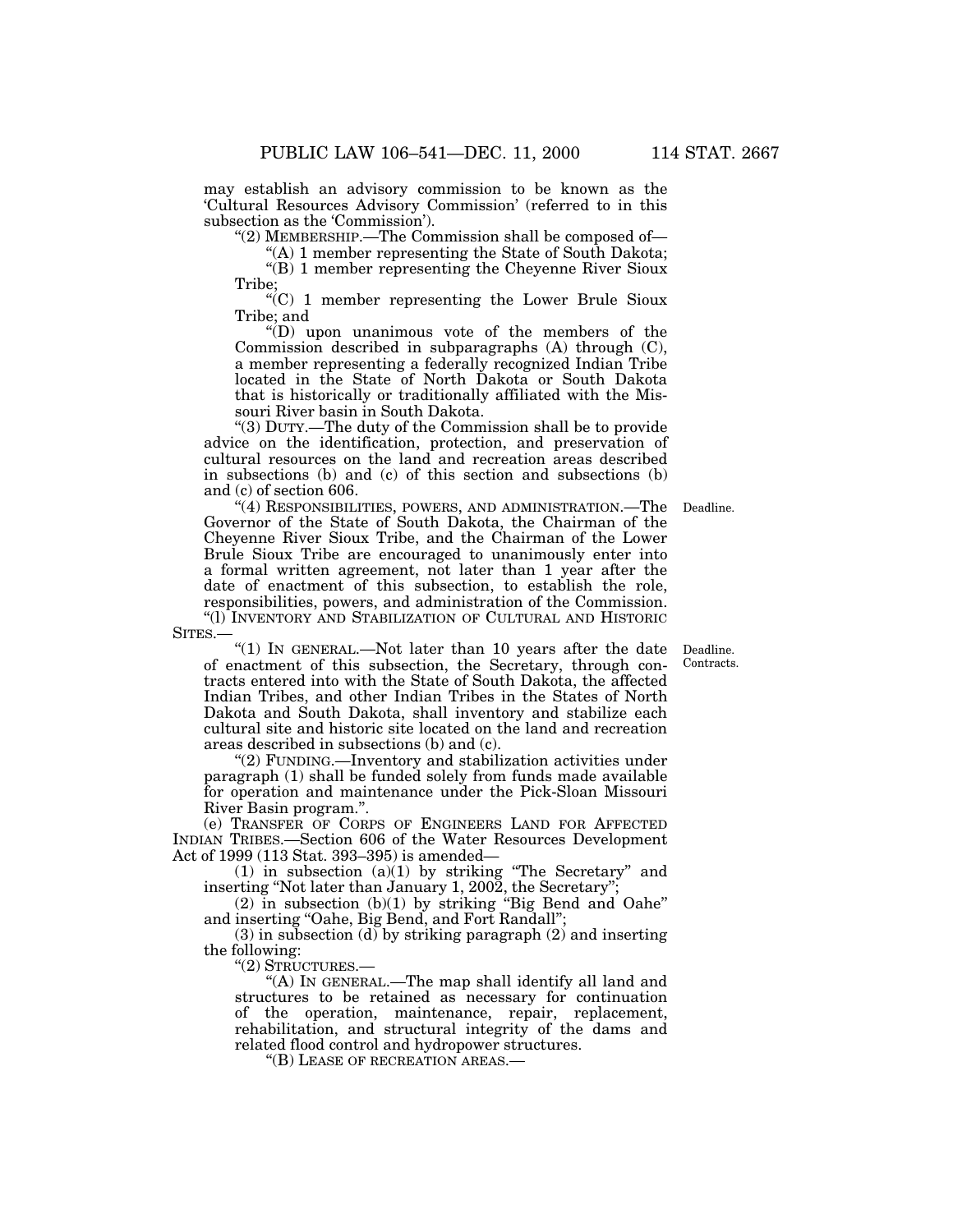''(i) IN GENERAL.—The Secretary shall lease to the Lower Brule Sioux Tribe in perpetuity all or part of the following recreation areas at Big Bend Dam and Lake Sharpe:

''(I) Left Tailrace Recreation Area.

''(II) Right Tailrace Recreation Area.

"(III) Good Soldier Creek Recreation Area.

''(ii) LEASE BOUNDARIES.—The Secretary shall determine the boundaries of the recreation areas in consultation with the Lower Brule Sioux Tribe.'';

 $(4)$  in subsection  $(f)$ –

(A) in paragraph (1) by striking ''Federal law'' and inserting "a Federal law specified in section  $607(a)(6)$  or any other Federal law'';

(B) in paragraph  $(2)$  by striking subparagraph  $(C)$  and inserting the following:

''(C) EASEMENTS AND ACCESS.—

''(i) IN GENERAL.—Not later than 180 days after a request by an affected Indian Tribe, the Secretary shall provide to the affected Indian Tribe easements and access on land and water below the level of the exclusive flood pool inside the Indian reservation of the affected Indian Tribe for recreational and other purposes (including for boat docks, boat ramps, and related structures).

''(ii) NO EFFECT ON MISSION.—The easements and access referred to in clause (i) shall not prevent the Corps of Engineers from carrying out its mission under the Act entitled 'An Act authorizing the construction of certain public works on rivers and harbors for flood control, and for other purposes', approved December 22, 1944 (58 Stat. 887).''; and

(C) in paragraph (3)(B) by inserting before the period at the end the following: ''that were administered by the Corps of Engineers as of the date of the land transfer.''; and

(5) by adding at the end the following:

''(h) CLEANUP OF LAND AND RECREATION AREAS.—

''(1) IN GENERAL.—Not later than 10 years after the date of enactment of this subsection, the Secretary shall clean up each open dump and hazardous waste site identified by the Secretary and located on the land and recreation areas described in subsections (b) and (c).

''(2) FUNDING.—Cleanup activities under paragraph (1) shall be funded solely from funds made available for operation and maintenance under the Pick-Sloan Missouri River Basin program.

 $\overleftarrow{a}(i)$  INVENTORY AND STABILIZATION OF CULTURAL AND HISTORIC SITES.—

"(1) IN GENERAL.—Not later than 10 years after the date of enactment of this subsection, the Secretary, in consultation with the Cultural Resources Advisory Commission established under section 605(k) and through contracts entered into with the State of South Dakota, the affected Indian Tribes, and other Indian Tribes in the States of North Dakota and South Dakota, shall inventory and stabilize each cultural site and

Deadline.

Deadline.

Deadline. Contracts.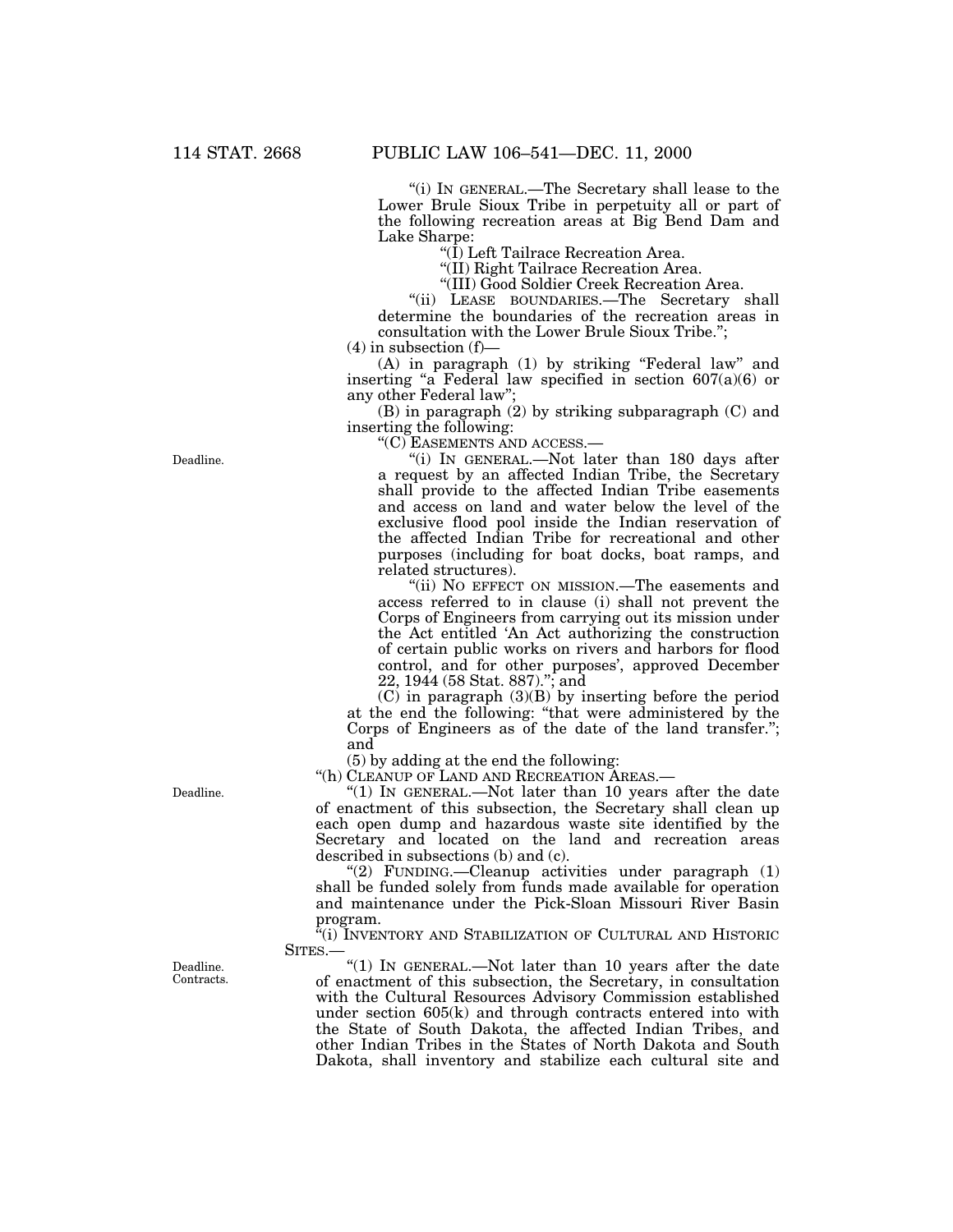historic site located on the land and recreation areas described in subsections (b) and (c).

''(2) FUNDING.—Inventory and stabilization activities under paragraph (1) shall be funded solely from funds made available for operation and maintenance under the Pick-Sloan Missouri River Basin program.

''(j) SEDIMENT CONTAMINATION.—

"(1) In GENERAL.—Not later than 10 years after the date Deadline. of enactment of this subsection, the Secretary shall—

''(A) complete a study of sediment contamination in the Cheyenne River; and

''(B) take appropriate remedial action to eliminate any public health and environmental risk posed by the contaminated sediment.

"(2) AUTHORIZATION OF APPROPRIATIONS.—There are authorized to be appropriated such sums as are necessary to carry out paragraph (1).''.

(f) BUDGET CONSIDERATIONS.—Section 607 of the Water Resources Development Act of 1999 (113 Stat. 395–396) is amended by adding at the end the following:

''(d) BUDGET CONSIDERATIONS.—

''(1) IN GENERAL.—In developing an annual budget to carry out this title, the Corps of Engineers shall consult with the State of South Dakota and the affected Indian Tribes.

"(2) INCLUSIONS; AVAILABILITY.—The budget referred to in paragraph (1) shall—

''(A) be detailed;

''(B) include all necessary tasks and associated costs; and

''(C) be made available to the State of South Dakota and the affected Indian Tribes at the time at which the Corps of Engineers submits the budget to Congress.''.

(g) AUTHORIZATION OF APPROPRIATIONS.—Section 609 of the Water Resources Development Act of 1999 (113 Stat. 396–397) is amended by striking subsection (a) and inserting the following: ''(a) SECRETARY.—

''(1) IN GENERAL.—There are authorized to be appropriated to the Secretary for each fiscal year such sums as are necessary—

''(A) to pay the administrative expenses incurred by the Secretary in carrying out this title;

''(B) to fund the implementation of terrestrial wildlife habitat restoration plans under section 602(a);

 $C$ ) to fund activities described in sections  $603(d)(3)$ and 604(d)(3) with respect to land and recreation areas transferred or to be transferred to an affected Indian Tribe or the State of South Dakota under section 605 or 606; and

''(D) to fund the annual expenses (not to exceed the Federal cost as of August 17, 1999) of operating recreation areas transferred or to be transferred under sections 605(c) and 606(c) to, or leased by, the State of South Dakota or an affected Indian Tribe, until such time as the trust funds under sections 603 and 604 are fully capitalized. ''(2) ALLOCATIONS.—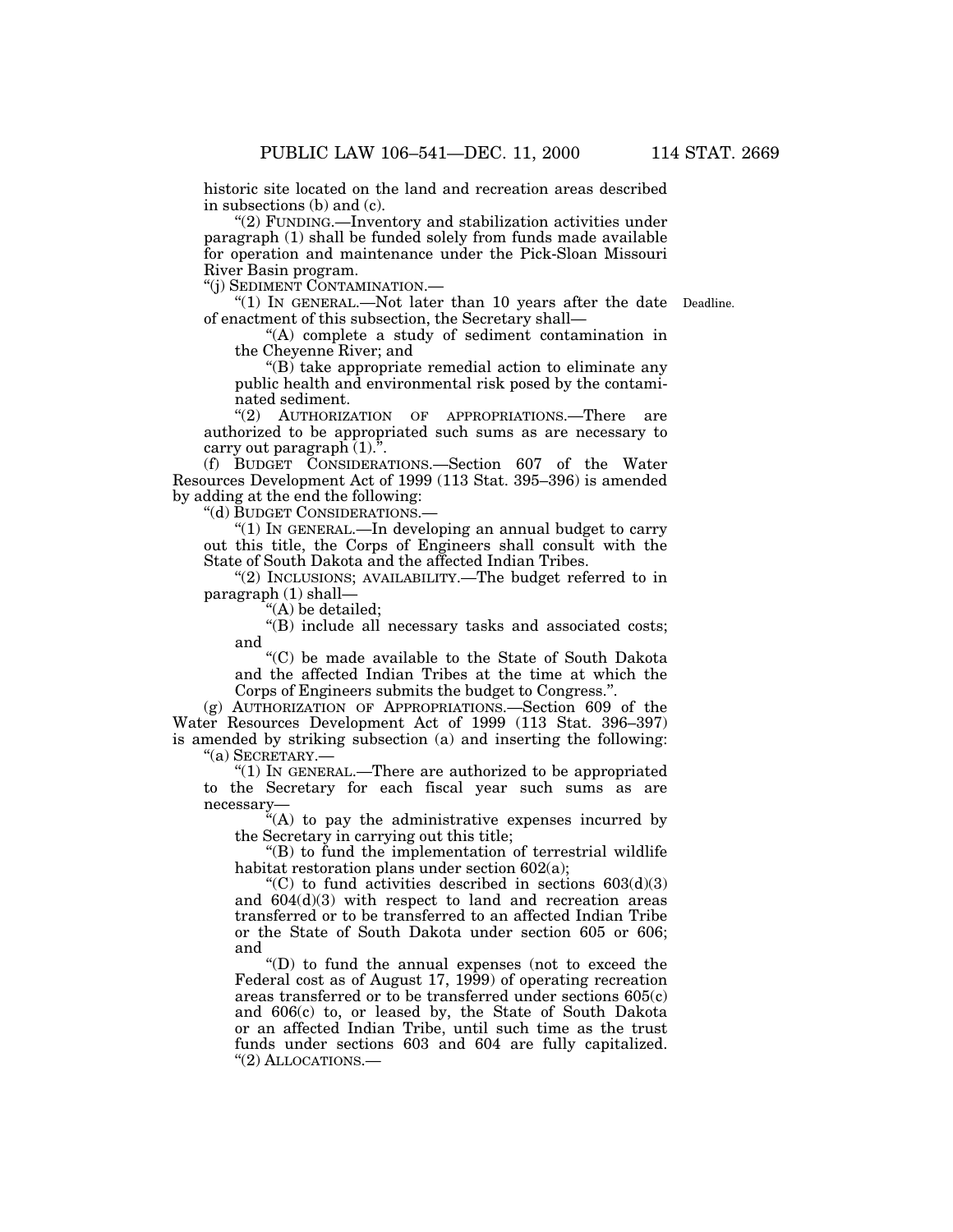''(A) IN GENERAL.—For each fiscal year, the Secretary shall allocate the amounts made available under subparagraphs (B), (C), and (D) of paragraph (1) as follows:

"(i)  $$1,000,000$  (or, if a lesser amount is so made available for the fiscal year, the lesser amount) shall be allocated equally among the State of South Dakota, the Cheyenne River Sioux Tribe, and the Lower Brule Sioux Tribe, for use in accordance with paragraph (1).

''(ii) Any amounts remaining after the allocation under clause (i) shall be allocated as follows:

''(I) 65 percent to the State of South Dakota.

''(II) 26 percent to the Cheyenne River Sioux Tribe.

''(III) 9 percent to the Lower Brule Sioux Tribe.

''(B) USE OF ALLOCATIONS.—Amounts allocated under subparagraph (A) may be used at the option of the recipient for any purpose described in subparagraph (B), (C), or (D) of paragraph  $(1)$ .".

(h) CLARIFICATION OF REFERENCES TO INDIAN TRIBES.—

(1) DEFINITIONS.—Section 601 of the Water Resources Development Act of 1999 (113 Stat. 385) is amended by striking paragraph (1) and inserting the following:

 $\sqrt[4]{(1)}$  AFFECTED INDIAN TRIBE.—The term 'affected Indian Tribe' means each of the Cheyenne River Sioux Tribe and the Lower Brule Sioux Tribe.''.

(2) TERRESTRIAL WILDLIFE HABITAT RESTORATION.—Section 602(b)(4)(B) of the Water Resources Development Act of 1999 (113 Stat. 388) is amended by striking ''the Tribe'' and inserting ''the affected Indian Tribe''.

(3) CHEYENNE RIVER SIOUX TRIBE AND LOWER BRULE SIOUX TRIBE TERRESTRIAL WILDLIFE HABITAT RESTORATION TRUST FUNDS.—Section 604(d)(3)(A) of the Water Resources Development Act of 1999 (113 Stat. 390) is amended by striking ''the respective Tribe'' each place it appears and inserting ''the respective affected Indian Tribe''.

(4) TRANSFER OF FEDERAL LAND TO STATE OF SOUTH DAKOTA.—Section 605 of the Water Resources Development Act of 1999 (113 Stat. 390–393) is amended—

 $(A)$  in subsection  $(b)(3)$  by striking "an Indian Tribe" and inserting "any Indian Tribe"; and

(B) in subsection  $(c)(1)(B)$  (as redesignated by subsection  $(d)(2)(B)$  of this section) by striking "an Indian Tribe" and inserting "any Indian Tribe".

(5) TRANSFER OF CORPS OF ENGINEERS LAND FOR AFFECTED INDIAN TRIBES.—Section 606 of the Water Resources Development Act of 1999 (113 Stat. 393–395) is amended—

(A) in the section heading by striking ''**INDIAN TRIBES**'' and inserting ''**AFFECTED INDIAN TRIBES**'';

(B) in paragraphs (1) and (4) of subsection (a) by striking ''the Indian Tribes'' each place it appears and inserting "the affected Indian Tribes"

 $(C)$  in subsection  $(c)(2)$  by striking "an Indian Tribe" and inserting "any Indian Tribe";

(D) in subsection  $(f)(2)(B)(i)$ —

(i) by striking ''the respective tribes'' and inserting ''the respective affected Indian Tribes''; and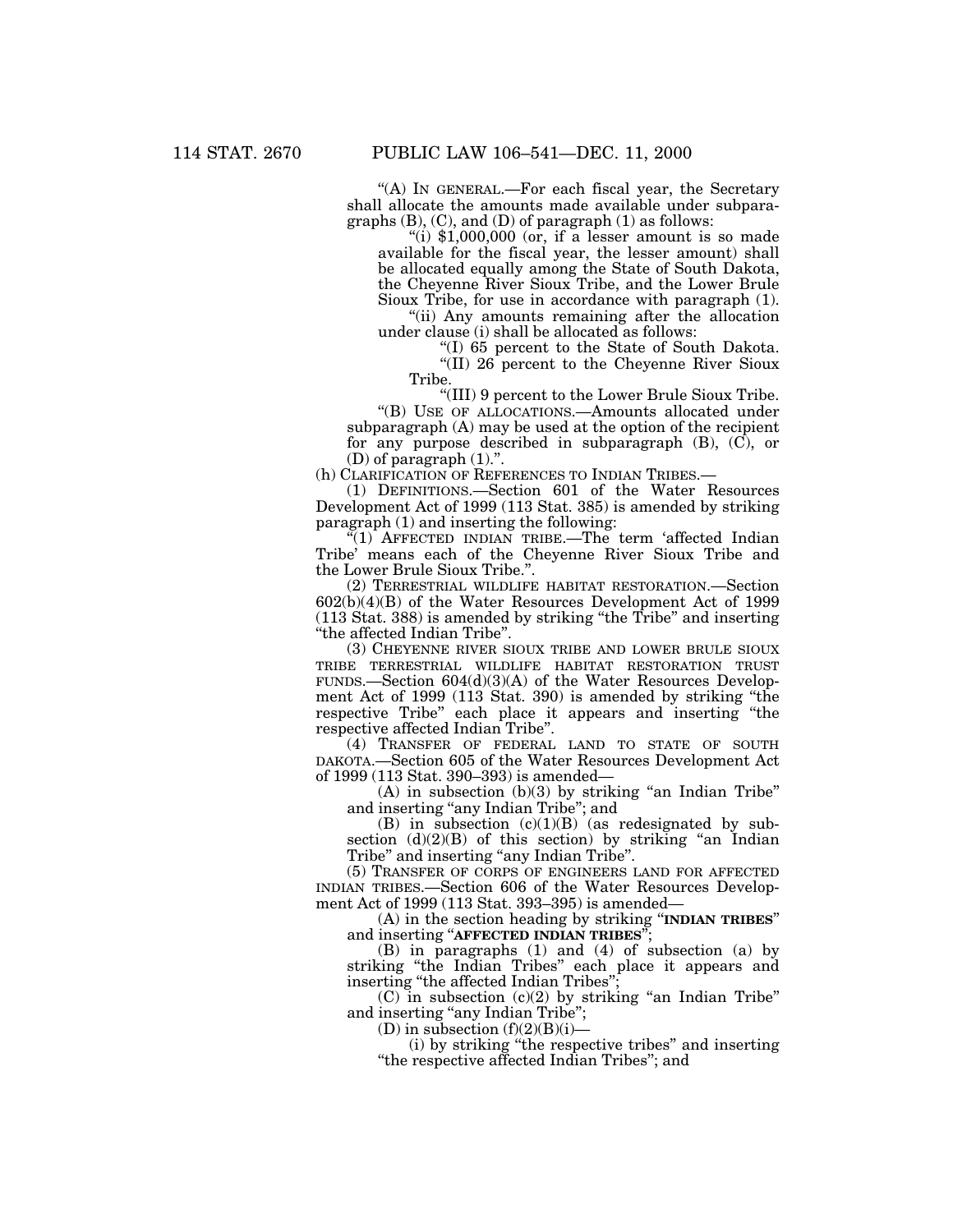(ii) by striking ''the respective Tribe's'' and inserting ''the respective affected Indian Tribe's''; and (E) in subsection (g) by striking ''an Indian Tribe'' and inserting ''any Indian Tribe''.

(6) ADMINISTRATION.—Section 607(a) of the Water Resources Development Act of 1999 (113 Stat. 395) is amended by striking ''an Indian Tribe'' each place it appears and inserting "any Indian Tribe".

# **SEC. 541. HORN LAKE CREEK AND TRIBUTARIES, TENNESSEE AND MIS-SISSIPPI.**

The Secretary shall prepare a limited reevaluation report of Reports. the project for flood control, Horn Lake Creek and Tributaries, Tennessee and Mississippi, authorized by section 401(a) of the Water Resources Development Act of 1986 (100 Stat. 4124), to determine the feasibility of modifying the project to provide urban flood protection along Horn Lake Creek and, if the Secretary determines that the modification is technically sound, environmentally acceptable, and economically justified, carry out the project as modified in accordance with the report.

# **SEC. 542. LAKE CHAMPLAIN WATERSHED, VERMONT AND NEW YORK.**

(a) DEFINITIONS.—In this section, the following definitions apply:

(1) CRITICAL RESTORATION PROJECT.—The term ''critical restoration project'' means a project that will produce, consistent with Federal programs, projects, and activities, immediate and substantial ecosystem restoration, preservation, and protection benefits.

(2) LAKE CHAMPLAIN WATERSHED.—The term ''Lake Champlain watershed'' means—

(A) the land areas within Addison, Bennington, Caledonia, Chittenden, Franklin, Grand Isle, Lamoille, Orange, Orleans, Rutland, and Washington Counties in the State of Vermont; and

(B)(i) the land areas that drain into Lake Champlain and that are located within Essex, Clinton, Franklin, Warren, and Washington Counties in the State of New York; and

(ii) the near-shore areas of Lake Champlain within the counties referred to in clause (i).

(b) CRITICAL RESTORATION PROJECTS.—

(1) IN GENERAL.—The Secretary may participate in critical restoration projects in the Lake Champlain watershed.

(2) TYPES OF PROJECTS.—A critical restoration project shall be eligible for assistance under this section if the critical restoration project consists of—

(A) implementation of an intergovernmental agreement for coordinating regulatory and management responsibilities with respect to the Lake Champlain watershed;

(B) acceleration of whole farm planning to implement best management practices to maintain or enhance water quality and to promote agricultural land use in the Lake Champlain watershed;

(C) acceleration of whole community planning to promote intergovernmental cooperation in the regulation and management of activities consistent with the goal of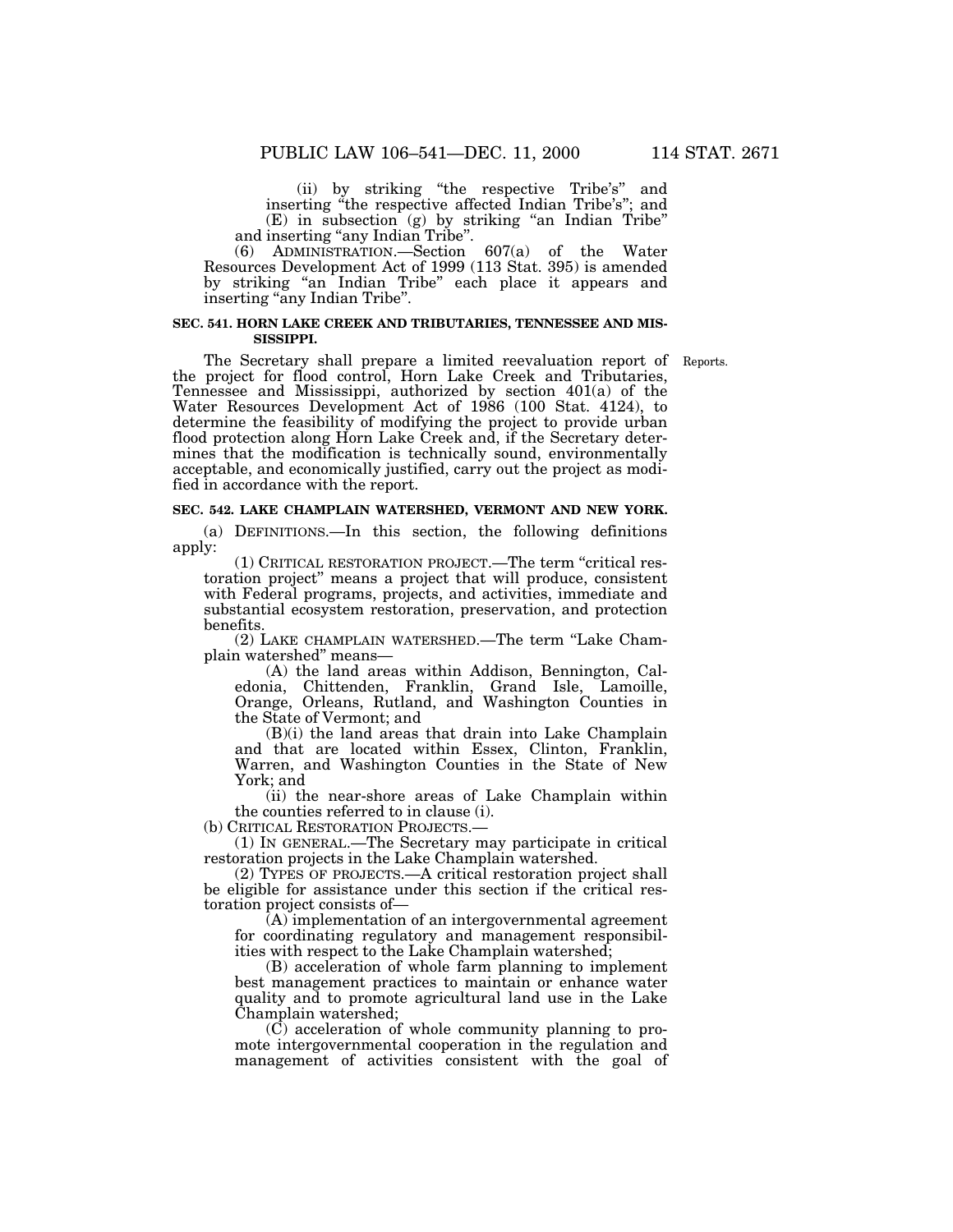maintaining or enhancing water quality in the Lake Champlain watershed;

(D) natural resource stewardship activities on public or private land to promote land uses that—

(i) preserve and enhance the economic and social character of the communities in the Lake Champlain watershed; and

(ii) protect and enhance water quality; or

(E) any other activity determined by the Secretary to be appropriate.

(c) PUBLIC OWNERSHIP REQUIREMENT.—The Secretary may provide assistance for a critical restoration project under this section only if—

(1) the critical restoration project is publicly owned; or

(2) the non-Federal interest with respect to the critical restoration project demonstrates that the critical restoration project will provide a substantial public benefit in the form of water quality improvement.

(d) PROJECT SELECTION.—

(1) IN GENERAL.—In consultation with the Lake Champlain Basin Program and the heads of other appropriate Federal, State, tribal, and local agencies, the Secretary may—

(A) identify critical restoration projects in the Lake Champlain watershed; and

(B) carry out the critical restoration projects after entering into an agreement with an appropriate non-Federal interest in accordance with section 221 of the Flood Control Act of 1970 (42 U.S.C. 1962d–5b) and this section. (2) CERTIFICATION.—

(A) IN GENERAL.—A critical restoration project shall be eligible for financial assistance under this section only if the appropriate State official for the critical restoration project certifies to the Secretary that the critical restoration project will contribute to the protection and enhancement of the quality or quantity of the water resources of the Lake Champlain watershed.

(B) SPECIAL CONSIDERATION.—In certifying critical restoration projects to the Secretary, the appropriate State officials shall give special consideration to projects that implement plans, agreements, and measures that preserve and enhance the economic and social character of the communities in the Lake Champlain watershed.

(e) COST SHARING.—

(1) IN GENERAL.—Before providing assistance under this section with respect to a critical restoration project, the Secretary shall enter into a project cooperation agreement that shall require the non-Federal interest—

(A) to pay 35 percent of the total costs of the project;

(B) to provide any land, easements, rights-of-way, dredged material disposal areas, and relocations necessary to carry out the project;

 $(C)$  to pay 100 percent of the operation, maintenance, repair, replacement, and rehabilitation costs associated with the project; and

(D) to hold the United States harmless from any claim or damage that may arise from carrying out the project,

Contracts.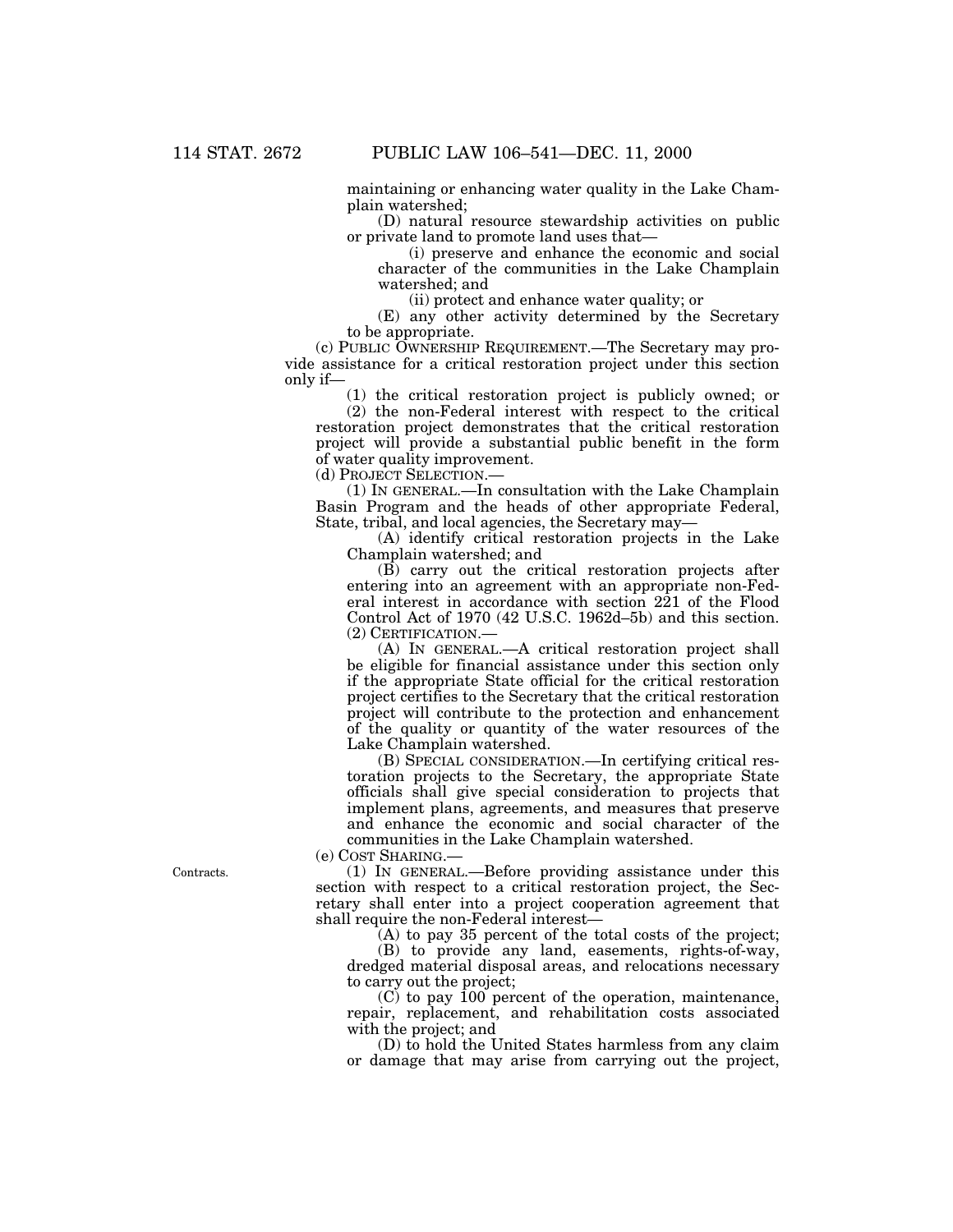except any claim or damage that may arise from the negligence of the Federal Government or a contractor of the Federal Government.

(2) NON-FEDERAL SHARE.—

(A) CREDIT FOR DESIGN WORK.—The non-Federal interest shall receive credit for the reasonable costs of design work carried out by the non-Federal interest before the date of execution of a project cooperation agreement for the critical restoration project, if the Secretary finds that the design work is integral to the project.

(B) CREDIT FOR LAND, EASEMENTS, AND RIGHTS-OF-WAY.—The Secretary shall credit the non-Federal interest for the value of any land, easement, right-of-way, dredged material disposal area, or relocation provided for carrying out the project.

(C) FORM.—The non-Federal interest may provide up to 50 percent of the non-Federal share in the form of services, materials, supplies, or other in-kind contributions.

(f) APPLICABILITY OF OTHER FEDERAL AND STATE LAWS.— Nothing in this section waives, limits, or otherwise affects the applicability of Federal or State law with respect to a project carried out with assistance provided under this section.

(g) AUTHORIZATION OF APPROPRIATIONS.—There is authorized to be appropriated to carry out this section \$20,000,000, to remain available until expended.

### **SEC. 543. VERMONT DAMS REMEDIATION.**

(a) IN GENERAL.—The Secretary—

(1) shall conduct a study to evaluate the structural integrity and need for modification or removal of each dam located in the State of Vermont and described in subsection (b);

(2) shall provide to the non-Federal interest design analysis, plans and specifications, and cost estimates for repair, restoration, modification, and removal of each dam described in subsection (b); and

(3) may carry out measures to prevent or mitigate against such risk if the Secretary determines that a dam described in subsection (b) presents an imminent and substantial risk to public safety.

(b) DAMS TO BE EVALUATED.—The dams referred to in subsection (a) are the following:

(1) East Barre Dam, Barre Town.

(2) Wrightsville Dam, Middlesex-Montpelier.

(3) Lake Sadawga Dam, Whitingham.

(4) Dufresne Pond Dam, Manchester.

(5) Knapp Brook Site 1 Dam, Cavendish.

(6) Lake Bomoseen Dam, Castleton.

(7) Little Hosmer Dam, Craftsbury.

(8) Colby Pond Dam, Plymouth.

(9) Silver Lake Dam, Barnard.

(10) Gale Meadows Dam, Londonderry.

(c) COST SHARING.—The non-Federal share of the cost of activities under subsection (a) shall be 35 percent.

(d) COORDINATION.—In carrying out this section, the Secretary shall coordinate with the appropriate State dam safety officials and the Director of the Federal Emergency Management Agency.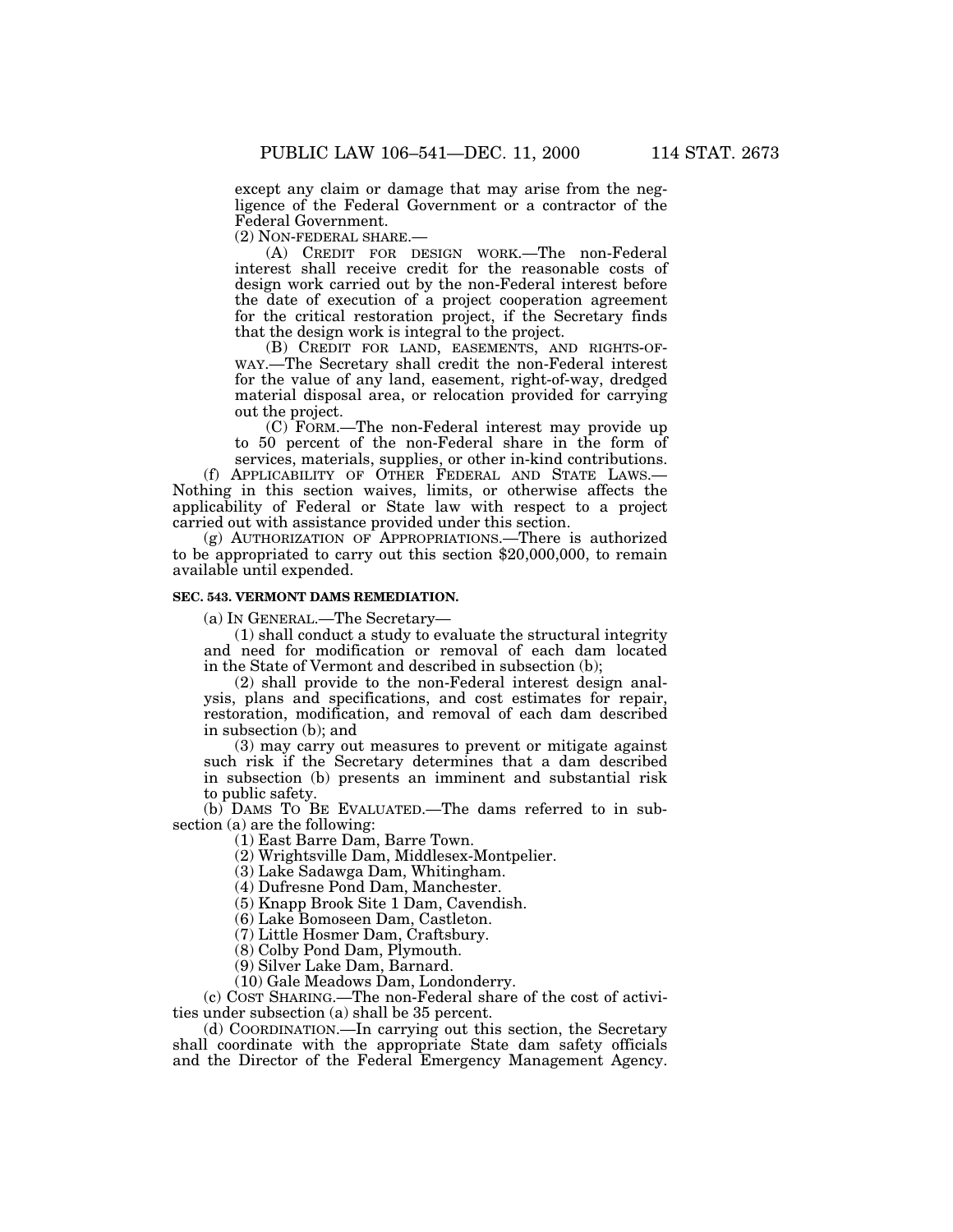(e) AUTHORIZATION OF APPROPRIATIONS.—There is authorized to be appropriated to carry out this section \$5,000,000.

# **SEC. 544. PUGET SOUND AND ADJACENT WATERS RESTORATION, WASHINGTON.**

(a) DEFINITION OF CRITICAL RESTORATION PROJECT.—In this section, the term "critical restoration project" means a project that will produce, consistent with Federal programs, projects, and activities, immediate and substantial ecosystem restoration, preservation, and protection benefits.

(b) CRITICAL RESTORATION PROJECTS.—The Secretary may participate in critical restoration projects in the area of Puget

 $(1)$  the watersheds that drain directly into Puget Sound; (2) Admiralty Inlet;

(3) Hood Canal;

(4) Rosario Strait; and

(5) the Strait of Juan de Fuca to Cape Flattery.

(c) PROJECT SELECTION.—

(1) IN GENERAL.—The Secretary may identify critical restoration projects in the area described in subsection (b) based on—

(A) studies to determine the feasibility of carrying out the critical restoration projects; and

(B) analyses conducted before the date of enactment of this Act by non-Federal interests.<br>(2) CRITERIA AND PROCEDURES

(2) CRITERIA AND PROCEDURES FOR REVIEW AND APPROVAL.—

(A) IN GENERAL.—In consultation with the Secretary of Commerce, the Secretary of the Interior, the Governor of the State of Washington, tribal governments, and the heads of other appropriate Federal, State, and local agencies, the Secretary may develop criteria and procedures for prioritizing projects identified under paragraph (1).

(B) CONSISTENCY WITH FISH RESTORATION GOALS.—The criteria and procedures developed under subparagraph (A) shall be consistent with fish restoration goals of the National Marine Fisheries Service and the State of Washington.

(C) USE OF EXISTING STUDIES AND PLANS.—In carrying out subparagraph (A), the Secretary shall use, to the maximum extent practicable, studies and plans in existence on the date of enactment of this Act to identify project needs and priorities.

(3) LOCAL PARTICIPATION.—In prioritizing projects for implementation under this section, the Secretary shall consult with, and consider the priorities of, public and private entities that are active in watershed planning and ecosystem restoration in Puget Sound watersheds, including—

(A) the Salmon Recovery Funding Board;

(B) the Northwest Straits Commission;

(C) the Hood Canal Coordinating Council;

(D) county watershed planning councils; and

(E) salmon enhancement groups.

(d) IMPLEMENTATION.—The Secretary may carry out projects identified under subsection (c) after entering into an agreement with an appropriate non-Federal interest in accordance with section

Contracts.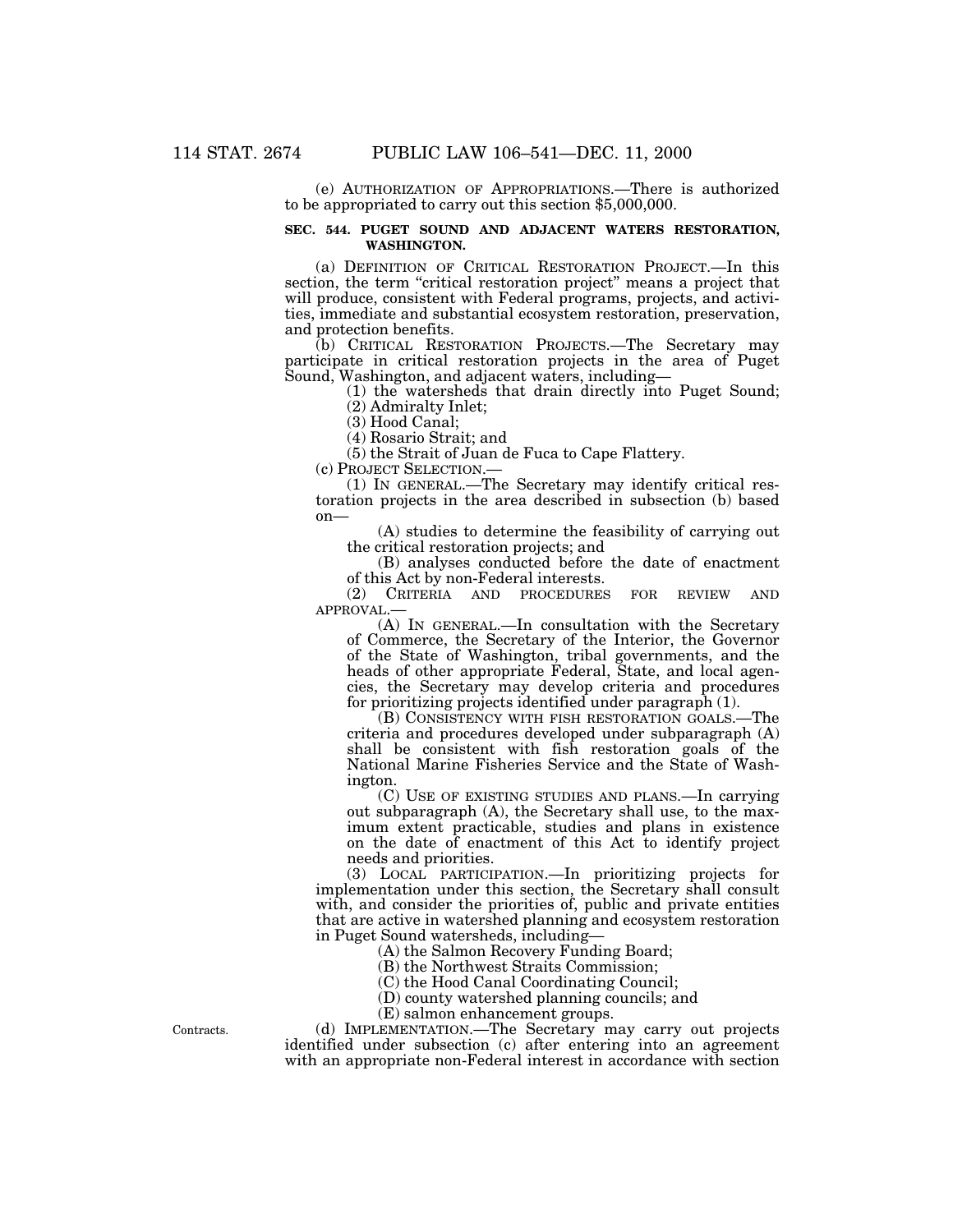221 of the Flood Control Act of 1970 (42 U.S.C. 1962d–5b) and this section.

(e) COST SHARING.—

Contracts.

(1) IN GENERAL.—Before carrying out any project under this section, the Secretary shall enter into a binding agreement with the non-Federal interest that shall require the non-Federal interest—

(A) to pay 35 percent of the total costs of the project; (B) to provide any land, easements, rights-of-way, dredged material disposal areas and relocations necessary

to carry out the project;  $(C)$  to pay 100 percent of the operation, maintenance, repair, replacement, and rehabilitation costs associated

with the project; and

(D) to hold the United States harmless from any claim or damage that may arise from carrying out the project, except any claim or damage that may arise from the negligence of the Federal Government or a contractor of the Federal Government.

(2) CREDIT.—

(A) IN GENERAL.—The Secretary shall credit the non-Federal interest for the value of any land, easement, rightof-way, dredged material disposal area, or relocation provided for carrying out the project.

(B) FORM.—The non-Federal interest may provide up to 50 percent of the non-Federal share in the form of services, materials, supplies, or other in-kind contributions.

(f) AUTHORIZATION OF APPROPRIATIONS.—There is authorized to be appropriated to carry out this section \$40,000,000, of which not more than \$5,000,000 may be used to carry out any 1 critical restoration project.

# **SEC. 545. WILLAPA BAY, WASHINGTON.**

(a) STUDY.—The Secretary shall conduct a study to determine the feasibility of providing coastal erosion protection for the tribal reservation of the Shoalwater Bay Tribe on Willapa Bay, Washington.

(b) PROJECT.—

(1) IN GENERAL.—Notwithstanding any other provision of law (including any requirement for economic justification), the Secretary may construct and maintain a project to provide coastal erosion protection for the tribal reservation of the Shoalwater Bay Tribe on Willapa Bay, Washington, at Federal expense, if the Secretary determines that the project—

(A) is a cost-effective means of providing erosion protection;

(B) is environmentally acceptable and technically feasible; and

(C) will improve the economic and social conditions of the Shoalwater Bay Tribe.

(2) LAND, EASEMENTS, AND RIGHTS-OF-WAY.—As a condition of the project described in paragraph (1), the Shoalwater Bay Tribe shall provide lands, easements, rights-of-way, and dredged material disposal areas necessary for implementation of the project.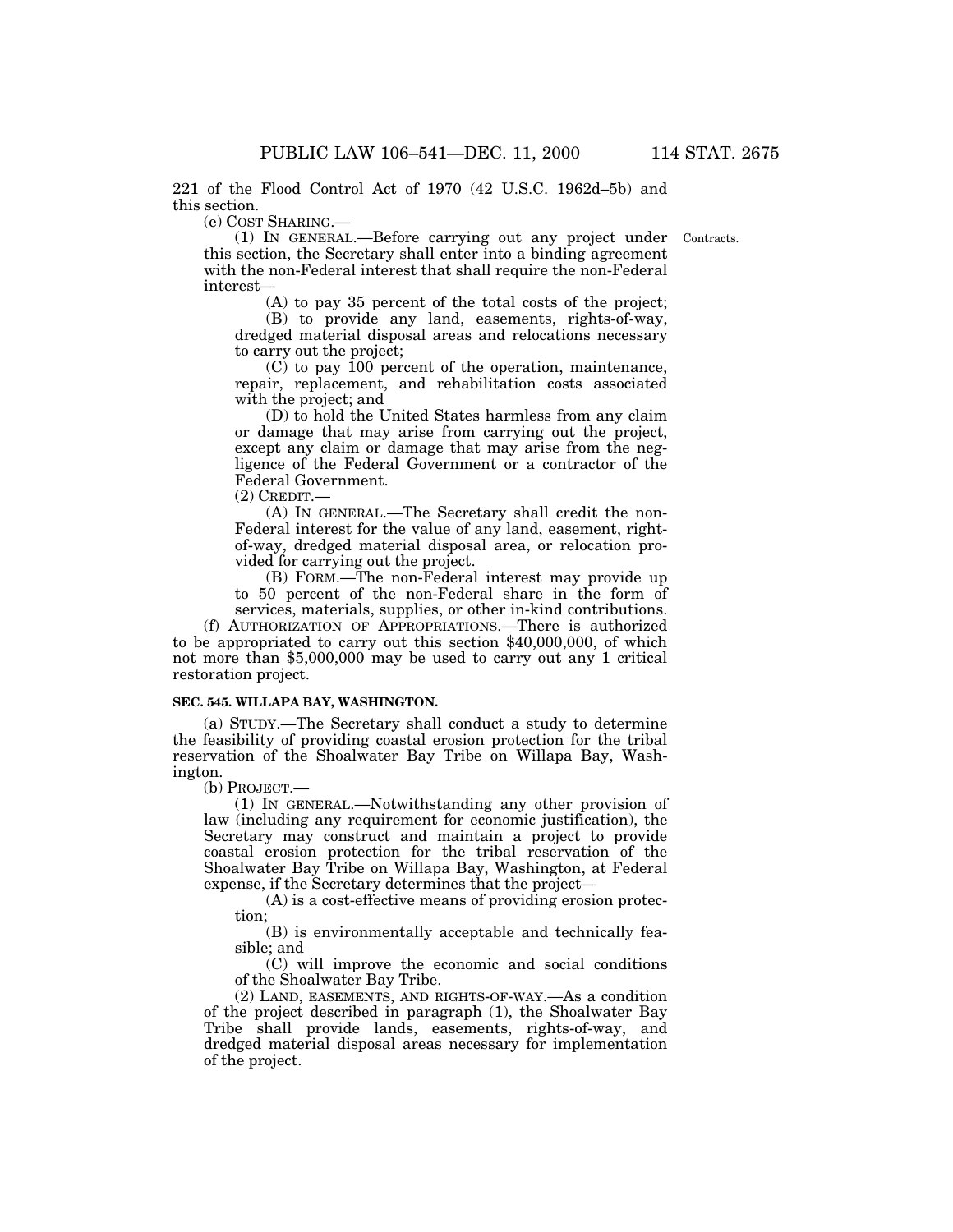# **SEC. 546. WYNOOCHEE LAKE, WYNOOCHEE RIVER, WASHINGTON.**

(a) IN GENERAL.—The city of Aberdeen, Washington, may transfer all rights, title, and interests of the city in the land transferred to the city under section 203 of the Water Resources Development Act of 1990 (104 Stat. 4632) to the city of Tacoma, Washington.

(b) CONDITIONS.—The transfer under this section shall be subject to the conditions set forth in section 203(b) of the Water Resources Development Act of 1990 (104 Stat. 4632); except that the condition set forth in paragraph (1) of such section shall apply to the city of Tacoma only for so long as the city of Tacoma has a valid license with the Federal Energy Regulatory Commission relating to operation of the Wynoochee Dam, Washington.

(c) LIMITATION.—The transfer under subsection (a) may be made only after the Secretary determines that the city of Tacoma will be able to operate, maintain, repair, replace, and rehabilitate the project for Wynoochee Lake, Wynoochee River, Washington, authorized by section 203 of the Flood Control Act of 1962 (76 Stat. 1193), in accordance with such regulations as the Secretary may issue to ensure that such operation, maintenance, repair, replacement, and rehabilitation is consistent with project purposes.

(d) WATER SUPPLY CONTRACT.—The water supply contract designated as DACWD 67–68–C–0024 shall be null and void if the Secretary exercises the reversionary right set forth in section 203(b)(3) of the Water Resources Development Act of 1990 (104 Stat. 4632).

# **SEC. 547. BLUESTONE, WEST VIRGINIA.**

(a) IN GENERAL.—The project for flood control, Bluestone Lake, Ohio River basin, West Virginia, authorized by section 4 of the Flood Control Act of June 28, 1938 (52 Stat. 1217), is modified to authorize construction of hydroelectric generating facilities at the project by the Tri-Cities Power Authority of West Virginia under the terms and conditions of the agreement referred to in subsection (b).

(b) AGREEMENT.—

(1) AGREEMENT TERMS.—The Secretary and the Secretary of Energy, acting through the Southeastern Power Administration, shall enter into a binding agreement with the Tri-Cities Power Authority that contains mutually acceptable terms and conditions and under which the Tri-Cities Power Authority agrees to each of the following:

(A) To design and construct the generating facilities referred to in subsection (a) within 4 years after the date of such agreement.

(B) To reimburse the Secretary for—

(i) the cost of approving such design and inspecting such construction;

(ii) the cost of providing any assistance authorized under subsection  $(c)(2)$ ; and

(iii) the redistributed costs associated with the original construction of the dam and dam safety if all parties agree with the method of the development of the chargeable amounts associated with hydropower at the facility.

(C) To release and indemnify the United States from any claims, causes of action, or liabilities that may arise from such design and construction of the facilities referred

Deadline.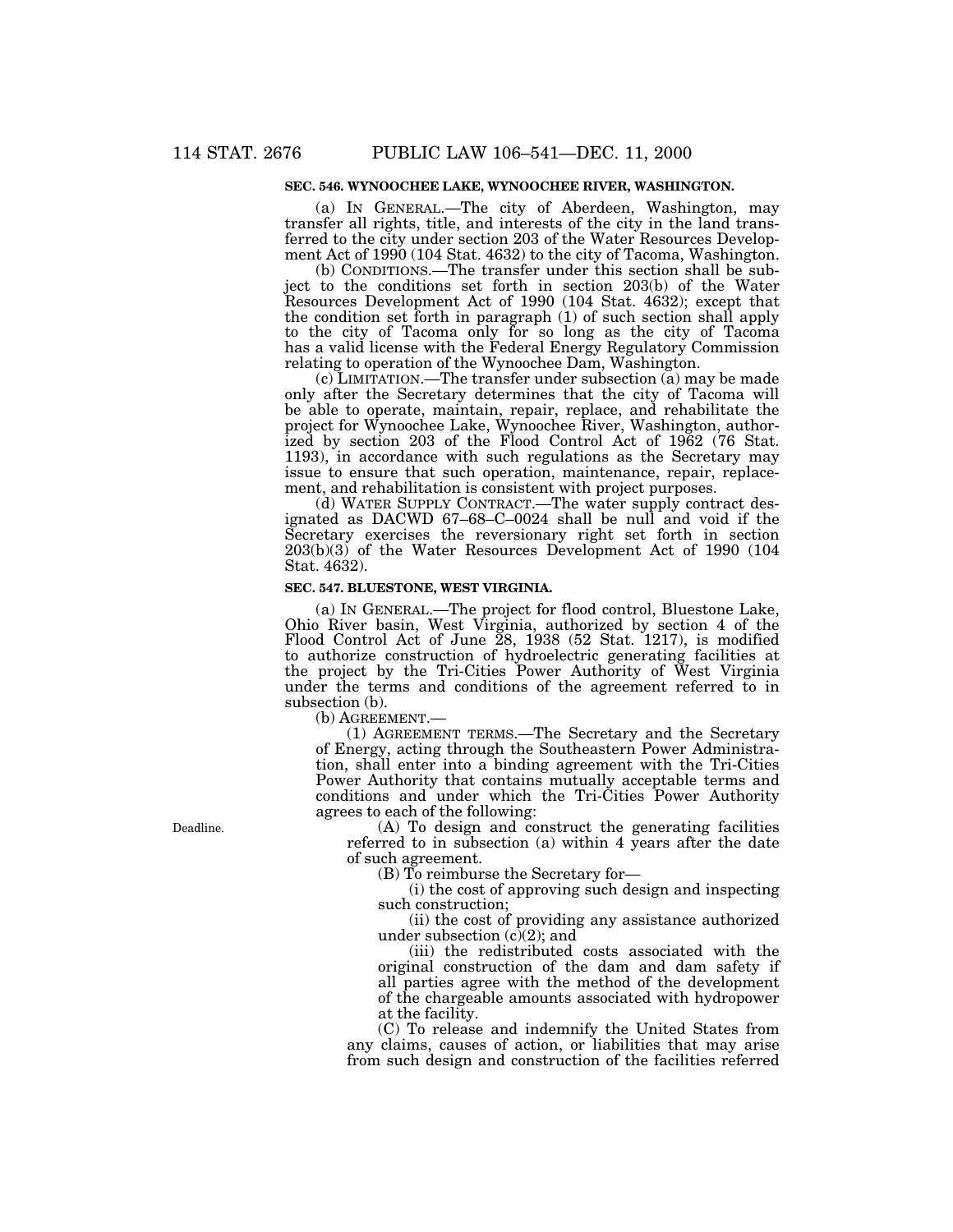to in subsection (a), including any liability that may arise out of the removal of the facility if directed by the Secretary.

(2) ADDITIONAL TERMS.—The agreement shall also specify each of the following:

(A) The procedures and requirements for approval and acceptance of design, construction, and operation and maintenance of the facilities referred to in subsection (a).

(B) The rights, responsibilities, and liabilities of each party to the agreement.

(C) The amount of the payments under subsection (f) and the procedures under which such payments are to

be made.<br>(c) OTHER REQUIREMENTS.-

(1) PROHIBITION.—No Federal funds may be expended for the design, construction, and operation and maintenance of the facilities referred to in subsection (a) prior to the date on which such facilities are accepted by the Secretary under subsection (d).

(2) REIMBURSEMENT.—Notwithstanding any other provision of law, if requested by the Tri-Cities Power Authority, the Secretary may provide, on a reimbursable basis, assistance in connection with the design and construction of the generating facilities referred to in subsection (a).

(d) COMPLETION OF CONSTRUCTION.—

(1) TRANSFER OF FACILITIES.—Notwithstanding any other provision of law, upon completion of the construction of the facilities referred to in subsection (a) and final approval of such facilities by the Secretary, the Tri-Cities Power Authority shall transfer without consideration title to such facilities to the United States, and the Secretary shall—

(A) accept the transfer of title to such facilities on behalf of the United States; and

(B) operate and maintain the facilities.

(2) CERTIFICATION.—The Secretary may accept title to the facilities pursuant to paragraph (1) only after certifying that the quality of the construction meets all standards established for similar facilities constructed by the Secretary.

(3) AUTHORIZED PROJECT PURPOSES.—The operation and maintenance of the facilities shall be conducted in a manner that is consistent with other authorized project purposes of the Bluestone Lake facility.

(e) EXCESS POWER.—Pursuant to any agreement under subsection (b), the Southeastern Power Administration shall market the excess power produced by the facilities referred to in subsection (a) in accordance with section 5 of the Rivers and Harbors Act of December 22, 1944 (16 U.S.C. 825s; 58 Stat. 890).

(f) PAYMENTS.—Notwithstanding any other provision of law, the Secretary of Energy, acting through the Southeastern Power Administration, may pay, in accordance with the terms of the agreement entered into under subsection (b), out of the revenues from the sale of power produced by the generating facility of the interconnected systems of reservoirs operated by the Secretary and marketed by the Southeastern Power Administration—

(1) to the Tri-Cities Power Authority all reasonable costs incurred by the Tri-Cities Power Authority in the design and construction of the facilities referred to in subsection (a),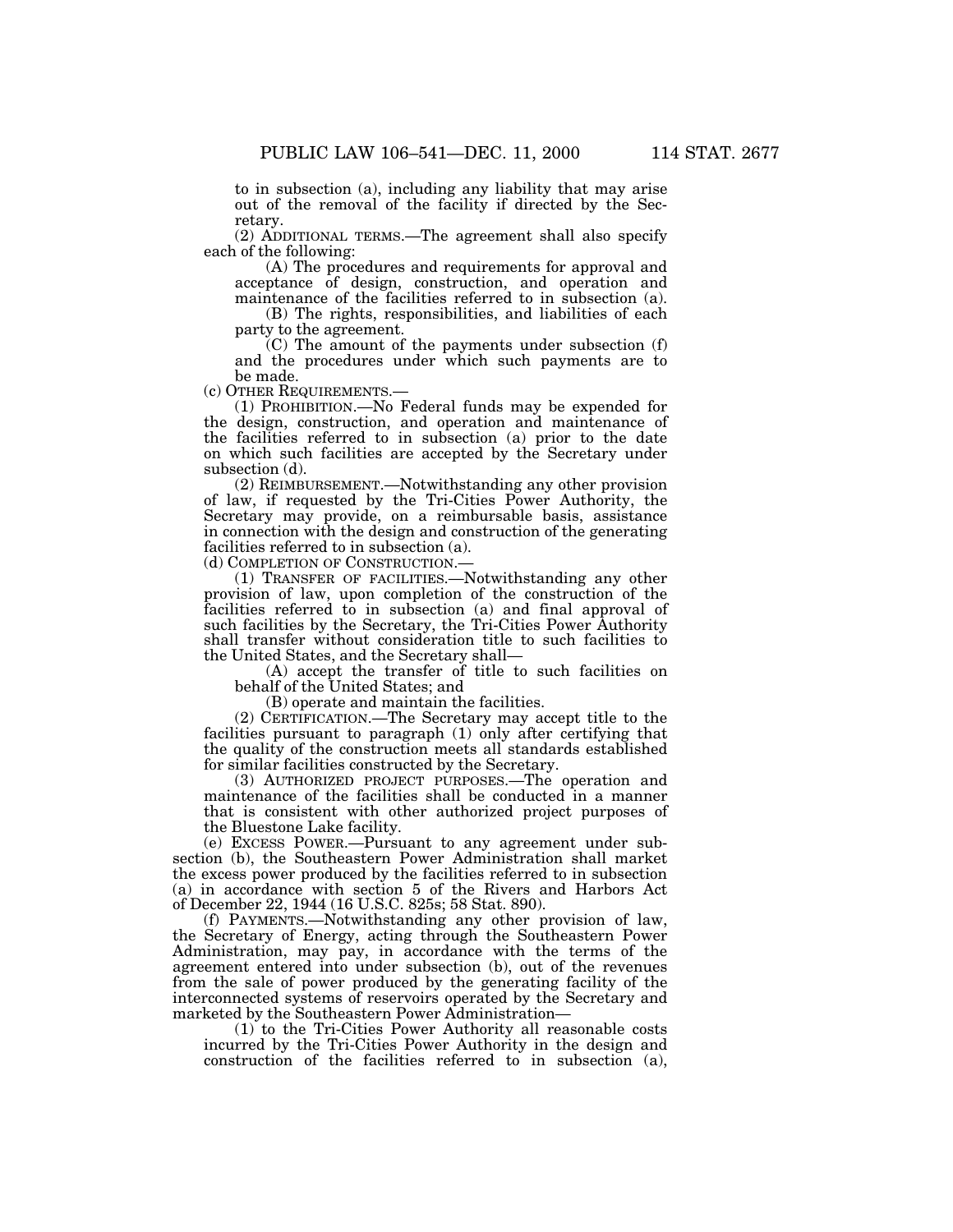including the capital investment in such facilities and a reasonable rate of return on such capital investment; and

(2) to the Secretary, in accordance with the terms of the agreement entered into under subsection (b) out of the revenues from the sale of power produced by the generating facility of the interconnected systems of reservoirs operated by the Secretary and marketed by the Southeastern Power Administration, all reasonable costs incurred by the Secretary in the operation and maintenance of facilities referred to in subsection (a).

(g) AUTHORITY OF SECRETARY OF ENERGY.—Notwithstanding any other provision of law, the Secretary of Energy, acting through the Southeastern Power Administration, is authorized—

 $(1)$  to construct such transmission facilities as necessary to market the power produced at the facilities referred to in subsection (a) with funds contributed by the Tri-Cities Power Authority; and

(2) to repay those funds, including interest and any administrative expenses, directly from the revenues from the sale of power produced by such facilities of the interconnected systems of reservoirs operated by the Secretary and marketed by the Southeastern Power Administration.

(h) SAVINGS CLAUSE.—Nothing in this section affects any requirement under Federal or State environmental law relating to the licensing or operation of the facilities referred to in subsection (a).

#### **SEC. 548. LESAGE/GREENBOTTOM SWAMP, WEST VIRGINIA.**

Section 30 of the Water Resources Development Act of 1988 (102 Stat. 4030) is amended by adding at the end the following:

''(d) HISTORIC STRUCTURE.—The Secretary shall ensure the preservation and restoration of the structure known as the 'Jenkins House' located within the Lesage/Greenbottom Swamp in accordance with standards for sites listed on the National Register of Historic Places.''.

### **SEC. 549. TUG FORK RIVER, WEST VIRGINIA.**

(a) IN GENERAL.—The Secretary may provide planning and design assistance to non-Federal interests for projects located along the Tug Fork River in West Virginia and identified by the master plan developed pursuant to section 114(t) of the Water Resources Development Act of 1992 (106 Stat. 4820).

(b) PRIORITIES.—In providing assistance under this section, the Secretary shall give priority to the primary development demonstration sites in West Virginia identified by the master plan referred to in subsection (a).

(c) AUTHORIZATION OF APPROPRIATIONS.—There is authorized to be appropriated to carry out this section \$1,000,000.

#### **SEC. 550. SOUTHERN WEST VIRGINIA.**

Section 340(a) of the Water Resources Development Act of 1992 (106 Stat. 4856) is amended in the second sentence by inserting "environmental restoration," after "distribution facilities,".

# **SEC. 551. SURFSIDE/SUNSET AND NEWPORT BEACH, CALIFORNIA.**

The Secretary shall treat the Surfside/Sunset Newport Beach element of the project for beach erosion, Orange County, California,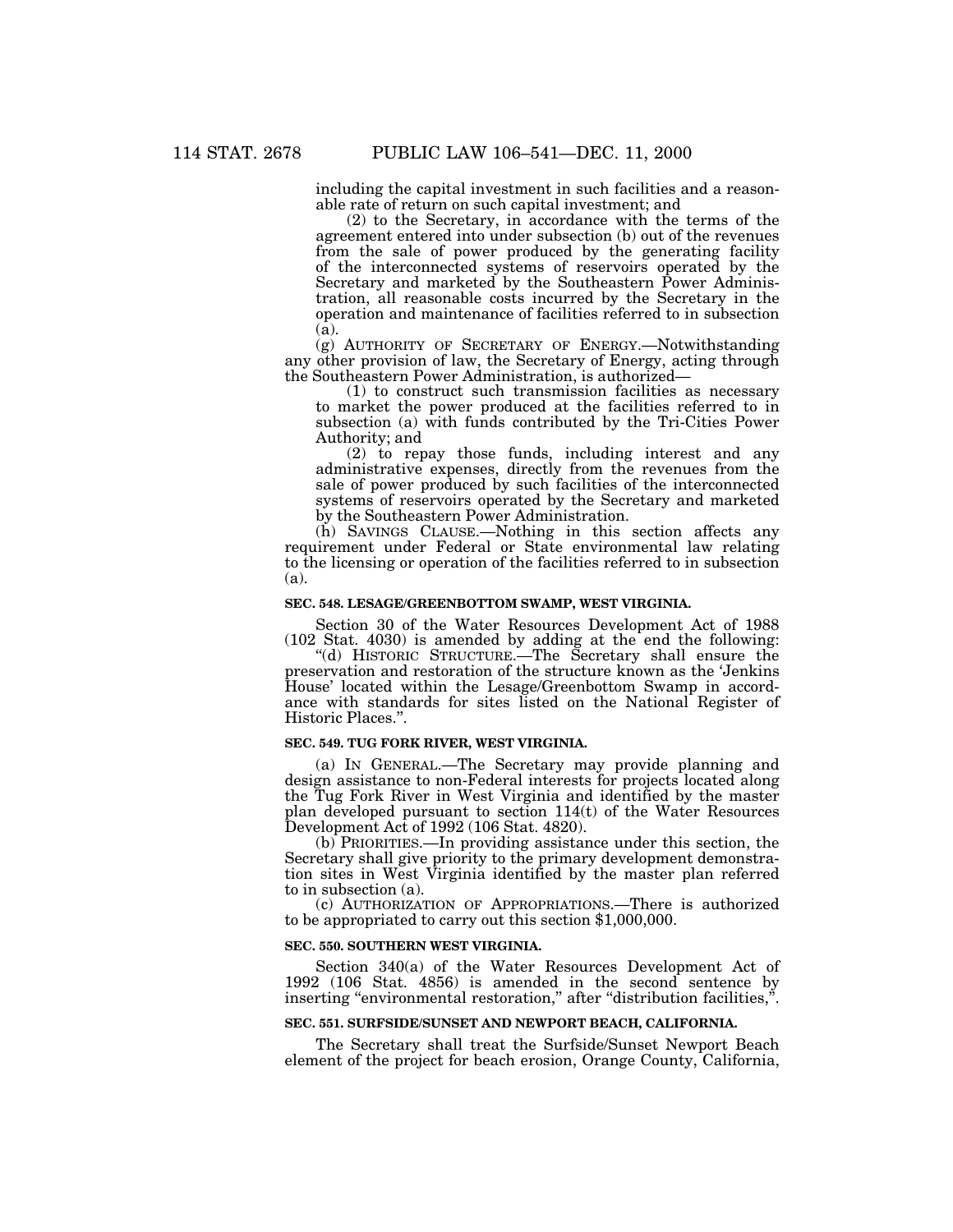authorized by section 101 of the River and Harbor Act of 1962 (76 Stat. 1177), as continuing construction.

# **SEC. 552. WATERSHED MANAGEMENT, RESTORATION, AND DEVELOP-MENT.**

Section 503(d) of the Water Resources Development Act of 1996 (110 Stat. 3756–3757; 113 Stat. 288) is amended by adding at the end the following:<br>"(28) Tomales Bay watershed, California.

''(29) Kaskaskia River watershed, Illinois.

''(30) Sangamon River watershed, Illinois.

"(31) Upper Charles River watershed, Massachusetts.

''(32) Lackawanna River watershed, Pennsylvania.

''(33) Brazos River watershed, Texas.''.

### **SEC. 553. MAINTENANCE OF NAVIGATION CHANNELS.**

Section 509(a) of the Water Resources Development Act of 1996 (110 Stat. 3759; 113 Stat. 339) is amended by adding at the end the following:

"(16) Cameron Loop, Louisiana, as part of the Calcasieu River and Pass Ship Channel.

''(17) Morehead City Harbor, North Carolina.''.

### **SEC. 554. HYDROGRAPHIC SURVEY.**

The Secretary shall enter into an agreement with the Administrator of the National Oceanic and Atmospheric Administration—

(1) to require the Secretary, not later than 60 days after the Corps of Engineers completes a project involving dredging of a channel, to provide data to the Administration in a standard digital format on the results of a hydrographic survey of the channel conducted by the Corps of Engineers; and

(2) to require the Administrator to provide the final charts with respect to the project to the Secretary in digital format, at no charge, for the purpose of enhancing the mission of the Corps of Engineers of maintaining Federal navigation projects.

## **SEC. 555. COLUMBIA RIVER TREATY FISHING ACCESS.**

Section 401(d) of the Act entitled "An Act to establish procedures for review of tribal constitutions and bylaws or amendments thereto pursuant to the Act of June 18, 1934 (48 Stat. 987)'', approved November 1, 1988 (102 Stat. 2944), is amended by striking ''\$2,000,000'' and inserting ''\$4,000,000''.

## **SEC. 556. RELEASE OF USE RESTRICTION.**

(a) RELEASE.—Notwithstanding any other provision of law, the Tennessee Valley Authority shall grant a release or releases, without monetary consideration, from the restrictive covenant that requires that property described in subsection (b) shall at all times be used solely for the purpose of erecting docks and buildings for shipbuilding purposes or for the manufacture or storage of products for the purpose of trading or shipping in transportation.

(b) DESCRIPTION OF PROPERTY.—This section shall apply only to those lands situated in the city of Decatur, Morgan County, Alabama, and described in an indenture conveying such lands to the Ingalls Shipbuilding Corporation dated July 29, 1954, and recorded in deed book 535 at page 6 in the office of the Probate

Applicability. Alabama.

Contracts. 33 USC 892a note.

Deadline.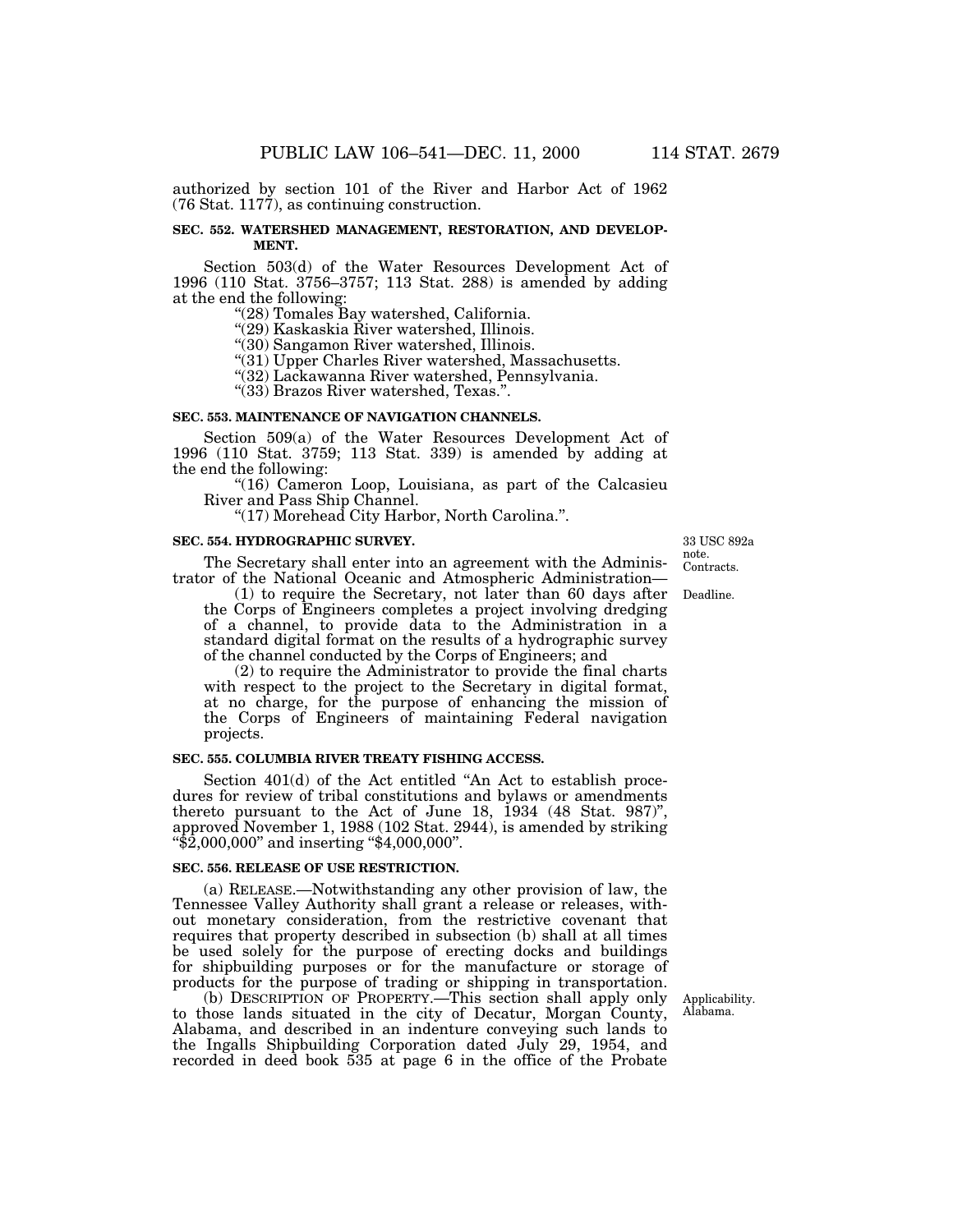Judge of Morgan County, Alabama, which are owned or may be acquired by the Alabama Farmers Cooperative, Inc.

Florida.

# **TITLE VI—COMPREHENSIVE EVERGLADES RESTORATION**

# **SEC. 601. COMPREHENSIVE EVERGLADES RESTORATION PLAN.**

(a) DEFINITIONS.—In this section, the following definitions apply:

(1) CENTRAL AND SOUTHERN FLORIDA PROJECT.— (A) IN GENERAL.—The term ''Central and Southern Florida Project'' means the project for Central and Southern Florida authorized under the heading ''CENTRAL AND SOUTHERN FLORIDA'' in section 203 of the Flood Control Act of 1948 (62 Stat. 1176).

(B) INCLUSION.—The term ''Central and Southern Florida Project'' includes any modification to the project authorized by this section or any other provision of law. (2) GOVERNOR.—The term ''Governor'' means the Governor

of the State of Florida.

(3) NATURAL SYSTEM.—

(A) IN GENERAL.—The term "natural system" means all land and water managed by the Federal Government or the State within the South Florida ecosystem.<br>
(B) INCLUSIONS.—The term "natural"

(B) INCLUSIONS.—The term "natural system" includes—

(i) water conservation areas;

(ii) sovereign submerged land;

(iii) Everglades National Park;

(iv) Biscayne National Park;

(v) Big Cypress National Preserve;

(vi) other Federal or State (including a political subdivision of a State) land that is designated and managed for conservation purposes; and

(vii) any tribal land that is designated and managed for conservation purposes, as approved by the tribe.

(4) PLAN.—The term ''Plan'' means the Comprehensive Everglades Restoration Plan contained in the ''Final Integrated Feasibility Report and Programmatic Environmental Impact Statement'', dated April 1, 1999, as modified by this section. (5) SOUTH FLORIDA ECOSYSTEM.—

(A) IN GENERAL.—The term ''South Florida ecosystem'' means the area consisting of the land and water within the boundary of the South Florida Water Management District in effect on July 1, 1999.

(B) INCLUSIONS.—The term ''South Florida ecosystem'' includes—

(i) the Everglades;

(ii) the Florida Keys; and

(iii) the contiguous near-shore coastal water of South Florida.

(6) STATE.—The term ''State'' means the State of Florida. (b) COMPREHENSIVE EVERGLADES RESTORATION PLAN.—

(1) APPROVAL.—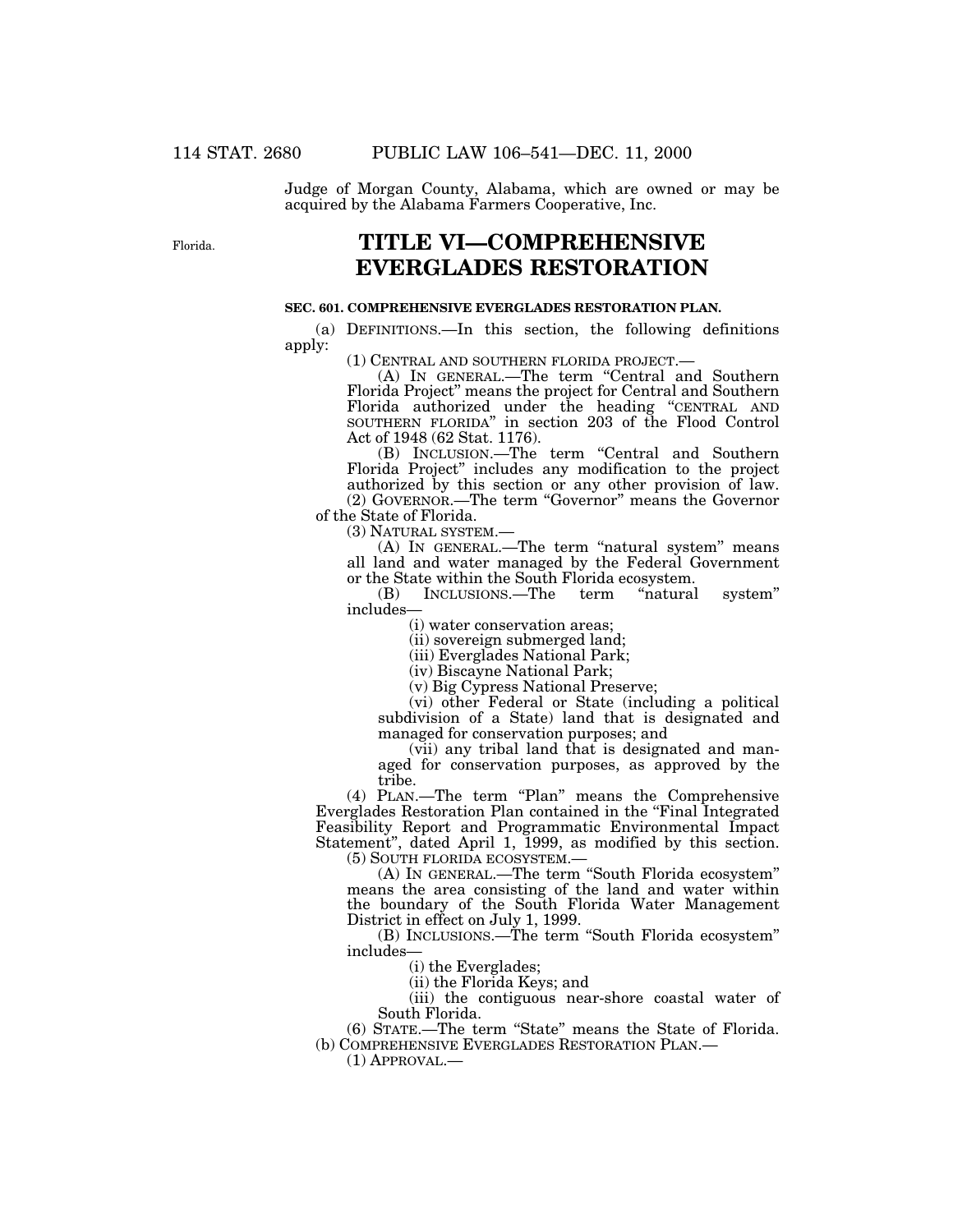(A) IN GENERAL.—Except as modified by this section, the Plan is approved as a framework for modifications and operational changes to the Central and Southern Florida Project that are needed to restore, preserve, and protect the South Florida ecosystem while providing for other water-related needs of the region, including water supply and flood protection. The Plan shall be implemented to ensure the protection of water quality in, the reduction of the loss of fresh water from, and the improvement of the environment of the South Florida ecosystem and to achieve and maintain the benefits to the natural system and human environment described in the Plan, and required pursuant to this section, for as long as the project is authorized.

(B) INTEGRATION.—In carrying out the Plan, the Secretary shall integrate the activities described in subparagraph (A) with ongoing Federal and State projects and activities in accordance with section 528(c) of the Water Resources Development Act of 1996 (110 Stat. 3769). Unless specifically provided herein, nothing in this section shall be construed to modify any existing cost share or responsibility for projects as listed in subsection (c) or (e) of section 528 of the Water Resources Development Act of 1996 (110 Stat. 3769).

(2) SPECIFIC AUTHORIZATIONS.—

(A) IN GENERAL.—

(i) PROJECTS.—The Secretary shall carry out the projects included in the Plan in accordance with subparagraphs  $(B)$ ,  $(C)$ ,  $(D)$ , and  $(E)$ .

(ii) CONSIDERATIONS.—In carrying out activities described in the Plan, the Secretary shall—

(I) take into account the protection of water quality by considering applicable State water quality standards; and

(II) include such features as the Secretary determines are necessary to ensure that all ground water and surface water discharges from any project feature authorized by this subsection will meet all applicable water quality standards and applicable water quality permitting requirements.

(iii) REVIEW AND COMMENT.—In developing the projects authorized under subparagraph (B), the Secretary shall provide for public review and comment in accordance with applicable Federal law.

(B) PILOT PROJECTS.—The following pilot projects are authorized for implementation, after review and approval by the Secretary, at a total cost of \$69,000,000, with an estimated Federal cost of \$34,500,000 and an estimated non-Federal cost of \$34,500,000:

(i) Caloosahatchee River (C–43) Basin ASR, at a total cost of \$6,000,000, with an estimated Federal cost of \$3,000,000 and an estimated non-Federal cost of \$3,000,000.

(ii) Lake Belt In-Ground Reservoir Technology, at a total cost of \$23,000,000, with an estimated Federal cost of \$11,500,000 and an estimated non-Federal cost of \$11,500,000.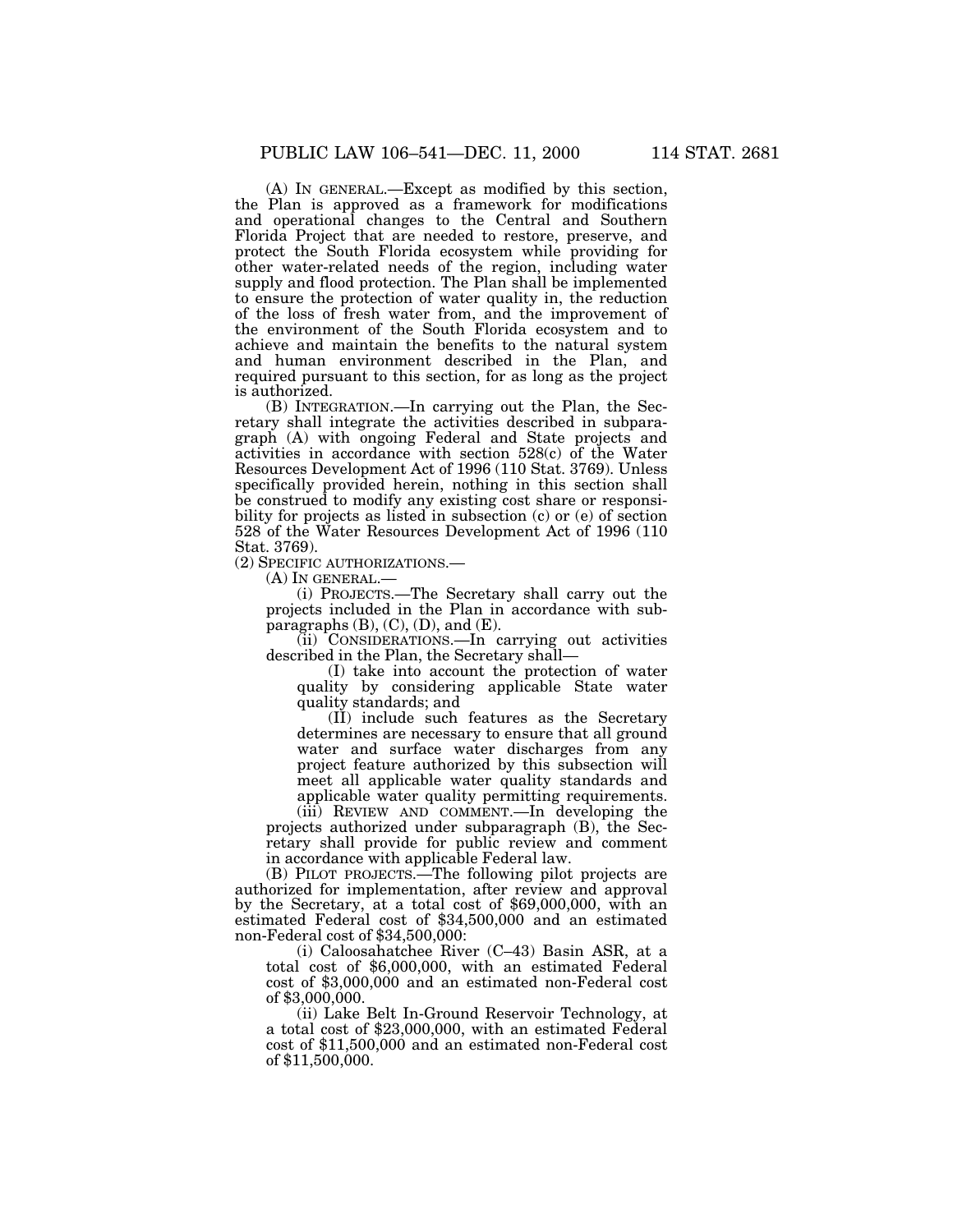(iii) L–31N Seepage Management, at a total cost of \$10,000,000, with an estimated Federal cost of \$5,000,000 and an estimated non-Federal cost of \$5,000,000.

(iv) Wastewater Reuse Technology, at a total cost of \$30,000,000, with an estimated Federal cost of \$15,000,000 and an estimated non-Federal cost of \$15,000,000.

(C) INITIAL PROJECTS.—The following projects are authorized for implementation, after review and approval by the Secretary, subject to the conditions stated in subparagraph  $(D)$ , at a total cost of \$1,100,918,000, with an estimated Federal cost of \$550,459,000 and an estimated non-Federal cost of \$550,459,000:

(i) C–44 Basin Storage Reservoir, at a total cost of \$112,562,000, with an estimated Federal cost of \$56,281,000 and an estimated non-Federal cost of \$56,281,000.

(ii) Everglades Agricultural Area Storage Reservoirs—Phase I, at a total cost of \$233,408,000, with an estimated Federal cost of \$116,704,000 and an estimated non-Federal cost of \$116,704,000.

(iii) Site 1 Impoundment, at a total cost of \$38,535,000, with an estimated Federal cost of \$19,267,500 and an estimated non-Federal cost of \$19,267,500.

(iv) Water Conservation Areas 3A/3B Levee Seepage Management, at a total cost of \$100,335,000, with an estimated Federal cost of \$50,167,500 and an estimated non-Federal cost of \$50,167,500.

(v) C–11 Impoundment and Stormwater Treatment Area, at a total cost of \$124,837,000, with an estimated Federal cost of \$62,418,500 and an estimated non-Federal cost of \$62,418,500.

(vi) C–9 Impoundment and Stormwater Treatment Area, at a total cost of \$89,146,000, with an estimated Federal cost of \$44,573,000 and an estimated non-Federal cost of \$44,573,000.

(vii) Taylor Creek/Nubbin Slough Storage and Treatment Area, at a total cost of \$104,027,000, with an estimated Federal cost of \$52,013,500 and an estimated non-Federal cost of \$52,013,500.

(viii) Raise and Bridge East Portion of Tamiami Trail and Fill Miami Canal within Water Conservation Area 3, at a total cost of \$26,946,000, with an estimated Federal cost of \$13,473,000 and an estimated non-Federal cost of \$13,473,000.

(ix) North New River Improvements, at a total cost of \$77,087,000, with an estimated Federal cost of \$38,543,500 and an estimated non-Federal cost of \$38,543,500.

(x) C–111 Spreader Canal, at a total cost of \$94,035,000, with an estimated Federal cost of \$47,017,500 and an estimated non-Federal cost of \$47,017,500.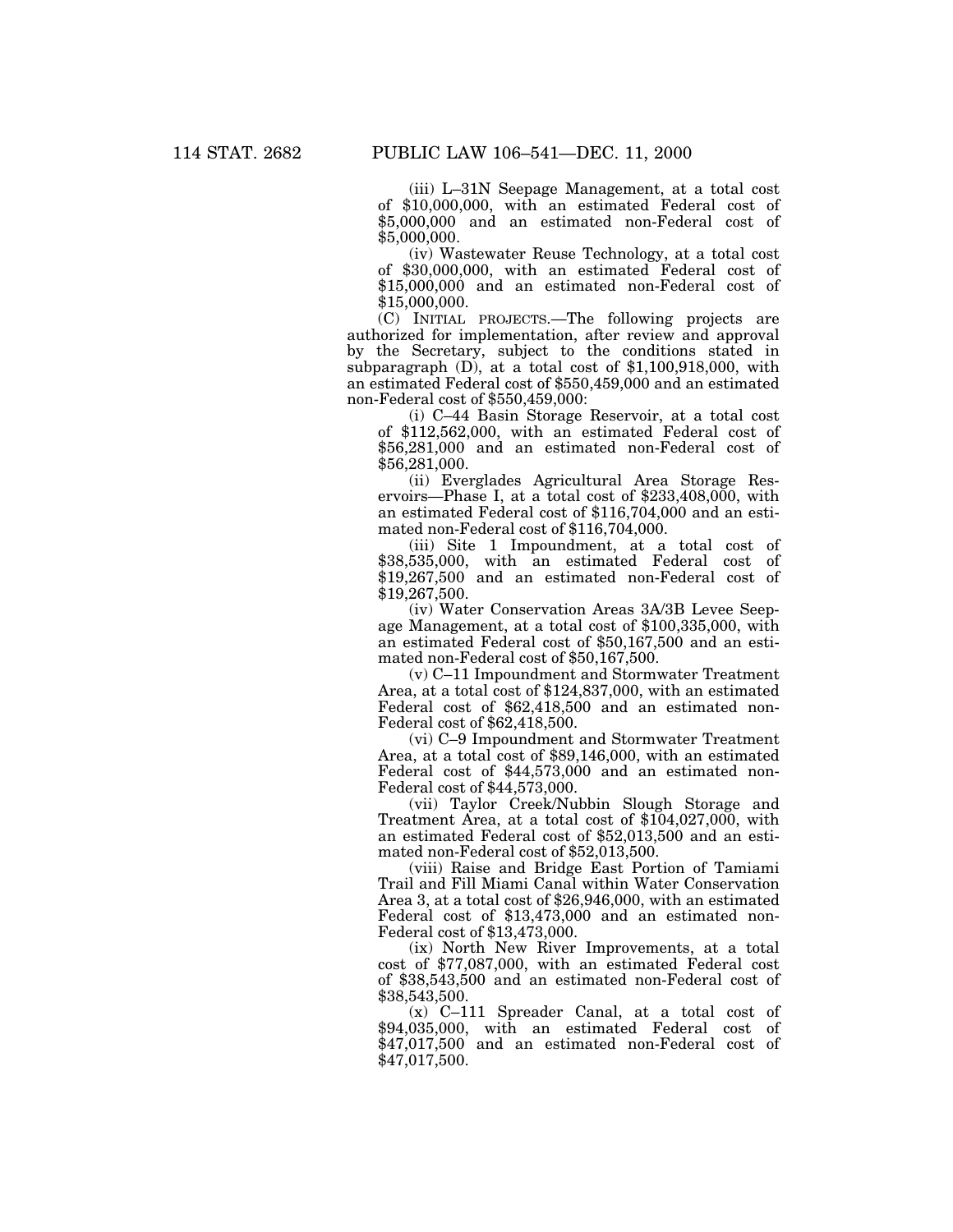(xi) Adaptive Assessment and Monitoring Program, at a total cost of \$100,000,000, with an estimated Federal cost of \$50,000,000 and an estimated non-Federal cost of \$50,000,000.<br>(D) CONDITIONS.—

(i) PROJECT IMPLEMENTATION REPORTS.-Before implementation of a project described in any of clauses  $(i)$  through  $(x)$  of subparagraph  $(C)$ , the Secretary shall review and approve for the project a project implementation report prepared in accordance with subsections (f) and  $(h)$ .

(ii) SUBMISSION OF REPORT.—The Secretary shall submit to the Committee on Transportation and Infrastructure of the House of Representatives and the Committee on Environment and Public Works of the Senate the project implementation report required by subsections (f) and (h) for each project under this paragraph (including all relevant data and information on all costs).

(iii) FUNDING CONTINGENT ON APPROVAL.—No appropriation shall be made to construct any project under this paragraph if the project implementation report for the project has not been approved by resolutions adopted by the Committee on Transportation and Infrastructure of the House of Representatives and the Committee on Environment and Public Works of the Senate.

(iv) MODIFIED WATER DELIVERY.—No appropriation shall be made to construct the Water Conservation Area 3 Decompartmentalization and Sheetflow Enhancement Project (including component AA, Additional S–345 Structures; component QQ Phase 1, Raise and Bridge East Portion of Tamiami Trail and Fill Miami Canal within WCA 3; component QQ Phase 2, WCA 3 Decompartmentalization and Sheetflow Enhancement; and component SS, North New River Improvements) or the Central Lakebelt Storage Project (including components S and EEE, Central Lake Belt Storage Area) until the completion of the project to improve water deliveries to Everglades National Park authorized by section 104 of the Everglades National Park Protection and Expansion Act of 1989 (16 U.S.C. 410r–8).

(E) MAXIMUM COST OF PROJECTS.—Section 902 of the Applicability. Water Resources Development Act of 1986 (33 U.S.C. 2280) shall apply to each project feature authorized under this subsection.

(c) ADDITIONAL PROGRAM AUTHORITY.—

(1) IN GENERAL.—To expedite implementation of the Plan, the Secretary may implement modifications to the Central and

 $(A)$  are described in the Plan; and

(B) will produce a substantial benefit to the restoration, preservation and protection of the South Florida ecosystem.

(2) PROJECT IMPLEMENTATION REPORTS.—Before implementation of any project feature authorized under this subsection, the Secretary shall review and approve for the project feature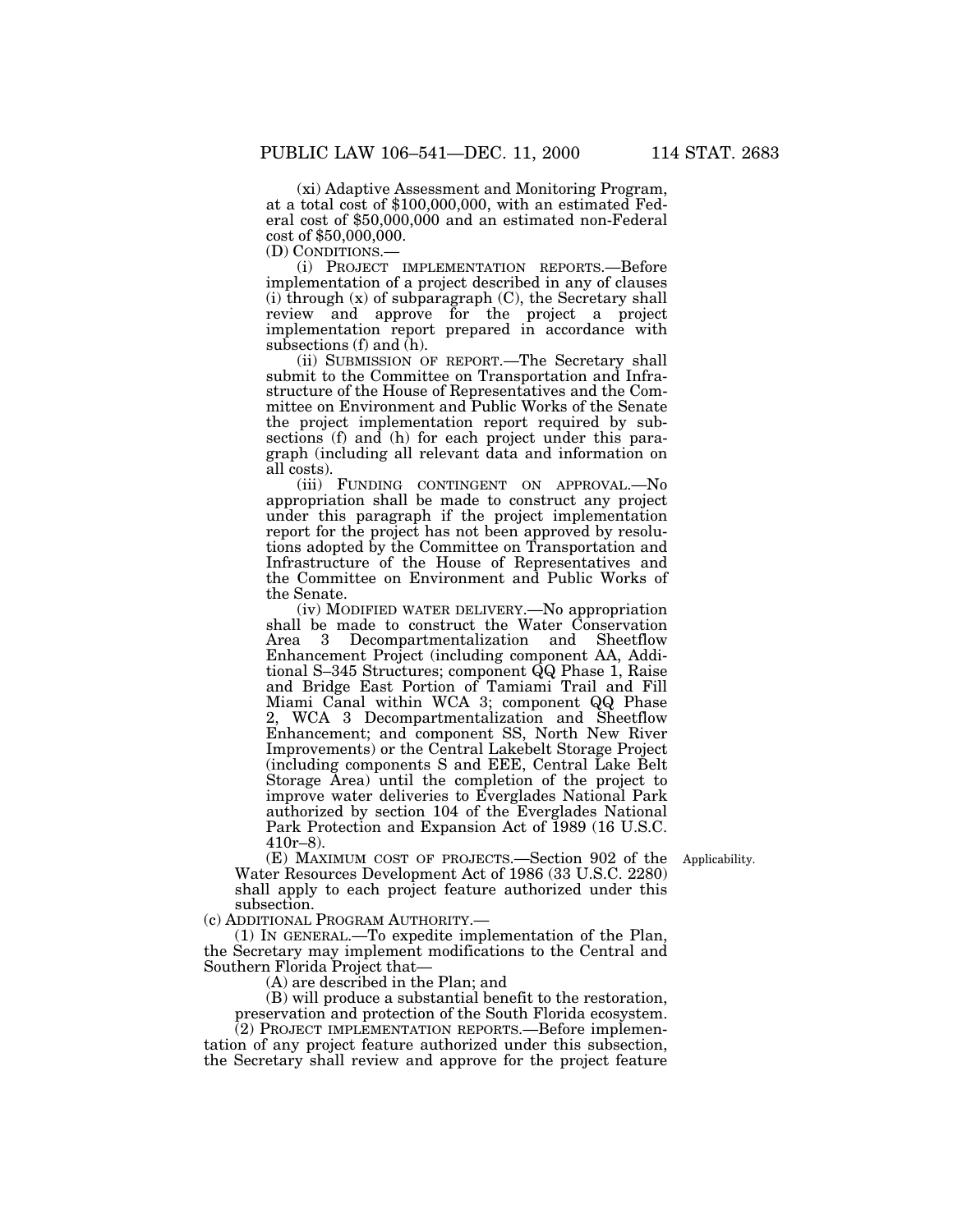a project implementation report prepared in accordance with subsections  $(f)$  and  $(h)$ .

(3) FUNDING.—

(A) INDIVIDUAL PROJECT FUNDING.— (i) FEDERAL COST.—The total Federal cost of each project carried out under this subsection shall not exceed \$12,500,000.

(ii) OVERALL COST.—The total cost of each project carried out under this subsection shall not exceed \$25,000,000.

(B) AGGREGATE COST.—The total cost of all projects carried out under this subsection shall not exceed \$206,000,000, with an estimated Federal cost of \$103,000,000 and an estimated non-Federal cost of \$103,000,000.<br>(d) AUTHORIZATION OF FUTURE PROJECTS.—

(1) IN GENERAL.—Except for a project authorized by subsection (b) or (c), any project included in the Plan shall require a specific authorization by Congress.

(2) SUBMISSION OF REPORT.—Before seeking congressional authorization for a project under paragraph  $(1)$ , the Secretary shall submit to Congress—

(A) a description of the project; and

(B) a project implementation report for the project prepared in accordance with subsections (f) and (h).

(e) COST SHARING.—

(1) FEDERAL SHARE.—The Federal share of the cost of carrying out a project authorized by subsection (b), (c), or (d) shall be 50 percent.

(2) NON-FEDERAL RESPONSIBILITIES.—The non-Federal sponsor with respect to a project described in subsection (b),  $(c)$ , or  $(d)$ , shall be-

(A) responsible for all land, easements, rights-of-way, and relocations necessary to implement the Plan; and

(B) afforded credit toward the non-Federal share of the cost of carrying out the project in accordance with paragraph  $(5)(A)$ .

(3) FEDERAL ASSISTANCE.—

(A) IN GENERAL.—The non-Federal sponsor with respect to a project authorized by subsection (b), (c), or (d) may use Federal funds for the purchase of any land, easement, rights-of-way, or relocation that is necessary to carry out the project if any funds so used are credited toward the Federal share of the cost of the project.

(B) AGRICULTURE FUNDS.—Funds provided to the non-Federal sponsor under the Conservation Restoration and Enhancement Program (CREP) and the Wetlands Reserve Program (WRP) for projects in the Plan shall be credited toward the non-Federal share of the cost of the Plan if the Secretary of Agriculture certifies that the funds provided may be used for that purpose. Funds to be credited do not include funds provided under section 390 of the Federal Agriculture Improvement and Reform Act of 1996 (110 Stat. 1022).

(4) OPERATION AND MAINTENANCE.—Notwithstanding section 528(e)(3) of the Water Resources Development Act of 1996 (110 Stat. 3770), the non-Federal sponsor shall be responsible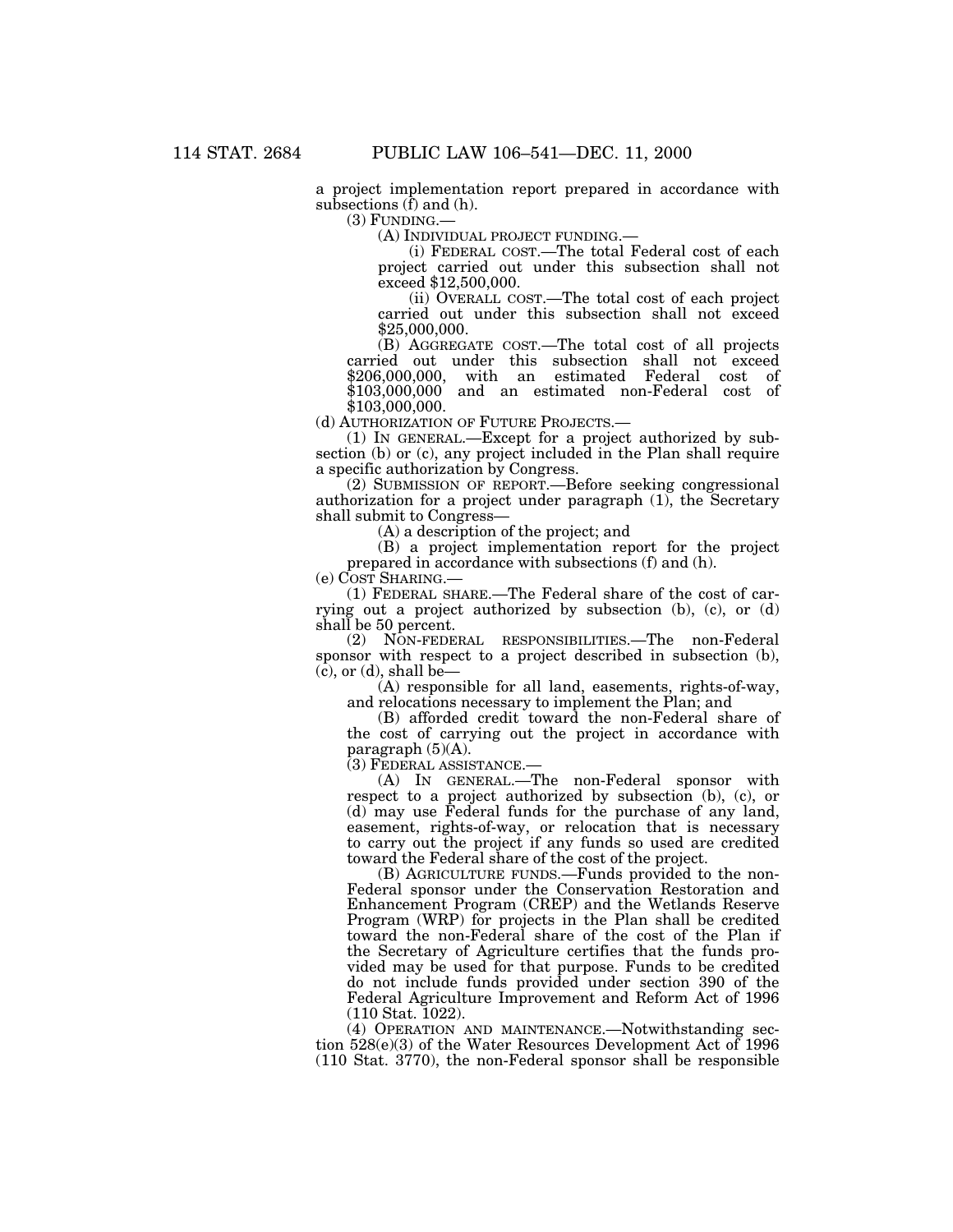for 50 percent of the cost of operation, maintenance, repair, replacement, and rehabilitation activities authorized under this section. Furthermore, the Seminole Tribe of Florida shall be responsible for 50 percent of the cost of operation, maintenance, repair, replacement, and rehabilitation activities for the Big Cypress Seminole Reservation Water Conservation Plan Project.<br>(5) CREDIT.—

(A) IN GENERAL.—Notwithstanding section  $528(e)(4)$  of the Water Resources Development Act of 1996 (110 Stat. 3770) and regardless of the date of acquisition, the value of lands or interests in lands and incidental costs for land acquired by a non-Federal sponsor in accordance with a project implementation report for any project included in the Plan and authorized by Congress shall be—

 $(i)$  included in the total cost of the project; and (ii) credited toward the non-Federal share of the cost of the project.

(B) WORK.—The Secretary may provide credit, including in-kind credit, toward the non-Federal share for the reasonable cost of any work performed in connection with a study, preconstruction engineering and design, or construction that is necessary for the implementation of the Plan if—

(i)(I) the credit is provided for work completed during the period of design, as defined in a design agreement between the Secretary and the non-Federal sponsor; or

(II) the credit is provided for work completed during the period of construction, as defined in a project cooperation agreement for an authorized project between the Secretary and the non-Federal sponsor;

(ii) the design agreement or the project cooperation agreement prescribes the terms and conditions of the credit; and

(iii) the Secretary determines that the work performed by the non-Federal sponsor is integral to the project.

(C) TREATMENT OF CREDIT BETWEEN PROJECTS.—Any credit provided under this paragraph may be carried over between authorized projects in accordance with subparagraph (D).

(D) PERIODIC MONITORING.—

(i) IN GENERAL.—To ensure that the contributions of the non-Federal sponsor equal 50 percent proportionate share for projects in the Plan, during each 5-year period, beginning with commencement of design of the Plan, the Secretary shall, for each project—

(I) monitor the non-Federal provision of cash, in-kind services, and land; and

(II) manage, to the maximum extent practicable, the requirement of the non-Federal sponsor to provide cash, in-kind services, and land.

(ii) OTHER MONITORING.—The Secretary shall conduct monitoring under clause (i) separately for the preconstruction engineering and design phase and the construction phase.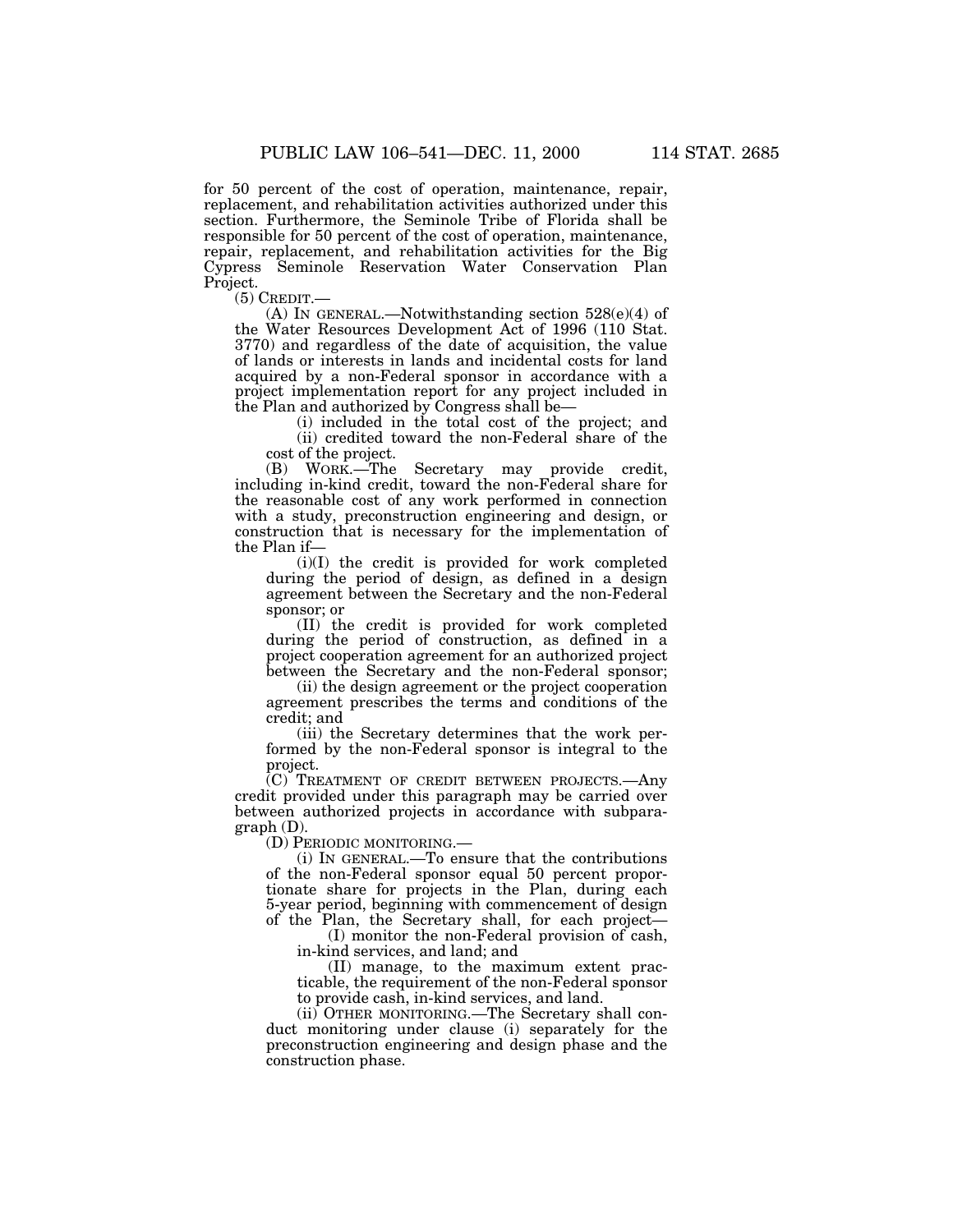(E) AUDITS.—Credit for land (including land value and incidental costs) or work provided under this subsection shall be subject to audit by the Secretary.

(f) EVALUATION OF PROJECTS.—

(1) IN GENERAL.—Before implementation of a project authorized by subsection (c) or (d) or any of clauses (i) through  $(x)$  of subsection  $(b)(2)(C)$ , the Secretary, in cooperation with the non-Federal sponsor, shall complete, after notice and opportunity for public comment and in accordance with subsection (h), a project implementation report for the project.

(2) PROJECT JUSTIFICATION.—

(A) IN GENERAL.—Notwithstanding section 209 of the Flood Control Act of 1970 (42 U.S.C. 1962–2) or any other provision of law, in carrying out any activity authorized under this section or any other provision of law to restore, preserve, or protect the South Florida ecosystem, the Secretary may determine that—

(i) the activity is justified by the environmental benefits derived by the South Florida ecosystem; and

(ii) no further economic justification for the activity is required, if the Secretary determines that the activity is cost-effective.

(B) APPLICABILITY.—Subparagraph (A) shall not apply to any separable element intended to produce benefits that are predominantly unrelated to the restoration, preservation, and protection of the natural system.

(g) EXCLUSIONS AND LIMITATIONS.—The following Plan components are not approved for implementation:

(1) WATER INCLUDED IN THE PLAN.—

(A) IN GENERAL.—Any project that is designed to implement the capture and use of the approximately 245,000 acre-feet of water described in section 7.7.2 of the Plan shall not be implemented until such time as—

(i) the project-specific feasibility study described in subparagraph (B) on the need for and physical delivery of the approximately 245,000 acre-feet of water, conducted by the Secretary, in cooperation with the non-Federal sponsor, is completed;

(ii) the project is favorably recommended in a final report of the Chief of Engineers; and

(iii) the project is authorized by Act of Congress.

(B) PROJECT-SPECIFIC FEASIBILITY STUDY.—The projectspecific feasibility study referred to in subparagraph (A) shall include—

(i) a comprehensive analysis of the structural facilities proposed to deliver the approximately 245,000 acre-feet of water to the natural system;

(ii) an assessment of the requirements to divert and treat the water;

(iii) an assessment of delivery alternatives;

(iv) an assessment of the feasibility of delivering the water downstream while maintaining current levels of flood protection to affected property; and

(v) any other assessments that are determined by the Secretary to be necessary to complete the study. (2) WASTEWATER REUSE.—

Reports.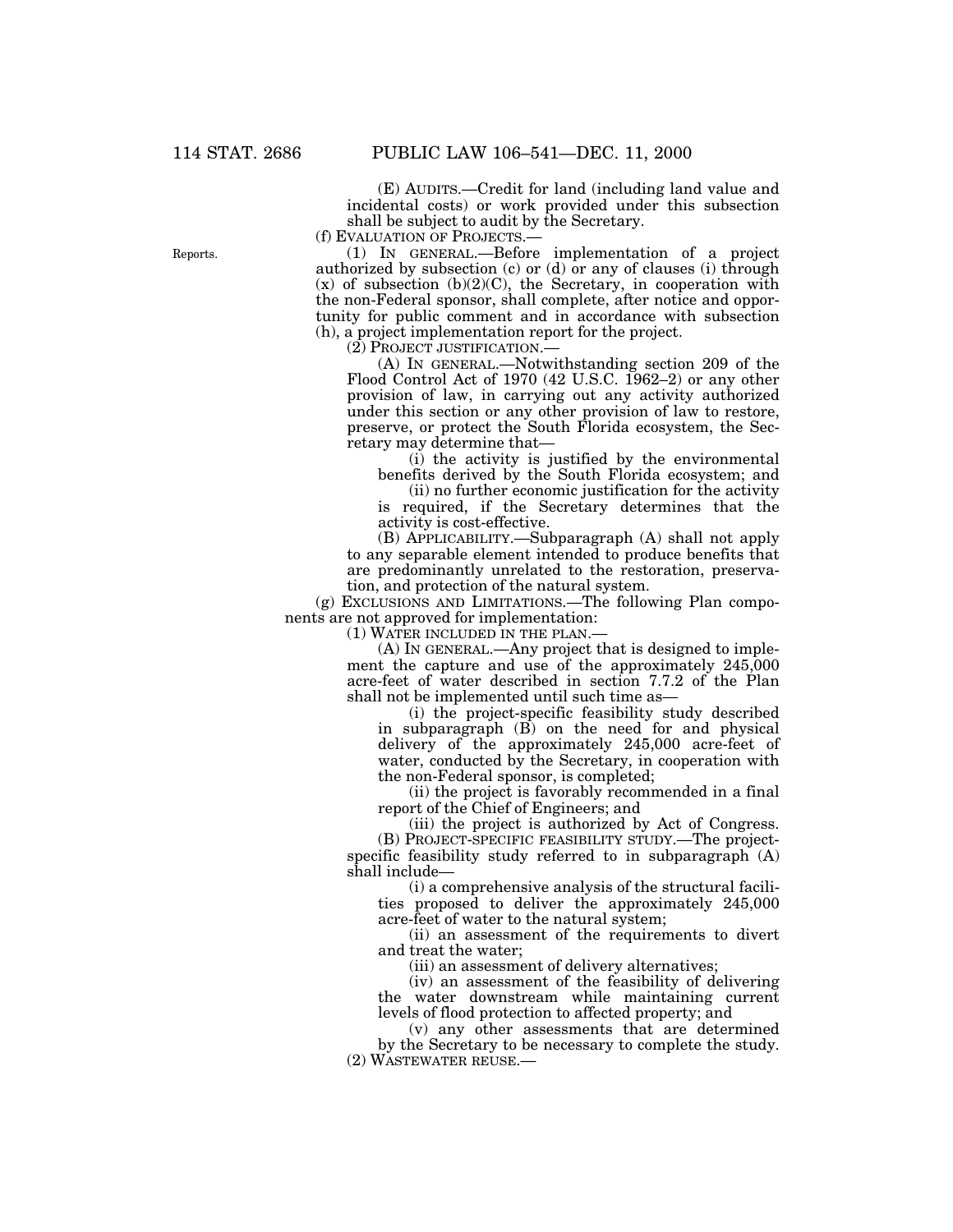(A) IN GENERAL.—On completion and evaluation of the Reports. wastewater reuse pilot project described in subsection  $(b)(2)(B)(iv)$ , the Secretary, in an appropriately timed 5year report, shall describe the results of the evaluation of advanced wastewater reuse in meeting, in a cost-effective manner, the requirements of restoration of the natural system.

(B) SUBMISSION.—The Secretary shall submit to Congress the report described in subparagraph (A) before congressional authorization for advanced wastewater reuse is sought.

(3) PROJECTS APPROVED WITH LIMITATIONS.—The following projects in the Plan are approved for implementation with limitations:

(A) LOXAHATCHEE NATIONAL WILDLIFE REFUGE.—The Federal share for land acquisition in the project to enhance existing wetland systems along the Loxahatchee National Wildlife Refuge, including the Stazzulla tract, should be funded through the budget of the Department of the Interior.

(B) SOUTHERN CORKSCREW REGIONAL ECOSYSTEM.—The Southern Corkscrew regional ecosystem watershed addition should be accomplished outside the scope of the Plan.

(h) ASSURANCE OF PROJECT BENEFITS.—

(1) IN GENERAL.—The overarching objective of the Plan is the restoration, preservation, and protection of the South Florida Ecosystem while providing for other water-related needs of the region, including water supply and flood protection. The Plan shall be implemented to ensure the protection of water quality in, the reduction of the loss of fresh water from, the improvement of the environment of the South Florida Ecosystem and to achieve and maintain the benefits to the natural system and human environment described in the Plan, and required pursuant to this section, for as long as the project is authorized.

(2) AGREEMENT.—

(A) IN GENERAL.—In order to ensure that water generated by the Plan will be made available for the restoration of the natural system, no appropriations, except for any pilot project described in subsection (b)(2)(B), shall be made for the construction of a project contained in the Plan until the President and the Governor enter into a binding agreement under which the State shall ensure, by regulation or other appropriate means, that water made available by each project in the Plan shall not be permitted for a consumptive use or otherwise made unavailable by the State until such time as sufficient reservations of water for the restoration of the natural system are made under State law in accordance with the project implementation report for that project and consistent with the Plan.

(B) ENFORCEMENT.—<br>(i) IN GENERAL.—Any person or entity that is aggrieved by a failure of the United States or any other Federal Government instrumentality or agency, or the Governor or any other officer of a State instrumentality or agency, to comply with any provision of the agreement entered into under subparagraph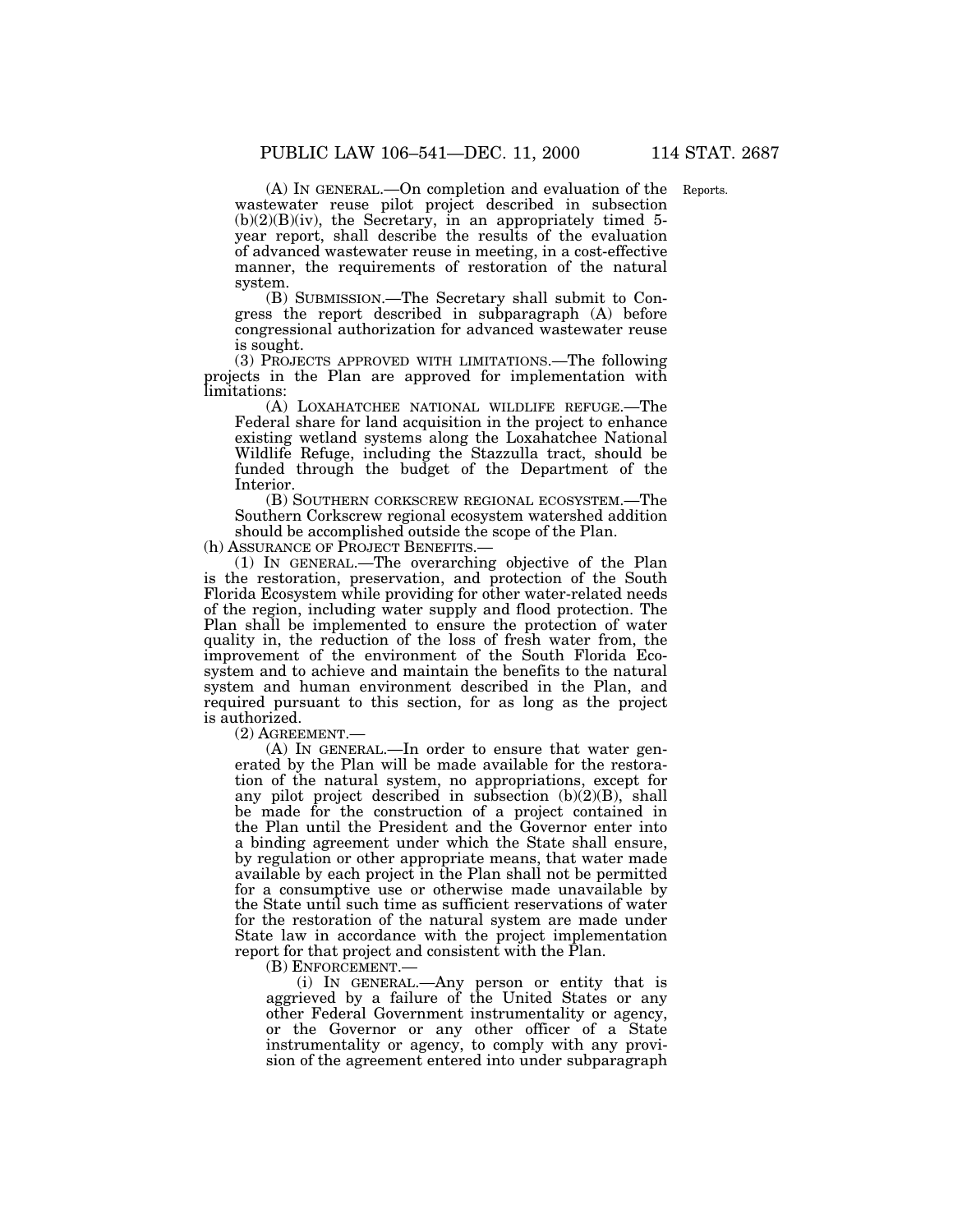(A) may bring a civil action in United States district court for an injunction directing the United States or any other Federal Government instrumentality or agency or the Governor or any other officer of a State instrumentality or agency, as the case may be, to comply with the agreement.

(ii) LIMITATIONS ON COMMENCEMENT OF CIVIL ACTION.—No civil action may be commenced under clause (i)—

(I) before the date that is 60 days after the Secretary and the Governor receive written notice of a failure to comply with the agreement; or

(II) if the United States has commenced and is diligently prosecuting an action in a court of the United States or a State to redress a failure to comply with the agreement.

(C) TRUST RESPONSIBILITIES.—In carrying out his responsibilities under this subsection with respect to the restoration of the South Florida ecosystem, the Secretary of the Interior shall fulfill his obligations to the Indian tribes in South Florida under the Indian trust doctrine as well as other applicable legal obligations.

(3) PROGRAMMATIC REGULATIONS.—

(A) ISSUANCE.—Not later than 2 years after the date of enactment of this Act, the Secretary shall, after notice and opportunity for public comment, with the concurrence of the Governor and the Secretary of the Interior, and in consultation with the Seminole Tribe of Florida, the Miccosukee Tribe of Indians of Florida, the Administrator of the Environmental Protection Agency, the Secretary of Commerce, and other Federal, State, and local agencies, promulgate programmatic regulations to ensure that the goals and purposes of the Plan are achieved.

(B) CONCURRENCY STATEMENT.—The Secretary of the Interior and the Governor shall, not later than 180 days from the end of the public comment period on proposed programmatic regulations, provide the Secretary with a written statement of concurrence or nonconcurrence. A failure to provide a written statement of concurrence or nonconcurrence within such time frame will be deemed as meeting the concurrency requirements of subparagraph (A)(i). A copy of any concurrency or nonconcurrency statements shall be made a part of the administrative record and referenced in the final programmatic regulations. Any nonconcurrency statement shall specifically detail the reason or reasons for the nonconcurrence.

(C) CONTENT OF REGULATIONS.—

(i) IN GENERAL.—Programmatic regulations promulgated under this paragraph shall establish a process—

(I) for the development of project implementation reports, project cooperation agreements, and operating manuals that ensure that the goals and objectives of the Plan are achieved;

(II) to ensure that new information resulting from changed or unforeseen circumstances, new scientific or technical information or information

Deadline.

Deadline.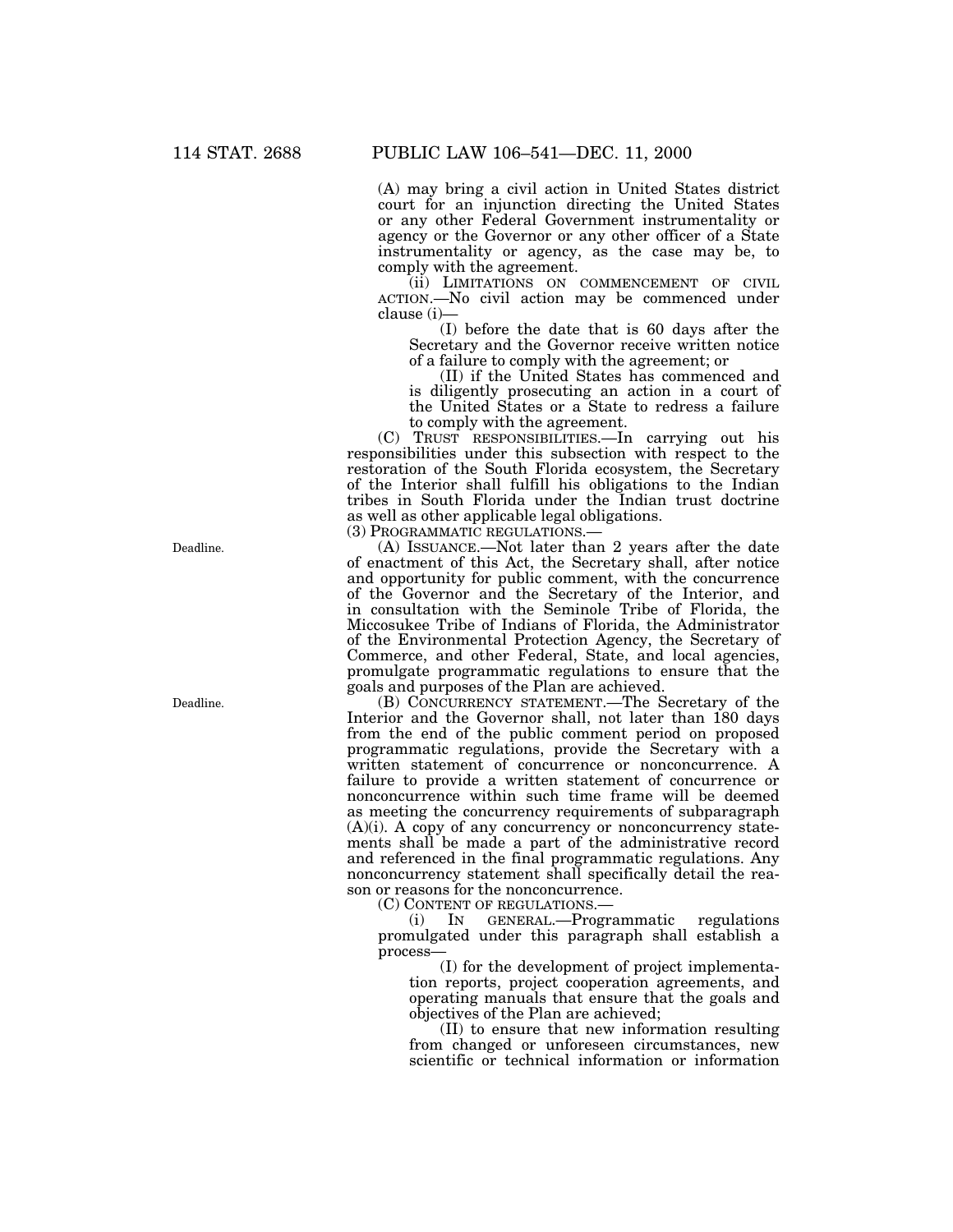that is developed through the principles of adaptive management contained in the Plan, or future authorized changes to the Plan are integrated into the implementation of the Plan; and

(III) to ensure the protection of the natural system consistent with the goals and purposes of the Plan, including the establishment of interim goals to provide a means by which the restoration success of the Plan may be evaluated throughout the implementation process.<br>(ii) LIMITATION ON APP

(ii) LIMITATION ON APPLICABILITY OF PRO-GRAMMATIC REGULATIONS.—Programmatic regulations promulgated under this paragraph shall expressly prohibit the requirement for concurrence by the Secretary of the Interior or the Governor on project implementation reports, project cooperation agreements, operating manuals for individual projects undertaken in the Plan, and any other documents relating to the development, implementation, and management of individual features of the Plan, unless such concurrence is provided for in other Federal or State laws.

(D) SCHEDULE AND TRANSITION RULE.—

(i) IN GENERAL.—All project implementation reports approved before the date of promulgation of the programmatic regulations shall be consistent with the Plan.

(ii) PREAMBLE.—The preamble of the programmatic regulations shall include a statement concerning the consistency with the programmatic regulations of any project implementation reports that were approved before the date of promulgation of the regulations.

(E) REVIEW OF PROGRAMMATIC REGULATIONS.—Whenever necessary to attain Plan goals and purposes, but not less often than every 5 years, the Secretary, in accordance with subparagraph (A), shall review the programmatic regulations promulgated under this paragraph.

(4) PROJECT-SPECIFIC ASSURANCES.—

(A) PROJECT IMPLEMENTATION REPORTS.—

(i) IN GENERAL.—The Secretary and the non-Federal sponsor shall develop project implementation reports in accordance with section 10.3.1 of the Plan.

(ii) COORDINATION.—In developing a project implementation report, the Secretary and the non-Federal sponsor shall coordinate with appropriate Federal, State, tribal, and local governments.

(iii) REQUIREMENTS.—A project implementation report shall—

(I) be consistent with the Plan and the programmatic regulations promulgated under paragraph (3);

(II) describe how each of the requirements stated in paragraph  $(3)(B)$  is satisfied;

(III) comply with the National Environmental Policy Act of 1969 (42 U.S.C. 4321 et seq.);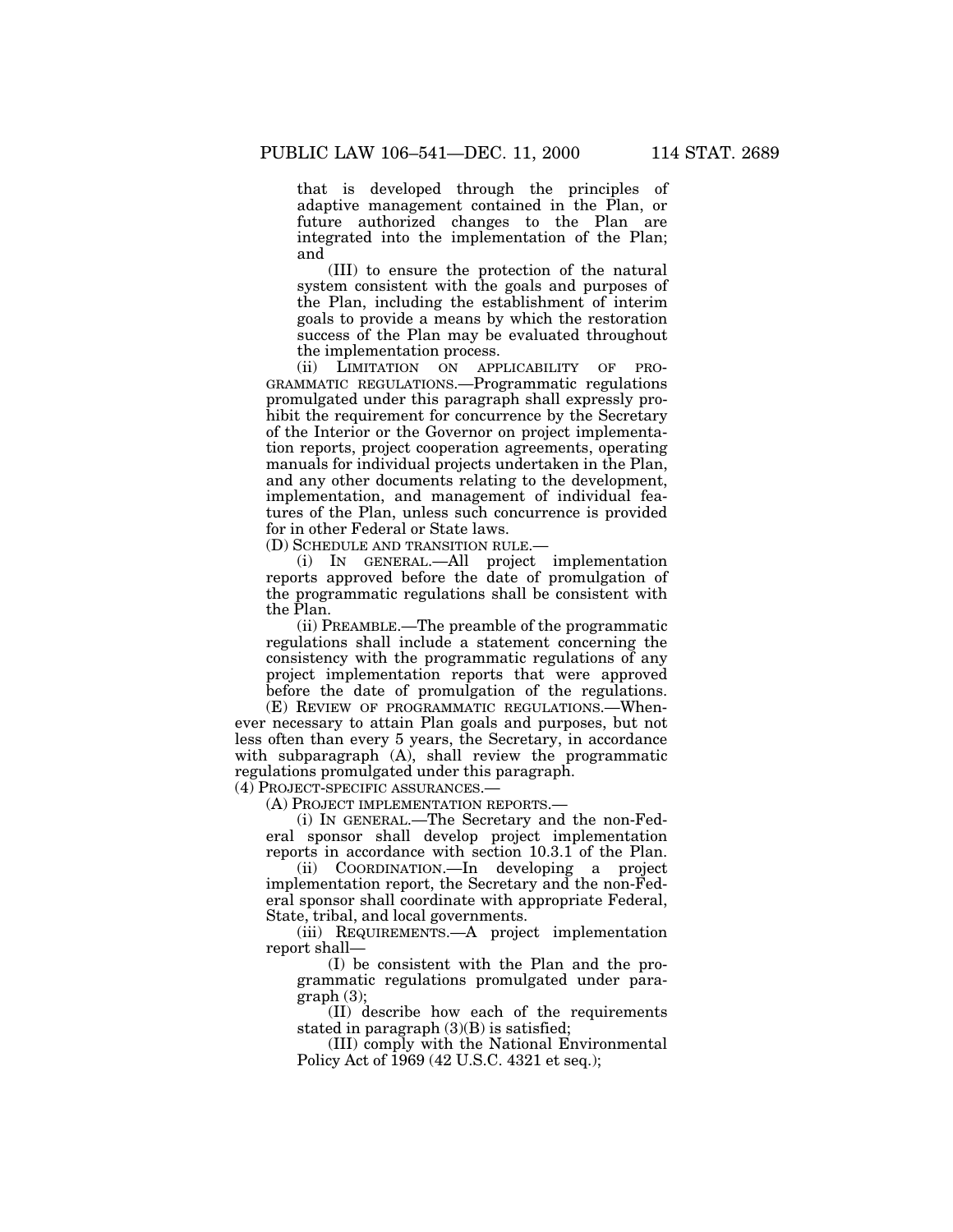(IV) identify the appropriate quantity, timing, and distribution of water dedicated and managed for the natural system;

(V) identify the amount of water to be reserved or allocated for the natural system necessary to implement, under State law, subclauses (IV) and  $(V\bar{I})$ ;

(VI) comply with applicable water quality standards and applicable water quality permitting requirements under subsection  $(b)(2)(A)(ii)$ ;

(VII) be based on the best available science; and

(VIII) include an analysis concerning the costeffectiveness and engineering feasibility of the project.

(B) PROJECT COOPERATION AGREEMENTS.—

(i) IN GENERAL.—The Secretary and the non-Federal sponsor shall execute project cooperation agreements in accordance with section 10 of the Plan.

(ii) CONDITION.—The Secretary shall not execute a project cooperation agreement until any reservation or allocation of water for the natural system identified in the project implementation report is executed under State law.

(C) OPERATING MANUALS.—

(i) IN GENERAL.—The Secretary and the non-Federal sponsor shall develop and issue, for each project or group of projects, an operating manual that is consistent with the water reservation or allocation for the natural system described in the project implementation report and the project cooperation agreement for the project or group of projects.

(ii) MODIFICATIONS.—Any significant modification by the Secretary and the non-Federal sponsor to an operating manual after the operating manual is issued shall only be carried out subject to notice and opportunity for public comment.

(5) SAVINGS CLAUSE.—

or

(A) NO ELIMINATION OR TRANSFER.—Until a new source of water supply of comparable quantity and quality as that available on the date of enactment of this Act is available to replace the water to be lost as a result of implementation of the Plan, the Secretary and the non-Federal sponsor shall not eliminate or transfer existing legal sources of water, including those for—

(i) an agricultural or urban water supply;

(ii) allocation or entitlement to the Seminole Indian Tribe of Florida under section 7 of the Seminole Indian Land Claims Settlement Act of 1987 (25 U.S.C. 1772e);

(iii) the Miccosukee Tribe of Indians of Florida;

(iv) water supply for Everglades National Park;

(v) water supply for fish and wildlife.

(B) MAINTENANCE OF FLOOD PROTECTION.— Implementation of the Plan shall not reduce levels of service for flood protection that are—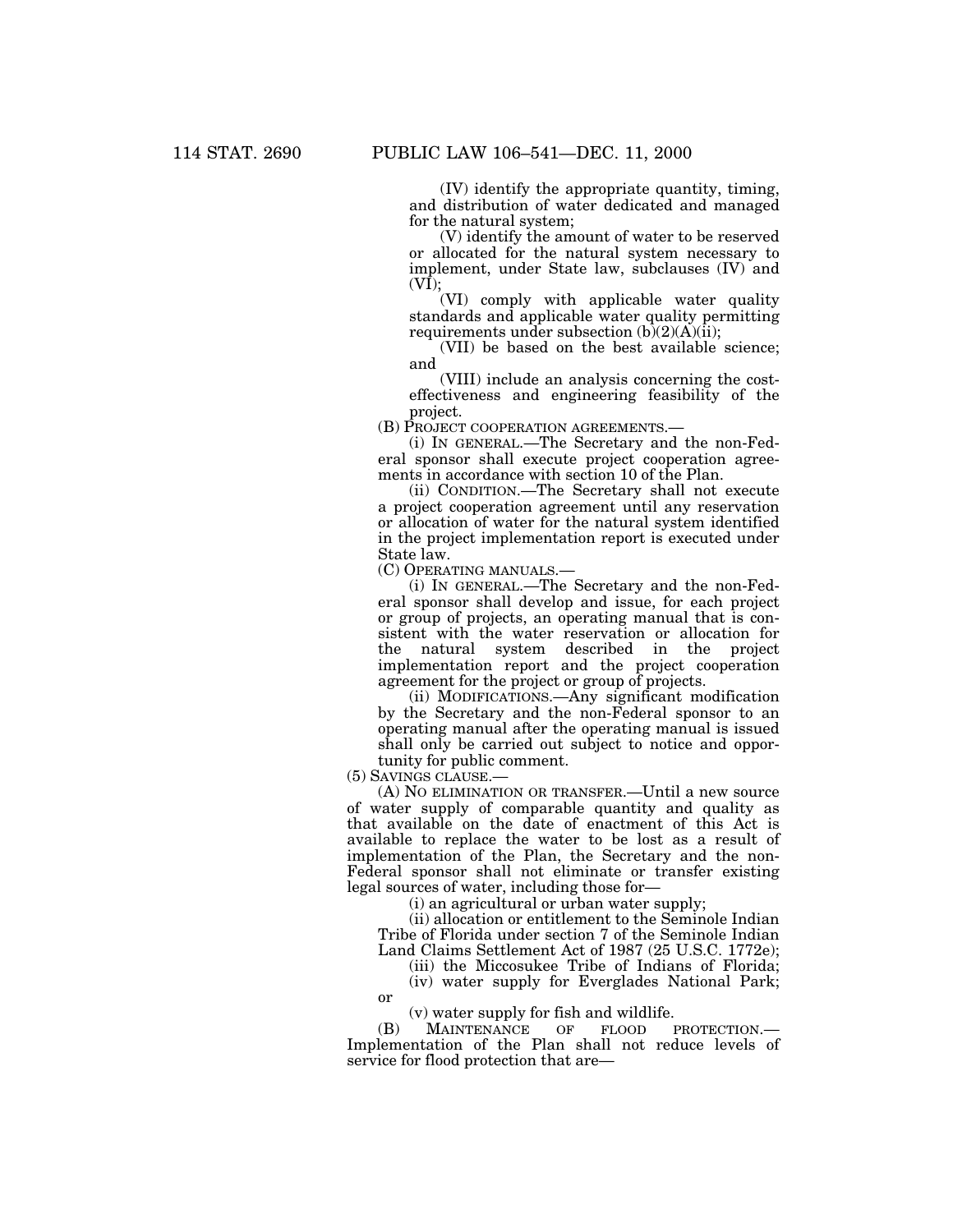(i) in existence on the date of enactment of this Act; and

(ii) in accordance with applicable law.

(C) NO EFFECT ON TRIBAL COMPACT.—Nothing in this section amends, alters, prevents, or otherwise abrogates rights of the Seminole Indian Tribe of Florida under the compact among the Seminole Tribe of Florida, the State, and the South Florida Water Management District, defining the scope and use of water rights of the Seminole Tribe of Florida, as codified by section 7 of the Seminole Indian Land Claims Settlement Act of 1987 (25 U.S.C.

1772e).<br>(i) DISPUTE RESOLUTION.-

(1) IN GENERAL.—The Secretary and the Governor shall within 180 days from the date of enactment of this Act develop an agreement for resolving disputes between the Corps of Engineers and the State associated with the implementation of the Plan. Such agreement shall establish a mechanism for the timely and efficient resolution of disputes, including— (A) a preference for the resolution of disputes between

the Jacksonville District of the Corps of Engineers and the South Florida Water Management District;

(B) a mechanism for the Jacksonville District of the Corps of Engineers or the South Florida Water Management District to initiate the dispute resolution process for unresolved issues;

(C) the establishment of appropriate timeframes and intermediate steps for the elevation of disputes to the Governor and the Secretary; and

(D) a mechanism for the final resolution of disputes, within 180 days from the date that the dispute resolution process is initiated under subparagraph (B).

(2) CONDITION FOR REPORT APPROVAL.—The Secretary shall not approve a project implementation report under this section until the agreement established under this subsection has been executed.

(3) NO EFFECT ON LAW.—Nothing in the agreement established under this subsection shall alter or amend any existing Federal or State law, or the responsibility of any party to the agreement to comply with any Federal or State law.

(j) INDEPENDENT SCIENTIFIC REVIEW.—

(1) IN GENERAL.—The Secretary, the Secretary of the Establishment. Interior, and the Governor, in consultation with the South Florida Ecosystem Restoration Task Force, shall establish an independent scientific review panel convened by a body, such as the National Academy of Sciences, to review the Plan's progress toward achieving the natural system restoration goals of the Plan.

(2) REPORT.—The panel described in paragraph (1) shall produce a biennial report to Congress, the Secretary, the Secretary of the Interior, and the Governor that includes an assessment of ecological indicators and other measures of progress in restoring the ecology of the natural system, based on the Plan.

(k) OUTREACH AND ASSISTANCE.— (1) SMALL BUSINESS CONCERNS OWNED AND OPERATED BY SOCIALLY AND ECONOMICALLY DISADVANTAGED INDIVIDUALS.—

Deadline. Contracts.

Deadline.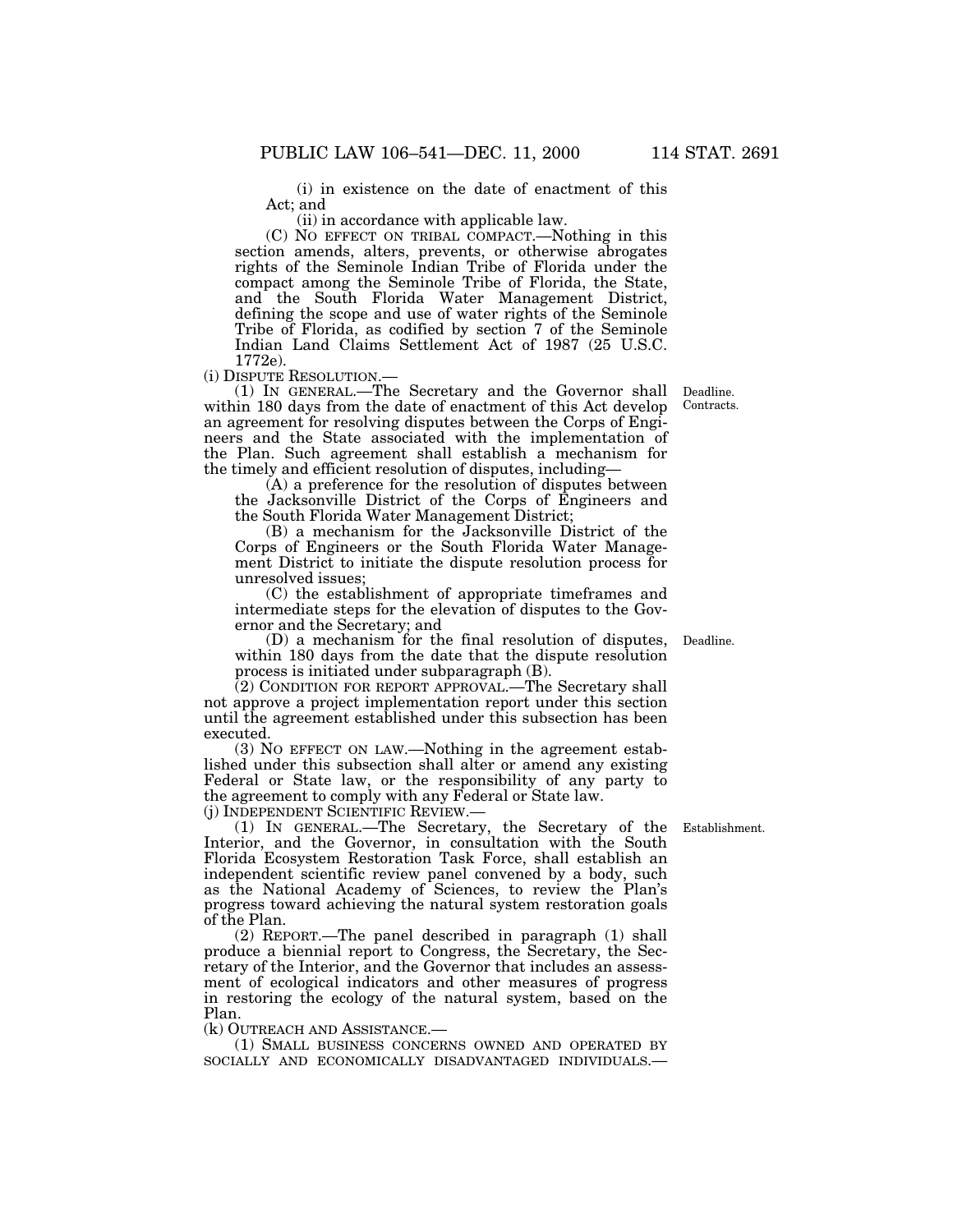In executing the Plan, the Secretary shall ensure that small business concerns owned and controlled by socially and economically disadvantaged individuals are provided opportunities to participate under section  $15(g)$  of the Small Business Act  $(15 \text{ U.S.C. } 644(g))$ .

(2) COMMUNITY OUTREACH AND EDUCATION.—

(A) IN GENERAL.—The Secretary shall ensure that impacts on socially and economically disadvantaged individuals, including individuals with limited English pro-<br>ficiency, and communities are considered during ficiency, and communities are considered during implementation of the Plan, and that such individuals have opportunities to review and comment on its implementation.

(B) PROVISION OF OPPORTUNITIES.—The Secretary shall ensure, to the maximum extent practicable, that public outreach and educational opportunities are provided, during implementation of the Plan, to the individuals of South Florida, including individuals with limited English proficiency, and in particular for socially and economically disadvantaged communities.

(l) REPORT TO CONGRESS.—Beginning on October 1, 2005, and periodically thereafter until October 1, 2036, the Secretary and the Secretary of the Interior, in consultation with the Environmental Protection Agency, the Department of Commerce, and the State of Florida, shall jointly submit to Congress a report on the implementation of the Plan. Such reports shall be completed not less often than every 5 years. Such reports shall include a description of planning, design, and construction work completed, the amount of funds expended during the period covered by the report (including a detailed analysis of the funds expended for adaptive assessment under subsection  $(b)(2)(C)(xi))$ , and the work anticipated over the next 5-year period. In addition, each report shall include—

(1) the determination of each Secretary, and the Administrator of the Environmental Protection Agency, concerning the benefits to the natural system and the human environment achieved as of the date of the report and whether the completed projects of the Plan are being operated in a manner that is consistent with the requirements of subsection (h);

(2) progress toward interim goals established in accordance with subsection  $(h)(3)(B)$ ; and

(3) a review of the activities performed by the Secretary under subsection (k) as they relate to socially and economically disadvantaged individuals and individuals with limited English proficiency.

(m) REPORT ON AQUIFER STORAGE AND RECOVERY PROJECT.— Not later than 180 days after the date of enactment of this Act, the Secretary shall transmit to Congress a report containing a determination as to whether the ongoing Biscayne Aquifer Storage and Recovery Program located in Miami-Dade County has a substantial benefit to the restoration, preservation, and protection of the South Florida ecosystem.

(n) FULL DISCLOSURE OF PROPOSED FUNDING.—

(1) FUNDING FROM ALL SOURCES.—The President, as part of the annual budget of the United States Government, shall display under the heading "Everglades Restoration" all proposed funding for the Plan for all agency programs.

Effective date. Termination date.

Deadline.

President.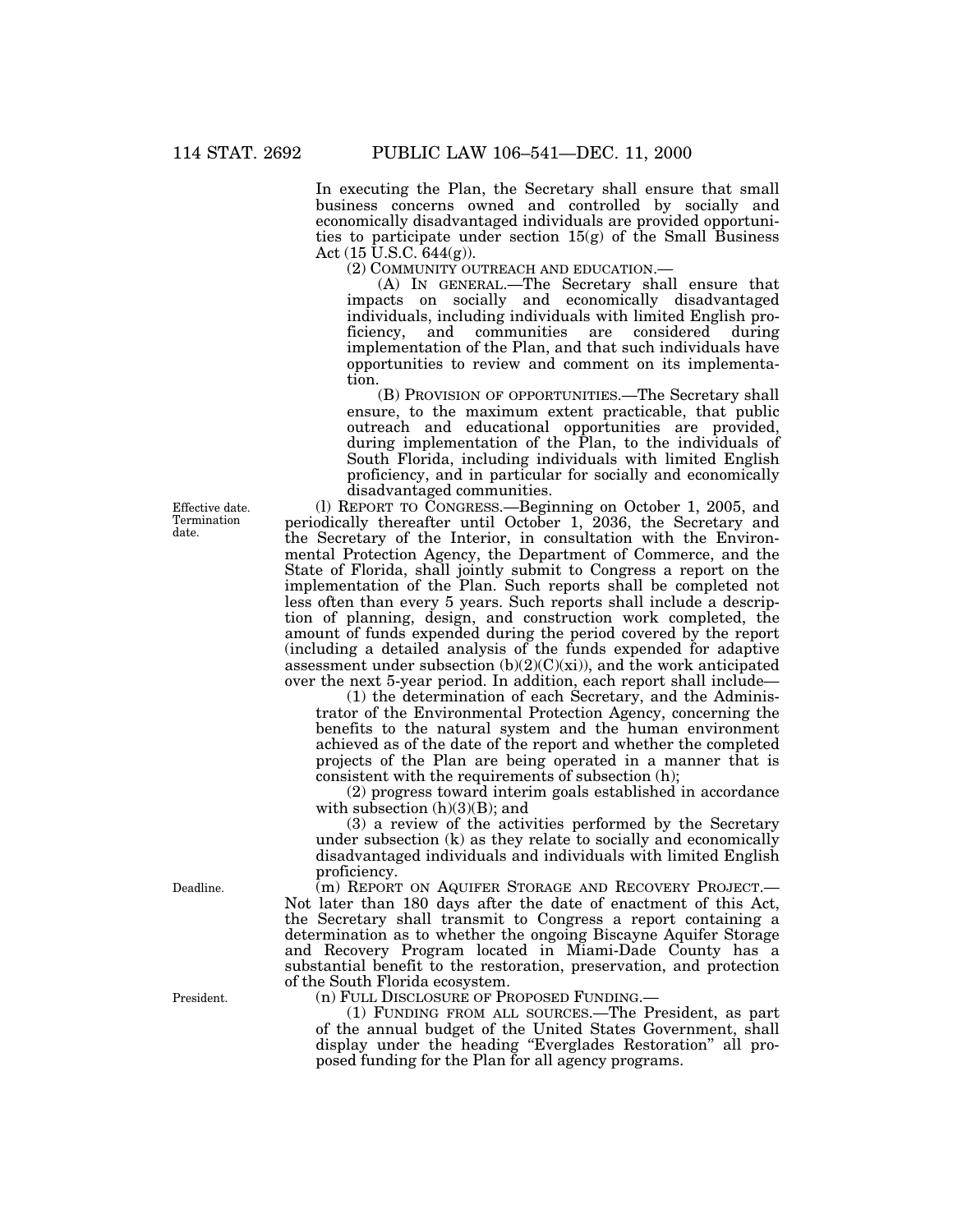(2) FUNDING FROM CORPS OF ENGINEERS CIVIL WORKS PRO- GRAM.—The President, as part of the annual budget of the United States Government, shall display under the accounts "Construction, General" and "Operation and Maintenance, General'' of the title ''Department of Defense—Civil, Department of the Army, Corps of Engineers—Civil'', the total proposed funding level for each account for the Plan and the percentage such level represents of the overall levels in such accounts. The President shall also include an assessment of the impact such funding levels for the Plan would have on the budget year and long-term funding levels for the overall Corps of Engineers civil works program.

(o) SURPLUS FEDERAL LANDS.—Section  $390(f)(2)(A)(i)$  of the Federal Agriculture Improvement and Reform Act of 1996 (110 Stat. 1023) is amended by inserting after "on or after the date of enactment of this Act" the following: "and before the date of enactment

of the Water Resources Development Act of 2000''. (p) SEVERABILITY.—If any provision or remedy provided by this section is found to be unconstitutional or unenforceable by any court of competent jurisdiction, any remaining provisions in this section shall remain valid and enforceable.

### **SEC. 602. SENSE OF CONGRESS CONCERNING HOMESTEAD AIR FORCE BASE.**

(a) FINDINGS.—Congress finds that—

(1) the Everglades is an American treasure and includes uniquely-important and diverse wildlife resources and recreational opportunities;

(2) the preservation of the pristine and natural character of the South Florida ecosystem is critical to the regional economy;

(3) as this legislation demonstrates, Congress believes it to be a vital national mission to restore and preserve this ecosystem and accordingly is authorizing a significant Federal investment to do so;

(4) Congress seeks to have the remaining property at the former Homestead Air Base conveyed and reused as expeditiously as possible, and several options for base reuse are being considered, including as a commercial airport; and

(5) Congress is aware that the Homestead site is located in a sensitive environmental location, and that Biscayne National Park is only approximately 1.5 miles to the east, Everglades National Park approximately 8 miles to the west, and the Florida Keys National Marine Sanctuary approximately 10 miles to the south.

(b) SENSE OF CONGRESS.—It is the sense of Congress that—

(1) development at the Homestead site could potentially cause significant air, water, and noise pollution and result in the degradation of adjacent national parks and other protected Federal resources;

(2) in their decisionmaking, the Federal agencies charged with determining the reuse of the remaining property at the Homestead base should carefully consider and weigh all available information concerning potential environmental impacts of various reuse options;

(3) the redevelopment of the former base should be consistent with restoration goals, provide desirable numbers of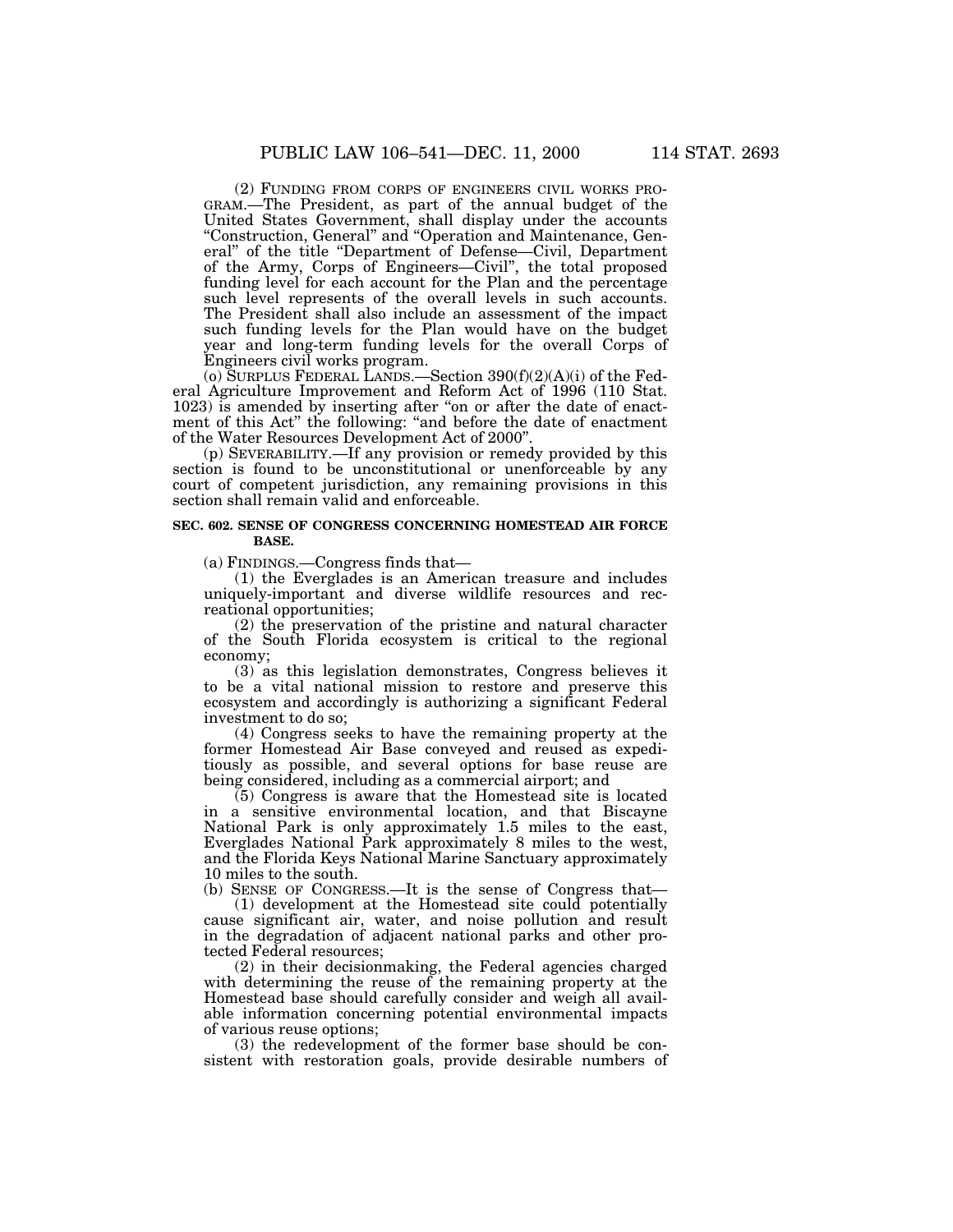jobs and economic redevelopment for the community, and be consistent with other applicable laws;

(4) consistent with applicable laws, the Secretary of the Air Force should proceed as quickly as practicable to issue a final SEIS and Record of Decision so that reuse of the former air base can proceed expeditiously;

(5) following conveyance of the remaining surplus property, the Secretary, as part of his oversight for Everglades restoration, should cooperate with the entities to which the various parcels of surplus property were conveyed so that the planned use of those properties is implemented in such a manner as to remain consistent with the goals of the Everglades restoration plan; and

(6) not later than August 1, 2002, the Secretary should submit a report to the appropriate committees of Congress on actions taken and make any recommendations for consideration by Congress.

# **TITLE VII—MISSOURI RIVER RESTORATION, NORTH DAKOTA**

#### **SEC. 701. SHORT TITLE.**

This title may be cited as the ''Missouri River Protection and Improvement Act of 2000''.

### **SEC. 702. FINDINGS AND PURPOSES.**

(a) FINDINGS.—Congress finds that—

(1) the Missouri River is—

(A) an invaluable economic, environmental, recreational, and cultural resource to the people of the United States; and

(B) a critical source of water for drinking and irrigation;

(2) millions of people fish, hunt, and camp along the Missouri River each year;

(3) thousands of sites of spiritual importance to Native Americans line the shores of the Missouri River;

(4) the Missouri River provides critical wildlife habitat for threatened and endangered species;

(5) in 1944, Congress approved the Pick-Sloan program— (A) to promote the general economic development of

the United States;

(B) to provide for irrigation above Sioux City, Iowa; (C) to protect urban and rural areas from devastating

floods of the Missouri River; and

(D) for other purposes;

(6) the Garrison Dam was constructed on the Missouri River in North Dakota and the Oahe Dam was constructed in South Dakota under the Pick-Sloan program;

(7) the dams referred to in paragraph  $(6)$ -

(A) generate low-cost electricity for millions of people in the United States;

(B) provide revenue to the Treasury; and

(C) provide flood control that has prevented billions of dollars of damage;

Deadline. Reports.

Missouri River Protection and Improvement Act of 2000. Conservation.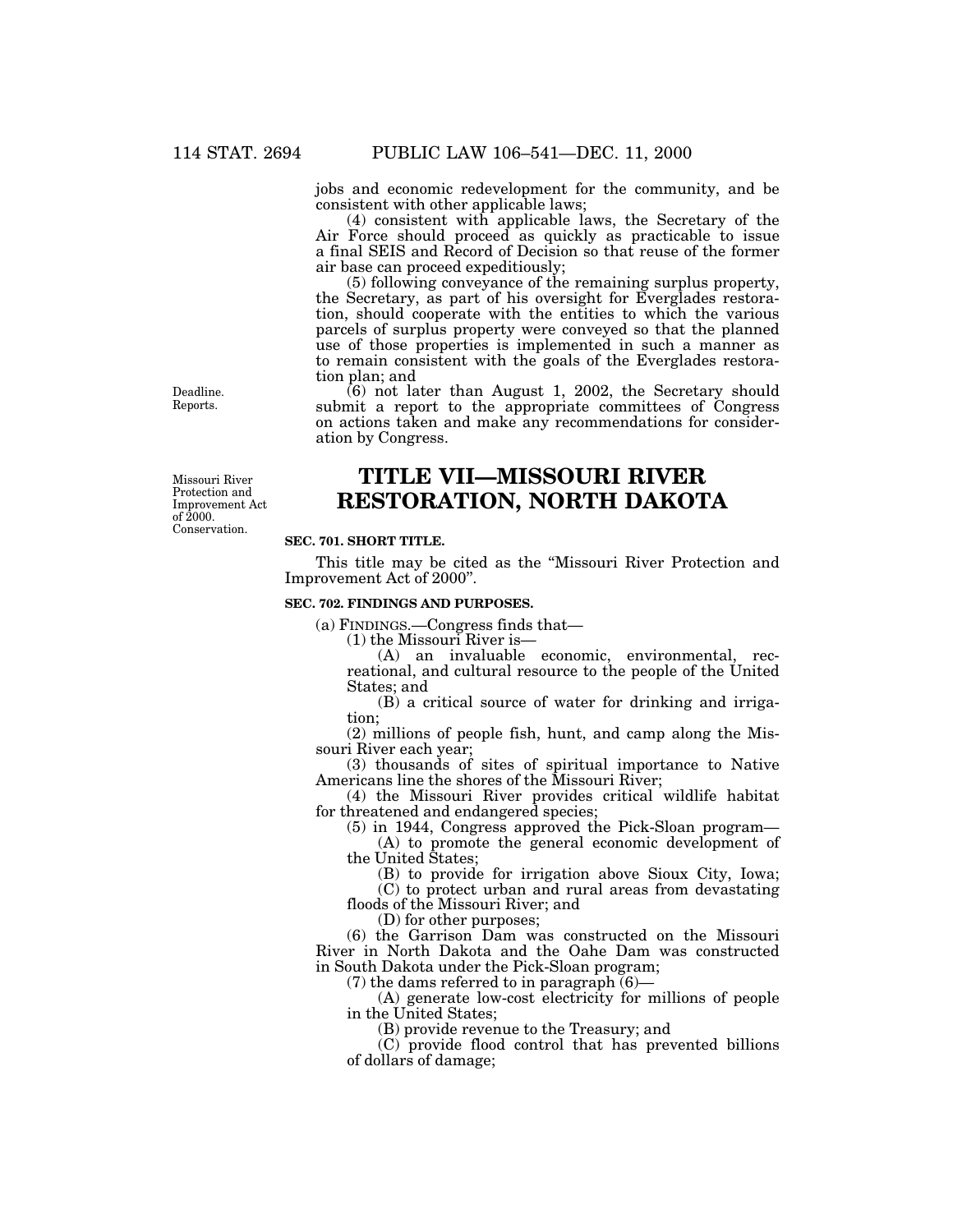(8) the Garrison and Oahe Dams have reduced the ability of the Missouri River to carry sediment downstream, resulting in the accumulation of sediment in the reservoirs known as Lake Sakakawea and Lake Oahe;<br>(9) the sediment depositions—

 $(A)$  cause shoreline flooding;

(B) destroy wildlife habitat;

(C) limit recreational opportunities;

(D) threaten the long-term ability of dams to provide hydropower and flood control under the Pick-Sloan program;

(E) reduce water quality; and

(F) threaten intakes for drinking water and irrigation; and

(10) to meet the objectives established by Congress for the Pick-Sloan program, it is necessary to establish a Missouri River Restoration Program—<br>(A) to improve conservation;

(B) to reduce the deposition of sediment; and

(C) to take other steps necessary for proper manage-

ment of the Missouri River.<br>(b) PURPOSES.—The purposes of this title are—

 $(1)$  to reduce the siltation of the Missouri River in the State of North Dakota;

 $(2)$  to meet the objectives of the Pick-Sloan program by developing and implementing a long-term strategy—

 $\overline{A}$  to improve conservation in the Missouri River watershed;

(B) to protect recreation on the Missouri River from sedimentation;

(C) to improve water quality in the Missouri River; (D) to improve erosion control along the Missouri River; and

(E) to protect Indian and non-Indian historical and cultural sites along the Missouri River from erosion; and

(3) to meet the objectives described in paragraphs (1) and (2) by developing and financing new programs in accordance with the plan.

# **SEC. 703. DEFINITIONS.**

In this title, the following definitions apply: means the Pick-Sloan Missouri River Basin Program authorized by section 9 of the Flood Control Act of December 22, 1944 (58 Stat. 891).

(2) PLAN.—The term ''plan'' means the plan for the use of funds made available by this title that is required to be prepared under section 705(e).

(3) STATE.—The term ''State'' means the State of North Dakota.

(4) TASK FORCE.—The term ''Task Force'' means the North Dakota Missouri River Task Force established by section 705(a).

(5) TRUST.—The term ''Trust'' means the North Dakota Missouri River Trust established by section 704(a).

## **SEC. 704. MISSOURI RIVER TRUST.**

(a) ESTABLISHMENT.—There is established a committee to be known as the North Dakota Missouri River Trust.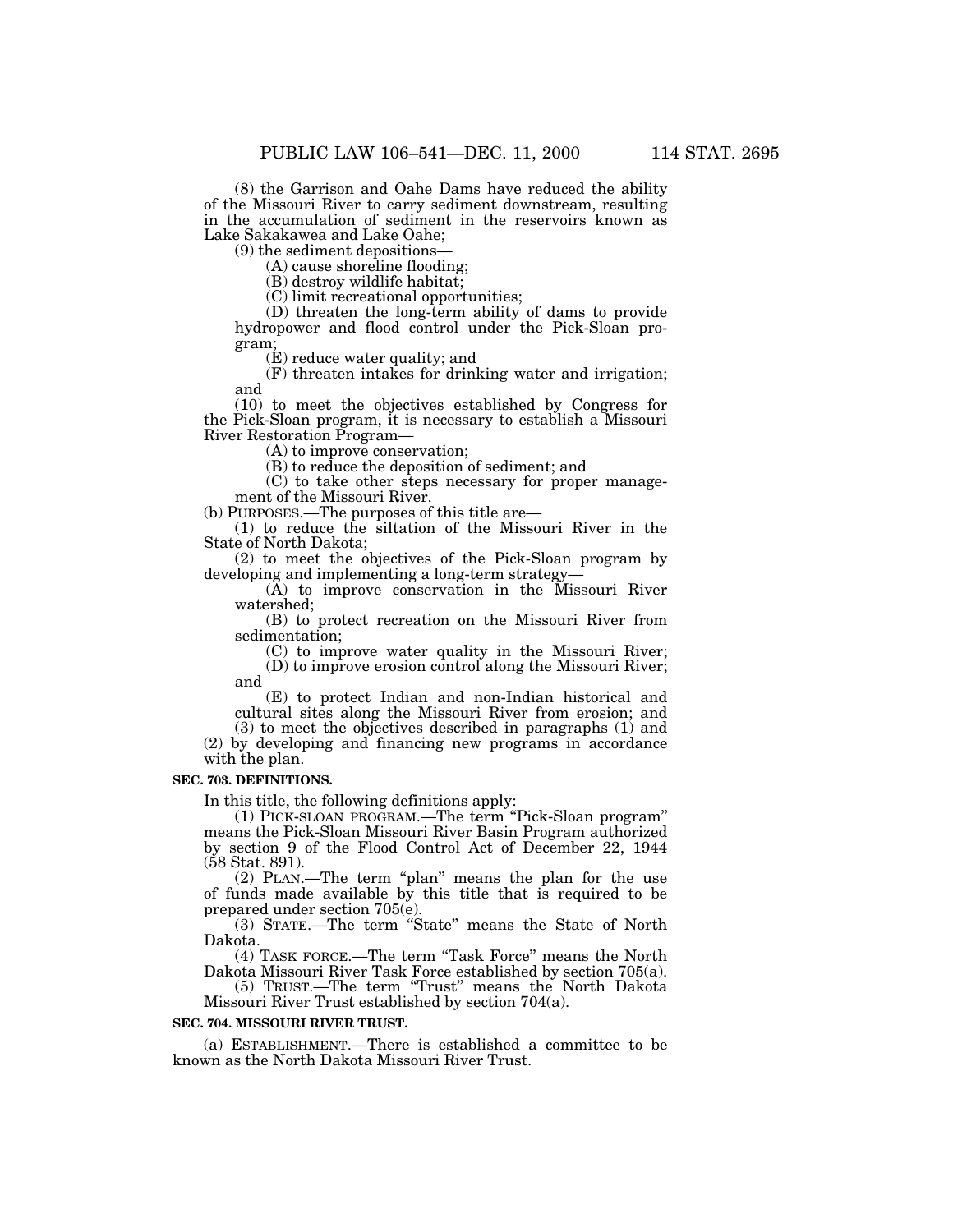(b) MEMBERSHIP.—The Trust shall be composed of 16 members to be appointed by the Secretary, including—

 $(1)$  12 members recommended by the Governor of North Dakota that—

(A) represent equally the various interests of the public; and

(B) include representatives of—

(i) the North Dakota Department of Health;

(ii) the North Dakota Department of Parks and Recreation;

(iii) the North Dakota Department of Game and Fish;

(iv) the North Dakota State Water Commission;

(v) the North Dakota Indian Affairs Commission; (vi) agriculture groups;

(vii) environmental or conservation organizations;

(viii) the hydroelectric power industry;

(ix) recreation user groups;

(x) local governments; and

(xi) other appropriate interests;

(2) 4 members representing each of the 4 Indian tribes in the State of North Dakota.

### **SEC. 705. MISSOURI RIVER TASK FORCE.**

(a) ESTABLISHMENT.—There is established the Missouri River Task Force.

(b) MEMBERSHIP.—The Task Force shall be composed of—

(1) the Secretary (or a designee), who shall serve as Chairperson;

(2) the Secretary of Agriculture (or a designee);

(3) the Secretary of Energy (or a designee);

(4) the Secretary of the Interior (or a designee); and

(5) the Trust.

(c) DUTIES.—The Task Force shall—

(1) meet at least twice each year;

(2) vote on approval of the plan, with approval requiring votes in favor of the plan by a majority of the members;

(3) review projects to meet the goals of the plan; and (4) recommend to the Secretary critical projects for implementation.

(d) ASSESSMENT.—

(1) IN GENERAL.—Not later than 18 months after the date on which funding authorized under this title becomes available, the Secretary shall transmit to the other members of the Task Force a report on—

(A) the impact of the siltation of the Missouri River in the State, including the impact on—

(i) the Federal, State, and regional economies;

(ii) recreation;

(iii) hydropower generation;

(iv) fish and wildlife; and

(v) flood control;

(B) the status of Indian and non-Indian historical and cultural sites along the Missouri River;

(C) the extent of erosion along the Missouri River (including tributaries of the Missouri River) in the State; and

Deadline. Reports.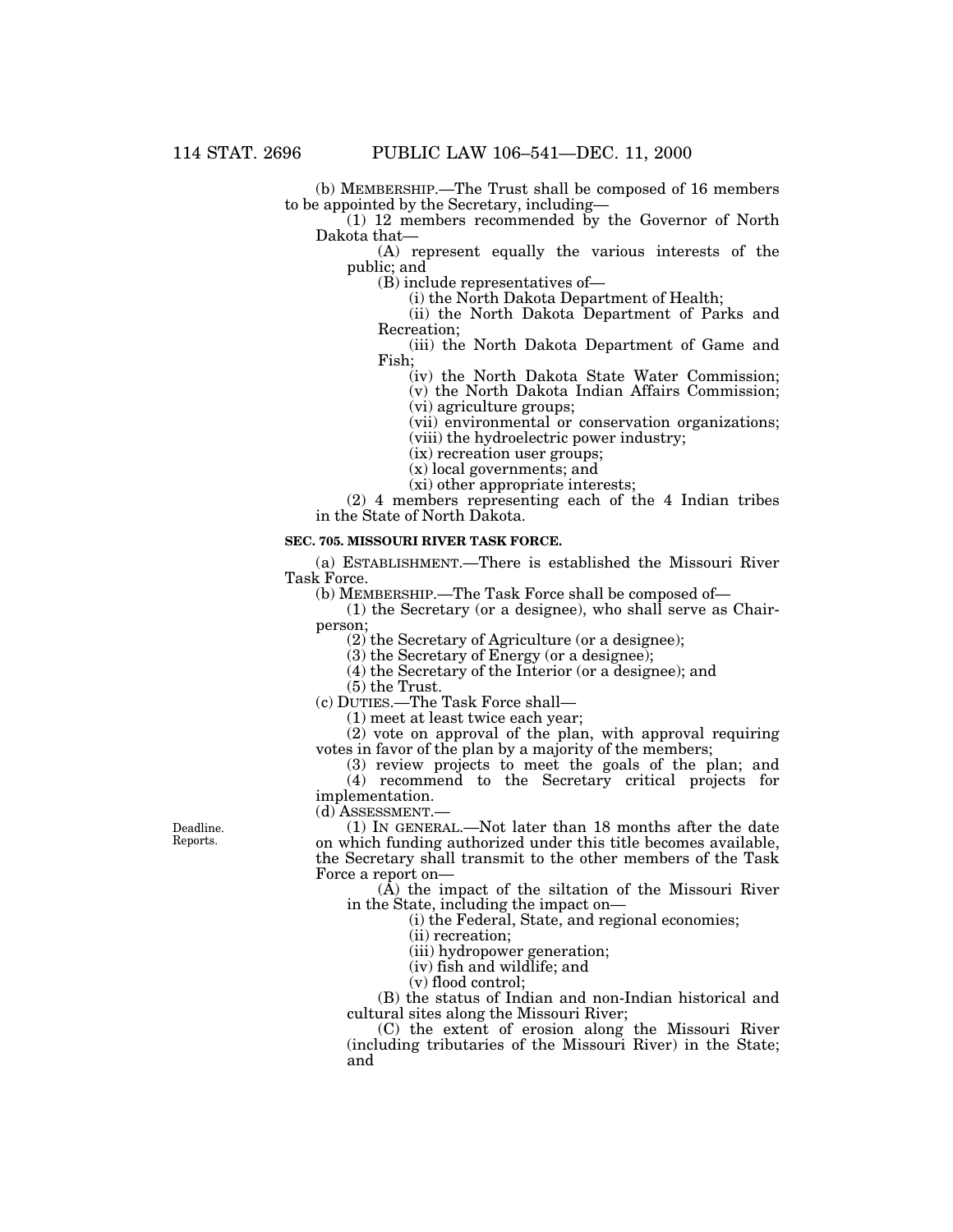(D) other issues, as requested by the Task Force.

(2) CONSULTATION.—In preparing the report under paragraph (1), the Secretary shall consult with— (A) the Secretary of Energy;

(B) the Secretary of the Interior;

(C) the Secretary of Agriculture;

(D) the State; and

(E) Indian tribes in the State.<br>(e) PLAN FOR USE OF FUNDS MADE AVAILABLE BY THIS TITLE.—

(e) PLAN FOR USE OF FUNDS MADE AVAILABLE BY THIS TITLE.— (1) IN GENERAL.—Not later than 3 years after the date Deadline. on which funding authorized under this title becomes available, the Task Force shall prepare a plan for the use of funds made available under this title.

(2) CONTENTS OF PLAN.—The plan shall provide for the manner in which the Task Force shall develop and recommend critical restoration projects to promote— (A) conservation practices in the Missouri River water-

shed;

(B) the general control and removal of sediment from the Missouri River;

(C) the protection of recreation on the Missouri River from sedimentation;

(D) the protection of Indian and non-Indian historical and cultural sites along the Missouri River from erosion;

(E) erosion control along the Missouri River; or

(F) any combination of the activities described in subparagraphs  $(A)$  through  $(E)$ .

(3) PLAN REVIEW AND REVISION.—

(A) IN GENERAL.—The Task Force shall make a copy of the plan available for public review and comment before the plan becomes final in accordance with procedures established by the Task Force.

(B) REVISION OF PLAN.—

(i) IN GENERAL.—The Task Force may, on an annual basis, revise the plan.

(ii) PUBLIC REVIEW AND COMMENT.—In revising the plan, the Task Force shall provide the public the opportunity to review and comment on any proposed revision to the plan.

(f) CRITICAL RESTORATION PROJECTS.—

(1) IN GENERAL.—After the plan is approved by the Task Force under subsection  $(c)(2)$ , the Secretary, in coordination with the Task Force, shall identify critical restoration projects to carry out the plan.

(2) AGREEMENT.—The Secretary may carry out a critical restoration project after entering into an agreement with an appropriate non-Federal interest in accordance with section 221 of the Flood Control Act of 1970 (42 U.S.C. 1962d–5b) and this section.

(3) INDIAN PROJECTS.—To the maximum extent practicable, the Secretary shall ensure that not less than 30 percent of the funds made available for critical restoration projects under this title shall be used exclusively for projects that are—

(A) within the boundary of an Indian reservation; or (B) administered by an Indian tribe.

(g) COST SHARING.— (1) ASSESSMENT.—

Public information.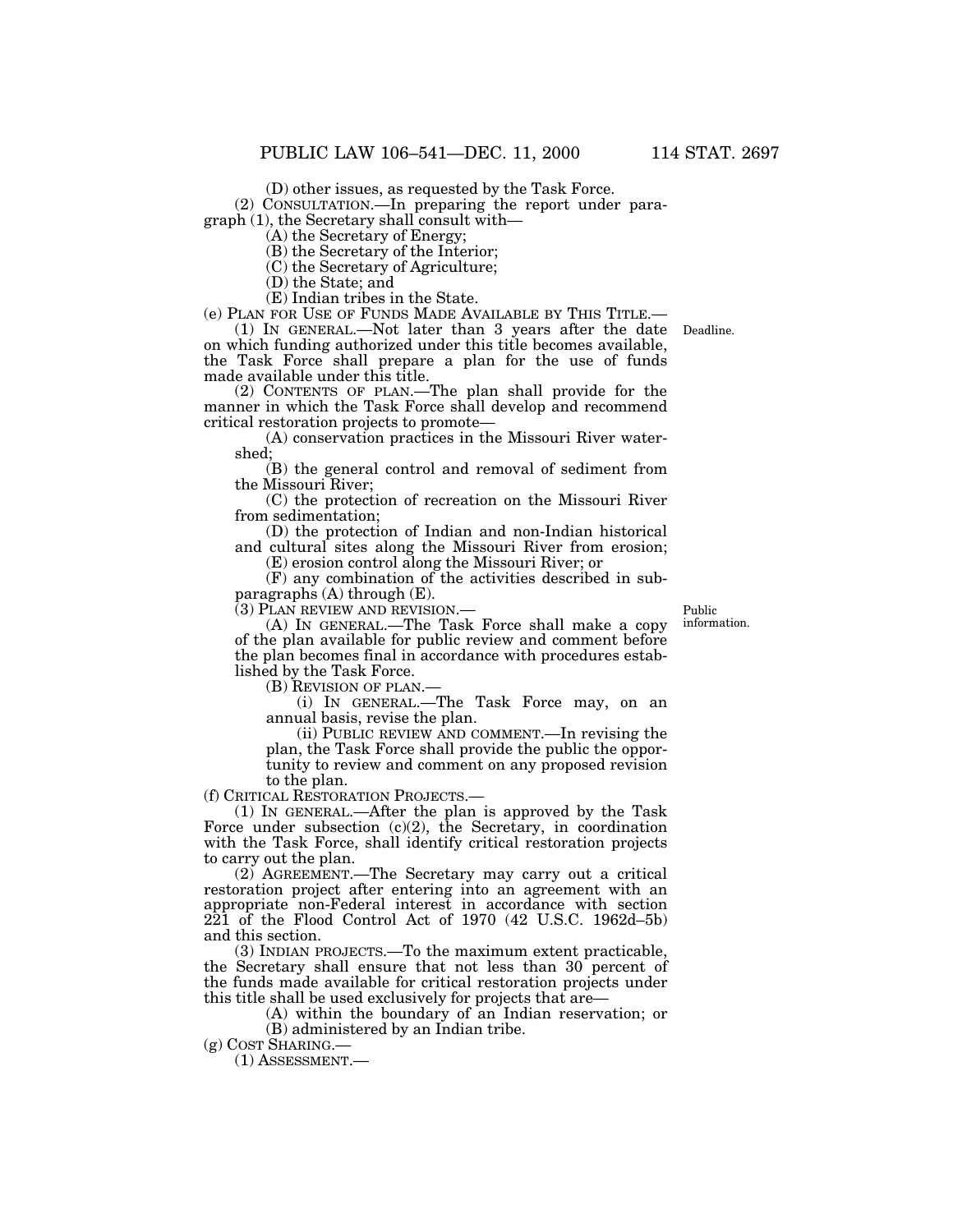(A) FEDERAL SHARE.—The Federal share of the cost of carrying out the assessment under subsection (d) shall be 75 percent.

(B) NON-FEDERAL SHARE.—The non-Federal share of the cost of carrying out the assessment may be provided in the form of services, materials, or other in-kind contributions.

(2) PLAN.— (A) FEDERAL SHARE.—The Federal share of the cost of preparing the plan shall be 75 percent.

(B) NON-FEDERAL SHARE.—Not more than 50 percent of the non-Federal share of the cost of preparing the plan may be provided in the form of services, materials, or other in-kind contributions.<br>(3) CRITICAL RESTORATION PROJECTS.—

 $(A)$  In GENERAL  $-A$  non-Federal cost share shall be required to carry out any project under subsection (f) that does not primarily benefit the Federal Government, as determined by the Task Force.

(B) FEDERAL SHARE.—The Federal share of the cost of carrying out a project under subsection (f) for which the Task Force requires a non-Federal cost share under subparagraph  $(A)$  shall be 65 percent, not to exceed  $$5,000,000$  for any project.

(C) NON-FEDERAL SHARE.—

(i) IN GENERAL.—Not more than 50 percent of the non-Federal share of the cost of carrying out a project described in subparagraph (B) may be provided in the form of services, materials, or other in-kind contributions.

(ii) REQUIRED NON-FEDERAL CONTRIBUTIONS.—For any project described in subparagraph (B), the non-Federal interest shall—

(I) provide all land, easements, rights-of-way, dredged material disposal areas, and relocations;

(II) pay all operation, maintenance, replacement, repair, and rehabilitation costs; and

(III) hold the United States harmless from all claims arising from the construction, operation, and maintenance of the project.

(iii) CREDIT.—The Secretary shall credit the non-Federal interest for all contributions provided under clause  $(ii)(I)$ .

## **SEC. 706. ADMINISTRATION.**

(a) IN GENERAL.—Nothing in this title diminishes or affects— (1) any water right of an Indian tribe;

(2) any other right of an Indian tribe, except as specifically provided in another provision of this title;

(3) any treaty right that is in effect on the date of enactment of this Act;

(4) any external boundary of an Indian reservation of an Indian tribe;

(5) any authority of the State that relates to the protection, regulation, or management of fish, terrestrial wildlife, and cultural and archaeological resources, except as specifically provided in this title; or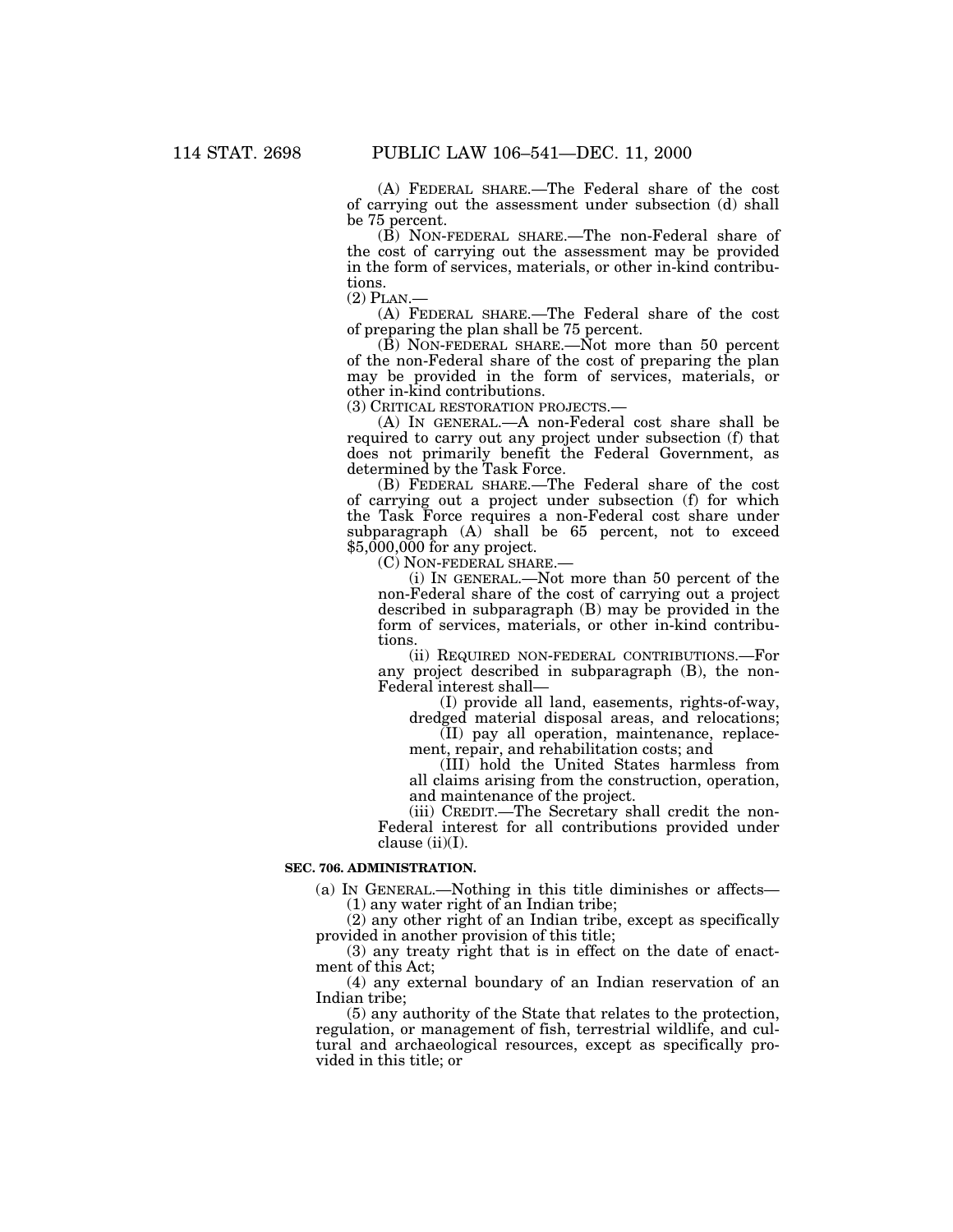(6) any authority of the Secretary, the Secretary of the Interior, or the head of any other Federal agency under a law in effect on the date of enactment of this Act, including— (A) the National Historic Preservation Act (16 U.S.C.

470 et seq.);

(B) the Archaeological Resources Protection Act of 1979 (16 U.S.C. 470aa et seq.);

(C) the Fish and Wildlife Coordination Act (16 U.S.C. 661 et seq.);

(D) the Act entitled ''An Act for the protection of the bald eagle'', approved June 8, 1940 (16 U.S.C. 668 et seq.);

(E) the Migratory Bird Treaty Act (16 U.S.C. 703 et seq.);

(F) the Endangered Species Act of 1973 (16 U.S.C. 1531 et seq.);

(G) the Native American Graves Protection and Repatriation Act (25 U.S.C. 3001 et seq.);

(H) the Federal Water Pollution Control Act (33 U.S.C. 1251 et seq.);

(I) the Safe Drinking Water Act (42 U.S.C. 300f et seq.); and

(J) the National Environmental Policy Act of 1969 (42 U.S.C. 4321 et seq.).

(b) FEDERAL LIABILITY FOR DAMAGE.—Nothing in this title relieves the Federal Government of liability for damage to private property caused by the operation of the Pick-Sloan program.

(c) FLOOD CONTROL.—Notwithstanding any other provision of this title, the Secretary shall retain the authority to operate the Pick-Sloan program for the purposes of meeting the requirements of the Flood Control Act of December 22, 1944 (33 U.S.C. 701– 1 et seq.; 58 Stat. 887).

(d) USE OF FUNDS.—Funds transferred to the Trust may be used to pay the non-Federal share required under Federal programs.

## **SEC. 707. AUTHORIZATION OF APPROPRIATIONS.**

(a) IN GENERAL.—There is authorized to be appropriated to the Secretary to carry out this title \$5,000,000 for each of fiscal years 2001 through 2005. Such sums shall remain available until expended.

(b) EXISTING PROGRAMS.—The Secretary shall fund programs authorized under the Pick-Sloan program in existence on the date of enactment of this Act at levels that are not less than funding levels for those programs as of that date.

# **TITLE VIII—WILDLIFE REFUGE ENHANCEMENT**

#### **SEC. 801. SHORT TITLE.**

This title may be cited as the ''Charles M. Russell National Wildlife Refuge Enhancement Act of 2000''.

# **SEC. 802. PURPOSE.**

The purpose of this title is to direct the Secretary, working with the Secretary of the Interior, to convey cabin sites at Fort Peck Lake, Montana, and to acquire land with greater wildlife

Charles M. Russell National Wildlife Refuge Enhancement Act of 2000. Montana. 16 USC 668dd note.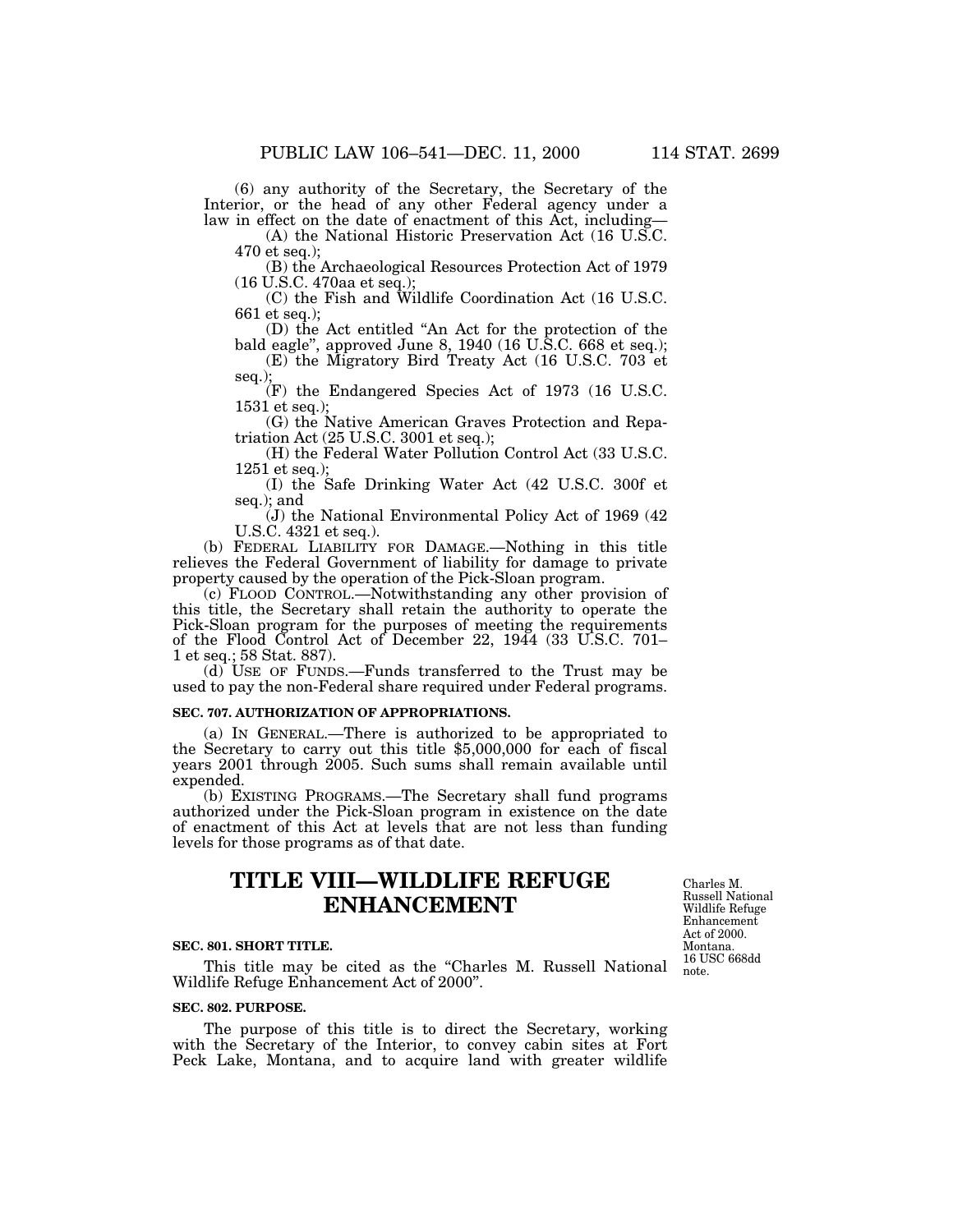and other public value for the Charles M. Russell National Wildlife Refuge, to—

(1) better achieve the wildlife conservation purposes for which the Refuge was established;

(2) protect additional fish and wildlife habitat in and adjacent to the Refuge;

(3) enhance public opportunities for hunting, fishing, and other wildlife-dependent activities;

(4) improve management of the Refuge; and

(5) reduce Federal expenditures associated with the administration of cabin site leases.

## **SEC. 803. DEFINITIONS.**

In this title, the following definitions apply:

(1) ASSOCIATION.—The term ''Association'' means the Fort Peck Lake Association.<br>(2) CABIN SITE.—

 $(A)$  In GENERAL.—The term "cabin site" means a parcel of property within the Fort Peck, Hell Creek, Pines, or

(i) managed by the Corps of Engineers;

(ii) located in or near the eastern portion of Fort Peck Lake, Montana; and

(iii) leased for single family use or occupancy.

(B) INCLUSIONS.—The term "cabin site" includes all right, title, and interest of the United States in and to

(i) any permanent easement that is necessary to provide vehicular and utility access to the cabin site;

(ii) the right to reconstruct, operate, and maintain an easement described in clause (i); and

(iii) any adjacent parcel of land that the Secretary determines should be conveyed under section  $804(c)(1)$ .<br>(3) CABIN SITE AREA.—

(A) IN GENERAL.—The term "cabin site area" means a portion of the Fort Peck, Hell Creek, Pines, or Rock Creek Cabin Areas referred to in paragraph (2) that is occupied by 1 or more cabin sites.

(B) INCLUSION.—The term "cabin site area" includes such immediately adjacent land, if any, as is needed for the cabin site area to exist as a generally contiguous parcel of land and for each cabin site in the cabin site area to meet the requirements of section  $804(e)(1)$ , as determined by the Secretary, with the concurrence of the Secretary of the Interior.

(4) LAND.—The term ''land'' means land or an interest in land.

(5) LESSEE.—The term ''lessee'' means a person that is leasing a cabin site.

(6) REFUGE.—The term ''Refuge'' means the Charles M. Russell National Wildlife Refuge in the State of Montana.

# **SEC. 804. CONVEYANCE OF CABIN SITES.**

(a) IN GENERAL.—

(1) PROHIBITION.—As soon as practicable after the date of enactment of this Act, the Secretary and the Secretary of the Interior shall prohibit the issuance of new cabin site leases within the Refuge, except as is necessary to consolidate with,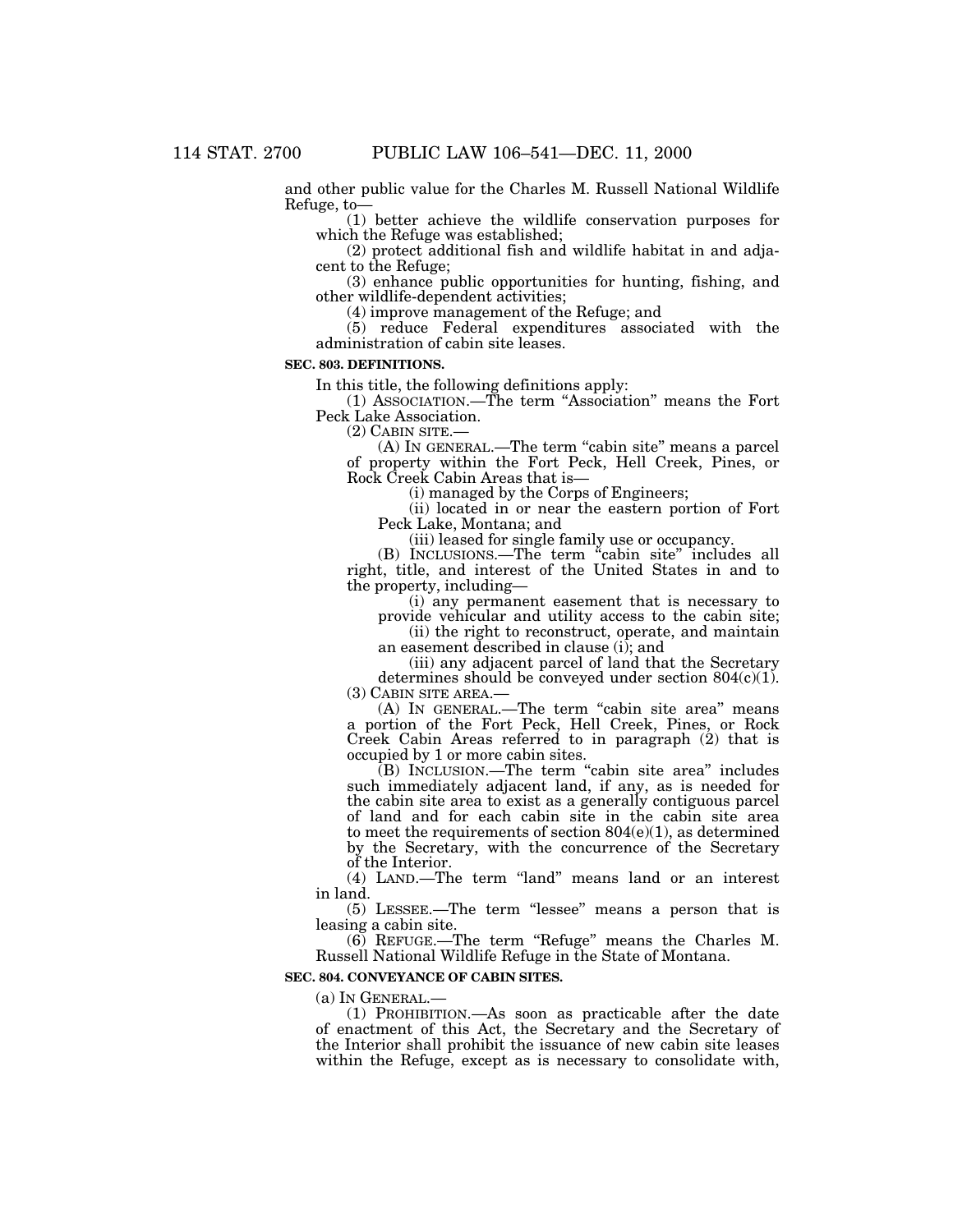or substitute for, an existing cabin site lease under paragraph (2).

(2) DETERMINATION; NOTICE.—Not later than 1 year after the date of enactment of this Act, and before proceeding with any exchange under this title, the Secretary shall—

 $(A)$ (i) with the concurrence of the Secretary of the Interior, determine individual cabin sites that are not suitable for conveyance to a lessee because the cabin sites are isolated so that conveyance of 1 or more of the cabin sites would create an inholding that would impair management of the Refuge; and

(ii) with the concurrence of the Secretary of the Interior and the lessee, determine individual cabin sites that are not suitable for conveyance to a lessee for any other reason that adversely impacts the future habitability of the cabin sites; and

(B) provide written notice to each lessee that specifies any requirements concerning the form of a notice of interest in acquiring a cabin site that the lessee may submit under subsection  $(b)(1)$  and an estimate of the portion of administrative costs that would be required to be reimbursed to the Secretary under section 808(b), to-

(i) determine whether the lessee is interested in acquiring the cabin site area of the lessee; and

(ii) inform each lessee of the rights of the lessee under this title.

(3) OFFER OF COMPARABLE CABIN SITE.—If the Secretary determines that a cabin site is not suitable for conveyance to a lessee under paragraph  $(2)(A)$ , the Secretary, in consultation with the Secretary of the Interior, shall offer to the lessee the opportunity to acquire a comparable cabin site within the same cabin site area.

(b) RESPONSE.—

(1) NOTICE OF INTEREST.—

(A) IN GENERAL.—Not later than July 1, 2003, a lessee Deadline. shall notify the Secretary in writing of an interest in acquiring the cabin site of the lessee.

(B) FORM.—The notice under this paragraph shall be submitted in such form as is required by the Secretary under subsection  $(a)(2)(B)$ .

(2) UNPURCHASED CABIN SITES.—If the Secretary receives no notice of interest or offer to purchase a cabin site from the lessee under paragraph (1) or the lessee declines an opportunity to purchase a comparable cabin site under subsection (a)(3), the cabin site shall be subject to sections 805 and 806.

(c) PROCESS.—After providing notice to a lessee under subsection  $(a)(2)(B)$ , the Secretary, with the concurrence of the Secretary of the Interior, shall—

(1) determine whether any small parcel of land adjacent to any cabin site (not including shoreline or land needed to provide public access to the shoreline of Fort Peck Lake) should be conveyed as part of the cabin site to—

(A) protect water quality;

(B) eliminate an inholding; or

(C) facilitate administration of the land remaining in Federal ownership;

Deadline.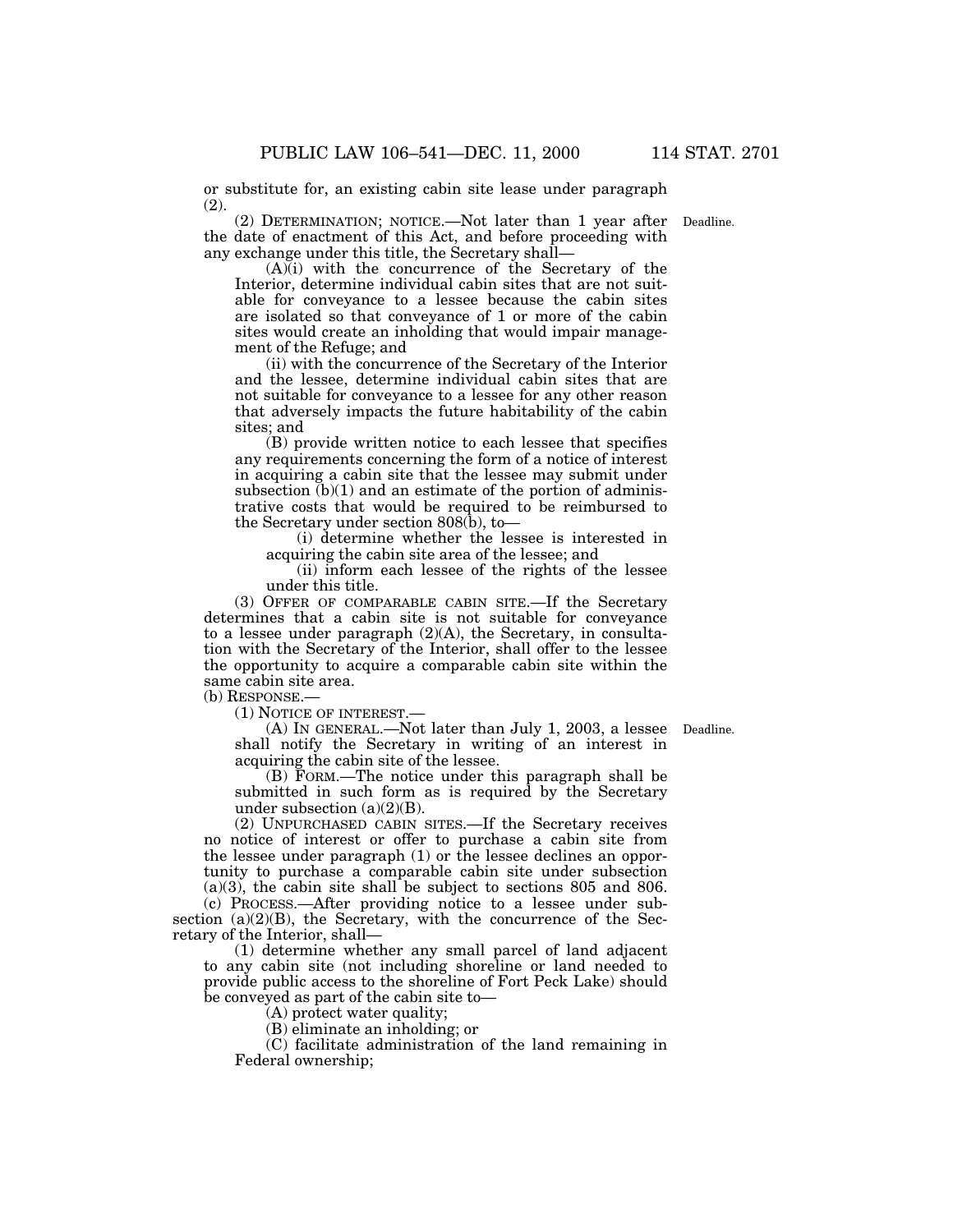(2) if the Secretary and the Secretary of the Interior determine that a conveyance should be completed under paragraph (1), provide notice of the intent of the Secretary to complete the conveyance to the lessee of each affected cabin site;

(3) survey each cabin site to determine the acreage and legal description of the cabin site area, including land identified under paragraph (1);

(4) take such actions as are necessary to ensure compliance with all applicable environmental laws;

(5) prepare permanent easements or deed restrictions to be enforceable by the Secretary of the Interior or an acceptable third party, to be placed on a cabin site before conveyance out of Federal ownership in order to—

(A) comply with the Act of May 18, 1938 (16 U.S.C. 833 et seq.);

(B) comply with any other laws (including regulations);

(C) ensure the maintenance of existing and adequate public access to and along Fort Peck Lake;

(D) limit future uses of the cabin site to—

(i) noncommercial, single-family use; and

(ii) the type and intensity of use of the cabin site as of the date of enactment of this Act; and

(E) maintain the values of the Refuge; and

(6) conduct an appraisal of each cabin site (including any expansion of the cabin site under paragraph  $(1)$  that—

(A) is carried out in accordance with the Uniform Appraisal Standards for Federal Land Acquisition;

(B) excludes the value of any private improvement to the cabin site; and

(C) takes into consideration—

(i) any easement or deed restriction determined to be necessary under paragraph (5) and subsection (h); and

(ii) the definition of ''cabin site'' under section 803(2).

(d) CONSULTATION AND PUBLIC INVOLVEMENT.—The Secretary shall—

(1) carry out subsections (b) and (c) in consultation with— (A) affected lessees;

(B) affected counties in the State of Montana; and (C) the Association; and

(2) hold public hearings, and provide all interested parties with notice and an opportunity to comment, on the activities carried out under this section.

(e) CONVEYANCE.—Subject to subsections (h) and (i) and section 808(b), the Secretary or, if necessary, the Secretary of the Interior shall convey a cabin site by individual patent or deed to the lessee under this title—

(1) if the cabin site complies with Federal, State, and county septic and water quality laws (including regulations);

(2) if the lessee complies with other requirements of this section; and

(3) after receipt of the payment from the lessee for the cabin site of an amount equal to the sum of—

(A) the appraised fair market value of the cabin site as determined in accordance with subsection  $(c)(6)$ ; and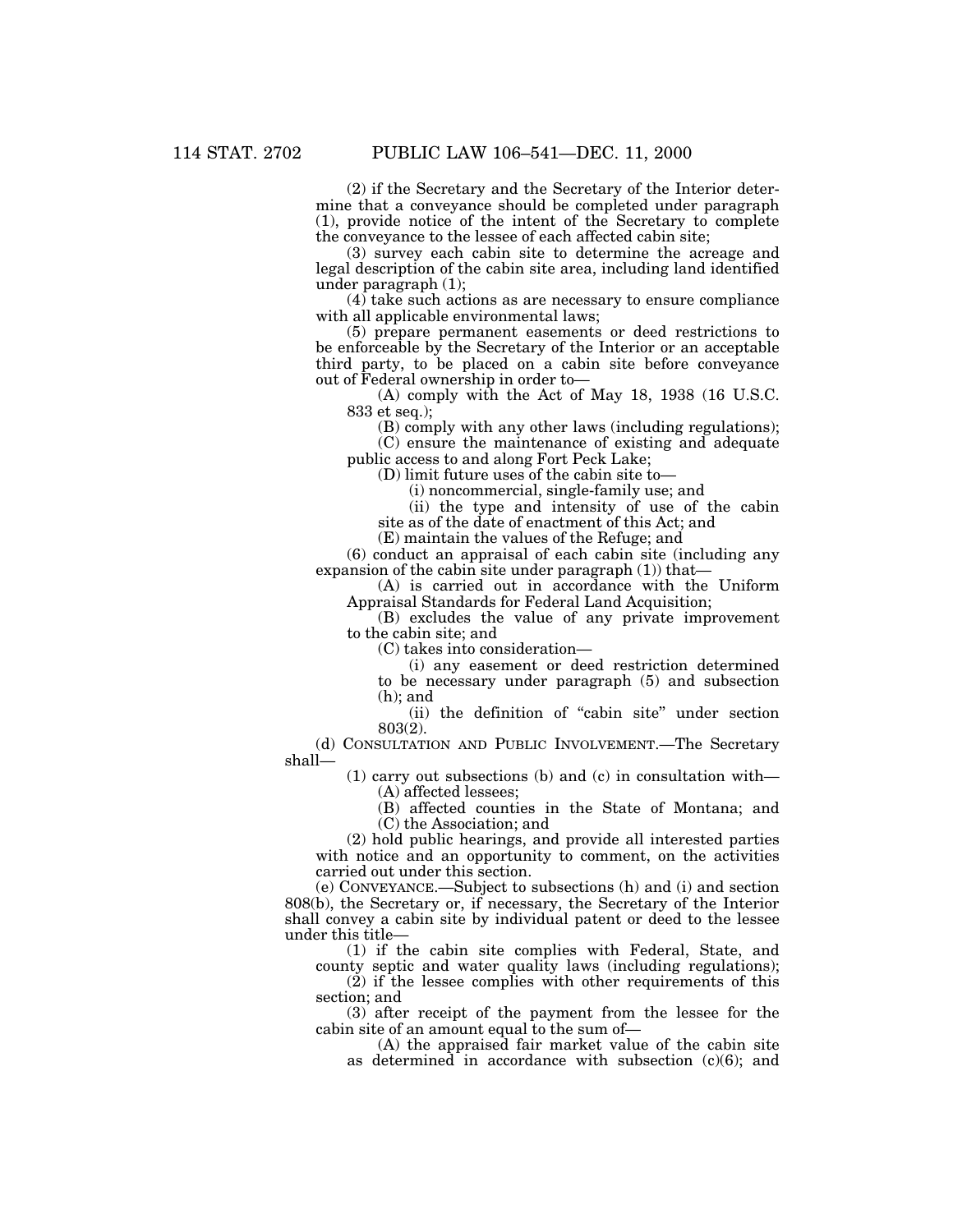(f) VEHICULAR ACCESS.—

(1) IN GENERAL.—Nothing in this title authorizes any addition to or improvement of vehicular access to a cabin site.

(2) CONSTRUCTION.—The Secretary and the Secretary of the Interior—

(A) shall not construct any road for the sole purpose of providing access to land conveyed under this section; and

(B) shall be under no obligation to service or maintain any existing road used primarily for access to that land (or to a cabin site).

(3) OFFER TO CONVEY.—The Secretary, with the concurrence of the Secretary of the Interior, may offer to convey to the State of Montana, any political subdivision of the State of Montana, or the Association, any road determined by the Secretary to primarily service the land conveyed under this section. (g) UTILITIES AND INFRASTRUCTURE.—

(1) IN GENERAL.—The purchaser of a cabin site shall be responsible for acquiring or securing the use of all utilities and infrastructure necessary to support the cabin site.

(2) NO FEDERAL ASSISTANCE.—The Secretary and the Secretary of the Interior shall not provide any utilities or infrastructure to the cabin site.

(h) EASEMENTS AND DEED RESTRICTIONS.—

(1) IN GENERAL.—Before conveying any cabin site under subsection (e), the Secretary, with the concurrence of the Secretary of the Interior, shall ensure that the deed of conveyance—

(A) includes such easements and deed restrictions as are determined, under subsection (c), to be necessary; and

(B) makes the easements and deed restrictions binding on all subsequent purchasers of the cabin site.

(2) RESERVATION OF RIGHTS.—The Secretary may reserve the perpetual right, power, privilege, and easement to permanently overflow, flood, submerge, saturate, percolate, or erode a cabin site (or any portion of a cabin site) that the Secretary determines is necessary in the operation of the Fort Peck Dam.

(i) NO CONVEYANCE OF UNSUITABLE CABIN SITES.—A cabin site that is determined to be unsuitable for conveyance under subsection  $(a)(2)(A)$  shall not be conveyed by the Secretary or the Secretary of the Interior under this section.

(j) IDENTIFICATION OF LAND FOR EXCHANGE.—

(1) IN GENERAL.—As soon as practicable after the date of enactment of this Act, the Secretary of the Interior shall identify land that may be acquired that meets the purposes of this title specified in paragraphs (1) through (4) of section 802 and for which 1 or more willing sellers exist.

(2) APPRAISAL.—On a request by a willing seller, the Secretary of the Interior shall appraise the land identified under paragraph (1).

(3) ACQUISITION.—If the Secretary of the Interior determines that the acquisition of the land would meet the purposes of this title specified in paragraphs (1) through (4) of section 802, the Secretary of the Interior shall cooperate with the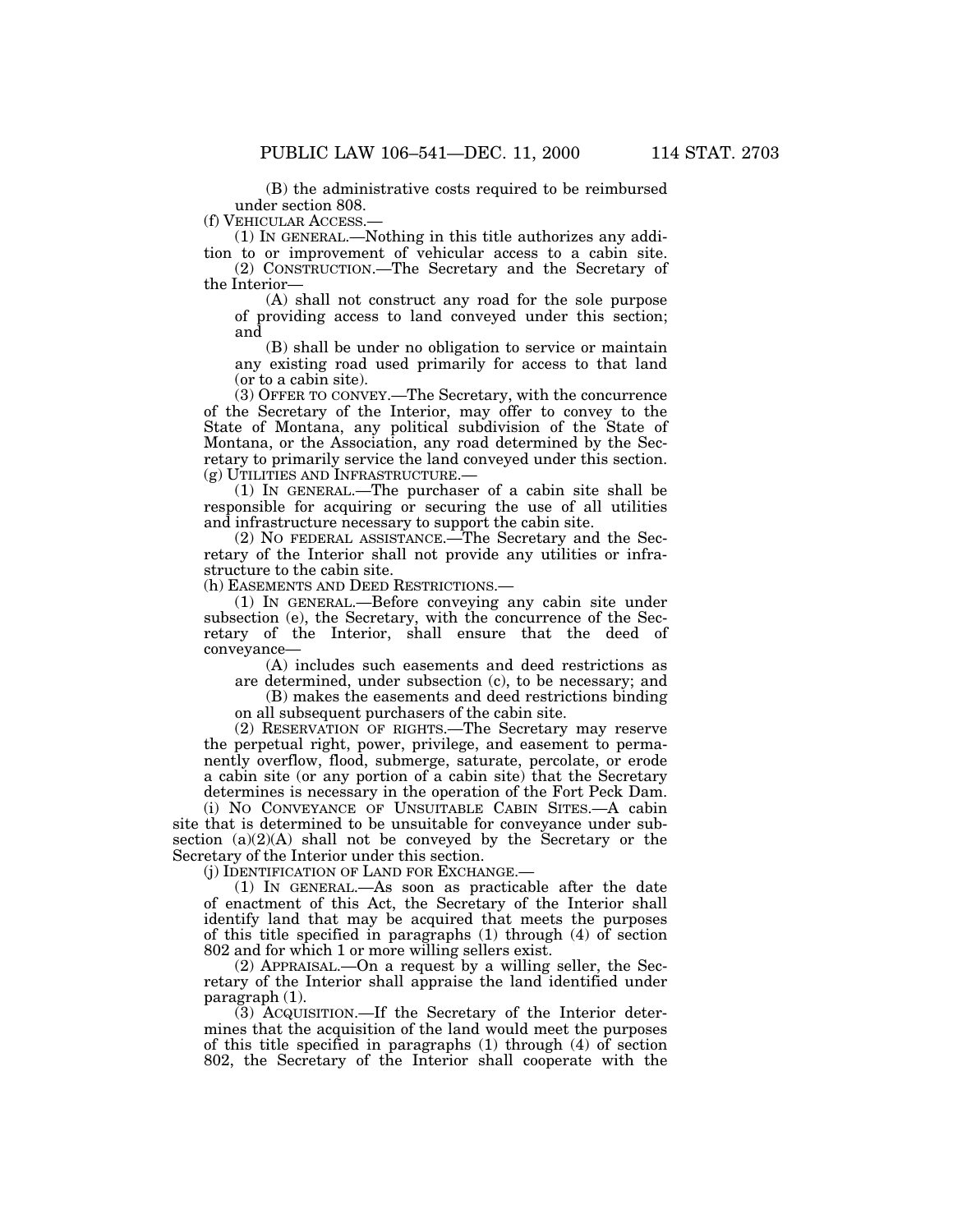willing seller to facilitate the acquisition of the land in accordance with section 807.

(4) PUBLIC PARTICIPATION.—The Secretary of the Interior shall hold public hearings, and provide all interested parties with notice and an opportunity to comment, on the activities carried out under this section.

## **SEC. 805. RIGHTS OF NONPARTICIPATING LESSEES.**

(a) CONTINUATION OF LEASE.—

(1) IN GENERAL.—A lessee that does not provide the Secretary with an offer to acquire the cabin site of the lessee under section 804 (including a lessee who declines an offer of a comparable cabin site under section  $804(a)(3)$  may elect to continue to lease the cabin site for the remainder of the current term of the lease, which, except as provided in paragraph (2), shall not be renewed or otherwise extended.

(2) EXPIRATION BEFORE 2010.—If the current term of a lessee described in paragraph (1) expires or is scheduled to expire before 2010, the Secretary shall offer to extend or renew the lease through 2010.

(b) IMPROVEMENTS.—Any improvements and personal property of the lessee that are not removed from the cabin site before the termination of the lease shall be considered property of the United States in accordance with the provisions of the lease.

(c) OPTION TO PURCHASE.—Subject to subsections (d) and (e) and section 808(b), if at any time before termination of the lease, a lessee described in subsection  $(a)(1)$ —

(1) notifies the Secretary of the intent of the lessee to purchase the cabin site of the lessee; and

(2) pays for an updated appraisal of the cabin site in accordance with section 804(c)(6);

the Secretary or, if necessary, the Secretary of the Interior shall convey the cabin site to the lessee, by individual patent or deed, on receipt of payment from the lessee for the cabin site of an amount equal to the sum of the appraised fair market value of the cabin site, as determined by the updated appraisal, and the administrative costs required to be reimbursed under section 808.

(d) EASEMENTS AND DEED RESTRICTIONS.—Before conveying any cabin site under subsection (c), the Secretary, with the concurrence of the Secretary of the Interior, shall ensure that the deed of conveyance—

(1) includes such easements and deed restrictions as are determined, under section 804(c), to be necessary; and

(2) makes the easements and deed restrictions binding on all subsequent purchasers of the cabin site.

(e) NO CONVEYANCE OF UNSUITABLE CABIN SITES.—A cabin site that is determined to be unsuitable for conveyance under subsection  $804(a)(2)(A)$  shall not be conveyed by the Secretary or the Secretary of the Interior under this section.

(f) REPORT.—Not later than July 1, 2003, the Secretary shall submit to Congress a report that—

(1) describes progress made in implementing this title; and

(2) identifies cabin owners that have filed a notice of interest under section 804(b) and have declined an opportunity to acquire a comparable cabin site under section  $804(a)(3)$ .

Deadline.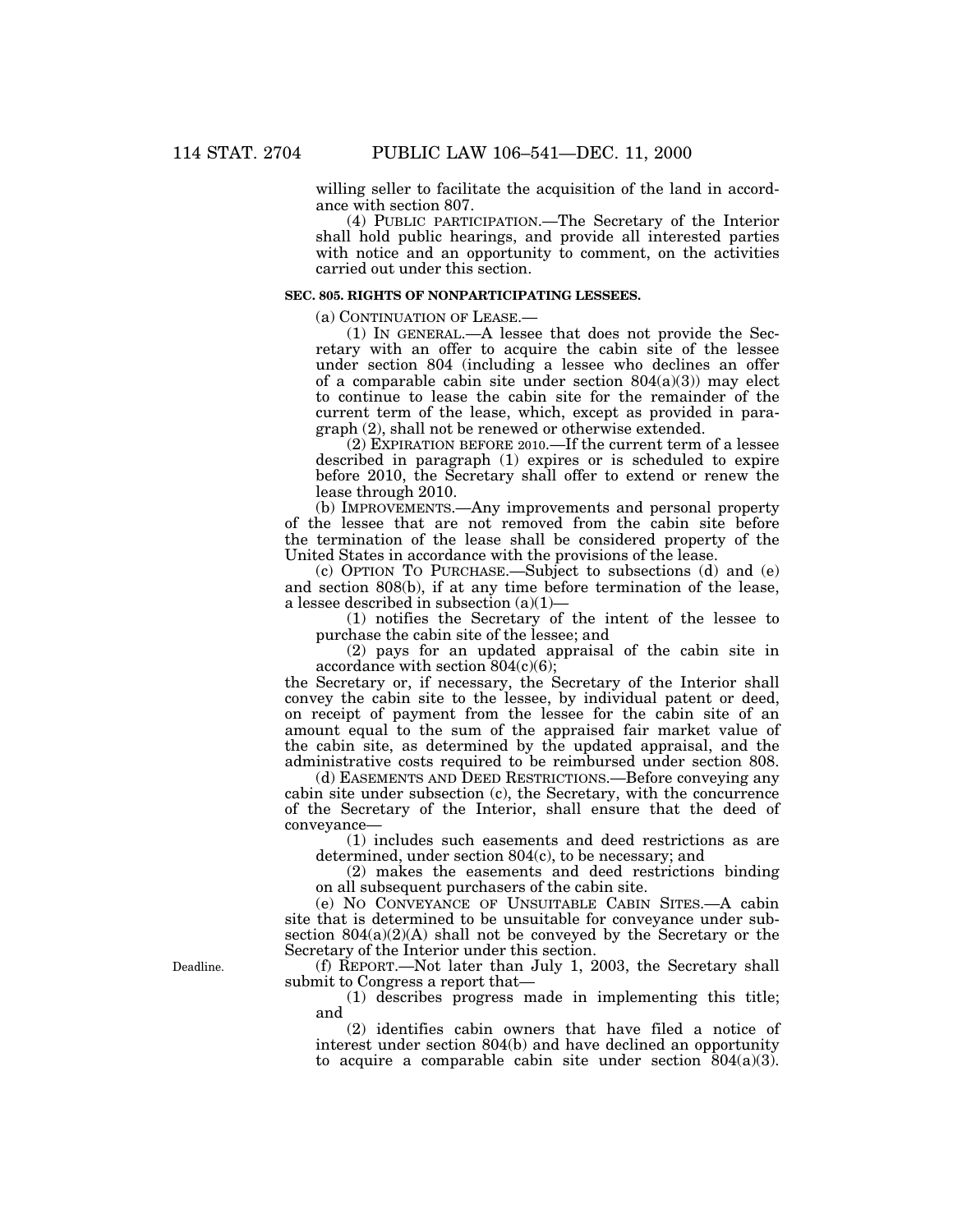(a) CONVEYANCES TO THIRD PARTIES.—As soon as practicable after the expiration or surrender of a lease, the Secretary, with the concurrence of the Secretary of the Interior, may offer for sale, by public auction, written invitation, or other competitive sales procedure, and at the fair market value of the cabin site determined under section 804(c)(6), any cabin site that—

(1) is not conveyed to a lessee under this title; and

(2) has not been determined to be unsuitable for conveyance under section  $804(a)(2)(A)$ .

(b) EASEMENTS AND DEED RESTRICTIONS.—Before conveying any cabin site under subsection (a), the Secretary, with the concurrence of the Secretary of the Interior, shall ensure that the deed of conveyance—

(1) includes such easements and deed restrictions as are determined, under section 804(c), to be necessary; and

(2) makes the easements and deed restrictions binding on all subsequent purchasers of the cabin site.

(c) MANAGEMENT OF REMAINING LAND WITHIN CABIN SITE AREAS.—

(1) MANAGEMENT BY THE SECRETARY.—All land within the outer boundaries of a cabin site area that is not conveyed under this Act shall be managed by the Secretary, in consultation with the Secretary of the Interior, in substantially the same manner as that land is managed on the date of enactment of this Act and consistent with the purposes for which the Refuge was established.

(2) CONSTRUCTION AND DEVELOPMENT.—The Secretary shall not initiate or authorize any development or construction on land under paragraph (1) except with the concurrence of the Secretary of the Interior.

### **SEC. 807. USE OF PROCEEDS.**

(a) PROCEEDS.—All payments for the conveyance of cabin sites under this title, except costs reimbursed to the Secretary under section 808(b)—

(1) shall be deposited in a special fund within the Montana Fish and Wildlife Conservation Trust established under section 1007 of division C of the Omnibus Consolidated and Emergency Supplemental Appropriations Act, 1999 (112 Stat. 2681–715) (as amended by title IV of H.R. 3425 of the 106th Congress, as enacted by section  $1000(a)(5)$  of Public Law  $106-113$  (113) Stat. 1536, 1501A–307); and

(2) notwithstanding title X of division C of the Omnibus Consolidated and Emergency Supplemental Appropriations Act, 1999 (112 Stat. 2681–710), shall be available for use by the Secretary of the Interior, acting through the Director of the United States Fish and Wildlife Service in the Director's sole discretion and without further Act of appropriation, solely for the acquisition from willing sellers of property that—

(A) is within or adjacent to the Refuge;

(B) would be suitable to carry out the purposes of this title specified in paragraphs  $(1)$  through  $(4)$  of section 802; and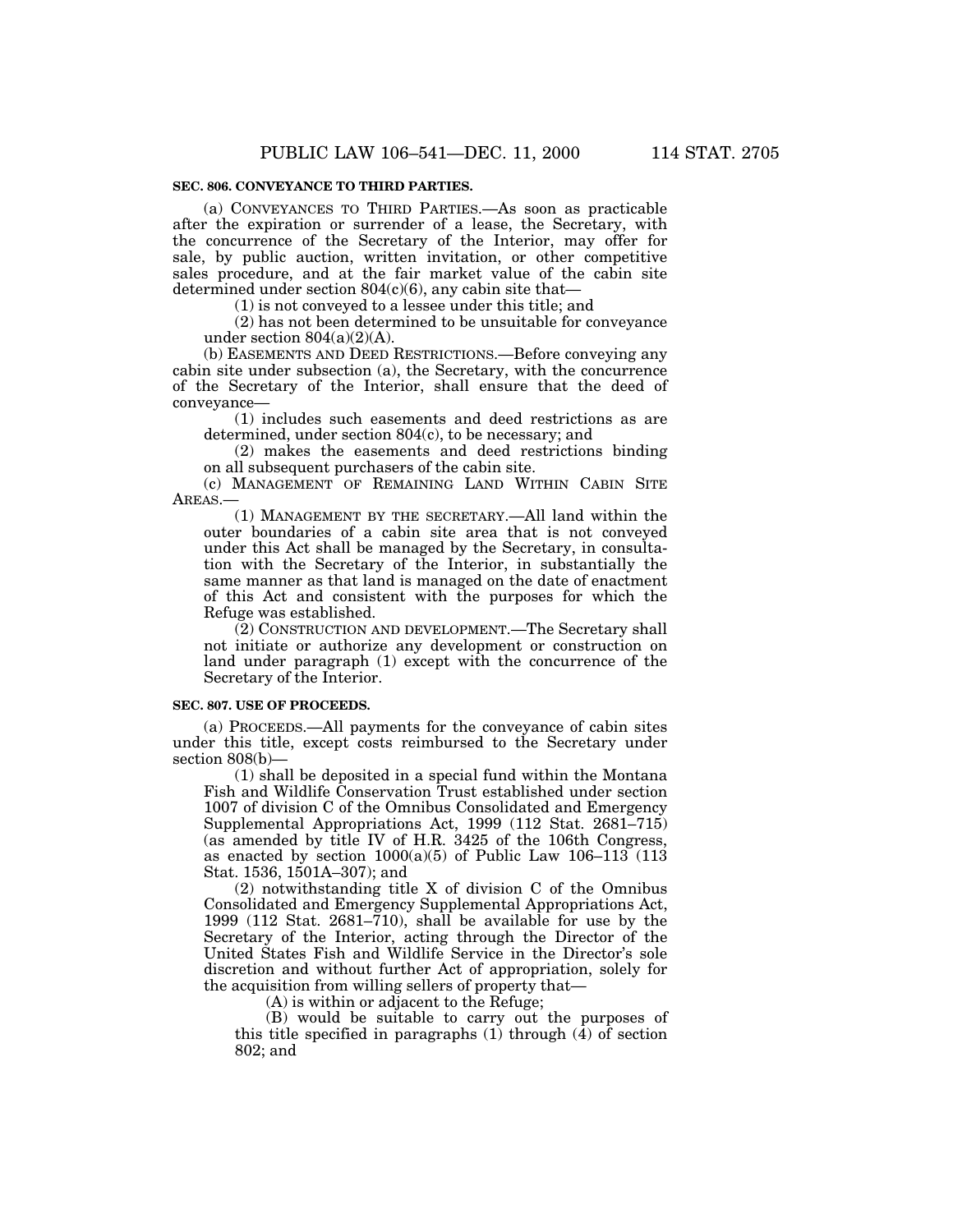(C) on acquisition by the Secretary of the Interior, would be accessible to the general public for use in conducting activities consistent with approved uses of the Refuge.

(b) LIMITATIONS.—

(1) IN GENERAL.—To the extent practicable, acquisitions under this title shall be of land within the Refuge.

(2) NO EFFECT ON ACQUISITION.—Nothing in this subsection limits the ability of the Secretary of the Interior to acquire land adjacent to the Refuge from a willing seller in cases in which the Secretary of the Interior also acquires land within the Refuge from the same willing seller.

# **SEC. 808. ADMINISTRATIVE COSTS.**

(a) IN GENERAL.—Except as provided in subsection (b), the Secretary shall pay all administrative costs incurred in carrying out this title.

(b) REIMBURSEMENT.—As a condition of the conveyance of any cabin site area under this title, the Secretary or the Secretary of the Interior—

(1) may require the party to whom the property is conveyed to reimburse the Secretary or the Secretary of the Interior for a reasonable portion, as determined by the Secretary or the Secretary of the Interior, of the direct administrative costs (including survey costs) incurred in carrying out conveyance activities under this title, taking into consideration any cost savings achieved as a result of the party's agreeing to purchase its cabin site as part of a single transaction for the conveyance of multiple cabin sites; and

(2) shall require the party to whom the property is conveyed to reimburse the Association for a proportionate share of the costs (including interest) incurred by the Association in carrying out transactions under this title.

# **SEC. 809. REVOCATION OF WITHDRAWALS.**

(a) IN GENERAL.—Upon execution of any patent or deed, by the Secretary or the Secretary of the Interior, conveying land as specifically authorized by this title, any public land withdrawal affecting the land described in the conveyance document as being conveyed shall be revoked with respect to that land.

(b) EXCLUSIONS.—Nothing in this section affects—

(1) the status of any public land withdrawal on land retained by the Secretary or the Secretary of the Interior; (2) the boundary of the Refuge as established by Executive

Order No. 7509 (December 11, 1936); or

(3) enforcement of any right retained by the United States. (c) REINSTATEMENT.—If, at any time after the date of enactment of this Act, the Secretary or the Secretary of the Interior reacquires land conveyed under this title, any public land withdrawal revoked under this section shall be reinstated with respect to the reacquired land.

## **SEC. 810. AUTHORIZATION OF APPROPRIATIONS.**

There are authorized to be appropriated such sums as are necessary to carry out this title.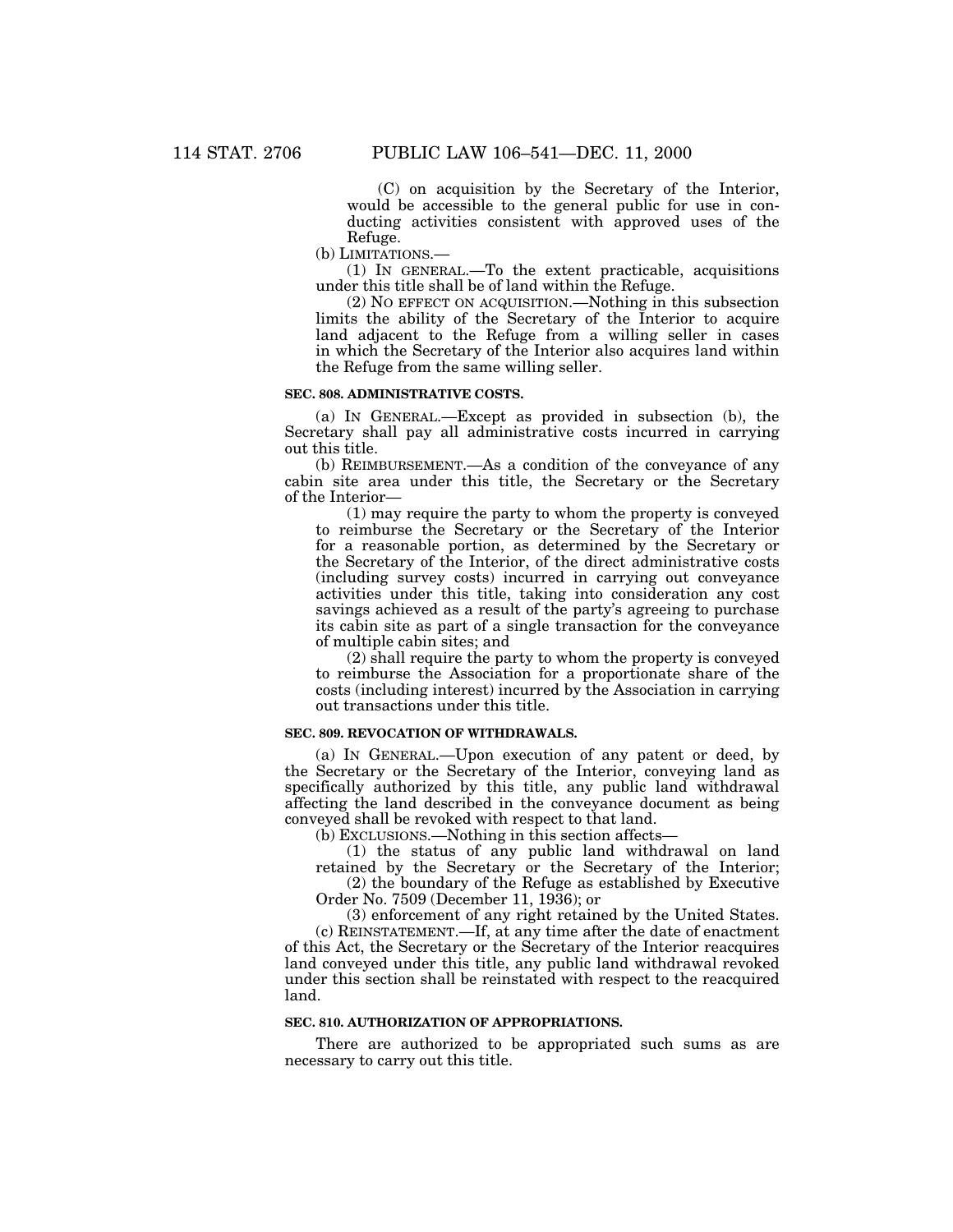# **TITLE IX—MISSOURI RIVER RESTORATION, SOUTH DAKOTA**

### **SEC. 901. SHORT TITLE.**

This title may be cited as the ''Missouri River Restoration Act of 2000''.

#### **SEC. 902. FINDINGS AND PURPOSES.**

(a) FINDINGS.—Congress finds that— (1) the Missouri River is— (A) an invaluable economic, environmental, recreational, and cultural resource to the people of the United States; and

(B) a critical source of water for drinking and irrigation;

(2) millions of people fish, hunt, and camp along the Missouri River each year;

(3) thousands of sites of spiritual importance to Native Americans line the shores of the Missouri River;

(4) the Missouri River provides critical wildlife habitat for threatened and endangered species;

(5) in 1944, Congress approved the Pick-Sloan program— (A) to promote the general economic development of

the United States;

(B) to provide for irrigation above Sioux City, Iowa; (C) to protect urban and rural areas from devastating floods of the Missouri River; and

(D) for other purposes;

(6) the Oahe, Big Bend, Fort Randall, and Gavins Point Dams were constructed on the Missouri River in South Dakota under the Pick-Sloan program;<br>(7) the dams referred to in paragraph (6)—

 $(A)$  generate low-cost electricity for millions of people in the United States;

(B) provide revenue to the Treasury; and

(C) provide flood control that has prevented billions of dollars of damage;

(8) the Oahe, Big Bend, Fort Randall, and Gavins Point Dams have reduced the ability of the Missouri River to carry sediment downstream, resulting in the accumulation of sediment in the reservoirs known as Lake Oahe, Lake Sharpe, Lake Francis Case, and Lewis and Clark Lake;<br>(9) the sediment depositions—

 $(A)$  cause shoreline flooding;

(B) destroy wildlife habitat;

(C) limit recreational opportunities;

(D) threaten the long-term ability of dams to provide hydropower and flood control under the Pick-Sloan program;

(E) reduce water quality; and

(F) threaten intakes for drinking water and irrigation; and

(10) to meet the objectives established by Congress for the Pick-Sloan program, it is necessary to establish a Missouri River Restoration Program—

(A) to improve conservation;

Missouri River Restoration Act of 2000. Conservation.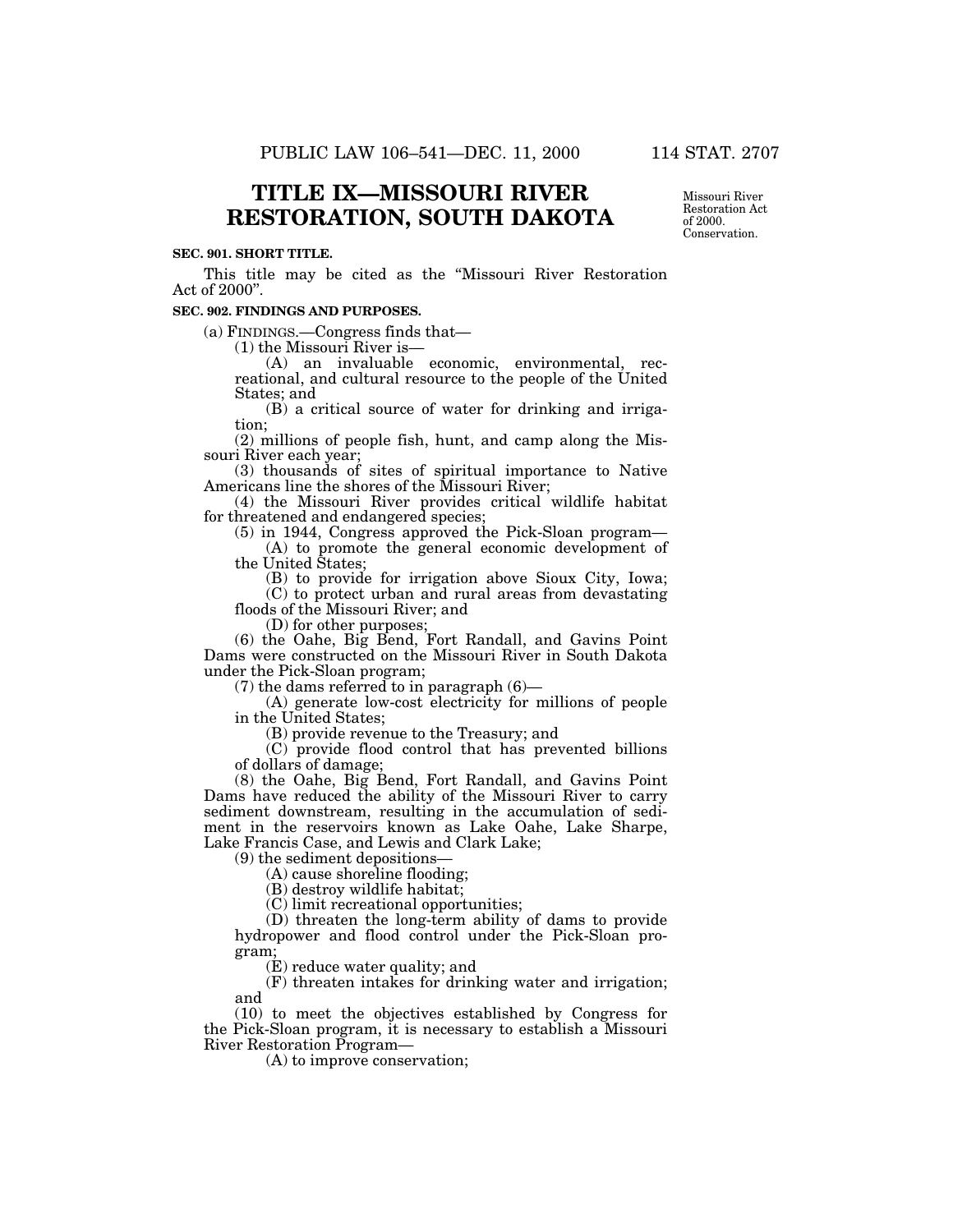(B) to reduce the deposition of sediment; and

(C) to take other steps necessary for proper management of the Missouri River.<br>(b) PURPOSES.—The purposes of this title are—

 $(1)$  to reduce the siltation of the Missouri River in the State of South Dakota;

 $(2)$  to meet the objectives of the Pick-Sloan program by developing and implementing a long-term strategy—

(A) to improve conservation in the Missouri River watershed;

(B) to protect recreation on the Missouri River from sedimentation;

(C) to improve water quality in the Missouri River;

(D) to improve erosion control along the Missouri River; and

(E) to protect Indian and non-Indian historical and cultural sites along the Missouri River from erosion; and

(3) to meet the objectives described in paragraphs (1) and (2) by developing and financing new programs in accordance with the plan.

# **SEC. 903. DEFINITIONS.**

In this title, the following definitions apply:

(1) PICK-SLOAN PROGRAM.—The term ''Pick-Sloan program'' means the Pick-Sloan Missouri River Basin Program authorized by section 9 of the Flood Control Act of December 22, 1944 (58 Stat. 891).

(2) PLAN.—The term ''plan'' means the plan for the use of funds made available by this title that is required to be prepared under section 905(e).

(3) STATE.—The term ''State'' means the State of South Dakota.

(4) TASK FORCE.—The term ''Task Force'' means the Missouri River Task Force established by section 905(a).

(5) TRUST.—The term ''Trust'' means the Missouri River Trust established by section 904(a).

## **SEC. 904. MISSOURI RIVER TRUST.**

(a) ESTABLISHMENT.—There is established a committee to be known as the Missouri River Trust.

(b) MEMBERSHIP.—The Trust shall be composed of 25 members to be appointed by the Secretary, including—

(1) 15 members recommended by the Governor of South Dakota that—

(A) represent equally the various interests of the public; and

(B) include representatives of—

(i) the South Dakota Department of Environment and Natural Resources;

(ii) the South Dakota Department of Game, Fish, and Parks;

(iii) environmental groups;

(iv) the hydroelectric power industry;

(v) local governments;

(vi) recreation user groups;

(vii) agricultural groups; and

(viii) other appropriate interests;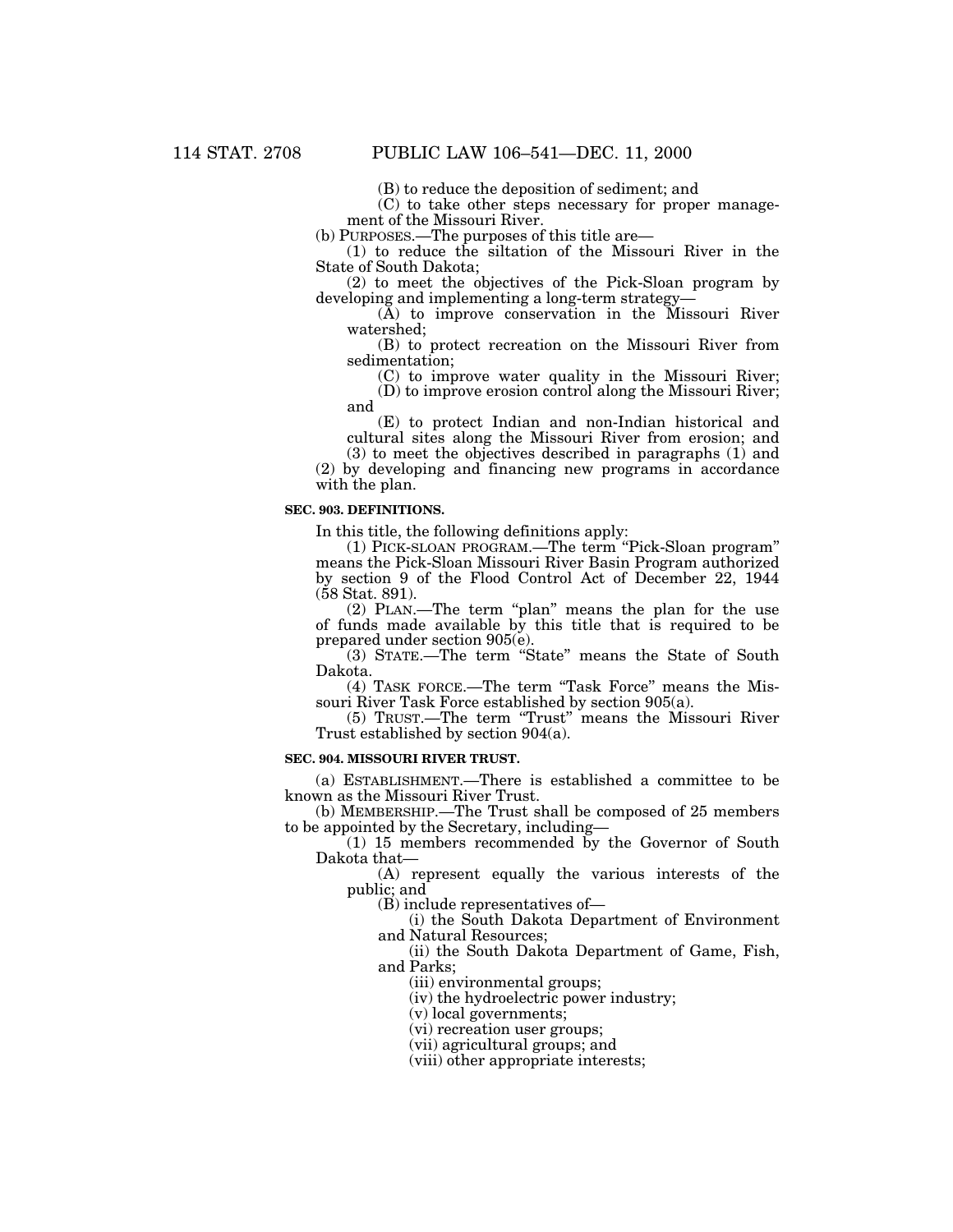(2) 9 members, 1 of each of whom shall be recommended by each of the 9 Indian tribes in the State of South Dakota; and

(3) 1 member recommended by the organization known as the ''Three Affiliated Tribes of North Dakota'' (composed of the Mandan, Hidatsa, and Arikara tribes).

# **SEC. 905. MISSOURI RIVER TASK FORCE.**

(a) ESTABLISHMENT.—There is established the Missouri River Task Force.<br>(b) MEMBERSHIP.—The Task Force shall be composed of—

 $(1)$  the Secretary (or a designee), who shall serve as Chairperson;

(2) the Secretary of Agriculture (or a designee);

(3) the Secretary of Energy (or a designee);

(4) the Secretary of the Interior (or a designee); and

(5) the Trust.

(c) DUTIES.—The Task Force shall—

(1) meet at least twice each year;

(2) vote on approval of the plan, with approval requiring votes in favor of the plan by a majority of the members;

(3) review projects to meet the goals of the plan; and (4) recommend to the Secretary critical projects for

implementation.

(d) ASSESSMENT.—

(1) IN GENERAL.—Not later than 18 months after the date Deadline. on which funding authorized under this title becomes available, the Secretary shall submit to the other members of the Task Force a report on—

 $(\tilde{A})$  the impact of the siltation of the Missouri River in the State, including the impact on—

(i) the Federal, State, and regional economies;

(ii) recreation;

(iii) hydropower generation;

(iv) fish and wildlife; and

(v) flood control;

(B) the status of Indian and non-Indian historical and cultural sites along the Missouri River;

(C) the extent of erosion along the Missouri River (including tributaries of the Missouri River) in the State; and

(D) other issues, as requested by the Task Force.

(2) CONSULTATION.—In preparing the report under paragraph (1), the Secretary shall consult with—

(A) the Secretary of Energy;

(B) the Secretary of the Interior;

(C) the Secretary of Agriculture;

(D) the State; and

(E) Indian tribes in the State.

(e) PLAN FOR USE OF FUNDS MADE AVAILABLE BY THIS TITLE.—

(1) IN GENERAL.—Not later than 3 years after the date Deadline. on which funding authorized under this title becomes available, the Task Force shall prepare a plan for the use of funds made available under this title.

(2) CONTENTS OF PLAN.—The plan shall provide for the manner in which the Task Force shall develop and recommend critical restoration projects to promote—

Reports.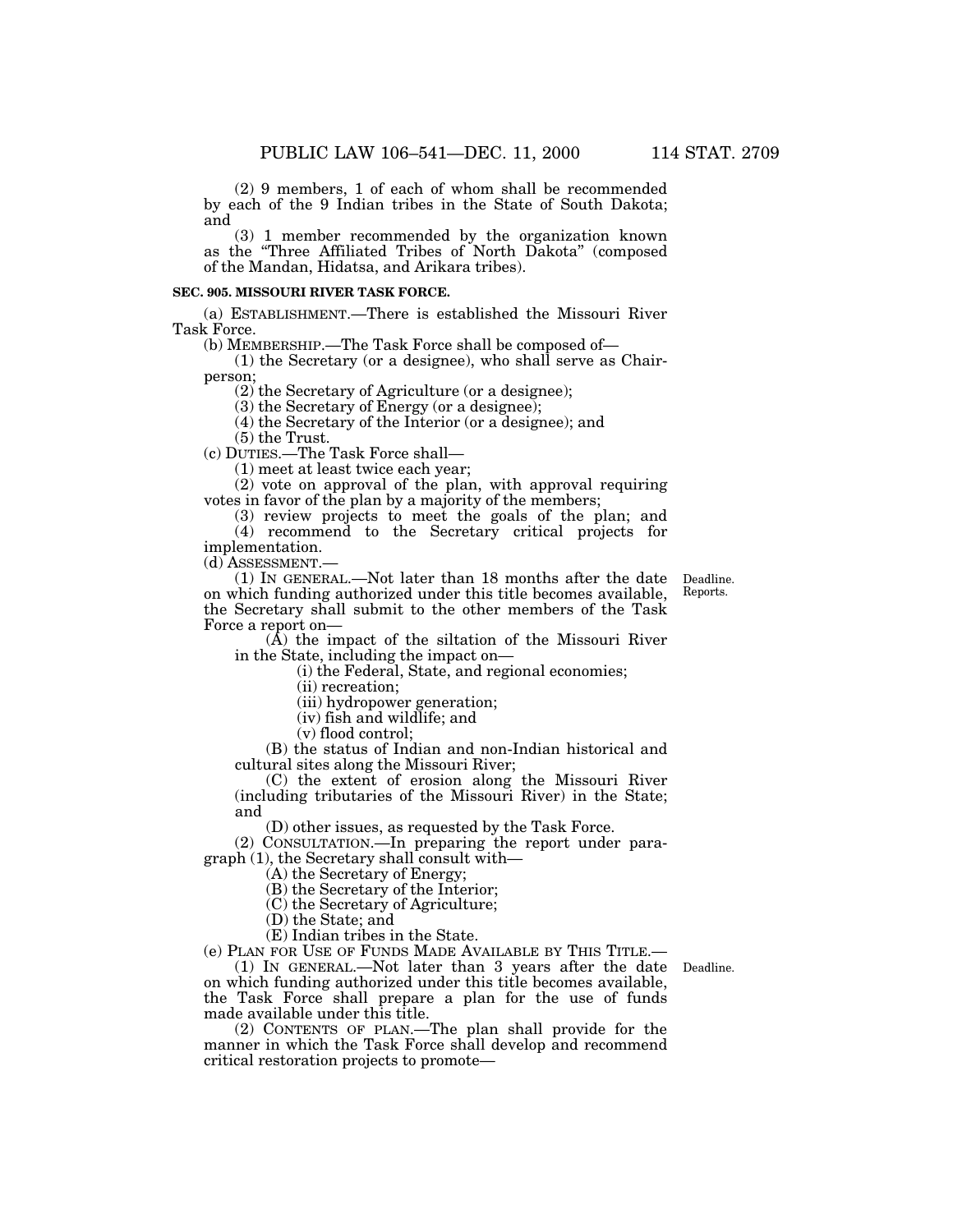(A) conservation practices in the Missouri River watershed;

(B) the general control and removal of sediment from the Missouri River;

(C) the protection of recreation on the Missouri River from sedimentation;

(D) the protection of Indian and non-Indian historical and cultural sites along the Missouri River from erosion;

(E) erosion control along the Missouri River; or

(F) any combination of the activities described in subparagraphs  $(A)$  through  $(E)$ .

(3) PLAN REVIEW AND REVISION.— (A) IN GENERAL.—The Task Force shall make a copy of the plan available for public review and comment before the plan becomes final, in accordance with procedures established by the Task Force.

(B) REVISION OF PLAN.—

(i) IN GENERAL.—The Task Force may, on an annual basis, revise the plan.

(ii) PUBLIC REVIEW AND COMMENT.—In revising the plan, the Task Force shall provide the public the opportunity to review and comment on any proposed revision to the plan.

(f) CRITICAL RESTORATION PROJECTS.—

(1) IN GENERAL.—After the plan is approved by the Task Force under subsection  $(c)(2)$ , the Secretary, in coordination with the Task Force, shall identify critical restoration projects to carry out the plan.

(2) AGREEMENT.—The Secretary may carry out a critical restoration project after entering into an agreement with an appropriate non-Federal interest in accordance with section 221 of the Flood Control Act of 1970 (42 U.S.C. 1962d–5b) and this section.

(3) INDIAN PROJECTS.—To the maximum extent practicable, the Secretary shall ensure that not less than 30 percent of the funds made available for critical restoration projects under this title shall be used exclusively for projects that are—

(A) within the boundary of an Indian reservation; or (B) administered by an Indian tribe.

(g) COST SHARING.—

(1) ASSESSMENT.—

(A) FEDERAL SHARE.—The Federal share of the cost of carrying out the assessment under subsection (d) shall be 75 percent.

(B) NON-FEDERAL SHARE.—The non-Federal share of the cost of carrying out the assessment may be provided in the form of services, materials, or other in-kind contributions.

 $(2)$  PLAN.

(A) FEDERAL SHARE.—The Federal share of the cost of preparing the plan under subsection (e) shall be 75 percent.

(B) NON-FEDERAL SHARE.—Not more than 50 percent of the non-Federal share of the cost of preparing the plan may be provided in the form of services, materials, or other in-kind contributions.

(3) CRITICAL RESTORATION PROJECTS.—

Public information.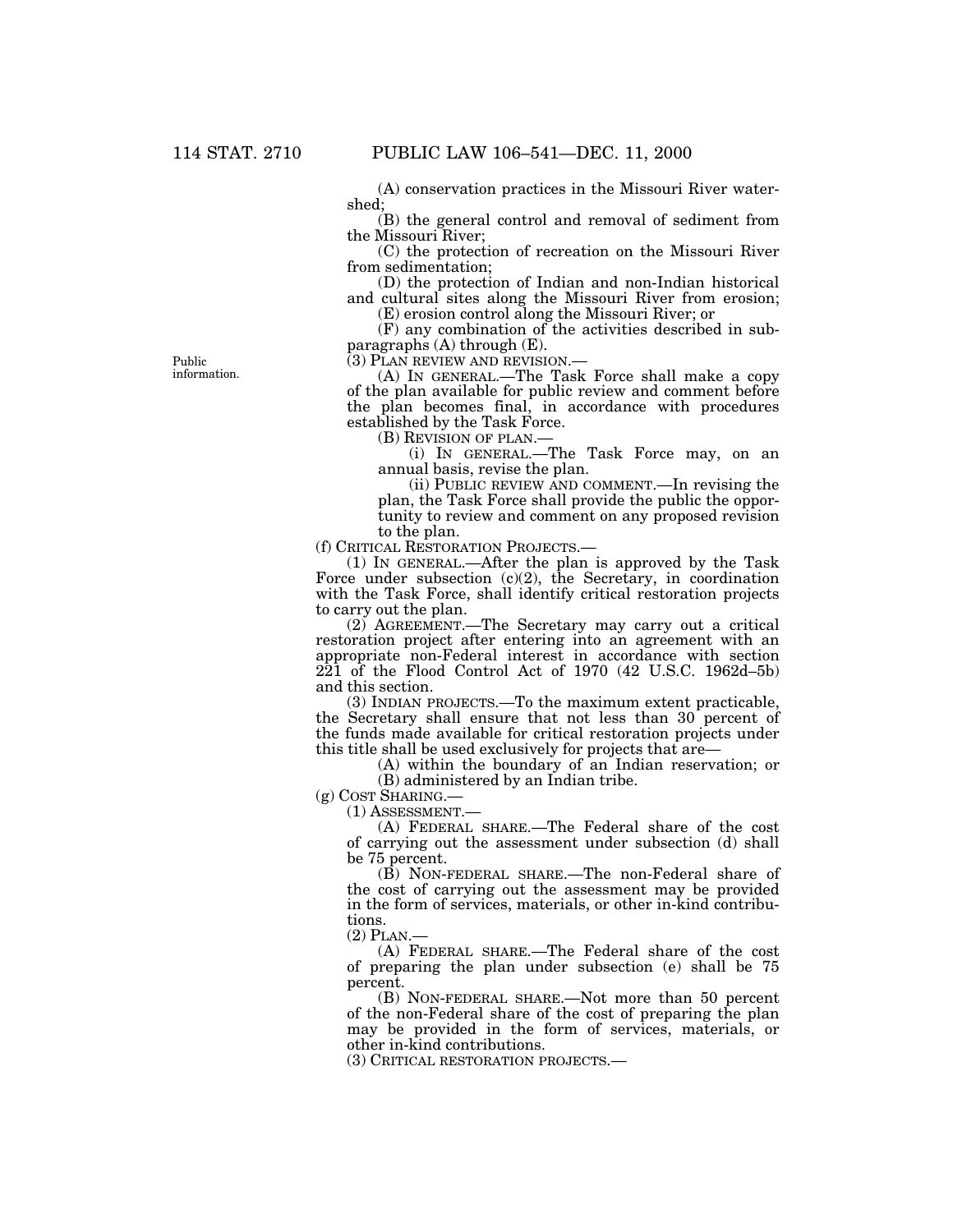(A) IN GENERAL.—A non-Federal cost share shall be required to carry out any critical restoration project under subsection (f) that does not primarily benefit the Federal Government, as determined by the Task Force.

(B) FEDERAL SHARE.—The Federal share of the cost of carrying out a project under subsection (f) for which the Task Force requires a non-Federal cost share under subparagraph (A) shall be 65 percent, not to exceed \$5,000,000 for any critical restoration project.<br>(C) NON-FEDERAL SHARE.—

(C) NON-FEDERAL SHARE.— (i) IN GENERAL.—Not more than 50 percent of the non-Federal share of the cost of carrying out a project described in subparagraph (B) may be provided in the form of services, materials, or other in-kind contributions.

(ii) REQUIRED NON-FEDERAL CONTRIBUTIONS.—For any project described in subparagraph (B), the non-

(I) provide all land, easements, rights-of-way, dredged material disposal areas, and relocations;

(II) pay all operation, maintenance, replacement, repair, and rehabilitation costs; and

(III) hold the United States harmless from all claims arising from the construction, operation, and maintenance of the project.

(iii) CREDIT.—The Secretary shall credit the non-Federal interest for all contributions provided under clause  $(ii)(I)$ .

# **SEC. 906. ADMINISTRATION.**

(a) IN GENERAL.—Nothing in this title diminishes or affects— (1) any water right of an Indian tribe;

(2) any other right of an Indian tribe, except as specifically provided in another provision of this title;

(3) any treaty right that is in effect on the date of enactment of this Act;

(4) any external boundary of an Indian reservation of an Indian tribe;

(5) any authority of the State that relates to the protection, regulation, or management of fish, terrestrial wildlife, and cultural and archaeological resources, except as specifically provided in this title; or

(6) any authority of the Secretary, the Secretary of the Interior, or the head of any other Federal agency under a law in effect on the date of enactment of this Act, including—

(A) the National Historic Preservation Act (16 U.S.C. 470 et seq.);

(B) the Archaeological Resources Protection Act of 1979 (16 U.S.C. 470aa et seq.);

(C) the Fish and Wildlife Coordination Act (16 U.S.C. 661 et seq.);

(D) the Act entitled ''An Act for the protection of the bald eagle'', approved June 8, 1940 (16 U.S.C. 668 et seq.);

(E) the Migratory Bird Treaty Act (16 U.S.C. 703 et seq.);

(F) the Endangered Species Act of 1973 (16 U.S.C. 1531 et seq.);